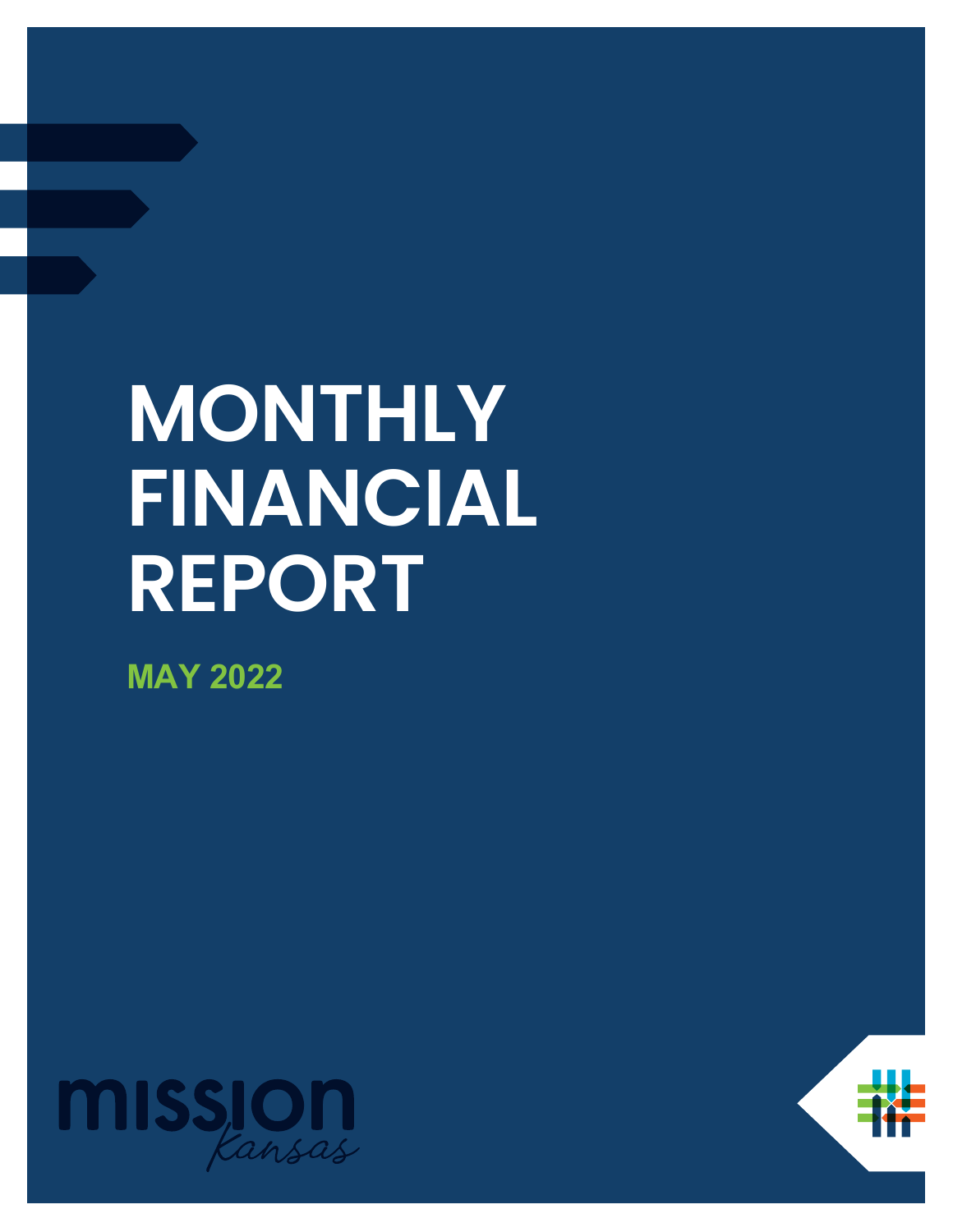## **Mission, Kansas**

# **Monthly Financial Report – Executive Summary**

### **May 2022**

#### **General Fund Revenue Summary by Category as of 05/31/22**

|                                          | 2022<br><b>Adopted Budget</b> | 2022<br><b>Est Budget</b> | <b>MTD</b><br>Collections | YTD<br>Collections | % of Est Budget<br>Collected |
|------------------------------------------|-------------------------------|---------------------------|---------------------------|--------------------|------------------------------|
|                                          |                               |                           |                           |                    |                              |
| Taxes                                    |                               |                           |                           |                    |                              |
| Property Tax - General                   | 1,760,000                     | 1,760,000                 | 0                         | 955.959            | 54%                          |
| Property Tax - Streets                   | 1,120,000                     | 1,120,000                 | $\Omega$                  | 670,563            | 60%                          |
| Delinquent Property Tax                  | 20,300                        | 20,300                    | $\Omega$                  | 6,438              | 32%                          |
| Motor Vehicle Tax                        | 262,800                       | 262,800                   | $\mathbf{0}$              | 67,759             | 26%                          |
| City Sales and Use Tax                   | 4,150,000                     | 4,150,000                 | 235,901                   | 1,622,809          | 39%                          |
| County Sales and Use Tax                 | 893,200                       | 893,200                   | 89,790                    | 430,866            | 48%                          |
| County Sales and Use Tax - Jail          | 224,000                       | 224,000                   | 22,301                    | 107,128            | 48%                          |
| County Sales and Use Tax - Public Safety | 224,000                       | 224,000                   | 22,301                    | 107,128            | 48%                          |
| County Sales and Use Tax - Court         | 224,000                       | 224,000                   | 22,301                    | 107,127            | 48%                          |
| Franchise Tax                            | 1,022,000                     | 1,022,000                 | 98,623                    | 489,450            | 48%                          |
| Alcohol Tax                              | 90,000                        | 90,000                    | $\mathbf{0}$              | 27,572             | 31%                          |
| Intergovernmental Revenue                | 5,000                         | 5,000                     | 18,000                    | 22,315             |                              |
|                                          |                               |                           |                           |                    | 0%                           |
| Mission Square Pilot                     | 47,250                        | 47,250                    | 24,106                    | 24,106             | 51%                          |
| Licenses and Permits                     | 154,000                       | 154,000                   | 2,872                     | 59,374             | 39%                          |
| Jo Co Plan Review/Inspection Fees        | 200,000                       | 200,000                   | 137,953                   | 174,365            | 87%                          |
| Police Fines                             | 743,500                       | 743,500                   | 43,945                    | 165,854            | 22%                          |
| Charges for Services                     | 141,500                       | 141,500                   | 2,346                     | 11,601             | 8%                           |
| Interest                                 | 5,000                         | 5,000                     | 2,933                     | 4,198              | 84%                          |
| Miscellaneous and other                  | 89,360                        | 89,360                    | 945                       | 8.583              | 10%                          |
| Pool Revenues                            | 132,000                       | 132,000                   | 31,832                    | 37,676             | 29%                          |
| Parks Special Event Revenues             | 215,000                       | 215,000                   | 1,980                     | 50,120             | 23%                          |
| Community Center Revenues                | 730,700                       | 730,700                   | 73,448                    | 345,852            | 47%                          |
| <b>Bond Proceeds</b>                     | 0                             | 0                         | 0                         | 0                  | 0%                           |
| Transfers In (ARPA Funds)                | 751,782                       | 751,782                   | 0                         | 0                  | 0%                           |
| <b>Total Revenues</b>                    | 13,205,392                    | 13,205,392                | 831,578                   | 5,496,841          | 42%                          |

# General City Sales Tax :

Total Estimated Budget: \$2,550,000

\$1,108,686

43%

% of Year Expended: 42%

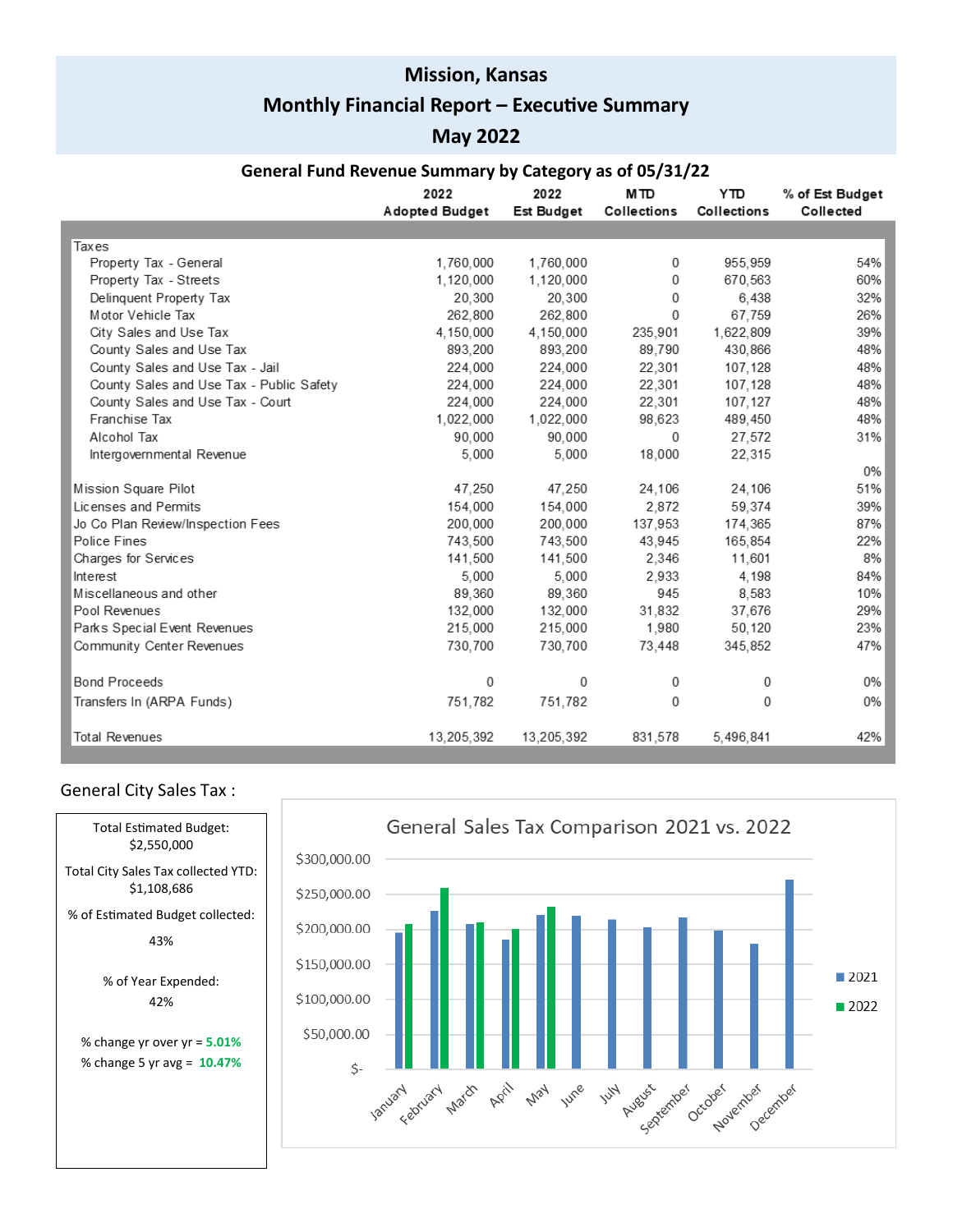# **Mission, Kansas Monthly Financial Report – Executive Summary May 2022**



#### Comments/Highlights:

- City sales tax revenues are performing in line with 2022 Budget Estimates, however use tax revenues which had been declining slightly were dramatically impacted by large refunds issued in May for revenues received in 2014-16. Staff is in conversation with the Kansas DOR to more fully understand the situation and any ongoing impacts.
- County sales tax and use tax revenues are trending in line with budget estimates. Total General County Sales and Use tax collected YTD totaled \$431,331 or 48% of the total Estimated Revenues for 2022.

Total Estimated Budget: \$1,600,000 Total City Use Tax collected YTD: \$514,022 % of Total Estimated Budget collected: 32%

% of Year Expended: 42% % change yr over yr = **-97.37%** % change 5 yr avg = **-96.18%**

|      | Period Ending 5/31/22           |                         |                       |                         |                    |      |                 |                           |                    |              |                    |      |                       |                |                          |
|------|---------------------------------|-------------------------|-----------------------|-------------------------|--------------------|------|-----------------|---------------------------|--------------------|--------------|--------------------|------|-----------------------|----------------|--------------------------|
|      |                                 |                         |                       |                         |                    |      |                 |                           | <b>Expenditure</b> |              |                    |      |                       |                | <b>Current Cash, MIP</b> |
|      |                                 |                         | <b>Revenue Budget</b> |                         |                    |      | Uncollected     |                           | <b>Budget</b>      |              |                    |      | Unencumb.             |                | and Investments          |
| Fund |                                 |                         |                       |                         | <b>Revenue YTD</b> |      | <b>Revenue</b>  |                           |                    |              | <b>Expense YTD</b> |      | <b>Balance</b>        |                | <b>Balance</b>           |
| 01   | General                         | \$                      | 13, 205, 392.00 \$    |                         | 5.496.841.23 \$    |      | 7,708,550.77    |                           | \$15,511,882.00 \$ |              | 6.030.304.13 \$    |      | 9,481,577.87          | S              | 6.005.265.98             |
| 02   | IRS 125 Plan                    | S                       |                       | \$                      | 24.186.38 \$       |      | (24, 186, 38)   | \$.                       |                    | S            | 29.981.81 \$       |      | (29.981.81)           | S              | 36,050.21                |
| 03   | Special Highway                 | \$                      | 250.100.00            | - \$                    | 130.988.83 \$      |      | 119.111.17      | \$                        | 850,000.00         | -S           | 18.804.04 \$       |      | 831, 195, 96          | \$             | 693,416.06               |
| 08   | Court - Bonds                   | \$                      |                       | S                       | 24,456.00 \$       |      | (24, 456, 00)   | \$                        |                    | S            | 27,145.00 \$       |      | (27, 145, 00)         | \$             | 52, 473, 00              |
| 09   | Special Alcohol                 | $\overline{\mathbb{S}}$ | 90.000.00 \$          |                         | 27.571.97 \$       |      | 62.428.03       | \$                        | 145.000.00 \$      |              | 52.700.00 \$       |      | 92.300.00             | \$.            | 111.338.37               |
| 10   | Special Park & Recreation       | $\overline{\mathbb{S}}$ | 90.050.00 \$          |                         | 55.117.39 \$       |      | 34.932.61       | \$                        | 130,500,00 \$      |              | 38, 136. 55 \$     |      | 92.363.45             | \$             | 154,678.88               |
| 14   | Court - ADSAP                   | $\mathbb{S}$            |                       | \$                      |                    | S    |                 | S                         |                    | S            | 150.00 \$          |      | (150.00)              | S              | 11,286.17                |
| 15   | Court - Reinstatement           | \$                      |                       | \$                      | 9.331.00 \$        |      | (9, 331, 00)    | \$                        |                    | \$           | $9.128.00$ \$      |      | (9, 128, 00)          | S              | 1.627.09                 |
| 16   | Special Law Enforcement         | \$                      |                       | \$                      | 4.800.00 \$        |      | (4, 800, 00)    | $\mathbb{S}$              |                    | S            |                    | S    |                       | $\mathbb{S}$   | 22.716.95                |
| 17   | Restricted                      | $\mathbb{S}$            |                       | $\overline{\mathbb{S}}$ | 20,000.00 \$       |      | (20,000,00)     | $\mathbb{S}$              |                    | $\mathbb{S}$ | 64,295.60          | - \$ | (64, 295, 60)         | $\mathfrak{F}$ | 62, 295, 68              |
| 18   | Jo Co School District Sales Tax | $\overline{\mathbb{S}}$ |                       | \$                      | $8.94\quad$        |      | (8.94)          | $\mathbb{S}$              |                    | \$           |                    | S    |                       | S              | 18, 171, 91              |
| 19   | <b>MBDC</b>                     | $\overline{\mathbb{S}}$ | 120,050.00 \$         |                         | 30,852.38 \$       |      | 89, 197.62      | $\mathbb{S}$              | 98,000.00 \$       |              | 45,504.94 \$       |      | 52,495.06             | $\mathbb{S}$   | 22,990.27                |
| 22   | Stom Drain Utility              | \$                      | 2.712.035.00 \$       |                         | 1,815,660.38 \$    |      | 896, 374, 62    | \$                        | 3.003.450.00 \$    |              | 228,901.46         | - \$ | 2.774.548.54          | S              | 2.875.635.09             |
| 24   | Equipment Reserve Fund          | \$                      | 80,500.00 \$          |                         | 2.722.90 \$        |      | 77,777,10       | \$                        | 302.000.00 \$      |              | 111,338.10 \$      |      | 190.661.90            | S              | 259.056.41               |
| 25   | Capital Improvement Fund        | $\overline{\mathbb{S}}$ | 2.530.720.00 \$       |                         | 36.271.33 \$       |      | 2.494.448.67    | \$                        | 2.676.500.00 \$    |              | 617,720.17 \$      |      | 2.058.779.83          | \$             | (309.544.73)             |
| 26   | Rock Creek Drainage Dist #1     | \$                      | 22,010.00 \$          |                         | 11,053.71 \$       |      | 10,956.29       | s.                        | $3,000.00$ \$      |              |                    | S    | 3,000.00              | \$.            | 16,514.34                |
| 27   | Rock Creek Drainage Dist #2     | \$                      | 84, 100, 00 \$        |                         | 42.502.95 \$       |      | 41.597.05       | $\mathbb{S}$              | 85,000,00 \$       |              | ÷                  | S    | 85,000.00             | \$.            | 64.226.77                |
| 30   | Solid Waste Utility Fund        | \$                      | 659,000.00 \$         |                         | 329, 155. 51 \$    |      | 329, 844.49     | S                         | 643,000.00 \$      |              | 249,678.13         | - \$ | 393, 321.87           | \$             | 84,071.53                |
| 31   | <b>ARPA Fund</b>                | \$                      | 751,782.00 \$         |                         | $\blacksquare$     | S    | 751,782.00      | S                         | 751,782.00 \$      |              | $\blacksquare$     | \$   | 751,782.00            | $\mathbb{S}$   | 756.254.66               |
| 35   | <b>Transportation Fund</b>      | $\mathbb{S}$            |                       | S                       | 7.72 <sup>5</sup>  |      | (7.72)          | $\mathbb{S}$              |                    | \$.          |                    | S    |                       | $\mathbb{S}$   | 13,406.40                |
| 40   | Street Sales Tax                | $\overline{\mathbb{S}}$ | 858,000.00 \$         |                         | 287.704.24 \$      |      | 570, 295.76     | £.                        | 1.524.300.00 \$    |              | 4.650.00           | S    | 1.519.650.00          | $\mathbb{S}$   | 863.921.47               |
| 45   | Parks & Rec Sales Tax           | $\mathbb{S}$            | 990,500.00 \$         |                         | 431,868.31 \$      |      | 558, 631, 69    | S                         | 1,804,600.00 \$    |              | 531,384.65         | - \$ | 1,273,215.35          | \$.            | 1,224,822.71             |
| 50   | <b>Mission Trails TIF</b>       | S                       | 290.000.00 \$         |                         | 175.142.99 \$      |      | 114,857.01      | \$                        | 286,000.00 \$      |              | 175, 142.99        | - \$ | 110.857.01            | \$             |                          |
| 55   | Silvercrest at Broadmoor        | $\mathbb{S}$            |                       | \$                      | 2,979.54 \$        |      | (2, 979.54)     | \$                        |                    | S            |                    | S    |                       | $\mathbb{S}$   | 9,581.92                 |
| 60   | Mission Crossing TIF Fund       | \$                      | 416,000.00 \$         |                         | 228,386.08 \$      |      | 187,613.92      | S                         | 410,000.00 \$      |              | 216,534.43         | - \$ | 193, 465, 57          | $\mathbb{S}$   | 48, 394, 09              |
| 64   | Rock Creek TIF Dist #2          | \$                      |                       | S                       | 3,380.95           | - \$ | (3,380.95)      | \$                        |                    | S            |                    | S    |                       | S              | 3,380.95                 |
| 65   | Cornerstone Commons Fund        | $\mathbb{S}$            | 69,000.00             | - \$                    | 28,855.48          | - \$ | 40, 144, 52     | $\boldsymbol{\mathsf{s}}$ | 67,500.00 \$       |              | 17,271.09          | - \$ | 50,228.91             | $\mathfrak{F}$ | 23,692.52                |
| 66   | Capitol Federal TIF Fund        | \$                      | 23,000.00 \$          |                         | 10.014.06          | -S   | 12,985.94       | $\mathbb{S}$              | 20,000.00 \$       |              | ٠                  | \$.  | 20,000.00             | \$             | 31,042.24                |
| 68   | Rock Creek TIF Fund #3          | \$                      |                       | \$                      | 38.823.54          | - \$ | (38.823.54)     | \$.                       |                    | S            |                    | S    |                       | \$             | 107,730.02               |
| 69   | Rock Creek TIF Fund #4          | \$.                     |                       | S                       | 23,529.95          | -5   | (23, 529, 95)   | \$                        |                    | S            |                    | S    |                       | $\mathbb{S}$   | 63,469.72                |
| 70   | Mission Farm and Flower Market  | $\mathbb{S}$            |                       | \$                      | 10.710.00          | - 5  | (10.710.00)     | S                         |                    | S            | 9.024.14           | S    | (9.024.14)            | $\mathbb{S}$   | 14, 997, 12              |
|      |                                 | $\mathfrak{s}$          | 23, 242, 239, 00      | - \$                    | 9,302,923.76       |      | \$13,939,315.24 |                           | \$28,312,514.00    | S.           | 8.477.795.23       |      | \$19.834.718.77       | \$             | 13,342,963.80            |
|      |                                 |                         |                       |                         |                    |      |                 |                           |                    |              |                    |      |                       |                |                          |
|      |                                 |                         |                       |                         |                    |      |                 |                           |                    |              |                    |      | <b>MIP Statement</b>  |                | 12,796,301.43            |
|      |                                 |                         |                       |                         |                    |      |                 |                           |                    |              |                    |      | <b>Treasury Bills</b> |                |                          |

Cash balances 546,662.37 13,342,963.80 Total **Difference**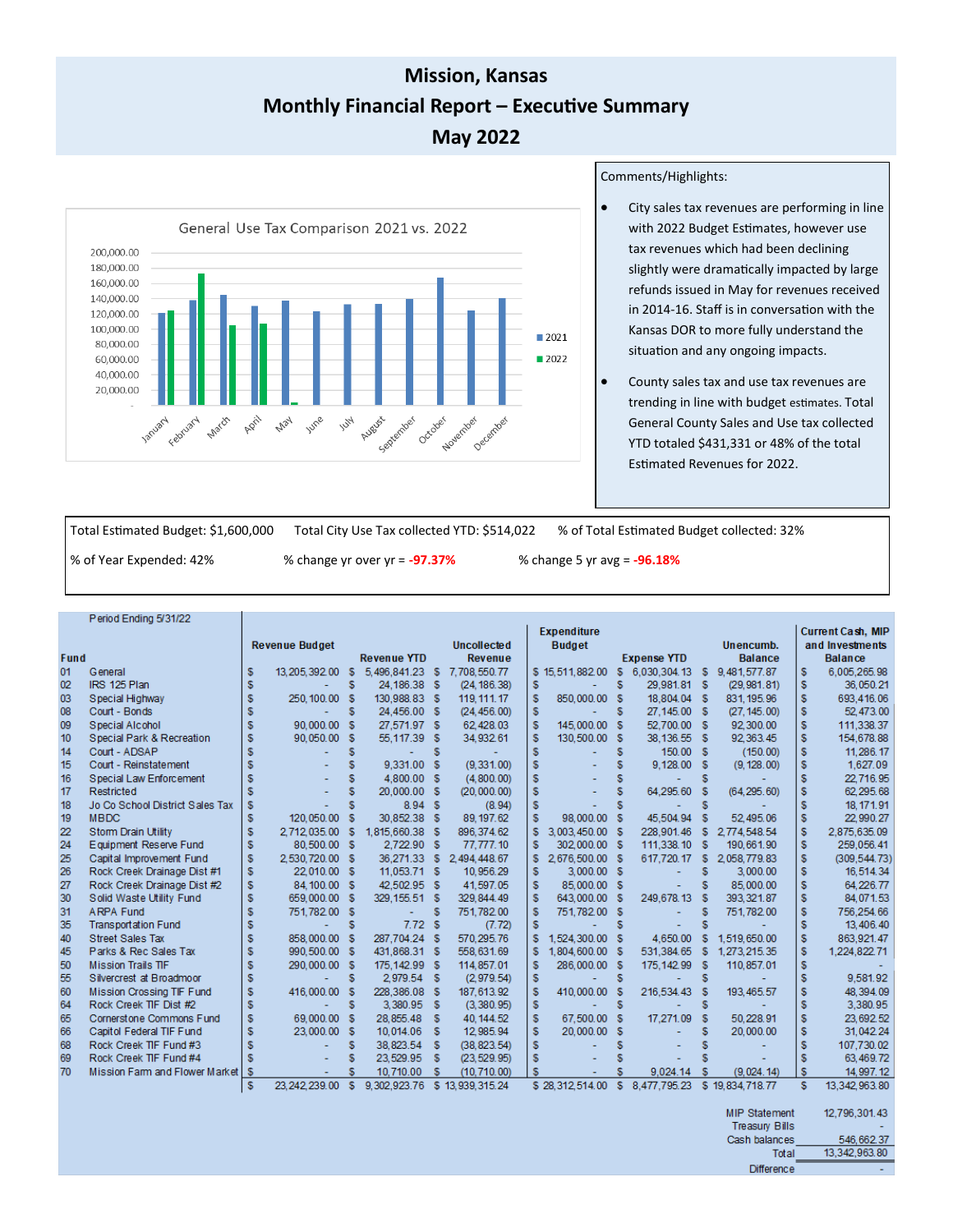# **Mission, Kansas Monthly Financial Report – Executive Summary**

# **May 2022**

# **General Fund Expenditures by Department as of 05/31/22:**

| <b>DEPARTMENT</b>                              | <b>Budget</b><br>2022 | Estimated<br><b>Budget</b>           | Monthly<br>Expenditure | <b>YTD</b><br><b>Expenditure</b> | Amount<br>Remaining     | Estimated<br>Expenditure<br>Rate |
|------------------------------------------------|-----------------------|--------------------------------------|------------------------|----------------------------------|-------------------------|----------------------------------|
| Legislative                                    |                       |                                      |                        |                                  |                         |                                  |
| Personnel Services                             | 57,010                | 57,010                               | 4,376                  | 21,879                           | 35,131                  | 38%                              |
| Contractual Services                           | 126,200               | 126,200                              | 6.127                  | 54,417                           | 71,783                  | 43%                              |
| Commodities                                    | 1,200                 | 1,200                                |                        | 1.968                            | (768)                   | 164%                             |
| Capital Outlay                                 |                       |                                      |                        | ÷,                               |                         | 0%                               |
| Total                                          | 184.410               | 184.410                              | 10.503                 | 78,263                           | 106,147                 | 42%                              |
| Administration                                 |                       |                                      |                        |                                  |                         |                                  |
| Personnel Services                             | 885,000               | 885,000                              | 73,036                 | 383,141                          | 501,859                 | 43%                              |
| Contractual Services                           | 35,350                | 35,350                               | 4,374                  | 18,388                           | 16,962                  | 52%                              |
| Commodities                                    | 900                   | 900                                  | 467                    | 1,850                            | (950)                   | 206%                             |
| Capital Outlay                                 | $\overline{a}$        | $\overline{a}$                       | 15                     | 1,075                            | (1,075)                 | 0%                               |
| Debt Service<br>Total                          | 921,250               | 921,250                              | 77,891                 | 404,454                          | 516,796                 | 0%<br>44%                        |
|                                                |                       |                                      |                        |                                  |                         |                                  |
| General Overhead                               |                       |                                      |                        |                                  |                         |                                  |
| Personnel Services<br>Contractual Services     | 372,000               | 372,000                              | 18,306                 | 138,049                          |                         | 0%<br>37%                        |
| Commodities                                    | 51,500                | 51,500                               | 3,241                  | 13,779                           | 233,950.87<br>37.721.07 | 27%                              |
| Capital Outlay                                 | 1,958,840             | 1,958,840                            | 176.012                | 1,389,595                        | 569,244.71              | 71%                              |
| Debt Service                                   | 326.538               | 326,538                              |                        |                                  | 326.538.00              | 0%                               |
| Total                                          | 2,708,878             | 2,708,878                            | 197.559                | 1.541.423                        | 1.167.455               | 57%                              |
| <b>Municipal Court</b>                         |                       |                                      |                        |                                  |                         |                                  |
| Personnel Services                             | 280,450               | 280.450                              | 25,349                 | 122,360                          | 158,090                 | 44%                              |
| Contractual Services                           | 22.000                | 22,000                               | 311                    | 4.770                            | 17.230                  | 22%                              |
| Commodities                                    | 6,750                 | 6,750                                | 291                    | 1,463                            | 5,287                   | 22%                              |
| Capital Outlay                                 | 2.000                 | 2.000                                | 164                    | 164                              | 1,836                   | 8%                               |
| Total                                          | 311,200               | 311,200                              | 26.116                 | 128.757                          | 182.443                 | 41%                              |
| <b>Parks and Recreation</b>                    |                       | Mission Family Aquatic Center (MFAC) |                        |                                  |                         |                                  |
| Personnel Services                             | 166,900               | 166,900                              | 3,304                  | 18,201                           | 148,699                 | 11%                              |
| Contractual Services                           | 77,000                | 77,000                               | 2.368                  | 15,863                           | 61,137                  | 21%                              |
| Commodities                                    | 48,450                | 48,450                               | 17,459                 | 21,987                           | 26,463                  | 45%                              |
| Capital Outlay                                 | ÷                     | ٠                                    | ÷                      | $\sim$                           |                         | 0%                               |
| Total                                          | 292.350               | 292.350                              | 23.131                 | 56.051                           | 236,299                 | 19%                              |
|                                                |                       | <b>Community Center</b>              |                        |                                  |                         |                                  |
| Personnel Services                             | 1,643,000             | 1,643,000                            | 105,633                | 607.230                          | 1.035.770               | 37%                              |
| Contractual Services                           | 762,250               | 762,250                              | 52,389                 | 290,089                          | 472,161                 | 38%                              |
| Commodities<br>Capital Outlay                  | 107,400               | 107,400                              | 12,779                 | 40,028                           | 67.372                  | 37%<br>0%                        |
| Total                                          | 2,512,650             | 2,512,650                            | 170,801                | 937,347                          | 1,575,303               | 37%                              |
|                                                |                       |                                      |                        |                                  |                         |                                  |
| <b>Police Department</b><br>Personnel Services | 3,507,100             | 3,507,100                            | 264, 237               | 1,458,026                        | 2,049,074               | 42%                              |
| Contractual Services                           | 378,500               | 378,500                              | 14,774                 | 120,056                          | 258,444                 | 32%                              |
| Commodities                                    | 144,250               | 144,250                              | 8,993                  | 61,852                           | 82,398                  | 43%                              |
| Capital Outlay/Lease                           | 117,700               | 117,700                              |                        |                                  | 117,700                 | 0%                               |
| Total                                          | 4,147,550             | 4,147,550                            | 288,004                | 1,639,934                        | 2,507,616               | 40%                              |
| <b>Community Development</b>                   |                       |                                      |                        |                                  |                         |                                  |
| Personnel Services                             | 457.000               | 457,000                              | 26,308                 | 166,917                          | 290,083                 | 37%                              |
| Contractual Services                           | 222,887               | 222,887                              | 8,669                  | 45,129                           | 177,758                 | 20%                              |
| Commodities                                    | 4,000                 | 4,000                                | 100                    | 1,259                            | 2,741                   | 31%                              |
| Capital Outlay                                 |                       |                                      |                        | 246                              | (246)                   | 0%                               |
| Total                                          | 683,887               | 683,887                              | 35,077                 | 213,551                          | 470,336                 | 31%                              |
| <b>Public Works</b>                            |                       |                                      |                        |                                  |                         |                                  |
| Personnel Services                             | 1,119,800             | 1,119,800                            | 82.088                 | 487,680                          | 632,120                 | 44%                              |
| Contractual Services                           | 1,139,500             | 1,139,500                            | 78,761                 | 358,467                          | 781,033                 | 31%                              |
| Commodities                                    | 253,832               | 253,832                              | 33,425                 | 106,684                          | 147,148                 | 42%                              |
| Capital Outlay<br>Total                        | 16,000<br>2,529,132   | 16,000<br>2,529,132                  | 194, 274               | 952,832                          | 16,000                  | 0%<br>38%                        |
|                                                |                       |                                      |                        |                                  | 1,576,300               |                                  |
| <b>Other General Fund</b>                      | 1,220,575             | 1,220,575                            |                        | 77,690                           | 1,142,885               | 6%                               |
| General Fund Total                             | 15,511,882            | 15,511,882                           | 1,023,357              | 6,030,304                        | 9,481,578               | 39%                              |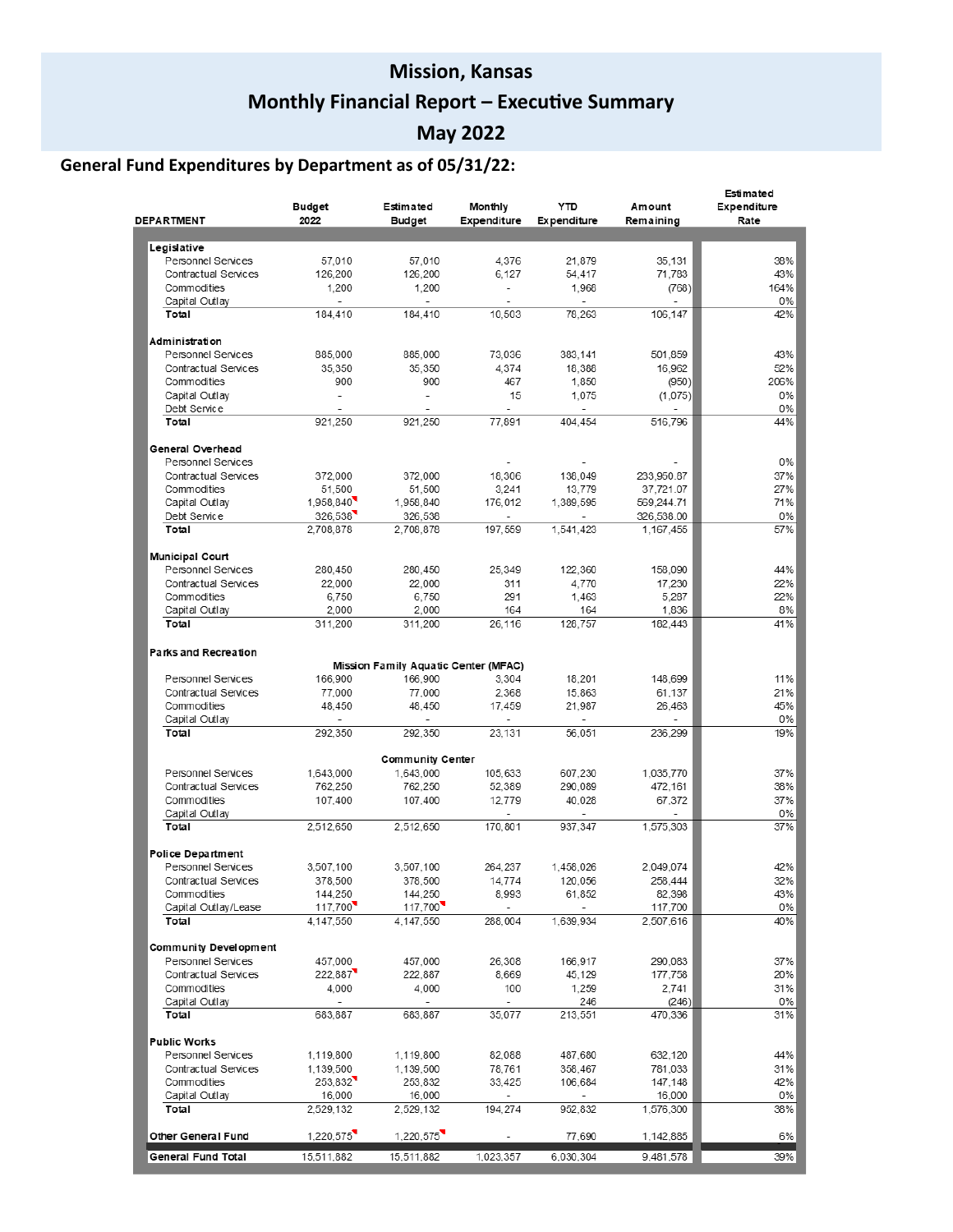# **Mission, Kansas Monthly Financial Report – Executive Summary May 2022**



Additional highlights/comments:

- The City's cash balance position is strong with an ending cash balance across all funds of \$13.3 million at May 31, 2022. Major expenditures in May included invoices related to the FCIP improvements, Mohawk Park design, Andersen Park tennis court improvements, the 2022 Street Preservation Program and purchase of a new truck for the Public Works Department per the approved replacement schedule.
- Street Sales Tax collections YTD in 2022 totaled \$287,821 and Parks + Recreation Sales Tax collections were \$431,280 which represents a combined increase of **7%** YTD over 2021 collections. Street Sales tax revenues resulting from the increase in the rate approved by voters in September 2021 is expected to be reflected in collections beginning in June 2022.

In an effort to address questions surrounding revenues and expenses for the Powell Community Center (PCC), including cost recovery rates, historical and YTD revenue and expense information is included in the monthly interim financial report. The table below illustrates actual revenues and expenses from 2015 through 2021 showing the difference in total dollars (subsidy for operations). YTD information for 2022 is also included. The cost recovery or self-sufficiency rate for each year is also shown in the table. A feasibility study for the PCC is currently underway to aid in assessing the center's long-term feasibility and highest and best use.

|                 | 2015        | 2016                                                | 2017        | 2018        | 2019        | 2020                                                  | 2021                                                                                                                                                                                                | <b>2022 YTD</b> |
|-----------------|-------------|-----------------------------------------------------|-------------|-------------|-------------|-------------------------------------------------------|-----------------------------------------------------------------------------------------------------------------------------------------------------------------------------------------------------|-----------------|
|                 |             |                                                     |             |             |             |                                                       |                                                                                                                                                                                                     |                 |
| l Revenues      |             | $$1,780,144$ $$1,817,753$ $$1,758,157$ $$1,675,697$ |             |             | \$1,698,878 | 710,775   \$<br>∣\$                                   | 706,254                                                                                                                                                                                             | \$420,078       |
|                 |             |                                                     |             |             |             |                                                       |                                                                                                                                                                                                     |                 |
| Expenses        | \$2,089,988 | \$2,225,928                                         | \$2,284,283 | \$2,342,798 | \$2,425,932 | $\frac{1}{2}$ \$ 2,062,448 $\frac{1}{2}$ \$ 2,267,738 |                                                                                                                                                                                                     | \$937,347       |
|                 |             |                                                     |             |             |             |                                                       |                                                                                                                                                                                                     |                 |
| Difference (\$) |             |                                                     |             |             |             |                                                       | $\frac{1}{2}$ (309,845) $\frac{1}{2}$ (408,175) $\frac{1}{2}$ (526,127) $\frac{1}{2}$ (667,101) $\frac{1}{2}$ (727,054) $\frac{1}{2}$ (1,351,673) $\frac{1}{2}$ (1,561,484) $\frac{1}{2}$ (517,269) |                 |
|                 |             |                                                     |             |             |             |                                                       |                                                                                                                                                                                                     |                 |
| Cost Recovery % | 85%         | 82%                                                 | 77%         | 72%         | 70%         | 34%                                                   | 31%                                                                                                                                                                                                 | 45%             |

Following passage of the American Rescue Plan Act (ARPA), the City is slated to receive a direct disbursement of funds (\$1,503,565) to address COVID-19 impacts. The first half payment was received in July 2021 with the remainder to be distributed in June/July 2022. ARPA funds are currently shown as a transfer into the General Fund to address COVID-19 related revenue shortages. An evaluation of city-wide revenue loss is currently underway to aid in determining how the federal funding might best be used by Mission.

The reports that follow provide line item detail level summaries of revenues and expenditures for all funds, and are generated through the City's financial management software, Governmentor. In addition to information on the current budget/fiscal year, the reports will contain information on the prior year actuals.

In addition to these summary reports, a summary claims report detailing expenditures for the month by fund is provided along with a report that details all payments made in the current month by vendor (listed alphabetically).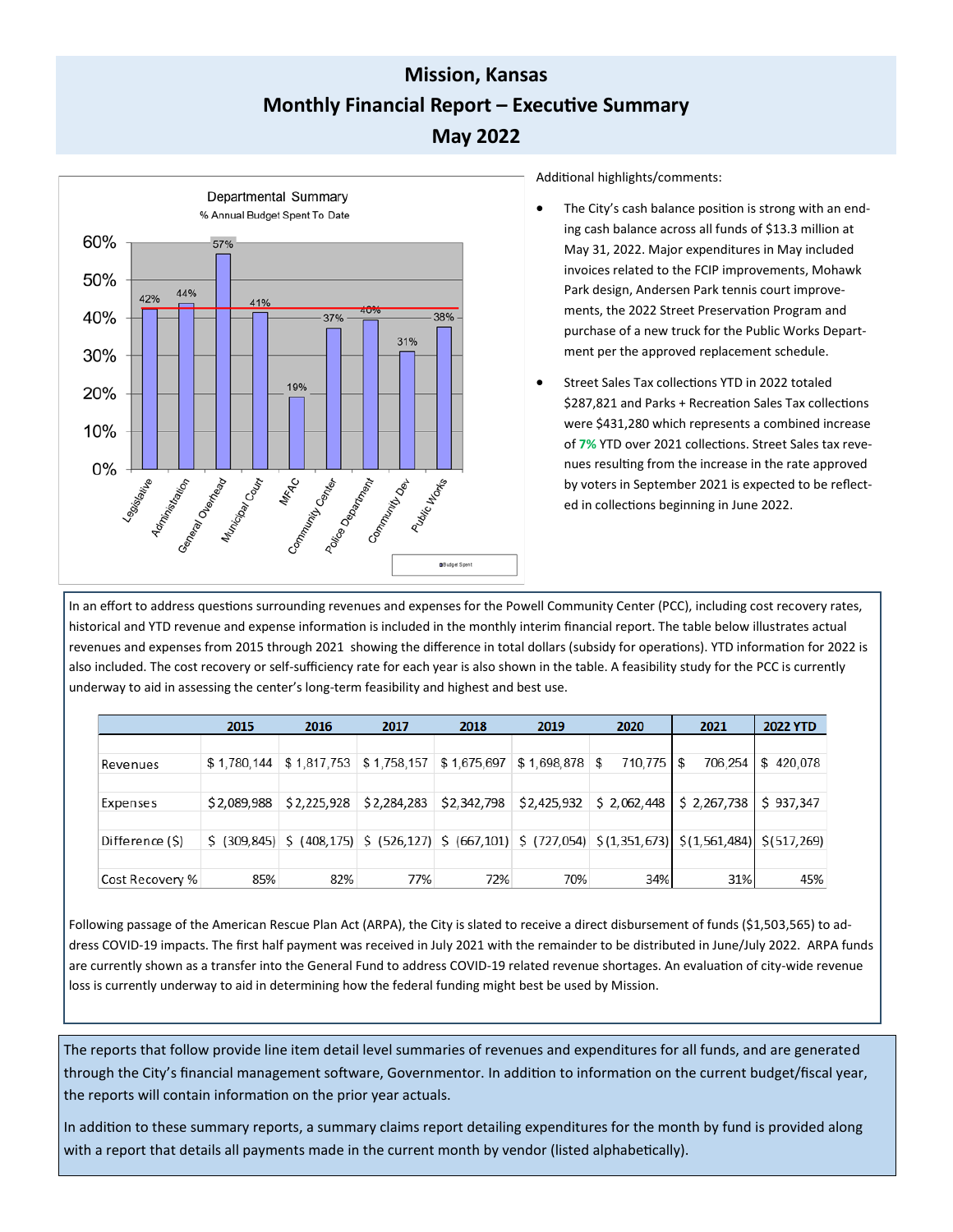# **City of Mission, KS**

# **Interim Financial Reports**

May 31, 2022

Reviewed By:

/s/ Brian Scott

Brian Scott - Deputy City Administrator

Date

6/3/2022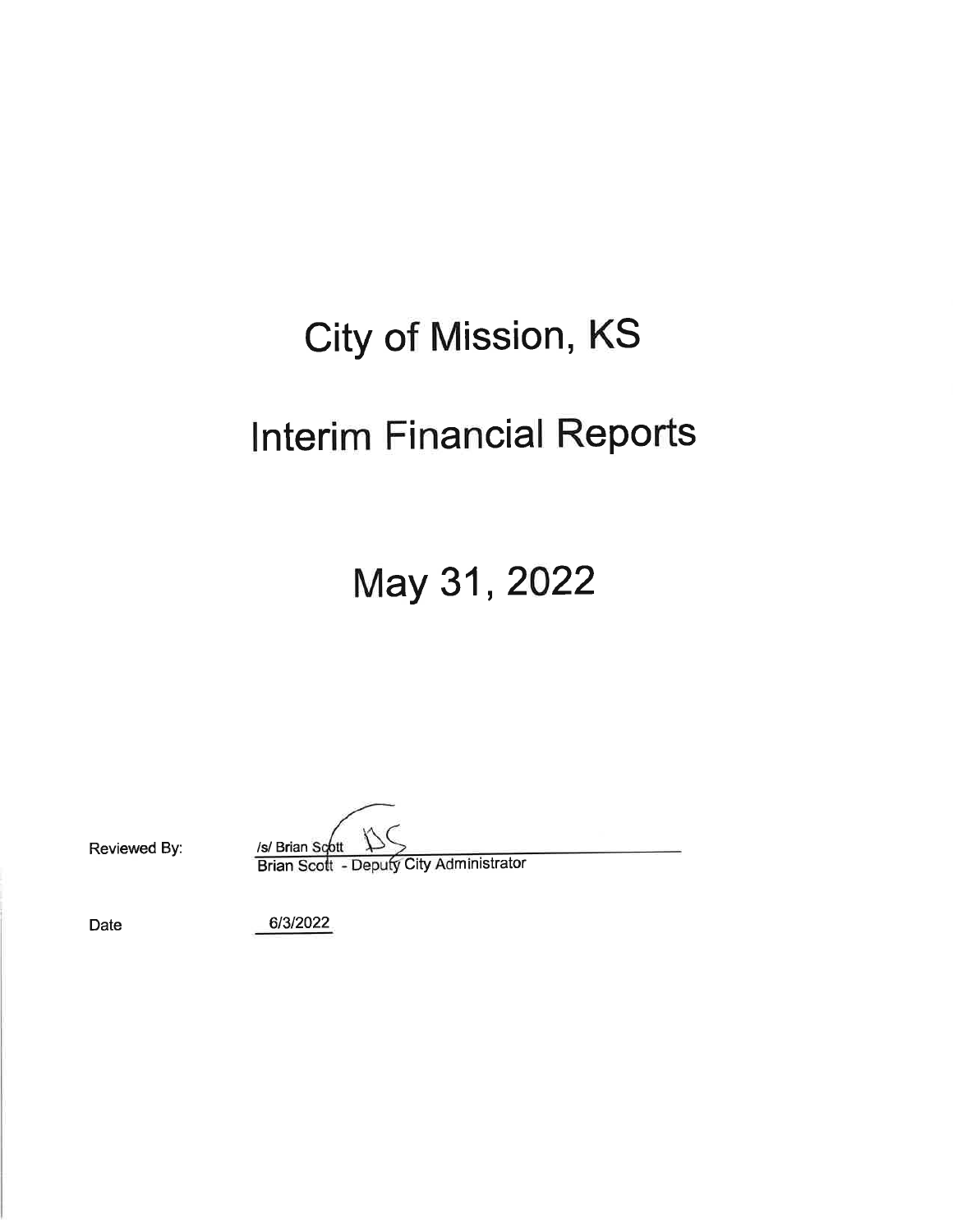THIS MONTH'S REVENUE REPORT

| <b>ACCOUNT</b><br>DESCRIPTION<br>NUMBER                              | <b>REVENUE</b><br>LAST YEAR | ANTICIPATED<br>REVENUE    | REVENUE<br>MONTH-TO-DATE | REVENUE<br>YEAR-TO-DATE                     | UNCOLLECTED<br><b>REVENUE</b>    | ి<br>UNCOL   |  |
|----------------------------------------------------------------------|-----------------------------|---------------------------|--------------------------|---------------------------------------------|----------------------------------|--------------|--|
|                                                                      |                             |                           |                          |                                             |                                  |              |  |
| (01) GENERAL FUND                                                    |                             |                           |                          |                                             |                                  |              |  |
| (00) TRANSFERS AND RESERVES                                          |                             |                           |                          |                                             |                                  |              |  |
|                                                                      |                             |                           |                          |                                             |                                  |              |  |
| 004-00 TRANSFER FROM BLDG FUND                                       | 0.00                        | 0.00                      | 0.00                     | 0.00                                        | 0.00                             |              |  |
| 005-00 TRANSF FROM COMM CTR SALES TAX                                | 0.00                        | 0.00                      | 0.00                     | 0.00                                        | 0.00                             |              |  |
| 007-00 PAYROLL TRNSFR TO GENERAL FUND                                | 0.00                        | 0.00                      | 0.00                     | 0.00                                        | 0.00                             |              |  |
| 031-00 TRANSFER FROM ARPA FUND                                       | 0.00                        | 751,782.00                | 0.00                     | 0.00                                        | 751,782.00                       | 100.0        |  |
| 045-00 TRANSFER FROM P&R SALES TAX                                   | 0.00                        | 0.00                      | 0.00                     | 0.00                                        | 0.00                             |              |  |
| TOTAL                                                                | 0.00                        | 751,782.00                | 0.00                     | 0.00                                        | 751,782.00                       | 100.0        |  |
| TOTAL TRANSFERS AND RESERVES                                         | 0.00                        | 751,782.00                | 0.00                     | 0.00                                        | 751,782.00                       | 100.0        |  |
| (07) GENERAL OVERHEAD CITY HALL                                      |                             |                           |                          |                                             |                                  |              |  |
| COMMODITIES                                                          |                             |                           |                          |                                             |                                  |              |  |
| 305-02 BLDG MAINT/REPARI PARTS                                       | 0.00                        | 0.00                      | 0.00                     | 0.00                                        | 0.00                             |              |  |
| TOTAL COMMODITIES                                                    | 0.00                        | 0.00                      | 0.00                     | 0.00                                        | 0.00                             |              |  |
| TOTAL GENERAL OVERHEAD CITY HALL                                     | 0.00                        | 0.00                      | 0.00                     | 0.00                                        | 0.00                             |              |  |
| (40) REVENUES                                                        |                             |                           |                          |                                             |                                  |              |  |
|                                                                      |                             |                           |                          |                                             |                                  |              |  |
| 025-00 TRANSFER FROM CAP IMP                                         | 0.00                        | 0.00                      | 0.00                     | 0.00                                        | 0.00                             |              |  |
| TOTAL                                                                | 0.00                        | 0.00                      | 0.00                     | 0.00                                        | 0.00                             |              |  |
| COMMODITIES                                                          |                             |                           |                          |                                             |                                  |              |  |
| 301-01 REAL ESTATE TAX - CURRENT                                     |                             | 1,695,379.04 1,760,000.00 | 0.00                     | 955, 959.39                                 | 804,040.61                       | 45.6         |  |
| 301-02 REAL ESTATE TX - DELINQUENT                                   | 41,133.90                   | 20,000.00                 | 0.00                     | 6,438.36                                    | 13,561.64                        | 67.8         |  |
| 301-03 REAL ESTATE TAX - STREETS                                     |                             | 1,096,720.32 1,120,000.00 | 0.00                     | 670, 562.76                                 | 449, 437.24                      | 40.1         |  |
| 301-04 M & E SLIDER                                                  | 0.00                        | 0.00                      | 0.00                     | 0.00                                        | 0.00                             |              |  |
| 301-05 TELECOM<br>301-10 MISSION SQUARE PILOT                        | 0.00<br>47,250.00           | 0.00<br>47,250.00         | 0.00                     | 0.00<br>24, 106. 19 24, 106. 19 23, 143. 81 | 0.00                             | 48.9         |  |
| 303-01 COUNTY SALES TAX                                              | 740,779.62                  | 690,200.00                |                          |                                             | 69,255.88 319,492.97 370,707.03  | 53.7         |  |
| 303-02 CITY SALES TAX                                                | 2,539,163.86 2,550,000.00   |                           |                          | 232, 287.19 1, 108, 686.80 1, 441, 313.20   |                                  | 56.5         |  |
| 303-03 COUNTY SALES / NEW JAIL PORTION 184, 329.88                   |                             | 172,500.00                | 17,167.95                | 79,284.29                                   | 93, 215.71                       | 54.0         |  |
| 303-04 CITY SALES TAX - BUSIN DEVELOP                                | 0.00                        | 0.00                      | 0.00                     | 0.00                                        | 0.00                             |              |  |
| 303-05 JO CO SCH DISTR SALES TAX                                     | 0.00                        | 0.00                      | 0.00                     | 0.00                                        | 0.00                             |              |  |
| 303-06 JO CO PUBLIC SAFETY SALES TAX<br>303-07 JO CO COURT SALES TAX | 184,329.97<br>184,328.97    | 172,500.00<br>172,500.00  | 17,167.95<br>17,167.85   | 79,284.29                                   | 93,215.71<br>93,216.19           | 54.0<br>54.0 |  |
| 303-08 TRANSIENT GUEST TAX                                           | 0.00                        | 0.00                      | 0.00                     | 79,283.81<br>0.00                           | 0.00                             |              |  |
| 303-10 TRANS DEV DIST TAX                                            | 0.00                        | 0.00                      | 0.00                     | 0.00                                        | 0.00                             |              |  |
| 303-15 MISSION CROSSING CID SALES TAX                                | 0.00                        | 0.00                      | 0.00                     | 0.00                                        | 0.00                             |              |  |
| 303-16 MISSION CROSSING TIF SALES TAX                                | 0.00                        | 0.00                      | 0.00                     | 0.00                                        | 0.00                             |              |  |
| 303-17 MISSION CROSSING TIF PROP TAX                                 | 0.00                        | 0.00                      | 0.00                     | 0.00                                        | 0.00                             |              |  |
| 303-18 CORNERSTONE COMMONS CID                                       | 0.00                        | 0.00                      | 0.00                     | 0.00                                        | 0.00                             |              |  |
| 305-01 MOTOR VEHICLE TAX                                             | 240, 277.44                 | 260,000.00                | 0.00                     | 64,190.26                                   | 195,809.74                       | 75.3         |  |
| 305-02 RECREATIONAL VEHICLE TAX                                      | 1,151.25                    | 800.00                    | 0.00                     | 383.25                                      | 416.75                           | 52.0         |  |
| 306-02 RENTAL EXCISE TAX<br>306-03 PERS PROPR TX - DELINQUENT        | 0.00                        | 0.00                      | 0.00                     | 0.00                                        | 0.00                             |              |  |
| 306-04 HEAVY TRUCKS TAX 16-20M                                       | 77.26<br>3,599.03           | 300.00<br>2,000.00        | 0.00<br>0.00             | 0.00<br>3,185.45                            | 300.00<br>$<1, 185.45>$ $<59.2>$ | 100.0        |  |
| 307-01 ALCOHOL TAX                                                   | 140,698.50                  | 90,000.00                 | 0.00                     | 27,571.98                                   | 62,428.02                        | 69.3         |  |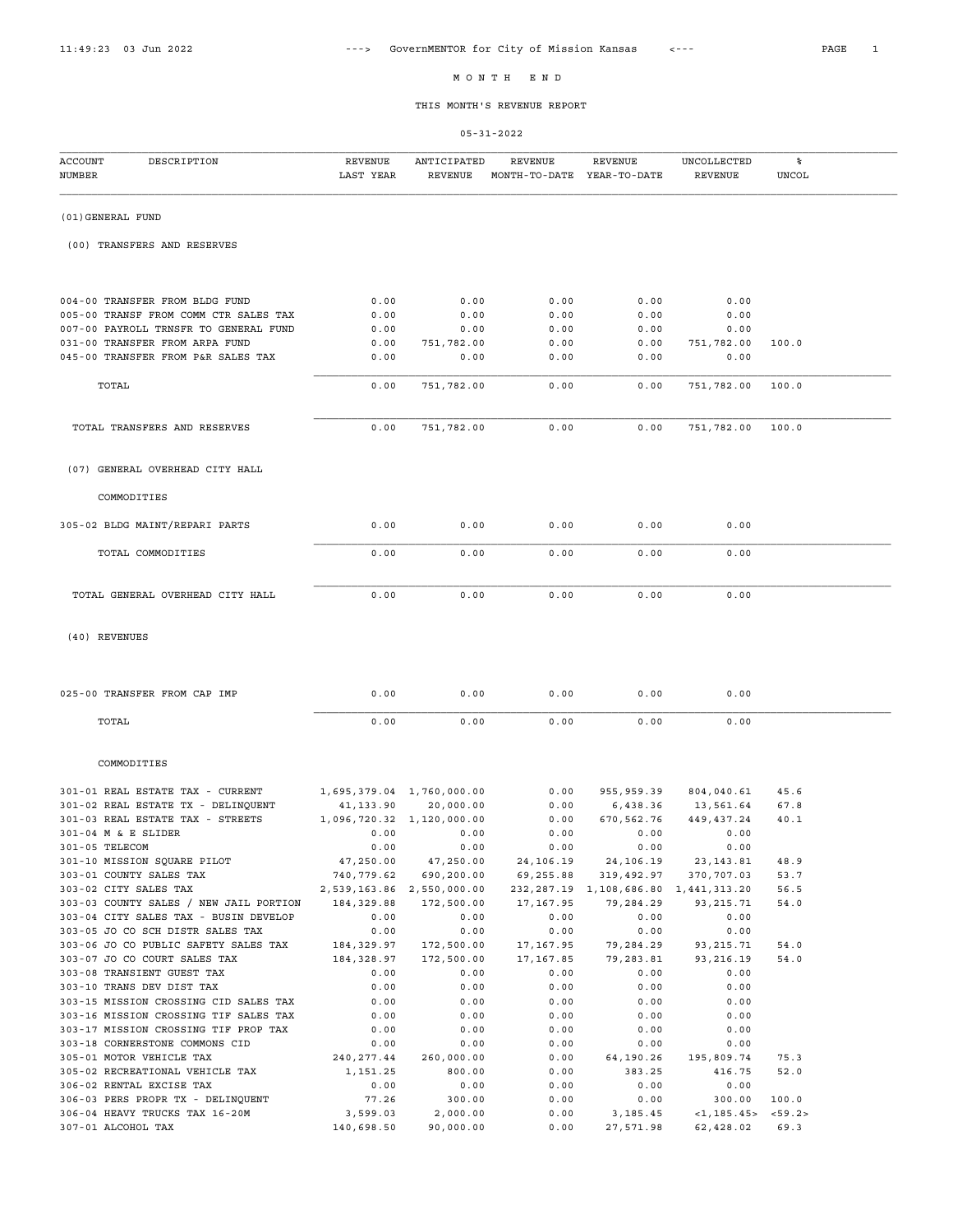#### THIS MONTH'S REVENUE REPORT

| <b>ACCOUNT</b> | DESCRIPTION                           | REVENUE     | ANTICIPATED               | REVENUE                    | REVENUE     | UNCOLLECTED                  | ิัะ          |  |
|----------------|---------------------------------------|-------------|---------------------------|----------------------------|-------------|------------------------------|--------------|--|
| <b>NUMBER</b>  |                                       | LAST YEAR   | <b>REVENUE</b>            | MONTH-TO-DATE YEAR-TO-DATE |             | REVENUE                      | <b>UNCOL</b> |  |
|                |                                       |             |                           |                            |             |                              |              |  |
|                | 308-01 CITY USE TAX                   |             | 1,636,279.23 1,600,000.00 | 3,614.29                   |             | 514, 122. 25 1, 085, 877. 75 | 67.8         |  |
|                | 308-02 COUNTY USE TAX                 | 227,078.60  | 203,000.00                | 20,533.82                  | 111,373.02  | 91,626.98                    | 45.1         |  |
|                | 308-03 COUNTY USE / NEW JAIL PORTION  | 56,769.82   | 51,500.00                 | 5, 133.46                  | 27,843.31   | 23,656.69                    | 45.9         |  |
|                | 308-04 JO CO SCH DISTR USE TAX        | 0.00        | 0.00                      | 0.00                       | 0.00        | 0.00                         |              |  |
|                | 308-05 JO CO PUBLIC SAFETY USE TAX    | 56,769.83   | 51,500.00                 | 5, 133.46                  | 27,843.31   | 23,656.69                    | 45.9         |  |
|                | 308-07 JO CO COURT USE TAX            | 56,769.50   | 51,500.00                 | 5, 133.43                  | 27,843.14   | 23,656.86                    | 45.9         |  |
| 311-01 LAVTR   |                                       | 0.00        | 0.00                      | 0.00                       | 0.00        | 0.00                         |              |  |
|                | 312-01 CITY / COUNTY REVENUE SHARE    | 0.00        | 0.00                      | 0.00                       | 0.00        | 0.00                         |              |  |
|                | 313-01 COUNTRYSIDE/ "TRASH TAX"       | 0.00        | 0.00                      | 0.00                       | 0.00        | 0.00                         |              |  |
|                | 321-01 UTIL FRANCH TX DO NOT USE      | 0.00        | 0.00                      | 0.00                       | 0.00        | 0.00                         |              |  |
|                | 321-02 KCPL FRANCHISE FEES            | 713, 146.74 | 710,000.00                | 49,872.37                  | 257,798.17  | 452, 201.83                  | 63.6         |  |
|                | 321-03 KS GAS SERV FRANCHISE FEES     | 195,190.30  | 190,000.00                | 28,896.14                  | 175,088.11  | 14,911.89                    | 7.8          |  |
|                | 321-04 SBC TELEPHONE FRANCHISE FEES   | 21,265.24   | 19,500.00                 | 1,866.24                   | 9,156.34    |                              | 53.0         |  |
|                | 321-05 TIME WARNER CATV FRANCHISE FEE | 56, 212.83  |                           |                            |             | 10,343.66                    | 46.0         |  |
|                |                                       |             | 55,000.00                 | 14,942.99                  | 29,672.15   | 25, 327.85                   |              |  |
|                | 321-06 EVEREST CATV FRANCHISE FEES    | 8,865.54    | 8,500.00                  | 2,026.36                   | 4,121.98    | 4,378.02                     | 51.5         |  |
|                | 321-07 TELCO FRANCHISE FEE            | 1,681.02    | 2,000.00                  | 98.62                      | 510.49      | 1,489.51                     | 74.4         |  |
|                | 321-08 AT&T VIDEO FRANCHISE FEES      | 20,021.71   | 20,000.00                 | 0.00                       | 9,064.80    | 10,935.20                    | 54.6         |  |
|                | 321-09 GOOGLE FIBER                   | 17,097.00   | 17,000.00                 | 920.00                     | 4,038.00    | 12,962.00                    | 76.2         |  |
|                | 322-01 OCCUPATIONAL LICENSE           | 91,112.73   | 90,000.00                 | 1,670.28                   | 11,430.81   | 78,569.19                    | 87.2         |  |
|                | 322-02 PUBLIC WORKS PERMITS           | 3,475.00    | 3,500.00                  | 300.00                     | 1,050.00    | 2,450.00                     | 70.0         |  |
|                | 322-03 RENTAL LICENSE                 | 22,664.00   | 47,000.00                 | 186.00                     | 42,065.00   | 4,935.00                     | 10.5         |  |
|                | 322-04 TREE SERVICE LICENSE FEE       | 0.00        | 0.00                      | 0.00                       | 0.00        | 0.00                         |              |  |
|                | 322-05 RENTAL INSPECTION FEES         | 0.00        | 0.00                      | 0.00                       | 0.00        | 0.00                         |              |  |
|                | 322-06 BUILDING PERMIT FEES           | 101,255.16  | 125,000.00                | 84,734.92                  | 109,233.80  | 15,766.20                    | 12.6         |  |
|                | 322-07 PLAN REVIEW FEE                | 44,705.18   | 75,000.00                 | 53, 218.27                 | 65,131.06   | 9,868.94                     | 13.1         |  |
|                | 322-08 SIGN PERMITS                   | 2,726.38    | 5,000.00                  | 115.54                     | 1,803.10    | 3,196.90                     | 63.9         |  |
|                | 322-09 LAND USE PERMITS               | 0.00        | 1,500.00                  | 0.00                       | 300.00      | 1,200.00                     | 80.0         |  |
|                | 322-10 CMB/DRINKING/LIQUOR/CLUB       | 5,125.00    | 5,500.00                  | 500.00                     | 1,875.00    | 3,625.00                     | 65.9         |  |
|                | 322-15 OPERATOR/SOLIC/MASSAGE/SECURIT | 230.00      | 1,000.00                  | 100.00                     | 150.00      | 850.00                       | 85.0         |  |
|                | 323-01 ANIMAL LICENSE                 | 900.00      | 500.00                    | 0.00                       | 700.00      | < 200.00 >                   | < 40.0       |  |
|                | 323-02 ANIMAL IMPOUND RELEASE FEES    | 0.00        | 0.00                      | 0.00                       | 0.00        | 0.00                         |              |  |
|                | 324-01 CITY SOLID WASTE PROGRAM       | 0.00        | 0.00                      | 0.00                       | 0.00        | 0.00                         |              |  |
|                | 330-01 MISSION SUMMER PROGRAM         | 111,692.50  | 215,000.00                | 1,980.00                   | 50, 119.50  | 164,880.50                   | 76.6         |  |
|                | 330-02 WINTER/SPRING BREAK CAMP       | 0.00        | 0.00                      | 0.00                       | 0.00        | 0.00                         |              |  |
|                | 331-02 OUTDOOR POOL MEMBERSHIPS       | 39,317.08   | 40,000.00                 | 21,886.00                  | 25, 437.75  | 14,562.25                    | 36.4         |  |
|                | 331-03 OUTDOOR POOL FRONT DESK        | 74,268.50   | 50,000.00                 | 2,667.00                   | 2,667.00    | 47,333.00                    | 94.6         |  |
|                | 331-04 OUTDOOR POOL CONCESSIONS       | 21,504.61   | 25,000.00                 | 1,423.75                   | 1,423.75    | 23, 576.25                   | 94.3         |  |
|                | 331-05 OUTDOOR POOL PROGRAM FEES      | 2,160.00    | 6,000.00                  | 0.00                       | 0.00        | 6,000.00                     | 100.0        |  |
|                | 331-06 OUTDOOR POOL RENTALS           | 4,225.00    |                           |                            |             |                              | 35.5         |  |
|                |                                       |             | 5,000.00                  | 2,155.00                   | 3,222.50    | 1,777.50                     |              |  |
|                | 331-07 SUPER POOL PASS REVENUES       | 0.00        | 6,000.00                  | 3,700.00                   | 4,925.00    | 1,075.00                     | 17.9         |  |
|                | 333-01 COMMUNITY CTR MEMBERSHIPS      | 277,862.82  | 300,000.00                | 27, 238.47                 | 123, 369.53 | 176,630.47                   | 58.8         |  |
|                | 333-02 COMMUNITY CTR RENTALS          | 110,427.03  | 150,000.00                | 16,846.49                  | 72,966.11   | 77,033.89                    | 51.3         |  |
|                | 333-04 COMMUNITY CTR PROGRAM FEES     | 137,837.94  | 175,000.00                | 15,286.20                  | 77,735.97   | 97,264.03                    | 55.5         |  |
|                | 333-05 COMMUNITY CTR DAILY FEES       | 102,820.44  | 100,000.00                | 13,950.06                  | 61,733.09   | 38,266.91                    | 38.2         |  |
|                | 333-06 COMMUNITY CENTER MISC          | 1,593.70    | 5,000.00                  | 25.00                      | 9,756.47    | $<4,756.47>$ $<95.1>$        |              |  |
|                | 333-07 COMM CENTER MORROW TRUST FUND  | 0.00        | 0.00                      | 0.00                       | 0.00        | 0.00                         |              |  |
|                | 333-08 RESALE ITEMS COMM CENTER       | 1,591.41    | 700.00                    | 102.00                     | 291.24      | 408.76                       | 58.3         |  |
|                | 333-09 COMM CTR SPONSORSHIP/ADS       | 0.00        | 0.00                      | 0.00                       | 0.00        | 0.00                         |              |  |
| 341-01 FINES   |                                       | 404,545.64  | 700,000.00                | 41,785.14                  | 157,325.78  | 542,674.22                   | 77.5         |  |
|                | 341-02 PARKING FINES                  | 1,325.00    | 2,500.00                  | 100.00                     | 450.00      | 2,050.00                     | 82.0         |  |
|                | 341-03 ALARM FINES                    | 250.00      | 200.00                    | 0.00                       | 0.00        | 200.00                       | 100.0        |  |
|                | 341-04 POLICE DEPT LAB FEES           | 4,890.00    | 500.00                    | 400.00                     | 2,000.00    | <1,500.00> <100.0>           |              |  |
|                | 341-05 FUEL ASSESSMENT FEES           | 2,426.00    | 6,500.00                  | 252.00                     | 1,036.00    | 5,464.00                     | 84.0         |  |
|                | 341-06 ADA ACCESSIBILTY FEES          | 9,598.00    | 30,000.00                 | 1,008.00                   | 4,092.00    | 25,908.00                    | 86.3         |  |
|                | 341-07 MOTION FEES                    | 850.00      | 3,000.00                  | 200.00                     | 550.00      | 2,450.00                     | 81.6         |  |
|                | 341-08 EXPUNGEMENT FEES               | 1,000.00    | 800.00                    | 200.00                     | 400.00      | 400.00                       | 50.0         |  |
|                | 351-01 INTEREST / INVESTMENTS         | 797.85      | 5,000.00                  | 2,933.05                   | 4,198.07    | 801.93                       | 16.0         |  |
|                | 361-01 REIMBURSED EXPENSES            | 13,909.01   | 25,000.00                 | 0.00                       | 941.11      | 24,058.89                    | 96.2         |  |
|                | 361-02 NEAC ADMINISTRATIVE COST REIMB | 0.00        | 0.00                      | 0.00                       | 0.00        | 0.00                         |              |  |
|                | 361-03 INTERGOVERNMENTAL REVENUE      | 5,208.20    | 5,000.00                  | 18,000.00                  | 22, 314.63  | <17,314.63> <146.2>          |              |  |
|                | 361-04 DARE SPECIAL DONATIONS         | 0.00        | 0.00                      | 0.00                       | 0.00        | 0.00                         |              |  |
|                | 361-05 COURT COSTS                    | 15,962.50   | 35,000.00                 | 2,276.50                   | 8,699.00    | 26,301.00                    | 75.1         |  |
|                | 361-06 CHGS F/SERVICES - OTHER        | 0.00        | 0.00                      | 0.00                       | 0.00        | 0.00                         |              |  |
|                | 361-07 SALE OF FIXED ASSETS           | 0.00        | 0.00                      | 0.00                       | 0.00        | 0.00                         |              |  |
|                | 361-08 WEST GATEWAY PLAN REVIEW FEES  | 0.00        | 0.00                      | 0.00                       | 0.00        | 0.00                         |              |  |
|                | 361-09 COURT APPOINTED ATTORNEY       | 0.00        |                           |                            |             |                              |              |  |
|                | 361-10 ONLINE CONVENIENCE FEE         |             | 0.00                      | 0.00                       | 0.00        | 0.00                         |              |  |
|                |                                       | 966.00      | 2,500.00                  | 69.00                      | 459.00      | 2,041.00                     | 81.6         |  |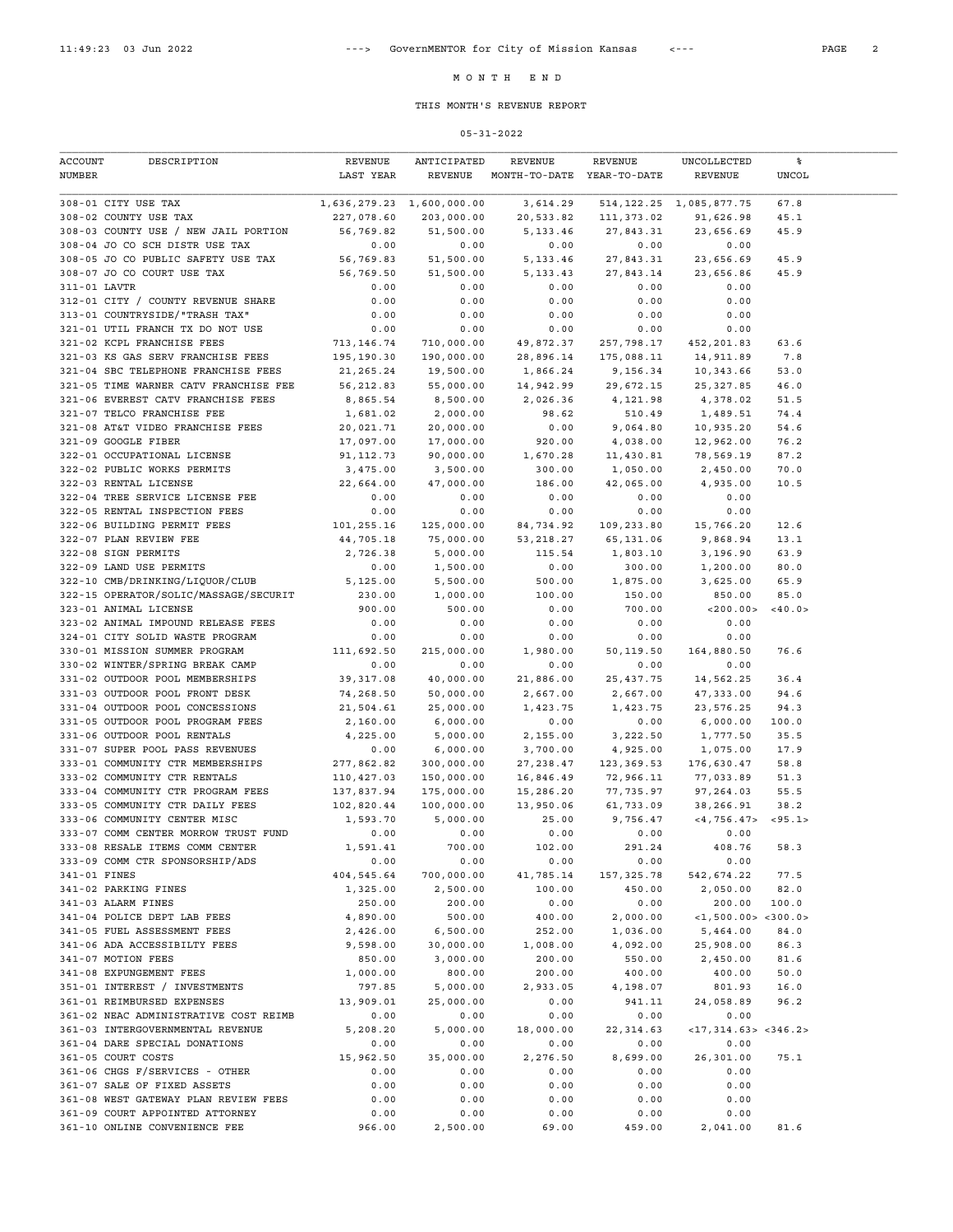#### THIS MONTH'S REVENUE REPORT

| <b>ACCOUNT</b><br>DESCRIPTION         | REVENUE                         | ANTICIPATED | <b>REVENUE</b>             | REVENUE                                   | UNCOLLECTED | ิัะ   |
|---------------------------------------|---------------------------------|-------------|----------------------------|-------------------------------------------|-------------|-------|
| NUMBER                                | LAST YEAR                       | REVENUE     | MONTH-TO-DATE YEAR-TO-DATE |                                           | REVENUE     | UNCOL |
| 361-11 JAIL FEES                      | 0.00                            | 0.00        | 0.00                       | 0.00                                      | 0.00        |       |
| 361-12 INSURANCE PROCEEDS             | 14,442.39                       | 0.00        | 0.00                       | 300.00                                    | < 300.00    |       |
| 363-01 MISCELLANEOUS                  | 98,226.83                       | 89,360.00   | 925.00                     | 8,262.59                                  | 81,097.41   | 90.7  |
| 363-02 MISSION 50TH DONAT/BOOK SALES  | 0.00                            | 0.00        | 0.00                       | 0.00                                      | 0.00        |       |
| 363-03 LOCAL LAW ENFORCEMENT BLK GRNT | 0.00                            | 0.00        | 0.00                       | 0.00                                      | 0.00        |       |
| 363-04 SUSTAINABILITY REVENUE         | 0.00                            | 0.00        | 0.00                       | 0.00                                      | 0.00        |       |
| 363-05 FARMERS MARKET REVENUES        | 0.00                            | 0.00        | 0.00                       | 0.00                                      | 0.00        |       |
| 363-06 ANIMAL CONTROL SERVICES        | 58,000.00                       | 75,000.00   | 0.00                       | 0.00                                      | 75,000.00   | 100.0 |
| 363-07 2020 CARES REIMBURSEMENT       | 0.00                            | 0.00        | 0.00                       | 0.00                                      | 0.00        |       |
| 363-08 CITY SWAG SALES (TSHIRTS, ETC) | 0.00                            | 0.00        | 20.00                      | 20.00                                     | < 20.00     |       |
| 364-01 NUISANCE ABATMENT FEES         | 2,540.59                        | 4,000.00    | 0.00                       | 1,501.50                                  | 2,498.50    | 62.4  |
| 364-02 WEED ABATEMENT FEES            | 0.00                            | 0.00        | 0.00                       | 0.00                                      | 0.00        |       |
| TOTAL COMMODITIES                     | 11,958,798.89  12,453,610.00    |             |                            | 831,577.86 5,496,841.23 6,956,768.77      |             | 55.8  |
| ENCUMBRANCES CANCELLED                |                                 |             |                            |                                           |             |       |
| 798-01 ENCUMBRANCES CANCELLED         | 0.00                            | 0.00        | 0.00                       | 0.00                                      | 0.00        |       |
| TOTAL ENCUMBRANCES CANCELLED          | 0.00                            | 0.00        | 0.00                       | 0.00                                      | 0.00        |       |
| 801-01 BOND PROCEEDS                  | 3, 352, 853.80                  | 0.00        | 0.00                       | 0.00                                      | 0.00        |       |
|                                       |                                 |             |                            |                                           |             |       |
| TOTAL                                 | 3, 352, 853.80                  | 0.00        | 0.00                       | 0.00                                      | 0.00        |       |
| <b>TOTAL REVENUES</b>                 | 15, 311, 652.69 12, 453, 610.00 |             |                            | 831, 577.86 5, 496, 841.23 6, 956, 768.77 |             | 55.8  |
| TOTAL GENERAL FUND                    | 15, 311, 652.69 13, 205, 392.00 |             |                            | 831, 577.86 5, 496, 841.23 7, 708, 550.77 |             | 58.3  |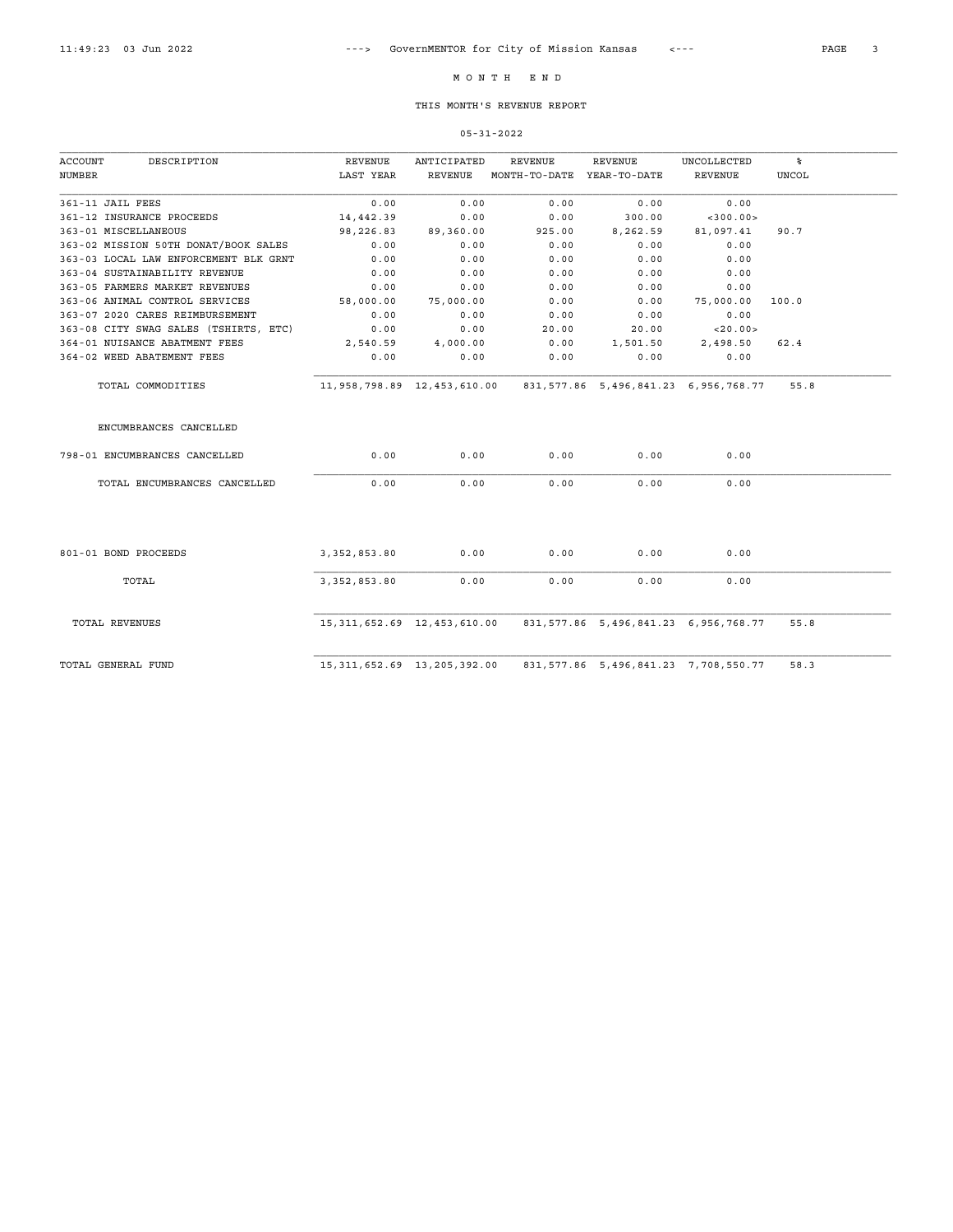THIS MONTH'S REVENUE REPORT

| <b>ACCOUNT</b><br>DESCRIPTION<br>NUMBER | REVENUE<br>LAST YEAR | ANTICIPATED<br>REVENUE | REVENUE<br>MONTH-TO-DATE | REVENUE<br>YEAR-TO-DATE | UNCOLLECTED<br>REVENUE | ಕಿ<br>UNCOL |
|-----------------------------------------|----------------------|------------------------|--------------------------|-------------------------|------------------------|-------------|
| (02) CONDUIT ACCT                       |                      |                        |                          |                         |                        |             |
| REVENUES<br>(40)                        |                      |                        |                          |                         |                        |             |
| COMMODITIES                             |                      |                        |                          |                         |                        |             |
| 374-03 RECEIPTS                         | 50,569.09            | 0.00                   | 4,425.80                 | 24, 186.38              | < 24, 186.38           |             |
| TOTAL COMMODITIES                       | 50,569.09            | 0.00                   | 4,425.80                 | 24, 186. 38             | < 24, 186.38 >         |             |
| TOTAL REVENUES                          | 50,569.09            | 0.00                   | 4,425.80                 | 24, 186. 38             | < 24, 186.38           |             |
| TOTAL CONDUIT ACCT                      | 50,569.09            | 0.00                   | 4,425.80                 | 24, 186. 38             | < 24, 186.38           |             |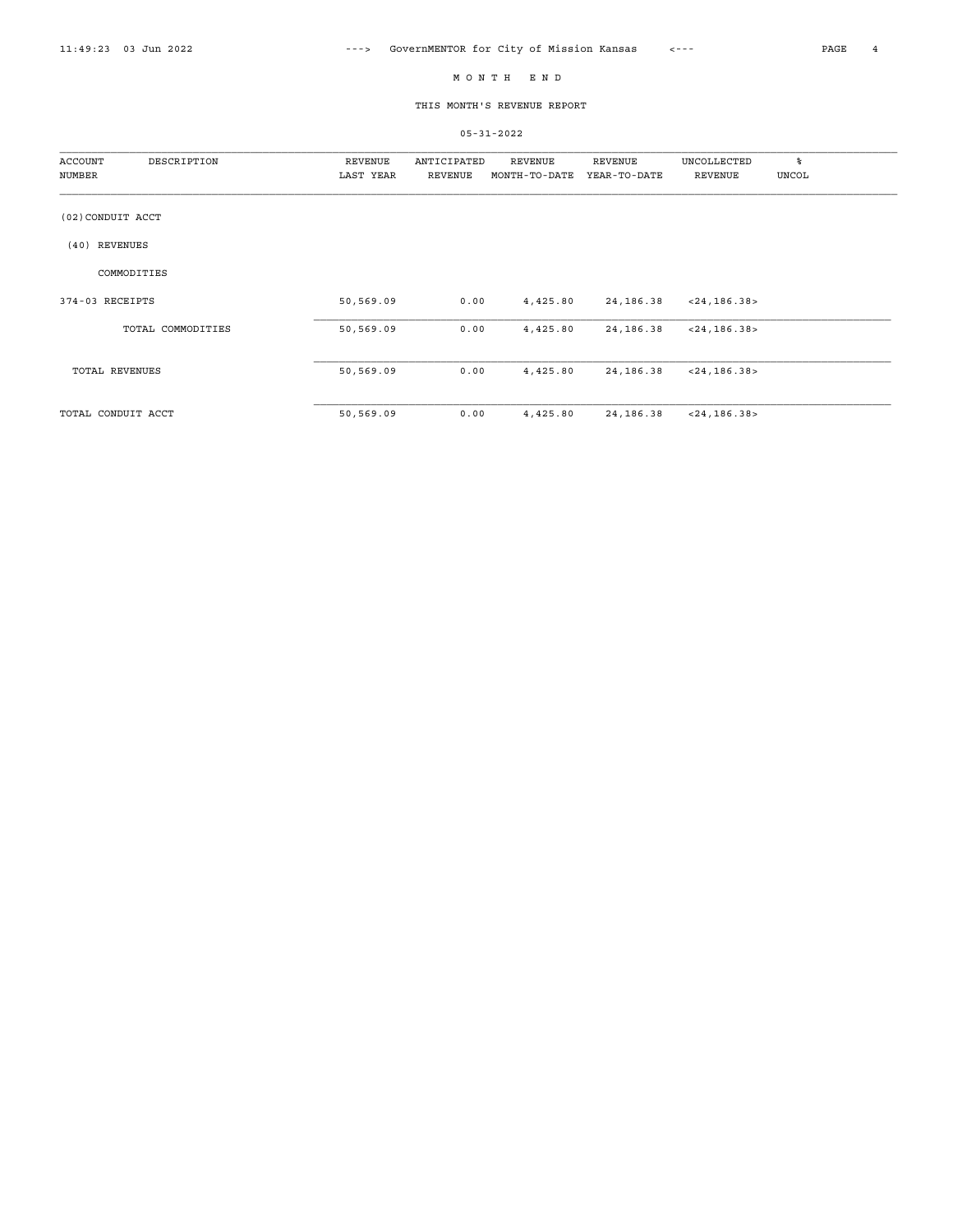THIS MONTH'S REVENUE REPORT

| <b>ACCOUNT</b><br>DESCRIPTION<br>NUMBER | <b>REVENUE</b><br>LAST YEAR | ANTICIPATED<br><b>REVENUE</b> | <b>REVENUE</b><br>MONTH-TO-DATE | <b>REVENUE</b><br>YEAR-TO-DATE  | UNCOLLECTED<br><b>REVENUE</b> | ៖<br><b>UNCOL</b> |  |
|-----------------------------------------|-----------------------------|-------------------------------|---------------------------------|---------------------------------|-------------------------------|-------------------|--|
| (03) SPECIAL HIGHWAY FUND               |                             |                               |                                 |                                 |                               |                   |  |
| (40) REVENUES                           |                             |                               |                                 |                                 |                               |                   |  |
| ENCUMBRANCES CANCELLED                  |                             |                               |                                 |                                 |                               |                   |  |
| 798-01 ENCUMBRANCES CANCELLED           | 0.00                        | 0.00                          | 0.00                            | 0.00                            | 0.00                          |                   |  |
| TOTAL ENCUMBRANCES CANCELLED            | 0.00                        | 0.00                          | 0.00                            | 0.00                            | 0.00                          |                   |  |
|                                         |                             |                               |                                 |                                 |                               |                   |  |
| 800-01 SPECIAL CITY / COUNTY HIGHWAY    | 287, 119.44                 | 250,000.00                    |                                 | 0.00 130,822.35 119,177.65 47.6 |                               |                   |  |
| 800-02 INTEREST INCOME                  | 13.83                       | 100.00                        | 125.40                          | 166.48                          | <66.48> <66.4>                |                   |  |
| 800-03 CARS                             | 0.00                        | 0.00                          | 0.00                            | 0.00                            | 0.00                          |                   |  |
| 800-04 MISCELLANEOUS REVENUE            | 0.00                        | 0.00                          | 0.00                            | 0.00                            | 0.00                          |                   |  |
| 800-07 INTERGOVERNMENTAL REVENUE        | 0.00                        | 0.00                          | 0.00                            | 0.00                            | 0.00                          |                   |  |
| TOTAL                                   | 287, 133. 27                | 250,100.00                    | 125.40                          | 130,988.83                      | 119, 111. 17                  | 47.6              |  |
| <b>TOTAL REVENUES</b>                   | 287, 133. 27                | 250,100.00                    | 125.40                          | 130,988.83                      | 119,111.17                    | 47.6              |  |
| TOTAL SPECIAL HIGHWAY FUND              | 287, 133.27                 | 250,100.00                    | 125.40                          | 130,988.83                      | 119, 111.17                   | 47.6              |  |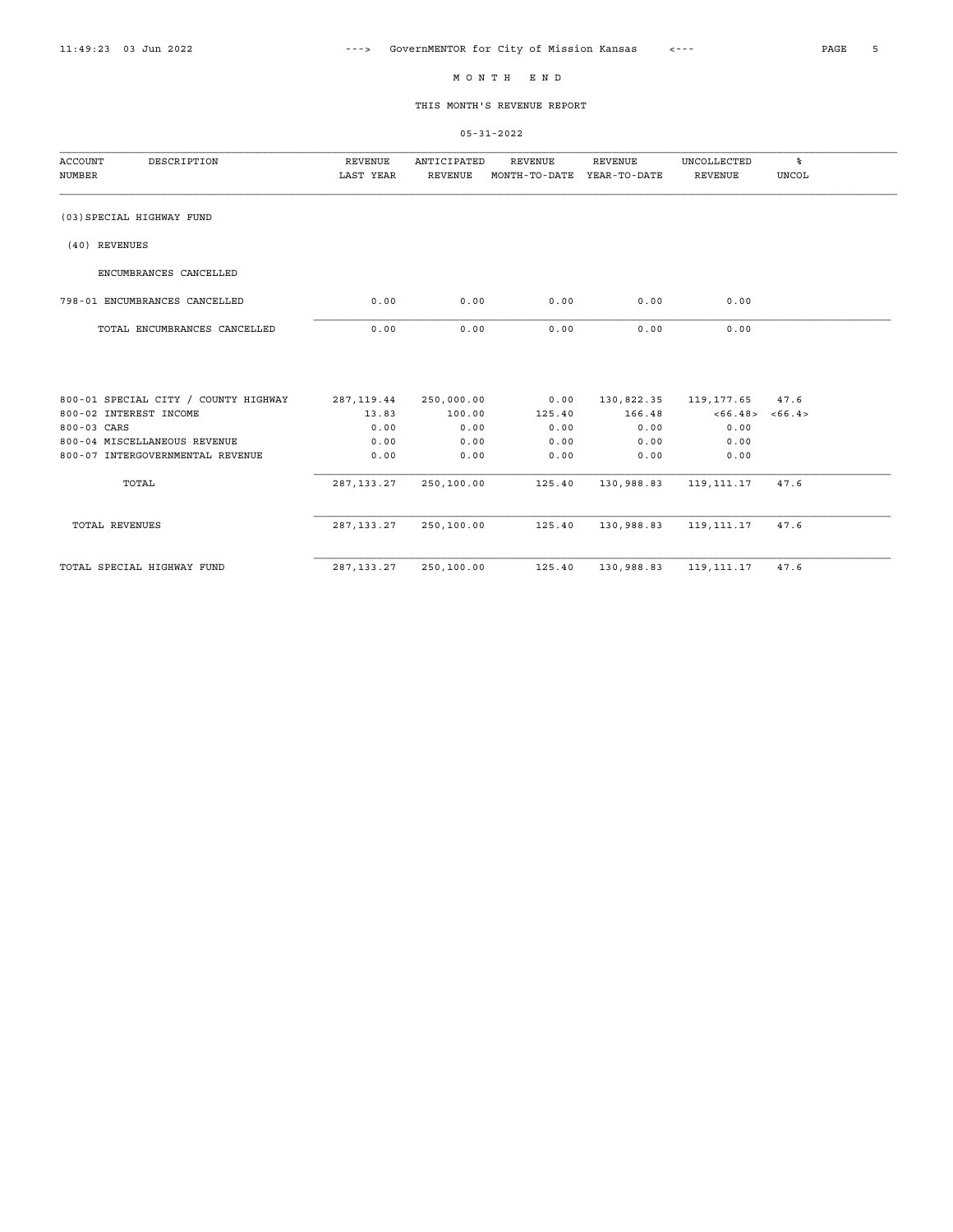THIS MONTH'S REVENUE REPORT

| <b>ACCOUNT</b><br>DESCRIPTION<br>NUMBER | <b>REVENUE</b><br>LAST YEAR | ANTICIPATED<br>REVENUE | <b>REVENUE</b><br>MONTH-TO-DATE YEAR-TO-DATE | <b>REVENUE</b> | UNCOLLECTED<br><b>REVENUE</b> | ิะ<br><b>UNCOL</b> |
|-----------------------------------------|-----------------------------|------------------------|----------------------------------------------|----------------|-------------------------------|--------------------|
| (04) BUILDING FUND                      |                             |                        |                                              |                |                               |                    |
| (40) REVENUES                           |                             |                        |                                              |                |                               |                    |
| ENCUMBRANCES CANCELLED                  |                             |                        |                                              |                |                               |                    |
| 798-01 ENCUMBRANCES CANCELLED           | 0.00                        | 0.00                   | 0.00                                         | 0.00           | 0.00                          |                    |
| TOTAL ENCUMBRANCES CANCELLED            | 0.00                        | 0.00                   | 0.00                                         | 0.00           | 0.00                          |                    |
|                                         |                             |                        |                                              |                |                               |                    |
| 801-01 BOND MONEY PROCEEDS              | 0.00                        | 0.00                   | 0.00                                         | 0.00           | 0.00                          |                    |
| 801-02 BOND PROCEEDS - ISSUANCE COSTS   | 0.00                        | 0.00                   | 0.00                                         | 0.00           | 0.00                          |                    |
| 802-02 SALES TAX TRANSFER FROM G FUND   | 0.00                        | 0.00                   | 0.00                                         | 0.00           | 0.00                          |                    |
| 802-03 INTEREST INCOME                  | 0.00                        | 0.00                   | 0.00                                         | 0.00           | 0.00                          |                    |
| 810-00 GEN FUND TRNSFR TO BLDG FUND     | 0.00                        | 0.00                   | 0.00                                         | 0.00           | 0.00                          |                    |
| 861-01 REIMBURSED EXPENSE               | 0.00                        | 0.00                   | 0.00                                         | 0.00           | 0.00                          |                    |
| TOTAL                                   | 0.00                        | 0.00                   | 0.00                                         | 0.00           | 0.00                          |                    |
| <b>TOTAL REVENUES</b>                   | 0.00                        | 0.00                   | 0.00                                         | 0.00           | 0.00                          |                    |
| TOTAL BUILDING FUND                     | 0.00                        | 0.00                   | 0.00                                         | 0.00           | 0.00                          |                    |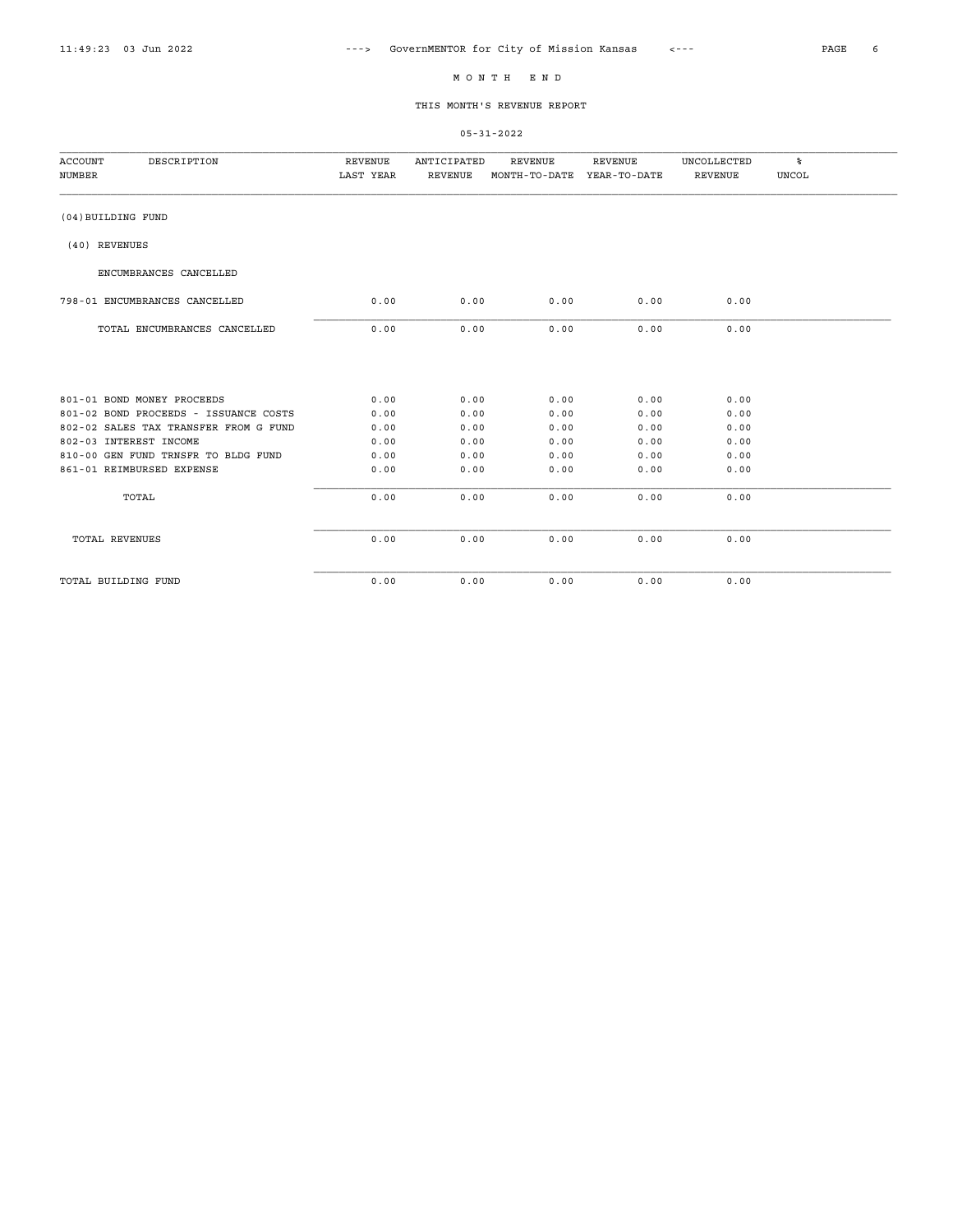THIS MONTH'S REVENUE REPORT

| <b>ACCOUNT</b><br>DESCRIPTION<br>NUMBER | REVENUE<br>LAST YEAR | ANTICIPATED<br>REVENUE | REVENUE<br>MONTH-TO-DATE | REVENUE<br>YEAR-TO-DATE | UNCOLLECTED<br>REVENUE | ៖<br>UNCOL |  |
|-----------------------------------------|----------------------|------------------------|--------------------------|-------------------------|------------------------|------------|--|
| (05) BOND & INTEREST G.O. SALES TAX     |                      |                        |                          |                         |                        |            |  |
| (40) REVENUES                           |                      |                        |                          |                         |                        |            |  |
| 808-01 BOND PROCEEDS                    | 0.00                 | 0.00                   | 0.00                     | 0.00                    | 0.00                   |            |  |
| 808-02 SALES TAX RECEIPTS               | 0.00                 | 0.00                   | 0.00                     | 0.00                    | 0.00                   |            |  |
| 808-03 INTEREST INCOME                  | 0.00                 | 0.00                   | 0.00                     | 0.00                    | 0.00                   |            |  |
| 810-00 BLDG FD TRANSF TO GO SALES TAX   | 0.00                 | 0.00                   | 0.00                     | 0.00                    | 0.00                   |            |  |
| TOTAL                                   | 0.00                 | 0.00                   | 0.00                     | 0.00                    | 0.00                   |            |  |
| <b>TOTAL REVENUES</b>                   | 0.00                 | 0.00                   | 0.00                     | 0.00                    | 0.00                   |            |  |
| TOTAL BOND & INTEREST G.O. SALES TAX    | 0.00                 | 0.00                   | 0.00                     | 0.00                    | 0.00                   |            |  |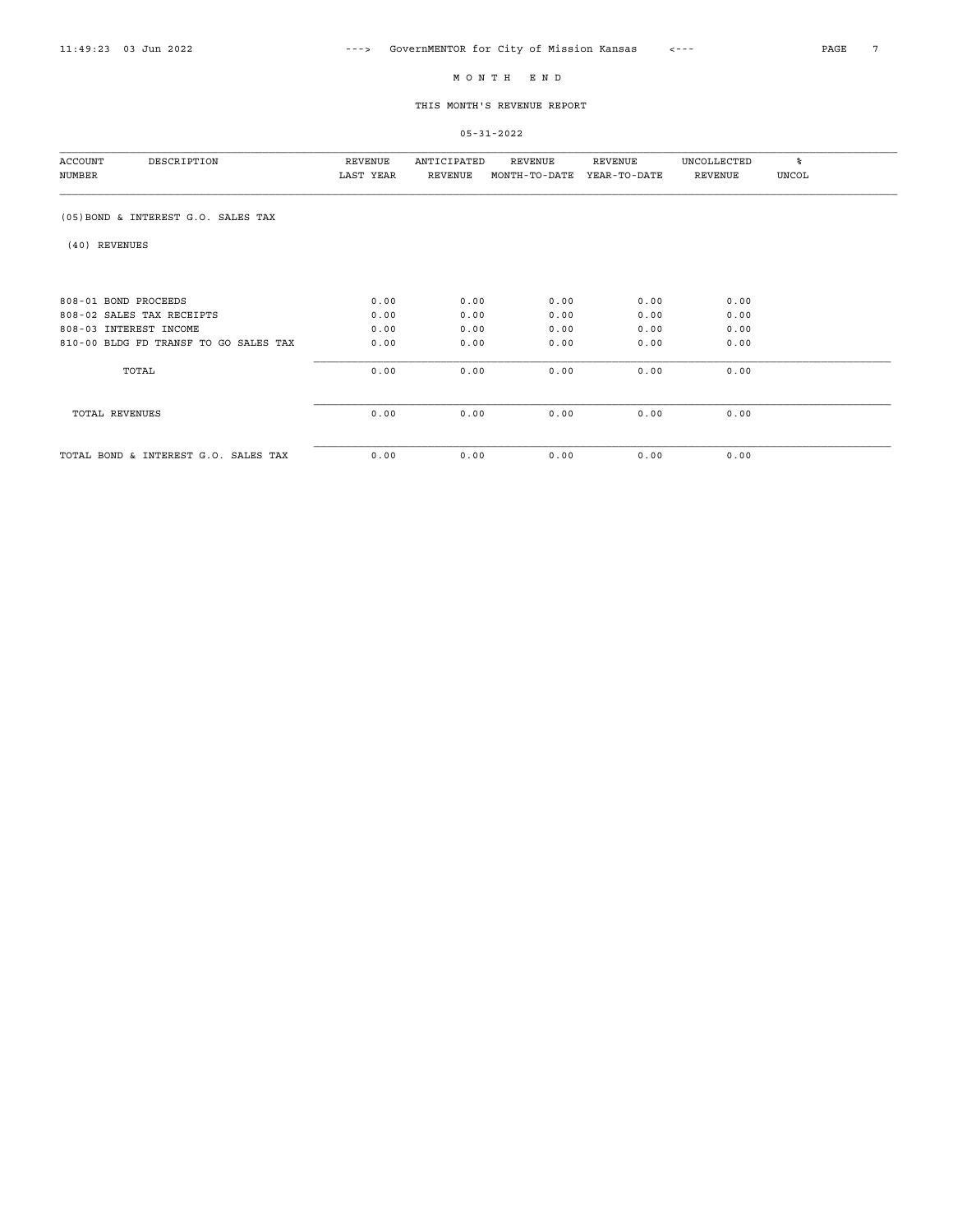THIS MONTH'S REVENUE REPORT

| <b>ACCOUNT</b><br>DESCRIPTION | REVENUE   | ANTICIPATED | <b>REVENUE</b> | REVENUE      | UNCOLLECTED | ಕಿ    |  |
|-------------------------------|-----------|-------------|----------------|--------------|-------------|-------|--|
| NUMBER                        | LAST YEAR | REVENUE     | MONTH-TO-DATE  | YEAR-TO-DATE | REVENUE     | UNCOL |  |
|                               |           |             |                |              |             |       |  |
| (06) CONSOLIDATION FUND       |           |             |                |              |             |       |  |
| REVENUES<br>(40)              |           |             |                |              |             |       |  |
| COMMODITIES                   |           |             |                |              |             |       |  |
| 374-03 RECEIPTS               | 0.00      | 0.00        | 0.00           | 0.00         | 0.00        |       |  |
| TOTAL COMMODITIES             | 0.00      | 0.00        | 0.00           | 0.00         | 0.00        |       |  |
| TOTAL REVENUES                | 0.00      | 0.00        | 0.00           | 0.00         | 0.00        |       |  |
| TOTAL CONSOLIDATION FUND      | 0.00      | 0.00        | 0.00           | 0.00         | 0.00        |       |  |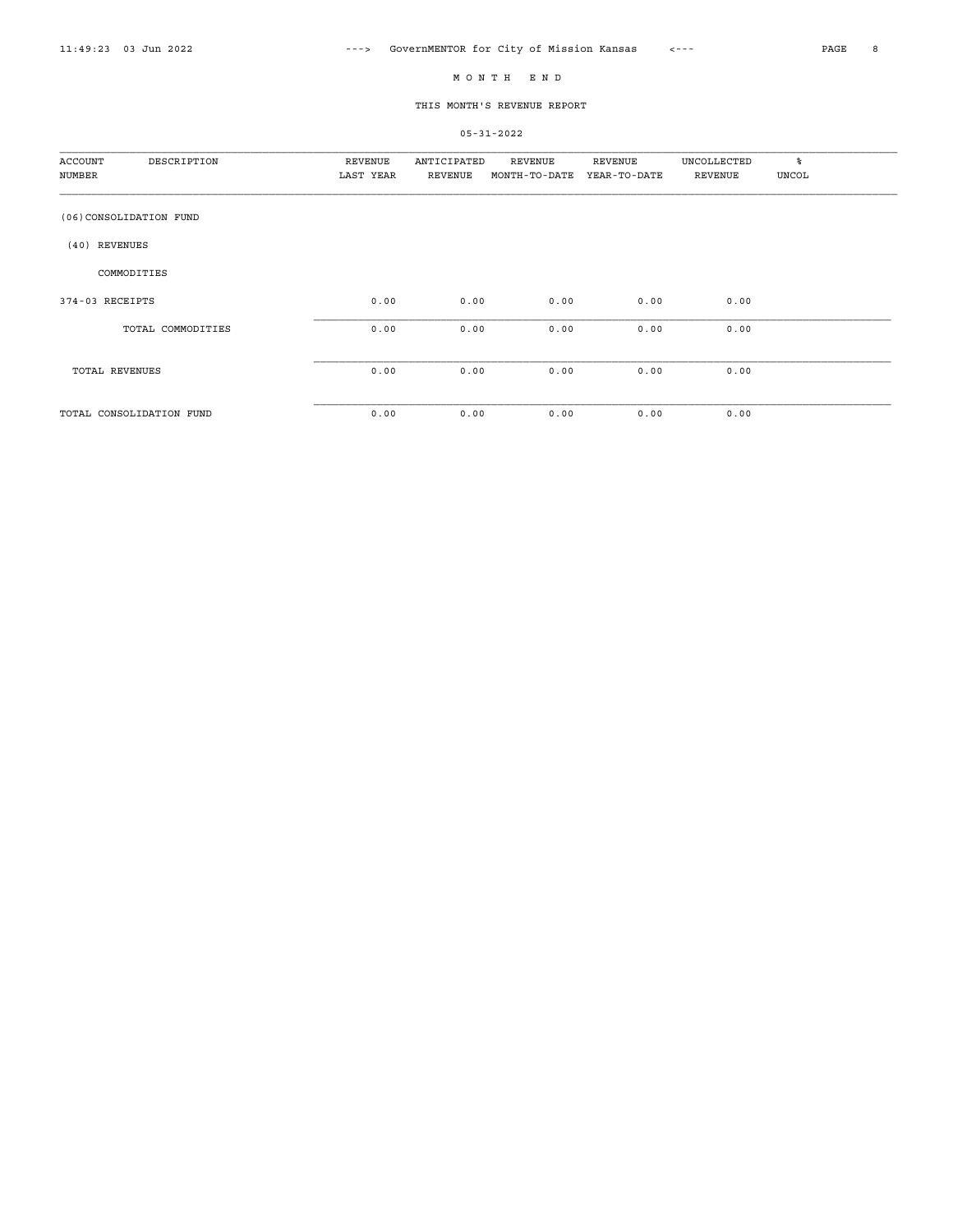THIS MONTH'S REVENUE REPORT

| DESCRIPTION<br><b>ACCOUNT</b><br>NUMBER | REVENUE<br>LAST YEAR | ANTICIPATED<br>REVENUE | REVENUE<br>MONTH-TO-DATE | REVENUE<br>YEAR-TO-DATE | UNCOLLECTED<br>REVENUE | ៖<br>UNCOL |
|-----------------------------------------|----------------------|------------------------|--------------------------|-------------------------|------------------------|------------|
| (08) MUNICIPAL COURT                    |                      |                        |                          |                         |                        |            |
| REVENUES<br>(40)                        |                      |                        |                          |                         |                        |            |
| COMMODITIES                             |                      |                        |                          |                         |                        |            |
| 374-03 CASH BONDS COLLECTED             | 65,776.00            | 0.00                   | 1,962.00                 | 24,456.00               | < 24, 456.00 >         |            |
| 374-05 MISC REVENUE                     | 0.00                 | 0.00                   | 0.00                     | 0.00                    | 0.00                   |            |
| TOTAL COMMODITIES                       | 65,776.00            | 0.00                   | 1,962.00                 | 24,456.00               | < 24, 456.00 >         |            |
| <b>TOTAL REVENUES</b>                   | 65,776.00            | 0.00                   | 1,962.00                 | 24,456.00               | < 24, 456.00 >         |            |
| TOTAL MUNICIPAL COURT                   | 65,776.00            | 0.00                   | 1,962.00                 | 24,456.00               | $<$ 24,456.00>         |            |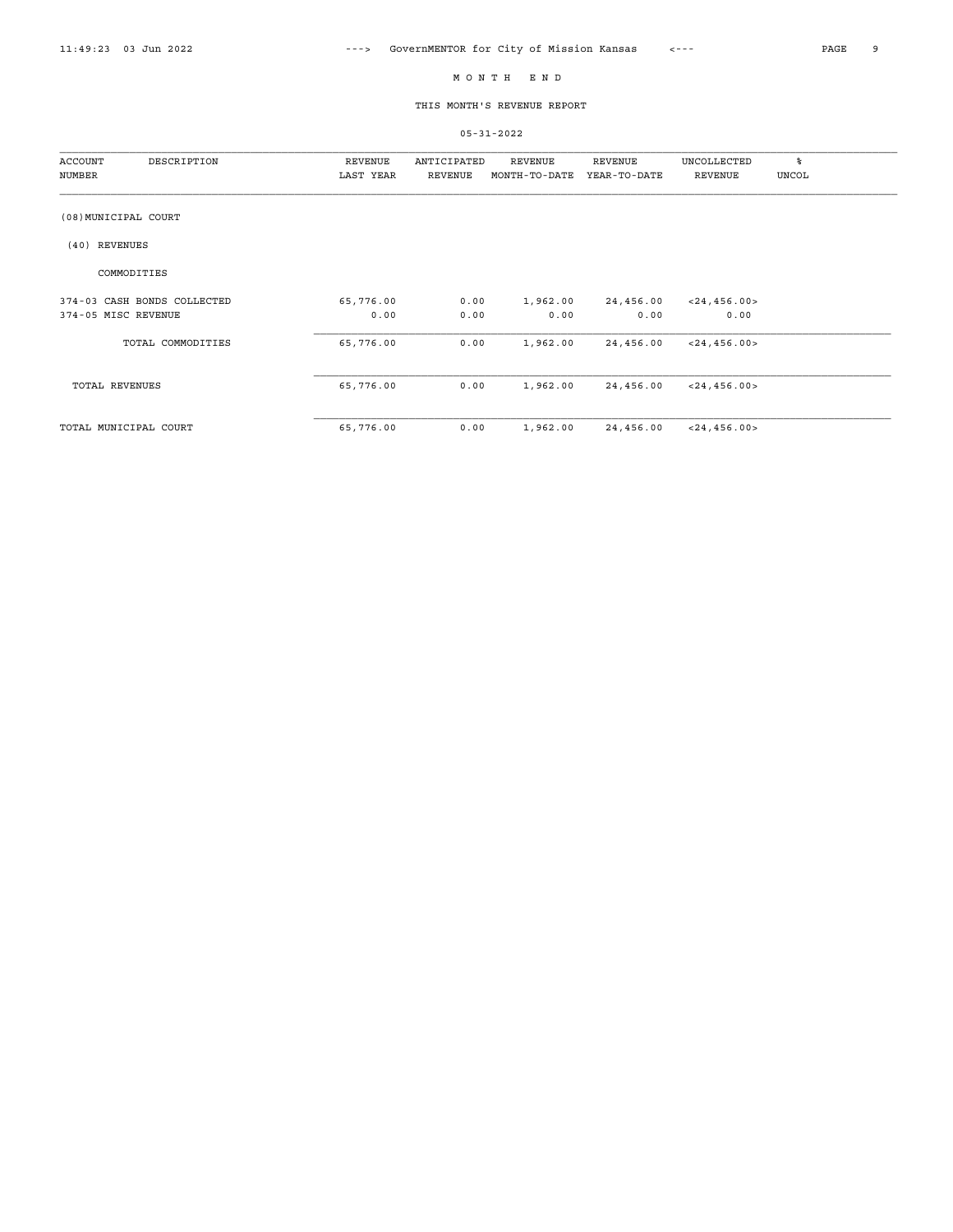THIS MONTH'S REVENUE REPORT

| <b>ACCOUNT</b><br>DESCRIPTION<br>NUMBER | REVENUE<br>LAST YEAR | ANTICIPATED<br>REVENUE | REVENUE<br>MONTH-TO-DATE | REVENUE<br>YEAR-TO-DATE | UNCOLLECTED<br>REVENUE | ៖<br>UNCOL |  |
|-----------------------------------------|----------------------|------------------------|--------------------------|-------------------------|------------------------|------------|--|
| (09) SPECIAL ALCOHOL PROGRAM            |                      |                        |                          |                         |                        |            |  |
| REVENUES<br>(40)                        |                      |                        |                          |                         |                        |            |  |
| COMMODITIES                             |                      |                        |                          |                         |                        |            |  |
| 307-01 SPECIAL ALCOHOL PROGRAM          | 88,859.71            | 90,000.00              | 0.00                     | 27,571.97               | 62,428.03              | 69.3       |  |
| TOTAL COMMODITIES                       | 88,859.71            | 90,000.00              | 0.00                     | 27,571.97               | 62,428.03              | 69.3       |  |
| <b>TOTAL REVENUES</b>                   | 88,859.71            | 90,000.00              | 0.00                     | 27,571.97               | 62,428.03              | 69.3       |  |
| TOTAL SPECIAL ALCOHOL PROGRAM           | 88,859.71            | 90,000.00              | 0.00                     | 27,571.97               | 62,428.03              | 69.3       |  |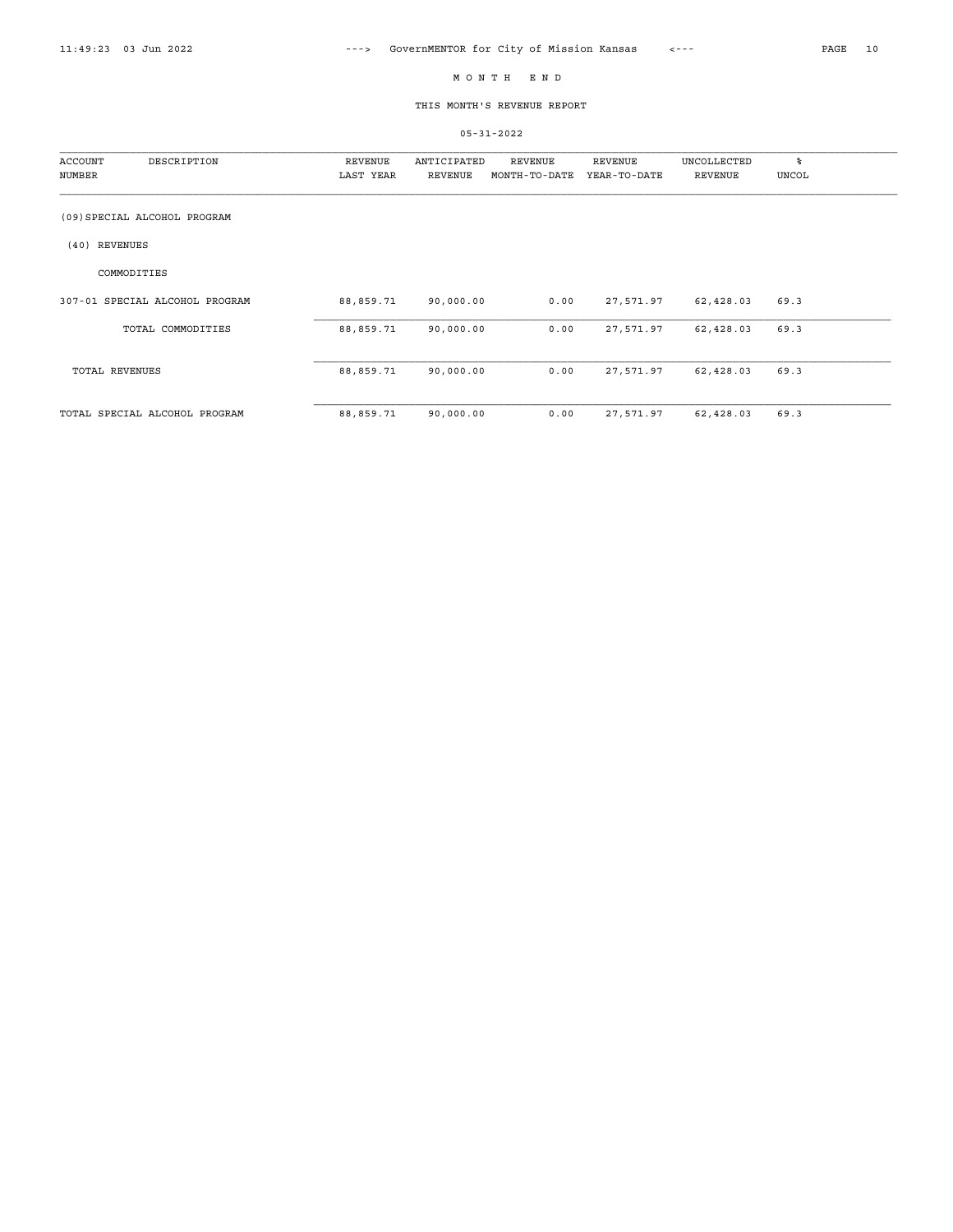THIS MONTH'S REVENUE REPORT

| <b>ACCOUNT</b><br>DESCRIPTION<br>NUMBER | <b>REVENUE</b><br>LAST YEAR | ANTICIPATED<br><b>REVENUE</b> | <b>REVENUE</b><br>MONTH-TO-DATE | <b>REVENUE</b><br>YEAR-TO-DATE | UNCOLLECTED<br>REVENUE | ៖<br><b>UNCOL</b> |
|-----------------------------------------|-----------------------------|-------------------------------|---------------------------------|--------------------------------|------------------------|-------------------|
| (10) SPECIAL PARKS & REC FUND           |                             |                               |                                 |                                |                        |                   |
| (40) REVENUES                           |                             |                               |                                 |                                |                        |                   |
| ENCUMBRANCES CANCELLED                  |                             |                               |                                 |                                |                        |                   |
| 798-01 ENCUMBRANCES CANCELLED           | 0.00                        | 0.00                          | 0.00                            | 0.00                           | 0.00                   |                   |
| TOTAL ENCUMBRANCES CANCELLED            | 0.00                        | 0.00                          | 0.00                            | 0.00                           | 0.00                   |                   |
|                                         |                             |                               |                                 |                                |                        |                   |
| 801-02 OTHER FINANCING-CAPITAL LEASES   | 0.00                        | 0.00                          | 0.00                            | 0.00                           | 0.00                   |                   |
| 804-01 MISCELLANEOUS REVENUE            | 0.00                        | 0.00                          | 0.00                            | 27,500.00                      | $<$ 27,500.00 $>$      |                   |
| 805-01 DONATIONS                        | 0.00                        | 0.00                          | 0.00                            | 0.00                           | 0.00                   |                   |
| 806-01 ALCOHOL TAX                      | 114,779.11                  | 90,000.00                     | 0.00                            | 27,571.97                      | 62,428.03              | 69.3              |
| 806-02 INTEREST INCOME                  | 2.17                        | 50.00                         | 34.43                           | 45.42                          | 4.58                   | 9.1               |
| 806-03 CELEBRATION TREE REVENUE         | 51.00                       | 0.00                          | 0.00                            | 0.00                           | 0.00                   |                   |
| TOTAL                                   | 114,832.28                  | 90,050.00                     | 34.43                           |                                | 55, 117.39 34, 932.61  | 38.7              |
| <b>TOTAL REVENUES</b>                   | 114,832.28                  | 90,050.00                     | 34.43                           | 55, 117.39                     | 34,932.61              | 38.7              |
| TOTAL SPECIAL PARKS & REC FUND          | 114,832.28                  | 90,050.00                     | 34.43                           | 55, 117.39                     | 34,932.61              | 38.7              |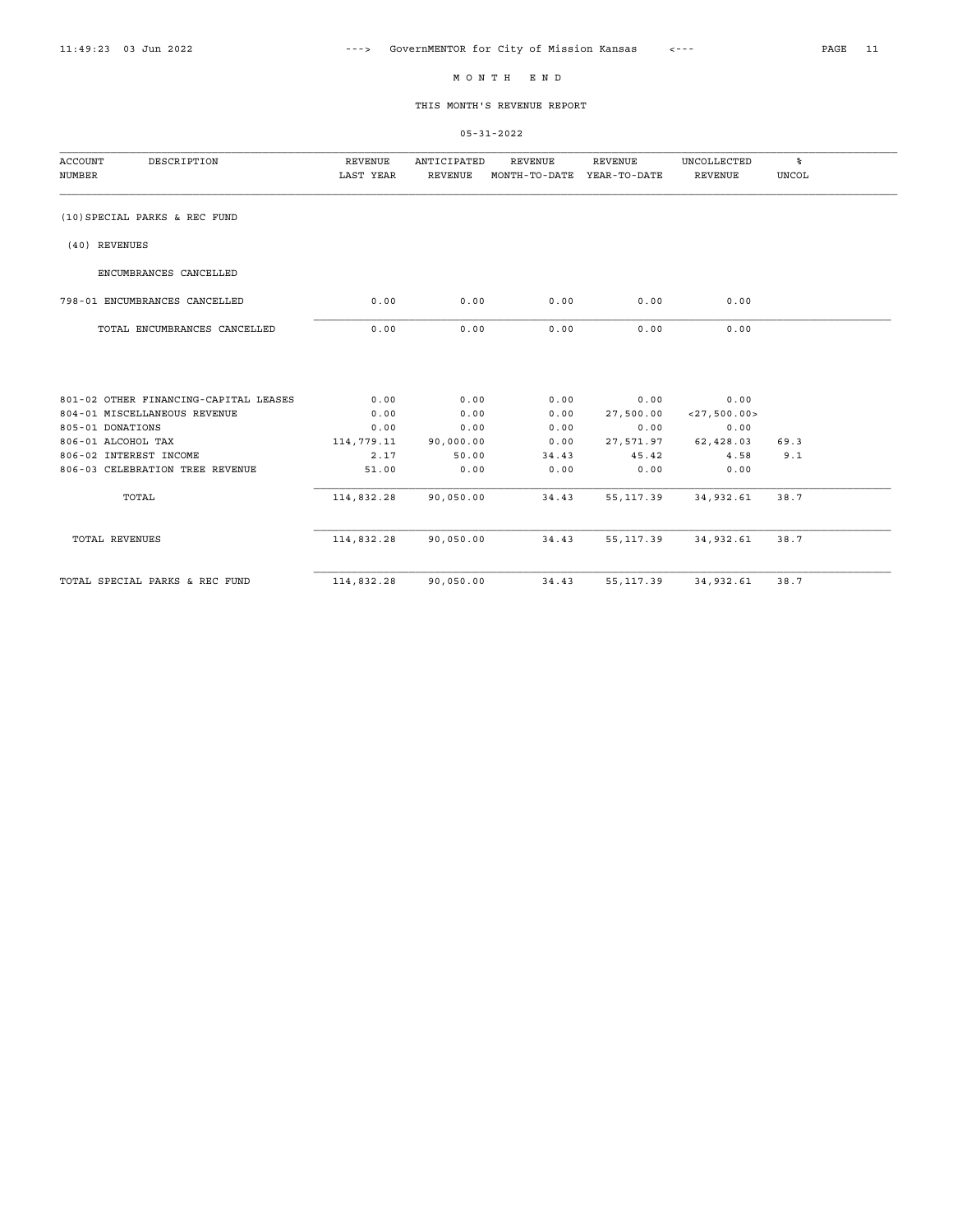THIS MONTH'S REVENUE REPORT

| <b>ACCOUNT</b><br>DESCRIPTION<br>NUMBER | <b>REVENUE</b><br>LAST YEAR | ANTICIPATED<br><b>REVENUE</b> | <b>REVENUE</b><br>MONTH-TO-DATE | <b>REVENUE</b><br>YEAR-TO-DATE | UNCOLLECTED<br><b>REVENUE</b> | ៖<br>UNCOL |
|-----------------------------------------|-----------------------------|-------------------------------|---------------------------------|--------------------------------|-------------------------------|------------|
| (11) BOND & INTEREST FUND               |                             |                               |                                 |                                |                               |            |
| (00) TRANSFERS AND RESERVES             |                             |                               |                                 |                                |                               |            |
| 012-00 TRANSFER FROM SPEC PROJECTS      | 0.00                        | 0.00                          | 0.00                            | 0.00                           | 0.00                          |            |
| 018-00 TNFR FROM SCH DIST SALES TAX     | 0.00                        | 0.00                          | 0.00                            | 0.00                           | 0.00                          |            |
| TOTAL                                   | 0.00                        | 0.00                          | 0.00                            | 0.00                           | 0.00                          |            |
| 804-01 TRANSFER FROM GEN FUND           | 0.00                        | 0.00                          | 0.00                            | 0.00                           | 0.00                          |            |
| TOTAL                                   | 0.00                        | 0.00                          | 0.00                            | 0.00                           | 0.00                          |            |
| TOTAL TRANSFERS AND RESERVES            | 0.00                        | 0.00                          | 0.00                            | 0.00                           | 0.00                          |            |
| (40) REVENUES                           |                             |                               |                                 |                                |                               |            |
| 801-01 REAL ESTATE TAX CURRENT          | 0.00                        | 0.00                          | 0.00                            | 0.00                           | 0.00                          |            |
| 801-02 REAL ESTATE TAX DEL              | 0.00                        | 0.00                          | 0.00                            | 0.00                           | 0.00                          |            |
| 801-04 M & E SLIDER                     | 0.00                        | 0.00                          | 0.00                            | 0.00                           | 0.00                          |            |
| 801-05 TELECOM                          | 0.00                        | 0.00                          | 0.00                            | 0.00                           | 0.00                          |            |
| 804-04 TRANSFER FROM CIP                | 0.00                        | 0.00                          | 0.00                            | 0.00                           | 0.00                          |            |
| 805-01 MOTOR VEHICLE TAX                | 0.00                        | 0.00                          | 0.00                            | 0.00                           | 0.00                          |            |
| 805-02 RECREATIONAL VEHICLE TAX         | 0.00                        | 0.00                          | 0.00                            | 0.00                           | 0.00                          |            |
| 805-04 HEAVY TRUCK TAX 16-20M           | 0.00                        | 0.00                          | 0.00                            | 0.00                           | 0.00                          |            |
| 808-01 SPEC ASSESSM - CURRENT           | 0.00                        | 0.00                          | 0.00                            | 0.00                           | 0.00                          |            |
| 808-02 INTEREST INCOME                  | 0.00                        | 0.00                          | 0.00                            | 0.00                           | 0.00                          |            |
| 808-03 SP ASSESSM TAX - DELINQUENT      | 0.00                        | 0.00                          | 0.00                            | 0.00                           | 0.00                          |            |
| 810-00 BLDG FUND TRANSFER TO BOND / INT | 0.00                        | 0.00                          | 0.00                            | 0.00                           | 0.00                          |            |
| 810-01 G.F. TRANSFER TO DEBT SERV       | 0.00                        | 0.00                          | 0.00                            | 0.00                           | 0.00                          |            |
| TOTAL                                   | 0.00                        | 0.00                          | 0.00                            | 0.00                           | 0.00                          |            |
| TOTAL REVENUES                          | 0.00                        | 0.00                          | 0.00                            | 0.00                           | 0.00                          |            |
| TOTAL BOND & INTEREST FUND              | 0.00                        | 0.00                          | 0.00                            | 0.00                           | 0.00                          |            |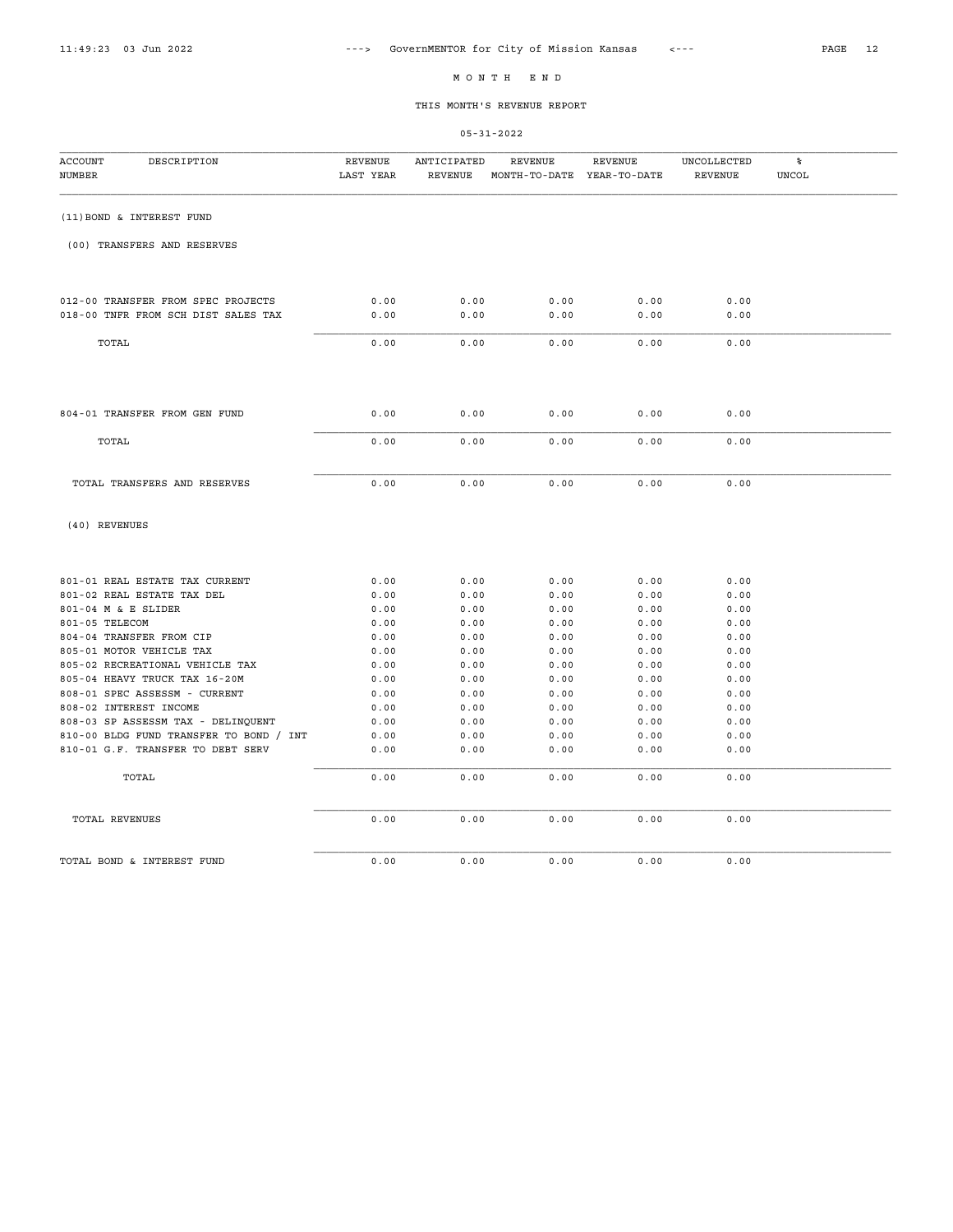THIS MONTH'S REVENUE REPORT

| <b>ACCOUNT</b><br>DESCRIPTION<br>NUMBER | <b>REVENUE</b><br>LAST YEAR | ANTICIPATED<br><b>REVENUE</b> | <b>REVENUE</b><br>MONTH-TO-DATE | <b>REVENUE</b><br>YEAR-TO-DATE | UNCOLLECTED<br><b>REVENUE</b> | ៖<br><b>UNCOL</b> |
|-----------------------------------------|-----------------------------|-------------------------------|---------------------------------|--------------------------------|-------------------------------|-------------------|
| (12) SPECIAL PROJECTS FUND              |                             |                               |                                 |                                |                               |                   |
| (40) REVENUES                           |                             |                               |                                 |                                |                               |                   |
| ENCUMBRANCES CANCELLED                  |                             |                               |                                 |                                |                               |                   |
| 798-01 ENCUMBRANCES CANCELLED           | 0.00                        | 0.00                          | 0.00                            | 0.00                           | 0.00                          |                   |
| TOTAL ENCUMBRANCES CANCELLED            | 0.00                        | 0.00                          | 0.00                            | 0.00                           | 0.00                          |                   |
|                                         |                             |                               |                                 |                                |                               |                   |
| 804-01 TRANSFER FROM GENERAL FUND       | 0.00                        | 0.00                          | 0.00                            | 0.00                           | 0.00                          |                   |
| 804-03 CDBG RECEIVABLE                  | 0.00                        | 0.00                          | 0.00                            | 0.00                           | 0.00                          |                   |
| 804-04 BLOCK GRANT PROCEEDS             | 0.00                        | 0.00                          | 0.00                            | 0.00                           | 0.00                          |                   |
| 804-06 INTEREST INCOME                  | 0.00                        | 0.00                          | 0.00                            | 0.00                           | 0.00                          |                   |
| 804-07 INTERGOVERNMENTAL REVENUE        | 0.00                        | 0.00                          | 0.00                            | 0.00                           | 0.00                          |                   |
| 808-01 BOND PROCEEDS                    | 0.00                        | 0.00                          | 0.00                            | 0.00                           | 0.00                          |                   |
| 808-02 JO DR IMP/BUSINESS IMP FUNDS     | 0.00                        | 0.00                          | 0.00                            | 0.00                           | 0.00                          |                   |
| TOTAL                                   | 0.00                        | 0.00                          | 0.00                            | 0.00                           | 0.00                          |                   |
| <b>TOTAL REVENUES</b>                   | 0.00                        | 0.00                          | 0.00                            | 0.00                           | 0.00                          |                   |
| TOTAL SPECIAL PROJECTS FUND             | 0.00                        | 0.00                          | 0.00                            | 0.00                           | 0.00                          |                   |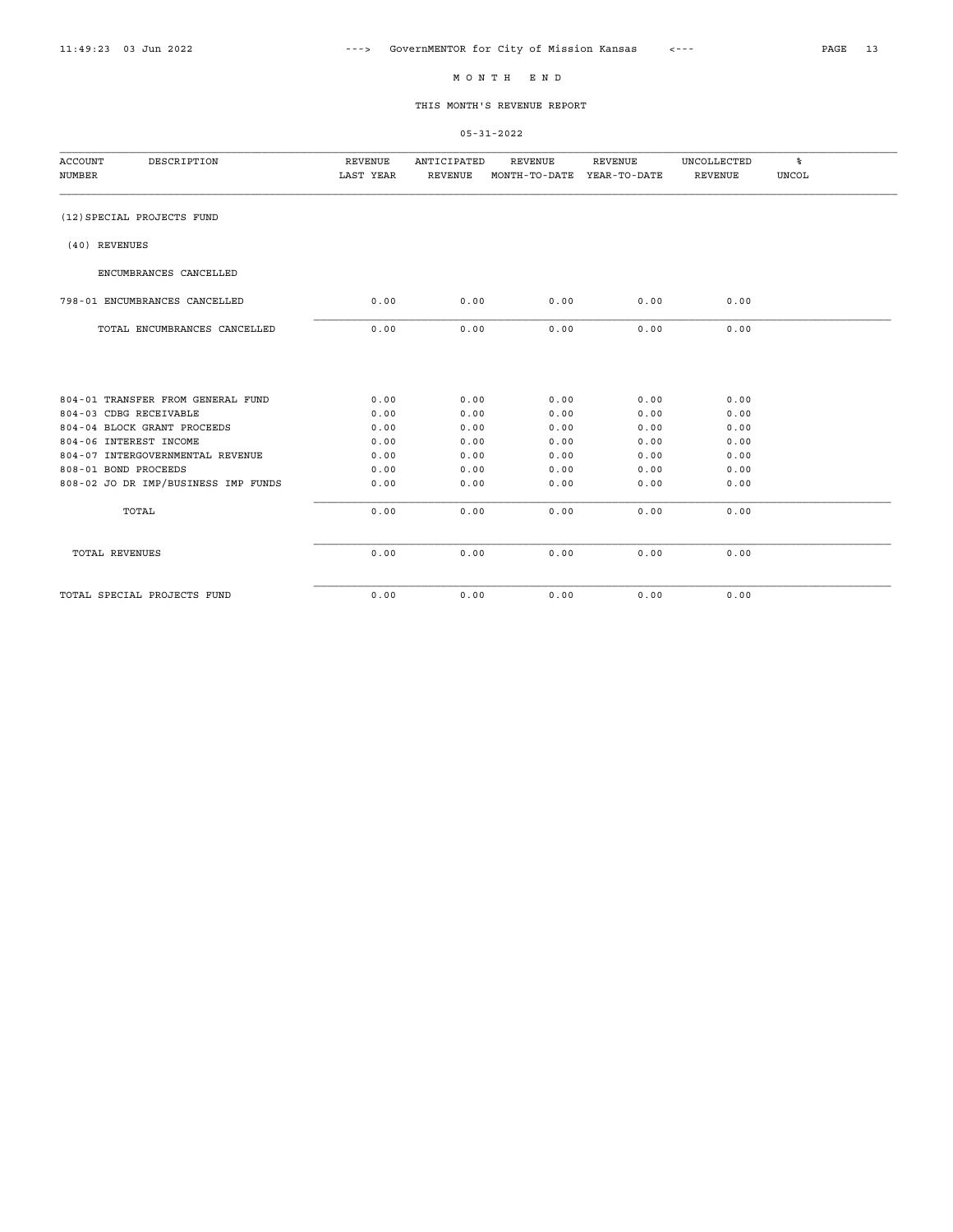THIS MONTH'S REVENUE REPORT

| <b>ACCOUNT</b><br>DESCRIPTION<br>NUMBER | REVENUE<br>LAST YEAR | ANTICIPATED<br>REVENUE | REVENUE<br>MONTH-TO-DATE | REVENUE<br>YEAR-TO-DATE | UNCOLLECTED<br>REVENUE | ៖<br>UNCOL |  |
|-----------------------------------------|----------------------|------------------------|--------------------------|-------------------------|------------------------|------------|--|
| (13) LAMAR BRIDGE REPLACEMENT           |                      |                        |                          |                         |                        |            |  |
| (40) REVENUES                           |                      |                        |                          |                         |                        |            |  |
| 801-01 BOND MONEY PROCEEDS              | 0.00                 | 0.00                   | 0.00                     | 0.00                    | 0.00                   |            |  |
| 801-02 GOOD FAITH DEPOSIT               | 0.00                 | 0.00                   | 0.00                     | 0.00                    | 0.00                   |            |  |
| 851-01 INTEREST INCOME                  | 0.00                 | 0.00                   | 0.00                     | 0.00                    | 0.00                   |            |  |
| 861-03 INTERGOVERNMENTAL REVENUE        | 0.00                 | 0.00                   | 0.00                     | 0.00                    | 0.00                   |            |  |
| 861-04 TRANSFER FROM CIP                | 0.00                 | 0.00                   | 0.00                     | 0.00                    | 0.00                   |            |  |
| TOTAL                                   | 0.00                 | 0.00                   | 0.00                     | 0.00                    | 0.00                   |            |  |
| TOTAL REVENUES                          | 0.00                 | 0.00                   | 0.00                     | 0.00                    | 0.00                   |            |  |
| TOTAL LAMAR BRIDGE REPLACEMENT          | 0.00                 | 0.00                   | 0.00                     | 0.00                    | 0.00                   |            |  |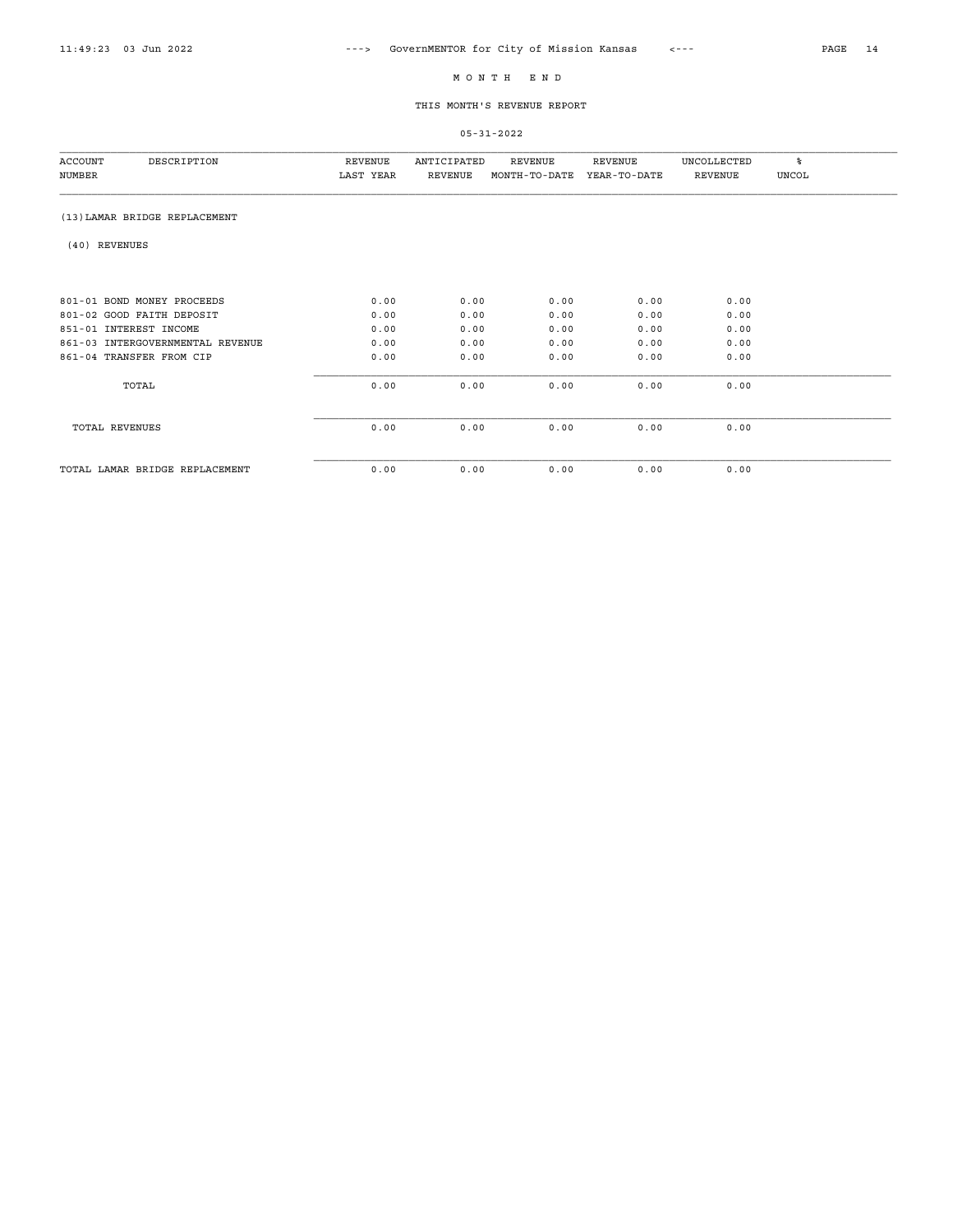THIS MONTH'S REVENUE REPORT

| DESCRIPTION<br><b>ACCOUNT</b><br>NUMBER | REVENUE<br>LAST YEAR | ANTICIPATED<br>REVENUE | REVENUE<br>MONTH-TO-DATE | REVENUE<br>YEAR-TO-DATE | UNCOLLECTED<br>REVENUE | ៖<br>UNCOL |  |
|-----------------------------------------|----------------------|------------------------|--------------------------|-------------------------|------------------------|------------|--|
| (14) ADSAP (ALCOHOL/DRUG SAFE)          |                      |                        |                          |                         |                        |            |  |
| (40) REVENUES                           |                      |                        |                          |                         |                        |            |  |
| COMMODITIES                             |                      |                        |                          |                         |                        |            |  |
| 301-01 ALCOHOL & DRUG SAFETY - RECEIPTS | 0.00                 | 0.00                   | 0.00                     | 0.00                    | 0.00                   |            |  |
| 301-02 ADSAP ADMIN FEE REVENUE          | 0.00                 | 0.00                   | 0.00                     | 0.00                    | 0.00                   |            |  |
| TOTAL COMMODITIES                       | 0.00                 | 0.00                   | 0.00                     | 0.00                    | 0.00                   |            |  |
| <b>TOTAL REVENUES</b>                   | 0.00                 | 0.00                   | 0.00                     | 0.00                    | 0.00                   |            |  |
| TOTAL ADSAP (ALCOHOL/DRUG SAFE)         | 0.00                 | 0.00                   | 0.00                     | 0.00                    | 0.00                   |            |  |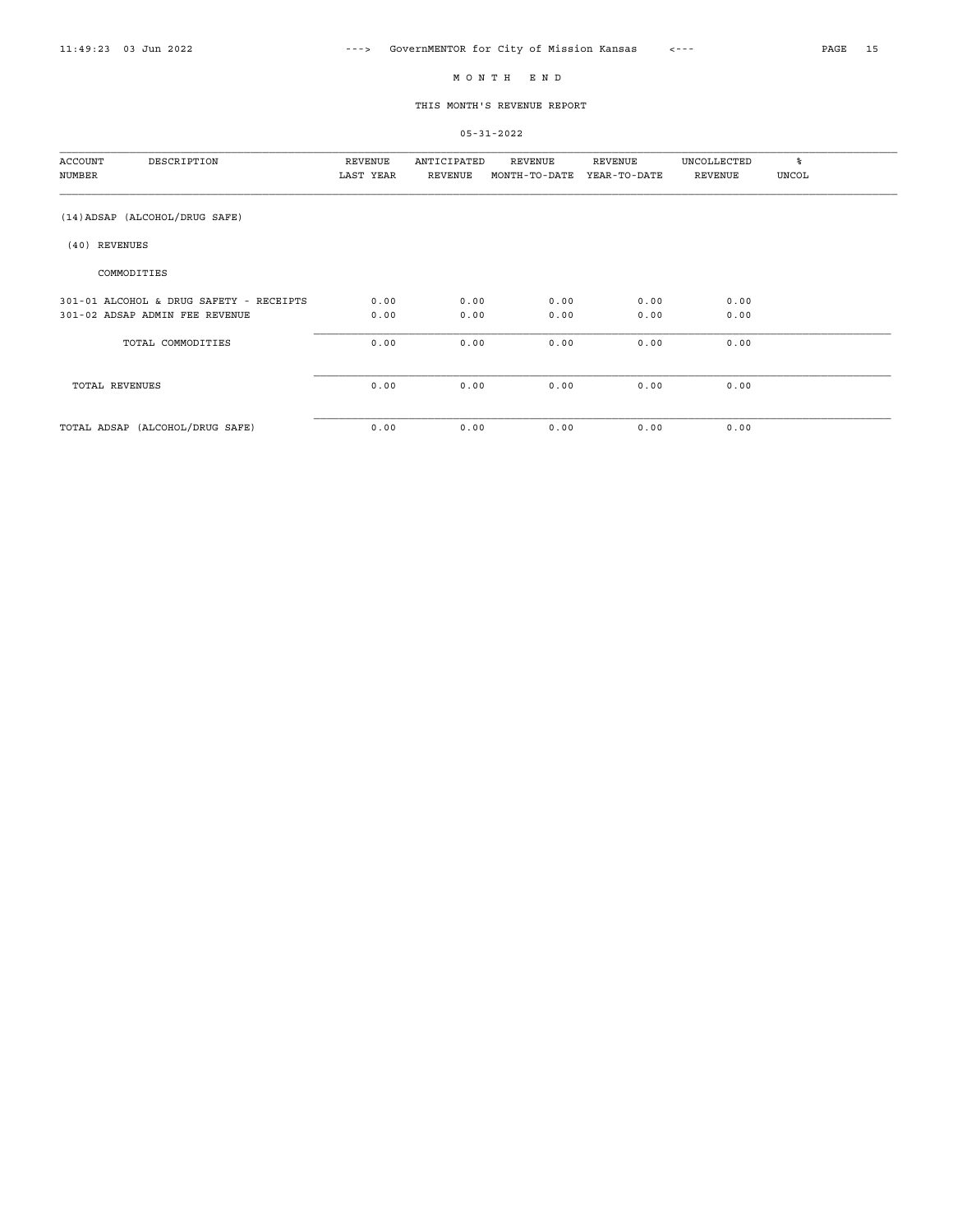THIS MONTH'S REVENUE REPORT

| <b>ACCOUNT</b><br>DESCRIPTION<br><b>NUMBER</b>                        | <b>REVENUE</b><br>LAST YEAR | ANTICIPATED<br><b>REVENUE</b> | <b>REVENUE</b><br>MONTH-TO-DATE | <b>REVENUE</b><br>YEAR-TO-DATE | UNCOLLECTED<br><b>REVENUE</b> | ะ<br>UNCOL |  |
|-----------------------------------------------------------------------|-----------------------------|-------------------------------|---------------------------------|--------------------------------|-------------------------------|------------|--|
| (15) REINSTATEMENT FUND                                               |                             |                               |                                 |                                |                               |            |  |
| (30) POLICE DEPARTMENT                                                |                             |                               |                                 |                                |                               |            |  |
| COMMODITIES                                                           |                             |                               |                                 |                                |                               |            |  |
| 301-02 JUDICIAL UPCHARGE REMITTANCE                                   | 0.00                        | 0.00                          | 0.00                            | 0.00                           | 0.00                          |            |  |
| TOTAL COMMODITIES                                                     | 0.00                        | 0.00                          | 0.00                            | 0.00                           | 0.00                          |            |  |
| TOTAL POLICE DEPARTMENT                                               | 0.00                        | 0.00                          | 0.00                            | 0.00                           | 0.00                          |            |  |
| (40) REVENUES                                                         |                             |                               |                                 |                                |                               |            |  |
| COMMODITIES                                                           |                             |                               |                                 |                                |                               |            |  |
| 301-01 REINSTATEMENT - RECEIPTS<br>301-02 JUDICIAL SURCHARGE RECEIPTS | 17,894.00<br>4,620.00       | 0.00<br>0.00                  | 1,595.00<br>396.00              | 7,461.00<br>1,870.00           | < 7,461.00 ><br><1,870.00>    |            |  |
| TOTAL COMMODITIES                                                     | 22,514.00                   | 0.00                          | 1,991.00                        | 9,331.00                       | <9,331.00>                    |            |  |
| <b>TOTAL REVENUES</b>                                                 | 22,514.00                   | 0.00                          | 1,991.00                        | 9,331.00                       | <9,331.00>                    |            |  |
| TOTAL REINSTATEMENT FUND                                              | 22,514.00                   | 0.00                          | 1,991.00                        | 9,331.00                       | <9,331.00>                    |            |  |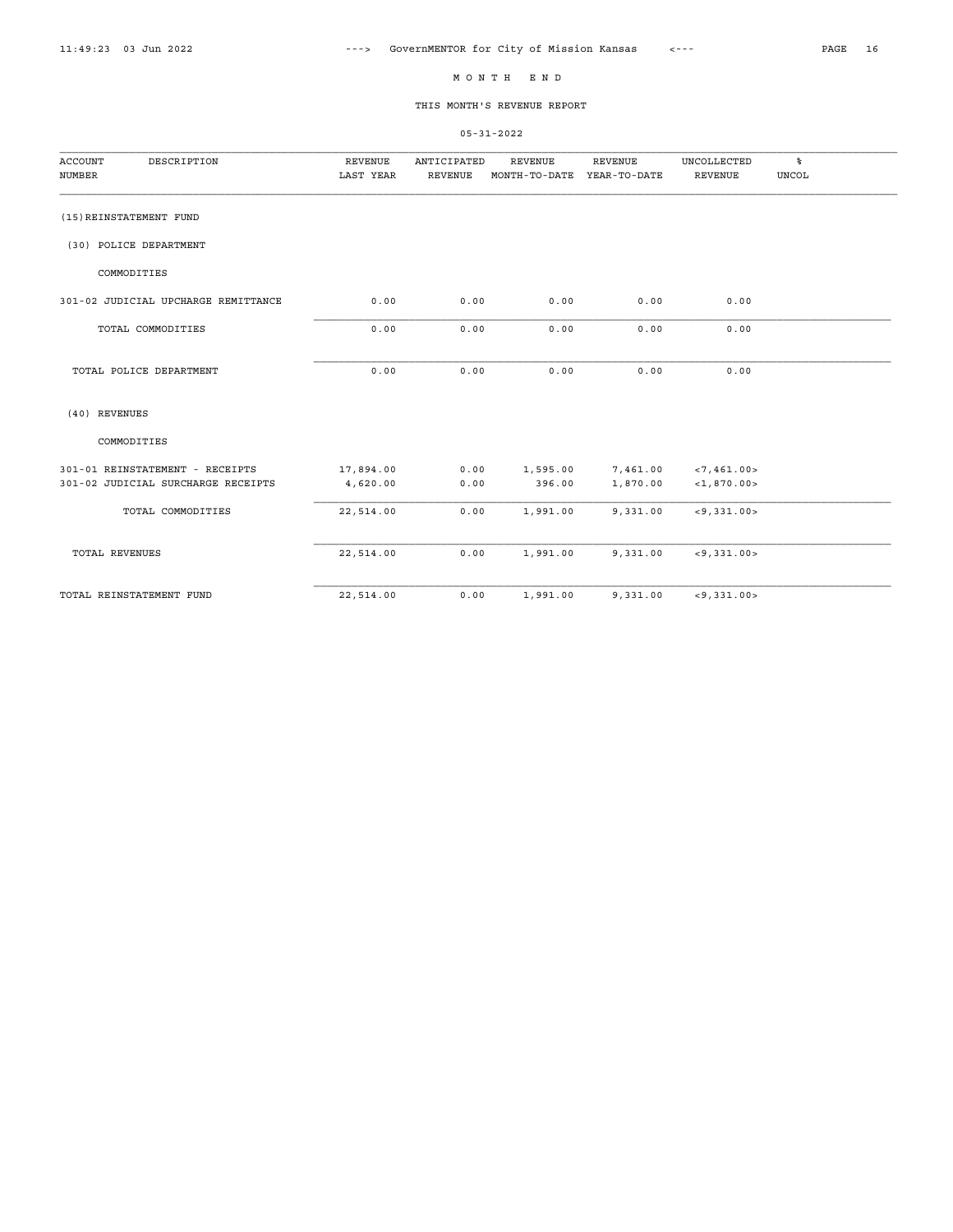THIS MONTH'S REVENUE REPORT

| <b>ACCOUNT</b><br>DESCRIPTION<br>NUMBER | <b>REVENUE</b><br>LAST YEAR | ANTICIPATED<br><b>REVENUE</b> | <b>REVENUE</b><br>MONTH-TO-DATE | <b>REVENUE</b><br>YEAR-TO-DATE | UNCOLLECTED<br>REVENUE | ៖<br><b>UNCOL</b> |
|-----------------------------------------|-----------------------------|-------------------------------|---------------------------------|--------------------------------|------------------------|-------------------|
| (16) SPEC LAW ENFORCEMENT TRST          |                             |                               |                                 |                                |                        |                   |
| (40) REVENUES                           |                             |                               |                                 |                                |                        |                   |
| COMMODITIES                             |                             |                               |                                 |                                |                        |                   |
| 301-01 LAW ENFORCEMENT FORFEITURES      | 2,750.00                    | 0.00                          | 0.00                            | 4,800.00                       | < 4, 800.00 >          |                   |
| 301-02 INTEREST INCOME                  | 0.00                        | 0.00                          | 0.00                            | 0.00                           | 0.00                   |                   |
| 301-03 ASSESSMENTS / PENALTIES ON DRUGS | 2, 144.25                   | 0.00                          | 0.00                            | 0.00                           | 0.00                   |                   |
| 301-04 FEDERAL DOJ FORFEITURES          | 0.00                        | 0.00                          | 0.00                            | 0.00                           | 0.00                   |                   |
| 301-05 FEDERAL TREASURY FORFEITURES     | 0.00                        | 0.00                          | 0.00                            | 0.00                           | 0.00                   |                   |
| TOTAL COMMODITIES                       | 4,894.25                    | 0.00                          | 0.00                            | 4,800.00                       | < 4, 800.005           |                   |
| 801-05 MISCELLANEOUS INCOME             | 0.00                        | 0.00                          | 0.00                            | 0.00                           | 0.00                   |                   |
| TOTAL                                   | 0.00                        | 0.00                          | 0.00                            | 0.00                           | 0.00                   |                   |
| <b>TOTAL REVENUES</b>                   | 4,894.25                    | 0.00                          | 0.00                            | 4,800.00                       | < 4, 800.005           |                   |
| TOTAL SPEC LAW ENFORCEMENT TRST         | 4,894.25                    | 0.00                          | 0.00                            | 4,800.00                       | < 4, 800.005           |                   |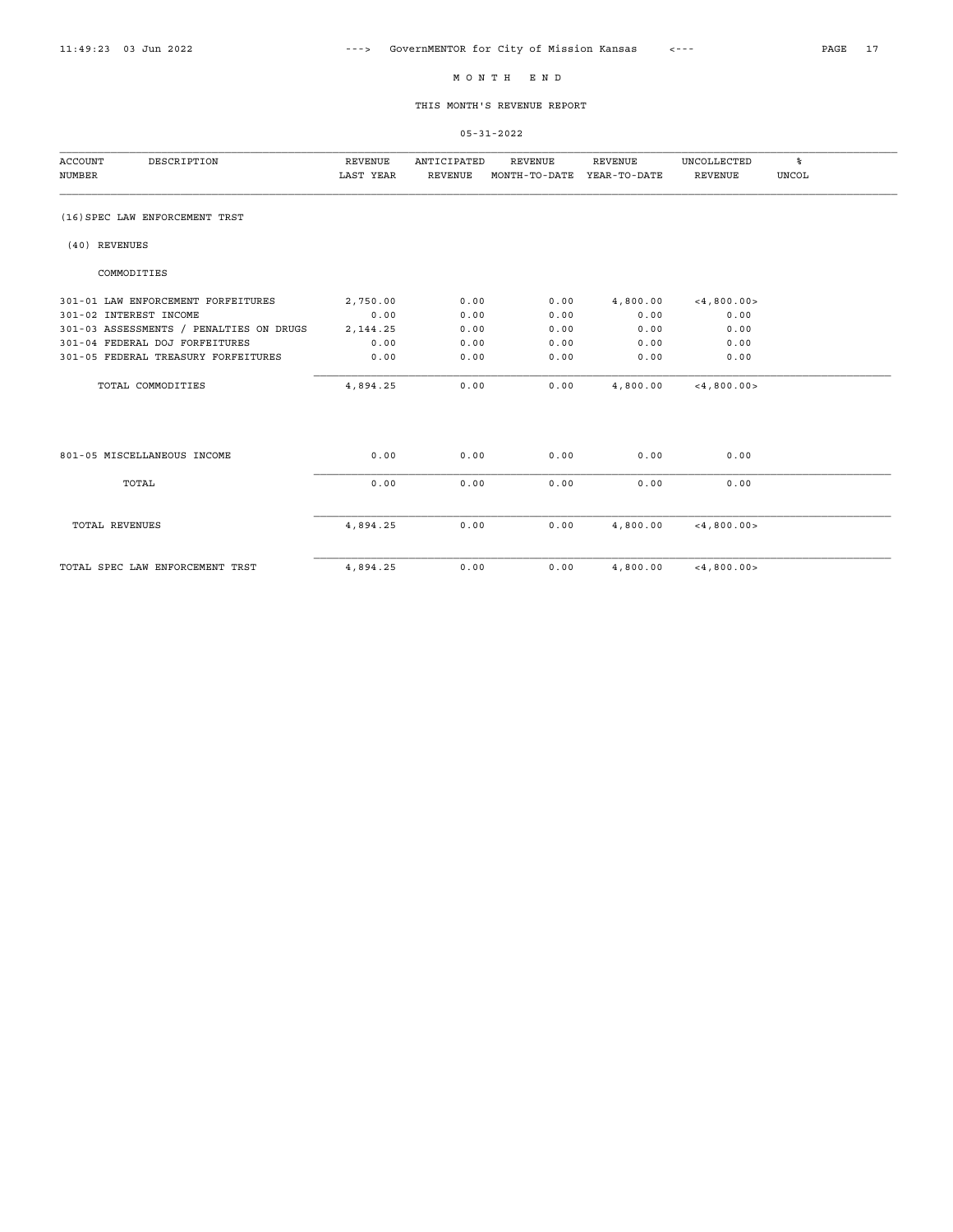THIS MONTH'S REVENUE REPORT

| ACCOUNT<br>DESCRIPTION<br>NUMBER    | REVENUE<br>LAST YEAR | ANTICIPATED<br>REVENUE | REVENUE<br>MONTH-TO-DATE | <b>REVENUE</b><br>YEAR-TO-DATE | UNCOLLECTED<br>REVENUE | ి<br><b>UNCOL</b> |
|-------------------------------------|----------------------|------------------------|--------------------------|--------------------------------|------------------------|-------------------|
| (17) RESTRICTED FUNDS               |                      |                        |                          |                                |                        |                   |
| (40) REVENUES                       |                      |                        |                          |                                |                        |                   |
| COMMODITIES                         |                      |                        |                          |                                |                        |                   |
| 333-07 DONATIONS/GIFTS/DEPOSITS     | 0.00                 | 0.00                   | 0.00                     | 20,000.00                      | $<$ 20,000.00 $>$      |                   |
| 361-01 INS PROCEED FUNDS KSA40-3901 | 64,295.60            | 0.00                   | 0.00                     | 0.00                           | 0.00                   |                   |
| 361-12 SURETY BONDS HELD            | 0.00                 | 0.00                   | 0.00                     | 0.00                           | 0.00                   |                   |
| TOTAL COMMODITIES                   | 64,295.60            | 0.00                   | 0.00                     | 20,000.00                      | < 20,000.005           |                   |
| <b>TOTAL REVENUES</b>               | 64,295.60            | 0.00                   | 0.00                     | 20,000.00                      | < 20,000.005           |                   |
| TOTAL RESTRICTED FUNDS              | 64,295.60            | 0.00                   | 0.00                     | 20,000.00                      | < 20,000.005           |                   |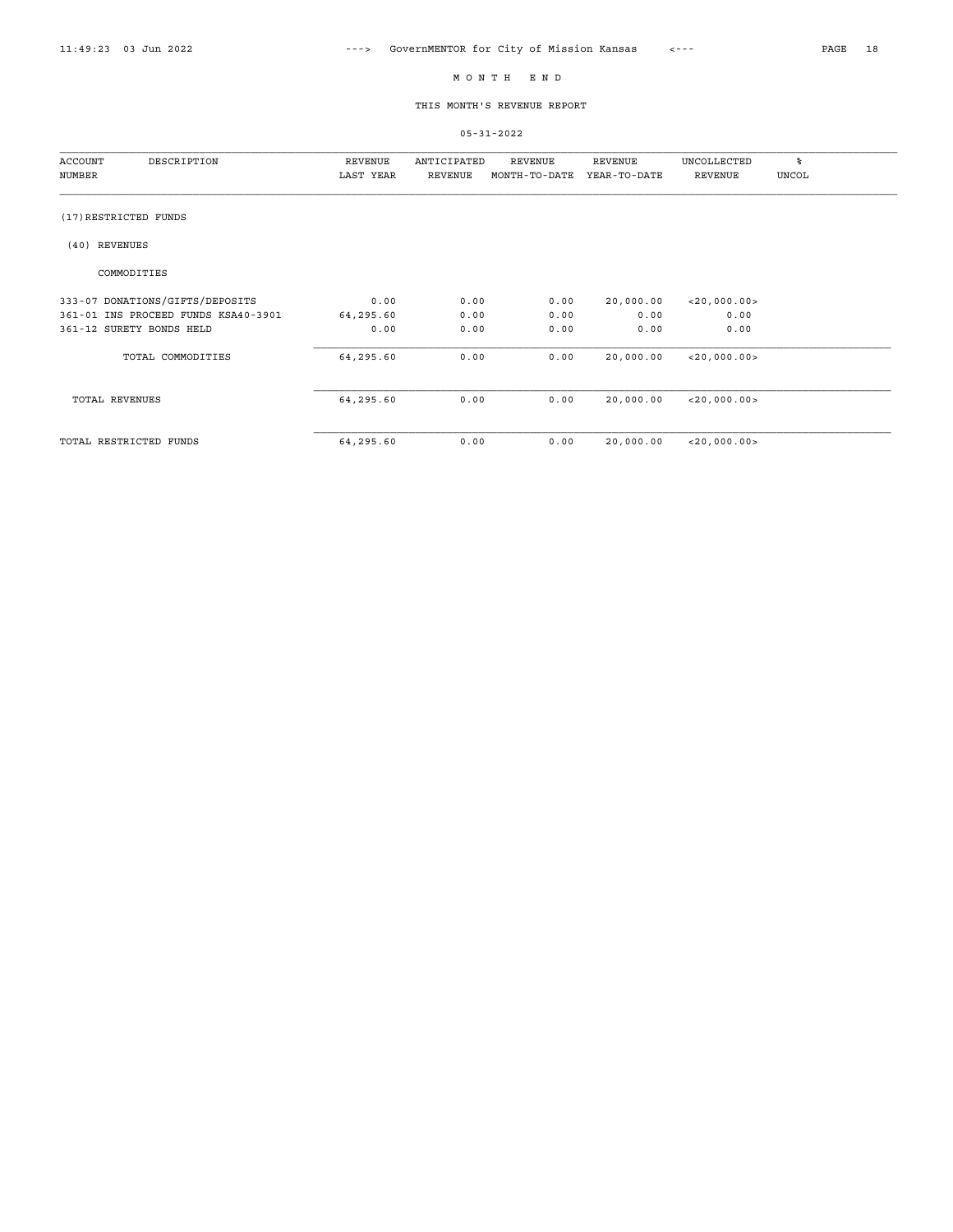THIS MONTH'S REVENUE REPORT

| DESCRIPTION<br><b>ACCOUNT</b><br>NUMBER | REVENUE<br>LAST YEAR | ANTICIPATED<br><b>REVENUE</b> | REVENUE<br>MONTH-TO-DATE | <b>REVENUE</b><br>YEAR-TO-DATE | UNCOLLECTED<br>REVENUE | ៖<br>UNCOL |
|-----------------------------------------|----------------------|-------------------------------|--------------------------|--------------------------------|------------------------|------------|
| (18) SCHOOL DISTR SALES TAX             |                      |                               |                          |                                |                        |            |
| (40) REVENUES                           |                      |                               |                          |                                |                        |            |
| COMMODITIES                             |                      |                               |                          |                                |                        |            |
| 333-07 SCH DISTR SALES TAX              | 0.00                 | 0.00                          | 0.00                     | 0.00                           | 0.00                   |            |
| 335-07 SCH DISTR USE TAX                | 0.00                 | 0.00                          | 0.00                     | 0.00                           | 0.00                   |            |
| 351-01 INTEREST INCOME                  | 0.00                 | 0.00                          | 6.74                     | 8.94                           | < 8.94                 |            |
| TOTAL COMMODITIES                       | 0.00                 | 0.00                          | 6.74                     | 8.94                           | < 8.94>                |            |
| TOTAL REVENUES                          | 0.00                 | 0.00                          | 6.74                     | 8.94                           | < 8.94>                |            |
| TOTAL SCHOOL DISTR SALES TAX            | 0.00                 | 0.00                          | 6.74                     | 8.94                           | < 8.94>                |            |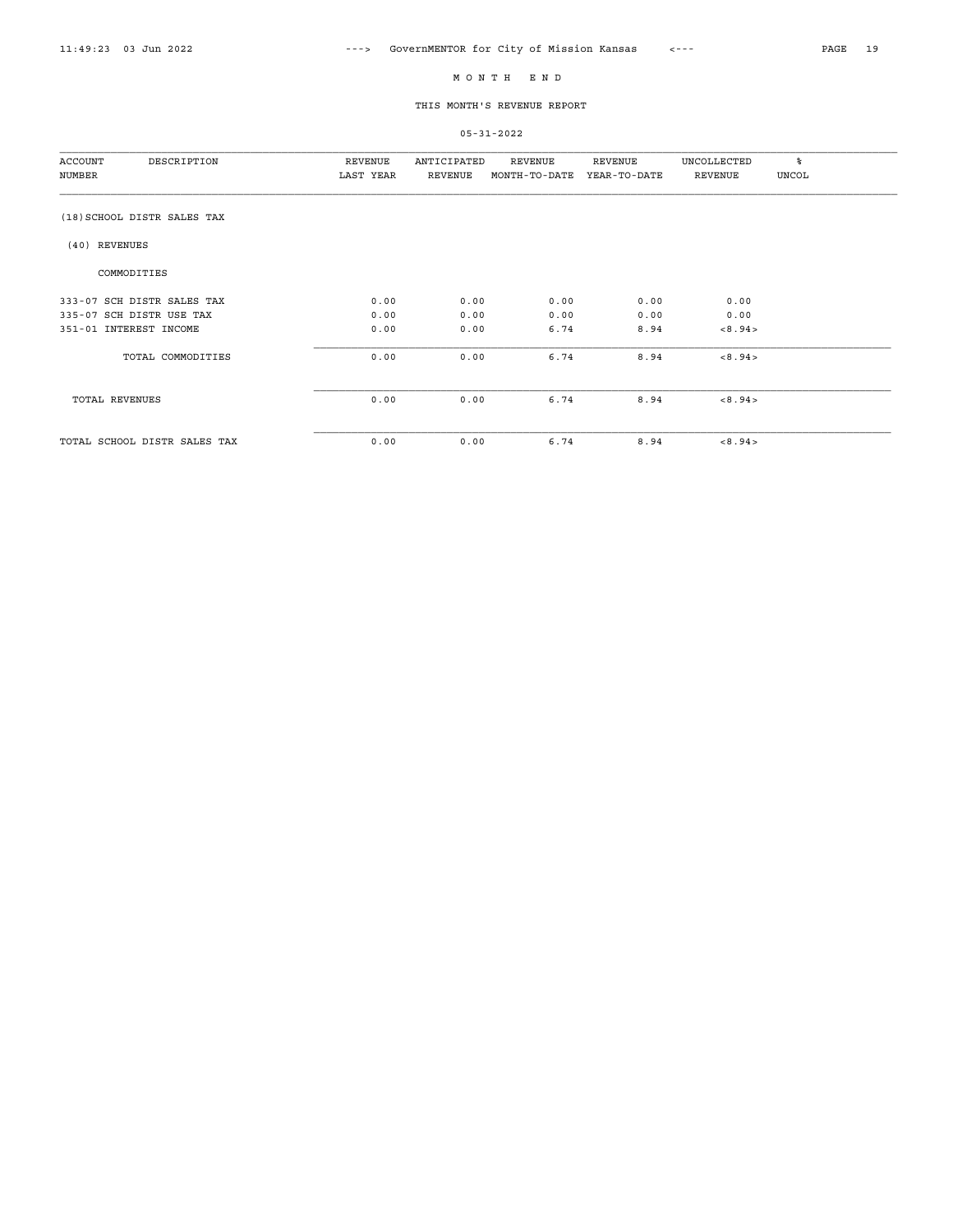THIS MONTH'S REVENUE REPORT

| <b>ACCOUNT</b><br>DESCRIPTION<br>NUMBER                  | REVENUE<br>LAST YEAR | ANTICIPATED<br><b>REVENUE</b> | <b>REVENUE</b><br>MONTH-TO-DATE | <b>REVENUE</b><br>YEAR-TO-DATE | UNCOLLECTED<br><b>REVENUE</b> | ి<br><b>UNCOL</b> |  |
|----------------------------------------------------------|----------------------|-------------------------------|---------------------------------|--------------------------------|-------------------------------|-------------------|--|
|                                                          |                      |                               |                                 |                                |                               |                   |  |
| (19) MISSION BUSINESS DEVELOPMENT                        |                      |                               |                                 |                                |                               |                   |  |
| (00) TRANSFERS AND RESERVES                              |                      |                               |                                 |                                |                               |                   |  |
| 804-01 TRANSFER FROM GENERL FUND                         | 0.00                 | 0.00                          | 0.00                            | 0.00                           | 0.00                          |                   |  |
| 804-04 TRANSFER FROM BLDG FUND                           | 0.00                 | 0.00                          | 0.00                            | 0.00                           | 0.00                          |                   |  |
| TOTAL                                                    | 0.00                 | 0.00                          | 0.00                            | 0.00                           | 0.00                          |                   |  |
| TOTAL TRANSFERS AND RESERVES                             | 0.00                 | 0.00                          | 0.00                            | 0.00                           | 0.00                          |                   |  |
| (40) REVENUES                                            |                      |                               |                                 |                                |                               |                   |  |
| COMMODITIES                                              |                      |                               |                                 |                                |                               |                   |  |
| 303-08 TRANSIENT GUEST TAX RECEIPTS                      | 55,499.62            | 55,000.00                     | 14,580.57                       | 30,824.08                      | 24, 175.92                    | 43.9              |  |
| 333-01 CATTLE DRIVE REVENUE                              | 0.00                 | 0.00                          | 0.00                            | 0.00                           | 0.00                          |                   |  |
| 333-02 ARTS COUNCIL REVENUE                              | 0.00                 | 0.00                          | 0.00                            | 0.00                           | 0.00                          |                   |  |
| 333-03 ARTS & EATS REVENUE                               | 0.00                 | 0.00                          | 0.00                            | 0.00                           | 0.00                          |                   |  |
| 333-04 HOLIDAY LIGHTS REVENUE                            | 0.00                 | 0.00                          | 0.00                            | 0.00                           | 0.00                          |                   |  |
| 333-07 SALES TAX                                         | 0.00                 | 0.00                          | 0.00                            | 0.00                           | 0.00                          |                   |  |
| 333-09 PROGRAM REVENUES MISC<br>333-10 HOLIDAY ADOPTIONS | 0.00                 | 65,000.00                     | 0.00                            | 0.00                           | 65,000.00                     | 100.0             |  |
| 333-15 60TH ANNIVERSARY CELEBRATION                      | 2,673.00<br>0.00     | 0.00<br>0.00                  | 0.00<br>0.00                    | 0.00<br>0.00                   | 0.00<br>0.00                  |                   |  |
| 333-20 DOG PARK REVENUE                                  | 0.00                 | 0.00                          | 0.00                            | 0.00                           | 0.00                          |                   |  |
| 351-01 INTEREST INCOME                                   | 1.44                 | 50.00                         | 21.26                           | 28.30                          | 21.70                         | 43.4              |  |
| TOTAL COMMODITIES                                        | 58,174.06            | 120,050.00                    | 14,601.83                       | 30,852.38                      | 89,197.62                     | 74.3              |  |
| ENCUMBRANCES CANCELLED                                   |                      |                               |                                 |                                |                               |                   |  |
| 798-01 ENCUMBRANCES CANCELLED                            | 0.00                 | 0.00                          | 0.00                            | 0.00                           | 0.00                          |                   |  |
| TOTAL ENCUMBRANCES CANCELLED                             | 0.00                 | 0.00                          | 0.00                            | 0.00                           | 0.00                          |                   |  |
| <b>TOTAL REVENUES</b>                                    | 58, 174.06           | 120,050.00                    | 14,601.83                       | 30,852.38                      | 89,197.62                     | 74.3              |  |
| TOTAL MISSION BUSINESS DEVELOPMENT                       | 58, 174.06           | 120,050.00                    | 14,601.83                       | 30,852.38                      | 89, 197.62                    | 74.3              |  |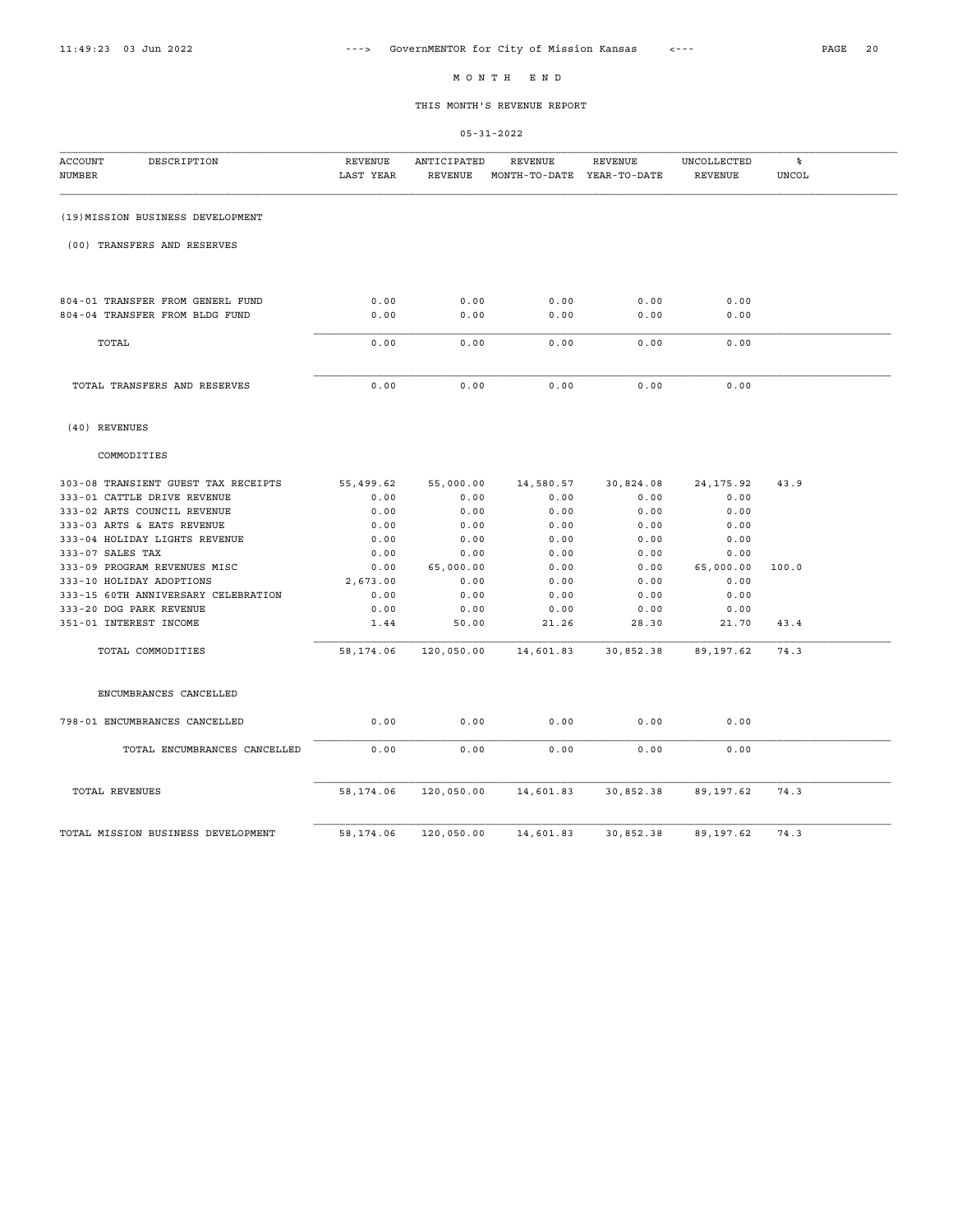THIS MONTH'S REVENUE REPORT

| <b>ACCOUNT</b><br>DESCRIPTION<br>NUMBER | <b>REVENUE</b><br>LAST YEAR | ANTICIPATED<br>REVENUE        | REVENUE<br>MONTH-TO-DATE YEAR-TO-DATE | REVENUE                   | UNCOLLECTED<br>REVENUE | ి<br><b>UNCOL</b> |  |
|-----------------------------------------|-----------------------------|-------------------------------|---------------------------------------|---------------------------|------------------------|-------------------|--|
| (22) STORM DRAIN UTILITY                |                             |                               |                                       |                           |                        |                   |  |
| (00) TRANSFERS AND RESERVES             |                             |                               |                                       |                           |                        |                   |  |
| 001-00 TRANSFER FROM GENERAL FUND       | 0.00                        | 0.00                          | 0.00                                  | 0.00                      | 0.00                   |                   |  |
| 025-00 TRANSF FROM CIP FUND             | 0.00                        | 0.00                          | 0.00                                  | 0.00                      | 0.00                   |                   |  |
| 026-00 TRANSFER FROM RC DRAINAGE #1     | 15,000.00                   | 3,000.00                      | 0.00                                  | 0.00                      | 3,000.00               | 100.0             |  |
| 027-00 TRANSFER FROM RC DRAINAGE #2     | 70,000.00                   | 85,000.00                     | 0.00                                  | 0.00                      | 85,000.00              | 100.0             |  |
| TOTAL                                   | 85,000.00                   | 88,000.00                     | 0.00                                  | 0.00                      | 88,000.00              | 100.0             |  |
| TOTAL TRANSFERS AND RESERVES            | 85,000.00                   | 88,000.00                     | 0.00                                  | 0.00                      | 88,000.00              | 100.0             |  |
| (40) REVENUES                           |                             |                               |                                       |                           |                        |                   |  |
| COMMODITIES                             |                             |                               |                                       |                           |                        |                   |  |
| 303-02 STORM DRAIN PROPERTY TAX         | 0.00                        | 0.00                          | 0.00                                  | 0.00                      | 0.00                   |                   |  |
| 303-03 STORM DRAIN PROP TAX DEL         | 0.00                        | 0.00                          | 0.00                                  | 0.00                      | 0.00                   |                   |  |
| 303-04 STORM DRAIN MOTOR VEH TAX        | 0.00                        | 0.00                          | 0.00                                  | 0.00                      | 0.00                   |                   |  |
| 303-05 TELECOM                          | 0.00                        | 0.00                          | 0.00                                  | 0.00                      | 0.00                   |                   |  |
| 303-06 M & E SLIDER                     | 0.00                        | 0.00                          | 0.00                                  | 0.00                      | 0.00                   |                   |  |
| 351-01 INTEREST INCOME                  | 106.97                      | 1,000.00                      | 993.61                                | 1,319.46                  | <319.46>               | < 31.9            |  |
| 361-01 REIMBURSED EXPENSES              | 0.00                        | 0.00                          | 0.00                                  | 0.00                      | 0.00                   |                   |  |
| 361-03 INTERGOVERNMENTAL REVENUE        | 0.00                        | 0.00                          | 0.00                                  | 0.00                      | 0.00                   |                   |  |
| 361-06 STORM DRAIN USER FEES            | 2,557,938.58                | 2,575,000.00                  | 0.00                                  | 1,498,343.73 1,076,656.27 |                        | 41.8              |  |
| 361-07 STORM DRAIN USER FEES DEL        | 41, 423.72                  | 30,000.00                     | 0.00                                  | 6,557.23                  | 23, 442. 77            | 78.1              |  |
| 361-08 GATEWAY SPECIAL ASSESSMENT       | 599,959.80                  | 0.00                          | 0.00                                  | 299,979.92                | $<$ 299, 979.92>       |                   |  |
| 361-09 ROELAND COURT CID SPECIAL ASSE   | 0.00                        | 18,035.00                     | 0.00                                  | 9,460.04                  | 8,574.96               | 47.5              |  |
| 363-01 MISCELLANEOUS INCOME             | 0.00                        | 0.00                          | 0.00                                  | 0.00                      | 0.00                   |                   |  |
| TOTAL COMMODITIES                       |                             | 3, 199, 429.07 2, 624, 035.00 |                                       | 993.61 1,815,660.38       | 808, 374.62            | 30.8              |  |
| ENCUMBRANCES CANCELLED                  |                             |                               |                                       |                           |                        |                   |  |
| 798-01 ENCUMBRANCES CANCELLED           | 0.00                        | 0.00                          | 0.00                                  | 0.00                      | 0.00                   |                   |  |
| TOTAL ENCUMBRANCES CANCELLED            | 0.00                        | 0.00                          | 0.00                                  | 0.00                      | 0.00                   |                   |  |
|                                         |                             |                               |                                       |                           |                        |                   |  |
| 801-01 BOND PROCEEDS                    | 0.00                        | 0.00                          | 0.00                                  | 0.00                      | 0.00                   |                   |  |
| TOTAL                                   | 0.00                        | 0.00                          | 0.00                                  | 0.00                      | 0.00                   |                   |  |
| TOTAL REVENUES                          |                             | 3, 199, 429.07 2, 624, 035.00 |                                       | 993.61 1,815,660.38       | 808, 374.62            | 30.8              |  |
| TOTAL STORM DRAIN UTILITY               |                             | 3, 284, 429.07 2, 712, 035.00 |                                       | 993.61 1,815,660.38       | 896, 374.62            | 33.0              |  |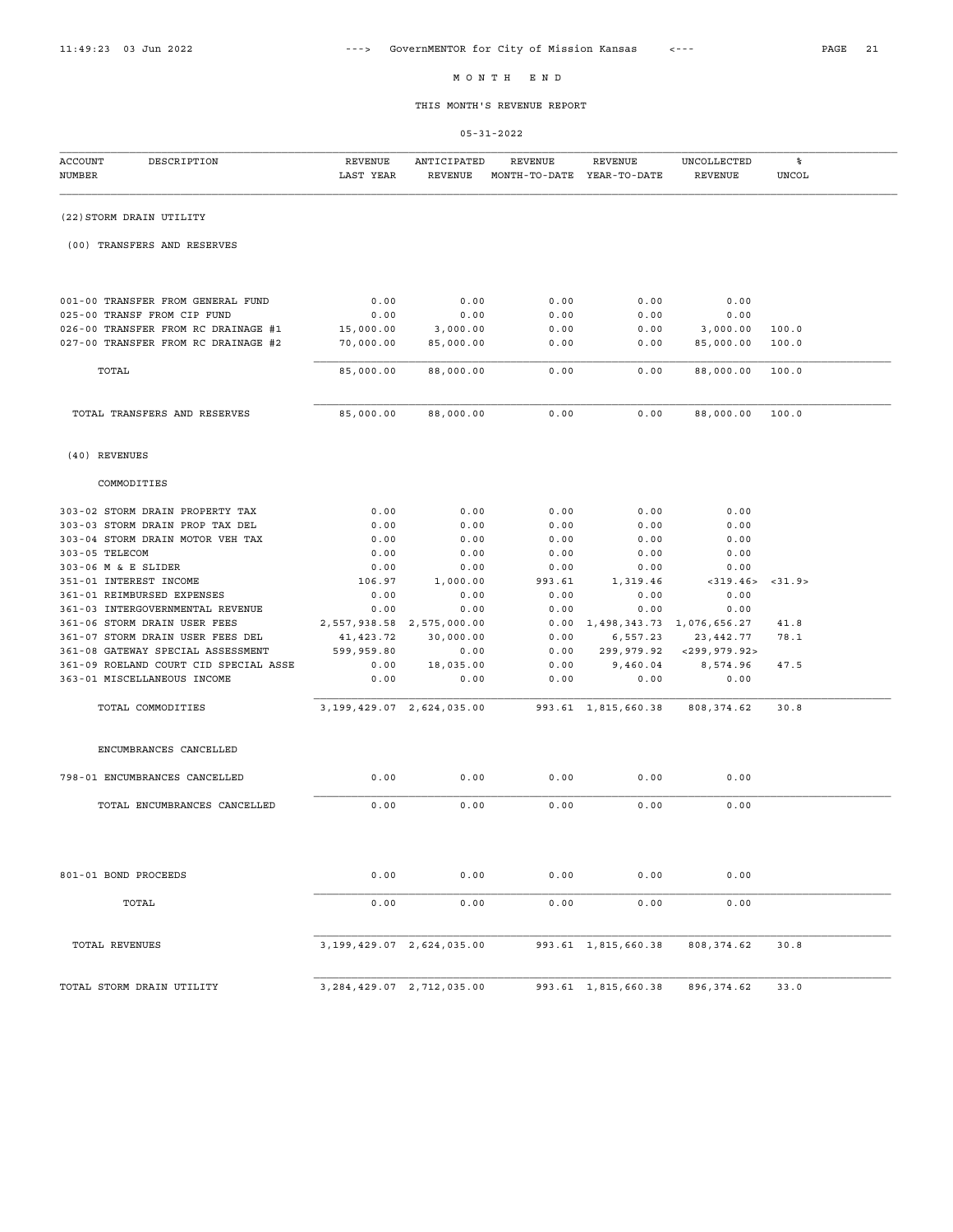THIS MONTH'S REVENUE REPORT

| <b>ACCOUNT</b><br>DESCRIPTION<br>NUMBER                     | REVENUE<br>LAST YEAR | ANTICIPATED<br><b>REVENUE</b> | <b>REVENUE</b><br>MONTH-TO-DATE | <b>REVENUE</b><br>YEAR-TO-DATE | UNCOLLECTED<br><b>REVENUE</b> | %ะ<br><b>UNCOL</b> |  |
|-------------------------------------------------------------|----------------------|-------------------------------|---------------------------------|--------------------------------|-------------------------------|--------------------|--|
| (24) EQUIPMENT RESERVE AND REPLACEMENT                      |                      |                               |                                 |                                |                               |                    |  |
| (00) TRANSFERS AND RESERVES                                 |                      |                               |                                 |                                |                               |                    |  |
| 001-00 TRANSFER FROM GENERAL FUND                           | 0.00                 | 0.00                          | 0.00                            | 0.00                           | 0.00                          |                    |  |
| 025-00 TRANSFER FROM CAPITAL IMPROVEM                       | 0.00                 | 0.00                          | 0.00                            | 0.00                           | 0.00                          |                    |  |
| TOTAL                                                       | 0.00                 | 0.00                          | 0.00                            | 0.00                           | 0.00                          |                    |  |
| TOTAL TRANSFERS AND RESERVES                                | 0.00                 | 0.00                          | 0.00                            | 0.00                           | 0.00                          |                    |  |
| (40) REVENUES                                               |                      |                               |                                 |                                |                               |                    |  |
| COMMODITIES                                                 |                      |                               |                                 |                                |                               |                    |  |
| 361-07 SALES OF FIXED ASSETS<br>361-12 INSURANCE PROCEEDS   | 199,375.00<br>0.00   | 80,000.00<br>0.00             | 0.00<br>0.00                    | 2,565.00<br>0.00               | 77,435.00<br>0.00             | 96.7               |  |
| TOTAL COMMODITIES                                           | 199,375.00           | 80,000.00                     | 0.00                            | 2,565.00                       | 77,435.00                     | 96.7               |  |
|                                                             |                      |                               |                                 |                                |                               |                    |  |
| 804-01 TRANSFER FROM GENERAL FUND<br>804-06 INTEREST INCOME | 0.00<br>16.71        | 0.00<br>0.00                  | 0.00<br>118.97                  | 0.00<br>157.90                 | 0.00<br><157.90>              |                    |  |
| 808-03 INTEREST INCOME                                      | 0.00                 | 500.00                        | 0.00                            | 0.00                           | 500.00                        | 100.0              |  |
| TOTAL                                                       | 16.71                | 500.00                        | 118.97                          | 157.90                         | 342.10                        | 68.4               |  |
| TOTAL REVENUES                                              | 199,391.71           | 80,500.00                     | 118.97                          | 2,722.90                       | 77, 777.10                    | 96.6               |  |
| TOTAL EQUIPMENT RESERVE AND REPLACEMENT                     | 199,391.71           | 80,500.00                     | 118.97                          | 2,722.90                       | 77, 777.10                    | 96.6               |  |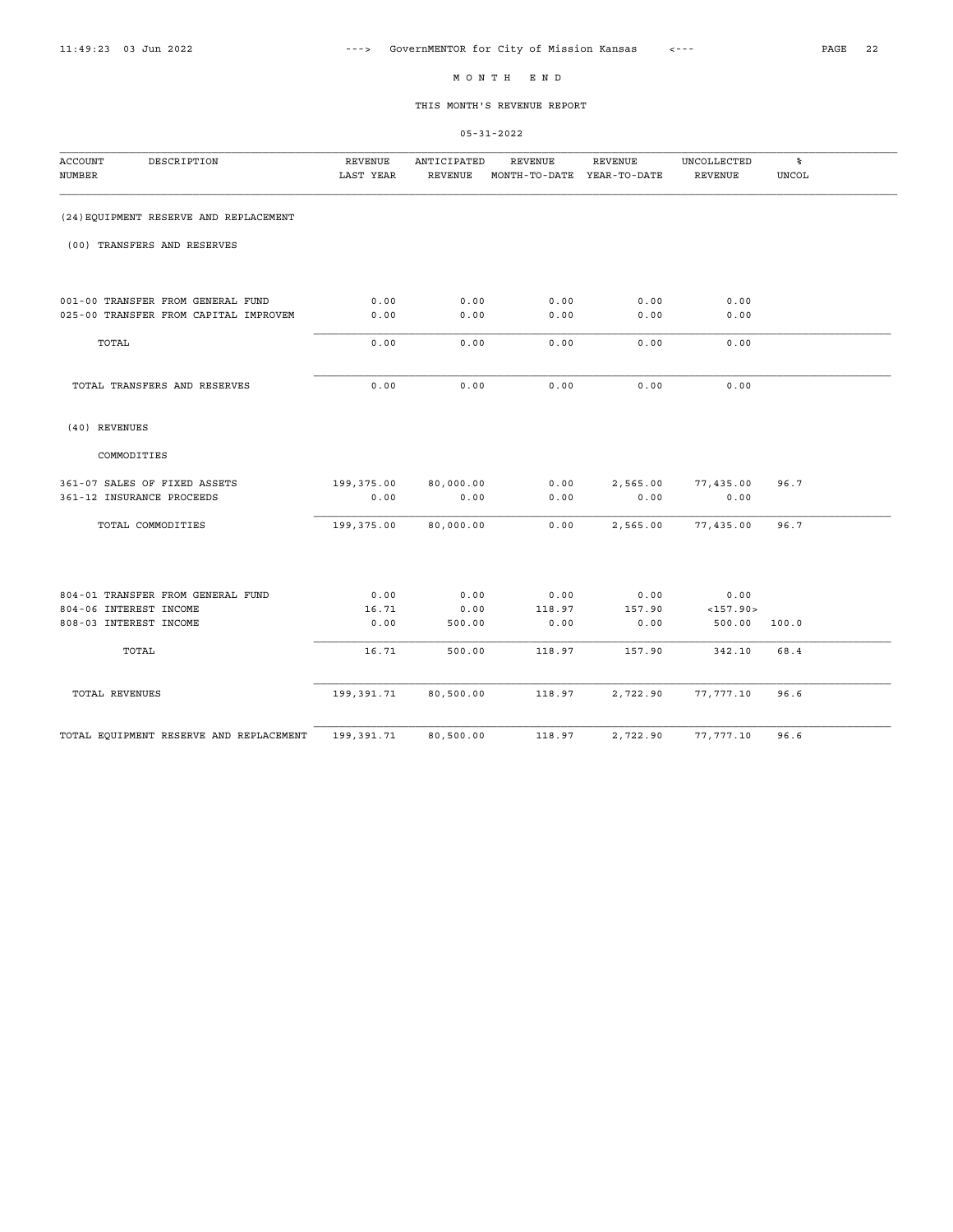THIS MONTH'S REVENUE REPORT

| <b>ACCOUNT</b><br>DESCRIPTION<br>NUMBER                              | <b>REVENUE</b><br>LAST YEAR | ANTICIPATED<br><b>REVENUE</b> | <b>REVENUE</b><br>MONTH-TO-DATE | <b>REVENUE</b><br>YEAR-TO-DATE | UNCOLLECTED<br><b>REVENUE</b> | ៖<br><b>UNCOL</b> |  |
|----------------------------------------------------------------------|-----------------------------|-------------------------------|---------------------------------|--------------------------------|-------------------------------|-------------------|--|
| (25) CAPITAL IMPROVEMENT FUND                                        |                             |                               |                                 |                                |                               |                   |  |
| (40) REVENUES                                                        |                             |                               |                                 |                                |                               |                   |  |
| 011-00 TRANSFER FROM DEBT SERVICE                                    | 0.00                        | 0.00                          | 0.00                            | 0.00                           | 0.00                          |                   |  |
| 040-00 TRANS FROM STREET SALES TAX                                   | 0.00                        | 0.00                          | 0.00                            | 0.00                           | 0.00                          |                   |  |
| TOTAL                                                                | 0.00                        | 0.00                          | 0.00                            | 0.00                           | 0.00                          |                   |  |
| ENCUMBRANCES CANCELLED                                               |                             |                               |                                 |                                |                               |                   |  |
| 798-01 ENCUMBRANCES CANCELLED                                        | 0.00                        | 0.00                          | 0.00                            | 0.00                           | 0.00                          |                   |  |
| TOTAL ENCUMBRANCES CANCELLED                                         | 0.00                        | 0.00                          | 0.00                            | 0.00                           | 0.00                          |                   |  |
|                                                                      |                             |                               |                                 |                                |                               |                   |  |
| 804-01 TRANSFER FROM GENERAL FUND                                    |                             | 1,096,720.32 1,135,575.00     | 0.00                            |                                | $0.00 \quad 1,135,575.00$     | 100.0             |  |
| 804-02 TRANSFER FROM BLDG FUND                                       | 0.00                        | 0.00                          | 0.00                            | 0.00                           | 0.00                          |                   |  |
| 804-03 TRANSFER FROM SPECIAL PROJ                                    | 0.00                        | 0.00                          | 0.00                            | 0.00                           | 0.00                          |                   |  |
| 804-04 TRANSFER FROM STORMWATER                                      | 267,993.00                  | 283,500.00                    | 0.00                            | 0.00                           | 283,500.00                    | 100.0             |  |
| 804-05 TRANSFER FROM SPEC HWY                                        | 0.00                        | 0.00                          | 0.00                            | 0.00                           | 0.00                          |                   |  |
| 804-06 INTEREST INCOME                                               | 17.56                       | 1,000.00                      | 181.59                          | 241.33                         | 758.67                        | 75.8              |  |
| 804-07 INTERGOVERNMENTAL REVENUE                                     |                             | 21,700.00 1,046,285.00        | 0.00                            |                                | 14,570.00 1,031,715.00        | 98.6              |  |
| 804-08 SALE OF PROPERTY                                              | 0.00                        | 0.00                          | 0.00                            | 0.00                           | 0.00                          |                   |  |
| 804-09 MISCELLANEOUS REVENUE<br>804-10 WEST GATEWAY PLAN REVIEW FEES | 0.00<br>0.00                | 0.00<br>0.00                  | 0.00<br>0.00                    | 0.00<br>0.00                   | 0.00<br>0.00                  |                   |  |
| 804-11 TRANF FROM LAMAR BRIDGE                                       | 0.00                        | 0.00                          | 0.00                            | 0.00                           | 0.00                          |                   |  |
| 804-15 MISSION PET MART LOAN                                         | 69,722.50                   | 64,360.00                     | 0.00                            | 21,460.00                      | 42,900.00                     | 66.6              |  |
| 804-20 SPEC BENEFIT DIST REV                                         | 0.00                        | 0.00                          | 0.00                            | 0.00                           | 0.00                          |                   |  |
| 804-26 TRANSFER FROM RC DRAINAGE #1                                  | 0.00                        | 0.00                          | 0.00                            | 0.00                           | 0.00                          |                   |  |
| 804-27 TRANSFER FROM RC DRAINAGE #2                                  | 0.00                        | 0.00                          | 0.00                            | 0.00                           | 0.00                          |                   |  |
| 808-01 BOND PROCEEDS                                                 | 0.00                        | 0.00                          | 0.00                            | 0.00                           | 0.00                          |                   |  |
| TOTAL                                                                |                             | 1,456,153.38 2,530,720.00     | 181.59                          |                                | 36, 271.33 2, 494, 448.67     | 98.5              |  |
| <b>TOTAL REVENUES</b>                                                |                             | 1,456,153.38 2,530,720.00     | 181.59                          |                                | 36, 271.33 2, 494, 448.67     | 98.5              |  |
| TOTAL CAPITAL IMPROVEMENT FUND                                       |                             | 1,456,153.38 2,530,720.00     | 181.59                          |                                | 36, 271.33 2, 494, 448.67     | 98.5              |  |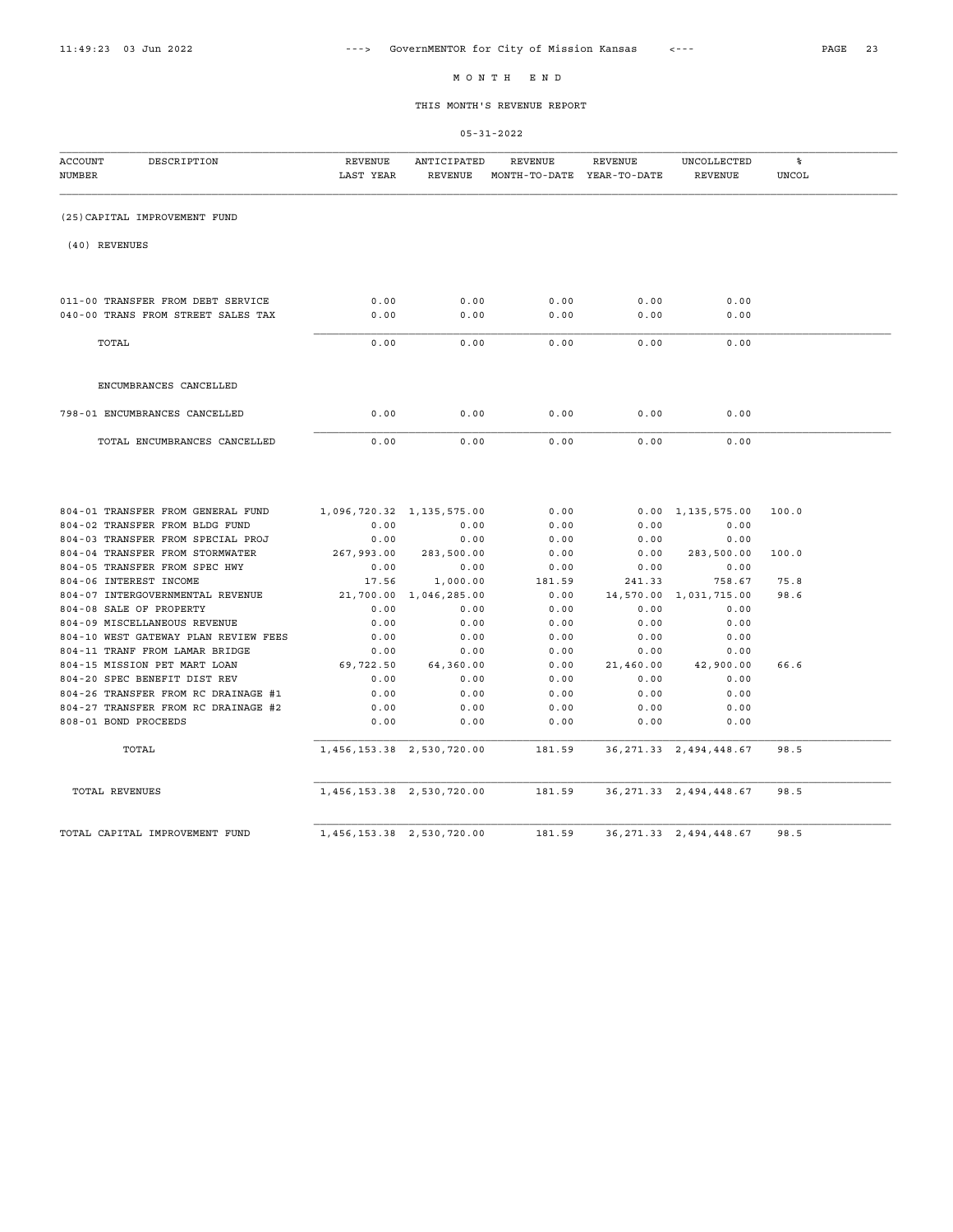THIS MONTH'S REVENUE REPORT

| <b>ACCOUNT</b><br>DESCRIPTION<br>NUMBER | <b>REVENUE</b><br>LAST YEAR | ANTICIPATED<br><b>REVENUE</b> | <b>REVENUE</b><br>MONTH-TO-DATE | <b>REVENUE</b><br>YEAR-TO-DATE | UNCOLLECTED<br><b>REVENUE</b> | ៖<br><b>UNCOL</b> |  |
|-----------------------------------------|-----------------------------|-------------------------------|---------------------------------|--------------------------------|-------------------------------|-------------------|--|
| (26) ROCK CREEK DRAINAGE DIST #1        |                             |                               |                                 |                                |                               |                   |  |
| (40) REVENUES                           |                             |                               |                                 |                                |                               |                   |  |
| COMMODITIES                             |                             |                               |                                 |                                |                               |                   |  |
| 301-01 REAL ESTATE TAX - CURRENT        | 7,603.76                    | 22,000.00                     | 0.00                            | 11,047.47                      | 10,952.53                     | 49.7              |  |
| 301-02 REAL ESTATE TAX - DELINQUENT     | 0.00                        | 0.00                          | 0.00                            | 0.00                           | 0.00                          |                   |  |
| 351-01 INTEREST INCOME                  | 0.00                        | 10.00                         | 4.89                            | 6.24                           | 3.76                          | 37.6              |  |
| 361-03 INTERGOVERNMENTAL REVENUE        | 0.00                        | 0.00                          | 0.00                            | 0.00                           | 0.00                          |                   |  |
| 363-01 MISCELLANEOUS REVENUE            | 0.00                        | 0.00                          | 0.00                            | 0.00                           | 0.00                          |                   |  |
| TOTAL COMMODITIES                       | 7,603.76                    | 22,010.00                     | 4.89                            | 11,053.71                      | 10,956.29                     | 49.7              |  |
| 801-01 BOND PROCEEDS                    | 0.00                        | 0.00                          | 0.00                            | 0.00                           | 0.00                          |                   |  |
| TOTAL                                   | 0.00                        | 0.00                          | 0.00                            | 0.00                           | 0.00                          |                   |  |
| <b>TOTAL REVENUES</b>                   | 7,603.76                    | 22,010.00                     | 4.89                            | 11,053.71                      | 10,956.29                     | 49.7              |  |
| TOTAL ROCK CREEK DRAINAGE DIST #1       | 7,603.76                    | 22,010.00                     | 4.89                            | 11,053.71                      | 10,956.29                     | 49.7              |  |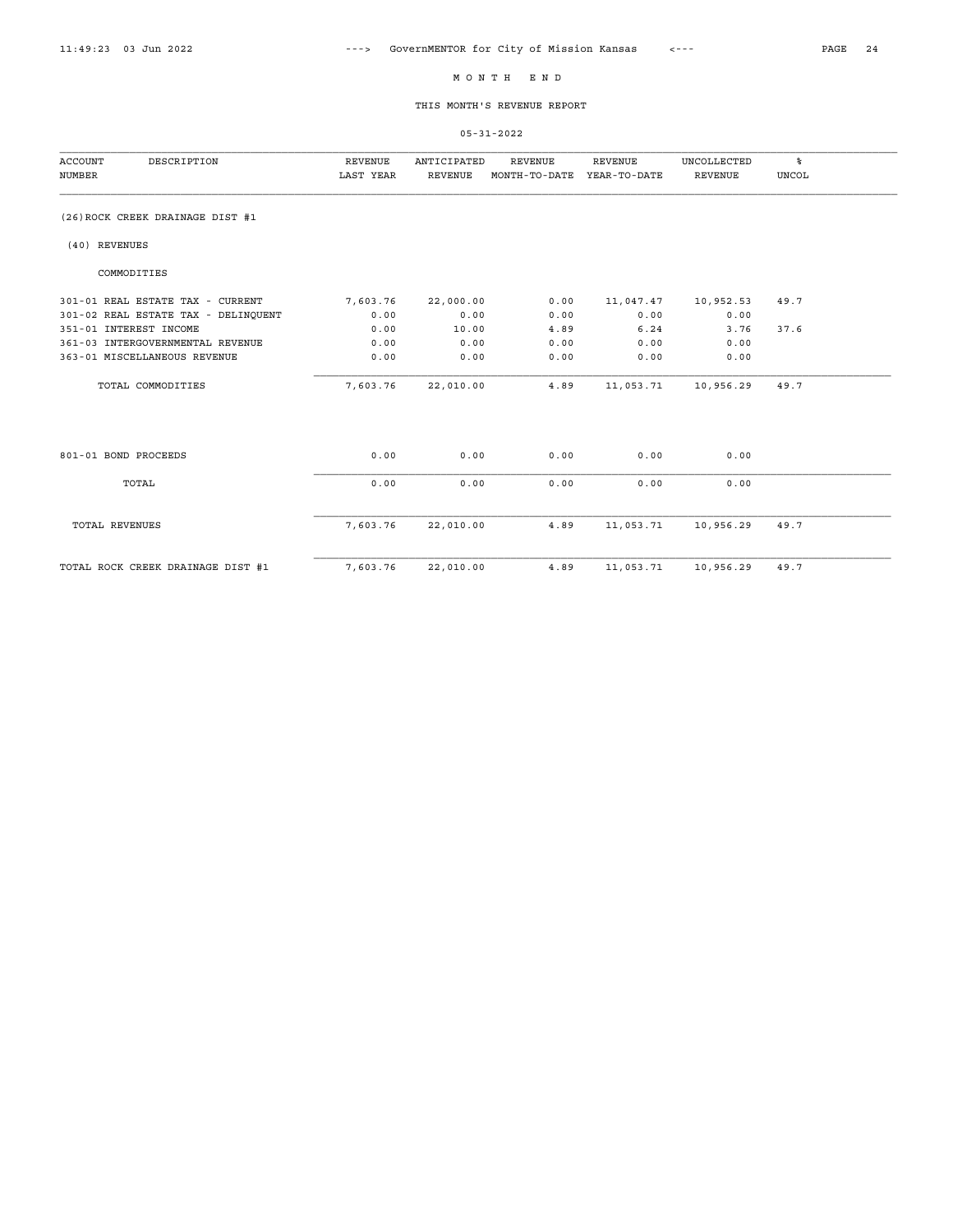THIS MONTH'S REVENUE REPORT

| <b>ACCOUNT</b><br>DESCRIPTION<br>NUMBER | <b>REVENUE</b><br>LAST YEAR | ANTICIPATED<br><b>REVENUE</b> | REVENUE<br>MONTH-TO-DATE | REVENUE<br>YEAR-TO-DATE | UNCOLLECTED<br><b>REVENUE</b> | ៖<br><b>UNCOL</b> |  |
|-----------------------------------------|-----------------------------|-------------------------------|--------------------------|-------------------------|-------------------------------|-------------------|--|
| (27) ROCK CREEK DRAINAGE DIST #2        |                             |                               |                          |                         |                               |                   |  |
| (40) REVENUES                           |                             |                               |                          |                         |                               |                   |  |
| COMMODITIES                             |                             |                               |                          |                         |                               |                   |  |
| 301-01 REAL ESTATE TAX - CURRENT        | 70,142.40                   | 83,000.00                     | 0.00                     | 42, 492.25              | 40,507.75                     | 48.8              |  |
| 301-02 REAL ESTATE TAX - DELINQUENT     | 10.10                       | 1,000.00                      | 0.00                     | 0.00                    | 1,000.00                      | 100.0             |  |
| 351-01 INTEREST INCOME                  | 0.73                        | 0.00                          | 8.05                     | 10.70                   | <10.70                        |                   |  |
| 361-03 INTERGOVERNMENTAL REVENUE        | 0.00                        | 100.00                        | 0.00                     | 0.00                    | 100.00                        | 100.0             |  |
| 363-01 MISCELLANEOUS REVENUE            | 0.00                        | 0.00                          | 0.00                     | 0.00                    | 0.00                          |                   |  |
| TOTAL COMMODITIES                       | 70, 153.23                  | 84,100.00                     | 8.05                     | 42,502.95               | 41,597.05                     | 49.4              |  |
| 801-01 BOND PROCEEDS                    | 0.00                        | 0.00                          | 0.00                     | 0.00                    | 0.00                          |                   |  |
| TOTAL                                   | 0.00                        | 0.00                          | 0.00                     | 0.00                    | 0.00                          |                   |  |
| <b>TOTAL REVENUES</b>                   | 70, 153.23                  | 84,100.00                     | 8.05                     | 42,502.95               | 41,597.05                     | 49.4              |  |
| TOTAL ROCK CREEK DRAINAGE DIST #2       | 70, 153.23                  | 84,100.00                     | 8.05                     | 42,502.95               | 41,597.05                     | 49.4              |  |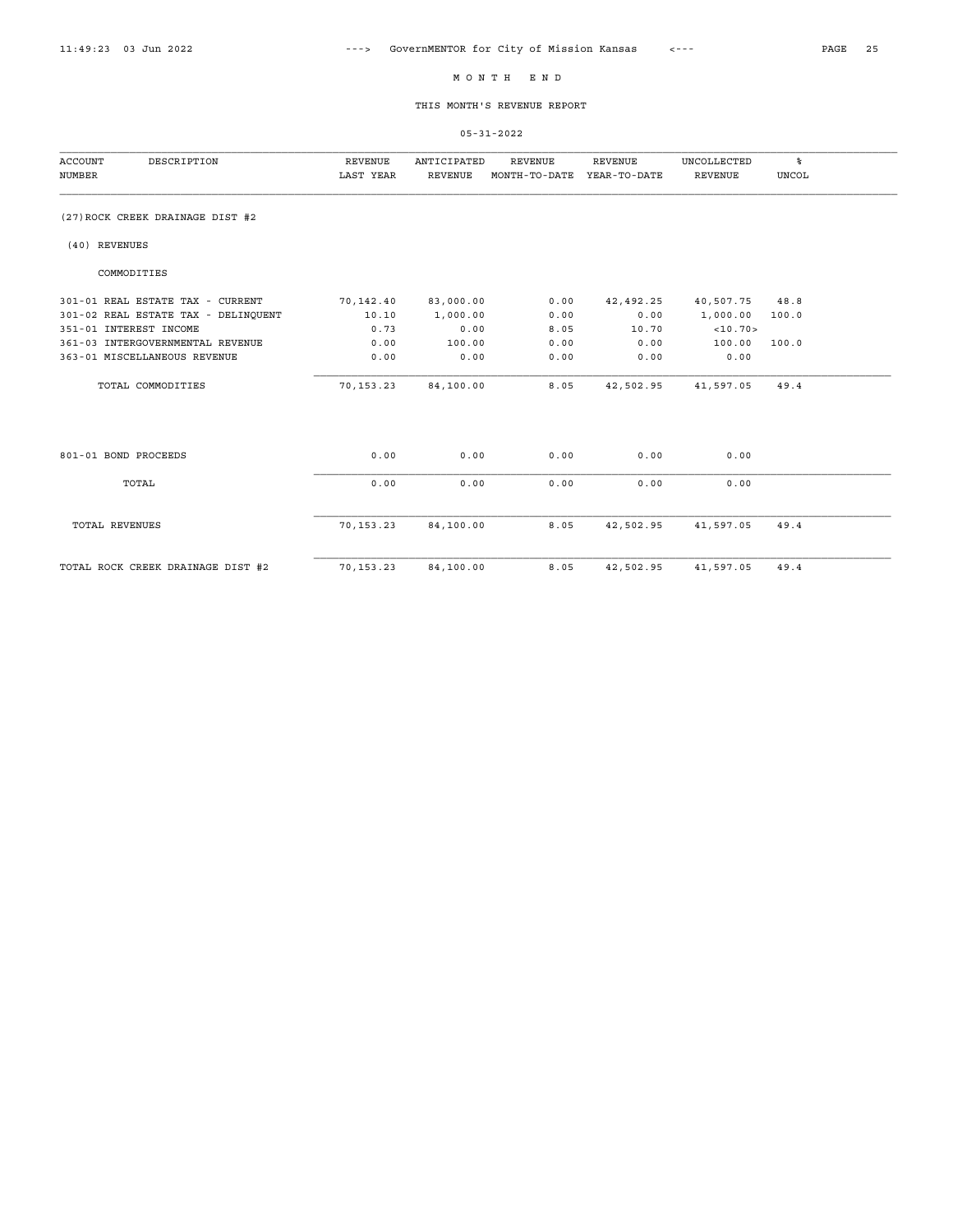THIS MONTH'S REVENUE REPORT

| <b>ACCOUNT</b><br>DESCRIPTION         | REVENUE    | ANTICIPATED | <b>REVENUE</b> | REVENUE      | UNCOLLECTED | ៖            |
|---------------------------------------|------------|-------------|----------------|--------------|-------------|--------------|
| NUMBER                                | LAST YEAR  | REVENUE     | MONTH-TO-DATE  | YEAR-TO-DATE | REVENUE     | <b>UNCOL</b> |
| (30) SOLID WASTE UTILITY FUND         |            |             |                |              |             |              |
| (40) REVENUES                         |            |             |                |              |             |              |
| 804-01 TRANSFER FROM GENERAL FUND     | 75,000.00  | 85,000.00   | 0.00           | 0.00         | 85,000.00   | 100.0        |
| 804-03 UTILITY ASSESSMENTS            | 544,968.65 | 573,000.00  | 0.00           | 328,459.71   | 244,540.29  | 42.6         |
| 804-06 INTEREST INCOME                | 9.21       | 0.00        | 21.26          | 28.30        | < 28.30 >   |              |
| 804-07 INTERGOVERNMENTAL REVENUE      | 0.00       | 0.00        | 0.00           | 0.00         | 0.00        |              |
| 804-09 MISCELLANEOUS REVENUE          | 0.00       | 0.00        | 0.00           | 0.00         | 0.00        |              |
| 804-10 TRASH & YARD WASTE STICKER REV | 2,085.00   | 1,000.00    | 150.00         | 667.50       | 332.50      | 33.2         |
| 804-11 YARD WASTE STICKER REVENUE     | 0.00       | 0.00        | 0.00           | 0.00         | 0.00        |              |
| 804-12 COMMERCIAL RECYCLING PROGRAM   | 0.00       | 0.00        | 0.00           | 0.00         | 0.00        |              |
| 804-15 RECYCLING REBATE REVENUE       | 0.00       | 0.00        | 0.00           | 0.00         | 0.00        |              |
| TOTAL                                 | 622,062.86 | 659,000.00  | 171.26         | 329,155.51   | 329,844.49  | 50.0         |
| <b>TOTAL REVENUES</b>                 | 622,062.86 | 659,000.00  | 171.26         | 329,155.51   | 329,844.49  | 50.0         |
| TOTAL SOLID WASTE UTILITY FUND        | 622,062.86 | 659,000.00  | 171.26         | 329,155.51   | 329,844.49  | 50.0         |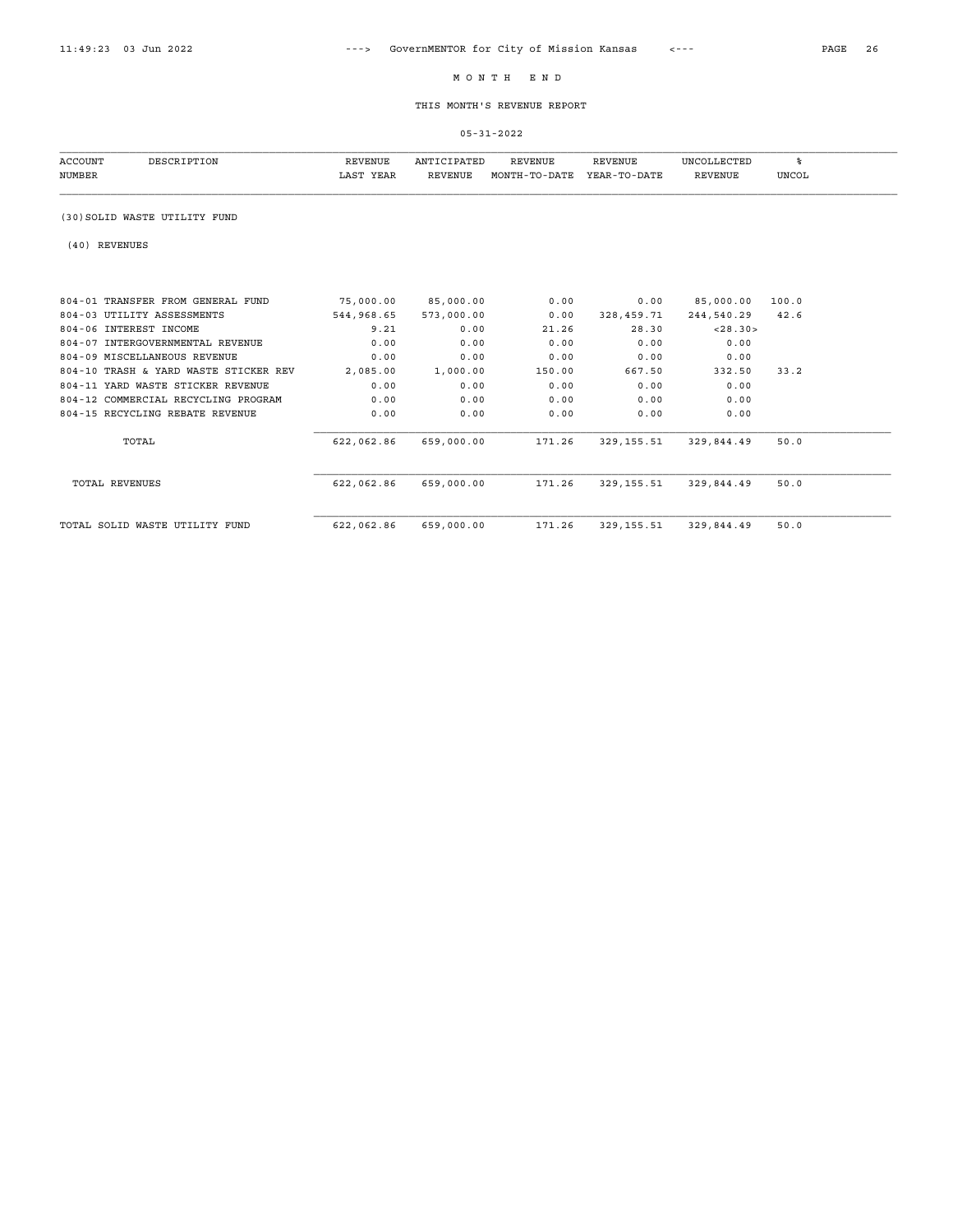THIS MONTH'S REVENUE REPORT

| <b>ACCOUNT</b><br>DESCRIPTION    | REVENUE    | ANTICIPATED | REVENUE       | REVENUE      | UNCOLLECTED | ៖     |  |
|----------------------------------|------------|-------------|---------------|--------------|-------------|-------|--|
| NUMBER                           | LAST YEAR  | REVENUE     | MONTH-TO-DATE | YEAR-TO-DATE | REVENUE     | UNCOL |  |
|                                  |            |             |               |              |             |       |  |
| (31) ARPA FUND                   |            |             |               |              |             |       |  |
| REVENUES<br>(40)                 |            |             |               |              |             |       |  |
| COMMODITIES                      |            |             |               |              |             |       |  |
| 361-03 INTERGOVERNMENTAL REVENUE | 756,254.66 | 751,782.00  | 0.00          | 0.00         | 751,782.00  | 100.0 |  |
| TOTAL COMMODITIES                | 756,254.66 | 751,782.00  | 0.00          | 0.00         | 751,782.00  | 100.0 |  |
| TOTAL REVENUES                   | 756,254.66 | 751,782.00  | 0.00          | 0.00         | 751,782.00  | 100.0 |  |
| TOTAL ARPA FUND                  | 756,254.66 | 751,782.00  | 0.00          | 0.00         | 751,782.00  | 100.0 |  |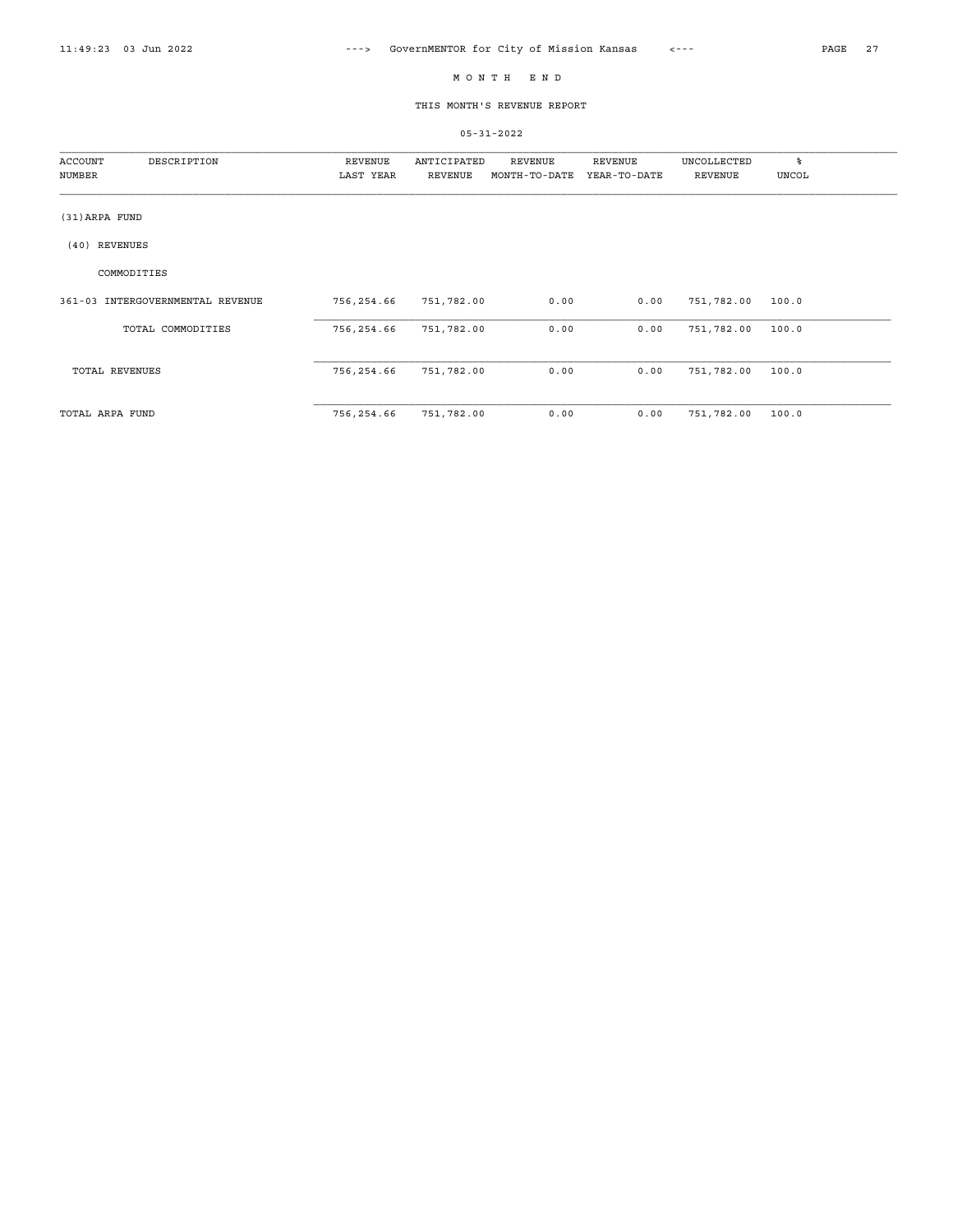THIS MONTH'S REVENUE REPORT

| <b>ACCOUNT</b><br>NUMBER | DESCRIPTION                           | <b>REVENUE</b><br>LAST YEAR | ANTICIPATED<br>REVENUE          | REVENUE<br>MONTH-TO-DATE | REVENUE<br>YEAR-TO-DATE | UNCOLLECTED<br>REVENUE                  | ៖<br>UNCOL |  |
|--------------------------|---------------------------------------|-----------------------------|---------------------------------|--------------------------|-------------------------|-----------------------------------------|------------|--|
|                          | (35) TRANSPORTATION FUND              |                             |                                 |                          |                         |                                         |            |  |
|                          | (00) TRANSFERS AND RESERVES           |                             |                                 |                          |                         |                                         |            |  |
|                          | 001-11 TRANSFER FROM GENERAL FUND     | 0.00                        | 0.00                            | 0.00                     | 0.00                    | 0.00                                    |            |  |
|                          | 003-00 TRANSFER FROM SPEC HWY FUND    | 0.00                        | 0.00                            | 0.00                     | 0.00                    | 0.00                                    |            |  |
|                          | 025-00 TRANSFER FROM CAP IMPROVE FUND | 0.00                        | 0.00                            | 0.00                     | 0.00                    | 0.00                                    |            |  |
| TOTAL                    |                                       | 0.00                        | 0.00                            | 0.00                     | 0.00                    | 0.00                                    |            |  |
|                          | COMMODITIES                           |                             |                                 |                          |                         |                                         |            |  |
|                          | 361-06 UTILITY FEES                   | 0.00                        | 0.00                            | 0.00                     | 0.00                    | 0.00                                    |            |  |
|                          | TOTAL COMMODITIES                     | 0.00                        | 0.00                            | 0.00                     | 0.00                    | 0.00                                    |            |  |
|                          |                                       |                             |                                 |                          |                         |                                         |            |  |
|                          | 808-01 BOND PROCEEDS                  | 0.00                        | 0.00                            | 0.00                     | 0.00                    | 0.00                                    |            |  |
| TOTAL                    |                                       | 0.00                        | 0.00                            | 0.00                     | 0.00                    | 0.00                                    |            |  |
|                          | TOTAL TRANSFERS AND RESERVES          | 0.00                        | 0.00                            | 0.00                     | 0.00                    | 0.00                                    |            |  |
| (40) REVENUES            |                                       |                             |                                 |                          |                         |                                         |            |  |
|                          | 001-00 TRANSFER FROM GENERAL FUND     |                             | 0.00                            | 0.00                     | 0.00                    |                                         |            |  |
|                          | 040-00 TRANS FROM STREET SALES TAX    | 0.00<br>0.00                | 0.00                            | 0.00                     | 0.00                    | 0.00<br>${\bf 0}$ . ${\bf 0}$ ${\bf 0}$ |            |  |
| TOTAL                    |                                       | 0.00                        | 0.00                            | 0.00                     | 0.00                    | 0.00                                    |            |  |
|                          | COMMODITIES                           |                             |                                 |                          |                         |                                         |            |  |
|                          | 303-02 SALES TAX RECEIPTS             | 0.00                        | 0.00                            | 0.00                     | 0.00                    | 0.00                                    |            |  |
|                          | 351-01 INTEREST/INVESTMENTS           | 0.00                        | ${\bf 0}$ . ${\bf 0}$ ${\bf 0}$ | 0.00                     | 0.00                    | 0.00                                    |            |  |
|                          | 361-01 REIMBURSED EXPENSES            | 0.00                        | 0.00                            | 0.00                     | 0.00                    | 0.00                                    |            |  |
|                          | 361-03 INTERGOVERNMENTAL REVENUE      | 0.00                        | 0.00                            | 0.00                     | 0.00                    | 0.00                                    |            |  |
|                          | 361-06 TRANS UTILITY FEES             | 0.00                        | 0.00                            | 0.00                     | 0.00                    | 0.00                                    |            |  |
|                          | 361-07 TRANS UTILITY FEES - DELINQ    | 0.00                        | 0.00                            | 0.00                     | 0.00                    | 0.00                                    |            |  |
|                          | 363-01 MISCELLANEOUS REVENUE          | 0.00                        | 0.00                            | 0.00                     | 0.00                    | 0.00                                    |            |  |
|                          | TOTAL COMMODITIES                     | 0.00                        | 0.00                            | 0.00                     | 0.00                    | 0.00                                    |            |  |
|                          |                                       |                             |                                 |                          |                         |                                         |            |  |
|                          | 804-06 INTEREST INCOME                | 0.00                        | 0.00                            | 5.97                     | 7.72                    | < 7.72                                  |            |  |
|                          | TOTAL                                 | 0.00                        | 0.00                            | 5.97                     | 7.72                    | < 7.72 >                                |            |  |
| TOTAL REVENUES           |                                       | 0.00                        | 0.00                            | 5.97                     | 7.72                    | < 7.72                                  |            |  |
|                          | TOTAL TRANSPORTATION FUND             | 0.00                        | 0.00                            | 5.97                     | 7.72                    | < 7.72                                  |            |  |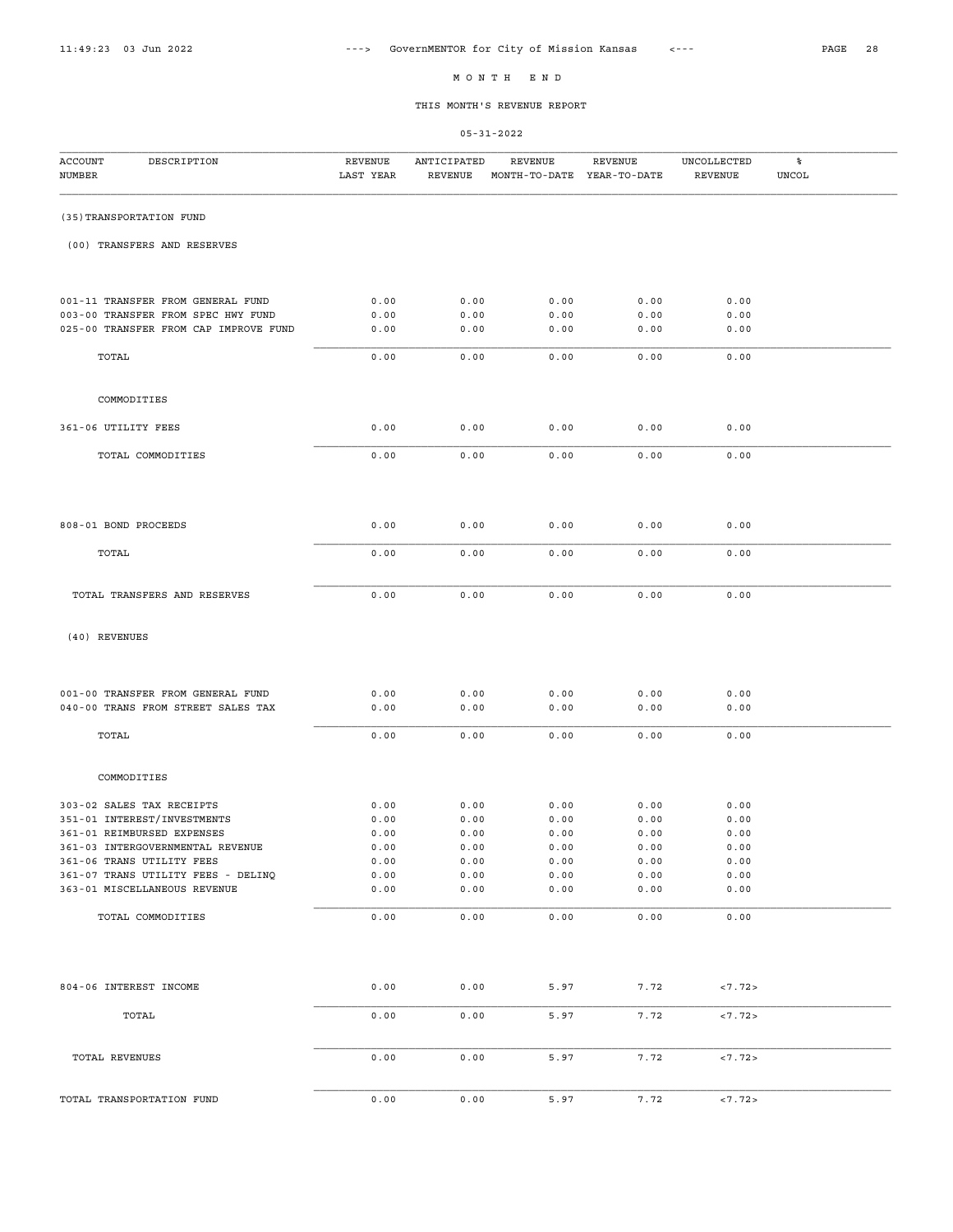THIS MONTH'S REVENUE REPORT

| <b>ACCOUNT</b><br>DESCRIPTION<br>NUMBER                               | <b>REVENUE</b><br>LAST YEAR | ANTICIPATED<br><b>REVENUE</b> | <b>REVENUE</b><br>MONTH-TO-DATE | <b>REVENUE</b><br>YEAR-TO-DATE | UNCOLLECTED<br><b>REVENUE</b> | ៖<br><b>UNCOL</b> |  |
|-----------------------------------------------------------------------|-----------------------------|-------------------------------|---------------------------------|--------------------------------|-------------------------------|-------------------|--|
| (40) STREET SALES TAX BOND FUND                                       |                             |                               |                                 |                                |                               |                   |  |
| (40) REVENUES                                                         |                             |                               |                                 |                                |                               |                   |  |
| 001-00 TRANSFER FROM GENERAL FUND                                     | 0.00                        | 0.00                          | 0.00                            | 0.00                           | 0.00                          |                   |  |
| 025-00 TRANSFER FROM CAP IMP FUND<br>035-00 TRANS FROM TRANSPORTATION | 0.00                        | 0.00                          | 0.00                            | 0.00                           | 0.00                          |                   |  |
|                                                                       | 0.00                        | 0.00                          | 0.00                            | 0.00                           | 0.00                          |                   |  |
| TOTAL                                                                 | 0.00                        | 0.00                          | 0.00                            | 0.00                           | 0.00                          |                   |  |
| 808-01 BOND PROCEEDS                                                  | 0.00                        | 0.00                          | 0.00                            | 0.00                           | 0.00                          |                   |  |
| 808-02 SALES TAX RECEIPTS                                             | 662,046.13                  | 857,500.00                    | 60,323.07                       | 287,520.80                     | 569,979.20                    | 66.4              |  |
| 808-03 INTEREST INCOME                                                | 14.27                       | 500.00                        | 138.11                          | 183.44                         | 316.56                        | 63.3              |  |
| TOTAL                                                                 | 662,060.40                  | 858,000.00                    | 60,461.18                       | 287,704.24                     | 570, 295.76                   | 66.4              |  |
| <b>TOTAL REVENUES</b>                                                 | 662,060.40                  | 858,000.00                    | 60,461.18                       | 287,704.24                     | 570, 295.76                   | 66.4              |  |
| TOTAL STREET SALES TAX BOND FUND                                      | 662,060.40                  | 858,000.00                    | 60,461.18                       | 287,704.24                     | 570, 295.76                   | 66.4              |  |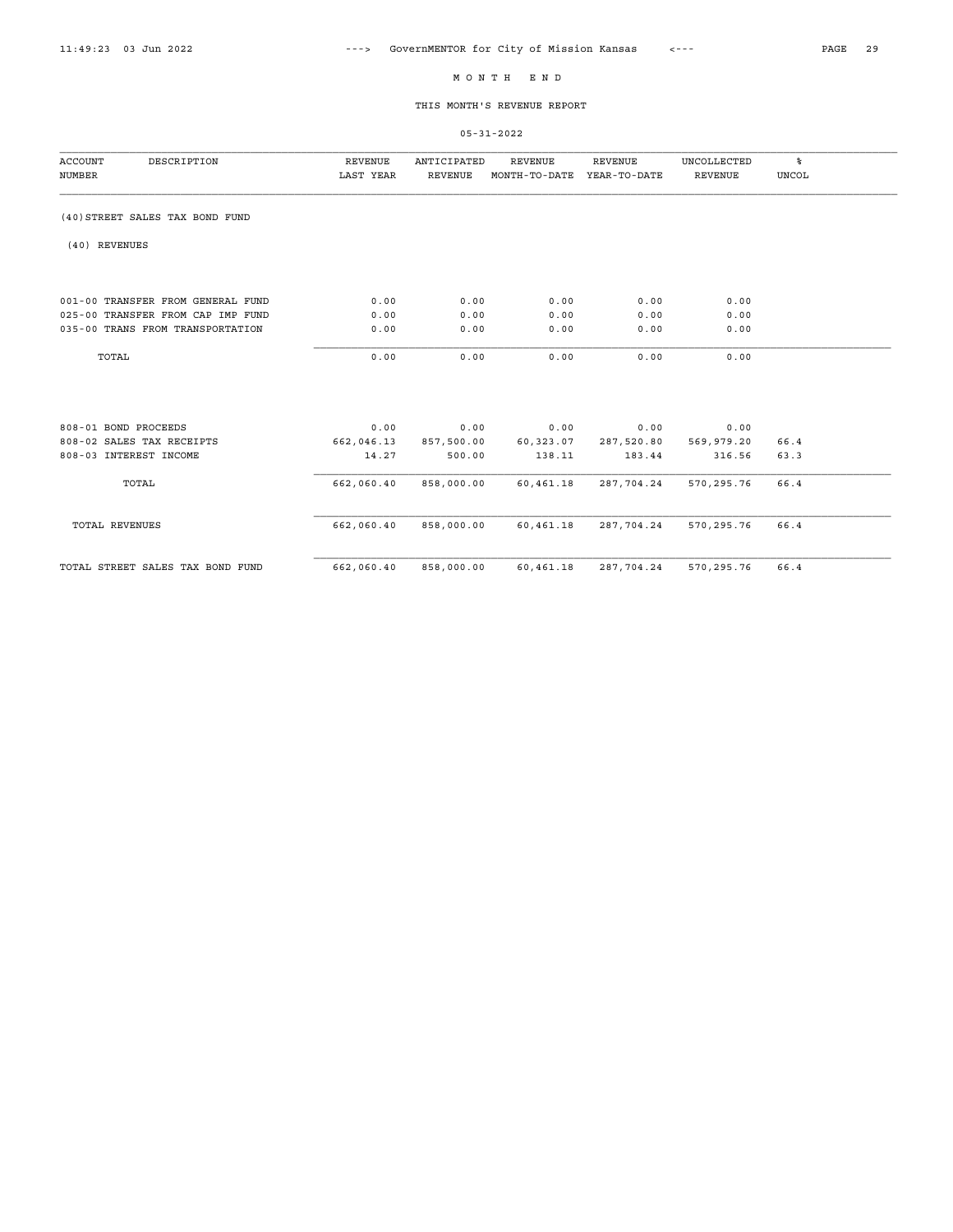THIS MONTH'S REVENUE REPORT

| <b>ACCOUNT</b><br>NUMBER              | DESCRIPTION | REVENUE<br>LAST YEAR | ANTICIPATED<br>REVENUE | <b>REVENUE</b><br>MONTH-TO-DATE | <b>REVENUE</b><br>YEAR-TO-DATE | UNCOLLECTED<br>REVENUE | ៖<br>UNCOL |  |
|---------------------------------------|-------------|----------------------|------------------------|---------------------------------|--------------------------------|------------------------|------------|--|
| (45) PARKS & REC SALES TAX BOND FUND  |             |                      |                        |                                 |                                |                        |            |  |
| (40) REVENUES                         |             |                      |                        |                                 |                                |                        |            |  |
| 808-01 BOND PROCEEDS                  |             | 0.00                 | 0.00                   | 0.00                            | 0.00                           | 0.00                   |            |  |
| 808-02 SALES TAX RECEIPTS             |             | 993,069.16           | 990,000.00             | 90,484.60                       | 431,281.18                     | 558,718.82             | 56.4       |  |
| 808-03 INTEREST INCOME                |             | 44.99                | 500.00                 | 442.02                          | 587.13                         | < 87.13>               | <17.4>     |  |
| 808-04 INTERGOVERNMENTAL REVENUE      |             | 0.00                 | 0.00                   | 0.00                            | 0.00                           | 0.00                   |            |  |
| 808-05 MISCELLANEOUS REVENUE          |             | 0.00                 | 0.00                   | 0.00                            | 0.00                           | 0.00                   |            |  |
| TOTAL                                 |             | 993, 114.15          | 990,500.00             | 90,926.62                       | 431,868.31                     | 558,631.69             | 56.3       |  |
| <b>TOTAL REVENUES</b>                 |             | 993, 114.15          | 990,500.00             | 90,926.62                       | 431,868.31                     | 558,631.69             | 56.3       |  |
| TOTAL PARKS & REC SALES TAX BOND FUND |             | 993, 114.15          | 990,500.00             | 90,926.62                       | 431,868.31                     | 558,631.69             | 56.3       |  |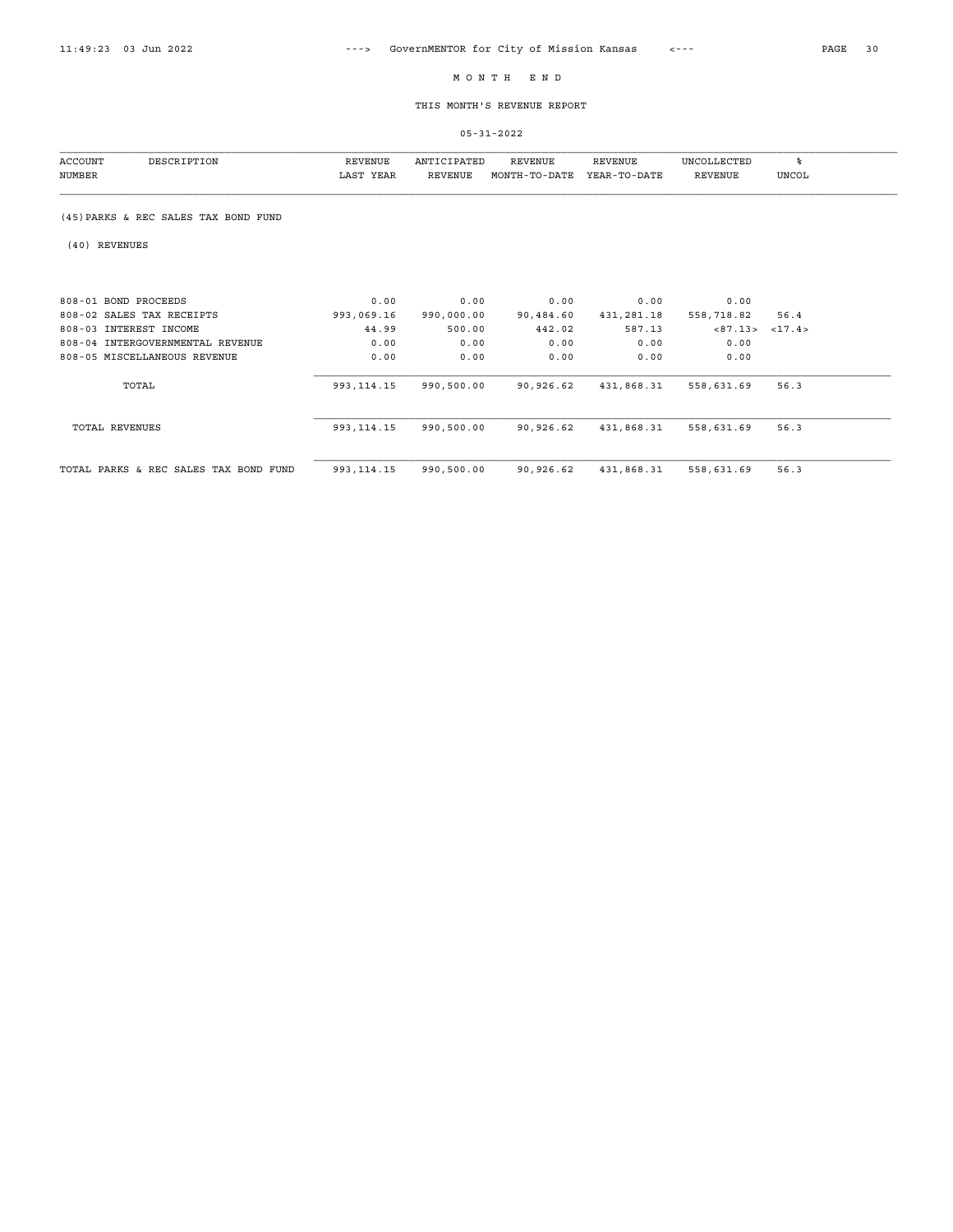THIS MONTH'S REVENUE REPORT

| <b>ACCOUNT</b><br>DESCRIPTION<br>NUMBER | REVENUE<br>LAST YEAR | ANTICIPATED<br>REVENUE | REVENUE<br>MONTH-TO-DATE | REVENUE<br>YEAR-TO-DATE | UNCOLLECTED<br><b>REVENUE</b> | ៖<br>UNCOL |  |
|-----------------------------------------|----------------------|------------------------|--------------------------|-------------------------|-------------------------------|------------|--|
| (50) MISSION TRAILS TIF/CID             |                      |                        |                          |                         |                               |            |  |
| (40) REVENUES                           |                      |                        |                          |                         |                               |            |  |
| COMMODITIES                             |                      |                        |                          |                         |                               |            |  |
| 301-03 MISSION TRAILS TIF PROP TAX      | 286,038.85           | 290,000.00             | 0.00                     | 175,142.99              | 114,857.01                    | 39.6       |  |
| 303-15 MISSION TRAILS CID SALES TAX     | 0.00                 | 0.00                   | 0.00                     | 0.00                    | 0.00                          |            |  |
| 303-16 MISSION TRAILS TIF SALES TAX     | 0.00                 | 0.00                   | 0.00                     | 0.00                    | 0.00                          |            |  |
| TOTAL COMMODITIES                       | 286,038.85           | 290,000.00             | 0.00                     | 175,142.99              | 114,857.01                    | 39.6       |  |
| <b>TOTAL REVENUES</b>                   | 286,038.85           | 290,000.00             | 0.00                     | 175, 142.99             | 114,857.01                    | 39.6       |  |
| TOTAL MISSION TRAILS TIF/CID            | 286,038.85           | 290,000.00             | 0.00                     | 175, 142.99             | 114,857.01                    | 39.6       |  |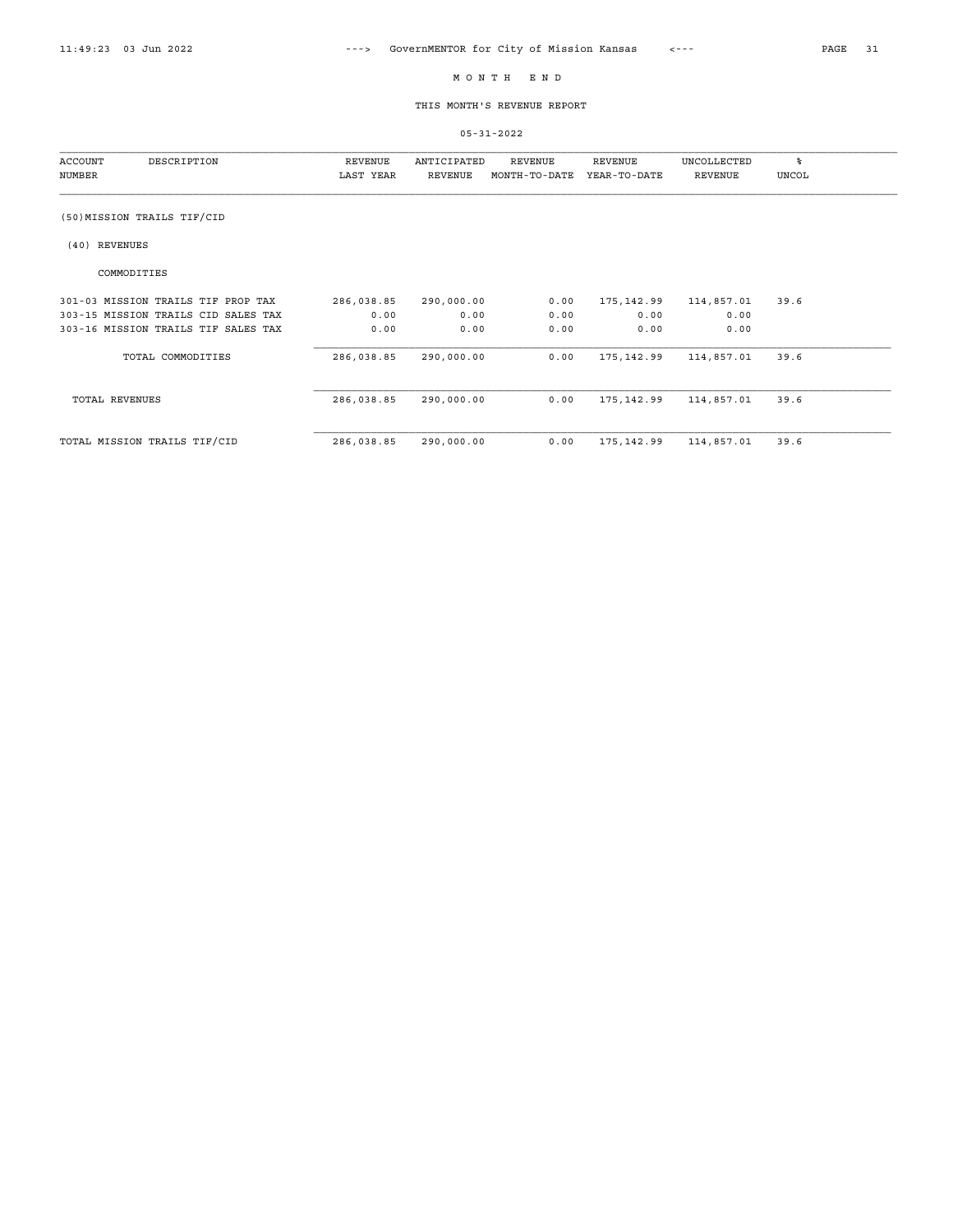THIS MONTH'S REVENUE REPORT

| DESCRIPTION<br><b>ACCOUNT</b><br>NUMBER | <b>REVENUE</b><br>LAST YEAR | ANTICIPATED<br>REVENUE | REVENUE<br>MONTH-TO-DATE | REVENUE<br>YEAR-TO-DATE | UNCOLLECTED<br>REVENUE | ిక<br>UNCOL |
|-----------------------------------------|-----------------------------|------------------------|--------------------------|-------------------------|------------------------|-------------|
| (55) SILVERCREST AT BROADMOOR FUND      |                             |                        |                          |                         |                        |             |
| (40) REVENUES                           |                             |                        |                          |                         |                        |             |
| COMMODITIES                             |                             |                        |                          |                         |                        |             |
| 301-03 SILVERCREST TIF PROP TAX         | 6,051.69                    | 0.00                   | 0.00                     | 2,979.54                | < 2, 979.54            |             |
| 303-15 SILVERCREST CID SALES TAX        | 0.00                        | 0.00                   | 0.00                     | 0.00                    | 0.00                   |             |
| 303-16 SILVERCREST TIF SALES TAX        | 0.00                        | 0.00                   | 0.00                     | 0.00                    | 0.00                   |             |
| TOTAL COMMODITIES                       | 6,051.69                    | 0.00                   | 0.00                     | 2,979.54                | < 2, 979.54            |             |
| TOTAL REVENUES                          | 6,051.69                    | 0.00                   | 0.00                     | 2,979.54                | < 2, 979.54            |             |
| TOTAL SILVERCREST AT BROADMOOR FUND     | 6,051.69                    | 0.00                   | 0.00                     | 2,979.54                | < 2, 979.54            |             |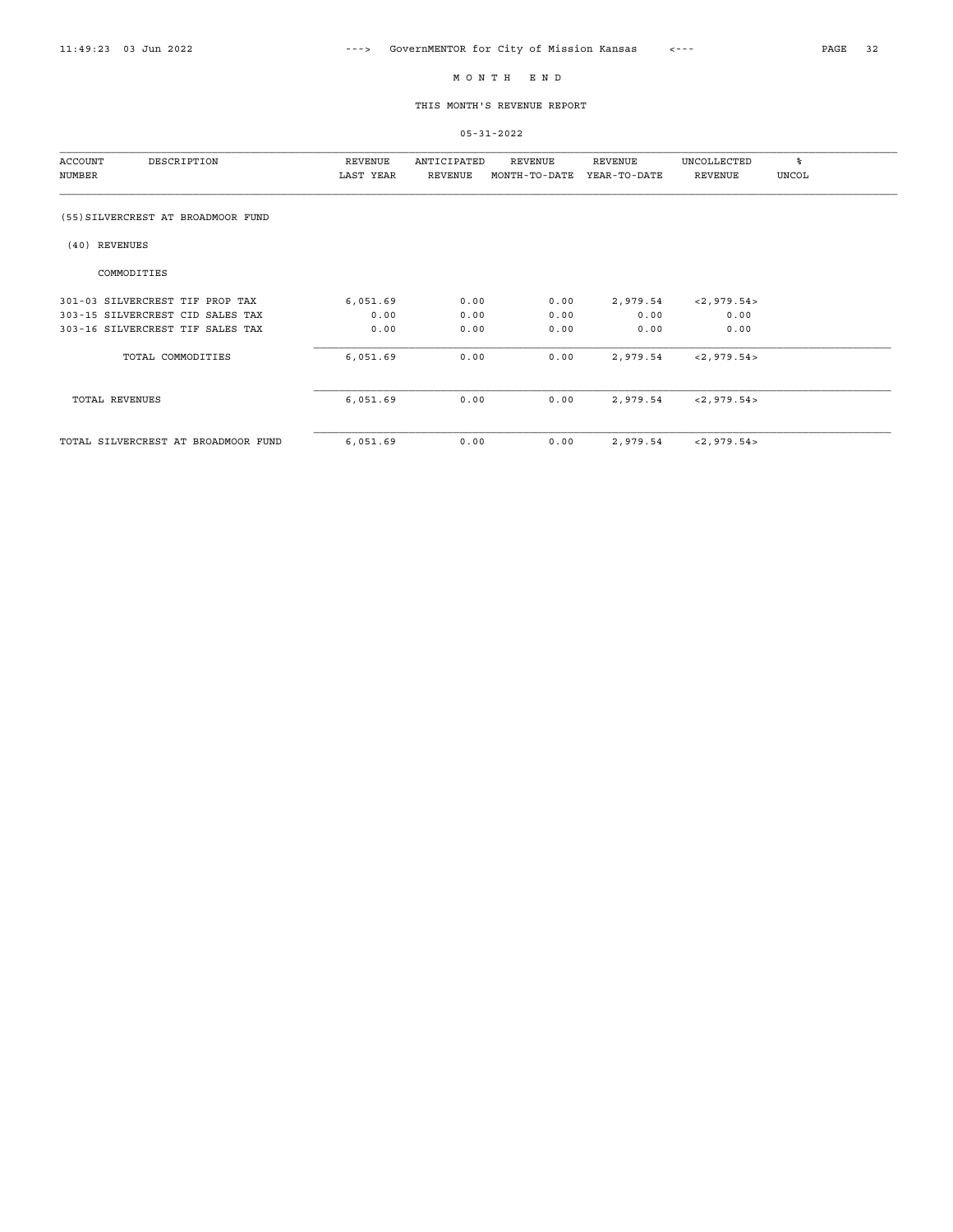THIS MONTH'S REVENUE REPORT

| <b>ACCOUNT</b><br>DESCRIPTION<br>NUMBER | <b>REVENUE</b><br>LAST YEAR | ANTICIPATED<br>REVENUE | <b>REVENUE</b><br>MONTH-TO-DATE | <b>REVENUE</b><br>YEAR-TO-DATE | UNCOLLECTED<br>REVENUE | ៖<br><b>UNCOL</b> |  |
|-----------------------------------------|-----------------------------|------------------------|---------------------------------|--------------------------------|------------------------|-------------------|--|
| (60) MISSION CROSSING TIF FUND          |                             |                        |                                 |                                |                        |                   |  |
| (40) REVENUES                           |                             |                        |                                 |                                |                        |                   |  |
| COMMODITIES                             |                             |                        |                                 |                                |                        |                   |  |
| 301-03 MISSION CROSSING TIF PROP TAX    | 330,961.51                  | 225,000.00             | 0.00                            | 146, 153.03                    | 78,846.97              | 35.0              |  |
| 303-15 MISSION CROSSING CID SALES TAX   | 106,470.55                  | 98,000.00              | 8,878.70                        | 40,836.68                      | 57, 163.32             | 58.3              |  |
| 303-16 MISSION CROSSING TIF SALES TAX   | 109,020.62                  | 93,000.00              | 9,005.07                        | 41,396.37                      | 51,603.63              | 55.4              |  |
| 363-01 MISCELLANEOUS                    | 0.00                        | 0.00                   | 0.00                            | 0.00                           | 0.00                   |                   |  |
| TOTAL COMMODITIES                       | 546, 452.68                 | 416,000.00             | 17,883.77                       | 228,386.08                     | 187,613.92             | 45.0              |  |
| TOTAL REVENUES                          | 546, 452.68                 | 416,000.00             | 17,883.77                       | 228,386.08                     | 187,613.92             | 45.0              |  |
| TOTAL MISSION CROSSING TIF FUND         | 546, 452.68                 | 416,000.00             | 17,883.77                       | 228,386.08                     | 187,613.92             | 45.0              |  |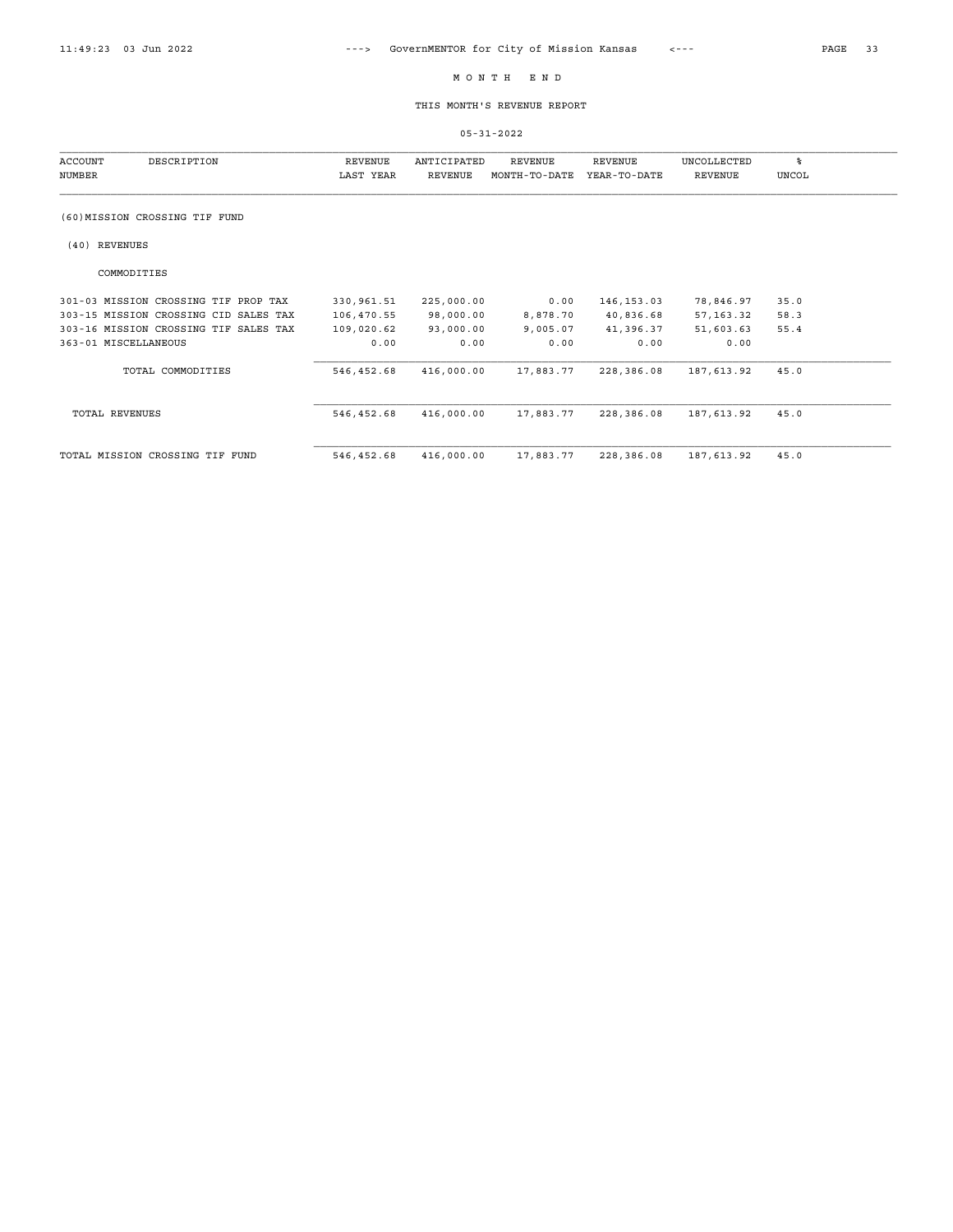THIS MONTH'S REVENUE REPORT

| <b>ACCOUNT</b><br>DESCRIPTION<br>NUMBER      | REVENUE<br>LAST YEAR | ANTICIPATED<br>REVENUE | REVENUE<br>MONTH-TO-DATE | REVENUE<br>YEAR-TO-DATE | UNCOLLECTED<br>REVENUE | ి<br>UNCOL |
|----------------------------------------------|----------------------|------------------------|--------------------------|-------------------------|------------------------|------------|
| (63) GATEWAY TIF DISTRICT (ROCK CREEK 1)     |                      |                        |                          |                         |                        |            |
| (40) REVENUES                                |                      |                        |                          |                         |                        |            |
| COMMODITIES                                  |                      |                        |                          |                         |                        |            |
| 301-03 GATEWAY TIF PROPERTY TAX              | 0.00                 | 0.00                   | 0.00                     | 0.00                    | 0.00                   |            |
| 303-15 GATEWAY CID SALES TAX                 | 0.00                 | 0.00                   | 0.00                     | 0.00                    | 0.00                   |            |
| 303-16 GATEWAY TIF SALES TAX                 | 0.00                 | 0.00                   | 0.00                     | 0.00                    | 0.00                   |            |
| TOTAL COMMODITIES                            | 0.00                 | 0.00                   | 0.00                     | 0.00                    | 0.00                   |            |
| <b>TOTAL REVENUES</b>                        | 0.00                 | 0.00                   | 0.00                     | 0.00                    | 0.00                   |            |
| TOTAL GATEWAY TIF DISTRICT<br>(ROCK CREEK 1) | 0.00                 | 0.00                   | 0.00                     | 0.00                    | 0.00                   |            |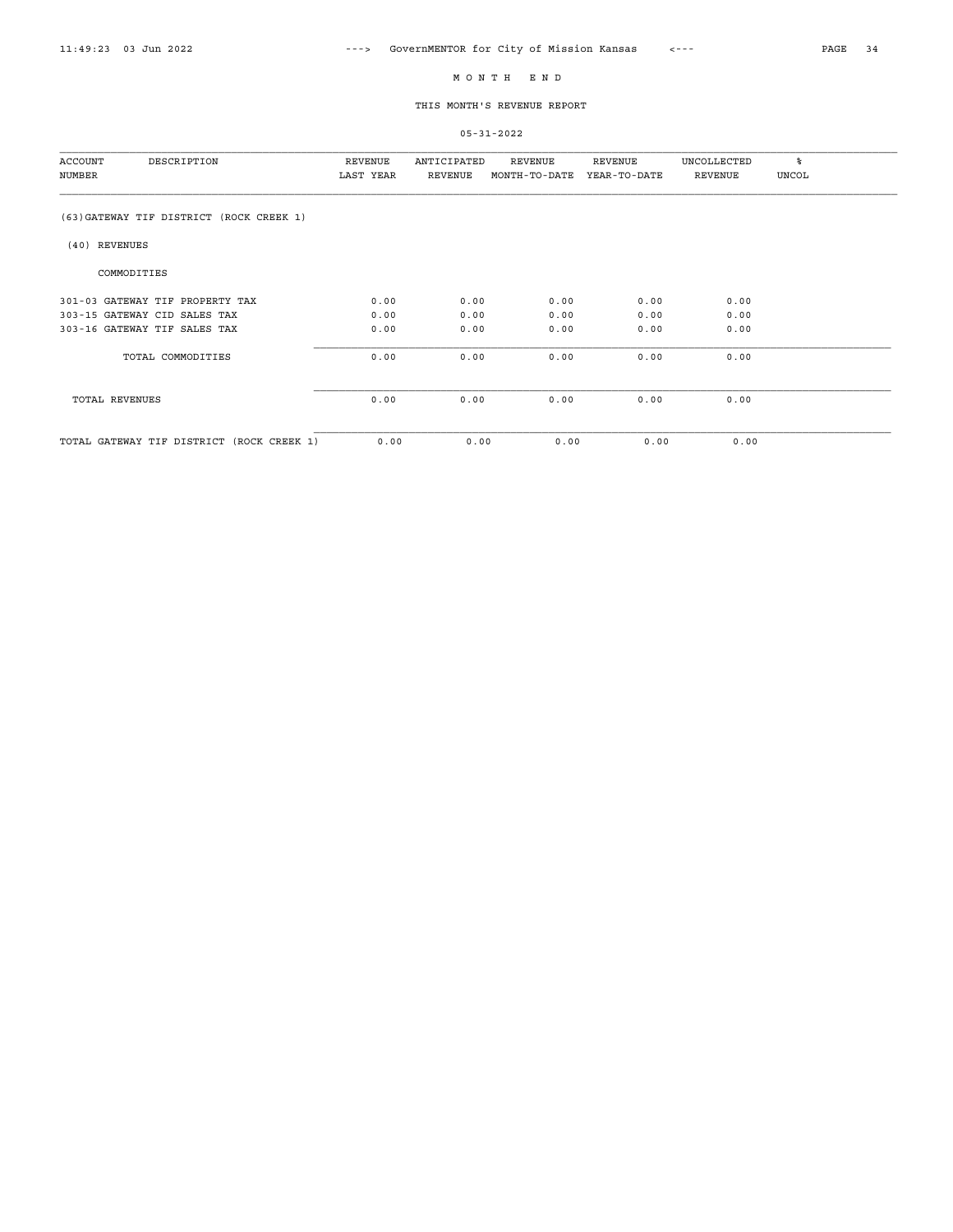THIS MONTH'S REVENUE REPORT

| ACCOUNT<br>DESCRIPTION<br>NUMBER      | REVENUE<br>LAST YEAR | ANTICIPATED<br>REVENUE | REVENUE<br>MONTH-TO-DATE | REVENUE<br>YEAR-TO-DATE | UNCOLLECTED<br>REVENUE | ిక<br>UNCOL |
|---------------------------------------|----------------------|------------------------|--------------------------|-------------------------|------------------------|-------------|
| (64) ROCK CREEK TIF DIST #2           |                      |                        |                          |                         |                        |             |
| (40) REVENUES                         |                      |                        |                          |                         |                        |             |
| COMMODITIES                           |                      |                        |                          |                         |                        |             |
| 301-03 ROCK CREEK TIF #2 PROP TAX     | 0.00                 | 0.00                   | 0.00                     | 3,380.95                | $<$ 3,380.95 $>$       |             |
| 301-15 ROCK CREEK TIF#2 CID SALES TAX | 0.00                 | 0.00                   | 0.00                     | 0.00                    | 0.00                   |             |
| 303-16 ROCK CREEK TIF #2 TIF SALES TX | 0.00                 | 0.00                   | 0.00                     | 0.00                    | 0.00                   |             |
| TOTAL COMMODITIES                     | 0.00                 | 0.00                   | 0.00                     | 3,380.95                | $<$ 3,380.95 $>$       |             |
| <b>TOTAL REVENUES</b>                 | 0.00                 | 0.00                   | 0.00                     | 3,380.95                | $<$ 3,380.95 $>$       |             |
| TOTAL ROCK CREEK TIF DIST #2          | 0.00                 | 0.00                   | 0.00                     | 3,380.95                | $<$ 3,380.95 $>$       |             |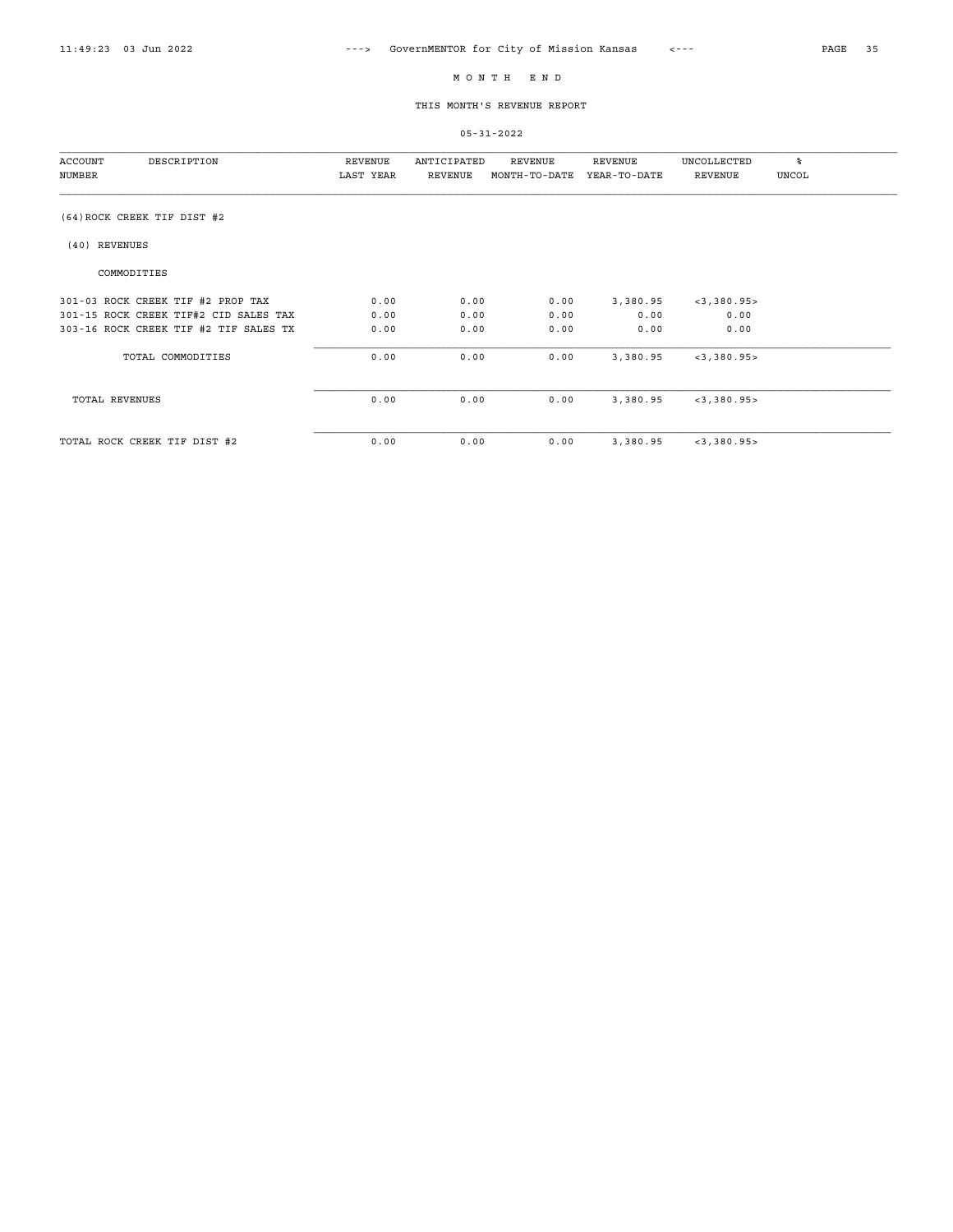THIS MONTH'S REVENUE REPORT

| DESCRIPTION<br>ACCOUNT<br>NUMBER             | REVENUE<br>LAST YEAR | ANTICIPATED<br>REVENUE | REVENUE<br>MONTH-TO-DATE | <b>REVENUE</b><br>YEAR-TO-DATE | UNCOLLECTED<br>REVENUE | ៖<br><b>UNCOL</b> |  |
|----------------------------------------------|----------------------|------------------------|--------------------------|--------------------------------|------------------------|-------------------|--|
| (65) CORNERSTONE COMMONS FUND                |                      |                        |                          |                                |                        |                   |  |
| REVENUES<br>(40)                             |                      |                        |                          |                                |                        |                   |  |
| COMMODITIES                                  |                      |                        |                          |                                |                        |                   |  |
| 303-18 CID SALES TAX<br>363-01 MISCELLANEOUS | 68,559.34<br>0.00    | 69,000.00<br>0.00      | 6,002.20<br>0.00         | 28,855.48<br>0.00              | 40,144.52<br>0.00      | 58.1              |  |
| TOTAL COMMODITIES                            | 68,559.34            | 69,000.00              | 6,002.20                 | 28,855.48                      | 40,144.52              | 58.1              |  |
| <b>TOTAL REVENUES</b>                        | 68,559.34            | 69,000.00              | 6,002.20                 | 28,855.48                      | 40,144.52              | 58.1              |  |
| TOTAL CORNERSTONE COMMONS FUND               | 68,559.34            | 69,000.00              | 6,002.20                 | 28,855.48                      | 40,144.52              | 58.1              |  |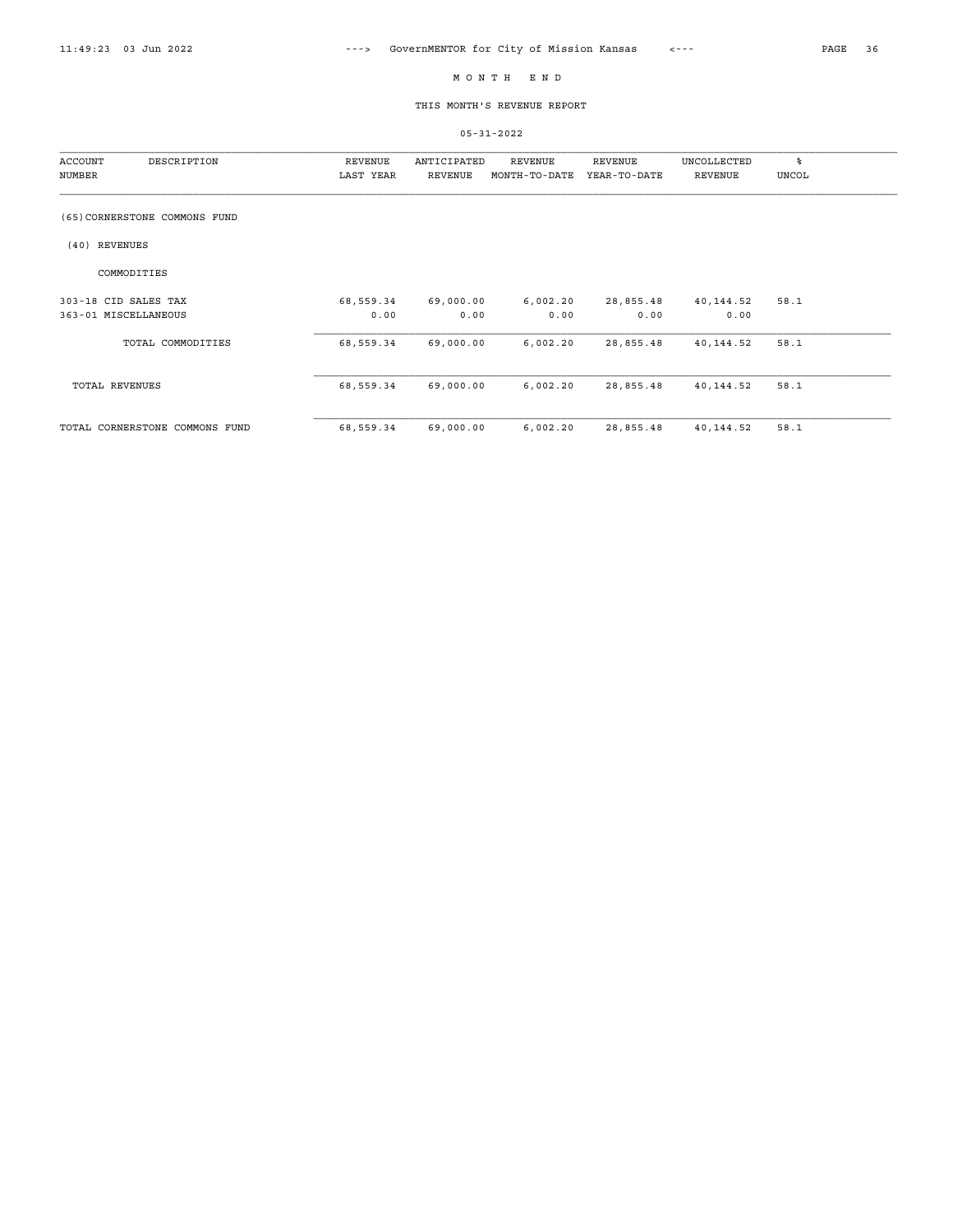THIS MONTH'S REVENUE REPORT

| ACCOUNT<br>DESCRIPTION<br>NUMBER     | REVENUE<br>LAST YEAR | ANTICIPATED<br><b>REVENUE</b> | REVENUE<br>MONTH-TO-DATE | REVENUE<br>YEAR-TO-DATE | UNCOLLECTED<br><b>REVENUE</b> | ៖<br><b>UNCOL</b> |  |
|--------------------------------------|----------------------|-------------------------------|--------------------------|-------------------------|-------------------------------|-------------------|--|
| (66) CAPITOL FEDERAL TIF FUND        |                      |                               |                          |                         |                               |                   |  |
| (40) REVENUES                        |                      |                               |                          |                         |                               |                   |  |
| COMMODITIES                          |                      |                               |                          |                         |                               |                   |  |
| 301-03 CAPITOL FEDERAL TIF PROP TAX  | 21,028.18            | 23,000.00                     | 0.00                     | 10,014.06               | 12,985.94                     | 56.4              |  |
| 303-15 CAPITOL FEDERAL CID SALES TAX | 0.00                 | 0.00                          | 0.00                     | 0.00                    | 0.00                          |                   |  |
| 303-16 CAPITOL FEDERAL TIF SALES TAX | 0.00                 | 0.00                          | 0.00                     | 0.00                    | 0.00                          |                   |  |
| TOTAL COMMODITIES                    | 21,028.18            | 23,000.00                     | 0.00                     | 10,014.06               | 12,985.94                     | 56.4              |  |
| TOTAL REVENUES                       | 21,028.18            | 23,000.00                     | 0.00                     | 10,014.06               | 12,985.94                     | 56.4              |  |
| TOTAL CAPITOL FEDERAL TIF FUND       | 21,028.18            | 23,000.00                     | 0.00                     | 10,014.06               | 12,985.94                     | 56.4              |  |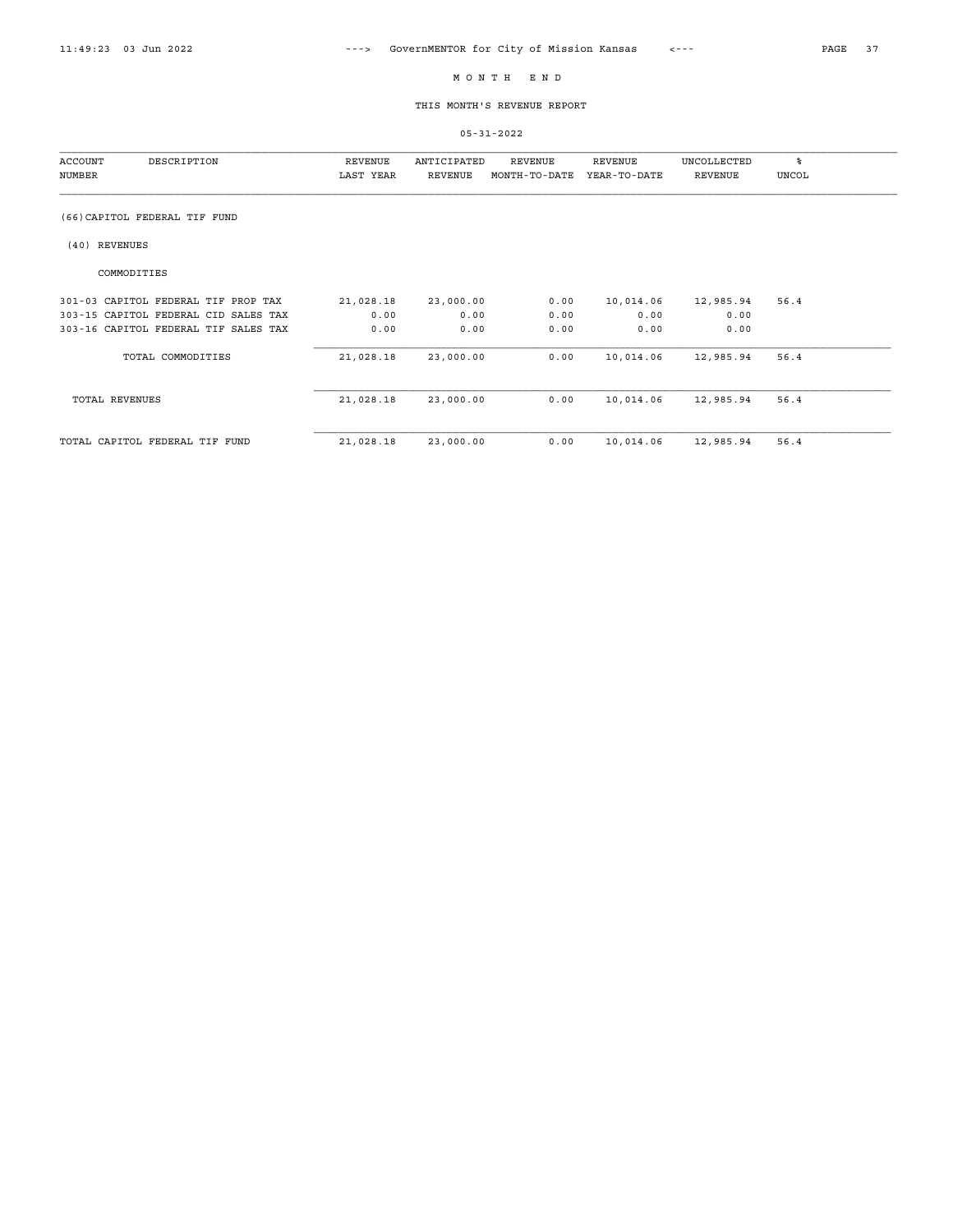THIS MONTH'S REVENUE REPORT

| DESCRIPTION<br>ACCOUNT<br>NUMBER     | REVENUE<br>LAST YEAR | ANTICIPATED<br>REVENUE | REVENUE<br>MONTH-TO-DATE | REVENUE<br>YEAR-TO-DATE | UNCOLLECTED<br>REVENUE | ៖<br>UNCOL |  |
|--------------------------------------|----------------------|------------------------|--------------------------|-------------------------|------------------------|------------|--|
| (67) MISSION BOWL TIF FUND           |                      |                        |                          |                         |                        |            |  |
| (40) REVENUES                        |                      |                        |                          |                         |                        |            |  |
| COMMODITIES                          |                      |                        |                          |                         |                        |            |  |
| 301-03 MISSION BOWL TIF PROPERTY TAX | 0.00                 | 0.00                   | 0.00                     | 0.00                    | 0.00                   |            |  |
| 303-15 MISSION BOWL CID SALES TAX    | 0.00                 | 0.00                   | 0.00                     | 0.00                    | 0.00                   |            |  |
| 303-16 MISSION BOWL TIF SALES TAX    | 0.00                 | 0.00                   | 0.00                     | 0.00                    | 0.00                   |            |  |
| TOTAL COMMODITIES                    | 0.00                 | 0.00                   | 0.00                     | 0.00                    | 0.00                   |            |  |
| TOTAL REVENUES                       | 0.00                 | 0.00                   | 0.00                     | 0.00                    | 0.00                   |            |  |
| TOTAL MISSION BOWL TIF FUND          | 0.00                 | 0.00                   | 0.00                     | 0.00                    | 0.00                   |            |  |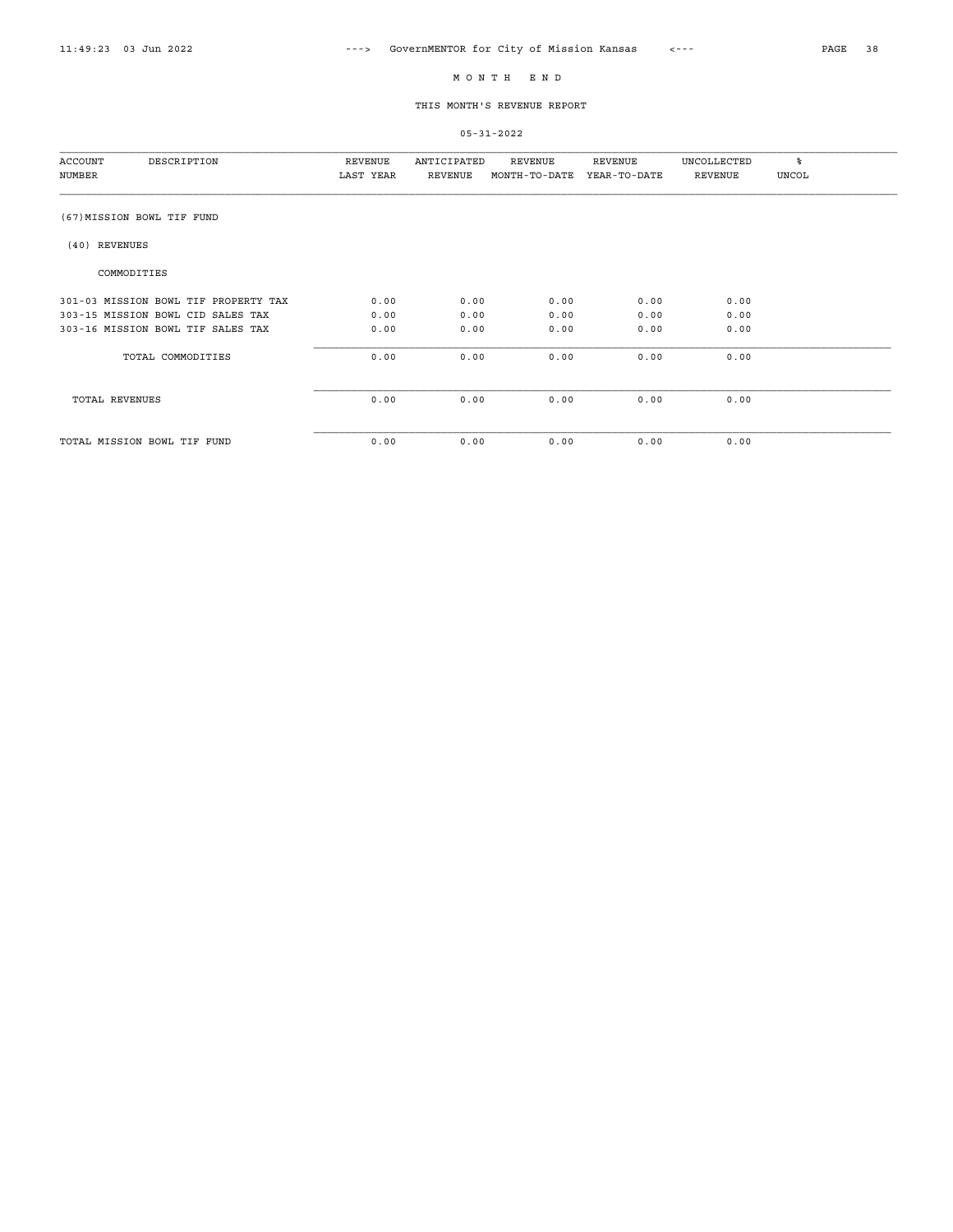THIS MONTH'S REVENUE REPORT

| ACCOUNT<br>DESCRIPTION<br>NUMBER      | REVENUE<br>LAST YEAR | ANTICIPATED<br><b>REVENUE</b> | REVENUE<br>MONTH-TO-DATE | REVENUE<br>YEAR-TO-DATE | UNCOLLECTED<br><b>REVENUE</b> | ៖<br><b>UNCOL</b> |  |
|---------------------------------------|----------------------|-------------------------------|--------------------------|-------------------------|-------------------------------|-------------------|--|
| (68) ROCK CREEK TIF DIST #3           |                      |                               |                          |                         |                               |                   |  |
| (40) REVENUES                         |                      |                               |                          |                         |                               |                   |  |
| COMMODITIES                           |                      |                               |                          |                         |                               |                   |  |
| 301-03 ROCK CREEK TIF #3 PROP TAX     | 68,906.48            | 0.00                          | 0.00                     | 38,823.54               | $<$ 38,823.54>                |                   |  |
| 303-15 ROCK CREEK TIF #3 CID SALES TX | 0.00                 | 0.00                          | 0.00                     | 0.00                    | 0.00                          |                   |  |
| 303-16 ROCK CREEK TIF #3 TIF SALES TX | 0.00                 | 0.00                          | 0.00                     | 0.00                    | 0.00                          |                   |  |
| TOTAL COMMODITIES                     | 68,906.48            | 0.00                          | 0.00                     | 38,823.54               | $<$ 38,823.54>                |                   |  |
| <b>TOTAL REVENUES</b>                 | 68,906.48            | 0.00                          | 0.00                     | 38,823.54               | $<$ 38, 823.54>               |                   |  |
| TOTAL ROCK CREEK TIF DIST #3          | 68,906.48            | 0.00                          | 0.00                     | 38,823.54               | $<$ 38,823.54>                |                   |  |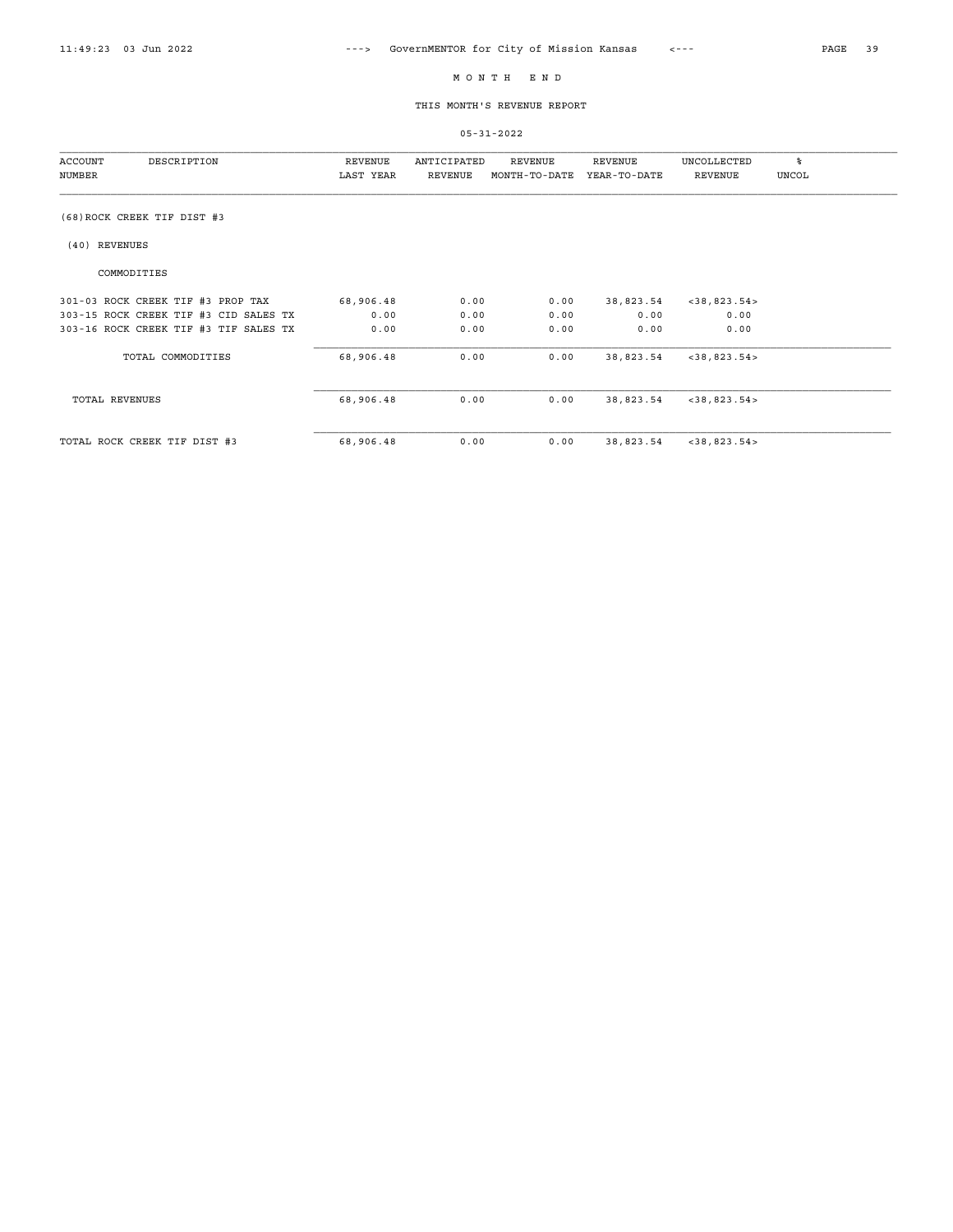THIS MONTH'S REVENUE REPORT

| ACCOUNT<br>DESCRIPTION<br>NUMBER      | REVENUE<br>LAST YEAR | ANTICIPATED<br>REVENUE | REVENUE<br>MONTH-TO-DATE | REVENUE<br>YEAR-TO-DATE | UNCOLLECTED<br><b>REVENUE</b> | ៖<br><b>UNCOL</b> |  |
|---------------------------------------|----------------------|------------------------|--------------------------|-------------------------|-------------------------------|-------------------|--|
| (69) ROCK CREEK TIF DIST #4           |                      |                        |                          |                         |                               |                   |  |
| (40) REVENUES                         |                      |                        |                          |                         |                               |                   |  |
| COMMODITIES                           |                      |                        |                          |                         |                               |                   |  |
| 301-03 ROCK CREEK TIF #4 PROP TAX     | 39,939.77            | 0.00                   | 0.00                     | 23,529.95               | $<$ 23, 529.95 $>$            |                   |  |
| 303-15 ROCK CREEK TIF #4 CID SALES TX | 0.00                 | 0.00                   | 0.00                     | 0.00                    | 0.00                          |                   |  |
| 303-16 ROCK CREEK TIF #4 TIF SALES TX | 0.00                 | 0.00                   | 0.00                     | 0.00                    | 0.00                          |                   |  |
| TOTAL COMMODITIES                     | 39,939.77            | 0.00                   | 0.00                     | 23,529.95               | < 23, 529.95 >                |                   |  |
| <b>TOTAL REVENUES</b>                 | 39,939.77            | 0.00                   | 0.00                     | 23,529.95               | < 23, 529.95 >                |                   |  |
| TOTAL ROCK CREEK TIF DIST #4          | 39,939.77            | 0.00                   | 0.00                     | 23,529.95               | $<$ 23, 529.95>               |                   |  |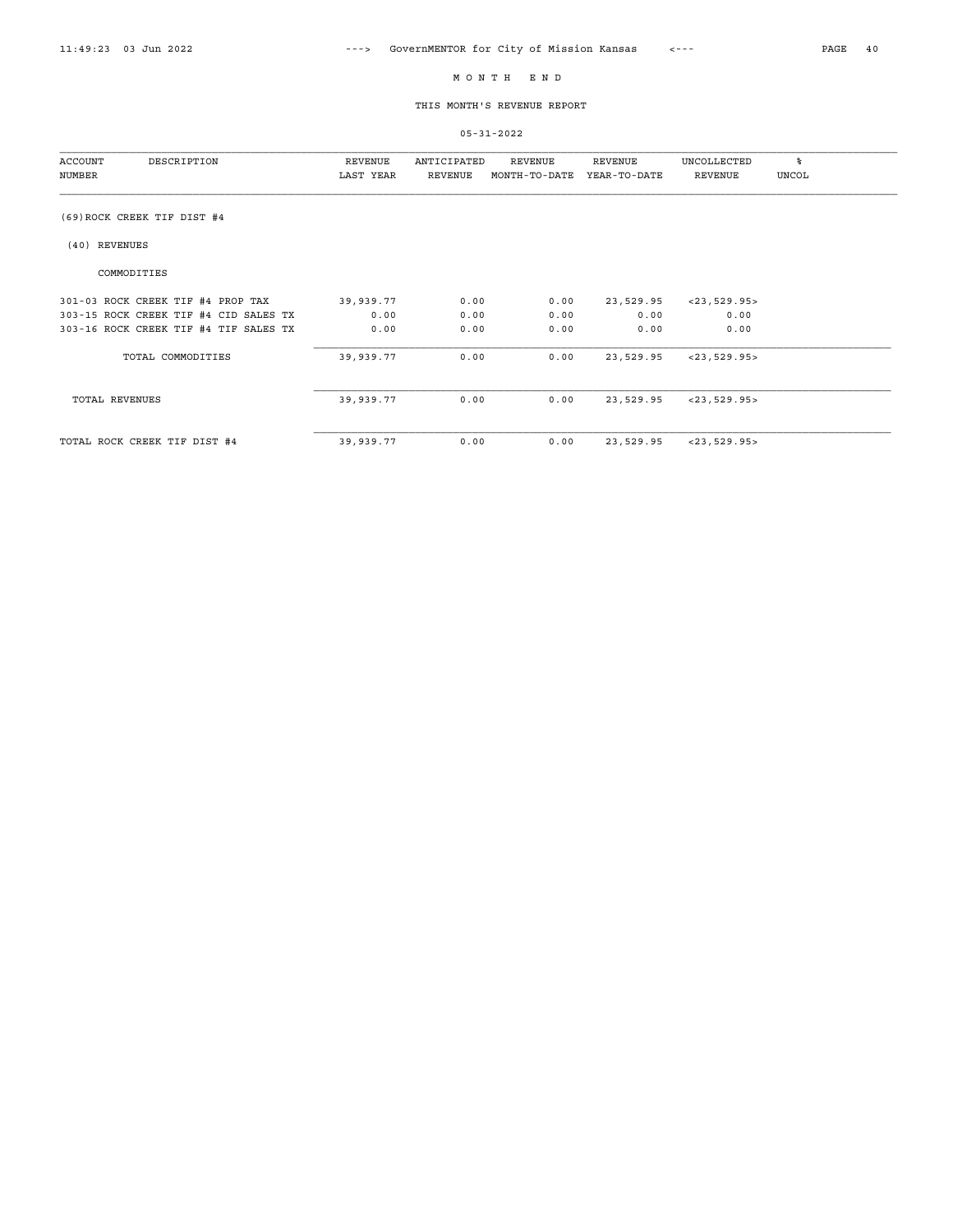THIS MONTH'S REVENUE REPORT

05-31-2022

| <b>ACCOUNT</b><br>DESCRIPTION<br>NUMBER | REVENUE<br>LAST YEAR | ANTICIPATED<br><b>REVENUE</b> | REVENUE<br>MONTH-TO-DATE | <b>REVENUE</b><br>YEAR-TO-DATE | UNCOLLECTED<br><b>REVENUE</b> | ⊱<br>UNCOL |
|-----------------------------------------|----------------------|-------------------------------|--------------------------|--------------------------------|-------------------------------|------------|
| (70) MISSION FARM AND FLOWER MARKET     |                      |                               |                          |                                |                               |            |
| (40) REVENUES                           |                      |                               |                          |                                |                               |            |
| 001-00 TRANSFER FROM GENERAL FUND       | 0.00                 | 0.00                          | 0.00                     | 0.00                           | 0.00                          |            |
| TOTAL                                   | 0.00                 | 0.00                          | 0.00                     | 0.00                           | 0.00                          |            |
| PERSONNEL SERVICES                      |                      |                               |                          |                                |                               |            |
| 100-01 MISCELLANEOUS REVENUE            | 151.50               | 0.00                          | 0.00                     | 0.00                           | 0.00                          |            |
| 100-03 VENDOR STALL REVENUE             | 2,385.00             | 0.00                          | 3,610.00                 | 4,910.00                       | < 4, 910.00 >                 |            |
| 100-04 TSHIRT SALES                     | 977.82               | 0.00                          | 0.00                     | 0.00                           | 0.00                          |            |
| 100-05 SPONSORSHIPS                     | 5,000.00             | 0.00                          | 5,200.00                 | 5,800.00                       | < 5, 800.00 >                 |            |
| TOTAL PERSONNEL SERVICES                | 8,514.32             | 0.00                          | 8,810.00                 | 10,710.00                      | $<$ 10,710.00>                |            |
| COMMODITIES                             |                      |                               |                          |                                |                               |            |
| 300-01 SNAP PROCEEDS                    | 0.00                 | 0.00                          | 0.00                     | 0.00                           | 0.00                          |            |
| TOTAL COMMODITIES                       | 0.00                 | 0.00                          | 0.00                     | 0.00                           | 0.00                          |            |
| TOTAL REVENUES                          | 8,514.32             | 0.00                          | 8,810.00                 | 10,710.00                      | $<$ 10,710.00>                |            |
| TOTAL MISSION FARM AND FLOWER MARKET    | 8,514.32             | 0.00                          | 8,810.00                 | 10,710.00                      | $<$ 10,710.00>                |            |
|                                         |                      |                               |                          |                                |                               |            |

GRAND TOTAL 25,165,415.48 23,242,239.00 1,040,293.17 9,302,923.76 13,939,315.24 59.9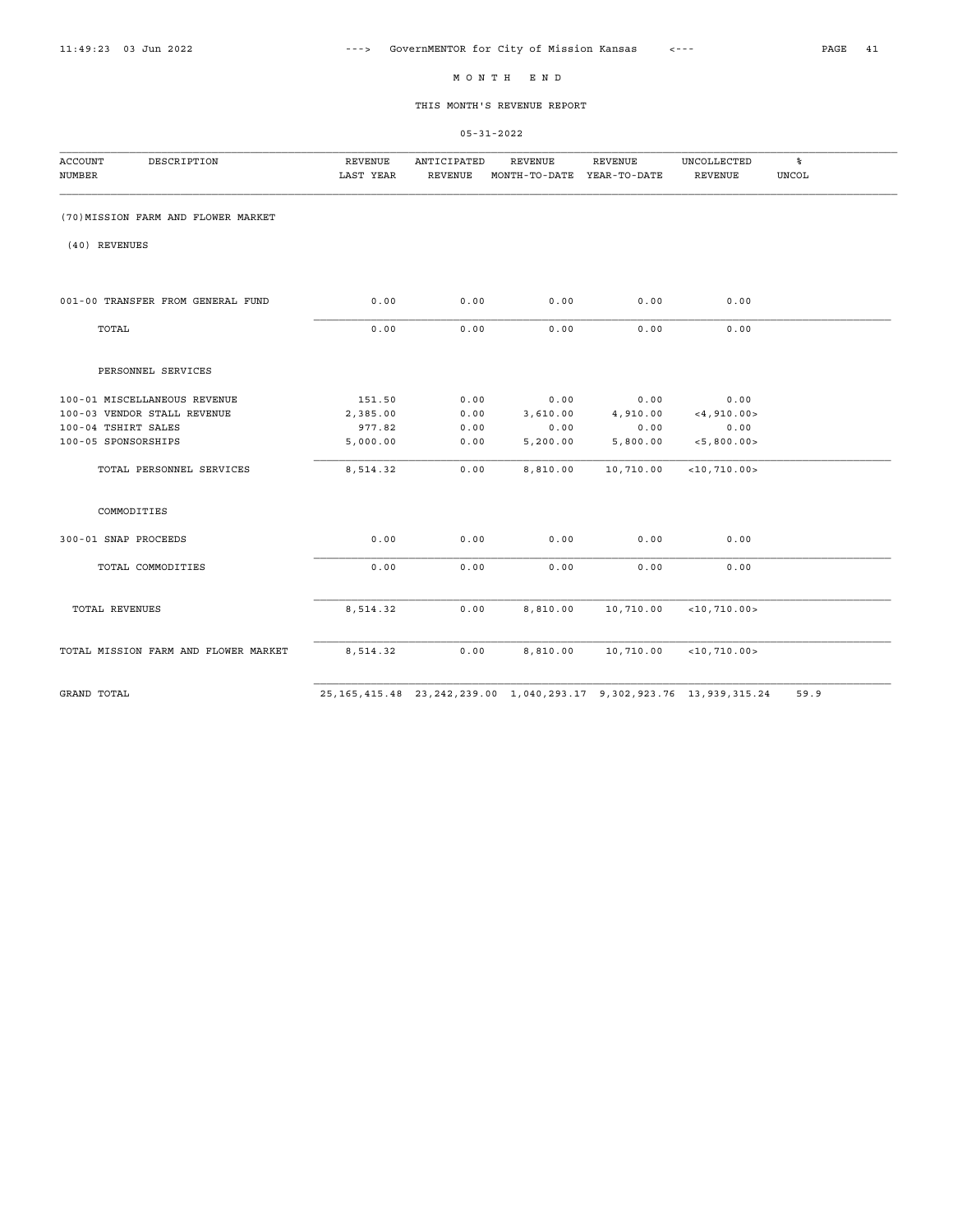# THIS MONTH'S APPROPRIATION/EXPENSE REPORT

| <b>ACCOUNT</b><br>DESCRIPTION<br>NUMBER | LAST YEAR<br><b>ACTUAL</b>    | THIS YEAR<br><b>BUDGET</b>    | TRANSACTIONS<br>MONTH-TO-DATE YEAR-TO-DATE | TRANSACTIONS | ENCUMBERED<br><b>BALANCE</b> | AVAILABLE<br><b>BALANCE</b>           | ిక<br>AVAIL |
|-----------------------------------------|-------------------------------|-------------------------------|--------------------------------------------|--------------|------------------------------|---------------------------------------|-------------|
| (01) GENERAL FUND                       |                               |                               |                                            |              |                              |                                       |             |
| (00) TRANSFERS AND RESERVES             |                               |                               |                                            |              |                              |                                       |             |
| 001-00 OPERATING RESERVE                | 409.00                        | 0.00                          | 0.00                                       | 0.00         | 0.00                         | 0.00                                  |             |
| 004-00 GEN FUND TRANSFER TO BLDG FUND   | 0.00                          | 0.00                          | 0.00                                       | 0.00         | 0.00                         | 0.00                                  |             |
| 007-00 TRANSFER TO PAYROLL CLEARING     | 0.00                          | 0.00                          | 0.00                                       | 0.00         | 0.00                         | 0.00                                  |             |
| 009-00 GEN FUND TRNSFR TO SPEC ALCOHO   | 0.00                          | 0.00                          | 0.00                                       | 0.00         | 0.00                         | 0.00                                  |             |
| 010-00 GEN FUND TRANSFER TO PARK / REC  | 0.00                          | 0.00                          | 0.00                                       | 0.00         | 0.00                         | 0.00                                  |             |
| 011-00 G.F. TRANSF TO DEBT SERVICE      | 0.00                          | 0.00                          | 0.00                                       | 0.00         | 0.00                         | 0.00                                  |             |
| 012-00 GEN FUND TRANSFER TO SPEC PROJ   | 0.00                          | 0.00                          | 0.00                                       | 0.00         | 0.00                         | 0.00                                  |             |
| 017-00 TRANSF TO RESTRICTED FUNDS       | 0.00                          | 0.00                          | 0.00                                       | 0.00         | 0.00                         | 0.00                                  |             |
| 018-00 TRANSFER TO SCH DISTR TAX FUND   | 0.00                          | 0.00                          | 0.00                                       | 0.00         | 0.00                         | 0.00                                  |             |
| 019-00 TRANSF TO BUSINESS DEV FUND      | 0.00                          | 0.00                          | 0.00                                       | 0.00         | 0.00                         | 0.00                                  |             |
| 022-00 TRANSF TO STORM DRAIN UTILITY    | 0.00                          | 0.00                          | 0.00                                       | 0.00         | 0.00                         | 0.00                                  |             |
| 024-00 TRANSFER TO EQUIP RESERVE FUND   | 0.00                          | 0.00                          | 0.00                                       | 0.00         | 0.00                         | 0.00                                  |             |
| 025-00 TRANSFER TO CAPITAL IMP FUND     |                               | 1,096,720.32 1,135,575.00     | 0.00                                       | 0.00         | 0.00                         | 1,135,575.00 100.0                    |             |
| 030-00 TRANSFER TO SOLID WASTE UTILIT   | 75,000.00                     | 85,000.00                     | 0.00                                       | 0.00         | 0.00                         | 85,000.00 100.0                       |             |
| 035-00 TRANSFER TO TRANS FUND           | 0.00                          | 0.00                          | 0.00                                       | 0.00         | 0.00                         | 0.00                                  |             |
| 040-00 TRANSFER TO STREET SALES TAX     | 0.00                          | 0.00                          | 0.00                                       | 0.00         | 0.00                         | 0.00                                  |             |
| 070-00 TRANSFER TO FARMERS MARKET       | 0.00                          | 0.00                          | 0.00                                       | 0.00         | 0.00                         | 0.00                                  |             |
| TOTAL                                   | 1, 172, 129.32 1, 220, 575.00 |                               | 0.00                                       | 0.00         |                              | $0.00 \quad 1,220,575.00 \quad 100.0$ |             |
| PERSONNEL SERVICES                      |                               |                               |                                            |              |                              |                                       |             |
| 100-01 MISSION CROSSING CID REIMB       | 0.00                          | 0.00                          | 0.00                                       | 0.00         | 0.00                         | 0.00                                  |             |
| 100-02 MSSN CROSS TIF SALES TAX REIMB   | 0.00                          | 0.00                          | 0.00                                       | 0.00         | 0.00                         | 0.00                                  |             |
| 100-03 MSSN CROSS TIF PROP TAX REIMB    | 0.00                          | 0.00                          | 0.00                                       | 0.00         | 0.00                         | 0.00                                  |             |
| 100-04 CONERSTONE COMMONS CID REIMB     | 0.00                          | 0.00                          | 0.00                                       | 0.00         | 0.00                         | 0.00                                  |             |
| TOTAL PERSONNEL SERVICES                | 0.00                          | 0.00                          | 0.00                                       | 0.00         | 0.00                         | 0.00                                  |             |
| TOTAL TRANSFERS AND RESERVES            |                               | 1, 172, 129.32 1, 220, 575.00 | 0.00                                       | 0.00         |                              | $0.00 \quad 1,220,575.00 \quad 100.0$ |             |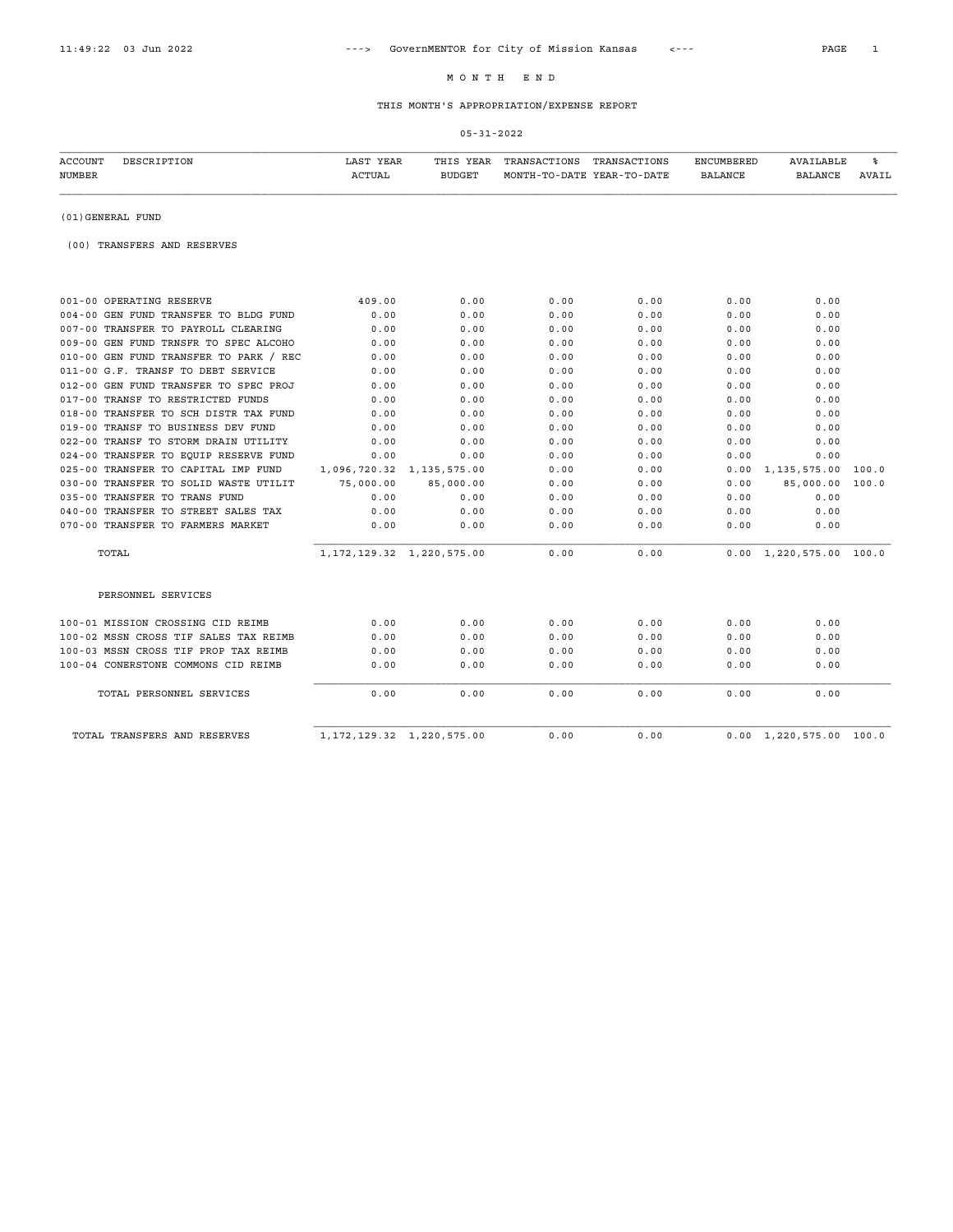# THIS MONTH'S APPROPRIATION/EXPENSE REPORT

| <b>ACCOUNT</b><br>DESCRIPTION<br>NUMBER                | LAST YEAR<br><b>ACTUAL</b> | THIS YEAR<br><b>BUDGET</b> | TRANSACTIONS       | TRANSACTIONS<br>MONTH-TO-DATE YEAR-TO-DATE | ENCUMBERED<br><b>BALANCE</b> | AVAILABLE<br><b>BALANCE</b>                                              | ៖<br><b>AVAIL</b> |
|--------------------------------------------------------|----------------------------|----------------------------|--------------------|--------------------------------------------|------------------------------|--------------------------------------------------------------------------|-------------------|
| (01) GENERAL FUND                                      |                            |                            |                    |                                            |                              |                                                                          |                   |
| (07) GENERAL OVERHEAD CITY HALL                        |                            |                            |                    |                                            |                              |                                                                          |                   |
| PERSONNEL SERVICES                                     |                            |                            |                    |                                            |                              |                                                                          |                   |
| 144-01 INTERNAL SERVICE MBDC                           | 0.00                       | 0.00                       | 0.00               | 0.00                                       | 0.00                         | 0.00                                                                     |                   |
| TOTAL PERSONNEL SERVICES                               | 0.00                       | 0.00                       | 0.00               | 0.00                                       | 0.00                         | 0.00                                                                     |                   |
| CONTRACTUAL SERVICES                                   |                            |                            |                    |                                            |                              |                                                                          |                   |
| 201-01 ELECTRICITY                                     | 36, 532.74                 | 35,000.00                  | 2,609.06           | 12,514.51                                  | 0.00                         | 22,485.49                                                                | 64.2              |
| 201-03 HEATING GAS                                     | 7,612.62                   | 7,000.00                   | 929.60             | 8,123.80                                   | 0.00                         | <1, 123.80> <16.0>                                                       |                   |
| 201-05 WATER AND SEWER                                 | 1,866.57                   | 2,000.00                   | 80.98              | 672.06                                     | 0.00                         | 1,327.94                                                                 | 66.3              |
| 201-07 REFUSE                                          | 0.00                       | 2,500.00                   | 0.00               | 0.00                                       | 0.00                         | 2,500.00                                                                 | 100.0             |
| 201-08 TELEPHONE OTHER THAN CELL                       | 561.25                     | 1,000.00                   | 0.00               | 128.27                                     | 0.00                         | 871.73                                                                   | 87.1              |
| 203-01 TUITION REIMBURSEMENT                           | 0.00                       | 0.00                       | 0.00               | 0.00                                       | 0.00                         | 0.00                                                                     |                   |
| 203-03 TUITION REIMBURSEMENT                           | 0.00                       | 5,000.00                   | 0.00               | 0.00                                       | 0.00                         | 5,000.00                                                                 | 100.0             |
| 204-01 ADVERTISING                                     | 0.00                       | 0.00                       | 0.00               | 0.00                                       | 0.00                         | 0.00                                                                     |                   |
| 205-01 INSURANCE                                       | 55,822.04                  | 55,000.00                  | 0.00               | 25, 118.86                                 | 0.00                         | 29,881.14                                                                | 54.3              |
| 206-03 PERIODICALS/BOOKS/PUBLICATIONS                  | 0.00                       | 500.00                     | 0.00               | 0.00                                       | 0.00                         | 500.00                                                                   | 100.0             |
| 206-04 LEGAL PUBLICATIONS                              | 1,532.54                   | 2,500.00                   | 0.00               | 1,299.36                                   | 0.00                         | 1,200.64                                                                 | 48.0              |
| 206-05 PROFESSIONAL SERVICES                           | 12,643.75                  | 80,000.00                  | 1,000.00           | 1,000.00                                   | 0.00                         | 79,000.00                                                                | 98.7              |
| 207-02 FINANCE/AUDIT                                   | 28,030.50                  | 30,000.00                  | 9,000.00           | 29,000.00                                  | 0.00                         | 1,000.00                                                                 | 3.3               |
| 207-07 PRE-EMPLOYMENT/HIRING EXPENSE                   | 0.00                       | 0.00                       | 0.00               | 0.00                                       | 0.00                         | 0.00                                                                     |                   |
| 207-08 BANK FEES                                       | 2,601.99                   | 2,500.00                   | 0.72               | 355.66                                     | 0.00                         | 2,144.34                                                                 | 85.7              |
| 210-02 JANITORIAL SERVICES<br>212-06 SERVICE CONTRACTS | 6,734.00                   | 7,000.00<br>25,000.00      | 840.00<br>1,149.65 | 4,200.00<br>5,361.89                       | 0.00                         | 2,800.00                                                                 | 40.0<br>78.5      |
| 213-02 RENTALS AND LEASES                              | 28,775.29<br>6,295.34      | 5,000.00                   | 682.88             | 3,068.71                                   | 0.00<br>0.00                 | 19,638.11<br>1,931.29                                                    | 38.6              |
| 214-02 PROPERTY TAXES                                  | 57, 974.95                 | 15,000.00                  | 0.00               | 27, 272.39                                 | 0.00                         | <12, 272.39 > <81.8>                                                     |                   |
| 214-05 COMPUTER SERVICES                               | 105, 378.77                | 85,000.00                  | 2,012.97           | 18, 423.93                                 | 0.00                         | 66,576.07                                                                | 78.3              |
| 214-06 CODIFICATION                                    | 2,347.00                   | 2,000.00                   | 0.00               | 1,509.69                                   | 0.00                         | 490.31                                                                   | 24.5              |
| 214-13 WEBSITE DEVELOPMENT                             | 3, 274.40                  | 5,000.00                   | 0.00               | 0.00                                       | 0.00                         | 5,000.00                                                                 | 100.0             |
| 215-03 CONTINGENCY                                     | 1,975.00                   | 5,000.00                   | 0.00               | 0.00                                       | 0.00                         | 5,000.00                                                                 | 100.0             |
| TOTAL CONTRACTUAL SERVICES                             | 359,958.75                 | 372,000.00                 | 18,305.86          | 138,049.13                                 | 0.00                         | 233,950.87                                                               | 62.8              |
| COMMODITIES                                            |                            |                            |                    |                                            |                              |                                                                          |                   |
| 301-01 OFFICE SUPPLIES                                 | 1,453.85                   | 4,000.00                   | 186.11             | 2,516.74                                   | 0.00                         | 1,483.26                                                                 | 37.0              |
| 301-04 POSTAGE                                         | 10,642.80                  | 12,000.00                  | 211.60             | 4,798.69                                   | 0.00                         | 7,201.31                                                                 | 60.0              |
| 304-04 MISCELLANEOUS SUPPLIES                          | 0.00                       | 500.00                     | 0.00               | 0.00                                       | 0.00                         | 500.00                                                                   | 100.0             |
| 305-01 JANITORIAL SUPPLIES                             | 1,435.90                   | 0.00                       | 0.00               | 197.98                                     | 0.00                         | <197.98>                                                                 |                   |
| 305-02 MAINT/REPAIRS CITY HALL                         | 41,378.03                  | 35,000.00                  | 2,843.01           | 6,265.52                                   | 0.00                         | 28,734.48                                                                | 82.0              |
| TOTAL COMMODITIES                                      | 54,910.58                  | 51,500.00                  | 3,240.72           | 13,778.93                                  | 0.00                         | 37,721.07                                                                | 73.2              |
| CAPITAL OUTLAY                                         |                            |                            |                    |                                            |                              |                                                                          |                   |
| 402-03 COMPUTER SYSTEMS/SOFTWARE                       | 8,181.98                   | 53,000.00                  | 7,975.12           | 13,482.46                                  | 0.00                         | 39,517.54                                                                | 74.5              |
| 404-06 CAPITAL IMP EQPT REPLACEMENT                    | 0.00                       | 0.00                       | 0.00               | 0.00                                       | 0.00                         | 0.00                                                                     |                   |
| 405-01 2020 CARES PURCHASES                            | 8,020.00                   | 0.00                       | 0.00               | 0.00                                       | 0.00                         | 0.00                                                                     |                   |
| 405-02 FCIP PROJECT                                    | 963, 915.97                | 249,538.00                 |                    |                                            |                              | 168, 037.25 1, 376, 112.83 1, 332, 431.65 < 2, 459, 006.48 > < 985.4 >   |                   |
| TOTAL CAPITAL OUTLAY                                   | 980, 117.95                | 302,538.00                 |                    |                                            |                              | 176, 012.37 1, 389, 595.29 1, 332, 431.65 < 2, 419, 488. 94 > < 799. 7 > |                   |
| 808-01 DEBT SERVICE                                    | 60,190.00                  | 0.00                       | 0.00               | 0.00                                       | 0.00                         | 0.00                                                                     |                   |
| TOTAL                                                  | 60,190.00                  | 0.00                       | 0.00               | 0.00                                       | 0.00                         | 0.00                                                                     |                   |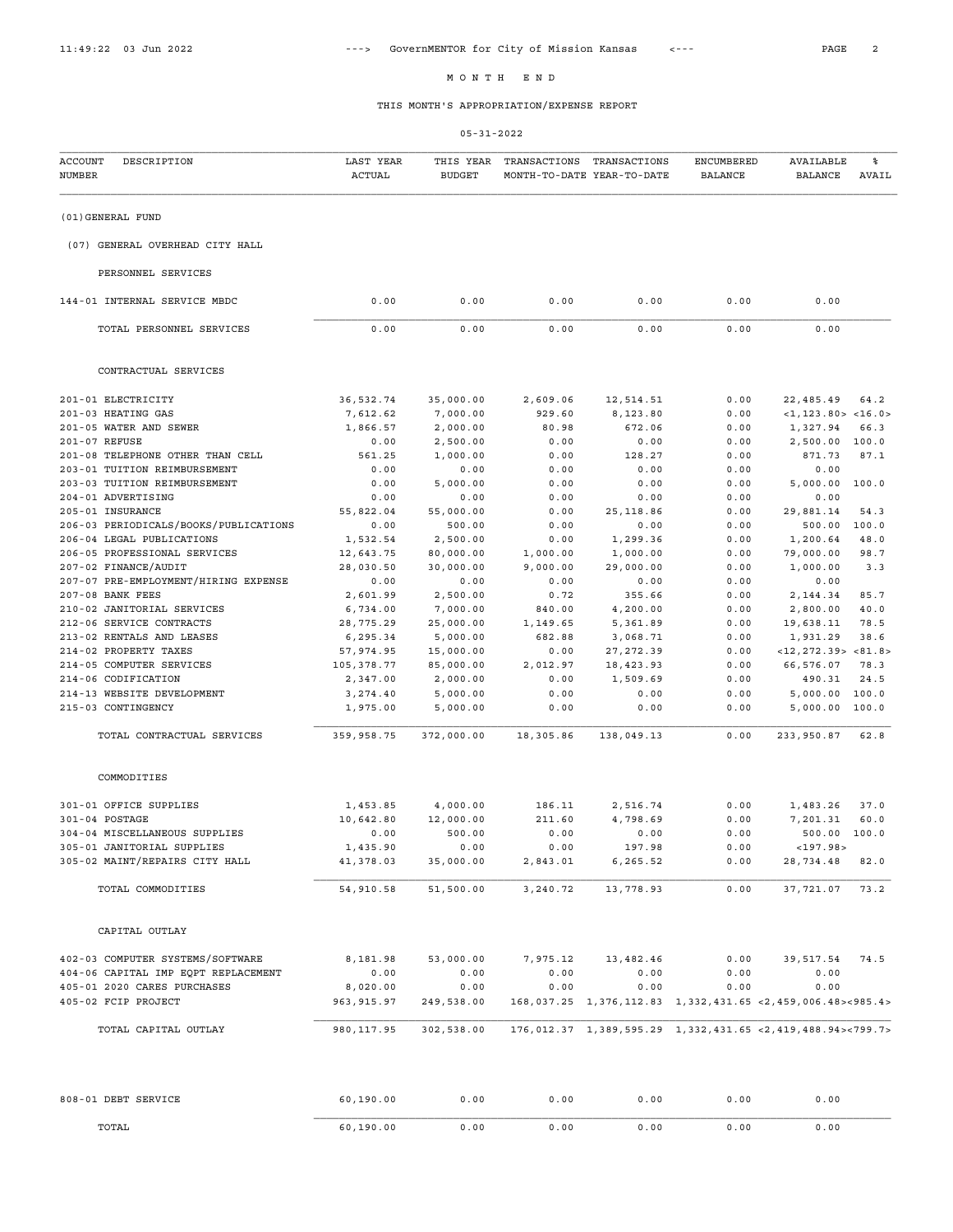## THIS MONTH'S APPROPRIATION/EXPENSE REPORT

#### 05-31-2022

| ACCOUNT | DESCRIPTION | YEAR<br>∟AST  | THIS YEAR     | TRANSACTIONS               | TRANSACTIONS | <b>ENCUMBERED</b> | AVAILARLE      |       |
|---------|-------------|---------------|---------------|----------------------------|--------------|-------------------|----------------|-------|
| NUMBER  |             | <b>ACTUAL</b> | <b>BUDGET</b> | MONTH-TO-DATE YEAR-TO-DATE |              | BALANCE           | <b>BALANCE</b> | AVAII |
|         |             |               |               |                            |              |                   |                |       |

TOTAL GENERAL OVERHEAD CITY HALL 1,455,177.28 726,038.00 197,558.95 1,541,423.35 1,332,431.65 <2,147,817.00><295.8>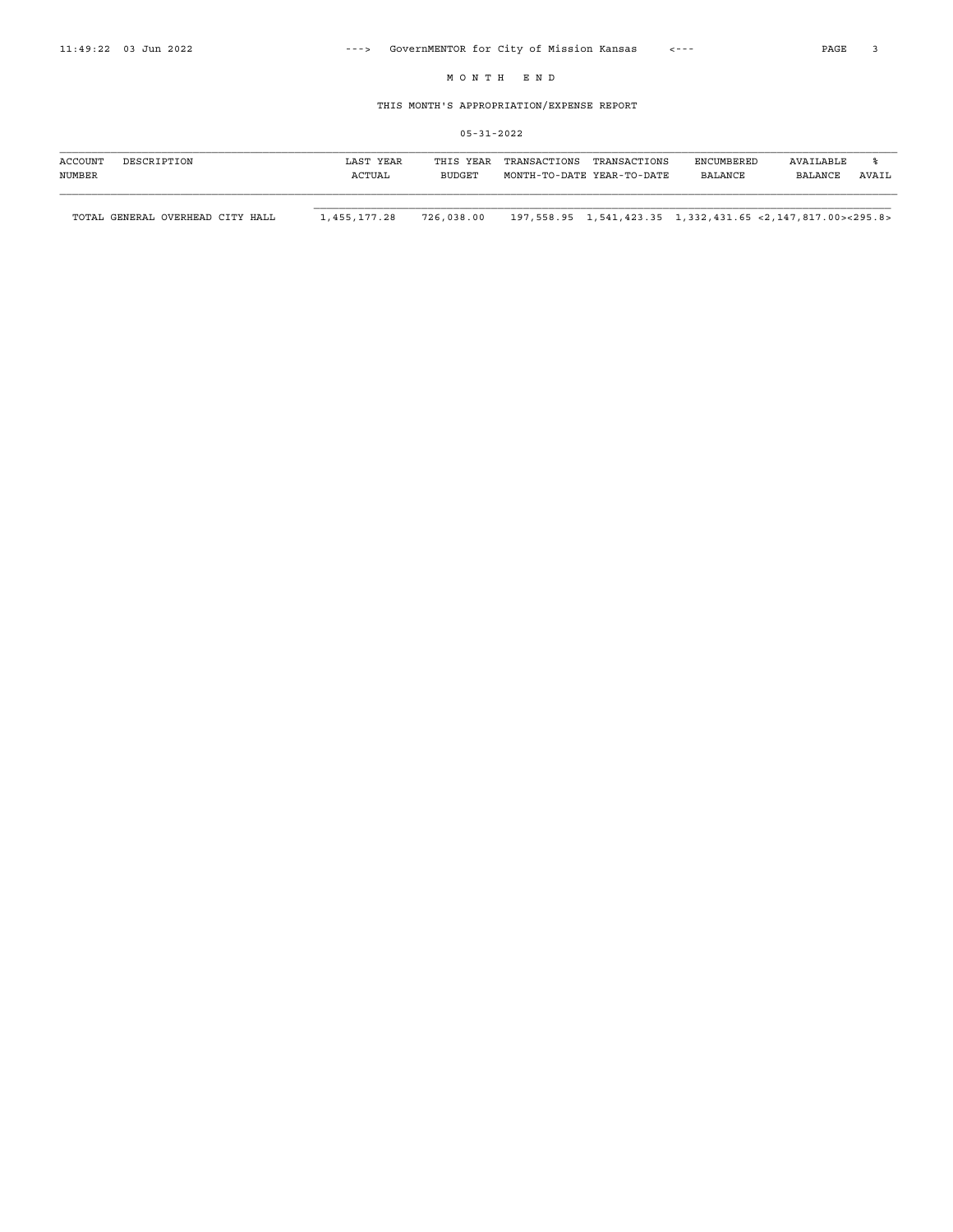# THIS MONTH'S APPROPRIATION/EXPENSE REPORT

05-31-2022

| <b>ACCOUNT</b><br>DESCRIPTION<br>NUMBER                                | LAST YEAR<br><b>ACTUAL</b> | THIS YEAR<br><b>BUDGET</b> | TRANSACTIONS   | TRANSACTIONS<br>MONTH-TO-DATE YEAR-TO-DATE | ENCUMBERED<br><b>BALANCE</b> | AVAILABLE<br><b>BALANCE</b> | ಕಿ<br>AVAIL |
|------------------------------------------------------------------------|----------------------------|----------------------------|----------------|--------------------------------------------|------------------------------|-----------------------------|-------------|
| (01) GENERAL FUND                                                      |                            |                            |                |                                            |                              |                             |             |
| (09) LEGISLATIVE                                                       |                            |                            |                |                                            |                              |                             |             |
| PERSONNEL SERVICES                                                     |                            |                            |                |                                            |                              |                             |             |
| 101-03 MAYOR & COUNCIL SALARIES                                        | 49,700.00                  | 52,200.00                  | 4,025.00       | 19,750.00                                  | 0.00                         | 32,450.00                   | 62.1        |
| 102-01 HEALTH / LIFE                                                   | 0.00                       | 0.00                       | 0.00           | 0.00                                       | 0.00                         | 0.00                        |             |
| 102-02 SOCIAL SECURITY                                                 | 4,105.57                   | 3,670.00                   | 342.15         | 1,678.15                                   | 0.00                         | 1,991.85                    | 54.2        |
| 102-03 KPERS                                                           | 0.00                       | 0.00                       | 0.00           | 0.00                                       | 0.00                         | 0.00                        |             |
| 102-04 EMPLOYMENT SECURITY                                             | 96.78                      | 140.00                     | 8.91           | 43.72                                      | 0.00                         | 96.28                       | 68.7        |
| 102-05 WORKERS COMPENSATION                                            | 855.16                     | 1,000.00                   | 0.00           | 406.81                                     | 0.00                         | 593.19                      | 59.3        |
| TOTAL PERSONNEL SERVICES                                               | 54,757.51                  | 57,010.00                  | 4,376.06       | 21,878.68                                  | 0.00                         | 35, 131.32                  | 61.6        |
| CONTRACTUAL SERVICES                                                   |                            |                            |                |                                            |                              |                             |             |
| 201-07 TELEPHONE - MAYOR'S OFFICE                                      | 118.14                     | 0.00                       | 9.60           | 48.06                                      | 0.00                         | < 48.06                     |             |
| 202-06 TRAVEL/COM'L-MAYOR/COUNCIL                                      | 32.68                      | 3,000.00                   | 0.00           | 2,995.99                                   | 0.00                         | 4.01                        | 0.1         |
| 202-07 LODGING/MEALS - MAYOR/COUNCIL                                   | 0.00                       | 8,000.00                   | 1,175.76       | 5,166.58                                   | 0.00                         | 2,833.42                    | 35.4        |
| 202-08 PARKING/TOLLS - MAYOR/COUNCIL                                   | 0.00                       | 100.00                     | 0.00           | 0.00                                       | 0.00                         | 100.00                      | 100.0       |
| 202-09 MILEAGE - MAYOR/COUNCIL                                         | 44.80                      | 500.00                     | 0.00           | 30.42                                      | 0.00                         | 469.58                      | 93.9        |
| 203-02 REGISTRATION - MAYOR/COUNCIL                                    | 239.00                     | 4,000.00                   | 0.00           | 4,730.00                                   | 0.00                         | < 730.00 > 18.2 >           |             |
| 203-05 PLANNING COMM - DO NOT USE<br>205-01 INSURANCE - PUBLIC OFC E&O | 0.00<br>7,149.16           | 0.00<br>7,000.00           | 0.00           | 0.00<br>2,608.34                           | 0.00                         | 0.00<br>4,391.66            | 62.7        |
| 206-01 PROFESSIONAL ORGANIZATIONS                                      | 0.00                       | 100.00                     | 0.00<br>0.00   | 50.00                                      | 0.00<br>0.00                 | 50.00                       | 50.0        |
| 206-02 MUNICIPAL ORGANIZATIONS                                         | 8,944.06                   | 9,500.00                   | 0.00           | 9,157.27                                   | 0.00                         | 342.73                      | 3.6         |
| 206-03 PERIODICALS/BOOKS                                               | 460.00                     | 500.00                     | 1,682.00       | 1,706.46                                   | 0.00                         | $<1, 206.46$ > $< 241.2$ >  |             |
| 208-01 ANNUAL CELEBRATIONS                                             | 2,621.18                   | 20,000.00                  | 1,281.40       | 2,717.19                                   | 0.00                         | 17,282.81                   | 86.4        |
| 208-02 ELECTION EXPENSE                                                | 22,569.17                  | 15,000.00                  | 0.00           | 0.00                                       | 0.00                         | 15,000.00                   | 100.0       |
| 208-03 HOLIDAY PARTIES                                                 | 147.10                     | 0.00                       | 0.00           | 650.00                                     | 0.00                         | < 650.00>                   |             |
| 208-04 PUBLIC RELATIONS                                                | 30,596.54                  | 15,000.00                  | 1,134.52       | 2,053.76                                   | 0.00                         | 12,946.24                   | 86.3        |
| 208-05 MEETING EXPENSE-MAYOR/COUNCIL                                   | 3,978.31                   | 5,000.00                   | 121.74         | 702.74                                     | 0.00                         | 4,297.26                    | 85.9        |
| 208-06 FRANCHISE REBATE PROGRAM                                        | 0.00                       | 0.00                       | 0.00           | 0.00                                       | 0.00                         | 0.00                        |             |
| 208-07 ECONOMIC DEVELOPMENT                                            | 0.00                       | 0.00                       | 0.00           | 0.00                                       | 0.00                         | 0.00                        |             |
| 208-08 HUMAN SERVICE FUND (UCS)                                        | 8,300.00                   | 10,000.00                  | 0.00           | 10,000.00                                  | 0.00                         | 0.00                        |             |
| 208-09 CHAMBER OF COMMERCE<br>208-10 JO CO MINOR HOME REPAIRS          | 6,560.00                   | 7,000.00                   | 290.00         | 2,820.00                                   | 0.00                         | 4,180.00                    | 59.7        |
| 208-11 SERVICES FOR SENIORS                                            | 0.00<br>0.00               | 0.00<br>0.00               | 0.00<br>0.00   | 0.00<br>0.00                               | 0.00<br>0.00                 | 0.00<br>0.00                |             |
| 208-12 M.A.R.C.                                                        | 2,111.00                   | 2,500.00                   | 0.00           | 2,224.00                                   | 0.00                         | 276.00                      | 11.0        |
| 208-13 PROPERTY TAX REBATE PROGRAM                                     | 0.00                       | 0.00                       | 0.00           | 0.00                                       | 0.00                         | 0.00                        |             |
| 208-14 EASY RIDE                                                       | 0.00                       | 0.00                       | 0.00           | 0.00                                       | 0.00                         | 0.00                        |             |
| 208-15 JOCO UTILITY ASSISTANCE                                         | 0.00                       | 0.00                       | 0.00           | 0.00                                       | 0.00                         | 0.00                        |             |
| 208-16 FARMERS MARKET                                                  | 0.00                       | 10,000.00                  | 0.00           | 0.00                                       | 0.00                         | 10,000.00                   | 100.0       |
| 210-04 PARKS, REC AND TREE BOARD                                       | 4,589.61                   | 3,000.00                   | 120.00         | 159.69                                     | 0.00                         | 2,840.31                    | 94.6        |
| 212-07 VOLUNTEER ACTION CENTER                                         | 0.00                       | 0.00                       | 0.00           | 0.00                                       | 0.00                         | 0.00                        |             |
| 214-03 PRINTING                                                        | 0.00                       | 0.00                       | 0.00           | 0.00                                       | 0.00                         | 0.00                        |             |
| 214-07 NEWSLETTER                                                      | 0.00                       | 0.00                       | 0.00           | 0.00                                       | 0.00                         | 0.00                        |             |
| 215-03 MISCELLANEOUS<br>215-04 SUSTAINABILITY EXPENSE                  | 0.00                       | 0.00                       | 0.00           | 0.00                                       | 0.00                         | 0.00                        |             |
| 215-05 PARKS, REC, TREE DO NOT USE                                     | 2,733.23<br>14.00          | 3,000.00<br>0.00           | 120.00<br>0.00 | 1,285.98<br>0.00                           | 0.00<br>0.00                 | 1,714.02<br>0.00            | 57.1        |
| 215-06 PLANNING COMMISSION                                             | 817.02                     | 3,000.00                   | 192.20         | 5,310.31                                   | 0.00                         | <2,310.31> <77.0>           |             |
|                                                                        |                            |                            |                |                                            |                              |                             |             |
| TOTAL CONTRACTUAL SERVICES                                             | 102,025.00                 | 126,200.00                 | 6,127.22       | 54, 416.79                                 | 0.00                         | 71,783.21                   | 56.8        |
| COMMODITIES                                                            |                            |                            |                |                                            |                              |                             |             |
| 301-01 OFFICE SUPPLIES                                                 | 113.44                     | 500.00                     | 0.00           | 1,856.93                                   | 0.00                         | <1, 356.93><271.3>          |             |
| 301-02 CLOTHING                                                        | 456.17                     | 500.00                     | 0.00           | 0.00                                       | 0.00                         | 500.00 100.0                |             |
| 301-04 PRINTING                                                        | 267.30                     | 200.00                     | 0.00           | 111.00                                     | 0.00                         | 89.00                       | 44.5        |
|                                                                        |                            |                            |                |                                            |                              |                             |             |
| TOTAL COMMODITIES                                                      | 836.91                     | 1,200.00                   | 0.00           | 1,967.93                                   | 0.00                         | <767.93> <63.9>             |             |

CAPITAL OUTLAY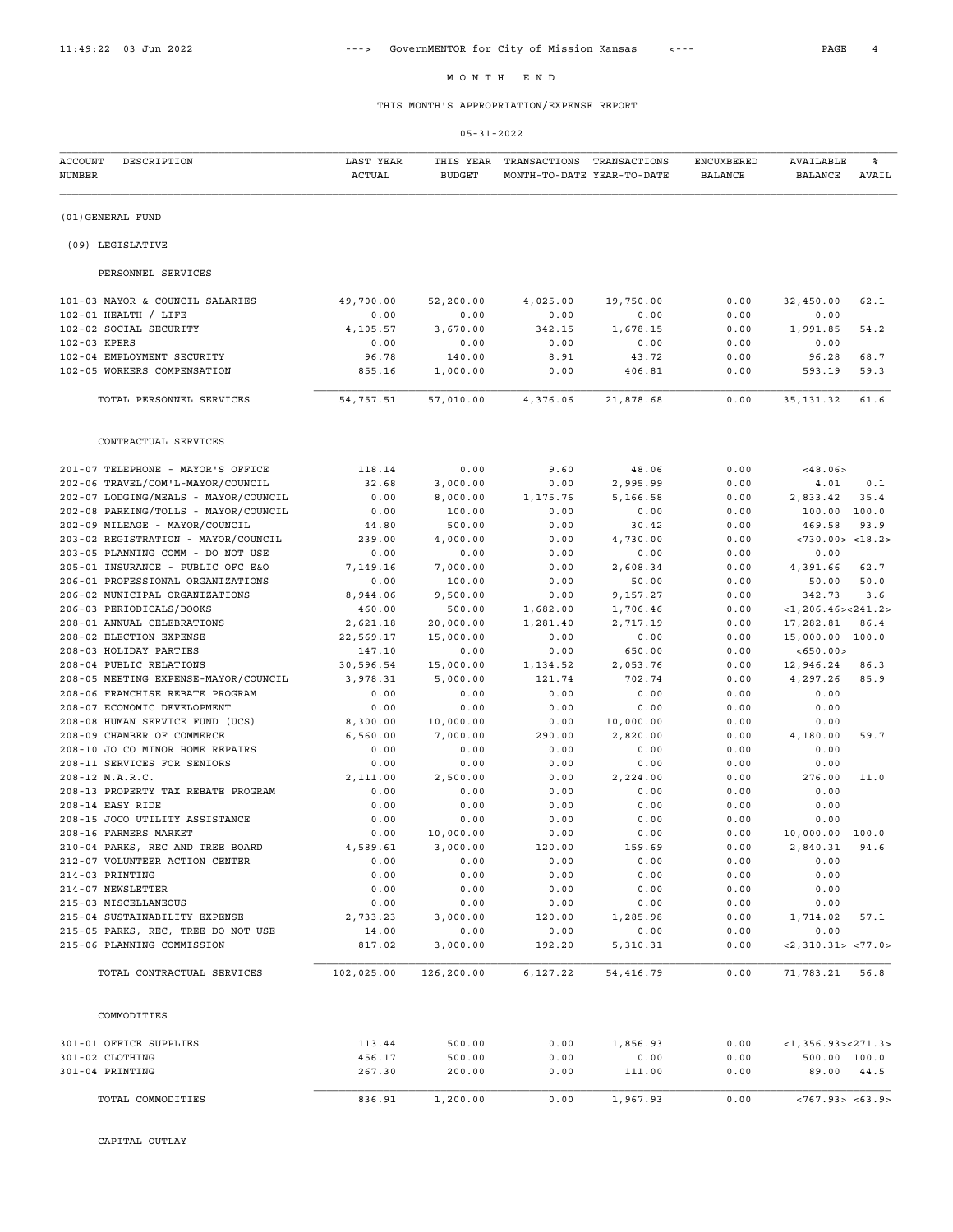# THIS MONTH'S APPROPRIATION/EXPENSE REPORT

| ACCOUNT<br>DESCRIPTION<br>NUMBER | LAST YEAR<br>ACTUAL | THIS YEAR<br>BUDGET | TRANSACTIONS<br>MONTH-TO-DATE YEAR-TO-DATE | TRANSACTIONS | ENCUMBERED<br>BALANCE | AVAILABLE<br>BALANCE | ิ≽<br>AVAIL |
|----------------------------------|---------------------|---------------------|--------------------------------------------|--------------|-----------------------|----------------------|-------------|
| 407-05 CONTINGENCY               | 0.00                | 0.00                | 0.00                                       | 0.00         | 0.00                  | 0.00                 |             |
| TOTAL CAPITAL OUTLAY             | 0.00                | 0.00                | 0.00                                       | 0.00         | 0.00                  | 0.00                 |             |
| TOTAL LEGISLATIVE                | 157,619.42          | 184,410.00          | 10,503.28                                  | 78,263.40    | 0.00                  | 106,146.60           | 57.5        |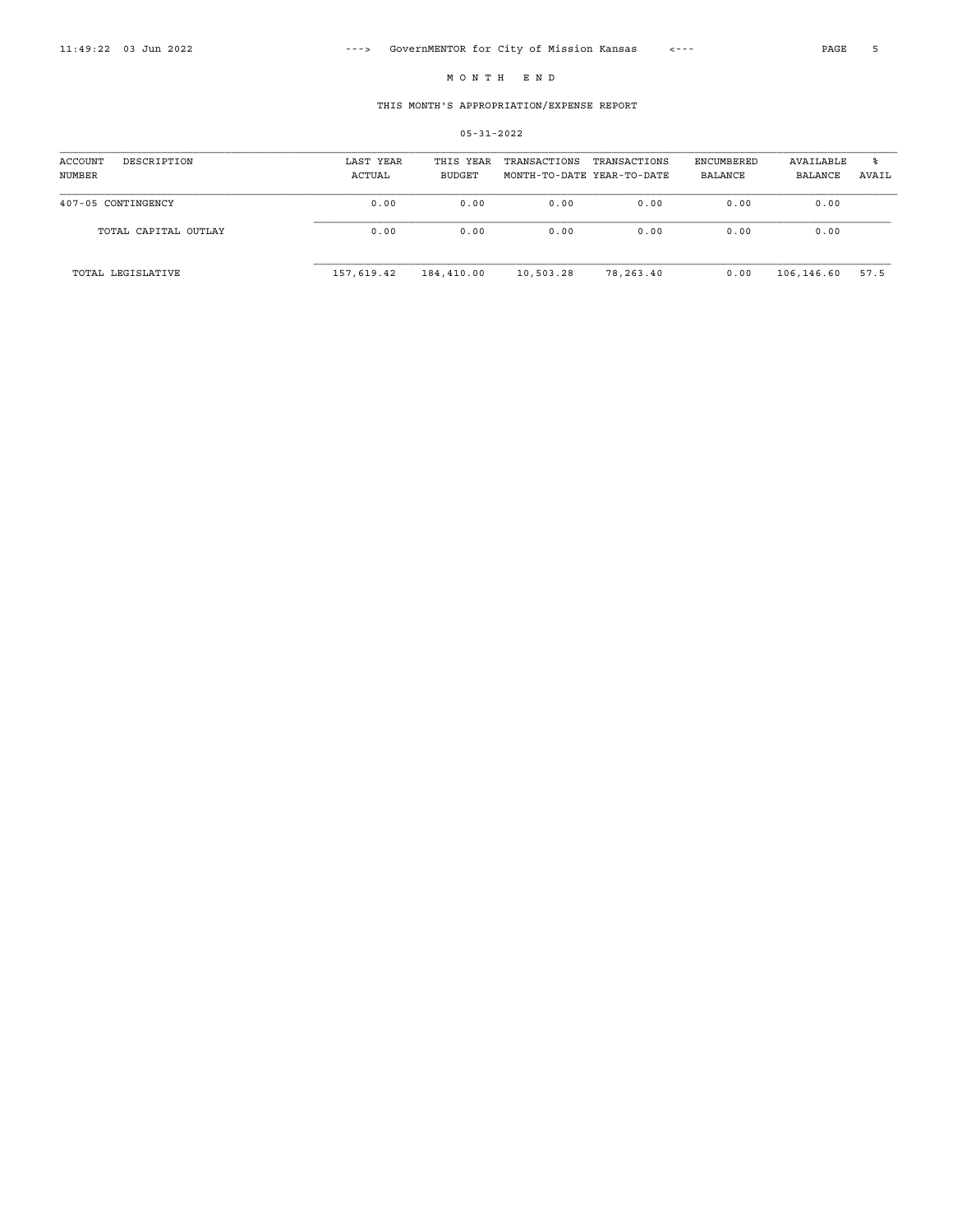# THIS MONTH'S APPROPRIATION/EXPENSE REPORT

| <b>ACCOUNT</b><br>DESCRIPTION<br>NUMBER                                  | LAST YEAR<br><b>ACTUAL</b> | THIS YEAR<br><b>BUDGET</b> | TRANSACTIONS TRANSACTIONS<br>MONTH-TO-DATE YEAR-TO-DATE |                   | ENCUMBERED<br>BALANCE | AVAILABLE<br><b>BALANCE</b>   | ిక<br>AVAIL |
|--------------------------------------------------------------------------|----------------------------|----------------------------|---------------------------------------------------------|-------------------|-----------------------|-------------------------------|-------------|
| (01) GENERAL FUND                                                        |                            |                            |                                                         |                   |                       |                               |             |
| (10) ADMINISTRATIVE SERVICES                                             |                            |                            |                                                         |                   |                       |                               |             |
| PERSONNEL SERVICES                                                       |                            |                            |                                                         |                   |                       |                               |             |
| 101-01 FULL TIME SALARIES                                                | 632,978.20                 | 627,000.00                 | 51,917.79                                               | 273,369.90        | 0.00                  | 353,630.10                    | 56.4        |
| 101-02 PART TIME SALARIES                                                | 39,804.36                  | 41,500.00                  | 4,100.21                                                | 15,740.21         | 0.00                  | 25,759.79                     | 62.0        |
| 101-03 MAYR COUNCIL SALRY DO NOT USE                                     | 0.00                       | 0.00                       | 0.00                                                    | 0.00              | 0.00                  | 0.00                          |             |
| 101-04 OVERTIME SALARIES                                                 | 4,472.32                   | 3,000.00                   | 327.11                                                  | 2,566.64          | 0.00                  | 433.36                        | 14.4        |
| 101-06 CITY ATTORNEY - ADMIN                                             | 0.00                       | 0.00                       | 0.00                                                    | 0.00              | 0.00                  | 0.00                          |             |
| 101-07 ICMA EMPLOYER MATCH                                               | 0.00                       | 0.00                       | 0.00                                                    | 0.00              | 0.00                  | 0.00                          |             |
| 101-09 CITY ATTORNEY APPEALS - ADMIN<br>102-01 HEALTH / LIFE             | 0.00<br>80,985.88          | 0.00<br>77,500.00          | 0.00<br>6,637.75                                        | 0.00<br>36,083.88 | 0.00<br>0.00          | 0.00<br>41, 416.12            | 53.4        |
| 102-02 SOCIAL SECURITY                                                   | 55,939.60                  | 48,000.00                  | 4,885.84                                                | 24,094.17         | 0.00                  | 23,905.83                     | 49.8        |
| 102-03 KPERS                                                             | 59,716.08                  | 65,000.00                  | 4,136.92                                                | 21,880.98         | 0.00                  | 43,119.02                     | 66.3        |
| 102-04 EMPLOYMENT SECURITY                                               | 1,342.09                   | 2,000.00                   | 127.18                                                  | 626.82            | 0.00                  | 1,373.18                      | 68.6        |
| 102-05 WORKERS COMPENSATION                                              | 7,580.54                   | 8,000.00                   | 0.00                                                    | 3,254.45          | 0.00                  | 4,745.55                      | 59.3        |
| 102-06 CITY PENSION                                                      | 13,254.90                  | 13,000.00                  | 902.90                                                  | 5,524.15          | 0.00                  | 7,475.85                      | 57.5        |
| 102-07 ADMINISTRATIVE CHGS / PENSION PL                                  | 0.00                       | 0.00                       | 0.00                                                    | 0.00              | 0.00                  | 0.00                          |             |
| TOTAL PERSONNEL SERVICES                                                 | 896,073.97                 | 885,000.00                 | 73,035.70                                               | 383, 141.20       | 0.00                  | 501,858.80                    | 56.7        |
| CONTRACTUAL SERVICES                                                     |                            |                            |                                                         |                   |                       |                               |             |
|                                                                          |                            |                            |                                                         |                   |                       |                               |             |
| 201-01 ELECTRIC                                                          | 0.00                       | 0.00                       | 0.00                                                    | 0.00              | 0.00                  | 0.00                          |             |
| 201-03 GAS                                                               | 0.00                       | 0.00                       | 0.00                                                    | 0.00              | 0.00                  | 0.00                          |             |
| 201-05 WATER AND SEWER                                                   | 0.00                       | 0.00                       | 0.00                                                    | 0.00              | 0.00                  | 0.00                          |             |
| 201-07 TELEPHONE MAYOR - DO NOT USE<br>201-08 TELEPHONE                  | 0.00<br>2,046.73           | 0.00<br>3,500.00           | 0.00<br>162.50                                          | 0.00<br>813.10    | 0.00<br>0.00          | 0.00<br>2,686.90              | 76.7        |
| 202-02 TRAVEL / COMMERCIAL - STAFF                                       | 0.00                       | 700.00                     | 0.00                                                    | 276.48            | 0.00                  | 423.52                        | 60.5        |
| 202-03 LODGING / MEALS - STAFF                                           | 26.02                      | 2,000.00                   | 0.00                                                    | 1,147.89          | 0.00                  | 852.11                        | 42.6        |
| 202-04 PARKING / TOLLS - STAFF                                           | 0.00                       | 50.00                      | 0.00                                                    | 0.00              | 0.00                  | 50.00                         | 100.0       |
| 202-05 MILEAGE - STAFF                                                   | 68.32                      | 500.00                     | 0.00                                                    | 0.00              | 0.00                  | 500.00                        | 100.0       |
| 202-06 TRAVEL GOVERNG BODY DO NOT USE                                    | 0.00                       | 0.00                       | 0.00                                                    | 0.00              | 0.00                  | 0.00                          |             |
| 202-07 HOTEL MEALS COUNCIL DO NOT USE                                    | 0.00                       | 0.00                       | 0.00                                                    | 0.00              | 0.00                  | 0.00                          |             |
| 202-08 PARKING TOLLS COUNCIL DO NOT U                                    | 0.00                       | 0.00                       | 0.00                                                    | 0.00              | 0.00                  | 0.00                          |             |
| 202-09 MIELAGE COUNCIL DO NOT USE                                        | 0.00                       | 0.00                       | 0.00                                                    | 0.00              | 0.00                  | 0.00                          |             |
| 203-01 REGISTRATION / TUITION - STAFF                                    | 830.00                     | 3,500.00                   | 375.00                                                  | 1,448.04          | 0.00                  | 2,051.96                      | 58.6        |
| 203-02 REGISTRATION COUNCIL DO NOT US                                    | 0.00                       | 0.00                       | 0.00                                                    | 0.00              | 0.00                  | 0.00                          |             |
| 203-03 TUITION REIMBURSEMENT                                             | 0.00                       | 0.00                       | 0.00                                                    | 0.00              | 0.00                  | 0.00                          |             |
| 203-04 WORKMAN'S COMP CLAIMS                                             | 0.00                       | 0.00                       | 0.00                                                    | 0.00              | 0.00                  | 0.00                          |             |
| 204-01 ADVERTISING - CLASSIFIED                                          | 0.00                       | 500.00                     | 90.00                                                   | 190.00            | 0.00                  | 310.00                        | 62.0        |
| 205-01 INSURANCE - BLDG, EQUIPMT                                         | 0.00                       | 0.00                       | 0.00                                                    | 0.00              | 0.00                  | 0.00                          |             |
| 205-02 NOTARY BONDS<br>206-01 PROFESSIONAL ORGANIZATIONS                 | 0.00                       | 100.00                     | 0.00                                                    | 0.00<br>1,899.69  | 0.00                  | 100.00 100.0                  |             |
| 206-02 MUNICIPAL ORGANIZATIONS                                           | 4,936.94<br>200.00         | 5,000.00<br>500.00         | 1,099.69<br>0.00                                        | 0.00              | 0.00<br>0.00          | 3,100.31 62.0<br>500.00 100.0 |             |
| 206-03 PERIODICALS/BOOKS/PUBLICATIONS                                    | 3,570.85                   | 2,500.00                   | 90.00                                                   | 385.08            | 0.00                  | 2,114.92                      | 84.5        |
| 206-04 LEGAL PUBLICATIONS                                                | 0.00                       | 0.00                       | 0.00                                                    | 0.00              | 0.00                  | 0.00                          |             |
| 206-05 PROFESSIONAL SERVICES                                             | 10,000.00                  | 10,000.00                  | 0.00                                                    | 5,974.00          | 0.00                  | 4,026.00                      | 40.2        |
| 206-06 ATTORNEY SERVICES                                                 | 13.00                      | 0.00                       | 0.00                                                    | 1,500.00          | 0.00                  | <1,500.00>                    |             |
| 207-02 FINANCE / AUDIT                                                   | 0.00                       | 0.00                       | 0.00                                                    | 0.00              | 0.00                  | 0.00                          |             |
| 207-03 MISSION NIGHT / ROYALS                                            | 0.00                       | 0.00                       | 0.00                                                    | 0.00              | 0.00                  | 0.00                          |             |
| 207-07 PRE-EMPLOYMENT TESTING                                            | 361.20                     | 0.00                       | 0.00                                                    | 0.00              | 0.00                  | 0.00                          |             |
| 208-01 ANNUAL CELEBRATIONS DO NOT USE                                    | 0.00                       | 0.00                       | 0.00                                                    | 0.00              | 0.00                  | 0.00                          |             |
| 208-02 ELECTION EXPENSES                                                 | 0.00                       | 0.00                       | 0.00                                                    | 0.00              | 0.00                  | 0.00                          |             |
| 208-03 HOLIDAY PARTIES DO NOT USE                                        | 50.00                      | 0.00                       | 0.00                                                    | 0.00              | 0.00                  | 0.00                          |             |
| 208-04 PUBLIC RELATIONS                                                  | 4,926.95                   | 3,500.00                   | 1,977.88                                                | 3,303.16          | 0.00                  | 196.84                        | 5.6         |
| 208-05 MEETING EXPENSES                                                  | 135.01                     | 1,000.00                   | 60.05                                                   | 172.46            | 0.00                  | 827.54                        | 82.7        |
| 208-06 JO CO UTILITY ASSIST PROGRAM<br>208-07 ECONOMIC DEVELOPMENT (DRC) | 65.62<br>0.00              | 0.00<br>0.00               | 0.00<br>0.00                                            | 0.00<br>0.00      | 0.00<br>0.00          | 0.00<br>0.00                  |             |
| 208-08 HUMAN SERVICES FUND (UCS)                                         | 0.00                       | 0.00                       | 0.00                                                    | 0.00              | 0.00                  | 0.00                          |             |
| 208-09 CHAMBER OF COMMERCE                                               | 0.00                       | 0.00                       | 0.00                                                    | 0.00              | 0.00                  | 0.00                          |             |
| 208-10 JO CO MINOR HOME REPAIR                                           | 0.00                       | 0.00                       | 0.00                                                    | 0.00              | 0.00                  | 0.00                          |             |
| 208-11 SERVICES FOR SENIORS                                              | 0.00                       | 0.00                       | 0.00                                                    | 0.00              | 0.00                  | 0.00                          |             |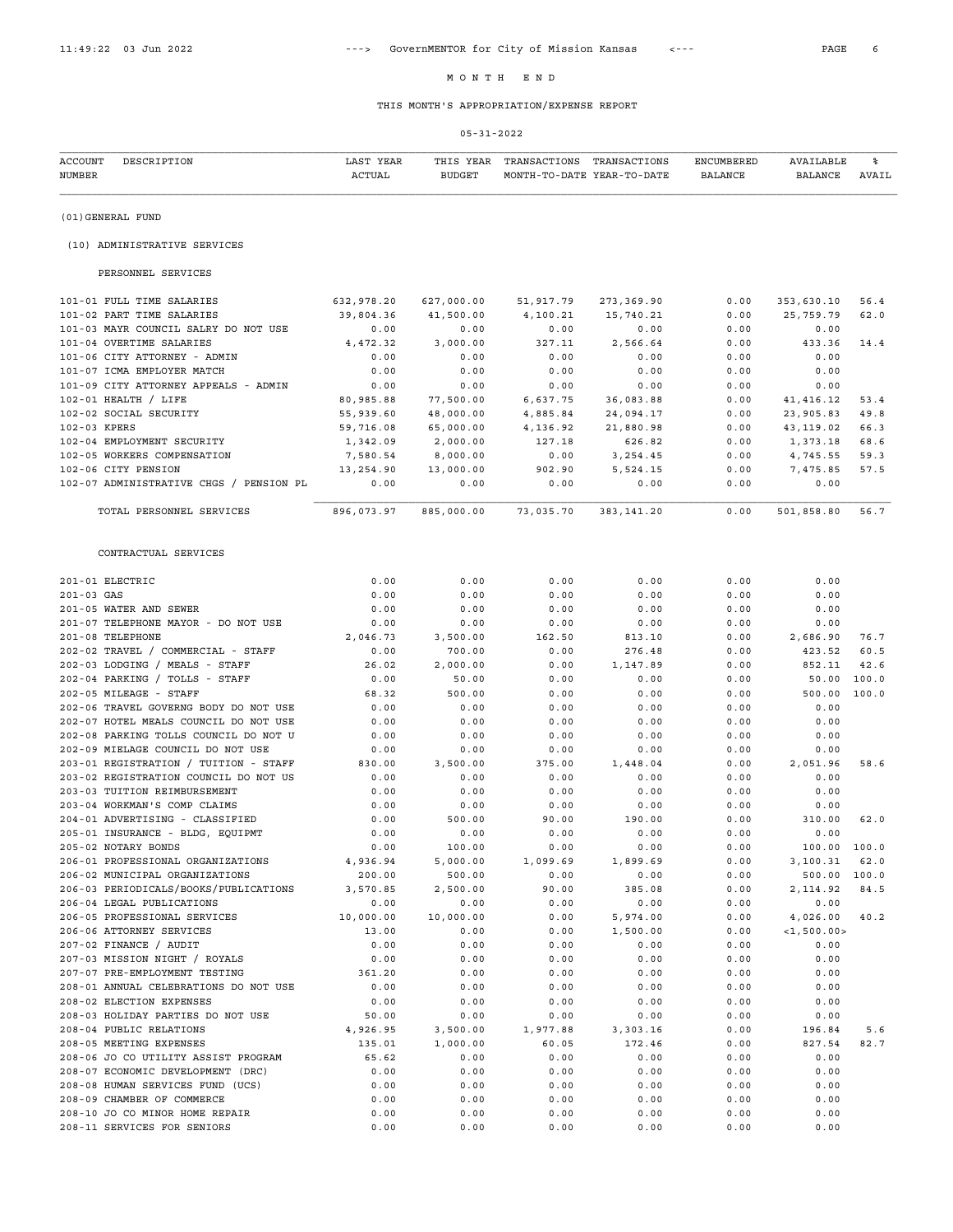# THIS MONTH'S APPROPRIATION/EXPENSE REPORT

| <b>ACCOUNT</b><br>DESCRIPTION         | LAST YEAR     | THIS YEAR     | TRANSACTIONS | TRANSACTIONS               | <b>ENCUMBERED</b> | AVAILABLE            | ៖     |
|---------------------------------------|---------------|---------------|--------------|----------------------------|-------------------|----------------------|-------|
| <b>NUMBER</b>                         | <b>ACTUAL</b> | <b>BUDGET</b> |              | MONTH-TO-DATE YEAR-TO-DATE | BALANCE           | BALANCE              | AVAIL |
| 208-12 MARC ASSESS / CONTRIBUTION     | 0.00          | 0.00          | 0.00         | 0.00                       | 0.00              | 0.00                 |       |
| 208-13 EMPLOYEE RECOGNITION           | 427.15        | 1,000.00      | 169.01       | 828.46                     | 0.00              | 171.54               | 17.1  |
| 210-02 JANITORAL SERVICES             | 0.00          | 0.00          | 0.00         | 0.00                       | 0.00              | 0.00                 |       |
| 212-05 CITY HALL REPAIRS / EQUIPMENT  | 0.00          | 0.00          | 0.00         | 0.00                       | 0.00              | 0.00                 |       |
| 212-06 SERVICE CONTRACTS              | 0.00          | 0.00          | 0.00         | 0.00                       | 0.00              | 0.00                 |       |
| 212-07 VOLUNTEER ACTION CENTER        | 0.00          | 0.00          | 0.00         | 0.00                       | 0.00              | 0.00                 |       |
| 213-02 EQUIPMENT RENTAL               | 0.00          | 0.00          | 0.00         | 0.00                       | 0.00              | 0.00                 |       |
| 214-02 TAXES - PROPERTY               | 0.00          | 0.00          | 0.00         | 0.00                       | 0.00              | 0.00                 |       |
| 214-03 PRINTING                       | 161.13        | 500.00        | 50.00        | 50.00                      | 0.00              | 450.00               | 90.0  |
| 214-04 DOG TAGS                       | 0.00          | 0.00          | 0.00         | 0.00                       | 0.00              | 0.00                 |       |
| 214-05 COMPUTER SERVICES              | 0.00          | 0.00          | 0.00         | 0.00                       | 0.00              | 0.00                 |       |
| 214-06 CODIFICATION                   | 0.00          | 0.00          | 0.00         | 0.00                       | 0.00              | 0.00                 |       |
| 214-07 NEWSLETTER                     | 0.00          | 0.00          | 0.00         | 0.00                       | 0.00              | 0.00                 |       |
| 214-13 WEBSITE DEVELOPMENT/MAINTENANC | 178.00        | 0.00          | 300.00       | 400.00                     | 0.00              | < 400.00             |       |
| 215-03 MISCELLANEOUS                  | 328.58        | 500.00        | 0.00         | 0.00                       | 0.00              | 500.00 100.0         |       |
| 215-04 SUSTAINABILITY EXPENSES        | 0.00          | 0.00          | 0.00         | 0.00                       | 0.00              | 0.00                 |       |
| TOTAL CONTRACTUAL SERVICES            | 28,325.50     | 35,350.00     | 4,374.13     | 18,388.36                  | 0.00              | 16,961.64            | 47.9  |
| COMMODITIES                           |               |               |              |                            |                   |                      |       |
| 301-01 OFFICE SUPPLIES                | 2,670.55      | 500.00        | 406.59       | 1,778.70                   | 0.00              | $<$ 1,278.70><255.7> |       |
| 301-02 CLOTHING                       | 376.01        | 200.00        | 60.00        | 60.00                      | 0.00              | 140.00               | 70.0  |
| 301-04 POSTAGE                        | 66.05         | 100.00        | 0.00         | 11.33                      | 0.00              | 88.67                | 88.6  |
| 301-05 PRINTED FORMS                  | 188.61        | 100.00        | 0.00         | 0.00                       | 0.00              | 100.00 100.0         |       |
| 303-04 SAFETY SUPPLIES                | 0.00          | 0.00          | 0.00         | 0.00                       | 0.00              | 0.00                 |       |
| TOTAL COMMODITIES                     | 3,301.22      | 900.00        | 466.59       | 1,850.03                   | 0.00              | <950.03><105.5>      |       |
| CAPITAL OUTLAY                        |               |               |              |                            |                   |                      |       |
| 401-01 OFFICE MACHINES                | 0.00          | 0.00          | 0.00         | 0.00                       | 0.00              | 0.00                 |       |
| 401-02 OFFICE FURNISHINGS             | 0.00          | 0.00          | 0.00         | 0.00                       | 0.00              | 0.00                 |       |
| 402-03 COMPUTER SYSTEMS               | 224.18        | 0.00          | 14.99        | 1,074.75                   | 0.00              | <1,074.75>           |       |
| 407-05 CONTINGENCY                    | 0.00          | 0.00          | 0.00         | 0.00                       | 0.00              | 0.00                 |       |
| 407-10 SUSTAINABILITY ASSETS          | 0.00          | 0.00          | 0.00         | 0.00                       | 0.00              | 0.00                 |       |
| TOTAL CAPITAL OUTLAY                  | 224.18        | 0.00          | 14.99        | 1,074.75                   | 0.00              | <1,074.75>           |       |
|                                       |               |               |              |                            |                   |                      |       |
| 804-05 COST OF BOND ISSUE             | 0.00          | 0.00          | 0.00         | 0.00                       | 0.00              | 0.00                 |       |
| TOTAL                                 | 0.00          | 0.00          | 0.00         | 0.00                       | 0.00              | 0.00                 |       |
| TOTAL ADMINISTRATIVE SERVICES         | 927, 924.87   | 921,250.00    | 77,891.41    | 404, 454.34                | 0.00              | 516,795.66           | 56.0  |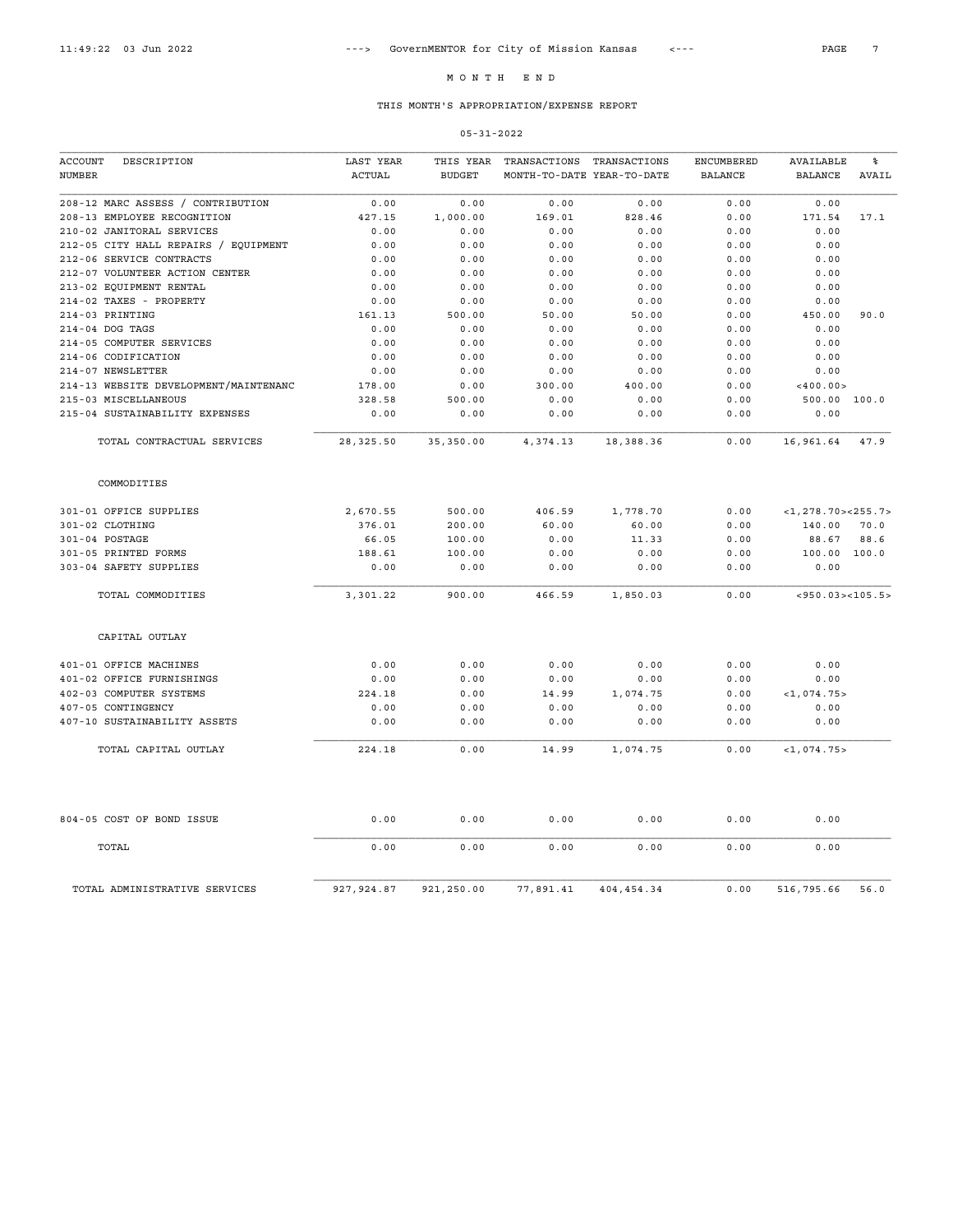# THIS MONTH'S APPROPRIATION/EXPENSE REPORT

| <b>ACCOUNT</b><br>DESCRIPTION                                         | LAST YEAR              | THIS YEAR              | TRANSACTIONS               | TRANSACTIONS         | <b>ENCUMBERED</b> | AVAILABLE               | ៖            |
|-----------------------------------------------------------------------|------------------------|------------------------|----------------------------|----------------------|-------------------|-------------------------|--------------|
| NUMBER                                                                | <b>ACTUAL</b>          | <b>BUDGET</b>          | MONTH-TO-DATE YEAR-TO-DATE |                      | <b>BALANCE</b>    | <b>BALANCE</b>          | AVAIL        |
| (01) GENERAL FUND                                                     |                        |                        |                            |                      |                   |                         |              |
| (11) MUNICIPAL COURT                                                  |                        |                        |                            |                      |                   |                         |              |
| PERSONNEL SERVICES                                                    |                        |                        |                            |                      |                   |                         |              |
| 101-01 FULL TIME SALARIES                                             | 139,633.59             | 115,000.00             | 9,122.75                   | 50,654.58            | 0.00              | 64, 345.42              | 55.9         |
| 101-02 PART TIME SALARIES                                             | 0.00                   | 0.00                   | 0.00                       | 0.00                 | 0.00              | 0.00                    |              |
| 101-03 JUDGE SALARIES                                                 | 30,000.00              | 32,000.00              | 2,500.00                   | 12,500.00            | 0.00              | 19,500.00               | 60.9         |
| 101-04 OVERTIME SALARIES                                              | 8,025.57               | 8,000.00               | 782.21                     | 2,919.09             | 0.00              | 5,080.91                | 63.5         |
| 101-05 PRO-TEM JUDGE                                                  | 0.00                   | 0.00                   | 0.00                       | 0.00                 | 0.00              | 0.00                    |              |
| 101-06 CITY ATTORNEY - COURT                                          | 84, 155. 16            | 55,000.00              | 9,185.00                   | 30,945.00            | 0.00              | 24,055.00               | 43.7         |
| 101-09 CITY ATTORNEY APPEALS - COURT                                  | 6, 120.00              | 5,000.00               | 10.00                      | 1,090.00             | 0.00              | 3,910.00                | 78.2         |
| 102-01 HEALTH / LIFE<br>102-02 SOCIAL SECURITY                        | 23,993.51              | 27,000.00<br>19,000.00 | 1,765.26<br>880.98         | 9,190.36             | 0.00              | 17,809.64<br>14, 273.14 | 65.9<br>75.1 |
| 102-03 KPERS                                                          | 18,346.06<br>13,887.45 | 11,250.00              | 881.54                     | 4,726.86<br>6,965.48 | 0.00<br>0.00      | 4,284.52                | 38.0         |
| 102-04 EMPLOYMENT SECURITY                                            | 303.41                 | 700.00                 | 23.00                      | 122.69               | 0.00              | 577.31                  | 82.4         |
| 102-05 WORKERS COMPENSATION                                           | 4,275.81               | 5,000.00               | 0.00                       | 2,034.03             | 0.00              | 2,965.97                | 59.3         |
| 102-06 CITY PENSION                                                   | 2,618.99               | 2,500.00               | 198.11                     | 1,211.50             | 0.00              | 1,288.50                | 51.5         |
| 102-07 ADMIN CHG / PENSION PLAN                                       | 0.00                   | 0.00                   | 0.00                       | 0.00                 | 0.00              | 0.00                    |              |
| TOTAL PERSONNEL SERVICES                                              | 331, 359.55            | 280,450.00             | 25, 348.85                 | 122, 359.59          | 0.00              | 158,090.41              | 56.3         |
| CONTRACTUAL SERVICES                                                  |                        |                        |                            |                      |                   |                         |              |
| 201-01 ELECTRIC                                                       | 0.00                   | 0.00                   | 0.00                       | 0.00                 | 0.00              | 0.00                    |              |
| 201-03 GAS                                                            | 0.00                   | 0.00                   | 0.00                       | 0.00                 | 0.00              | 0.00                    |              |
| 201-05 WATER AND SEWER                                                | 0.00                   | 0.00                   | 0.00                       | 0.00                 | 0.00              | 0.00                    |              |
| 201-08 TELEPHONE                                                      | 1,062.70               | 2,500.00               | 86.41                      | 530.03               | 0.00              | 1,969.97                | 78.7         |
| 202-03 LODGING / MEALS                                                | 0.00                   | 1,000.00               | 0.00                       | 0.00                 | 0.00              | 1,000.00                | 100.0        |
| 202-04 PARKING / TOLLS                                                | 0.00                   | 50.00                  | 0.00                       | 0.00                 | 0.00              | 50.00                   | 100.0        |
| 202-05 MILEAGE                                                        | 0.00                   | 400.00                 | 0.00                       | 0.00                 | 0.00              | 400.00                  | 100.0        |
| 203-01 REGISTRATION / TUITION                                         | 125.00                 | 500.00                 | 100.00                     | 125.00               | 0.00              | 375.00                  | 75.0         |
| 203-03 TUITION REIMBURSEMENT                                          | 0.00                   | 0.00                   | 0.00                       | 0.00                 | 0.00              | 0.00                    |              |
| 204-01 ADVERTISING - CLASSIFIED<br>205-01 INSURANCE - BLDG, EQUIPMENT | 0.00<br>0.00           | 100.00<br>0.00         | 0.00<br>0.00               | 0.00<br>0.00         | 0.00<br>0.00      | 100.00<br>0.00          | 100.0        |
| 205-02 NOTARY BOND                                                    | 0.00                   | 100.00                 | 0.00                       | 0.00                 | 0.00              | 100.00                  | 100.0        |
| 206-05 PROFESSIONAL SERVICES                                          | 0.00                   | 5,000.00               | 0.00                       | 0.00                 | 0.00              | 5,000.00                | 100.0        |
| 206-06 CITY ATTORNEY SERVICES                                         | 0.00                   | 0.00                   | 0.00                       | 0.00                 | 0.00              | 0.00                    |              |
| 207-07 PRE-EMPLOYMENT EXPENSES                                        | 0.00                   | 150.00                 | 0.00                       | 0.00                 | 0.00              | 150.00                  | 100.0        |
| 208-13 EMPLOYEE RECOGNITION                                           | 70.09                  | 200.00                 | 0.00                       | 0.00                 | 0.00              | 200.00                  | 100.0        |
| 209-01 APPEALS                                                        | 0.00                   | 0.00                   | 0.00                       | 0.00                 | 0.00              | 0.00                    |              |
| 209-02 COMPUTER MAINTENANCE                                           | 6,000.00               | 9,000.00               | 0.00                       | 3,000.00             | 0.00              | 6,000.00                | 66.6         |
| 209-03 DEFENSE                                                        | 1,125.00               | 3,000.00               | 125.00                     | 1,115.00             | 0.00              | 1,885.00                | 62.8         |
| 213-02 EQUIPMENT RENTAL                                               | 0.00                   | 0.00                   | 0.00                       | 0.00                 | 0.00              | 0.00                    |              |
| 214-08 PRISONER CARE                                                  | 0.00                   | 0.00                   | 0.00                       | 0.00                 | 0.00              | 0.00                    |              |
| TOTAL CONTRACTUAL SERVICES                                            | 8,382.79               | 22,000.00              | 311.41                     | 4,770.03             | 0.00              | 17,229.97               | 78.3         |
| COMMODITIES                                                           |                        |                        |                            |                      |                   |                         |              |
| 301-01 OFFICE SUPPLIES                                                | 3,039.13               | 3,000.00               | 291.15                     | 1,374.27             | 0.00              | 1,625.73                | 54.1         |
| 301-02 CLOTHING                                                       | 0.00                   | 250.00                 | 0.00                       | 0.00                 | 0.00              | 250.00                  | 100.0        |
| 301-04 POSTAGE                                                        | 0.00                   | 0.00                   | 0.00                       | 0.00                 | 0.00              | 0.00                    |              |
| 301-05 PRINTED FORMS                                                  | 195.00                 | 3,500.00               | 0.00                       | 89.00                | 0.00              | 3,411.00                | 97.4         |
| 301-06 UNIFORMS                                                       | 0.00                   | 0.00                   | 0.00                       | 0.00                 | 0.00              | 0.00                    |              |
| 303-04 SAFETY SUPPLIES                                                | 0.00                   | 0.00                   | 0.00                       | 0.00                 | 0.00              | 0.00                    |              |
| TOTAL COMMODITIES                                                     | 3,234.13               | 6,750.00               | 291.15                     | 1,463.27             | 0.00              | 5,286.73                | 78.3         |
| CAPITAL OUTLAY                                                        |                        |                        |                            |                      |                   |                         |              |
| 401-01 OFFICE MACHINES                                                | 0.00                   | 0.00                   | 0.00                       | 0.00                 | 0.00              | 0.00                    |              |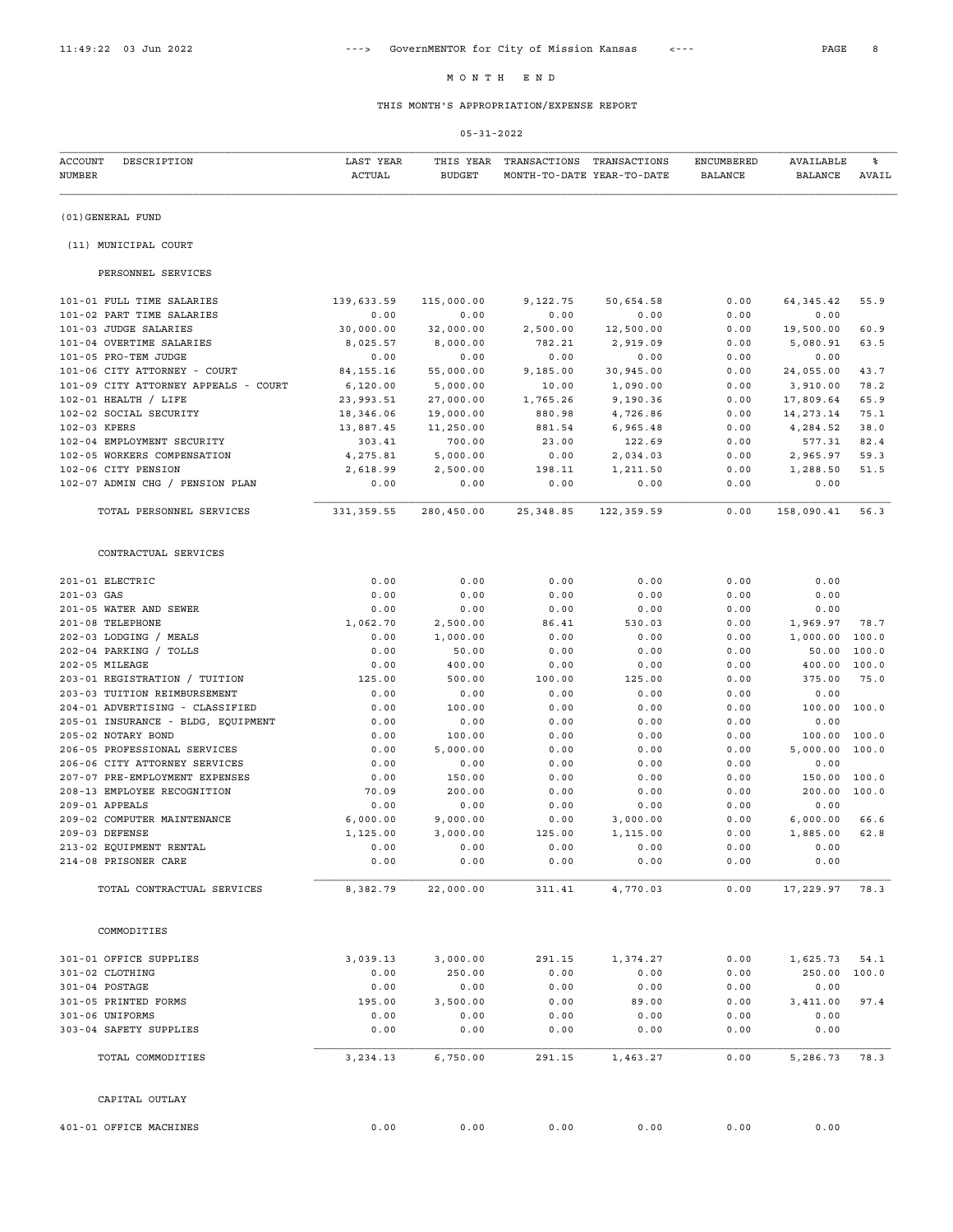# THIS MONTH'S APPROPRIATION/EXPENSE REPORT

| ACCOUNT<br>DESCRIPTION<br>NUMBER | LAST YEAR<br>ACTUAL | THIS YEAR<br>BUDGET | TRANSACTIONS<br>MONTH-TO-DATE YEAR-TO-DATE | TRANSACTIONS | ENCUMBERED<br>BALANCE | AVAILABLE<br>BALANCE | °≈<br>AVAIL |
|----------------------------------|---------------------|---------------------|--------------------------------------------|--------------|-----------------------|----------------------|-------------|
| 402-03 COMPUTER SYSTEMS          | 0.00                | 2,000.00            | 164.47                                     | 164.47       | 0.00                  | 1,835.53             | 91.7        |
| 407-05 CONTINGENCY               | 730.00              | 0.00                | 0.00                                       | 0.00         | 0.00                  | 0.00                 |             |
| TOTAL CAPITAL OUTLAY             | 730.00              | 2,000.00            | 164.47                                     | 164.47       | 0.00                  | 1,835.53             | 91.7        |
| TOTAL MUNICIPAL COURT            | 343,706.47          | 311,200.00          | 26, 115.88                                 | 128,757.36   | 0.00                  | 182,442.64           | 58.6        |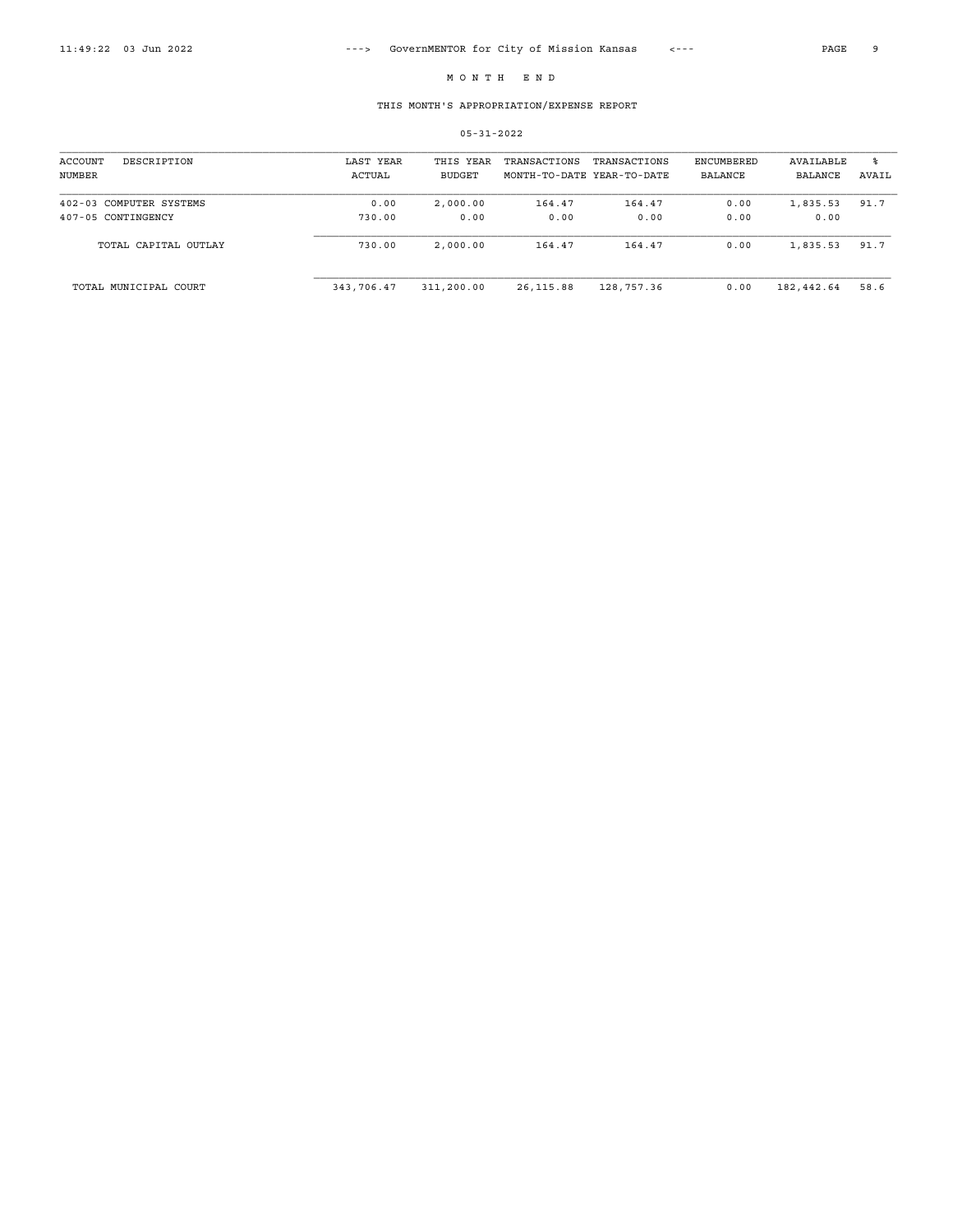# THIS MONTH'S APPROPRIATION/EXPENSE REPORT

| <b>ACCOUNT</b><br>DESCRIPTION<br>NUMBER                             | LAST YEAR<br><b>ACTUAL</b> | THIS YEAR<br><b>BUDGET</b> | TRANSACTIONS<br>MONTH-TO-DATE YEAR-TO-DATE | TRANSACTIONS | ENCUMBERED<br><b>BALANCE</b> | AVAILABLE<br><b>BALANCE</b>     | ి<br>AVAIL |
|---------------------------------------------------------------------|----------------------------|----------------------------|--------------------------------------------|--------------|------------------------------|---------------------------------|------------|
| (01) GENERAL FUND                                                   |                            |                            |                                            |              |                              |                                 |            |
| (15) NEIGHBORHOOD SERVICES                                          |                            |                            |                                            |              |                              |                                 |            |
| PERSONNEL SERVICES                                                  |                            |                            |                                            |              |                              |                                 |            |
| 101-01 FULL TIME SALARIES                                           | 0.00                       | 0.00                       | 0.00                                       | 0.00         | 0.00                         | 0.00                            |            |
| 101-02 PART TIME SALARIES                                           | 0.00                       | 0.00                       | 0.00                                       | 0.00         | 0.00                         | 0.00                            |            |
| 101-04 OVERTIME SALARIES                                            | 0.00                       | 0.00                       | 0.00                                       | 0.00         | 0.00                         | 0.00                            |            |
| 102-01 HEALTH / LIFE                                                | 0.00                       | 0.00                       | 0.00                                       | 0.00         | 0.00                         | 0.00                            |            |
| 102-02 SOCIAL SECURITY                                              | 0.00                       | 0.00                       | 0.00                                       | 0.00         | 0.00                         | 0.00                            |            |
| 102-03 KPERS                                                        | 0.00                       | 0.00                       | 0.00                                       | 0.00         | 0.00                         | 0.00                            |            |
| 102-04 EMPLOYMENT SECURITY                                          | 0.00                       | 0.00                       | 0.00                                       | 0.00         | 0.00                         | 0.00                            |            |
| 102-05 WORKERS COMPENSATION                                         | 0.00                       | 0.00                       | 0.00                                       | 0.00         | 0.00                         | 0.00                            |            |
| 102-06 CITY PENSION<br>102-07 ADMIN CHGS/CITY PENSION               | 0.00<br>0.00               | 0.00<br>0.00               | 0.00<br>0.00                               | 0.00<br>0.00 | 0.00<br>0.00                 | 0.00<br>0.00                    |            |
|                                                                     |                            |                            |                                            |              |                              |                                 |            |
| TOTAL PERSONNEL SERVICES                                            | 0.00                       | 0.00                       | 0.00                                       | 0.00         | 0.00                         | 0.00                            |            |
| CONTRACTUAL SERVICES                                                |                            |                            |                                            |              |                              |                                 |            |
| 201-08 TELEPHONE                                                    | 0.00                       | 0.00                       | 0.00                                       | 0.00         | 0.00                         | 0.00                            |            |
| 202-02 COMMERCIAL TRAVEL                                            | 0.00                       | 0.00                       | 0.00                                       | 0.00         | 0.00                         | 0.00                            |            |
| 202-03 LODGING/MEALS                                                | 0.00                       | 0.00                       | 0.00                                       | 0.00         | 0.00                         | 0.00                            |            |
| 202-04 PARKING/TOLLS                                                | 0.00                       | 0.00                       | 0.00                                       | 0.00         | 0.00                         | 0.00                            |            |
| 202-05 MILEAGE                                                      | 0.00                       | 0.00                       | 0.00                                       | 0.00         | 0.00                         | 0.00                            |            |
| 203-01 REGISTRATION                                                 | 0.00                       | 0.00                       | 0.00                                       | 0.00         | 0.00                         | 0.00                            |            |
| 203-03 TUITION REIMBURSEMENT                                        | 0.00                       | 0.00                       | 0.00                                       | 0.00         | 0.00                         | 0.00                            |            |
| 204-01 ADVERTISING - CLASSIFIED                                     | 0.00                       | 0.00                       | 0.00                                       | 0.00         | 0.00                         | 0.00                            |            |
| 205-01 INSURANCE                                                    | 0.00                       | 0.00                       | 0.00                                       | 0.00         | 0.00                         | 0.00                            |            |
| 206-01 PROFESSIONAL ORGANIZATIONS                                   | 0.00                       | 0.00                       | 0.00                                       | 0.00         | 0.00                         | 0.00                            |            |
| 206-03 PERIODICALS/BOOKS                                            | 0.00                       | 0.00                       | 0.00                                       | 0.00         | 0.00                         | 0.00                            |            |
| 206-04 LEGAL PUBLICATIONS                                           | 0.00                       | 0.00                       | 0.00                                       | 0.00         | 0.00                         | 0.00                            |            |
| 206-05 PROFESSIONAL SERVICES                                        | 0.00                       | 0.00                       | 0.00                                       | 0.00         | 0.00                         | 0.00                            |            |
| 206-06 LEGAL SERVICES<br>207-04 HOUSING PRO LOAN IMP PROGRAM        | 0.00<br>0.00               | 0.00<br>0.00               | 0.00<br>0.00                               | 0.00<br>0.00 | 0.00<br>0.00                 | 0.00<br>0.00                    |            |
| 207-07 PRE-EMPLOYMENT TESTING                                       | 0.00                       | 0.00                       | 0.00                                       | 0.00         | 0.00                         | 0.00                            |            |
| 208-04 PUBLIC RELATIONS                                             | 0.00                       | 0.00                       | 0.00                                       | 0.00         | 0.00                         | 0.00                            |            |
| 208-13 EMPLOYEE RECOGNITION                                         | 0.00                       | 0.00                       | 0.00                                       | 0.00         | 0.00                         | $0.00$                          |            |
| 212-06 SERVICE CONTRACTS                                            | 0.00                       | 0.00                       | 0.00                                       | 0.00         | 0.00                         | 0.00                            |            |
| 212-07 VEHICLE MAINTENANCE                                          | 0.00                       | 0.00                       | 0.00                                       | 0.00         | 0.00                         | 0.00                            |            |
| 214-03 PRINTING                                                     | 0.00                       | 0.00                       | 0.00                                       | 0.00         | 0.00                         | 0.00                            |            |
| 214-05 SOLID WASTE CONTRACT                                         | 0.00                       | 0.00                       | 0.00                                       | 0.00         | 0.00                         | 0.00                            |            |
| 215-03 MISCELLANEOUS                                                | 0.00                       | 0.00                       | 0.00                                       | 0.00         | 0.00                         | 0.00                            |            |
| 216-01 NUISANCE ABATEMENT                                           | 0.00                       | 0.00                       | 0.00                                       | 0.00         | 0.00                         | 0.00                            |            |
| 216-02 WEED ABATEMENT                                               | 0.00                       | 0.00                       | 0.00                                       | 0.00         | 0.00                         | 0.00                            |            |
| 216-04 MISSION POSSIBLE PROGRAM                                     | 0.00                       | 0.00                       | 0.00                                       | 0.00         | 0.00                         | 0.00                            |            |
| 216-05 HOW-TO CLINICS                                               | 0.00                       | 0.00                       | 0.00                                       | 0.00         | 0.00                         | 0.00                            |            |
| 216-06 NEIGHBORHOOD GRANT PRGM<br>216-07 BUSINESS IMPROVEMENT GRANT | 0.00<br>0.00               | 0.00                       | 0.00                                       | 0.00         | 0.00                         | 0.00                            |            |
| 216-08 TREE TRIMMING GRANT PROGRAM                                  | 0.00                       | 0.00<br>0.00               | 0.00<br>0.00                               | 0.00<br>0.00 | 0.00<br>0.00                 | 0.00<br>0.00                    |            |
| 216-09 CITIZEN REBATE PROGRAM                                       | 0.00                       | 0.00                       | 0.00                                       | 0.00         | 0.00                         | 0.00                            |            |
| 216-10 EASY RIDE                                                    | 0.00                       | 0.00                       | 0.00                                       | 0.00         | 0.00                         | 0.00                            |            |
| 216-11 JO CO UTILITY ASSISTANCE                                     | 0.00                       | 0.00                       | 0.00                                       | 0.00         | 0.00                         | 0.00                            |            |
| 216-12 STORMWATER BMP PROGRAM                                       | 0.00                       | 0.00                       | 0.00                                       | 0.00         | 0.00                         | 0.00                            |            |
| TOTAL CONTRACTUAL SERVICES                                          | 0.00                       | 0.00                       | 0.00                                       | 0.00         | 0.00                         | 0.00                            |            |
| COMMODITIES                                                         |                            |                            |                                            |              |                              |                                 |            |
| 301-01 OFFICE SUPPLIES                                              | 0.00                       | 0.00                       | 0.00                                       | 0.00         | 0.00                         | 0.00                            |            |
| 301-02 CLOTHING                                                     | 0.00                       | 0.00                       | 0.00                                       | 0.00         | 0.00                         | 0.00                            |            |
| 301-04 POSTAGE                                                      | 0.00                       | 0.00                       | 0.00                                       | 0.00         | 0.00                         | 0.00                            |            |
| 303-04 SAFETY SUPPLIES                                              | 0.00                       | 0.00                       | 0.00                                       | 0.00         | 0.00                         | ${\bf 0}$ . ${\bf 0}$ ${\bf 0}$ |            |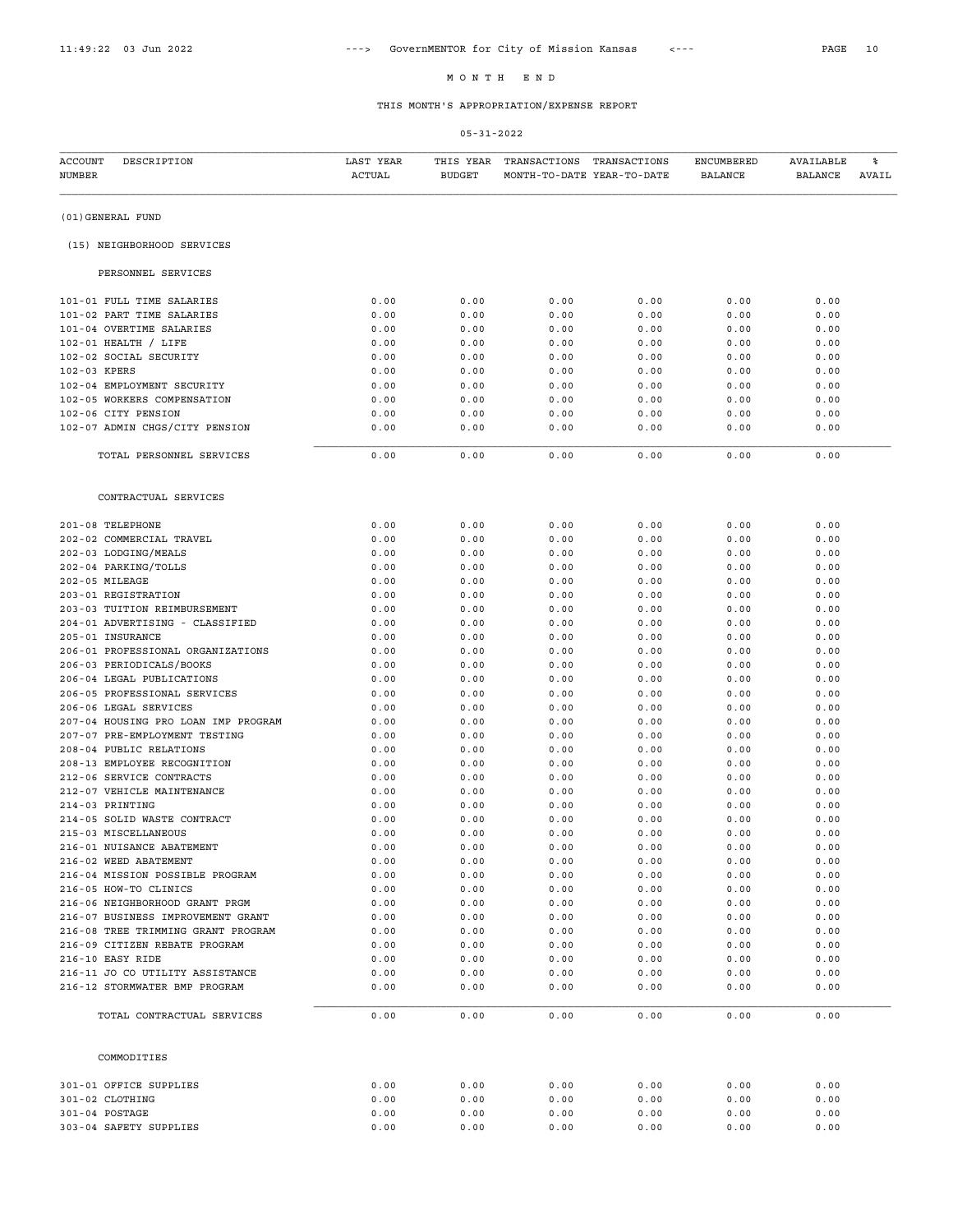# THIS MONTH'S APPROPRIATION/EXPENSE REPORT

| DESCRIPTION<br><b>ACCOUNT</b>        | <b>LAST YEAR</b> | THIS YEAR     | TRANSACTIONS               | TRANSACTIONS | <b>ENCUMBERED</b> | <b>AVAILABLE</b> | ፠            |
|--------------------------------------|------------------|---------------|----------------------------|--------------|-------------------|------------------|--------------|
| NUMBER                               | <b>ACTUAL</b>    | <b>BUDGET</b> | MONTH-TO-DATE YEAR-TO-DATE |              | <b>BALANCE</b>    | <b>BALANCE</b>   | <b>AVAIL</b> |
| 304-04 MISCELLANEOUS SUPPLIES        | 0.00             | 0.00          | 0.00                       | 0.00         | 0.00              | 0.00             |              |
| 306-01 GAS / OIL - VEHICLE           | 0.00             | 0.00          | 0.00                       | 0.00         | 0.00              | 0.00             |              |
| 307-09 PAINT SUPPLIES                | 0.00             | 0.00          | 0.00                       | 0.00         | 0.00              | 0.00             |              |
| TOTAL COMMODITIES                    | 0.00             | 0.00          | 0.00                       | 0.00         | 0.00              | 0.00             |              |
| CAPITAL OUTLAY                       |                  |               |                            |              |                   |                  |              |
| 401-01 OFFICE MACHINES               | 0.00             | 0.00          | 0.00                       | 0.00         | 0.00              | 0.00             |              |
| 401-02 OFFICE FURNISHINGS            | 0.00             | 0.00          | 0.00                       | 0.00         | 0.00              | 0.00             |              |
| 402-03 COMPUTER SYSTEMS              | 0.00             | 0.00          | 0.00                       | 0.00         | 0.00              | 0.00             |              |
| 403-01 Neighborhood Services Vehicle | 0.00             | 0.00          | 0.00                       | 0.00         | 0.00              | 0.00             |              |
| 407-05 CONTINGENCY                   | 0.00             | 0.00          | 0.00                       | 0.00         | 0.00              | 0.00             |              |
| TOTAL CAPITAL OUTLAY                 | 0.00             | 0.00          | 0.00                       | 0.00         | 0.00              | 0.00             |              |
| TOTAL NEIGHBORHOOD SERVICES          | 0.00             | 0.00          | 0.00                       | 0.00         | 0.00              | 0.00             |              |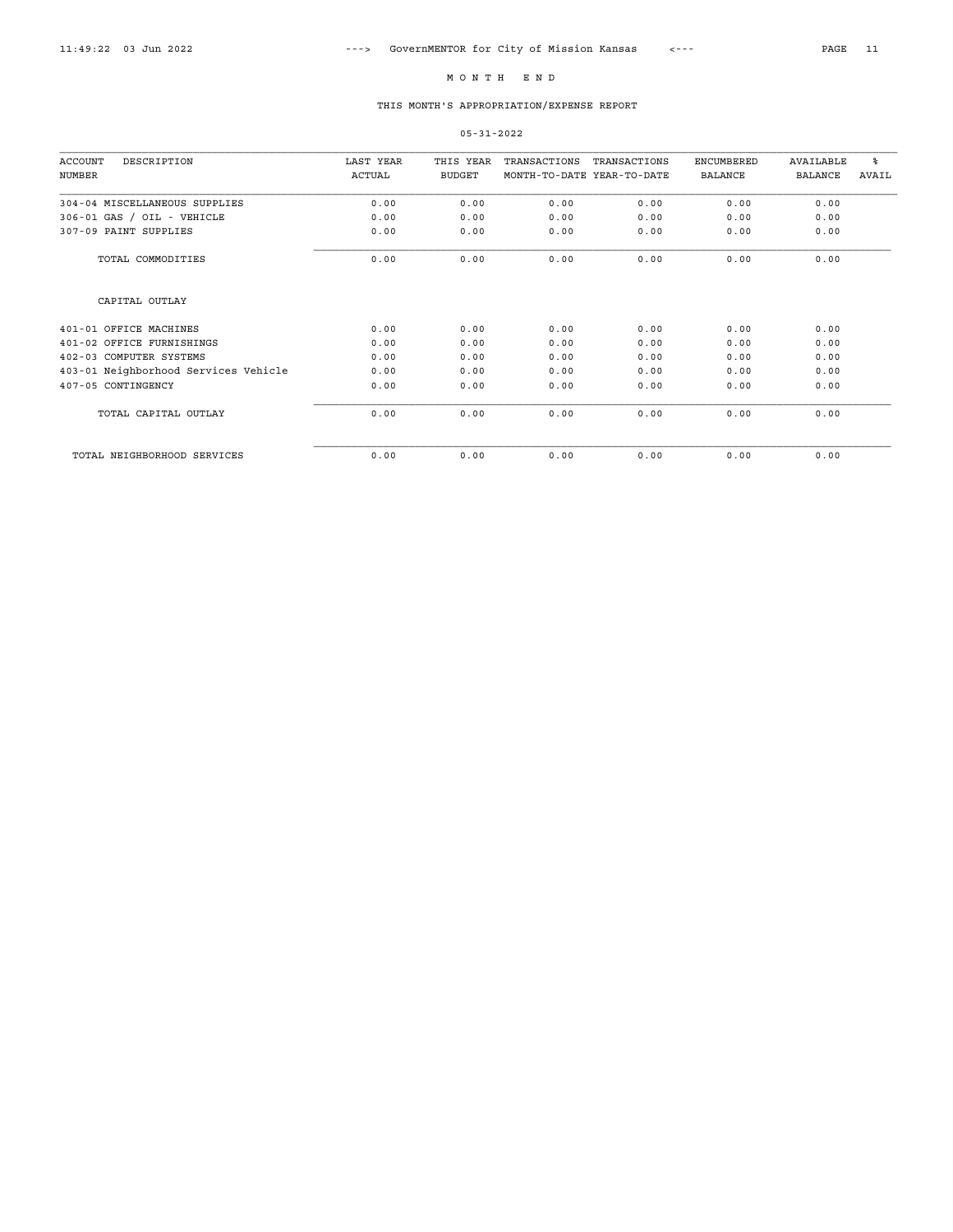# THIS MONTH'S APPROPRIATION/EXPENSE REPORT

| <b>ACCOUNT</b><br>DESCRIPTION<br>NUMBER                          | LAST YEAR<br><b>ACTUAL</b> | THIS YEAR<br><b>BUDGET</b> | TRANSACTIONS       | TRANSACTIONS<br>MONTH-TO-DATE YEAR-TO-DATE | ENCUMBERED<br>BALANCE | AVAILABLE<br>BALANCE       | ៖<br>AVAIL   |
|------------------------------------------------------------------|----------------------------|----------------------------|--------------------|--------------------------------------------|-----------------------|----------------------------|--------------|
| (01) GENERAL FUND                                                |                            |                            |                    |                                            |                       |                            |              |
| (20) PUBLIC WORKS                                                |                            |                            |                    |                                            |                       |                            |              |
| PERSONNEL SERVICES                                               |                            |                            |                    |                                            |                       |                            |              |
| 101-01 FULL TIME SALARIES                                        | 600,683.81                 | 680,000.00                 | 53,681.91          | 298,366.51                                 | 0.00                  | 381,633.49                 | 56.1         |
| 101-02 PART TIME SALARIES                                        | 27,048.12                  | 38,000.00                  | 2,415.60           | 12,902.68                                  | 0.00                  | 25,097.32                  | 66.0         |
| 101-04 OVERTIME SALARIES                                         | 27,557.95                  | 20,000.00                  | 690.84             | 15,622.83                                  | 0.00                  | 4,377.17                   | 21.8         |
| 102-01 HEALTH / LIFE                                             | 134, 378.52                | 180,000.00                 | 15, 113. 48        | 82,073.81                                  | 0.00                  | 97, 926.19                 | 54.4         |
| 102-02 SOCIAL SECURITY                                           | 58,608.97                  | 55,000.00                  | 4,071.67           | 23,685.15                                  | 0.00                  | 31, 314.85                 | 56.9         |
| 102-03 KPERS<br>102-04 EMPLOYMENT SECURITY                       | 60,942.76<br>1,123.18      | 76,800.00<br>2,000.00      | 5,082.11<br>106.02 | 29, 248.94<br>615.44                       | 0.00<br>0.00          | 47,551.06<br>1,384.56      | 61.9<br>69.2 |
| 102-05 WORKERS COMPENSATION                                      | 47,488.03                  | 53,000.00                  | 0.00               | 21,560.70                                  | 0.00                  | 31,439.30                  | 59.3         |
| 102-06 CITY PENSION                                              | 11,985.21                  | 15,000.00                  | 926.35             | 3,603.90                                   | 0.00                  | 11,396.10                  | 75.9         |
| 102-07 ADMINISTRATION CHGS/CITY PENSI                            | 0.00                       | 0.00                       | 0.00               | 0.00                                       | 0.00                  | 0.00                       |              |
| TOTAL PERSONNEL SERVICES                                         |                            | 969, 816.55 1, 119, 800.00 | 82,087.98          | 487,679.96                                 | 0.00                  | 632,120.04                 | 56.4         |
| CONTRACTUAL SERVICES                                             |                            |                            |                    |                                            |                       |                            |              |
|                                                                  |                            |                            |                    |                                            |                       |                            |              |
| 201-01 ELECTRIC<br>201-02 ELECTRIC - SHOP                        | 0.00<br>15,972.86          | 0.00                       | 0.00<br>970.59     | 0.00                                       | 0.00                  | 0.00                       |              |
| 201-03 GAS                                                       | 0.00                       | 17,500.00<br>0.00          | 0.00               | 4,923.91<br>0.00                           | 0.00<br>0.00          | 12,576.09<br>0.00          | 71.8         |
| 201-04 GAS - SHOP                                                | 8,647.36                   | 14,500.00                  | 499.46             | 11,484.65                                  | 0.00                  | 3,015.35                   | 20.7         |
| 201-05 WATER AND SEWER                                           | 434.61                     | 0.00                       | 0.00               | 0.00                                       | 0.00                  | 0.00                       |              |
| 201-06 WATER AND SEWER - SHOP                                    | 11,355.49                  | 12,000.00                  | 624.52             | 5,340.07                                   | 0.00                  | 6,659.93                   | 55.4         |
| 201-07 TRASH SERVICE                                             | 17,436.37                  | 17,000.00                  | 2,963.99           | 10,322.82                                  | 0.00                  | 6,677.18                   | 39.2         |
| 201-08 TELEPHONE                                                 | 4,344.74                   | 5,000.00                   | 341.78             | 1,668.02                                   | 0.00                  | 3,331.98                   | 66.6         |
| 201-09 TELEPHONE - SHOP                                          | 0.00                       | 0.00                       | 0.00               | 0.00                                       | 0.00                  | 0.00                       |              |
| 201-10 TRAFFIC SIGNALS - KCPL                                    | 334,402.78                 | 400,000.00                 | 27,814.50          | 136,640.96                                 | 0.00                  | 263,359.04                 | 65.8         |
| 201-11 TRAFFIC SIGNAL - OP INTERLOCAL                            | 6,911.64                   | 9,000.00                   | 0.00               | 2,797.29                                   | 0.00                  | 6,202.71                   | 68.9         |
| 201-12 TRAFFIC SIGNALS                                           | 67,420.24                  | 65,000.00                  | 2,023.65           | 29,464.55                                  | 21, 132.03            | 14,403.42                  | 22.1         |
| 201-13 STREET LIGHTS - KCPL                                      | 55,482.56                  | 45,000.00                  | 5,001.71           | 23, 437.29                                 | 0.00                  | 21,562.71                  | 47.9         |
| 201-15 STREET LIGHTS - STREETSCAPE<br>202-02 TRAVEL / COMMERCIAL | 836.83<br>67.42            | 2,500.00                   | 85.78<br>0.00      | 351.78<br>0.00                             | 0.00                  | 2,148.22<br>1,500.00 100.0 | 85.9         |
| 202-03 LODGING / MEALS                                           | 3,283.84                   | 1,500.00<br>3,000.00       | 0.00               | 1,430.25                                   | 0.00<br>0.00          | 1,569.75                   | 52.3         |
| 202-04 PARKING / TOLLS                                           | 69.39                      | 100.00                     | 0.00               | 0.00                                       | 0.00                  | 100.00 100.0               |              |
| 202-05 MILEAGE                                                   | 0.00                       | 300.00                     | 0.00               | 0.00                                       | 0.00                  | 300.00                     | 100.0        |
| 203-01 REGISTRATION / TUITION                                    | 4,372.35                   | 5,000.00                   | 260.00             | 4,406.48                                   | 0.00                  | 593.52                     | 11.8         |
| 203-02 PLANNING COMMISSION                                       | 0.00                       | 0.00                       | 0.00               | 0.00                                       | 0.00                  | 0.00                       |              |
| 203-03 TUITION REIMBURSEMENT                                     | 80.00                      | 0.00                       | 0.00               | 0.00                                       | 0.00                  | 0.00                       |              |
| 203-04 WORKMAN'S COMP CLAIMS                                     | 0.00                       | 0.00                       | 0.00               | 0.00                                       | 0.00                  | 0.00                       |              |
| 204-01 ADVERTISING - CLASSIFIED                                  | 644.93                     | 1,000.00                   | 0.00               | 615.07                                     | 0.00                  | 384.93                     | 38.4         |
| 205-01 INSURANCE - BLDG, EQUIPMENT                               | 38, 149. 76                | 40,000.00                  | 0.00               | 20,306.88                                  | 0.00                  | 19,693.12                  | 49.2         |
| 205-02 NOTARY BONDS<br>206-01 PROFESSIONAL ORGANIZATION DUES     | 0.00<br>0.00               | 0.00<br>2,000.00           | 0.00<br>0.00       | 0.00<br>0.00                               | 0.00<br>0.00          | 0.00<br>2,000.00 100.0     |              |
| 206-03 PERIODICALS/BOOKS/PUBLICATIONS                            | 110.00                     | 300.00                     | 0.00               | 0.00                                       | 0.00                  | 300.00 100.0               |              |
| 206-04 LEGAL ADVERTISING                                         | 18.27                      | 100.00                     | 0.00               | 9.90                                       | 0.00                  | 90.10                      | 90.1         |
| 206-05 PROFESSIONAL SERVICES                                     | 9,719.45                   | 3,000.00                   | 0.00               | 0.00                                       | 0.00                  | 3,000.00 100.0             |              |
| 207-03 ENGINEER / ARCHITECT SERVICES                             | 60,604.83                  | 95,000.00                  | 6,616.48           | 15,539.98                                  | 0.00                  | 79,460.02                  | 83.6         |
| 207-04 HOUSING PROJ - LOAN IMP PROG                              | 0.00                       | 0.00                       | 0.00               | 0.00                                       | 0.00                  | 0.00                       |              |
| 207-06 INSPECTIONS                                               | 5,560.00                   | 6,000.00                   | 0.00               | 2,015.00                                   | 0.00                  | 3,985.00                   | 66.4         |
| 207-07 PRE-EMPLOYMENT/DRUG TESTING                               | 1,464.12                   | 1,500.00                   | 0.00               | 0.00                                       | 0.00                  | 1,500.00 100.0             |              |
| 208-04 PUBLIC RELATIONS                                          | 0.00                       | 500.00                     | 0.00               | 0.00                                       | 0.00                  | 500.00 100.0               |              |
| 208-05 MEETING EXPENSE                                           | 127.22                     | 1,000.00                   | 0.00               | 0.00                                       | 0.00                  | 1,000.00 100.0             |              |
| 208-10 ECONOMIC DEVELOPMENT<br>208-13 EMPLOYEE RECOGNITION       | 0.00<br>93.74              | 0.00<br>1,000.00           | 0.00<br>0.00       | 0.00<br>108.16                             | 0.00<br>0.00          | 0.00<br>891.84             | 89.1         |
| 210-01 BUILDING REPAIRS / MAINTENANCE                            | 12,364.00                  | 14,500.00                  | 69.50              | 69.50                                      | 0.00                  | 14,430.50                  | 99.5         |
| 210-02 JANITORIAL SERVICES                                       | 4,479.50                   | 5,000.00                   | 525.00             | 2,625.00                                   | 0.00                  | 2,375.00                   | 47.5         |
| 210-03 TREES / SHRUBS MAINTENANCE                                | 35,969.11                  | 30,000.00                  | 4,565.00           | 14,798.80                                  | 0.00                  | 15,201.20                  | 50.6         |
| 210-04 TREE MAINTENANCE (STREETS)                                | 560.00                     | 700.00                     | 212.00             | 916.34                                     | 0.00                  | <216.34> <30.9>            |              |
| 211-02 OVERLAY/PLANING                                           | 0.00                       | 0.00                       | 0.00               | 0.00                                       | 0.00                  | 0.00                       |              |
| 211-03 CURBS/SIDEWALKS                                           | 1,278.74                   | 0.00                       | 3,984.11           | 6,314.27                                   | 0.00                  | $<$ 6, 314.27>             |              |
| 211-04 DRAINAGE                                                  | 0.00                       | 0.00                       | 0.00               | 0.00                                       | 0.00                  | 0.00                       |              |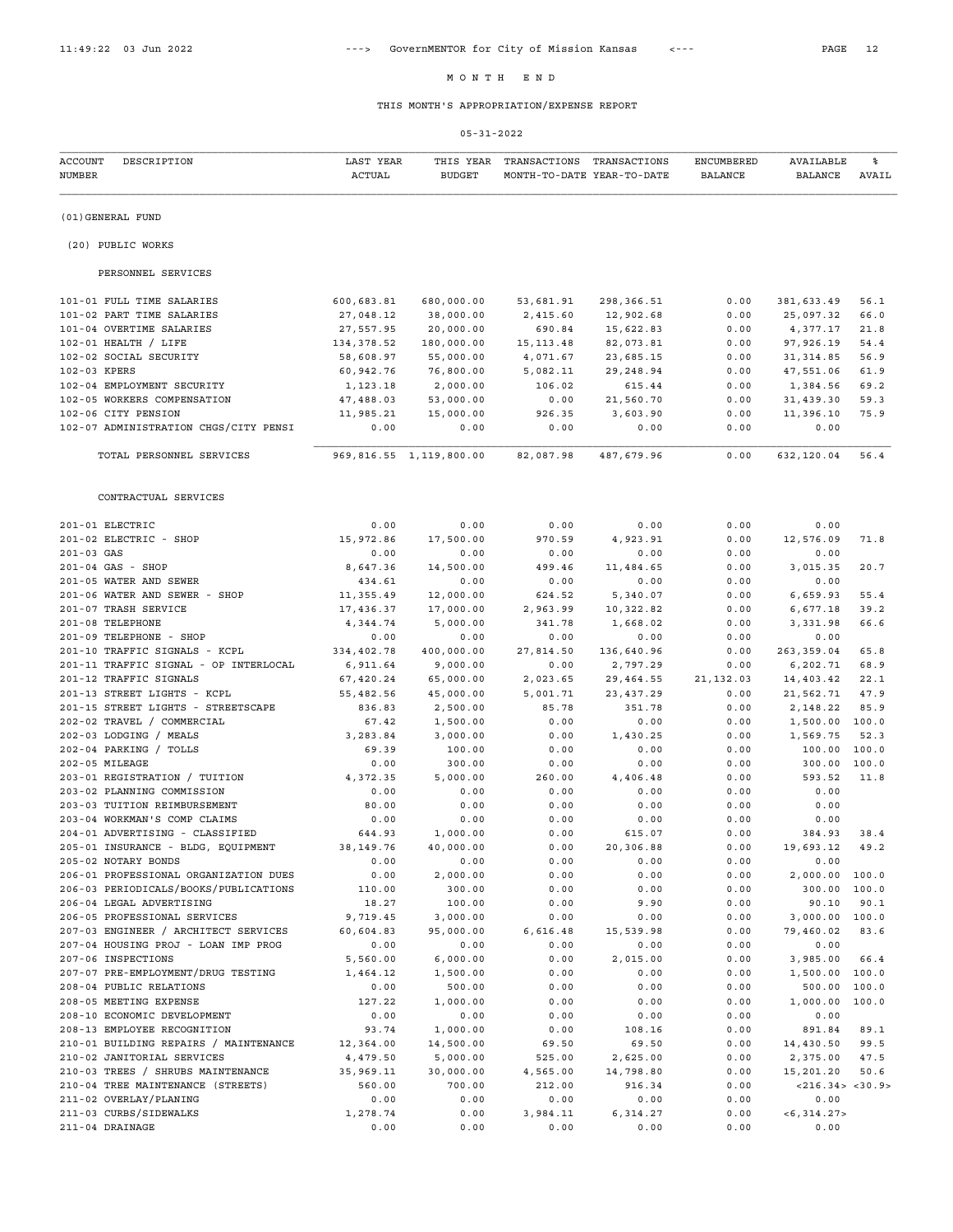# THIS MONTH'S APPROPRIATION/EXPENSE REPORT

| <b>ACCOUNT</b><br>DESCRIPTION<br>NUMBER            | LAST YEAR<br><b>ACTUAL</b>    | THIS YEAR<br><b>BUDGET</b> | TRANSACTIONS<br>MONTH-TO-DATE YEAR-TO-DATE | TRANSACTIONS | ENCUMBERED<br><b>BALANCE</b> | AVAILABLE<br><b>BALANCE</b> | ిక<br>AVAIL |
|----------------------------------------------------|-------------------------------|----------------------------|--------------------------------------------|--------------|------------------------------|-----------------------------|-------------|
| 212-03 STORM WARNING SIRENS                        | 770.00                        | 1,500.00                   | 62.48                                      | 312.62       | 0.00                         | 1,187.38                    | 79.1        |
| 212-04 COMMUNICATIONS                              | 0.00                          | 0.00                       | 0.00                                       | 0.00         | 0.00                         | 0.00                        |             |
| 212-05 EQUIPMENT REPAIRS                           | 0.00                          | 8,000.00                   | 0.00                                       | 0.00         | 0.00                         | 8,000.00                    | 100.0       |
| 212-06 SERVICE CONTRACTS                           | 200, 752.53                   | 250,000.00                 | 19,869.21                                  | 55,868.89    | 0.00                         | 194, 131. 11                | 77.6        |
| 212-07 VEHICLE MAINTENANCE                         | 149.00                        | 20,000.00                  | 0.00                                       | 0.00         | 0.00                         | 20,000.00                   | 100.0       |
| 212-08 HOLIDAY DECORATIONS                         | 13,459.60                     | 20,000.00                  | 0.00                                       | 0.00         | 0.00                         | 20,000.00                   | 100.0       |
| 212-09 JOHNSON DRIVE MAINTENANCE                   | 0.00                          | 30,000.00                  | 0.00                                       | 104.99       | 0.00                         | 29,895.01                   | 99.6        |
| 213-02 RENTAL EQUIPMENT                            | 4, 414.24                     | 5,000.00                   | 0.00                                       | 2,510.85     | 0.00                         | 2,489.15                    | 49.7        |
| 213-03 LAUNDRY / UNIFORMS                          | 1,793.02                      | 5,000.00                   | 2,270.81                                   | 4,046.28     | 0.00                         | 953.72                      | 19.0        |
| 214-02 VEHICLE REGISTRATION                        | 36.75                         | 500.00                     | 0.00                                       | 36.75        | 0.00                         | 463.25                      | 92.6        |
| 214-03 PRINTING                                    | 113.76                        | 500.00                     | 0.00                                       | 0.00         | 0.00                         | 500.00                      | 100.0       |
| 214-04 COMPUTER SERVICES                           | 0.00                          | 0.00                       | 0.00                                       | 0.00         | 0.00                         | 0.00                        |             |
| 214-05 CITY SOLID WASTE PROGRAM                    | 0.00                          | 0.00                       | 0.00                                       | 0.00         | 0.00                         | 0.00                        |             |
| 215-03 CONTINGENCY                                 | 0.00                          | 0.00                       | 0.00                                       | 0.00         | 0.00                         | 0.00                        |             |
| 216-01 NUISANCE ABATEMENT                          | 0.00                          | 0.00                       | 0.00                                       | 0.00         | 0.00                         | 0.00                        |             |
| 216-02 WEED ABATEMENT                              | 0.00                          | 0.00                       | 0.00                                       | 0.00         | 0.00                         | 0.00                        |             |
| TOTAL CONTRACTUAL SERVICES                         |                               | 923, 751.05 1, 139, 500.00 | 78,760.57                                  | 358,467.35   | 21, 132.03                   | 759,900.62                  | 66.6        |
| COMMODITIES                                        |                               |                            |                                            |              |                              |                             |             |
| 301-01 OFFICE SUPPLIES                             | 1,695.31                      | 1,800.00                   | 0.00                                       | 896.81       | 0.00                         | 903.19                      | 50.1        |
| 301-02 CITY MAPS                                   | 0.00                          | 0.00                       | 0.00                                       | 0.00         | 0.00                         | 0.00                        |             |
| 301-04 POSTAGE                                     | 41.10                         | 400.00                     | 46.40                                      | 61.95        | 0.00                         | 338.05                      | 84.5        |
| 301-05 PRINTED FORMS                               | 291.30                        | 0.00                       | 0.00                                       | 0.00         | 0.00                         | 0.00                        |             |
| 302-01 MISC CLOTHING ITEMS                         | 3,724.33                      | 2,000.00                   | 24.00                                      | 1,528.77     | 0.00                         | 471.23                      | 23.5        |
| 303-04 SAFETY SUPPLIES                             | 5,020.87                      | 5,000.00                   | 0.00                                       | 1,643.37     | 0.00                         | 3,356.63                    | 67.1        |
| 304-01 SHOP CHEMICALS                              | 4,029.90                      |                            | 0.00                                       | 60.99        | 0.00                         | 2,439.01                    | 97.5        |
|                                                    |                               | 2,500.00                   |                                            |              |                              |                             |             |
| 304-02 FERTILIZER / WEEDS<br>304-03 RODENT CONTROL | 1,359.64                      | 1,500.00                   | 1,279.88                                   | 1,279.88     | 0.00                         | 220.12                      | 14.6        |
|                                                    | 0.00                          | 0.00                       | 0.00                                       | 0.00         | 0.00                         | 0.00                        |             |
| 304-04 MISC SUPPLIES                               | 168.55                        | 1,000.00                   | 0.00                                       | 3.85         | 0.00                         | 996.15                      | 99.6        |
| 305-01 JANITOR SUPPLIES                            | 94.12                         | 1,000.00                   | 0.00                                       | 0.00         | 0.00                         | 1,000.00                    | 100.0       |
| 305-02 BUILDING REPAIR PARTS / PLUMBING            | 22,958.02                     | 10,000.00                  | 0.00                                       | 8,554.15     | 0.00                         | 1,445.85                    | 14.4        |
| 305-03 TOOLS - BUILDING / LAND MAINT               | 10,888.26                     | 7,500.00                   | 3,087.62                                   | 8,121.11     | 0.00                         | < 621.11                    | < 8.2 >     |
| 305-04 LANDSCAPE                                   | 1,184.89                      | 3,000.00                   | 0.00                                       | 286.26       | 0.00                         | 2,713.74                    | 90.4        |
| 306-01 GAS / OIL - VEHICLE                         | 27, 412.31                    | 28,000.00                  | 6,012.08                                   | 19,139.29    | 0.00                         | 8,860.71                    | 31.6        |
| 306-02 VEHICLE / EQUIP REPAIR PARTS                | 43, 458.52                    | 27,000.00                  | 7,354.80                                   | 17,808.44    | 0.00                         | 9,191.56                    | 34.0        |
| 306-03 TOOLS - VEHICLE / EQUIP MAINT               | 8, 415.24                     | 10,000.00                  | 0.00                                       | 4,067.91     | 0.00                         | 5,932.09                    | 59.3        |
| 307-01 ASPHALT PATCH                               | 0.00                          | 0.00                       | 0.00                                       | 0.00         | 0.00                         | 0.00                        |             |
| 307-02 ROCK                                        | 0.00                          | 1,500.00                   | 0.00                                       | 0.00         | 0.00                         | 1,500.00                    | 100.0       |
| 307-03 SAND / SALT                                 | 57, 444.27                    | 65,000.00                  | 0.00                                       | 2,352.00     | 0.00                         | 62,648.00                   | 96.3        |
| 307-05 SIGNS                                       | 11, 355.13                    | 15,000.00                  | 4,995.00                                   | 17,946.47    | 0.00                         | <2,946.47> <19.6>           |             |
| 307-06 TRAFFIC PAINT                               | 508.68                        | 500.00                     | 0.00                                       | 0.00         | 0.00                         | 500.00 100.0                |             |
| 307-07 PARK MAINTENANCE                            | 42,015.20                     | 50,000.00                  | 10,625.53                                  | 22,933.22    | 0.00                         | 27,066.78                   | 54.1        |
| 307-08 OTHER STREET MAINTENANCE                    | 1,155.62                      | 0.00                       | 0.00                                       | 0.00         | 0.00                         | 0.00                        |             |
| TOTAL COMMODITIES                                  | 243,221.26                    | 232,700.00                 | 33,425.31                                  | 106,684.47   | 0.00                         | 126,015.53                  | 54.1        |
| CAPITAL OUTLAY                                     |                               |                            |                                            |              |                              |                             |             |
| 401-01 OFFICE MACHINES                             | 0.00                          | 0.00                       | 0.00                                       | 0.00         | 0.00                         | 0.00                        |             |
| 401-02 OFFICE FURNISHINGS                          | 0.00                          | 2,000.00                   | 0.00                                       | 0.00         | 0.00                         | 2,000.00 100.0              |             |
| 402-03 COMPUTER SYSTEMS                            | 0.00                          | 0.00                       | 0.00                                       | 0.00         | 0.00                         | 0.00                        |             |
| 403-03 PUBLIC WORKS VEHICLES                       | 0.00                          | 0.00                       | 0.00                                       | 0.00         | 0.00                         | 0.00                        |             |
| 403-06 PUBLIC WORKS - OTHER EQUIPMENT              | 5,904.62                      | 14,000.00                  | 0.00                                       | 0.00         | 0.00                         | 14,000.00                   | 100.0       |
| 404-04 RADIOS                                      | 0.00                          | 0.00                       | 0.00                                       | 0.00         | 0.00                         | 0.00                        |             |
| 407-05 CONTINGENCY                                 | 0.00                          | 0.00                       | 0.00                                       | 0.00         | 0.00                         | 0.00                        |             |
| TOTAL CAPITAL OUTLAY                               | 5,904.62                      | 16,000.00                  | 0.00                                       | 0.00         | 0.00                         | 16,000.00 100.0             |             |
| TOTAL PUBLIC WORKS                                 | 2, 142, 693.48 2, 508, 000.00 |                            | 194, 273.86                                | 952,831.78   |                              | 21, 132.03 1, 534, 036.19   | 61.1        |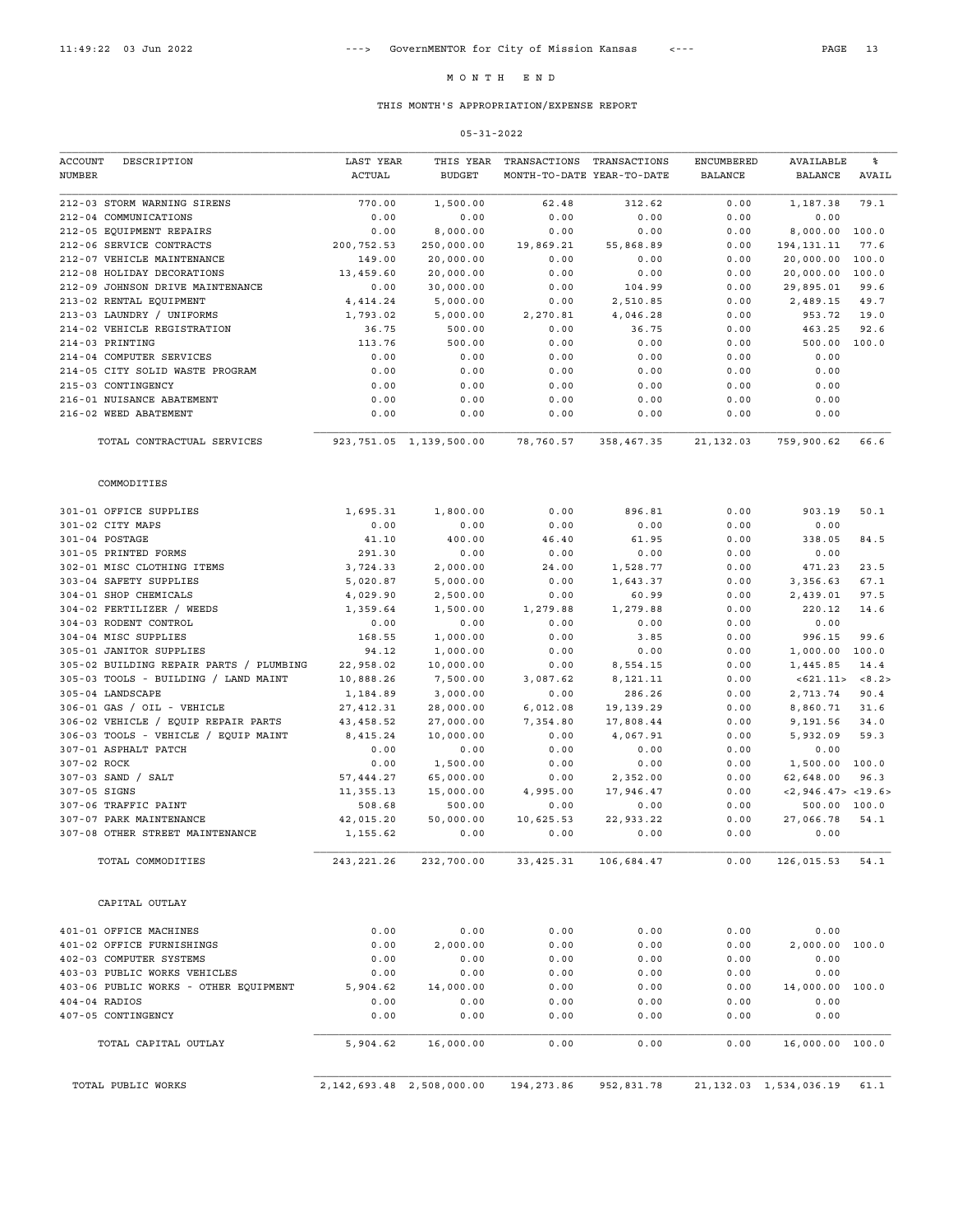# THIS MONTH'S APPROPRIATION/EXPENSE REPORT

| <b>ACCOUNT</b><br>DESCRIPTION<br>NUMBER                                     | LAST YEAR<br><b>ACTUAL</b> | THIS YEAR<br><b>BUDGET</b> | TRANSACTIONS<br>MONTH-TO-DATE YEAR-TO-DATE | TRANSACTIONS       | ENCUMBERED<br><b>BALANCE</b> | AVAILABLE<br><b>BALANCE</b> | ి<br>AVAIL   |
|-----------------------------------------------------------------------------|----------------------------|----------------------------|--------------------------------------------|--------------------|------------------------------|-----------------------------|--------------|
| (01) GENERAL FUND                                                           |                            |                            |                                            |                    |                              |                             |              |
| (23) COMMUNITY DEVELOPMENT                                                  |                            |                            |                                            |                    |                              |                             |              |
| PERSONNEL SERVICES                                                          |                            |                            |                                            |                    |                              |                             |              |
| 101-01 FULL TIME SALARIES                                                   | 257,656.97                 | 318,000.00                 | 20,863.46                                  | 126,086.67         | 0.00                         | 191, 913.33                 | 60.3         |
| 101-02 PART TIME SALARIES                                                   | 0.00                       | 0.00                       | 0.00                                       | 0.00               | 0.00                         | 0.00                        |              |
| 101-04 OVERTIME SALARIES                                                    | 253.91                     | 500.00                     | 165.76                                     | 505.53             | 0.00                         | < 5.53 >                    | <1.1>        |
| 101-07 ICMA EMPLOYER MATCH                                                  | 0.00                       | 0.00                       | 0.00                                       | 0.00               | 0.00                         | 0.00                        |              |
| 102-01 HEALTH / LIFE                                                        | 38,002.52                  | 61,000.00                  | 1,515.77                                   | 12,231.99          | 0.00                         | 48,768.01                   | 79.9         |
| 102-02 SOCIAL SECURITY                                                      | 21,693.93                  | 25,000.00                  | 1,597.37                                   | 9,595.51           | 0.00                         | 15,404.49                   | 61.6         |
| 102-03 KPERS                                                                | 24, 122.67                 | 33,000.00                  | 1,881.53                                   | 11, 169.88         | 0.00                         | 21,830.12                   | 66.1         |
| 102-04 EMPLOYMENT SECURITY<br>102-05 WORKERS COMPENSATION                   | 450.77<br>9,976.87         | 1,000.00<br>13,000.00      | 41.48<br>0.00                              | 248.98<br>5,288.47 | 0.00<br>0.00                 | 751.02<br>7,711.53          | 75.1<br>59.3 |
| 102-06 CITY PENSION                                                         | 5,029.33                   | 5,500.00                   | 242.74                                     | 1,790.04           | 0.00                         | 3,709.96                    | 67.4         |
| 102-07 ADMIN CHGS/CITY PENSION                                              | 0.00                       | 0.00                       | 0.00                                       | 0.00               | 0.00                         | 0.00                        |              |
| TOTAL PERSONNEL SERVICES                                                    | 357,186.97                 | 457,000.00                 | 26,308.11                                  | 166,917.07         | 0.00                         | 290,082.93                  | 63.4         |
| CONTRACTUAL SERVICES                                                        |                            |                            |                                            |                    |                              |                             |              |
| 201-08 TELEPHONE                                                            | 893.38                     | 1,000.00                   | 73.61                                      | 328.23             | 0.00                         | 671.77                      | 67.1         |
| 202-02 COMMERCIAL TRAVEL                                                    | 0.00                       | 1,000.00                   | 0.00                                       | 637.96             | 0.00                         | 362.04                      | 36.2         |
| 202-03 LODGING/MEALS                                                        | 0.00                       | 2,000.00                   | 0.00                                       | 362.25             | 0.00                         | 1,637.75                    | 81.8         |
| 202-04 PARKING/TOLLS                                                        | 0.00                       | 200.00                     | 0.00                                       | 0.00               | 0.00                         | 200.00                      | 100.0        |
| 202-05 MILEAGE                                                              | 0.00                       | 500.00                     | 0.00                                       | 0.00               | 0.00                         | 500.00                      | 100.0        |
| 203-01 REGISTRATION/TUITION                                                 | 760.00                     | 3,000.00                   | 0.00                                       | 896.00             | 0.00                         | 2,104.00                    | 70.1         |
| 203-02 PLANNING COMMISSION                                                  | 0.00                       | 0.00                       | 0.00                                       | 0.00               | 0.00                         | 0.00                        |              |
| 203-03 TUITION REIMBURSEMENT<br>204-01 ADVERTISING                          | 0.00<br>0.00               | 0.00                       | 0.00<br>0.00                               | 0.00               | 0.00                         | 0.00                        | 100.0        |
| 205-01 INSURANCE                                                            | 0.00                       | 300.00<br>500.00           | 0.00                                       | 0.00<br>393.87     | 0.00<br>0.00                 | 300.00<br>106.13            | 21.2         |
| 205-02 NOTARY BONDS                                                         | 50.00                      | 50.00                      | 0.00                                       | 0.00               | 0.00                         | 50.00                       | 100.0        |
| 206-01 PROFESSIONAL ORGANIZATIONS                                           | 1,334.00                   | 2,000.00                   | 0.00                                       | 1,348.00           | 0.00                         | 652.00                      | 32.6         |
| 206-03 PERIODICALS/BOOKS                                                    | 203.99                     | 100.00                     | 0.00                                       | 0.00               | 0.00                         | 100.00                      | 100.0        |
| 206-04 LEGAL PUBLICATIONS                                                   | 28.45                      | 500.00                     | 312.12                                     | 389.29             | 0.00                         | 110.71                      | 22.1         |
| 206-05 PROFESSIONAL SERVICES                                                | 115,894.90                 | 10,000.00                  | 139.00                                     | 139.00             | 10,086.60                    | <225.60>                    | < 2.2 >      |
| 206-06 LAND USE ATTORNEY SERVICES                                           | 25,087.00                  | 50,000.00                  | 1,540.00                                   | 17,699.50          | 0.00                         | 32,300.50                   | 64.6         |
| 206-08 JO CO PLAN/INSP EXPENSES                                             | 615.00                     | 10,000.00                  | 0.00                                       | 0.00               | 0.00                         | 10,000.00                   | 100.0        |
| 207-03 ENGINEER/ARCHITECT SERVICES<br>207-04 HOUSING PROJECT-LOAN IMPROVEME | 5,375.56                   | 10,000.00                  | 4,423.46<br>0.00                           | 4,883.96<br>0.00   | 0.00                         | 5,116.04<br>0.00            | 51.1         |
| 207-07 PRE-EMPLOYMENT TESTING                                               | 0.00<br>503.70             | 0.00<br>0.00               | 0.00                                       | 136.70             | 0.00<br>0.00                 | <136.70>                    |              |
| 208-04 PUBLIC RELATIONS                                                     | 384.11                     | 2,000.00                   | 0.00                                       | 100.00             | 0.00                         | 1,900.00                    | 95.0         |
| 208-05 MEETING EXPENSE                                                      | 45.00                      | 500.00                     | 0.00                                       | 164.29             | 0.00                         | 335.71                      | 67.1         |
| 208-13 EMPLOYEE RECOGNITION                                                 | 137.93                     | 150.00                     | 0.00                                       | 0.00               | 0.00                         | 150.00                      | 100.0        |
| 212-06 SERVICE CONTRACTS                                                    | 0.00                       | 0.00                       | 0.00                                       | 0.00               | 0.00                         | 0.00                        |              |
| 212-07 VEHICLE MAINTENANCE                                                  | 1,139.00                   | 500.00                     | 0.00                                       | 172.74             | 0.00                         | 327.26                      | 65.4         |
| 214-03 PRINTING                                                             | 1,081.25                   | 500.00                     | 93.80                                      | 1,134.21           | 0.00                         | < 634.21 > < 126.8 >        |              |
| 214-04 COMPUTER SERVICES                                                    | 392.29                     | 10,000.00                  | 0.00                                       | 3,488.95           | 0.00                         | 6,511.05                    | 65.1         |
| 215-03 MISCELLANEOUS<br>216-01 NUISANCE ABATEMENT                           | 1,875.29<br>6,621.00       | 500.00<br>5,000.00         | 632.51<br>175.00                           | 841.84<br>375.00   | 0.00<br>0.00                 | <341.84> <68.3><br>4,625.00 | 92.5         |
| 216-04 MISSION POSSIBLE PROGRAM                                             | 14,702.00                  | 35,000.00                  | 0.00                                       | 3,200.00           | 0.00                         | 31,800.00                   | 90.8         |
| 216-06 NEIGHBORHOOD GRANT PROGRAM                                           | 4,782.71                   | 5,000.00                   | 0.00                                       | 0.00               | 0.00                         | 5,000.00                    | 100.0        |
| 216-07 BUSINESS IMPROVEMENT GRANT                                           | 15,842.38                  | 35,000.00                  | 0.00                                       | 0.00               | 0.00                         | 35,000.00                   | 100.0        |
| 216-09 CITIZEN REBATE PROGRAM                                               | 11,348.16                  | 20,000.00                  | 589.12                                     | 9,972.14           | 0.00                         | 10,027.86                   | 50.1         |
| 216-11 JOHNSON COUNTY UTILITY ASSISTA                                       | 2,129.14                   | 5,000.00                   | 397.11                                     | 924.15             | 0.00                         | 4,075.85                    | 81.5         |
| 216-12 STORMWATER BMP                                                       | 2,575.62                   | 500.00                     | 293.19                                     | <2,459.28>         | 0.00                         | 2,959.28                    | 591.8        |
| TOTAL CONTRACTUAL SERVICES                                                  | 213,801.86                 | 210,800.00                 | 8,668.92                                   | 45,128.80          | 10,086.60                    | 155,584.60                  | 73.8         |
| COMMODITIES                                                                 |                            |                            |                                            |                    |                              |                             |              |
| 301-01 OFFICE SUPPLIES                                                      | 1,109.61                   | 1,500.00                   | 42.67                                      | 742.20             | 0.00                         | 757.80                      | 50.5         |
| 301-02 CITY MAPS                                                            | 0.00                       | 500.00                     | 0.00                                       | 0.00               | 0.00                         | 500.00 100.0                |              |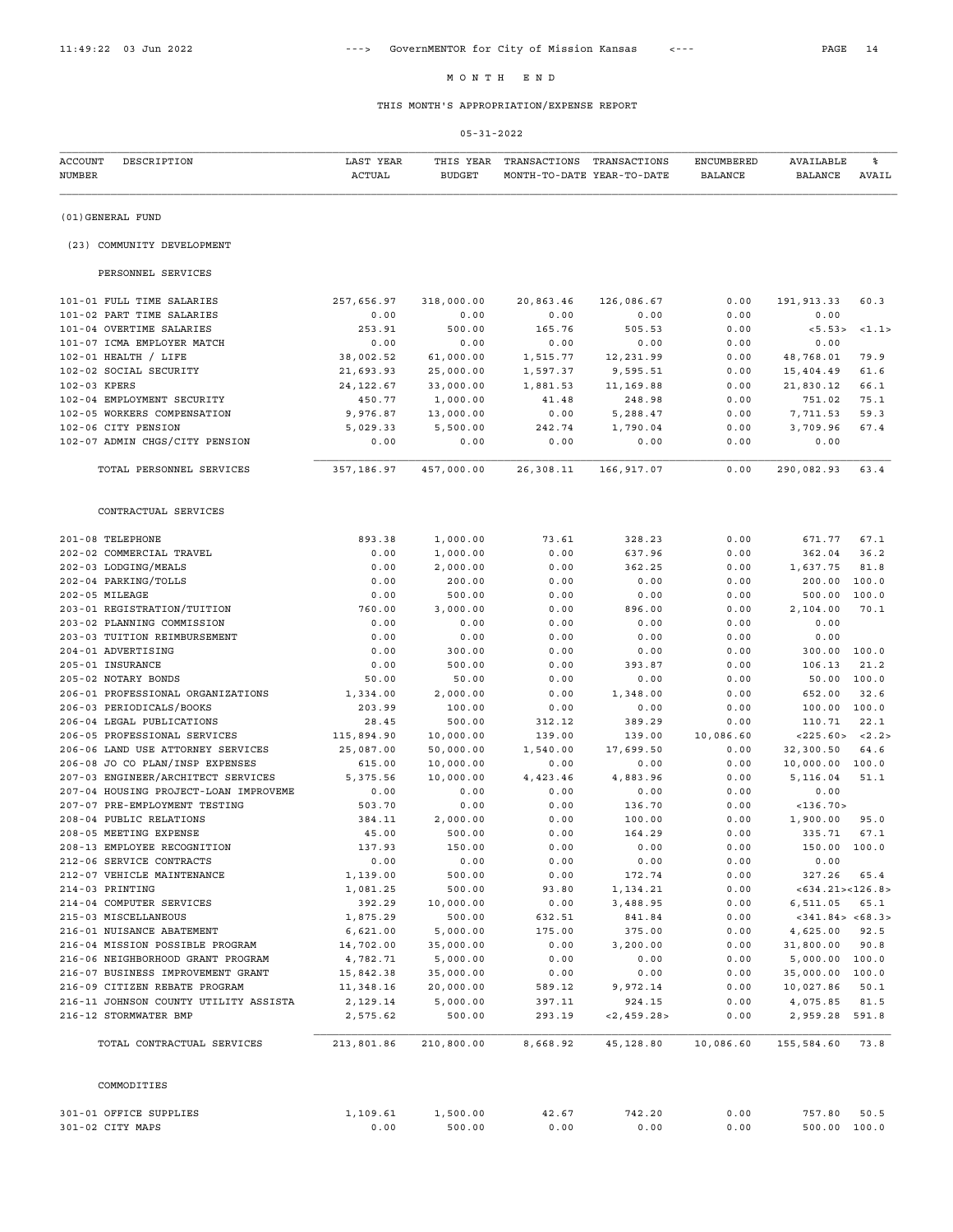## THIS MONTH'S APPROPRIATION/EXPENSE REPORT

#### 05-31-2022

| <b>ACCOUNT</b><br>DESCRIPTION<br>NUMBER | LAST YEAR<br><b>ACTUAL</b> | THIS YEAR<br><b>BUDGET</b> | TRANSACTIONS<br>MONTH-TO-DATE YEAR-TO-DATE | TRANSACTIONS | <b>ENCUMBERED</b><br><b>BALANCE</b> | <b>AVAILABLE</b><br><b>BALANCE</b> | ៖<br><b>AVAIL</b> |
|-----------------------------------------|----------------------------|----------------------------|--------------------------------------------|--------------|-------------------------------------|------------------------------------|-------------------|
| 301-03 CLOTHING                         | 275.39                     | 500.00                     | 24.00                                      | 24.00        | 0.00                                | 476.00                             | 95.2              |
| 301-04 POSTAGE                          | 28.17                      | 500.00                     | 0.00                                       | 0.00         | 0.00                                | 500.00                             | 100.0             |
| 301-05 PRINTED FORMS                    | 0.00                       | 0.00                       | 0.00                                       | 0.00         | 0.00                                | 0.00                               |                   |
| 304-04 MISC SUPPLIES                    | 0.00                       | 0.00                       | 0.00                                       | 0.00         | 0.00                                | 0.00                               |                   |
| 306-01 GAS/OIL                          | 1,278.24                   | 1,000.00                   | 33.26                                      | 492.84       | 0.00                                | 507.16                             | 50.7              |
| TOTAL COMMODITIES                       | 2,691.41                   | 4,000.00                   | 99.93                                      | 1,259.04     | 0.00                                | 2,740.96                           | 68.5              |
| CAPITAL OUTLAY                          |                            |                            |                                            |              |                                     |                                    |                   |
| 401-01 OFFICE MACHINES                  | 128.90                     | 0.00                       | 0.00                                       | 0.00         | 0.00                                | 0.00                               |                   |
| 401-02 OFFICE FURNISHINGS               | 0.00                       | 0.00                       | 0.00                                       | 245.98       | 0.00                                | < 245.98 >                         |                   |
| 402-03 COMPUTER SYSTEMS                 | 2,301.97                   | 0.00                       | 0.00                                       | 0.00         | 0.00                                | 0.00                               |                   |
| 403-06 OTHER EQUIPMENT                  | 18.74                      | 0.00                       | 0.00                                       | 0.00         | 0.00                                | 0.00                               |                   |
| 407-05 CONTINGENCY                      | 0.00                       | 0.00                       | 0.00                                       | 0.00         | 0.00                                | 0.00                               |                   |
| TOTAL CAPITAL OUTLAY                    | 2,449.61                   | 0.00                       | 0.00                                       | 245.98       | 0.00                                | < 245.98 >                         |                   |
|                                         |                            |                            |                                            |              |                                     |                                    |                   |

TOTAL COMMUNITY DEVELOPMENT 576,129.85 671,800.00 35,076.96 213,550.89 10,086.60 448,162.51 66.7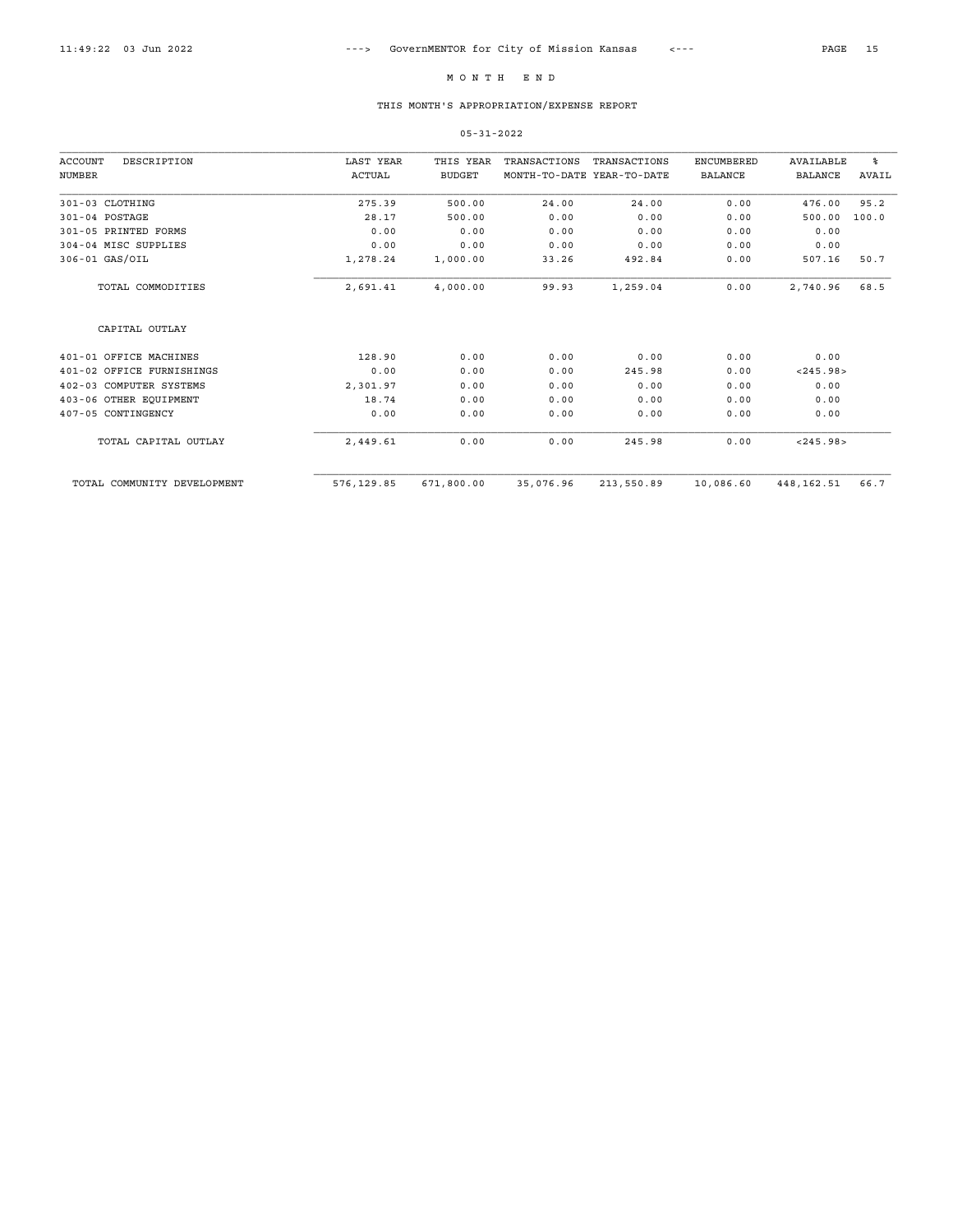# THIS MONTH'S APPROPRIATION/EXPENSE REPORT

| <b>ACCOUNT</b><br>DESCRIPTION<br>NUMBER                           | LAST YEAR<br><b>ACTUAL</b> | THIS YEAR<br><b>BUDGET</b> | TRANSACTIONS<br>MONTH-TO-DATE YEAR-TO-DATE | TRANSACTIONS        | ENCUMBERED<br><b>BALANCE</b> | AVAILABLE<br><b>BALANCE</b> | ిక<br>AVAIL  |
|-------------------------------------------------------------------|----------------------------|----------------------------|--------------------------------------------|---------------------|------------------------------|-----------------------------|--------------|
| (01) GENERAL FUND                                                 |                            |                            |                                            |                     |                              |                             |              |
| (25) POOL                                                         |                            |                            |                                            |                     |                              |                             |              |
| PERSONNEL SERVICES                                                |                            |                            |                                            |                     |                              |                             |              |
| 101-01 FULL TIME SALARIES                                         | 20,250.31                  | 22,400.00                  | 1,687.68                                   | 9,267.24            | 0.00                         | 13, 132.76                  | 58.6         |
| 101-02 PART TIME SALARIES                                         | 80,809.68                  | 114,000.00                 | 745.58                                     | 783.91              | 0.00                         | 113,216.09                  | 99.3         |
| 101-03 OTHER PART TIME                                            | 0.00                       | 0.00                       | 0.00                                       | 0.00                | 0.00                         | 0.00                        |              |
| 101-04 OVERTIME SALARIES                                          | 155.25                     | 2,000.00                   | 0.00                                       | 0.00                | 0.00                         | 2,000.00                    | 100.0        |
| 102-01 HEALTH / LIFE                                              | 5, 354.77                  | 5,500.00                   | 503.01                                     | 2,515.05            | 0.00                         | 2,984.95                    | 54.2         |
| 102-02 SOCIAL SECURITY                                            | 7,945.42                   | 10,000.00                  | 177.93                                     | 731.57              | 0.00                         | 9,268.43                    | 92.6         |
| 102-03 KPERS                                                      | 1,877.76                   | 2,500.00                   | 151.58                                     | 832.36              | 0.00                         | 1,667.64                    | 66.7         |
| 102-04 EMPLOYMENT SECURITY<br>102-05 WORKERS COMPENSATION         | 179.73<br>8,551.61         | 500.00<br>9,500.00         | 4.64<br>0.00                               | 19.03<br>3,864.65   | 0.00<br>0.00                 | 480.97<br>5,635.35          | 96.1<br>59.3 |
| 102-06 CITY PENSION                                               | 408.79                     | 500.00                     | 34.06                                      | 187.03              | 0.00                         | 312.97                      | 62.5         |
| TOTAL PERSONNEL SERVICES                                          | 125, 533.32                | 166,900.00                 | 3,304.48                                   | 18,200.84           | 0.00                         | 148,699.16                  | 89.0         |
|                                                                   |                            |                            |                                            |                     |                              |                             |              |
| CONTRACTUAL SERVICES                                              |                            |                            |                                            |                     |                              |                             |              |
| 201-01 ELECTRICITY                                                | 13,571.11                  | 17,000.00                  | 522.59                                     | 2,727.33            | 0.00                         | 14, 272.67                  | 83.9         |
| 201-03 GAS                                                        | 0.00                       | 0.00                       | 0.00                                       | 0.00                | 0.00                         | 0.00                        |              |
| 201-05 WATER AND SEWER                                            | 22, 335.59                 | 22,000.00                  | 309.79                                     | 1,061.94            | 0.00                         | 20,938.06                   | 95.1         |
| 201-07 TRASH                                                      | 277.34                     | 0.00                       | 123.87                                     | 123.87              | 0.00                         | <123.87>                    |              |
| 201-08 PHONE                                                      | 0.00                       | 0.00                       | 0.00                                       | 0.00                | 0.00                         | 0.00                        |              |
| 203-03 STAFF TRAINING                                             | 920.00                     | 1,000.00                   | 0.00                                       | 0.00                | 0.00                         | 1,000.00                    | 100.0        |
| 203-04 WORKMAN'S COMP CLAIMS                                      | 0.00                       | 0.00                       | 0.00                                       | 0.00                | 0.00                         | 0.00                        |              |
| 204-01 MARKETING/REGISTRATION MTLS                                | 50.00                      | 1,500.00                   | 0.00                                       | 0.00                | 0.00                         | 1,500.00 100.0              | 57.0         |
| 205-01 INSURANCE - BLDG, EQUIPMENT<br>207-07 PRE-EMPLOYMENT EXAMS | 4,766.08<br>2,890.38       | 5,000.00<br>2,000.00       | 0.00<br>288.00                             | 2, 145.78<br>288.00 | 0.00<br>0.00                 | 2,854.22<br>1,712.00        | 85.6         |
| 208-13 EMPLOYEE RECOGNITION                                       | 354.11                     | 500.00                     | 0.00                                       | 0.00                | 0.00                         | 500.00                      | 100.0        |
| 210-01 MAINT BLDG / LAND                                          | 5,989.48                   | 5,000.00                   | 0.00                                       | 0.00                | 0.00                         | 5,000.00                    | 100.0        |
| 212-05 OTHER EQUIPMENT / REPAIRS                                  | 13,613.07                  | 2,000.00                   | 775.00                                     | 775.00              | 0.00                         | 1,225.00                    | 61.2         |
| 213-02 RENTAL AGREEMENTS                                          | 775.00                     | 1,500.00                   | 0.00                                       | 0.00                | 0.00                         | 1,500.00                    | 100.0        |
| 214-05 COMPUTER SERVICES                                          | 23.40                      | 0.00                       | 1.95                                       | 7.80                | 0.00                         | < 7.80                      |              |
| 214-10 POOL TAGS                                                  | 0.00                       | 0.00                       | 0.00                                       | 0.00                | 0.00                         | 0.00                        |              |
| 214-12 MISSION SWIM TEAM                                          | 7,500.00                   | 7,500.00                   | 0.00                                       | 7,500.00            | 0.00                         | 0.00                        |              |
| 215-02 CONTRACT SERV/MAINT AGREEM                                 | 2,328.36                   | 12,000.00                  | 346.60                                     | 1,233.56            | 0.00                         | 10,766.44                   | 89.7         |
| 215-05 CONSULTANTS/INSTRUCTORS                                    | 0.00                       | 0.00                       | 0.00                                       | 0.00                | 0.00                         | 0.00                        |              |
| TOTAL CONTRACTUAL SERVICES                                        | 75, 393.92                 | 77,000.00                  | 2,367.80                                   | 15,863.28           | 0.00                         | 61, 136.72                  | 79.3         |
| COMMODITIES                                                       |                            |                            |                                            |                     |                              |                             |              |
| 301-01 OFFICE SUPPLIES                                            | 107.82                     | 300.00                     | 0.00                                       | 66.63               | 0.00                         | 233.37                      | 77.7         |
| 301-02 CLOTHING                                                   | 2,062.78                   | 2,500.00                   | 1,144.00                                   | 2,738.36            | 0.00                         | <238.36> <9.5>              |              |
| 301-03 FOOD SERVICE                                               | 12, 474.34                 | 25,000.00                  | 4,714.30                                   | 4,714.30            | 0.00                         | 20,285.70                   | 81.1         |
| 301-04 PRINTING                                                   | 180.00                     | 0.00                       | 259.00                                     | 259.00              | 0.00                         | < 259.00 >                  |              |
| 301-08 EQUIPMENT & SUPPLIES                                       | 6,742.13                   | 6,000.00                   | 4,255.45                                   | 4,420.39            | 0.00                         | 1,579.61                    | 26.3         |
| 303-04 SAFETY SUPPLIES                                            | 1,865.58                   | 900.00                     | 0.00                                       | 665.22              | 0.00                         | 234.78                      | 26.0         |
| 304-02 CLEANING CHEMICALS<br>304-04 MISC SUPPLIES                 | 1,219.36<br>494.57         | 750.00<br>0.00             | 0.00<br>0.00                               | 0.00<br>0.00        | 0.00<br>0.00                 | 750.00 100.0<br>0.00        |              |
| 304-05 POOL CHEMICALS                                             | 6,995.41                   | 12,000.00                  | 3,108.50                                   | 3,108.50            | 0.00                         | 8,891.50                    | 74.0         |
| 305-05 REPAIR / PARTS MAINTENANCE                                 | 10,229.89                  | 1,000.00                   | 3,977.82                                   | 6,014.85            | 0.00                         | $<$ 5,014.85><501.4>        |              |
| TOTAL COMMODITIES                                                 | 42, 371.88                 | 48,450.00                  | 17,459.07                                  | 21,987.25           | 0.00                         | 26, 462.75                  | 54.6         |
| CAPITAL OUTLAY                                                    |                            |                            |                                            |                     |                              |                             |              |
| 407-01 EQUIPMENT / REPLACEMENT                                    | 0.00                       | 0.00                       | 0.00                                       | 0.00                | 0.00                         | 0.00                        |              |
| 407-02 FILTER ELEMENTS                                            | 0.00                       | 0.00                       | 0.00                                       | 0.00                | 0.00                         | 0.00                        |              |
| 407-03 POOL IMP/REPAIR/DESIGN                                     | 0.00                       | 0.00                       | 0.00                                       | 0.00                | 0.00                         | 0.00                        |              |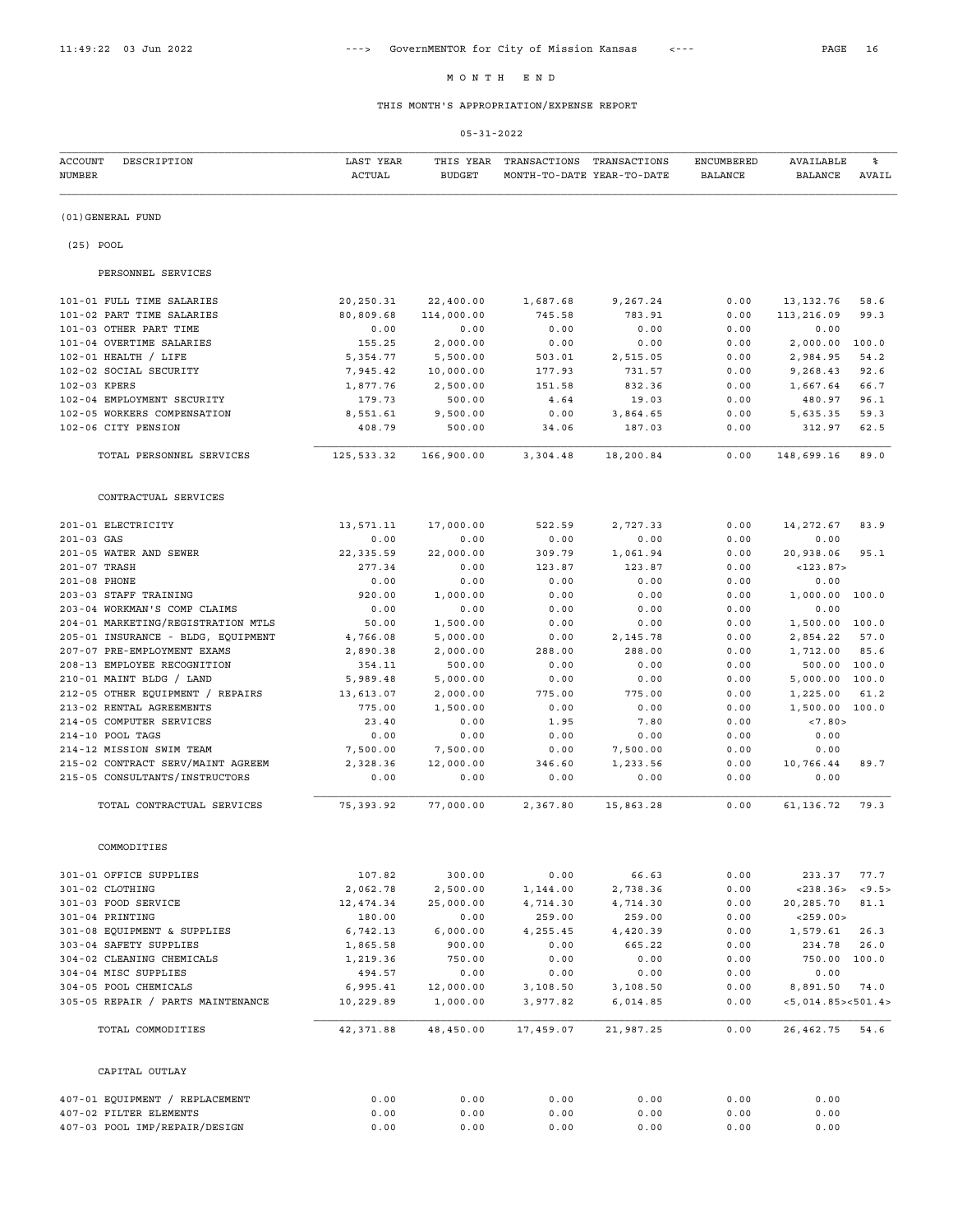# THIS MONTH'S APPROPRIATION/EXPENSE REPORT

| ACCOUNT<br>DESCRIPTION<br>NUMBER | LAST YEAR<br>ACTUAL | THIS YEAR<br>BUDGET | TRANSACTIONS<br>MONTH-TO-DATE YEAR-TO-DATE | TRANSACTIONS | ENCUMBERED<br>BALANCE | AVAILABLE<br>BALANCE | ิ≽<br>AVAIL |
|----------------------------------|---------------------|---------------------|--------------------------------------------|--------------|-----------------------|----------------------|-------------|
| 407-05 CONTINGENCY               | 0.00                | 0.00                | 0.00                                       | 0.00         | 0.00                  | 0.00                 |             |
| TOTAL CAPITAL OUTLAY             | 0.00                | 0.00                | 0.00                                       | 0.00         | 0.00                  | 0.00                 |             |
| TOTAL POOL                       | 243,299.12          | 292,350.00          | 23, 131.35                                 | 56,051.37    | 0.00                  | 236,298.63           | 80.8        |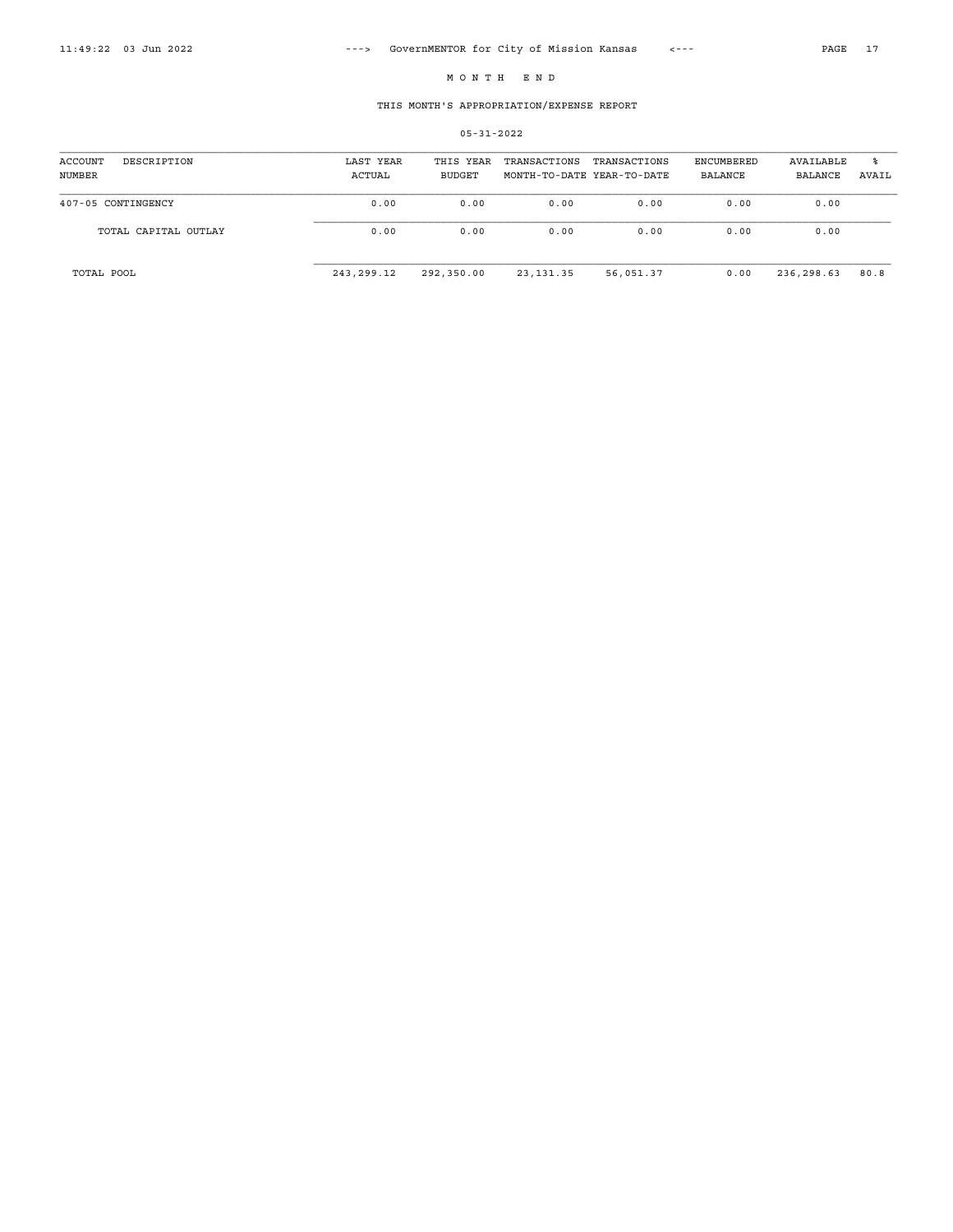05-31-2022

#### THIS MONTH'S APPROPRIATION/EXPENSE REPORT

ACCOUNT DESCRIPTION LAST YEAR THIS YEAR TRANSACTIONS TRANSACTIONS ENCUMBERED AVAILABLE % NUMBER ACTUAL BUDGET MONTH-TO-DATE YEAR-TO-DATE BALANCE BALANCE AVAIL (01)GENERAL FUND (26) INVALID OFFICE PERSONNEL SERVICES TOTAL PERSONNEL SERVICES 0.00 0.00 0.00 0.00 0.00 0.00 CONTRACTUAL SERVICES TOTAL CONTRACTUAL SERVICES 0.00 0.00 0.00 0.00 0.00 0.00 COMMODITIES TOTAL COMMODITIES 0.00 0.00 0.00 0.00 0.00 0.00 CAPITAL OUTLAY TOTAL CAPITAL OUTLAY 0.00 0.00 0.00 0.00 0.00 0.00

TOTAL INVALID OFFICE  $0.00$  0.00 0.00 0.00 0.00 0.00 0.00 0.00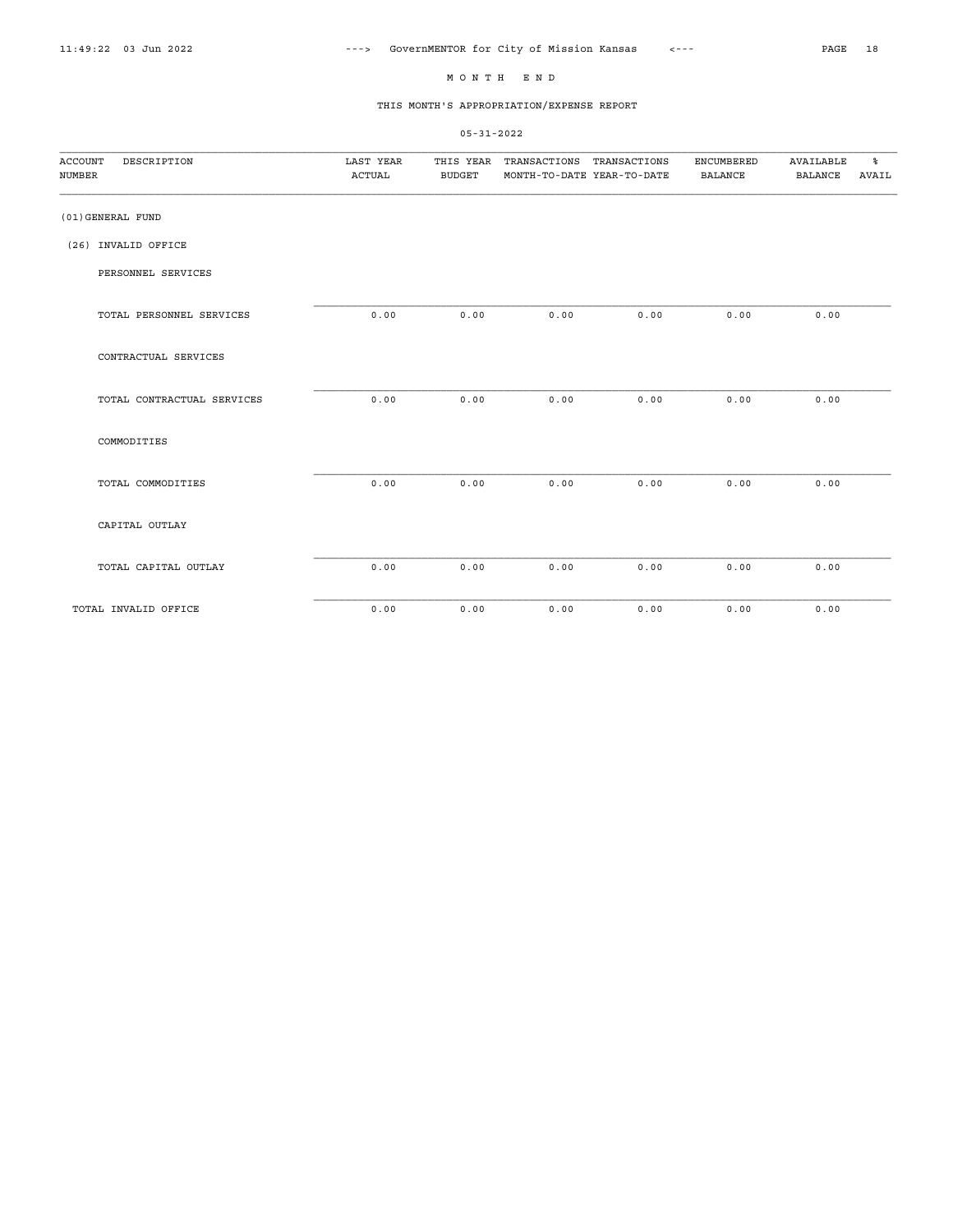# THIS MONTH'S APPROPRIATION/EXPENSE REPORT

| <b>ACCOUNT</b><br>DESCRIPTION<br>NUMBER                   | LAST YEAR<br><b>ACTUAL</b> | THIS YEAR<br><b>BUDGET</b> | TRANSACTIONS TRANSACTIONS<br>MONTH-TO-DATE YEAR-TO-DATE |                      | ENCUMBERED<br><b>BALANCE</b> | AVAILABLE<br><b>BALANCE</b> | ిక<br>AVAIL  |
|-----------------------------------------------------------|----------------------------|----------------------------|---------------------------------------------------------|----------------------|------------------------------|-----------------------------|--------------|
| (01) GENERAL FUND                                         |                            |                            |                                                         |                      |                              |                             |              |
| (27) COMMUNITY CENTER                                     |                            |                            |                                                         |                      |                              |                             |              |
| PERSONNEL SERVICES                                        |                            |                            |                                                         |                      |                              |                             |              |
| 101-01 FULL TIME SALARIES                                 | 690,102.54                 | 750,000.00                 | 52,006.05                                               | 320,038.13           | 0.00                         | 429,961.87                  | 57.3         |
| 101-02 PART TIME SALARIES                                 | 348,809.38                 | 512,000.00                 | 27,848.73                                               | 136, 271.96          | 0.00                         | 375,728.04                  | 73.3         |
| 101-03 OTHER PART TIME                                    | 0.00                       | 0.00                       | 0.00                                                    | 0.00                 | 0.00                         | 0.00                        |              |
| 101-04 OVERTIME SALARIES                                  | 56.99                      | 5,000.00                   | 0.00                                                    | 10.00                | 0.00                         | 4,990.00                    | 99.8         |
| 102-01 HEALTH / LIFE                                      | 161, 488.14                | 160,500.00                 | 13,934.42                                               | 71,810.30            | 0.00                         | 88,689.70                   | 55.2         |
| 102-02 SOCIAL SECURITY                                    | 87, 344.23                 | 96,000.00                  | 5,856.07                                                | 33,705.92            | 0.00                         | 62,294.08                   | 64.8         |
| 102-03 KPERS                                              | 67,806.22                  | 72,000.00                  | 4,773.95                                                | 26,688.01            | 0.00                         | 45, 311.99                  | 62.9         |
| 102-04 EMPLOYMENT SECURITY                                | 1,798.28                   | 3,500.00                   | 152.61                                                  | 876.84               | 0.00                         | 2,623.16                    | 74.9         |
| 102-05 WORKERS COMPENSATION                               | 27,080.09                  | 30,000.00                  | 0.00                                                    | 12,204.17            | 0.00                         | 17,795.83                   | 59.3         |
| 102-06 CITY PENSION<br>102-07 ADMISTRATIVE CHGS / PENSION | 12,686.08<br>0.00          | 14,000.00<br>0.00          | 1,061.03<br>0.00                                        | 5,625.04<br>0.00     | 0.00<br>0.00                 | 8,374.96<br>0.00            | 59.8         |
|                                                           |                            |                            |                                                         |                      |                              |                             |              |
| TOTAL PERSONNEL SERVICES                                  | 1,397,171.95 1,643,000.00  |                            | 105,632.86                                              | 607,230.37           | 0.00                         | 1,035,769.63                | 63.0         |
| CONTRACTUAL SERVICES                                      |                            |                            |                                                         |                      |                              |                             |              |
| 201-01 ELECTRIC                                           | 181,007.60                 | 160,000.00                 | 10,339.46                                               | 51,596.58            | 0.00                         | 108,403.42                  | 67.7         |
| 201-03 GAS                                                | 56, 361.64                 | 20,000.00                  | 3,777.00                                                | 29,260.48            | 0.00                         | $<$ 9,260.48> <46.3>        |              |
| 201-04 UTILITIES - WTR DIST BLDG                          | 0.00                       | 0.00                       | 0.00                                                    | 150.00               | 0.00                         | <150.00>                    |              |
| 201-05 WATER AND SEWER                                    | 33,751.78                  | 37,000.00                  | 1,351.09                                                | 6,511.19             | 0.00                         | 30,488.81                   | 82.4         |
| 201-07 TRASH SERVICE                                      | 6,248.20                   | 5,400.00                   | 564.40                                                  | 2,822.00             | 0.00                         | 2,578.00                    | 47.7         |
| 201-08 TELEPHONE                                          | 8,235.05                   | 8,000.00                   | 640.35                                                  | 3,205.66             | 0.00                         | 4,794.34                    | 59.9         |
| 202-02 TRAVEL / COMMERCIAL                                | 0.00                       | 2,700.00                   | 0.00                                                    | 0.00                 | 0.00                         | 2,700.00 100.0              |              |
| 202-03 LODGING / MEALS                                    | 1,253.41                   | 4,800.00                   | 442.46                                                  | 658.75               | 0.00                         | 4, 141.25                   | 86.2         |
| 202-04 PARKING / TOLLS                                    | 61.95                      | 50.00                      | 0.00                                                    | 7.00                 | 0.00                         | 43.00                       | 86.0         |
| 202-05 MILEAGE - STAFF                                    | 164.64                     | 750.00                     | 0.00                                                    | 0.00                 | 0.00                         | 750.00 100.0                |              |
| 203-01 REGISTRATION / TUITION<br>203-02 STAFF TRAINING    | 1,061.00                   | 4,200.00                   | 0.00                                                    | 1,454.00             | 0.00                         | 2,746.00                    | 65.3         |
| 203-03 TUITION REIMBURSEMENT                              | 976.00<br>0.00             | 6,000.00<br>0.00           | 0.00<br>0.00                                            | 1,700.46<br>0.00     | 0.00<br>0.00                 | 4,299.54<br>0.00            | 71.6         |
| 203-04 WORKMAN'S COMP CLAIMS                              | 0.00                       | 0.00                       | 0.00                                                    | 0.00                 | 0.00                         | 0.00                        |              |
| 204-01 MARKETING / PUBLIC RELATIONS                       | 69,816.53                  | 58,650.00                  | 8,762.99                                                | 43,801.68            | 0.00                         | 14,848.32                   | 25.3         |
| 205-01 INSURANCE - BLDG, EQUIPMENT                        | 35, 269.12                 | 35,000.00                  | 45.00                                                   | 28,500.69            | 0.00                         | 6,499.31                    | 18.5         |
| 205-02 NOTARY BONDS                                       | 0.00                       | 0.00                       | 0.00                                                    | 0.00                 | 0.00                         | 0.00                        |              |
| 206-01 PROFESSIONAL ORGANIZATIONS                         | 1,747.31                   | 3,500.00                   | 0.00                                                    | 520.00               | 0.00                         | 2,980.00                    | 85.1         |
| 206-03 PERIODICALS/BOOKS/PUBLICATIONS                     | 0.00                       | 0.00                       | 0.00                                                    | 0.00                 | 0.00                         | 0.00                        |              |
| 206-05 PROFESSIONAL SERVICES                              | 200.00                     | 0.00                       | 3,340.00                                                | 6,730.00             | 0.00                         | < 6, 730.00 >               |              |
| 207-07 PRE-EMPLOYMENT/DRUG TESTING                        | 5,080.02                   | 6, 100.00                  | 384.00                                                  | 1,299.00             | 0.00                         | 4,801.00                    | 78.7         |
| 208-13 EMPLOYEE RECOGNITION                               | 4,661.61                   | 3,500.00                   | 172.87                                                  | 1,340.56             | 0.00                         | 2,159.44                    | 61.6         |
| 210-01 MAINT - BLDG / LAND                                | 52,109.74                  | 50,000.00                  | 2,332.35                                                | 4,093.76             | 0.00                         | 45,906.24                   | 91.8         |
| 212-05 EQUIPMENT / REPAIRS                                | 14,804.54                  | 14,000.00                  | 1,050.00                                                | 6,542.43             | 0.00                         | 7,457.57                    | 53.2         |
| 212-07 VEHICLE MAINTENANCE                                | 21.37                      | 500.00                     | 0.00                                                    | 0.00                 | 0.00                         | 500.00 100.0                |              |
| 213-02 RENTAL EQUIPMENT                                   | 11,809.12                  | 10,000.00                  | 1,766.25                                                | 7,174.51             | $0.00$                       | 2,825.49                    | 28.2         |
| 214-03 PRINTING<br>214-05 COMPUTER SERV/SOFTWARE          | 26,085.70<br>15,247.32     | 20,000.00<br>15,000.00     | 480.00                                                  | 5,646.99<br>3,690.62 | 0.00                         | 14,353.01<br>11,309.38      | 71.7<br>75.3 |
| 214-10 REGISTRATION MATERIALS                             | 0.00                       | 0.00                       | 1,101.82<br>0.00                                        | 0.00                 | 0.00<br>0.00                 | 0.00                        |              |
| 214-11 SPECIAL PROGRAMS                                   | 12,272.00                  | 23,500.00                  | 1,377.05                                                | 5, 153.43            | 0.00                         | 18,346.57                   | 78.0         |
| 214-12 SWIM PROGRAMS                                      | 679.49                     | 3,000.00                   | 0.00                                                    | 0.00                 | 0.00                         | 3,000.00 100.0              |              |
| 214-13 MISSION SUMMER PROGRAM                             | 19,502.79                  | 37,000.00                  | 1,523.93                                                | 9,301.78             | 0.00                         | 27,698.22                   | 74.8         |
| 215-01 SEASONAL PROGRAMS                                  | 28, 477.53                 | 28,300.00                  | 882.07                                                  | 6,799.99             | 0.00                         | 21,500.01                   | 75.9         |
| 215-02 CONTRACT SER / MAINT AGREEMENTS                    | 58,163.07                  | 63,000.00                  | 2,688.38                                                | 28, 221.14           | 0.00                         | 34,778.86                   | 55.2         |
| 215-03 MISC                                               | 0.00                       | 0.00                       | 0.00                                                    | 0.00                 | 0.00                         | 0.00                        |              |
| 215-04 FIELD TRIPS                                        | 0.00                       | 0.00                       | $0.00$                                                  | 0.00                 | 0.00                         | 0.00                        |              |
| 215-05 CONTRACT INSTRUCTORS                               | 72,450.89                  | 125,000.00                 | 6,951.00                                                | 30,755.70            | 0.00                         | 94,244.30                   | 75.3         |
| 215-06 TRANSPORTATION SERVICES                            | 12,008.00                  | 17,300.00                  | 2,416.18                                                | 3,150.58             | 0.00                         | 14, 149. 42                 | 81.7         |
| 215-10 BEVERLY PARKING LOT LEASE                          | 0.00                       | 0.00                       | 0.00                                                    | 0.00                 | 0.00                         | 0.00                        |              |
| TOTAL CONTRACTUAL SERVICES                                | 729,527.42                 | 762,250.00                 | 52,388.65                                               | 290,088.98           | 0.00                         | 472,161.02                  | 61.9         |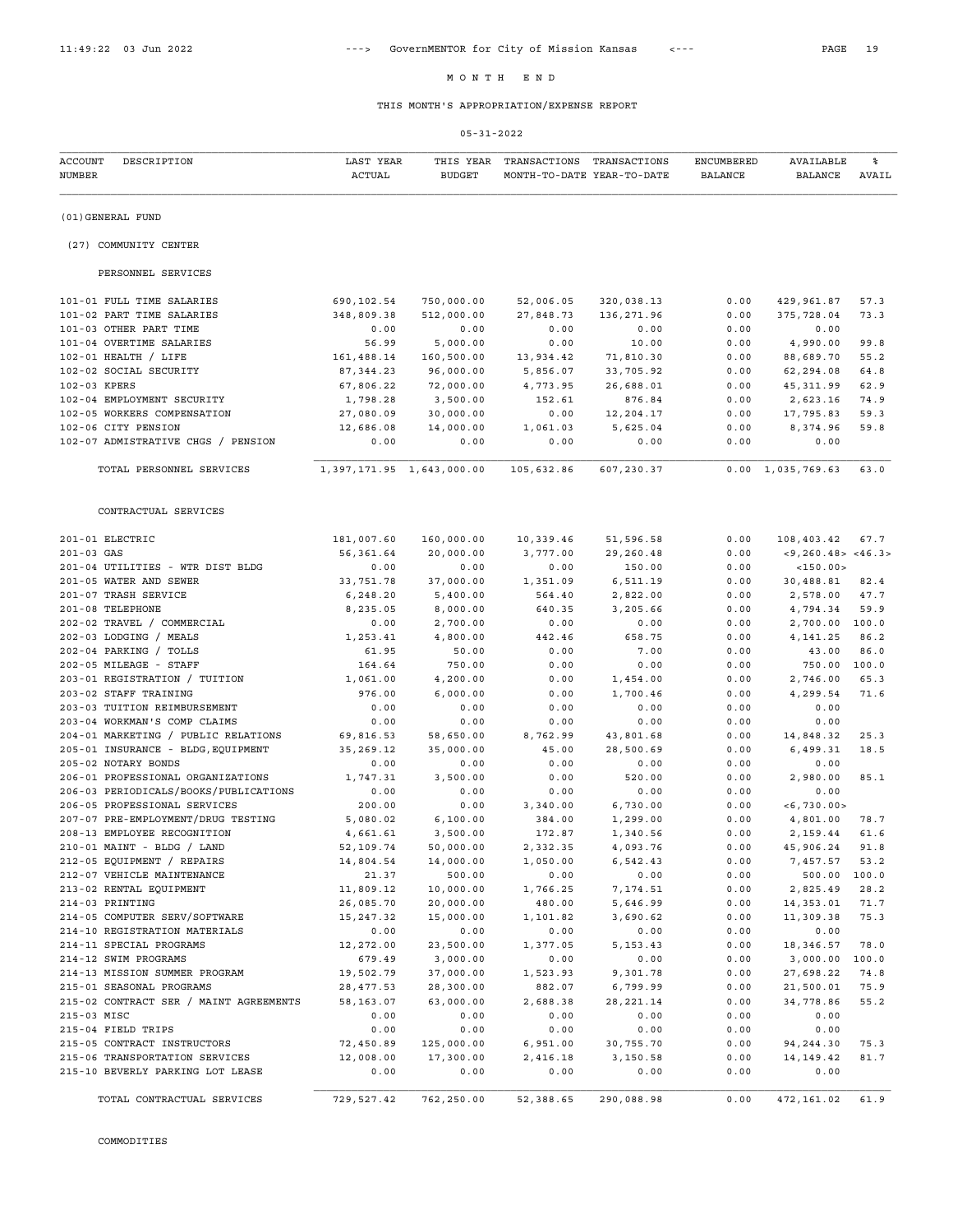# THIS MONTH'S APPROPRIATION/EXPENSE REPORT

| <b>ACCOUNT</b><br>DESCRIPTION          | LAST YEAR  | THIS YEAR                     | TRANSACTIONS               | TRANSACTIONS | <b>ENCUMBERED</b> | AVAILABLE                 | ิัะ   |
|----------------------------------------|------------|-------------------------------|----------------------------|--------------|-------------------|---------------------------|-------|
| NUMBER                                 | ACTUAL     | <b>BUDGET</b>                 | MONTH-TO-DATE YEAR-TO-DATE |              | <b>BALANCE</b>    | <b>BALANCE</b>            | AVAIL |
| 301-01 OFFICE SUPPLIES                 | 3,681.93   | 4,000.00                      | 766.08                     | 2,637.76     | 0.00              | 1,362.24                  | 34.0  |
| 301-02 CLOTHING                        | 8,381.74   | 8,900.00                      | 623.00                     | 746.35       | 0.00              | 8,153.65                  | 91.6  |
| 301-03 FOOD SERV / CONCESSION SUPPLIES | 163.35     | 5,000.00                      | 0.00                       | 127.22       | 0.00              | 4,872.78                  | 97.4  |
| 301-04 POSTAGE                         | 7,402.28   | 5,000.00                      | 704.40                     | 1,451.84     | 0.00              | 3,548.16                  | 70.9  |
| 301-05 PRINTING                        | 255.65     | 1,300.00                      | 0.00                       | 305.25       | 0.00              | 994.75                    | 76.5  |
| 301-08 EQUIPMENT & SUPPLIES            | 28,826.71  | 39,000.00                     | 5,673.95                   | 13,291.78    | 0.00              | 25,708.22                 | 65.9  |
| 301-09 PROGRAM SUPPLIES                | 5,797.45   | 10,000.00                     | 540.41                     | 2,695.79     | 0.00              | 7,304.21                  | 73.0  |
| 303-04 SAFETY SUPPLIES                 | 1,472.03   | 1,200.00                      | 31.99                      | 423.90       | 0.00              | 776.10                    | 64.6  |
| 304-02 CLEANING SUPPLIES               | 8,548.24   | 15,000.00                     | 0.00                       | 1,313.13     | 0.00              | 13,686.87                 | 91.2  |
| 304-04 MISC SUPPLIES                   | 0.00       | 0.00                          | 0.00                       | 0.00         | 0.00              | 0.00                      |       |
| 304-05 POOL CHEMICALS                  | 10,682.29  | 8,500.00                      | 1,389.23                   | 3,900.69     | 0.00              | 4,599.31                  | 54.1  |
| 305-05 BLDG MAINT / REPAIR / PARTS     | 20, 237.58 | 9,000.00                      | 3,012.09                   | 12,992.64    | 0.00              | $<$ 3,992.64> $<$ 44.3>   |       |
| 306-01 GAS / OIL - VEHICLE             | 1,187.13   | 500.00                        | 38.20                      | 135.56       | 0.00              | 364.44                    | 72.8  |
| 306-02 VEHICLE/EQUIP REPAIR PARTS      | 9.98       | 0.00                          | 0.00                       | 6.18         | 0.00              | < 6.18>                   |       |
| TOTAL COMMODITIES                      | 96,646.36  | 107,400.00                    | 12,779.35                  | 40,028.09    | 0.00              | 67,371.91                 | 62.7  |
| CAPITAL OUTLAY                         |            |                               |                            |              |                   |                           |       |
| 407-01 EOPT AND EOPT REPLACEM          | 0.00       | 0.00                          | 0.00                       | 0.00         | 0.00              | 0.00                      |       |
| 407-03 CONSTRUCTION/REPAIR             | 0.00       | 0.00                          | 0.00                       | 0.00         | 0.00              | 0.00                      |       |
| 407-05 CONTINGENCY                     | 9.99       | 0.00                          | 0.00                       | 0.00         | 0.00              | 0.00                      |       |
| 407-07 MORROW TRUST - DO NOT USE!      | 0.00       | 0.00                          | 0.00                       | 0.00         | 0.00              | 0.00                      |       |
| TOTAL CAPITAL OUTLAY                   | 9.99       | 0.00                          | 0.00                       | 0.00         | 0.00              | 0.00                      |       |
| TOTAL COMMUNITY CENTER                 |            | 2, 223, 355.72 2, 512, 650.00 | 170,800.86                 | 937, 347.44  |                   | $0.00 \quad 1,575,302.56$ | 62.6  |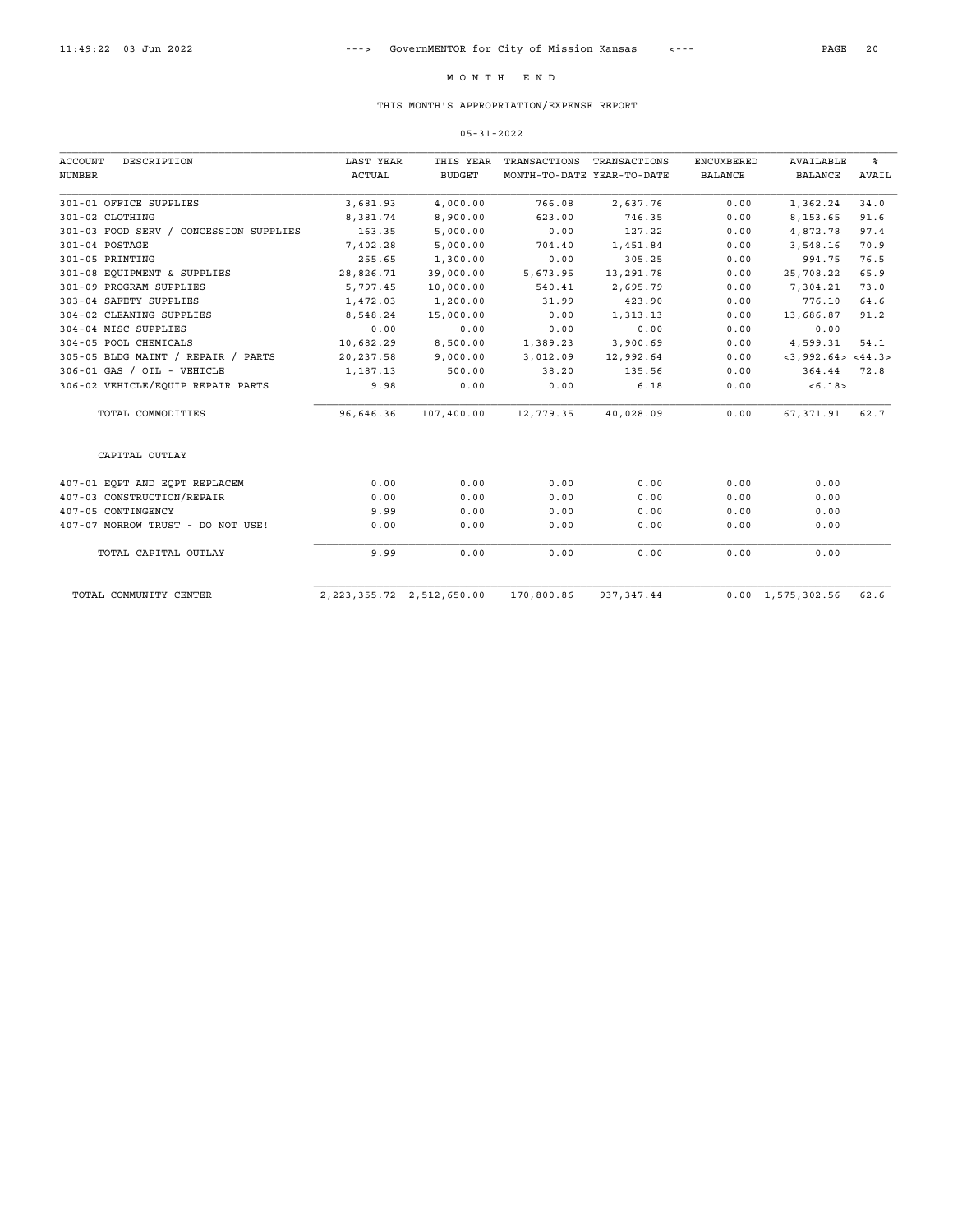#### THIS MONTH'S APPROPRIATION/EXPENSE REPORT

05-31-2022

ACCOUNT DESCRIPTION LAST YEAR THIS YEAR TRANSACTIONS TRANSACTIONS ENCUMBERED AVAILABLE % NUMBER ACTUAL BUDGET MONTH-TO-DATE YEAR-TO-DATE BALANCE BALANCE AVAIL (01)GENERAL FUND (28) INVALID OFFICE PERSONNEL SERVICES TOTAL PERSONNEL SERVICES 0.00 0.00 0.00 0.00 0.00 0.00 CONTRACTUAL SERVICES TOTAL CONTRACTUAL SERVICES 0.00 0.00 0.00 0.00 0.00 0.00 COMMODITIES TOTAL COMMODITIES 0.00 0.00 0.00 0.00 0.00 0.00 CAPITAL OUTLAY TOTAL CAPITAL OUTLAY 0.00 0.00 0.00 0.00 0.00 0.00

TOTAL INVALID OFFICE  $0.00$  0.00 0.00 0.00 0.00 0.00 0.00 0.00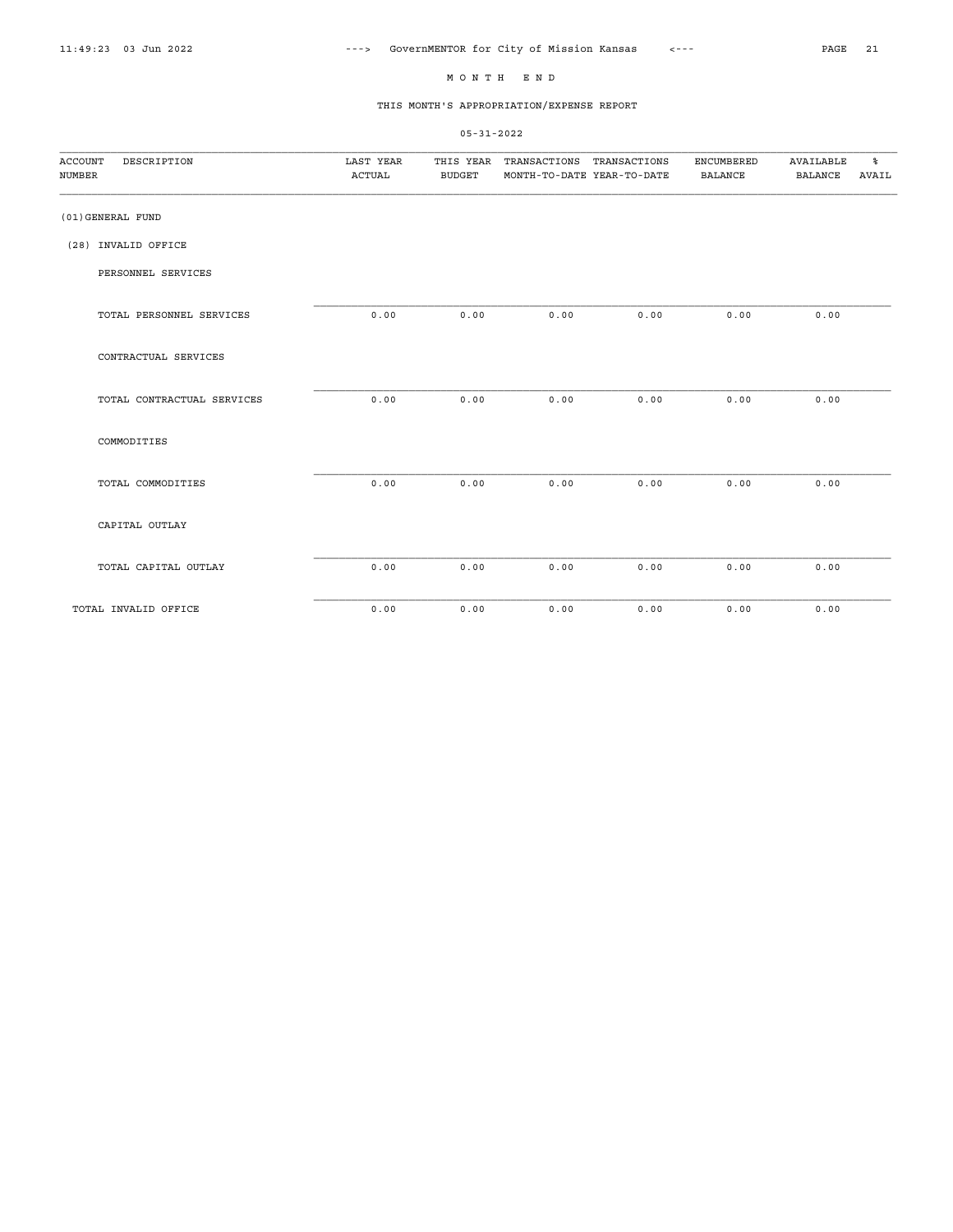# THIS MONTH'S APPROPRIATION/EXPENSE REPORT

| ACCOUNT<br>DESCRIPTION<br>NUMBER                                   | LAST YEAR<br>ACTUAL           | THIS YEAR<br><b>BUDGET</b> | TRANSACTIONS        | TRANSACTIONS<br>MONTH-TO-DATE YEAR-TO-DATE | ENCUMBERED<br><b>BALANCE</b> | AVAILABLE<br><b>BALANCE</b> | ిక<br>AVAIL  |
|--------------------------------------------------------------------|-------------------------------|----------------------------|---------------------|--------------------------------------------|------------------------------|-----------------------------|--------------|
| (01) GENERAL FUND                                                  |                               |                            |                     |                                            |                              |                             |              |
| (30) POLICE DEPARTMENT                                             |                               |                            |                     |                                            |                              |                             |              |
| PERSONNEL SERVICES                                                 |                               |                            |                     |                                            |                              |                             |              |
| 101-01 FULL TIME SALARIES                                          | 1,952,938.18 2,150,000.00     |                            | 162,774.90          | 879,965.25                                 |                              | $0.00 \quad 1,270,034.75$   | 59.0         |
| 101-02 PART TIME SALARIES                                          | 0.00                          | 0.00                       | 0.00                | 0.00                                       | 0.00                         | 0.00                        |              |
| 101-04 OVERTIME SALARIES                                           | 135,728.99                    | 130,000.00                 | 13,736.32           | 83, 147. 76                                | 0.00                         | 46,852.24                   | 36.0         |
| 101-05 OVERTIME SALARIES (COURT)<br>102-01 HEALTH / LIFE           | 4,046.23<br>386, 464.56       | 7,000.00<br>487,000.00     | 325.30<br>35,498.27 | 1,418.82<br>186,565.49                     | 0.00<br>0.00                 | 5,581.18<br>300, 434.51     | 79.7<br>61.6 |
| 102-02 SOCIAL SECURITY                                             | 171,625.82                    | 170,000.00                 | 12,598.81           | 69,714.94                                  | 0.00                         | 100,285.06                  | 58.9         |
| 102-03 KPERS                                                       | 19,110.83                     | 20,000.00                  | 1,289.34            | 7,914.31                                   | 0.00                         | 12,085.69                   | 60.4         |
| 102-04 EMPLOYMENT SECURITY                                         | 3,577.10                      | 6,000.00                   | 329.17              | 1,818.96                                   | 0.00                         | 4,181.04                    | 69.6         |
| 102-05 WORKERS COMPENSATION                                        | 52,734.89                     | 58,000.00                  | 0.00                | 23,594.72                                  | 0.00                         | 34,405.28                   | 59.3         |
| 102-06 CITY PENSION                                                | 3,374.48                      | 4,100.00                   | 289.70              | 1,544.63                                   | 0.00                         | 2,555.37                    | 62.3         |
| 102-07 KP&F RETIREMENT<br>102-08 NEACC MONEY PURCH PLN             | 426,529.34<br>0.00            | 475,000.00<br>0.00         | 37,395.28<br>0.00   | 202, 341.16<br>0.00                        | 0.00<br>0.00                 | 272,658.84<br>0.00          | 57.4         |
| 102-09 ADMIN CHGS 125 PLAN                                         | 0.00                          | 0.00                       | 0.00                | 0.00                                       | 0.00                         | 0.00                        |              |
|                                                                    |                               |                            |                     |                                            |                              |                             |              |
| TOTAL PERSONNEL SERVICES                                           | 3, 156, 130.42 3, 507, 100.00 |                            |                     | 264, 237.09 1, 458, 026.04                 |                              | $0.00 \quad 2.049.073.96$   | 58.4         |
| CONTRACTUAL SERVICES                                               |                               |                            |                     |                                            |                              |                             |              |
| 201-01 ELECTRIC                                                    | 0.00                          | 0.00                       | 0.00                | 0.00                                       | 0.00                         | 0.00                        |              |
| 201-03 GAS                                                         | 0.00                          | 0.00                       | 0.00                | 0.00                                       | 0.00                         | 0.00                        |              |
| 201-05 WATER AND SEWER                                             | 0.00                          | 0.00                       | 0.00                | 0.00                                       | 0.00                         | 0.00                        |              |
| 201-08 TELEPHONE                                                   | 20,720.71                     | 23,500.00                  | 1,242.80            | 6,731.91                                   | 0.00                         | 16,768.09                   | 71.3         |
| 202-02 COMMERCIAL TRAVEL                                           | 1,584.26                      | 5,000.00                   | 31.72               | 686.19                                     | 0.00                         | 4,313.81                    | 86.2         |
| 202-03 LODGING / MEALS                                             | 6,407.46                      | 18,000.00                  | 3,156.82            | 7,031.97                                   | 0.00                         | 10,968.03                   | 60.9         |
| 202-04 PARKING / TOLLS / MISC<br>202-05 MILEAGE REIMBURSEMENT      | 66.70<br>0.00                 | 750.00<br>0.00             | 0.00<br>0.00        | 0.00<br>0.00                               | 0.00<br>0.00                 | 750.00 100.0<br>0.00        |              |
| 203-01 REGISTRATION / TUITION / OTHER                              | 19,321.94                     | 20,000.00                  | 1,665.00            | 9,683.48                                   | 0.00                         | 10,316.52                   | 51.5         |
| 203-02 FIRING RANGE                                                | 7,319.02                      | 14,000.00                  | 141.95              | 773.52                                     | 0.00                         | 13, 226.48                  | 94.4         |
| 203-03 TUITION REIMBURSEMENT                                       | 2,000.00                      | 0.00                       | 0.00                | 0.00                                       | 0.00                         | 0.00                        |              |
| 203-04 TRAINING / JUNIOR COLLEGE                                   | 860.71                        | 0.00                       | 0.00                | 0.00                                       | 0.00                         | 0.00                        |              |
| 204-01 ADVERTISING - CLASSIFIED                                    | 0.00                          | 0.00                       | 235.77              | 235.77                                     | 0.00                         | < 235.77                    |              |
| 205-01 INSURANCE - BLDG, EQUIPMENT<br>205-02 NOTARY BONDS          | 5,824.84<br>0.00              | 0.00<br>250.00             | 0.00<br>0.00        | 9,533.62<br>75.00                          | 0.00<br>0.00                 | < 9, 533.62<br>175.00       | 70.0         |
| 206-01 PROFESSIONAL ORGANIZATIONS                                  | 2,692.00                      | 3,500.00                   | 120.00              | 785.00                                     | 0.00                         | 2,715.00                    | 77.5         |
| 206-03 PERIODICALS/BOOKS/PUBLICATIONS                              | 893.18                        | 1,500.00                   | 0.00                | 0.00                                       | 0.00                         | 1,500.00 100.0              |              |
| 206-05 PROFESSIONAL SERVICES                                       | 690.00                        | 4,000.00                   | 0.00                | 320.00                                     | 0.00                         | 3,680.00                    | 92.0         |
| 207-07 PRE - EMPLOYMENT EXAMS                                      | 3,771.50                      | 7,000.00                   | 0.00                | 2,281.00                                   | 0.00                         | 4,719.00                    | 67.4         |
| 208-04 PUBLIC RELATIONS                                            | 7,452.48                      | 13,000.00                  | 0.00                | 205.32                                     | 0.00                         | 12,794.68                   | 98.4         |
| 208-13 EMPLOYEE RECOGNITITON                                       | 2,035.57                      | 3,500.00                   | 0.00                | 85.15                                      | 0.00                         | 3,414.85                    | 97.5         |
| 210-01 DARE SPECIAL EXPENDITURES<br>210-02 JANITORIAL SERVICES     | 0.00<br>12,506.50             | 0.00<br>12,000.00          | 0.00<br>1,470.00    | 0.00<br>7,350.00                           | 0.00<br>0.00                 | 0.00<br>4,650.00 38.7       |              |
| 212-04 COMMUNICATIONS / RADIOS                                     | 451.71                        | 1,500.00                   | 595.29              | 2,396.39                                   | 0.00                         | <896.39> <59.7>             |              |
| 212-05 OTHER EQUIP / RADAR / REPAIR / MI                           | 3,956.95                      | 10,000.00                  | 111.60              | 1,631.05                                   | 0.00                         | 8,368.95                    | 83.6         |
| 212-06 SERVICE CONTRACTS / RENTALS                                 | 61,227.11                     | 90,000.00                  | 2,700.47            | 35,526.99                                  | 0.00                         | 54,473.01                   | 60.5         |
| 212-07 VEHICLE MAINTENANCE                                         | 33, 353.66                    | 34,000.00                  | 2,698.12            | 11,504.06                                  | 0.00                         | 22,495.94                   | 66.1         |
| 213-02 EQUIPMENT RENTAL                                            | 2,254.45                      | 0.00                       | 549.83              | 2,779.99                                   | 0.00                         | <2,779.99>                  |              |
| 213-03 UNIFORM DRY CLEANING<br>214-02 VEHICLE REGISTRATION         | 3,514.86<br>294.00            | 7,000.00<br>1,000.00       | 55.11<br>0.00       | 778.57<br>451.00                           | 0.00<br>0.00                 | 6,221.43<br>549.00          | 88.8<br>54.9 |
| 214-05 COMPUTER SERVICES                                           | 39,677.08                     | 50,000.00                  | 0.00                | 9,777.81                                   | 0.00                         | 40,222.19                   | 80.4         |
| 214-06 ANIMAL CONTROL / CARE                                       | 7,708.85                      | 15,000.00                  | 0.00                | 2,082.22                                   | 0.00                         | 12,917.78                   | 86.1         |
| 214-07 ANIMAL BOARDING FEE                                         | 0.00                          | 0.00                       | 0.00                | 0.00                                       | 0.00                         | 0.00                        |              |
| 214-08 PRISONER CARE                                               | 20,845.00                     | 40,000.00                  | 0.00                | 7,350.00                                   | 0.00                         | 32,650.00                   | 81.6         |
| 214-09 CRIME PREVENTION                                            | 0.00                          | 1,000.00                   | 0.00                | 0.00                                       | 0.00                         | 1,000.00                    | 100.0        |
| 214-10 DARE SUPPLIES                                               | 0.00                          | 0.00                       | 0.00                | 0.00                                       | 0.00                         | 0.00                        |              |
| 214-11 LOCAL LAW ENF BLK GRT EXP<br>214-12 BULLET PROOF VEST GRANT | 0.00<br>0.00                  | 0.00<br>0.00               | 0.00<br>0.00        | 0.00<br>0.00                               | 0.00<br>0.00                 | 0.00<br>0.00                |              |
| 214-13 JUVENILE INTAKE ASSESSM CNTR                                | 0.00                          | 0.00                       | 0.00                | 0.00                                       | 0.00                         | 0.00                        |              |
| 215-03 MISCELLANEOUS                                               | 1,029.99                      | 3,000.00                   | 0.00                | 0.00                                       | 0.00                         | 3,000.00 100.0              |              |
| TOTAL CONTRACTUAL SERVICES                                         | 268,460.53                    | 378,500.00                 | 14,774.48           | 120,056.01                                 | 0.00                         | 258,443.99                  | 68.2         |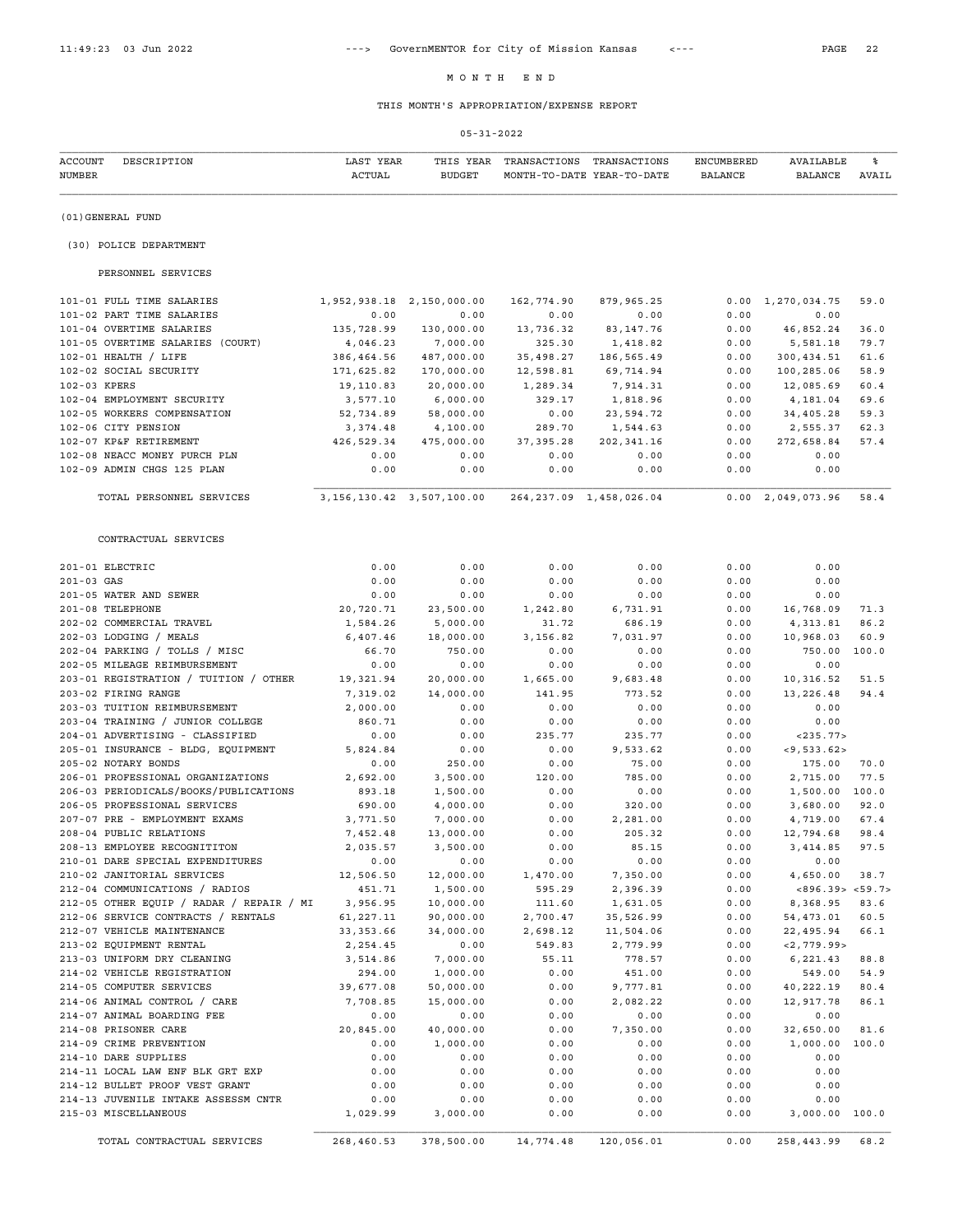# THIS MONTH'S APPROPRIATION/EXPENSE REPORT

| (01) GENERAL FUND<br>(30) POLICE DEPARTMENT<br>COMMODITIES<br>301-01 OFFICE SUPPLIES<br>2,939.25<br>5,000.00<br>545.44<br>2,053.61<br>0.00<br>301-02 COPY MACHINE SUPPLIES<br>0.00<br>0.00<br>0.00<br>0.00<br>0.00<br>301-03 IMAGING<br>0.00<br>0.00<br>0.00<br>0.00<br>0.00<br>301-04 POSTAGE<br>270.27<br>750.00<br>13.93<br>189.11<br>0.00<br>301-05 PRINTED FORMS<br>288.00<br>1,488.72<br>1,078.28<br>2,500.00<br>0.00<br>301-06 OTHER OPERATING SUPPLIES<br>2,924.13<br>4,500.00<br>1,342.78<br>0.00<br>0.00<br>302-01 UNIFRMS / LTHR / PROTECT VESTS<br>30,570.71<br>33,000.00<br>1,227.95<br>13, 452.29<br>0.00<br>302-02 EQUIPMENT - GENERAL<br>25,000.00<br>1,608.47<br>9,731.74<br>19,407.35<br>0.00<br>303-01 INVESTIGATION SUPPLIES<br>1,500.00<br>0.00<br>0.00<br>0.00<br>1,891.51<br>303-02 PROPERTY AND EVIDENCE SPLS<br>3,478.78<br>3,500.00<br>0.00<br>730.32<br>0.00 |            |                         |
|-----------------------------------------------------------------------------------------------------------------------------------------------------------------------------------------------------------------------------------------------------------------------------------------------------------------------------------------------------------------------------------------------------------------------------------------------------------------------------------------------------------------------------------------------------------------------------------------------------------------------------------------------------------------------------------------------------------------------------------------------------------------------------------------------------------------------------------------------------------------------------------------|------------|-------------------------|
|                                                                                                                                                                                                                                                                                                                                                                                                                                                                                                                                                                                                                                                                                                                                                                                                                                                                                         |            |                         |
|                                                                                                                                                                                                                                                                                                                                                                                                                                                                                                                                                                                                                                                                                                                                                                                                                                                                                         |            |                         |
|                                                                                                                                                                                                                                                                                                                                                                                                                                                                                                                                                                                                                                                                                                                                                                                                                                                                                         |            |                         |
|                                                                                                                                                                                                                                                                                                                                                                                                                                                                                                                                                                                                                                                                                                                                                                                                                                                                                         |            |                         |
|                                                                                                                                                                                                                                                                                                                                                                                                                                                                                                                                                                                                                                                                                                                                                                                                                                                                                         | 2,946.39   | 58.9                    |
|                                                                                                                                                                                                                                                                                                                                                                                                                                                                                                                                                                                                                                                                                                                                                                                                                                                                                         | 0.00       |                         |
|                                                                                                                                                                                                                                                                                                                                                                                                                                                                                                                                                                                                                                                                                                                                                                                                                                                                                         | 0.00       |                         |
|                                                                                                                                                                                                                                                                                                                                                                                                                                                                                                                                                                                                                                                                                                                                                                                                                                                                                         | 560.89     | 74.7                    |
|                                                                                                                                                                                                                                                                                                                                                                                                                                                                                                                                                                                                                                                                                                                                                                                                                                                                                         | 1,011.28   | 40.4                    |
|                                                                                                                                                                                                                                                                                                                                                                                                                                                                                                                                                                                                                                                                                                                                                                                                                                                                                         | 3, 157.22  | 70.1                    |
|                                                                                                                                                                                                                                                                                                                                                                                                                                                                                                                                                                                                                                                                                                                                                                                                                                                                                         | 19,547.71  | 59.2                    |
|                                                                                                                                                                                                                                                                                                                                                                                                                                                                                                                                                                                                                                                                                                                                                                                                                                                                                         | 15,268.26  | 61.0                    |
|                                                                                                                                                                                                                                                                                                                                                                                                                                                                                                                                                                                                                                                                                                                                                                                                                                                                                         | 1,500.00   | 100.0                   |
|                                                                                                                                                                                                                                                                                                                                                                                                                                                                                                                                                                                                                                                                                                                                                                                                                                                                                         | 2,769.68   | 79.1                    |
| 303-03 BOOKING FACILITY SPLS<br>112.70<br>0.00<br>500.00<br>0.00<br>0.00                                                                                                                                                                                                                                                                                                                                                                                                                                                                                                                                                                                                                                                                                                                                                                                                                | 387.30     | 77.4                    |
| 303-04 SAFETY SUPPLIES<br>0.00<br>0.00<br>0.00<br>0.00<br>0.00                                                                                                                                                                                                                                                                                                                                                                                                                                                                                                                                                                                                                                                                                                                                                                                                                          | 0.00       |                         |
| 305-01 JANITORIAL SUPPLIES<br>820.25<br>2,500.00<br>0.00<br>0.00<br>0.00                                                                                                                                                                                                                                                                                                                                                                                                                                                                                                                                                                                                                                                                                                                                                                                                                | 2,500.00   | 100.0                   |
| 306-01 GAS / OIL - VEHICLE<br>47,818.60<br>55,000.00<br>5,308.75<br>23,770.73<br>0.00                                                                                                                                                                                                                                                                                                                                                                                                                                                                                                                                                                                                                                                                                                                                                                                                   | 31,229.27  | 56.7                    |
| 306-02 FLEET TIRE REPLACEMENTS<br>4,652.00<br>7,500.00<br>0.00<br>0.00<br>0.00                                                                                                                                                                                                                                                                                                                                                                                                                                                                                                                                                                                                                                                                                                                                                                                                          | 7,500.00   | 100.0                   |
| 306-03 EMERGENCY MANAGEMENT<br>3,078.40<br>3,000.00<br>0.00<br>8,979.78<br>0.00                                                                                                                                                                                                                                                                                                                                                                                                                                                                                                                                                                                                                                                                                                                                                                                                         |            | $<$ 5, 979.78> < 199.3> |
| TOTAL COMMODITIES<br>118,929.53<br>144,250.00<br>8,992.54<br>61,851.78<br>0.00                                                                                                                                                                                                                                                                                                                                                                                                                                                                                                                                                                                                                                                                                                                                                                                                          | 82, 398.22 | 57.1                    |
| CAPITAL OUTLAY                                                                                                                                                                                                                                                                                                                                                                                                                                                                                                                                                                                                                                                                                                                                                                                                                                                                          |            |                         |
| 401-01 OFFICE MACHINES<br>0.00<br>0.00<br>0.00<br>0.00<br>0.00                                                                                                                                                                                                                                                                                                                                                                                                                                                                                                                                                                                                                                                                                                                                                                                                                          | 0.00       |                         |
| 402-02 OFFICE FURNISHINGS<br>2,369.00<br>5,000.00<br>0.00<br>0.00<br>0.00                                                                                                                                                                                                                                                                                                                                                                                                                                                                                                                                                                                                                                                                                                                                                                                                               | 5,000.00   | 100.0                   |
| 402-03 COMPUTER SYSTEMS<br>4, 454.29<br>0.00<br>0.00<br>0.00<br>0.00                                                                                                                                                                                                                                                                                                                                                                                                                                                                                                                                                                                                                                                                                                                                                                                                                    | 0.00       |                         |
| 403-01 POLICE VEHICLES<br>0.00<br>0.00<br>0.00<br>0.00<br>0.00                                                                                                                                                                                                                                                                                                                                                                                                                                                                                                                                                                                                                                                                                                                                                                                                                          | 0.00       |                         |
| 404-03 HANDGUNS/SHOTGUNS<br>4,789.90<br>3,000.00<br>0.00<br>0.00<br>0.00                                                                                                                                                                                                                                                                                                                                                                                                                                                                                                                                                                                                                                                                                                                                                                                                                | 3,000.00   | 100.0                   |
| 404-04 RADIOS<br>0.00<br>0.00<br>0.00<br>0.00<br>0.00                                                                                                                                                                                                                                                                                                                                                                                                                                                                                                                                                                                                                                                                                                                                                                                                                                   | 0.00       |                         |
| 404-05 RADARS<br>3,700.00<br>0.00<br>0.00<br>0.00<br>0.00                                                                                                                                                                                                                                                                                                                                                                                                                                                                                                                                                                                                                                                                                                                                                                                                                               | 3,700.00   | 100.0                   |
| 404-06 OTHER EQUIPMENT<br>0.00<br>0.00<br>0.00<br>0.00<br>0.00                                                                                                                                                                                                                                                                                                                                                                                                                                                                                                                                                                                                                                                                                                                                                                                                                          | 0.00       |                         |
| 404-07 VIDEO RECORDER<br>980.00<br>0.00<br>0.00<br>0.00<br>0.00                                                                                                                                                                                                                                                                                                                                                                                                                                                                                                                                                                                                                                                                                                                                                                                                                         | 0.00       |                         |
| 404-08 MOTORCYCLES<br>0.00<br>0.00<br>0.00<br>0.00<br>0.00                                                                                                                                                                                                                                                                                                                                                                                                                                                                                                                                                                                                                                                                                                                                                                                                                              | 0.00       |                         |
| 404-09 BICYCLE PATROL<br>0.00<br>0.00<br>0.00<br>0.00<br>0.00                                                                                                                                                                                                                                                                                                                                                                                                                                                                                                                                                                                                                                                                                                                                                                                                                           | 0.00       |                         |
| 406-01 KPERS BUYOUT<br>0.00<br>0.00<br>0.00<br>0.00<br>0.00                                                                                                                                                                                                                                                                                                                                                                                                                                                                                                                                                                                                                                                                                                                                                                                                                             | 0.00       |                         |
| 407-05 CONTINGENCY<br>0.00<br>0.00<br>0.00<br>0.00<br>0.00                                                                                                                                                                                                                                                                                                                                                                                                                                                                                                                                                                                                                                                                                                                                                                                                                              | 0.00       |                         |
| TOTAL CAPITAL OUTLAY<br>12,593.19<br>11,700.00<br>0.00<br>0.00<br>0.00                                                                                                                                                                                                                                                                                                                                                                                                                                                                                                                                                                                                                                                                                                                                                                                                                  | 11,700.00  | 100.0                   |
| TOTAL POLICE DEPARTMENT<br>3,556,113.67<br>4,041,550.00<br>288,004.11<br>1,639,933.83<br>0.00<br>2,401,616.17                                                                                                                                                                                                                                                                                                                                                                                                                                                                                                                                                                                                                                                                                                                                                                           |            | 59.4                    |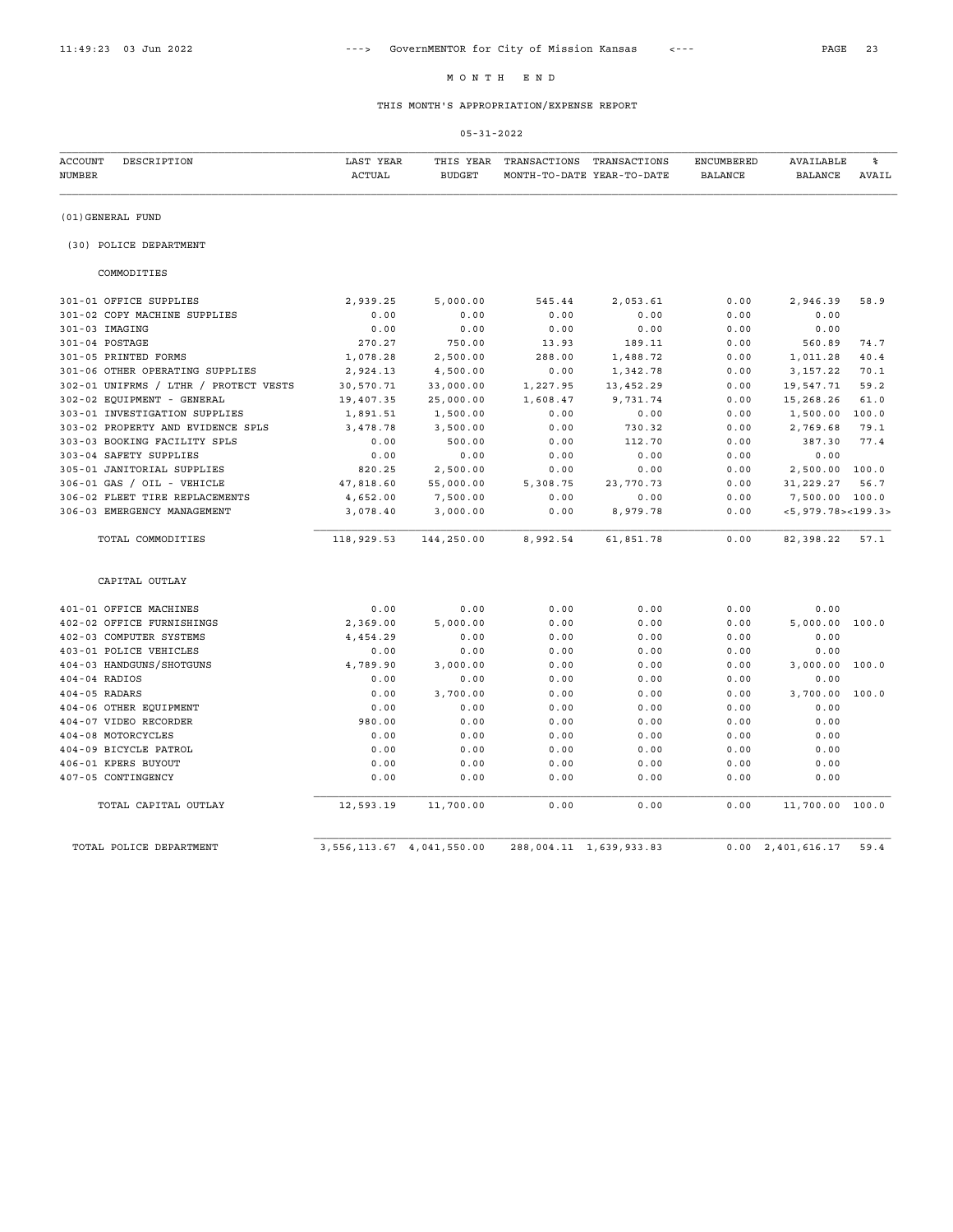# THIS MONTH'S APPROPRIATION/EXPENSE REPORT

| DESCRIPTION<br><b>ACCOUNT</b> | LAST YEAR     | THIS YEAR     | TRANSACTIONS                            | TRANSACTIONS | <b>ENCUMBERED</b> | AVAILABLE    | ి     |
|-------------------------------|---------------|---------------|-----------------------------------------|--------------|-------------------|--------------|-------|
| NUMBER                        | ACTUAL        | <b>BUDGET</b> | MONTH-TO-DATE YEAR-TO-DATE              |              | <b>BALANCE</b>    | BALANCE      | AVAIL |
| (01) GENERAL FUND             |               |               |                                         |              |                   |              |       |
| EXPENDITURES<br>(90)          |               |               |                                         |              |                   |              |       |
| 808-01 DEBT SERVICE           | 183,366.40    | 183,000.00    | 0.00                                    | 77,690.37    | 0.00              | 105, 309.63  | 57.5  |
| TOTAL                         | 183,366.40    | 183,000.00    | 0.00                                    | 77,690.37    | 0.00              | 105,309.63   | 57.5  |
| TOTAL EXPENDITURES            | 183,366.40    | 183,000.00    | 0.00                                    | 77,690.37    | 0.00              | 105,309.63   | 57.5  |
| TOTAL GENERAL FUND            | 12,981,515.60 |               | 13,572,823.00 1,023,356.66 6,030,304.13 |              | 1,363,650.28      | 6,178,868.59 | 45.5  |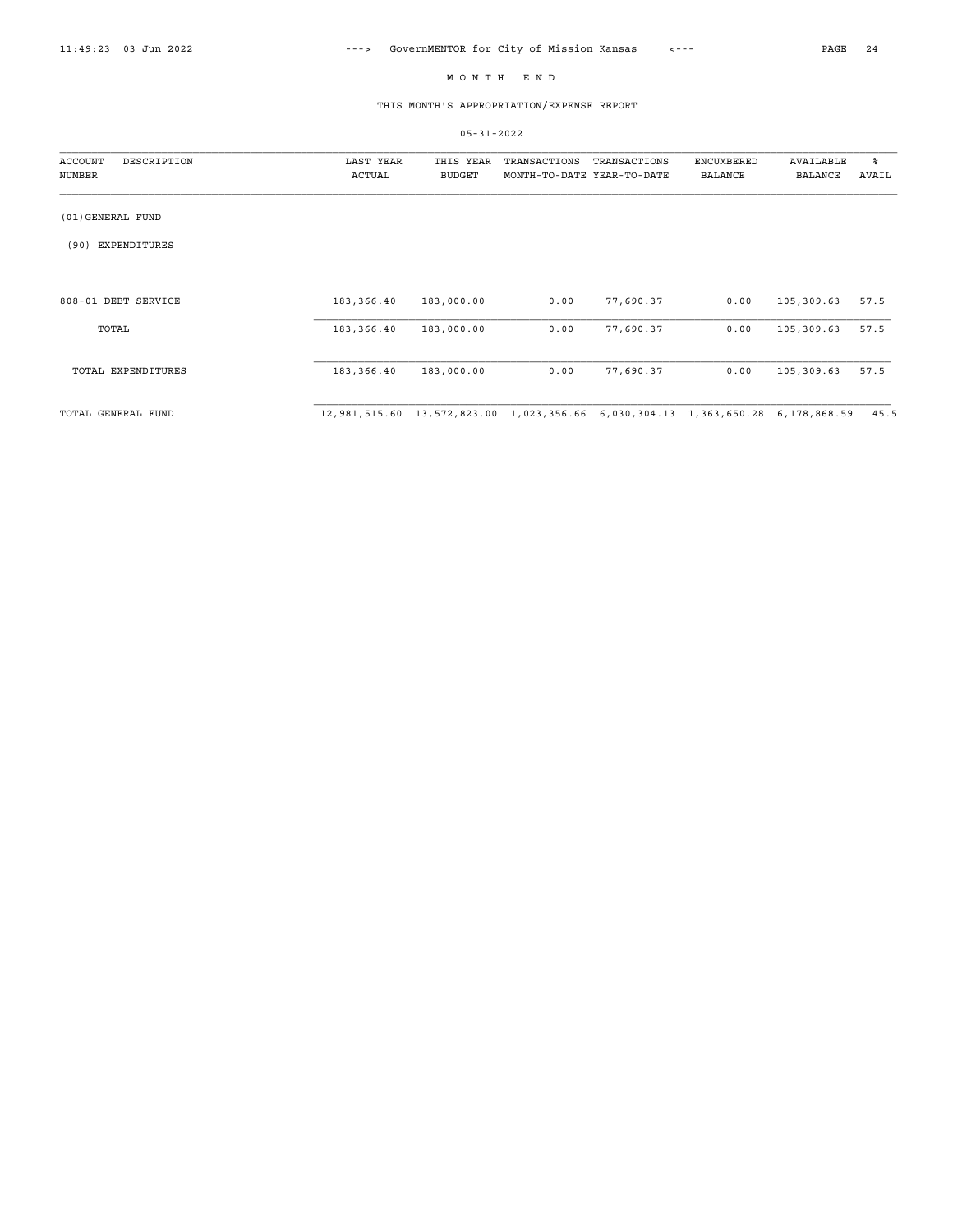# THIS MONTH'S APPROPRIATION/EXPENSE REPORT

| DESCRIPTION<br><b>ACCOUNT</b> | LAST YEAR  | THIS YEAR     | TRANSACTIONS               | TRANSACTIONS | ENCUMBERED     | AVAILABLE      | ႜ     |
|-------------------------------|------------|---------------|----------------------------|--------------|----------------|----------------|-------|
| NUMBER                        | ACTUAL     | <b>BUDGET</b> | MONTH-TO-DATE YEAR-TO-DATE |              | <b>BALANCE</b> | <b>BALANCE</b> | AVAIL |
| (02) CONDUIT ACCT             |            |               |                            |              |                |                |       |
| <b>EXPENDITURES</b><br>(90)   |            |               |                            |              |                |                |       |
| COMMODITIES                   |            |               |                            |              |                |                |       |
| 374-03 CLAIMS PAID            | 49, 318.56 | 0.00          | 7,515.35                   | 29,981.81    | 0.00           | $<$ 29,981.81> |       |
| TOTAL COMMODITIES             | 49, 318.56 | 0.00          | 7,515.35                   | 29,981.81    | 0.00           | < 29, 981.81 > |       |
| TOTAL EXPENDITURES            | 49, 318.56 | 0.00          | 7,515.35                   | 29,981.81    | 0.00           | $<$ 29,981.81> |       |
| TOTAL CONDUIT ACCT            | 49, 318.56 | 0.00          | 7,515.35                   | 29,981.81    | 0.00           | < 29, 981.81   |       |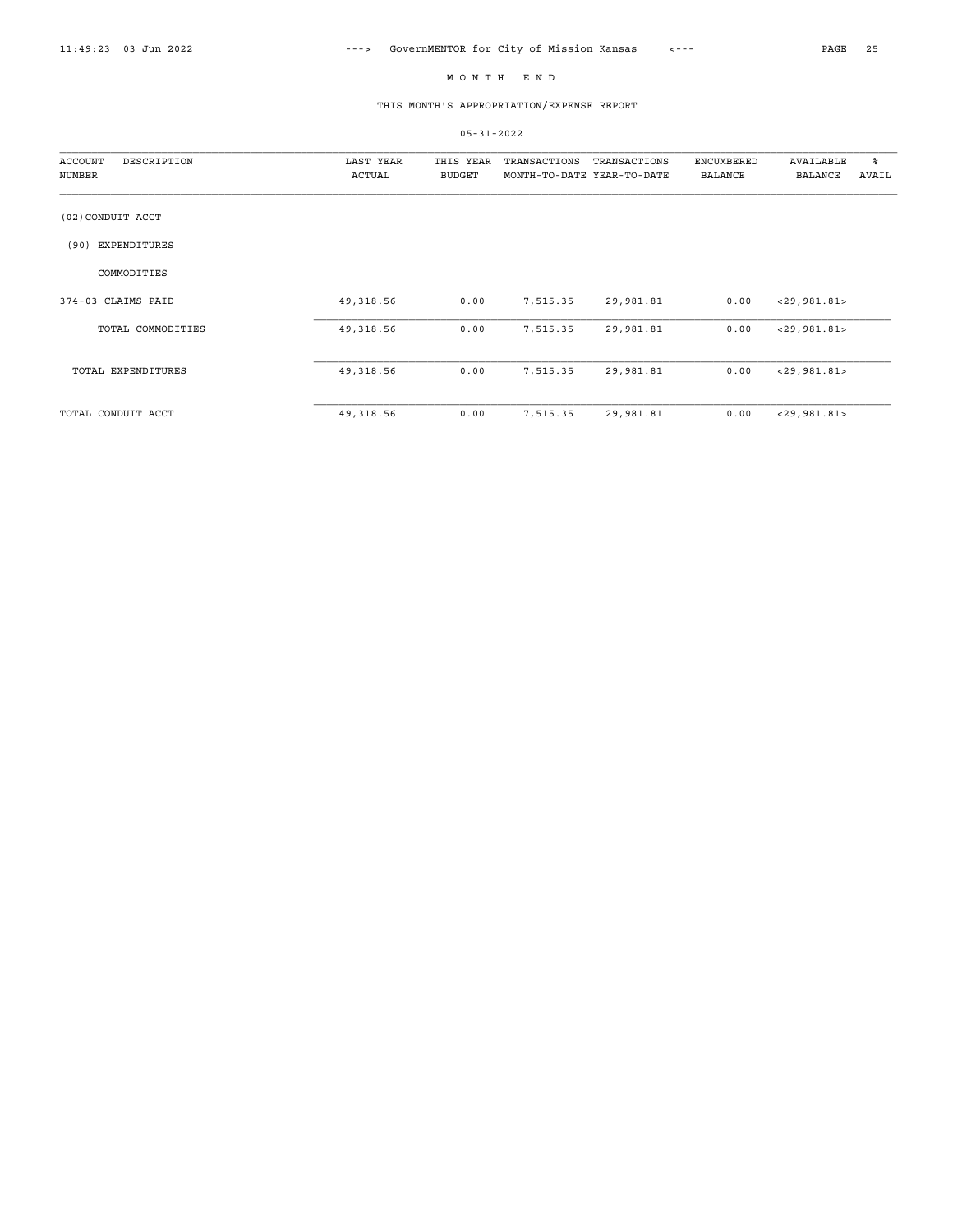#### THIS MONTH'S APPROPRIATION/EXPENSE REPORT

05-31-2022 ACCOUNT DESCRIPTION LAST YEAR THIS YEAR TRANSACTIONS TRANSACTIONS ENCUMBERED AVAILABLE % NUMBER ACTUAL BUDGET MONTH-TO-DATE YEAR-TO-DATE BALANCE BALANCE AVAIL (03)SPECIAL HIGHWAY FUND (00) TRANSFERS AND RESERVES 025-00 TRANSFER TO CIP FUND 0.00 0.00 0.00 0.00 0.00 0.00 TOTAL 0.00 0.00 0.00 0.00 0.00 0.00 TOTAL TRANSFERS AND RESERVES 0.00 0.00 0.00 0.00 0.00 0.00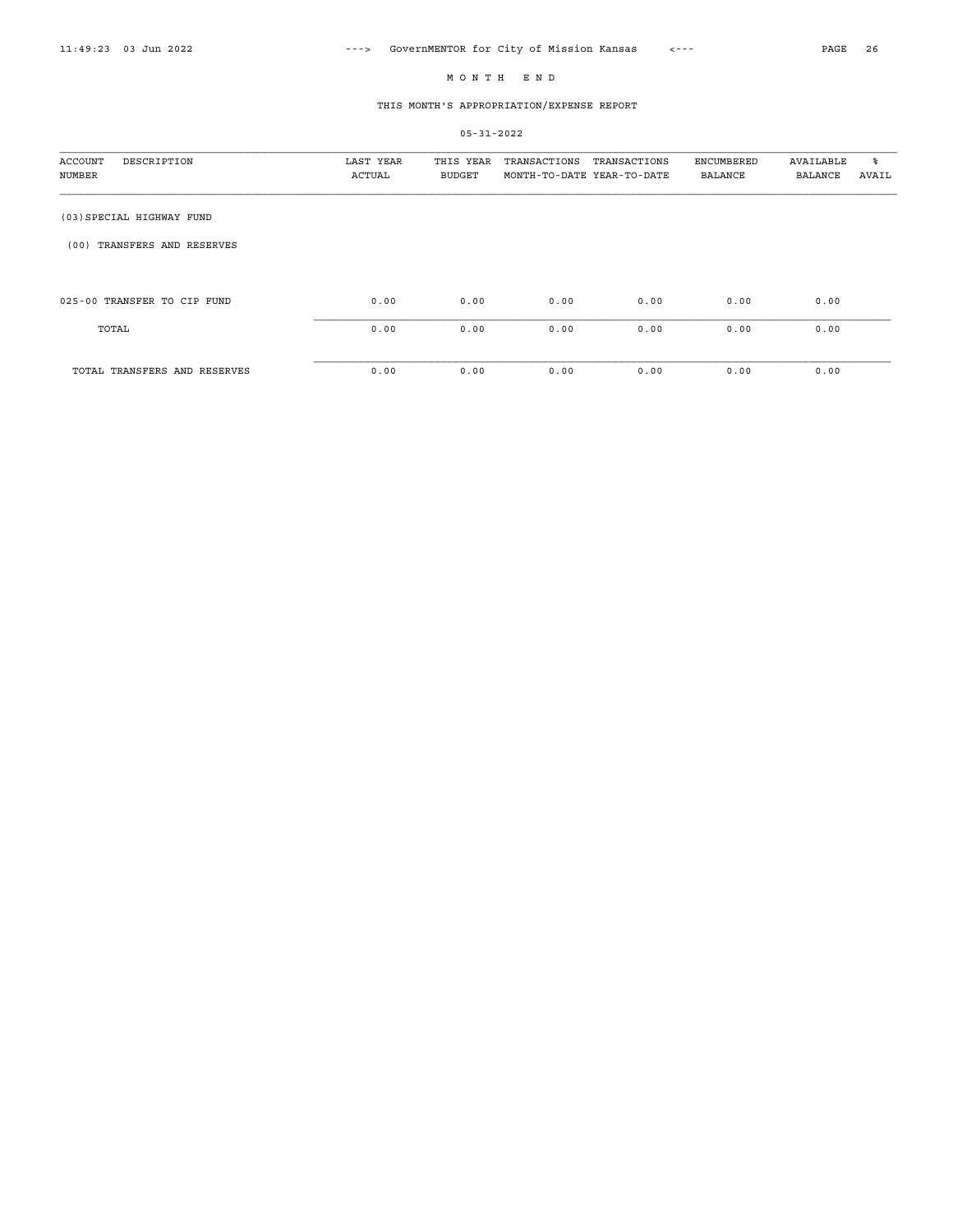# THIS MONTH'S APPROPRIATION/EXPENSE REPORT

| <b>ACCOUNT</b><br>DESCRIPTION<br>NUMBER | LAST YEAR<br>ACTUAL | THIS YEAR<br><b>BUDGET</b> | TRANSACTIONS<br>MONTH-TO-DATE YEAR-TO-DATE | TRANSACTIONS | <b>ENCUMBERED</b><br><b>BALANCE</b> | AVAILABLE<br><b>BALANCE</b> | ៖<br><b>AVAIL</b> |
|-----------------------------------------|---------------------|----------------------------|--------------------------------------------|--------------|-------------------------------------|-----------------------------|-------------------|
|                                         |                     |                            |                                            |              |                                     |                             |                   |
| (03) SPECIAL HIGHWAY FUND               |                     |                            |                                            |              |                                     |                             |                   |
| (20) PUBLIC WORKS                       |                     |                            |                                            |              |                                     |                             |                   |
| PERSONNEL SERVICES                      |                     |                            |                                            |              |                                     |                             |                   |
| 101-01 FULL TIME SALARIES               | 0.00                | 0.00                       | 0.00                                       | 0.00         | 0.00                                | 0.00                        |                   |
| 101-04 OVERTIME SALARIES                | 0.00                | 0.00                       | 0.00                                       | 0.00         | 0.00                                | 0.00                        |                   |
| 102-01 HEALTH / LIFE                    | 0.00                | 0.00                       | 0.00                                       | 0.00         | 0.00                                | 0.00                        |                   |
| 102-02 SOCIAL SECURITY                  | 0.00                | 0.00                       | 0.00                                       | 0.00         | 0.00                                | 0.00                        |                   |
| 102-03 KPERS                            | 0.00                | 0.00                       | 0.00                                       | 0.00         | 0.00                                | 0.00                        |                   |
| 102-04 EMPLOYMENT SECURITY              | 0.00                | 0.00                       | 0.00                                       | 0.00         | 0.00                                | 0.00                        |                   |
| 102-05 WORKERS COMPENSATION             | 0.00                | 0.00                       | 0.00                                       | 0.00         | 0.00                                | 0.00                        |                   |
| 102-06 CITY PENSION                     | 0.00                | 0.00                       | 0.00                                       | 0.00         | 0.00                                | 0.00                        |                   |
| TOTAL PERSONNEL SERVICES                | 0.00                | 0.00                       | 0.00                                       | 0.00         | 0.00                                | 0.00                        |                   |
| COMMODITIES                             |                     |                            |                                            |              |                                     |                             |                   |
| 307-01 ASPHALT PATCH                    | 57,464.08           | 100,000.00                 | 4,047.81                                   | 8,201.05     | 0.00                                | 91,798.95                   | 91.7              |
| TOTAL COMMODITIES                       | 57,464.08           | 100,000.00                 | 4,047.81                                   | 8,201.05     | 0.00                                | 91,798.95                   | 91.7              |
|                                         |                     |                            |                                            |              |                                     |                             |                   |
| 808-10 INTEREST                         | 0.00                | 0.00                       | 0.00                                       | 0.00         | 0.00                                | 0.00                        |                   |
| TOTAL                                   | 0.00                | 0.00                       | 0.00                                       | 0.00         | 0.00                                | 0.00                        |                   |
| TOTAL PUBLIC WORKS                      | 57,464.08           | 100,000.00                 | 4,047.81                                   | 8,201.05     | 0.00                                | 91,798.95                   | 91.7              |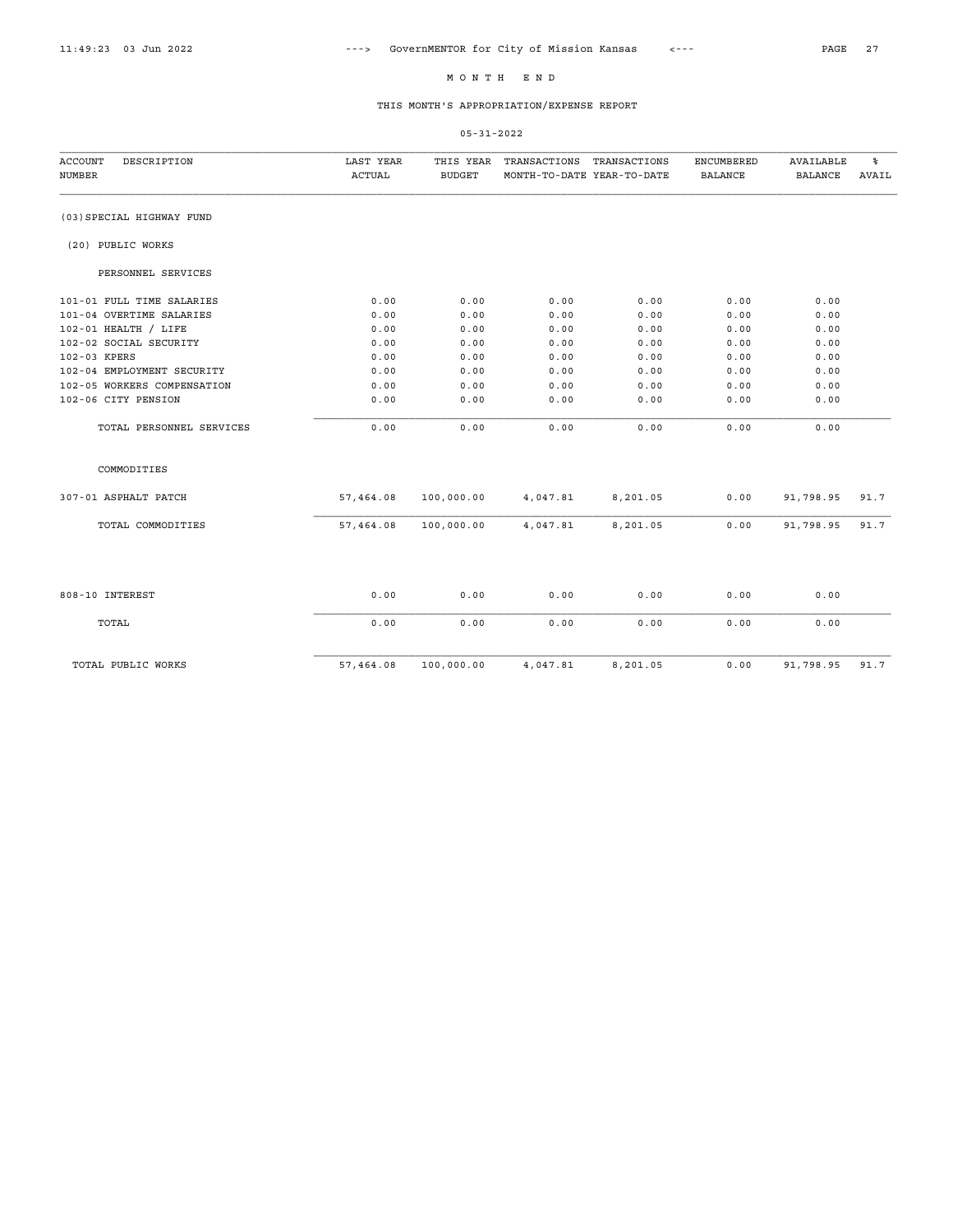# THIS MONTH'S APPROPRIATION/EXPENSE REPORT

| <b>ACCOUNT</b><br>DESCRIPTION<br><b>NUMBER</b> | LAST YEAR<br><b>ACTUAL</b> | THIS YEAR<br><b>BUDGET</b> | TRANSACTIONS<br>MONTH-TO-DATE YEAR-TO-DATE | TRANSACTIONS | ENCUMBERED<br><b>BALANCE</b> | AVAILABLE<br><b>BALANCE</b> | ిక<br>AVAIL |
|------------------------------------------------|----------------------------|----------------------------|--------------------------------------------|--------------|------------------------------|-----------------------------|-------------|
| (03) SPECIAL HIGHWAY FUND                      |                            |                            |                                            |              |                              |                             |             |
| (90) EXPENDITURES                              |                            |                            |                                            |              |                              |                             |             |
| 801-01 SIDEWALKS                               | 0.00                       | 0.00                       | 0.00                                       | 0.00         | 0.00                         | 0.00                        |             |
| 801-02 CARS / MARTWAY - WOODSON-ROE DR         | 0.00                       | 0.00                       | 0.00                                       | 0.00         | 0.00                         | 0.00                        |             |
| 801-03 67TH / LAMAR - NALL (CARS)              | 0.00                       | 0.00                       | 0.00                                       | 0.00         | 0.00                         | 0.00                        |             |
| 801-04 GLENWOOD/SMPKWY SIGNAL                  | 0.00                       | 0.00                       | 0.00                                       | 0.00         | 0.00                         | 0.00                        |             |
| 801-05 CARS/ROE/JO DR INTERCHANGE              | 0.00                       | 0.00                       | 0.00                                       | 0.00         | 0.00                         | 0.00                        |             |
| 801-06 TURKEY CREEK / LAMAR BRIDGE             | 0.00                       | 0.00                       | 0.00                                       | 0.00         | 0.00                         | 0.00                        |             |
| 801-07 61ST/METCALF SIGNAL                     | 0.00                       | 0.00                       | 0.00                                       | 0.00         | 0.00                         | 0.00                        |             |
| 801-08 MISC PROJECTS                           | 0.00                       | 0.00                       | 0.00                                       | 0.00         | 0.00                         | 0.00                        |             |
| 801-09 CARS/Martway:Lamar-Woodson              | 0.00                       | 0.00                       | 0.00                                       | 0.00         | 0.00                         | 0.00                        |             |
| 801-10 CARS/RoelandDr-JoDr/SMPKY               | 0.00                       | 0.00                       | 0.00                                       | 0.00         | 0.00                         | 0.00                        |             |
| 801-11 STREET REPAIR & MAINTENANCE             | 6,626.93                   | 750,000.00                 | 529.75                                     | 10,602.99    | 0.00                         | 739,397.01                  | 98.5        |
| 808-01 DEBT SERVICE                            | 0.00                       | 0.00                       | 0.00                                       | 0.00         | 0.00                         | 0.00                        |             |
| TOTAL                                          | 6,626.93                   | 750,000.00                 | 529.75                                     | 10,602.99    | 0.00                         | 739,397.01                  | 98.5        |
| TOTAL EXPENDITURES                             | 6,626.93                   | 750,000.00                 | 529.75                                     | 10,602.99    | 0.00                         | 739,397.01                  | 98.5        |
| TOTAL SPECIAL HIGHWAY FUND                     | 64,091.01                  | 850,000.00                 | 4,577.56                                   | 18,804.04    | 0.00                         | 831, 195.96                 | 97.7        |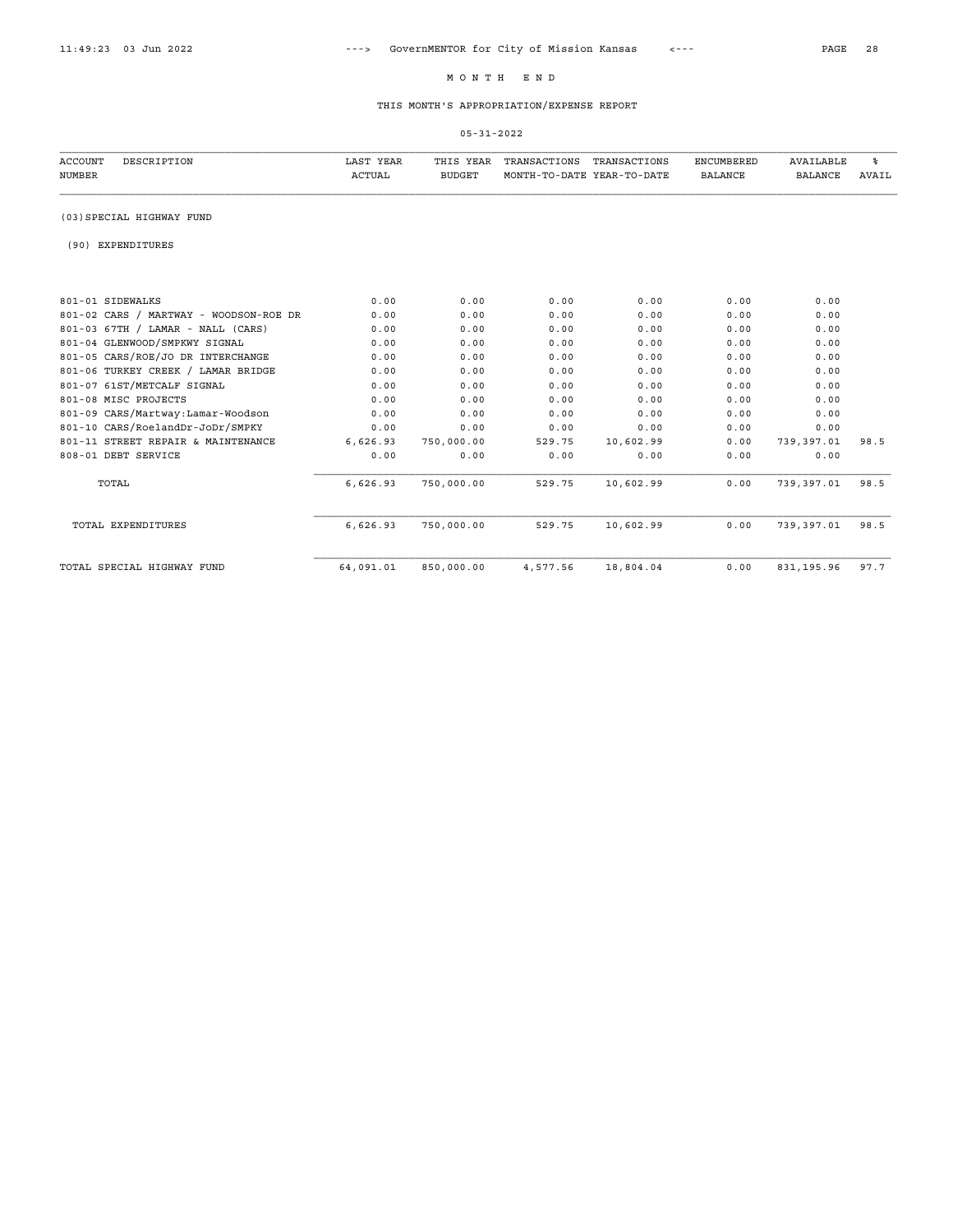# THIS MONTH'S APPROPRIATION/EXPENSE REPORT

| DESCRIPTION<br><b>ACCOUNT</b><br>NUMBER | LAST YEAR<br>ACTUAL | THIS YEAR<br><b>BUDGET</b> | TRANSACTIONS<br>MONTH-TO-DATE YEAR-TO-DATE | TRANSACTIONS | ENCUMBERED<br><b>BALANCE</b> | AVAILABLE<br>BALANCE | ిక<br>AVAIL |
|-----------------------------------------|---------------------|----------------------------|--------------------------------------------|--------------|------------------------------|----------------------|-------------|
| (04) BUILDING FUND                      |                     |                            |                                            |              |                              |                      |             |
| TRANSFERS AND RESERVES<br>(00)          |                     |                            |                                            |              |                              |                      |             |
|                                         |                     |                            |                                            |              |                              |                      |             |
| TOTAL                                   | 0.00                | 0.00                       | 0.00                                       | 0.00         | 0.00                         | 0.00                 |             |
| TOTAL TRANSFERS AND RESERVES            | 0.00                | 0.00                       | 0.00                                       | 0.00         | 0.00                         | 0.00                 |             |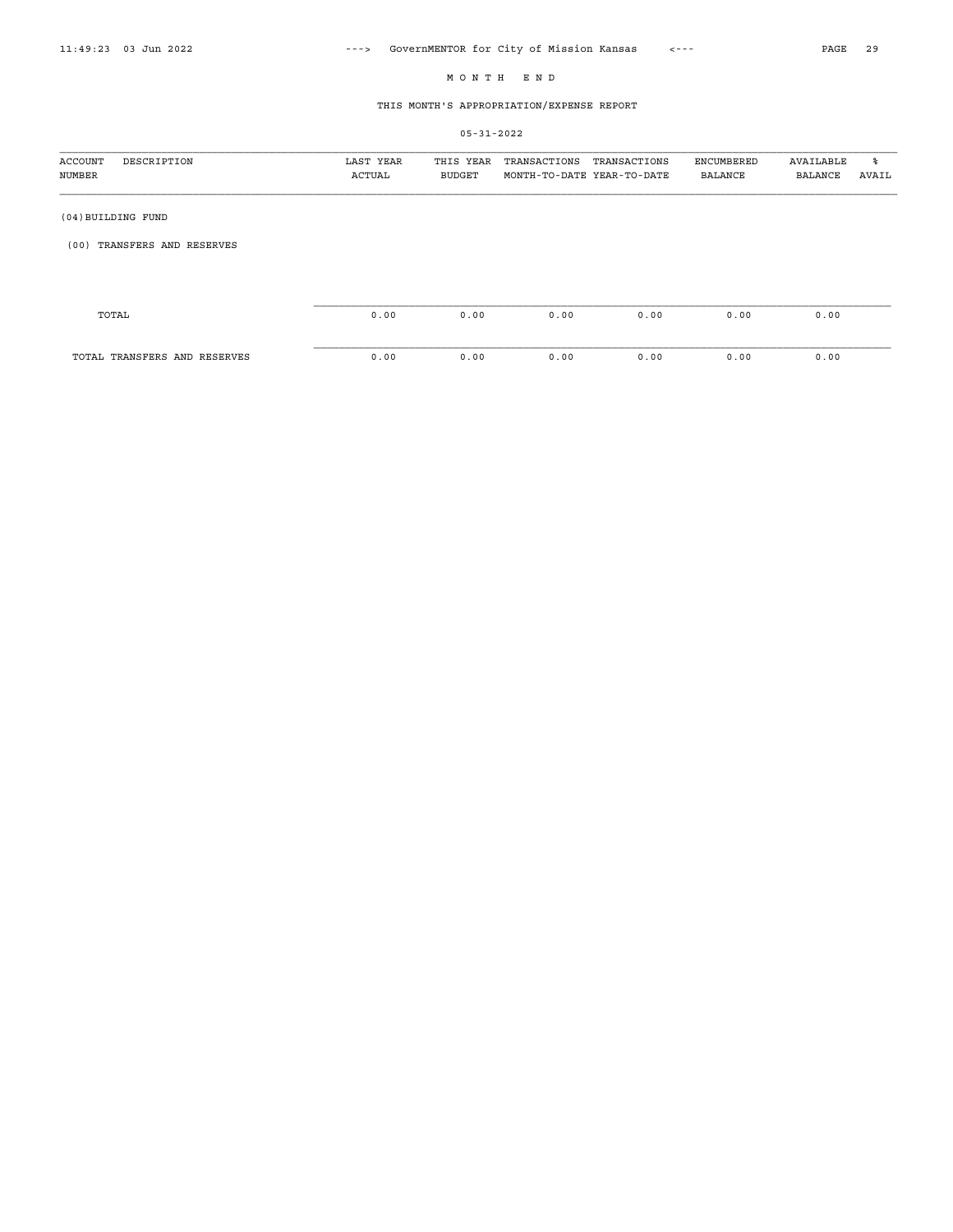# THIS MONTH'S APPROPRIATION/EXPENSE REPORT

| DESCRIPTION<br>ACCOUNT<br>NUMBER | LAST YEAR<br>ACTUAL | THIS YEAR<br><b>BUDGET</b> | TRANSACTIONS<br>MONTH-TO-DATE YEAR-TO-DATE | TRANSACTIONS | ENCUMBERED<br>BALANCE | AVAILABLE<br>BALANCE | ಿ<br>AVAIL |
|----------------------------------|---------------------|----------------------------|--------------------------------------------|--------------|-----------------------|----------------------|------------|
| (04) BUILDING FUND               |                     |                            |                                            |              |                       |                      |            |
| PUBLIC WORKS<br>(20)             |                     |                            |                                            |              |                       |                      |            |
| PERSONNEL SERVICES               |                     |                            |                                            |              |                       |                      |            |
| TOTAL PERSONNEL SERVICES         | 0.00                | 0.00                       | 0.00                                       | 0.00         | 0.00                  | 0.00                 |            |
| TOTAL PUBLIC WORKS               | 0.00                | 0.00                       | 0.00                                       | 0.00         | 0.00                  | 0.00                 |            |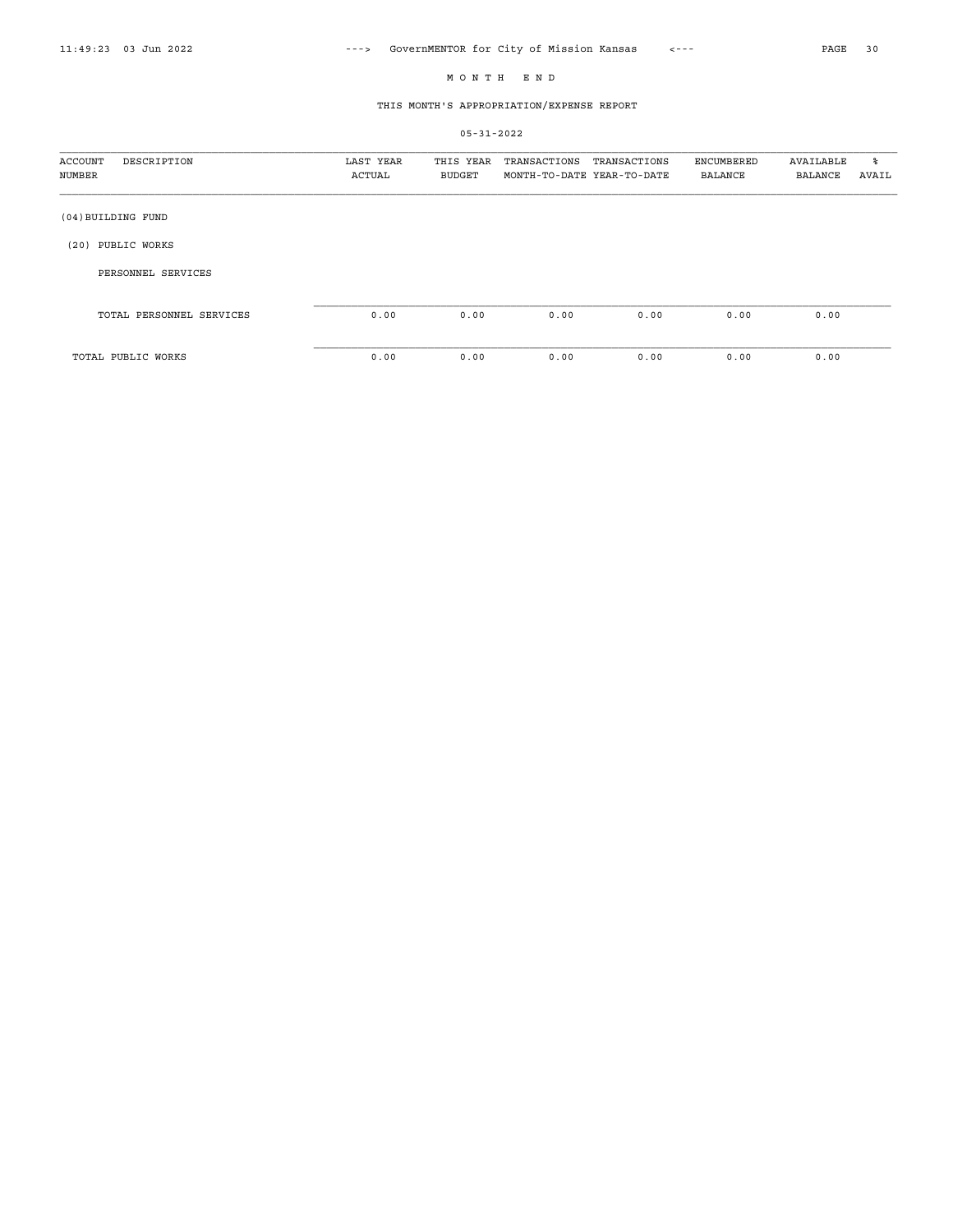# THIS MONTH'S APPROPRIATION/EXPENSE REPORT

| <b>ACCOUNT</b><br>DESCRIPTION<br>NUMBER | LAST YEAR<br>ACTUAL | THIS YEAR<br><b>BUDGET</b> | TRANSACTIONS<br>MONTH-TO-DATE YEAR-TO-DATE | TRANSACTIONS | ENCUMBERED<br><b>BALANCE</b> | AVAILABLE<br><b>BALANCE</b> | ႜ<br>AVAIL |
|-----------------------------------------|---------------------|----------------------------|--------------------------------------------|--------------|------------------------------|-----------------------------|------------|
| (04) BUILDING FUND                      |                     |                            |                                            |              |                              |                             |            |
| EXPENDITURES<br>(90)                    |                     |                            |                                            |              |                              |                             |            |
|                                         |                     |                            |                                            |              |                              |                             |            |
| TOTAL                                   | 0.00                | 0.00                       | 0.00                                       | 0.00         | 0.00                         | 0.00                        |            |
| TOTAL EXPENDITURES                      | 0.00                | 0.00                       | 0.00                                       | 0.00         | 0.00                         | 0.00                        |            |
| TOTAL BUILDING FUND                     | 0.00                | 0.00                       | 0.00                                       | 0.00         | 0.00                         | 0.00                        |            |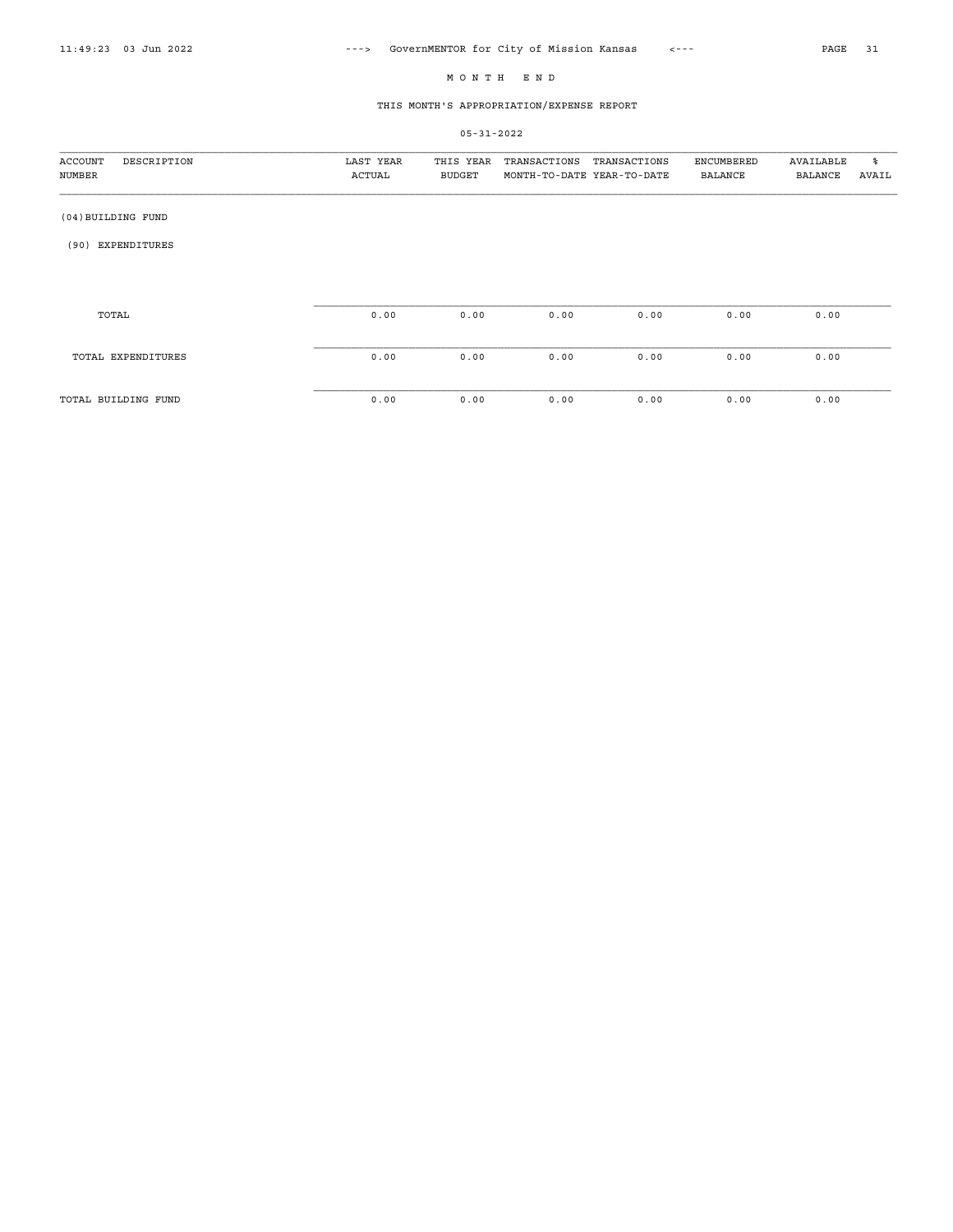# THIS MONTH'S APPROPRIATION/EXPENSE REPORT

| <b>ACCOUNT</b><br>DESCRIPTION<br>NUMBER | LAST YEAR<br>ACTUAL | THIS YEAR<br><b>BUDGET</b> | TRANSACTIONS<br>MONTH-TO-DATE YEAR-TO-DATE | TRANSACTIONS | ENCUMBERED<br>BALANCE | AVAILABLE<br>BALANCE | ఄ<br>AVAIL |
|-----------------------------------------|---------------------|----------------------------|--------------------------------------------|--------------|-----------------------|----------------------|------------|
| (05) BOND & INTEREST G.O. SALES TAX     |                     |                            |                                            |              |                       |                      |            |
| TRANSFERS AND RESERVES<br>(00)          |                     |                            |                                            |              |                       |                      |            |
|                                         |                     |                            |                                            |              |                       |                      |            |
| TOTAL                                   | 0.00                | 0.00                       | 0.00                                       | 0.00         | 0.00                  | 0.00                 |            |
| TOTAL TRANSFERS AND RESERVES            | 0.00                | 0.00                       | 0.00                                       | 0.00         | 0.00                  | 0.00                 |            |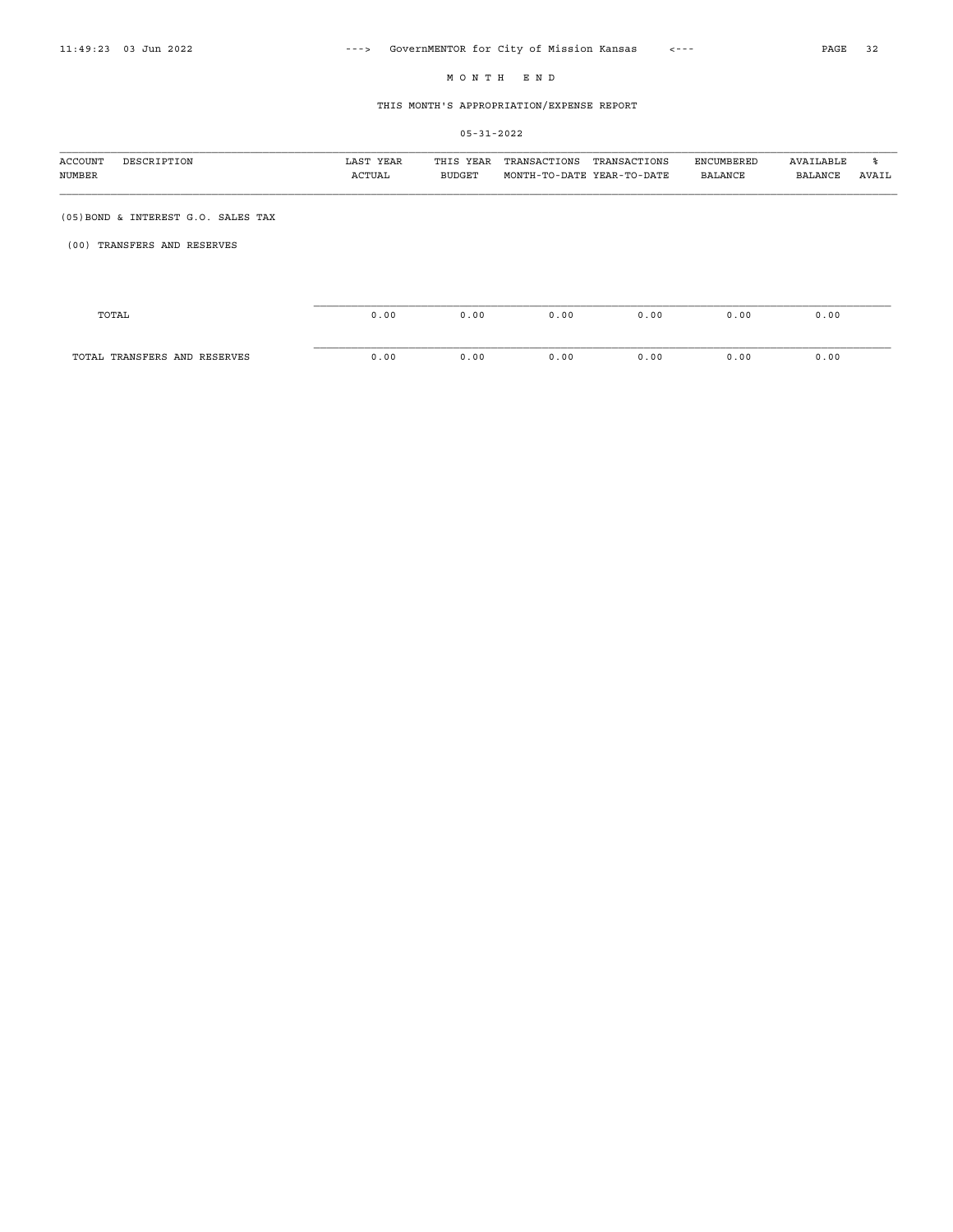# THIS MONTH'S APPROPRIATION/EXPENSE REPORT

| DESCRIPTION<br>ACCOUNT<br>NUMBER     | LAST YEAR<br>ACTUAL | THIS YEAR<br><b>BUDGET</b> | TRANSACTIONS<br>MONTH-TO-DATE YEAR-TO-DATE | TRANSACTIONS | ENCUMBERED<br><b>BALANCE</b> | AVAILABLE<br><b>BALANCE</b> | ៖<br>AVAIL |
|--------------------------------------|---------------------|----------------------------|--------------------------------------------|--------------|------------------------------|-----------------------------|------------|
| (05) BOND & INTEREST G.O. SALES TAX  |                     |                            |                                            |              |                              |                             |            |
| EXPENDITURES<br>(90)                 |                     |                            |                                            |              |                              |                             |            |
|                                      |                     |                            |                                            |              |                              |                             |            |
| TOTAL                                | 0.00                | 0.00                       | 0.00                                       | 0.00         | 0.00                         | 0.00                        |            |
| TOTAL EXPENDITURES                   | 0.00                | 0.00                       | 0.00                                       | 0.00         | 0.00                         | 0.00                        |            |
| TOTAL BOND & INTEREST G.O. SALES TAX | 0.00                | 0.00                       | 0.00                                       | 0.00         | 0.00                         | 0.00                        |            |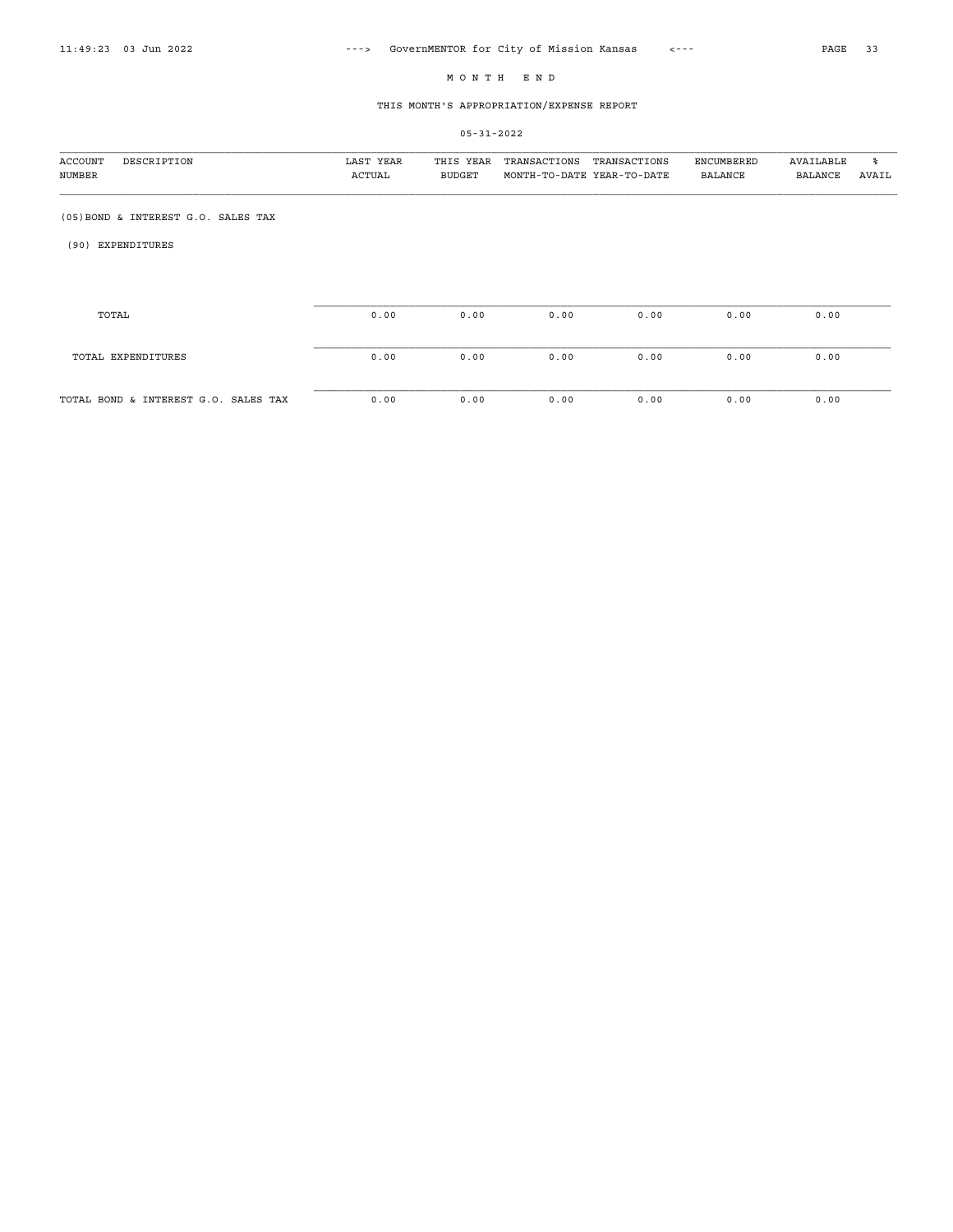# THIS MONTH'S APPROPRIATION/EXPENSE REPORT

| DESCRIPTION<br><b>ACCOUNT</b><br>NUMBER | LAST YEAR<br>ACTUAL | THIS YEAR<br><b>BUDGET</b> | TRANSACTIONS<br>MONTH-TO-DATE YEAR-TO-DATE | TRANSACTIONS | ENCUMBERED<br><b>BALANCE</b> | AVAILABLE<br><b>BALANCE</b> | ႜ<br>AVAIL |
|-----------------------------------------|---------------------|----------------------------|--------------------------------------------|--------------|------------------------------|-----------------------------|------------|
|                                         |                     |                            |                                            |              |                              |                             |            |
| (06) CONSOLIDATION FUND                 |                     |                            |                                            |              |                              |                             |            |
| <b>EXPENDITURES</b><br>(90)             |                     |                            |                                            |              |                              |                             |            |
| COMMODITIES                             |                     |                            |                                            |              |                              |                             |            |
|                                         |                     |                            |                                            |              |                              |                             |            |
| TOTAL COMMODITIES                       | 0.00                | 0.00                       | 0.00                                       | 0.00         | 0.00                         | 0.00                        |            |
| TOTAL EXPENDITURES                      | 0.00                | 0.00                       | 0.00                                       | 0.00         | 0.00                         | 0.00                        |            |
| TOTAL CONSOLIDATION FUND                | 0.00                | 0.00                       | 0.00                                       | 0.00         | 0.00                         | 0.00                        |            |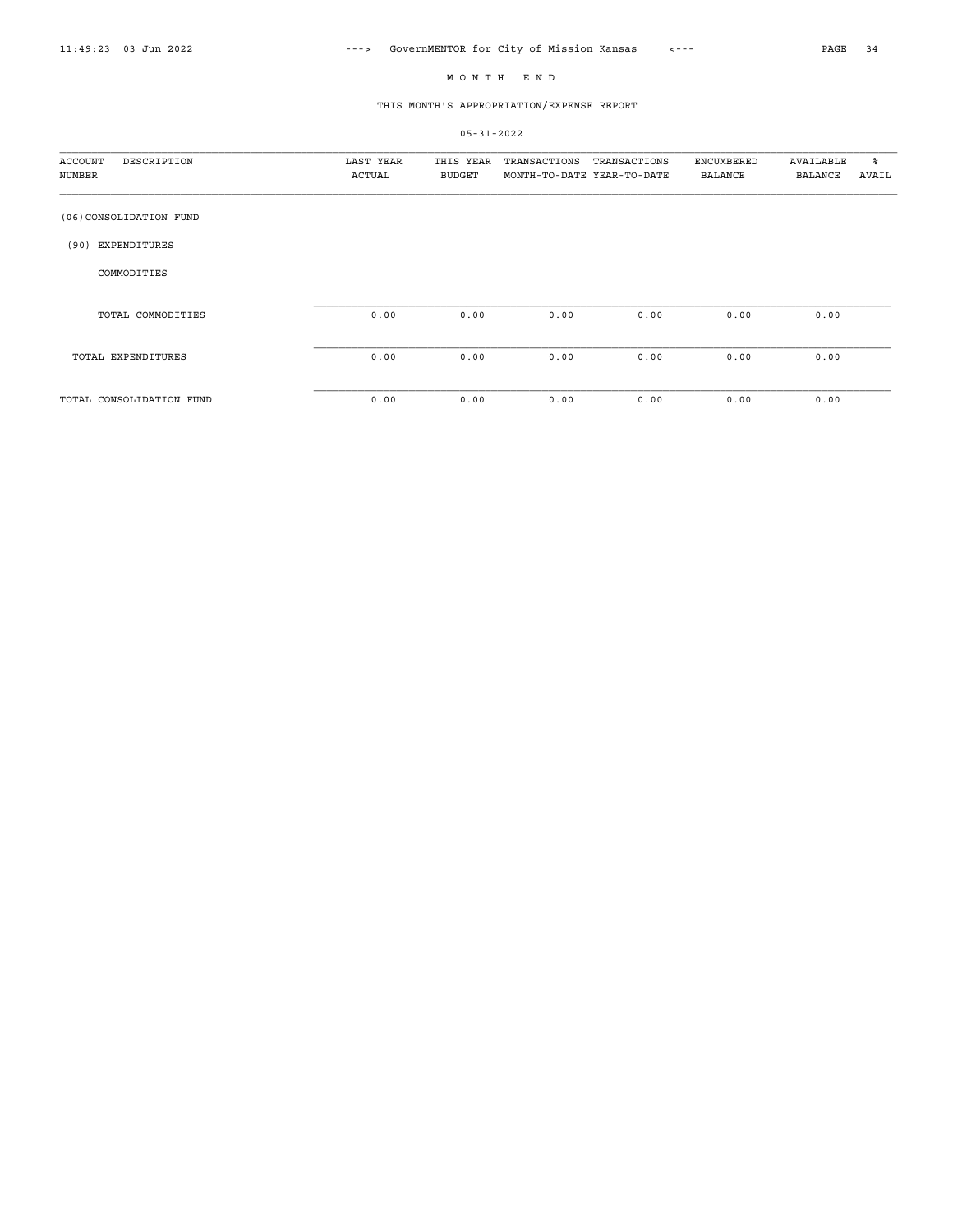# THIS MONTH'S APPROPRIATION/EXPENSE REPORT

| DESCRIPTION<br><b>ACCOUNT</b><br>NUMBER | LAST YEAR<br>ACTUAL | THIS YEAR<br><b>BUDGET</b> | TRANSACTIONS<br>MONTH-TO-DATE YEAR-TO-DATE | TRANSACTIONS | ENCUMBERED<br><b>BALANCE</b> | AVAILABLE<br><b>BALANCE</b> | ៖<br>AVAIL |
|-----------------------------------------|---------------------|----------------------------|--------------------------------------------|--------------|------------------------------|-----------------------------|------------|
| (08) MUNICIPAL COURT                    |                     |                            |                                            |              |                              |                             |            |
| POLICE DEPARTMENT<br>(30)               |                     |                            |                                            |              |                              |                             |            |
| COMMODITIES                             |                     |                            |                                            |              |                              |                             |            |
| 374-01 START CASH RET'D TO G.F.         | 0.00                | 0.00                       | 0.00                                       | 0.00         | 0.00                         | 0.00                        |            |
| 374-03 CASH BONDS COLLECTED             | 46,735.00           | 0.00                       | 6,952.00                                   | 27, 145.00   | 0.00                         | $<$ 27, 145.00 >            |            |
| 374-05 MISC EXPENSE                     | 0.00                | 0.00                       | 0.00                                       | 0.00         | 0.00                         | 0.00                        |            |
| TOTAL COMMODITIES                       | 46,735.00           | 0.00                       | 6,952.00                                   | 27, 145.00   | 0.00                         | < 27, 145.00 >              |            |
| TOTAL POLICE DEPARTMENT                 | 46,735.00           | 0.00                       | 6,952.00                                   | 27, 145.00   | 0.00                         | < 27, 145.00 >              |            |
| TOTAL MUNICIPAL COURT                   | 46,735.00           | 0.00                       | 6,952.00                                   | 27,145.00    | 0.00                         | $<$ 27, 145.00 >            |            |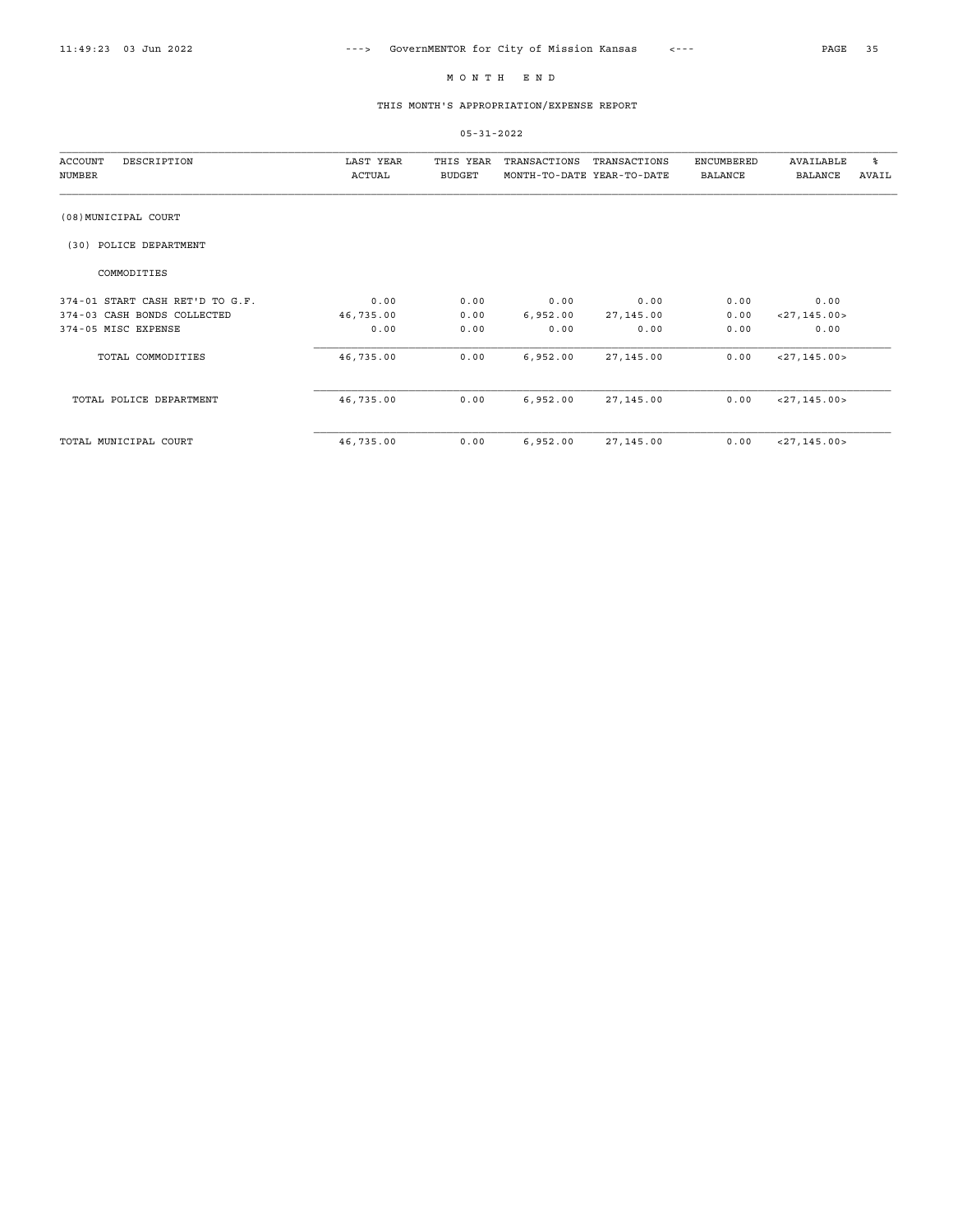## THIS MONTH'S APPROPRIATION/EXPENSE REPORT

| <b>ACCOUNT</b><br>DESCRIPTION  | LAST YEAR     | THIS YEAR     | TRANSACTIONS               | TRANSACTIONS | <b>ENCUMBERED</b> | AVAILABLE      | ిక           |
|--------------------------------|---------------|---------------|----------------------------|--------------|-------------------|----------------|--------------|
| <b>NUMBER</b>                  | <b>ACTUAL</b> | <b>BUDGET</b> | MONTH-TO-DATE YEAR-TO-DATE |              | <b>BALANCE</b>    | <b>BALANCE</b> | <b>AVAIL</b> |
| (09) SPECIAL ALCOHOL PROGRAM   |               |               |                            |              |                   |                |              |
| (90) EXPENDITURES              |               |               |                            |              |                   |                |              |
| PERSONNEL SERVICES             |               |               |                            |              |                   |                |              |
| 101-01 FULL TIME SALARIES      | 15,000.00     | 15,000.00     | 0.00                       | 3,750.00     | 0.00              | 11,250.00      | 75.0         |
| 101-02 PART TIME SALARIES      | 0.00          | 0.00          | 0.00                       | 0.00         | 0.00              | 0.00           |              |
| 101-04 OVERTIME SALARIES       | 0.00          | 0.00          | 0.00                       | 0.00         | 0.00              | 0.00           |              |
| 102-01 HEALTH / LIFE           | 0.00          | 0.00          | 0.00                       | 0.00         | 0.00              | 0.00           |              |
| 102-02 SOCIAL SECURITY         | 0.00          | 0.00          | 0.00                       | 0.00         | 0.00              | 0.00           |              |
| 102-04 EMPLOYMENT SECURITY     | 0.00          | 0.00          | 0.00                       | 0.00         | 0.00              | 0.00           |              |
| 102-05 WORKERS COMPENSATION    | 0.00          | 0.00          | 0.00                       | 0.00         | 0.00              | 0.00           |              |
| 102-07 KP&F RETIREMENT         | 0.00          | 0.00          | 0.00                       | 0.00         | 0.00              | 0.00           |              |
| TOTAL PERSONNEL SERVICES       | 15,000.00     | 15,000.00     | 0.00                       | 3,750.00     | 0.00              | 11,250.00      | 75.0         |
| CONTRACTUAL SERVICES           |               |               |                            |              |                   |                |              |
| 201-01 ALCOHOL PROGRAM         | 48,527.00     | 50,000.00     | 0.00                       | 48,950.00    | 0.00              | 1,050.00       | 2.1          |
| 201-02 MENTAL HEALTH RESPONDER | 31,820.83     | 80,000.00     | 0.00                       | 0.00         | 0.00              | 80,000.00      | 100.0        |
| 214-10 DARE SUPPLIES           | 0.00          | 0.00          | 0.00                       | 0.00         | 0.00              | 0.00           |              |
| TOTAL CONTRACTUAL SERVICES     | 80, 347.83    | 130,000.00    | 0.00                       | 48,950.00    | 0.00              | 81,050.00      | 62.3         |
| TOTAL EXPENDITURES             | 95, 347.83    | 145,000.00    | 0.00                       | 52,700.00    | 0.00              | 92,300.00      | 63.6         |
| TOTAL SPECIAL ALCOHOL PROGRAM  | 95, 347.83    | 145,000.00    | 0.00                       | 52,700.00    | 0.00              | 92,300.00      | 63.6         |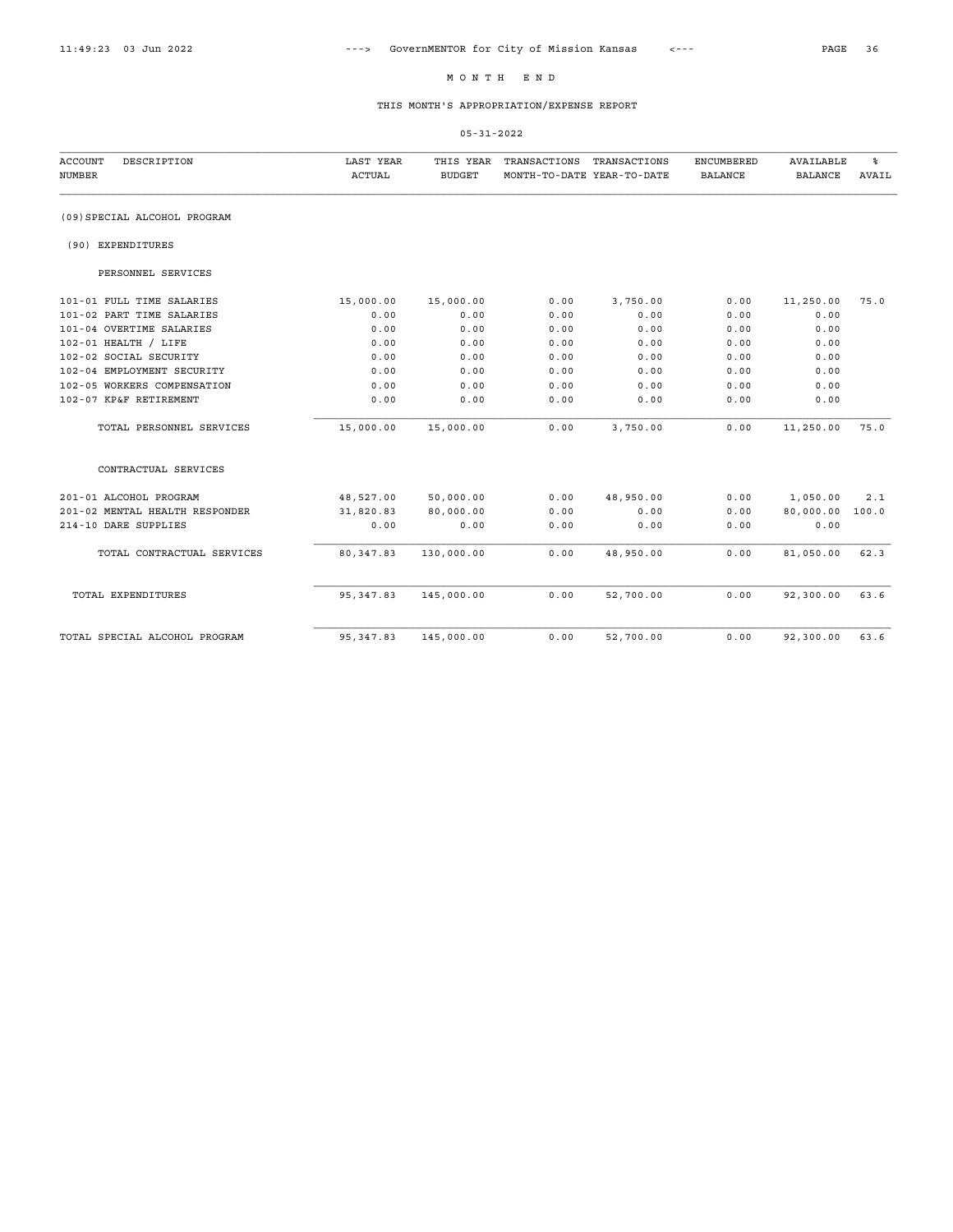# THIS MONTH'S APPROPRIATION/EXPENSE REPORT

| <b>ACCOUNT</b><br>DESCRIPTION<br>NUMBER | LAST YEAR<br>ACTUAL | THIS YEAR<br>BUDGET | TRANSACTIONS<br>MONTH-TO-DATE YEAR-TO-DATE | TRANSACTIONS | ENCUMBERED<br>BALANCE | AVAILABLE<br>BALANCE | ႜႜ<br>AVAIL |
|-----------------------------------------|---------------------|---------------------|--------------------------------------------|--------------|-----------------------|----------------------|-------------|
| (10) SPECIAL PARKS & REC FUND           |                     |                     |                                            |              |                       |                      |             |
| TRANSFERS AND RESERVES<br>(00)          |                     |                     |                                            |              |                       |                      |             |
| 004-00 PARK / REC FUND TRANSFER TO BLDG | 0.00                | 0.00                | 0.00                                       | 0.00         | 0.00                  | 0.00                 |             |
| TOTAL                                   | 0.00                | 0.00                | 0.00                                       | 0.00         | 0.00                  | 0.00                 |             |
| TOTAL TRANSFERS AND RESERVES            | 0.00                | 0.00                | 0.00                                       | 0.00         | 0.00                  | 0.00                 |             |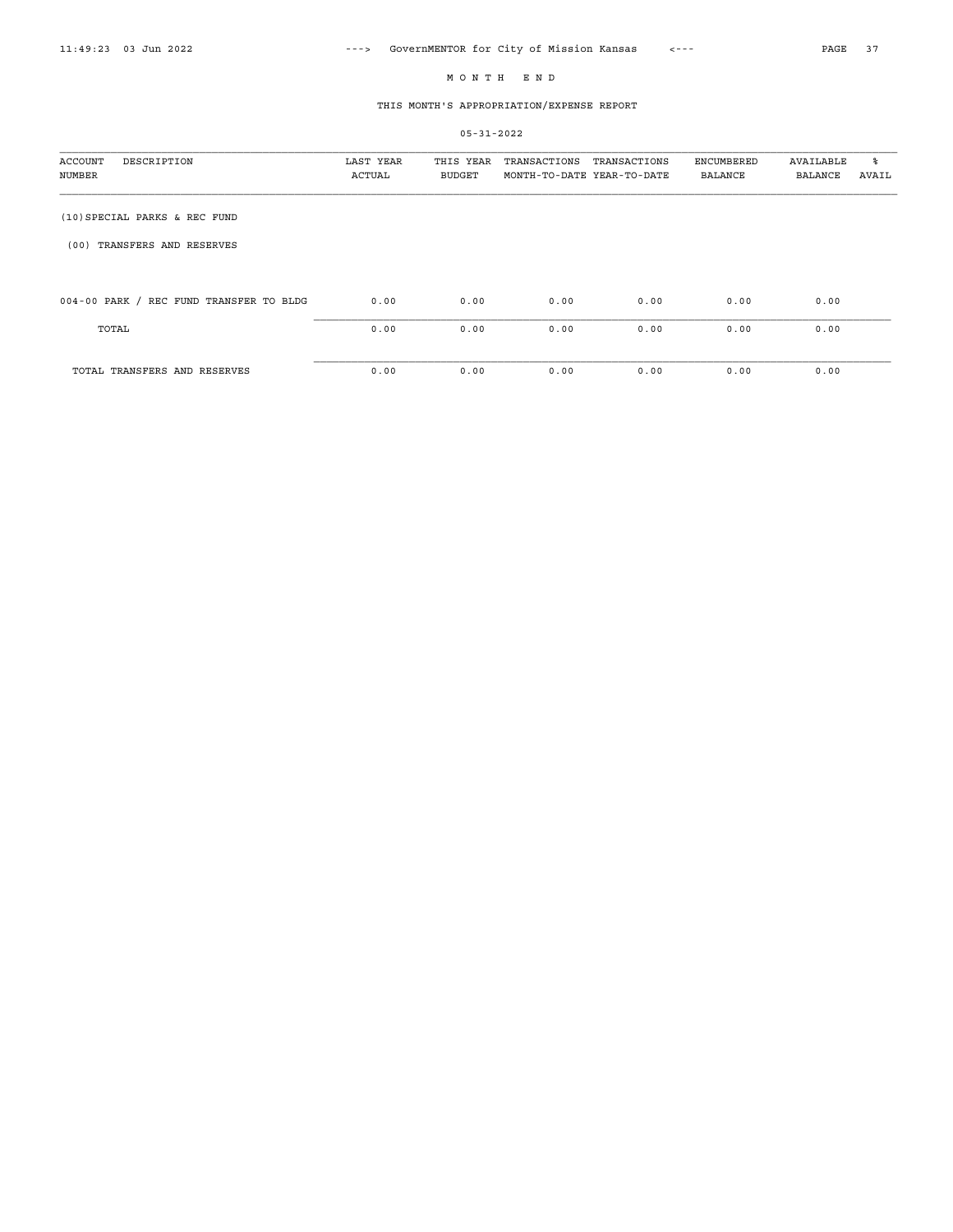## THIS MONTH'S APPROPRIATION/EXPENSE REPORT

|                                         |                            | $05 - 31 - 2022$           |                                            |              |                                     |                             |            |
|-----------------------------------------|----------------------------|----------------------------|--------------------------------------------|--------------|-------------------------------------|-----------------------------|------------|
| <b>ACCOUNT</b><br>DESCRIPTION<br>NUMBER | LAST YEAR<br><b>ACTUAL</b> | THIS YEAR<br><b>BUDGET</b> | TRANSACTIONS<br>MONTH-TO-DATE YEAR-TO-DATE | TRANSACTIONS | <b>ENCUMBERED</b><br><b>BALANCE</b> | AVAILABLE<br><b>BALANCE</b> | ៖<br>AVAIL |
| (10) SPECIAL PARKS & REC FUND           |                            |                            |                                            |              |                                     |                             |            |
| (90) EXPENDITURES                       |                            |                            |                                            |              |                                     |                             |            |
| CAPITAL OUTLAY                          |                            |                            |                                            |              |                                     |                             |            |
| 403-06 EQUIPMENT-CAPITAL LEASE OUTLAY   | 0.00                       | 0.00                       | 0.00                                       | 0.00         | 0.00                                | 0.00                        |            |
| TOTAL CAPITAL OUTLAY                    | 0.00                       | 0.00                       | 0.00                                       | 0.00         | 0.00                                | 0.00                        |            |
|                                         |                            |                            |                                            |              |                                     |                             |            |
| 807-01 PARKS IMPROVEMENT                | 11, 175.00                 | 85,500.00                  | 46.40                                      | 18,046.40    | 0.00                                | 67,453.60                   | 78.8       |
| 807-02 STREAMWAY PARK EXTENSION         | 0.00                       | 0.00                       | 0.00                                       | 0.00         | 0.00                                | 0.00                        |            |
| 807-03 TREE PROGRAM                     | 0.00                       | 0.00                       | 0.00                                       | 0.00         | 0.00                                | 0.00                        |            |
| 807-04 COMMUNITY CENTER PROGRAMS        | 0.00                       | 0.00                       | 0.00                                       | 0.00         | 0.00                                | 0.00                        |            |
| 807-05 MISCELLANEOUS EXPENSE            | 0.00                       | 0.00                       | 0.00                                       | 0.00         | 0.00                                | 0.00                        |            |
| 807-06 CELEBRATION TREE PROGRAM         | 9,139.06                   | 0.00                       | 498.99                                     | 2,333.20     | 0.00                                | <2,333.20>                  |            |
| 808-01 DEBT SERVICE                     | 63, 185.30                 | 45,000.00                  | 3,551.39                                   | 17,756.95    | 0.00                                | 27, 243.05                  | 60.5       |
| TOTAL                                   | 83,499.36                  | 130,500.00                 | 4,096.78                                   | 38, 136.55   | 0.00                                | 92, 363.45                  | 70.7       |
| TOTAL EXPENDITURES                      | 83, 499.36                 | 130,500.00                 | 4,096.78                                   | 38, 136.55   | 0.00                                | 92, 363.45                  | 70.7       |
| TOTAL SPECIAL PARKS & REC FUND          | 83,499.36                  | 130,500.00                 | 4,096.78                                   | 38, 136.55   | 0.00                                | 92, 363.45                  | 70.7       |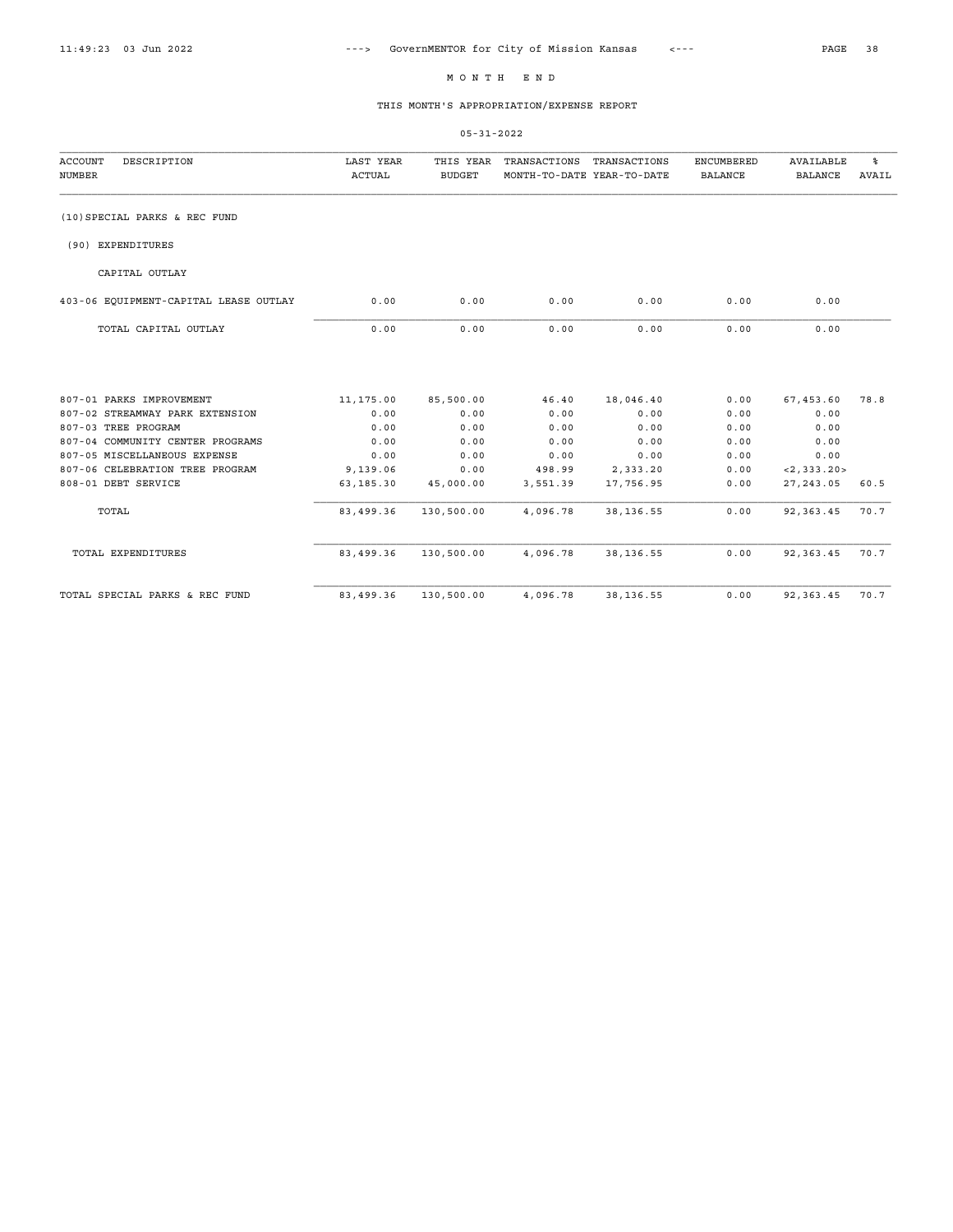# THIS MONTH'S APPROPRIATION/EXPENSE REPORT

| <b>ACCOUNT</b><br>DESCRIPTION<br>NUMBER | LAST YEAR<br>ACTUAL | THIS YEAR<br><b>BUDGET</b> | TRANSACTIONS<br>MONTH-TO-DATE YEAR-TO-DATE | TRANSACTIONS | ENCUMBERED<br>BALANCE | AVAILABLE<br>BALANCE | ៖<br>AVAIL |
|-----------------------------------------|---------------------|----------------------------|--------------------------------------------|--------------|-----------------------|----------------------|------------|
| (11) BOND & INTEREST FUND               |                     |                            |                                            |              |                       |                      |            |
| TRANSFERS AND RESERVES<br>(00)          |                     |                            |                                            |              |                       |                      |            |
| TOTAL                                   | 0.00                | 0.00                       | 0.00                                       | 0.00         | 0.00                  | 0.00                 |            |
| TOTAL TRANSFERS AND RESERVES            | 0.00                | 0.00                       | 0.00                                       | 0.00         | 0.00                  | 0.00                 |            |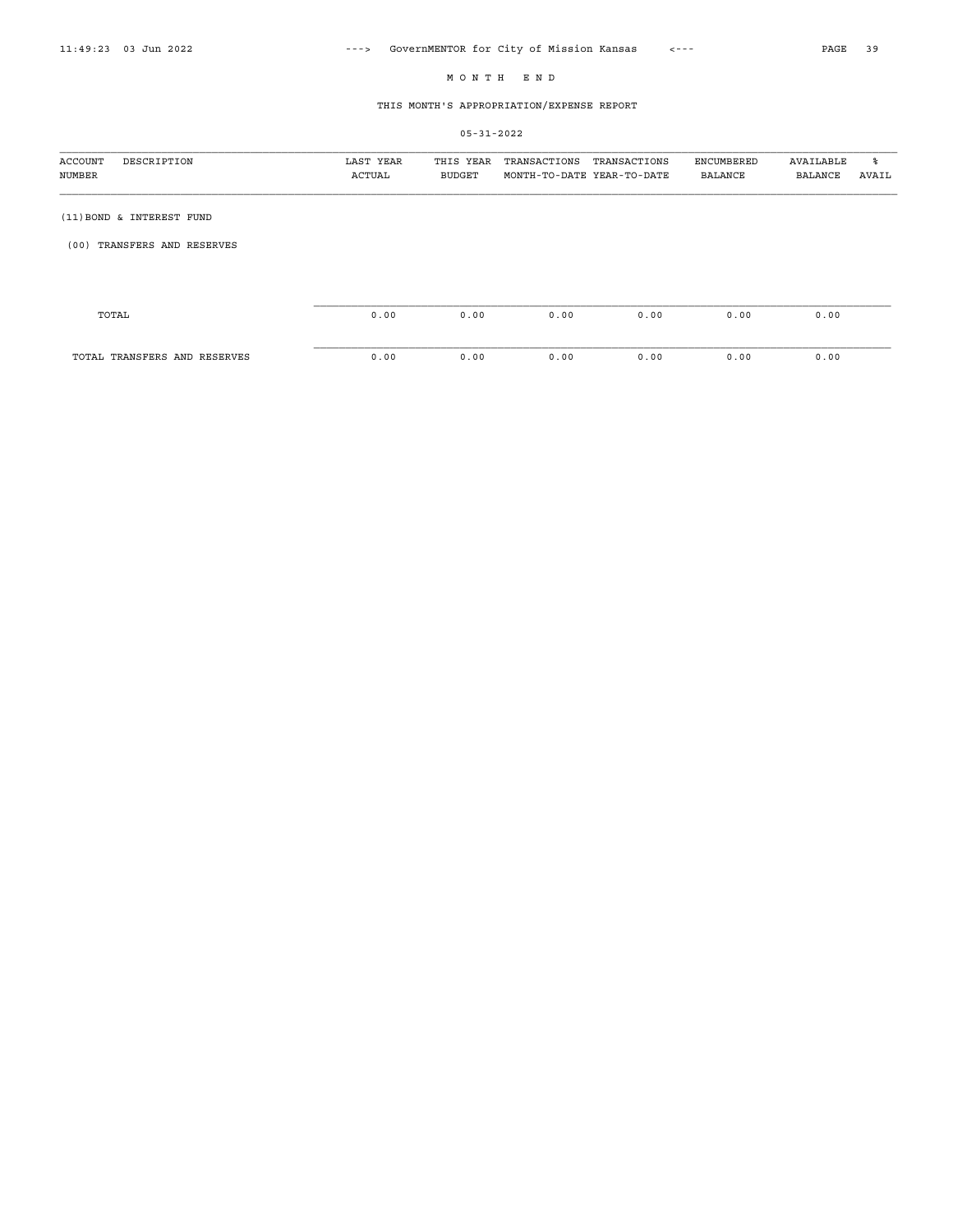# THIS MONTH'S APPROPRIATION/EXPENSE REPORT

| $05 - 31 - 2022$                        |                     |                            |                                            |              |                                     |                             |             |  |
|-----------------------------------------|---------------------|----------------------------|--------------------------------------------|--------------|-------------------------------------|-----------------------------|-------------|--|
| DESCRIPTION<br><b>ACCOUNT</b><br>NUMBER | LAST YEAR<br>ACTUAL | THIS YEAR<br><b>BUDGET</b> | TRANSACTIONS<br>MONTH-TO-DATE YEAR-TO-DATE | TRANSACTIONS | <b>ENCUMBERED</b><br><b>BALANCE</b> | AVAILABLE<br><b>BALANCE</b> | %ิ<br>AVAIL |  |
| (11) BOND & INTEREST FUND               |                     |                            |                                            |              |                                     |                             |             |  |
| (90) EXPENDITURES                       |                     |                            |                                            |              |                                     |                             |             |  |
| 025-00 TRANSFER TO CIP FUND             | 0.00                | 0.00                       | 0.00                                       | 0.00         | 0.00                                | 0.00                        |             |  |
| TOTAL                                   | 0.00                | 0.00                       | 0.00                                       | 0.00         | 0.00                                | 0.00                        |             |  |
|                                         |                     |                            |                                            |              |                                     |                             |             |  |
| TOTAL                                   | 0.00                | 0.00                       | 0.00                                       | 0.00         | 0.00                                | 0.00                        |             |  |
| TOTAL EXPENDITURES                      | 0.00                | 0.00                       | 0.00                                       | 0.00         | 0.00                                | 0.00                        |             |  |
|                                         |                     |                            |                                            |              |                                     |                             |             |  |

TOTAL BOND & INTEREST FUND 0.00 0.00 0.00 0.00 0.00 0.00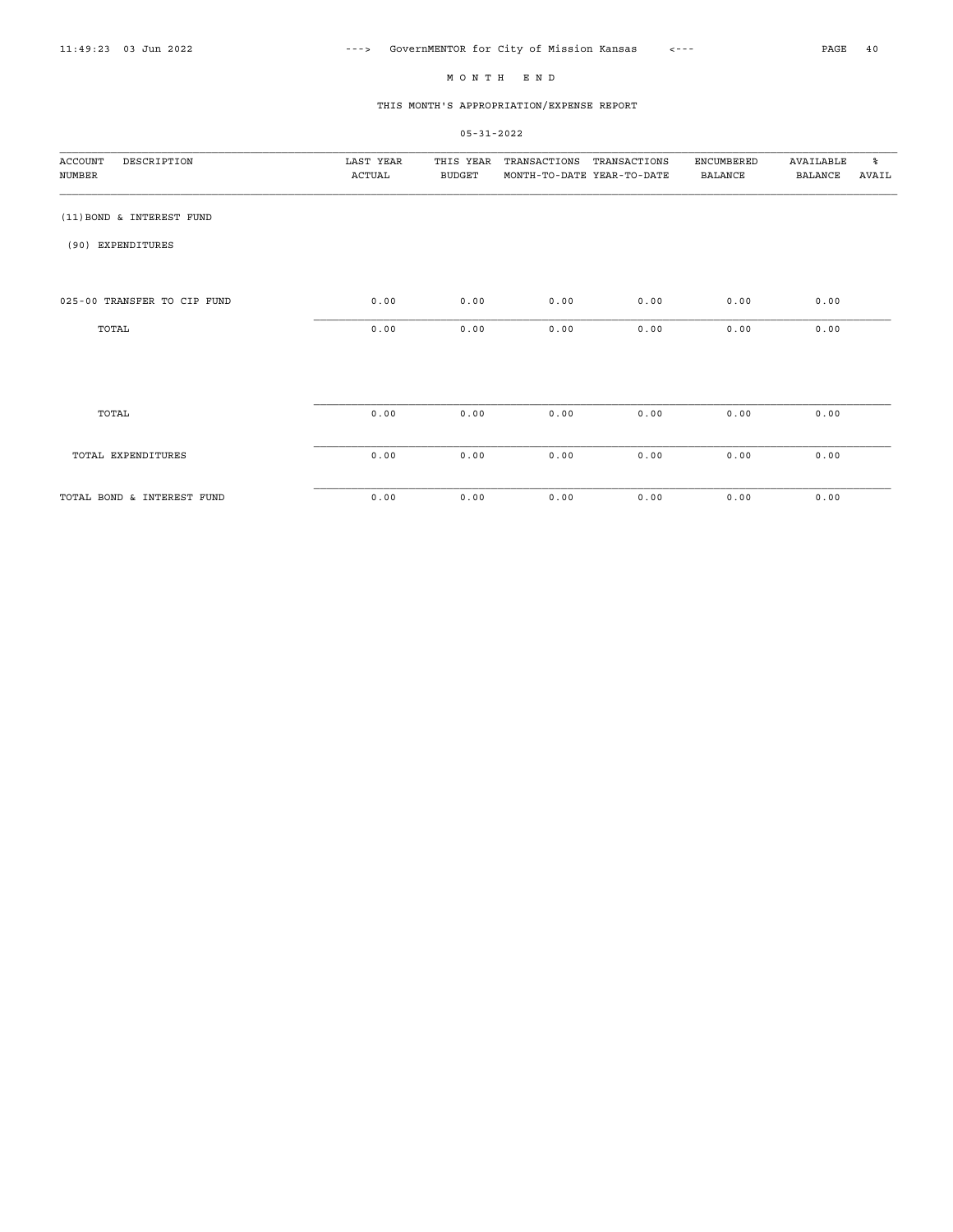# THIS MONTH'S APPROPRIATION/EXPENSE REPORT

| DESCRIPTION<br><b>ACCOUNT</b><br>NUMBER | LAST YEAR<br>ACTUAL | THIS YEAR<br><b>BUDGET</b> | TRANSACTIONS<br>MONTH-TO-DATE YEAR-TO-DATE | TRANSACTIONS | ENCUMBERED<br>BALANCE | AVAILABLE<br><b>BALANCE</b> | ៖<br>AVAIL |
|-----------------------------------------|---------------------|----------------------------|--------------------------------------------|--------------|-----------------------|-----------------------------|------------|
| (12) SPECIAL PROJECTS FUND              |                     |                            |                                            |              |                       |                             |            |
| TRANSFERS AND RESERVES<br>(00)          |                     |                            |                                            |              |                       |                             |            |
|                                         |                     |                            |                                            |              |                       |                             |            |
| TOTAL                                   | 0.00                | 0.00                       | 0.00                                       | 0.00         | 0.00                  | 0.00                        |            |
| TOTAL TRANSFERS AND RESERVES            | 0.00                | 0.00                       | 0.00                                       | 0.00         | 0.00                  | 0.00                        |            |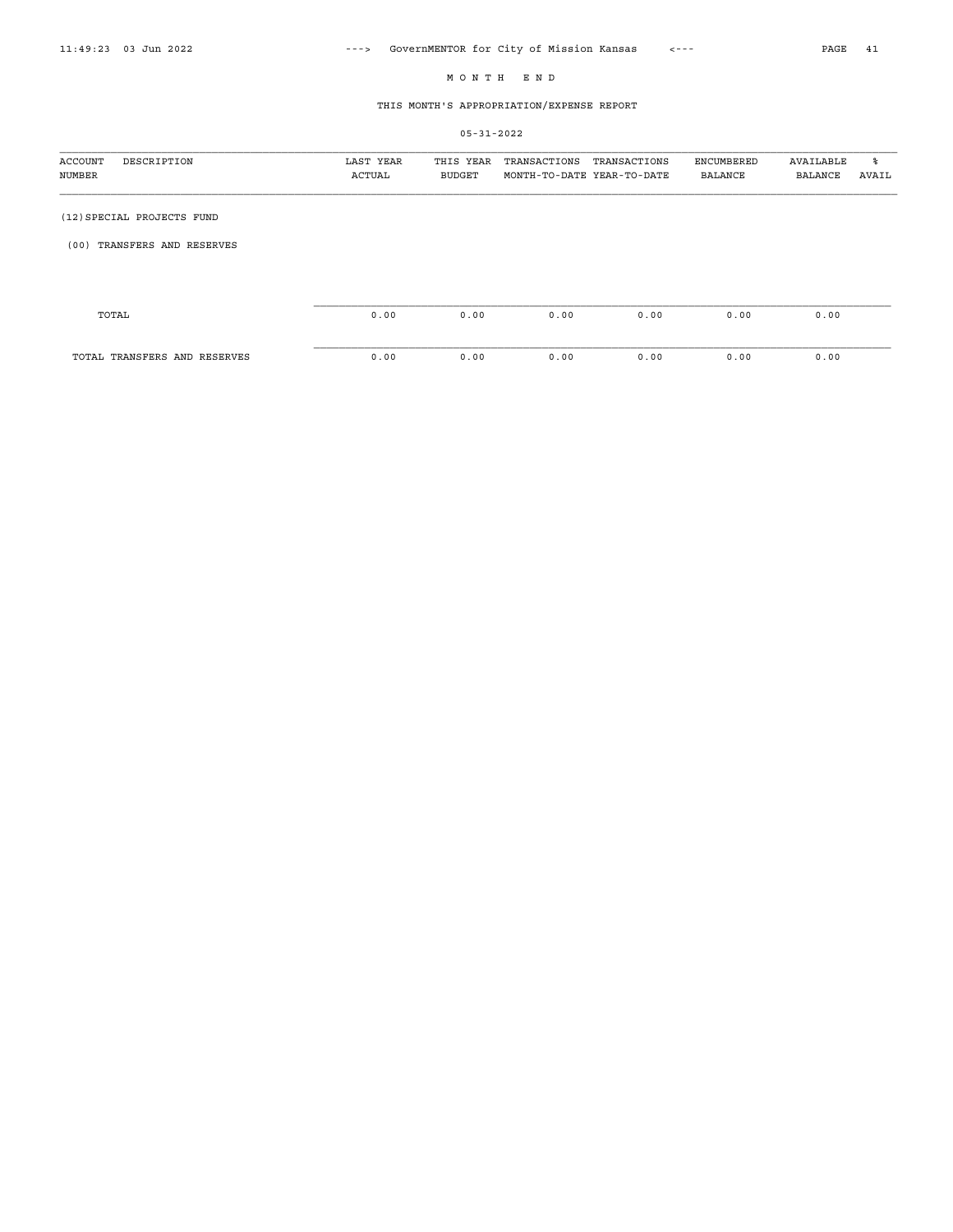# THIS MONTH'S APPROPRIATION/EXPENSE REPORT

| DESCRIPTION<br>ACCOUNT<br>NUMBER | LAST YEAR<br>ACTUAL | THIS YEAR<br><b>BUDGET</b> | TRANSACTIONS<br>MONTH-TO-DATE YEAR-TO-DATE | TRANSACTIONS | ENCUMBERED<br><b>BALANCE</b> | AVAILABLE<br><b>BALANCE</b> | ႜ<br>AVAIL |
|----------------------------------|---------------------|----------------------------|--------------------------------------------|--------------|------------------------------|-----------------------------|------------|
| (12) SPECIAL PROJECTS FUND       |                     |                            |                                            |              |                              |                             |            |
| EXPENDITURES<br>(90)             |                     |                            |                                            |              |                              |                             |            |
|                                  |                     |                            |                                            |              |                              |                             |            |
| TOTAL                            | 0.00                | 0.00                       | 0.00                                       | 0.00         | 0.00                         | 0.00                        |            |
| TOTAL EXPENDITURES               | 0.00                | 0.00                       | 0.00                                       | 0.00         | 0.00                         | 0.00                        |            |
| TOTAL SPECIAL PROJECTS FUND      | 0.00                | 0.00                       | 0.00                                       | 0.00         | 0.00                         | 0.00                        |            |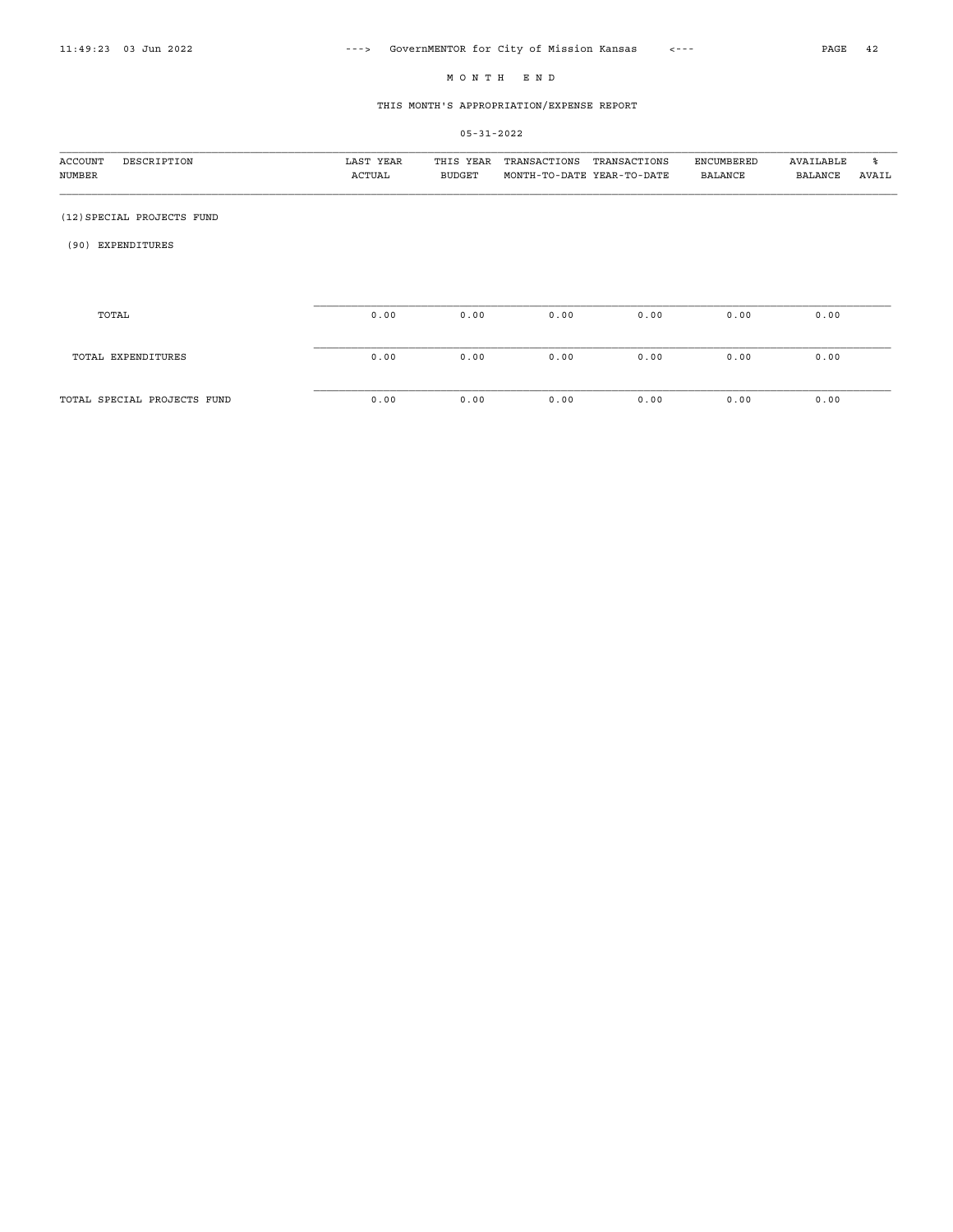# THIS MONTH'S APPROPRIATION/EXPENSE REPORT

| DESCRIPTION<br><b>ACCOUNT</b><br>NUMBER | LAST YEAR<br>ACTUAL | THIS YEAR<br><b>BUDGET</b> | TRANSACTIONS<br>MONTH-TO-DATE YEAR-TO-DATE | TRANSACTIONS | ENCUMBERED<br>BALANCE | AVAILABLE<br><b>BALANCE</b> | ៖<br>AVAIL |
|-----------------------------------------|---------------------|----------------------------|--------------------------------------------|--------------|-----------------------|-----------------------------|------------|
| (13) LAMAR BRIDGE REPLACEMENT           |                     |                            |                                            |              |                       |                             |            |
| TRANSFERS AND RESERVES<br>(00)          |                     |                            |                                            |              |                       |                             |            |
|                                         |                     |                            |                                            |              |                       |                             |            |
| TOTAL                                   | 0.00                | 0.00                       | 0.00                                       | 0.00         | 0.00                  | 0.00                        |            |
| TOTAL TRANSFERS AND RESERVES            | 0.00                | 0.00                       | 0.00                                       | 0.00         | 0.00                  | 0.00                        |            |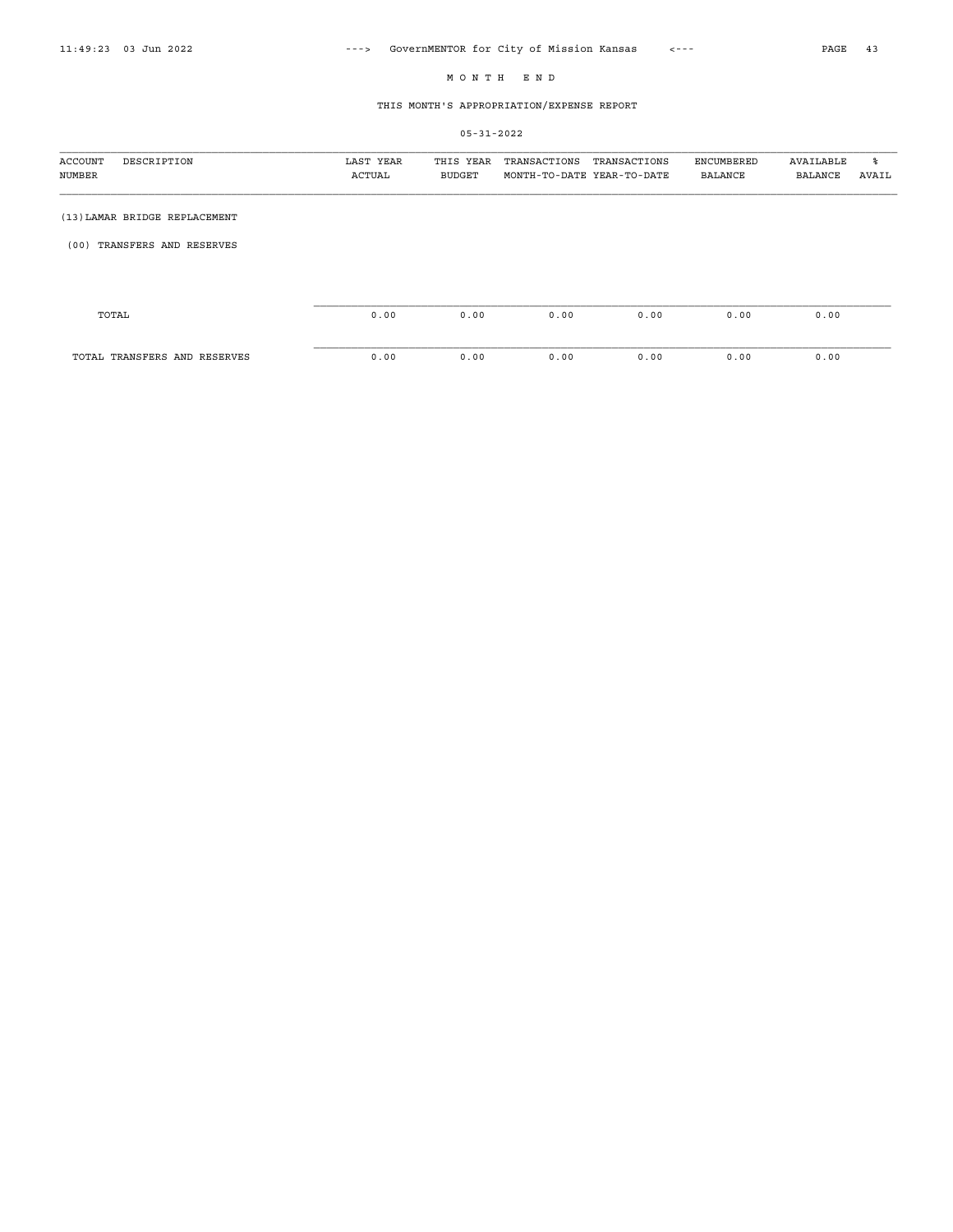# THIS MONTH'S APPROPRIATION/EXPENSE REPORT

| DESCRIPTION<br>ACCOUNT<br>NUMBER | LAST YEAR<br>ACTUAL | THIS YEAR<br><b>BUDGET</b> | TRANSACTIONS<br>MONTH-TO-DATE YEAR-TO-DATE | TRANSACTIONS | ENCUMBERED<br>BALANCE | AVAILABLE<br><b>BALANCE</b> | ៖<br>AVAIL |
|----------------------------------|---------------------|----------------------------|--------------------------------------------|--------------|-----------------------|-----------------------------|------------|
| (13) LAMAR BRIDGE REPLACEMENT    |                     |                            |                                            |              |                       |                             |            |
| EXPENDITURES<br>(90)             |                     |                            |                                            |              |                       |                             |            |
|                                  |                     |                            |                                            |              |                       |                             |            |
| TOTAL                            | 0.00                | 0.00                       | 0.00                                       | 0.00         | 0.00                  | 0.00                        |            |
| TOTAL EXPENDITURES               | 0.00                | 0.00                       | 0.00                                       | 0.00         | 0.00                  | 0.00                        |            |
| TOTAL LAMAR BRIDGE REPLACEMENT   | 0.00                | 0.00                       | 0.00                                       | 0.00         | 0.00                  | 0.00                        |            |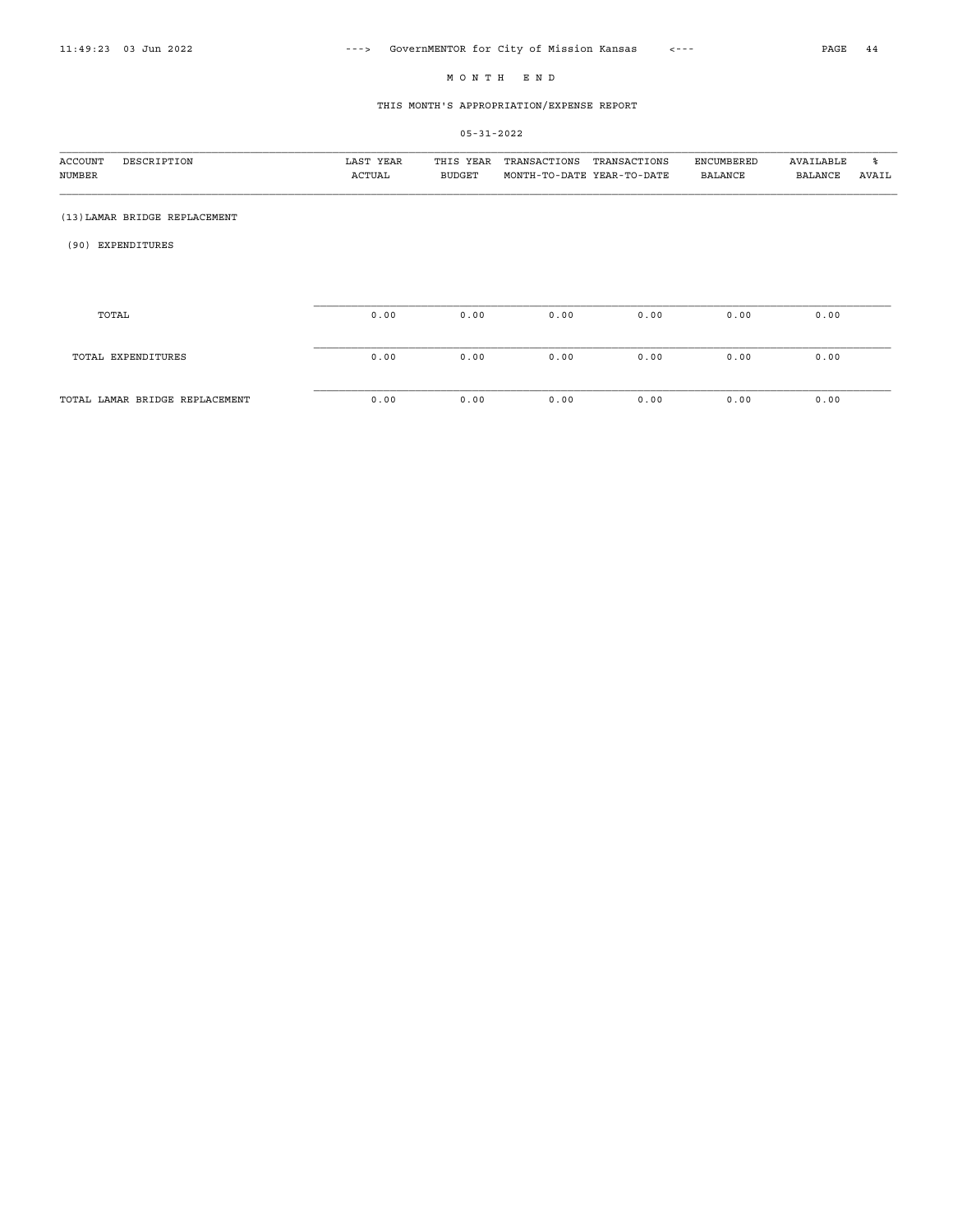# THIS MONTH'S APPROPRIATION/EXPENSE REPORT

| DESCRIPTION<br><b>ACCOUNT</b><br>NUMBER                       | LAST YEAR<br>ACTUAL | THIS YEAR<br><b>BUDGET</b> | TRANSACTIONS<br>MONTH-TO-DATE YEAR-TO-DATE | TRANSACTIONS   | ENCUMBERED<br><b>BALANCE</b> | AVAILABLE<br><b>BALANCE</b> | ႜ<br>AVAIL |
|---------------------------------------------------------------|---------------------|----------------------------|--------------------------------------------|----------------|------------------------------|-----------------------------|------------|
| (14) ADSAP (ALCOHOL/DRUG SAFE)                                |                     |                            |                                            |                |                              |                             |            |
| POLICE DEPARTMENT<br>(30)                                     |                     |                            |                                            |                |                              |                             |            |
| 811-01 ALCOHOL & DRUG PROGRAM<br>811-02 ADSAP ADMIN PURCHASES | 210.00<br>145.18    | 0.00<br>0.00               | 0.00<br>0.00                               | 150.00<br>0.00 | 0.00<br>0.00                 | <150.00><br>0.00            |            |
| TOTAL                                                         | 355.18              | 0.00                       | 0.00                                       | 150.00         | 0.00                         | <150.00>                    |            |
| TOTAL POLICE DEPARTMENT                                       | 355.18              | 0.00                       | 0.00                                       | 150.00         | 0.00                         | <150.00>                    |            |
| TOTAL ADSAP (ALCOHOL/DRUG SAFE)                               | 355.18              | 0.00                       | 0.00                                       | 150.00         | 0.00                         | <150.00>                    |            |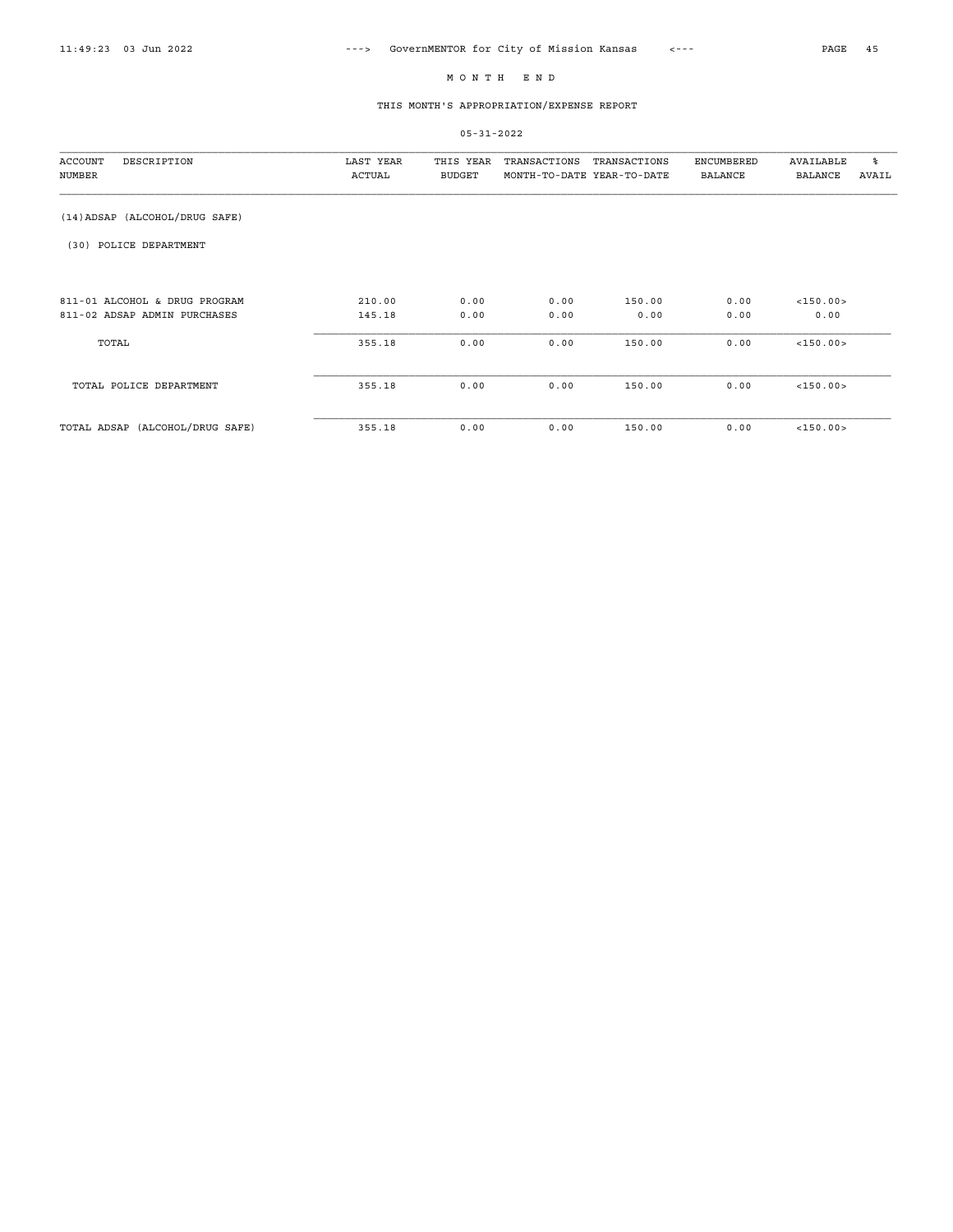05-31-2022

# THIS MONTH'S APPROPRIATION/EXPENSE REPORT

| <b>ACCOUNT</b><br>DESCRIPTION<br>NUMBER | LAST YEAR<br><b>ACTUAL</b> | THIS YEAR<br><b>BUDGET</b> | TRANSACTIONS<br>MONTH-TO-DATE YEAR-TO-DATE | TRANSACTIONS | ENCUMBERED<br><b>BALANCE</b> | AVAILABLE<br><b>BALANCE</b> | ి<br>AVAIL |
|-----------------------------------------|----------------------------|----------------------------|--------------------------------------------|--------------|------------------------------|-----------------------------|------------|
| (15) REINSTATEMENT FUND                 |                            |                            |                                            |              |                              |                             |            |
| POLICE DEPARTMENT<br>(30)               |                            |                            |                                            |              |                              |                             |            |
| CONTRACTUAL SERVICES                    |                            |                            |                                            |              |                              |                             |            |
| 201-01 REINSTATEMENT - REMITTANCE       | 17,894.00                  | 0.00                       | 1,777.00                                   | 7,302.00     | 0.00                         | < 7, 302.00 >               |            |
| 201-02 JUDICIAL SURCHARGE REMITTANCE    | 4,620.00                   | 0.00                       | 396.00                                     | 1,826.00     | 0.00                         | <1,826.00>                  |            |
| TOTAL CONTRACTUAL SERVICES              | 22,514.00                  | 0.00                       | 2,173.00                                   | 9,128.00     | 0.00                         | <9,128.00>                  |            |
| TOTAL POLICE DEPARTMENT                 | 22,514.00                  | 0.00                       | 2,173.00                                   | 9,128.00     | 0.00                         | <9,128.00>                  |            |
| TOTAL REINSTATEMENT FUND                | 22,514.00                  | 0.00                       | 2,173.00                                   | 9,128.00     | 0.00                         | <9,128.00>                  |            |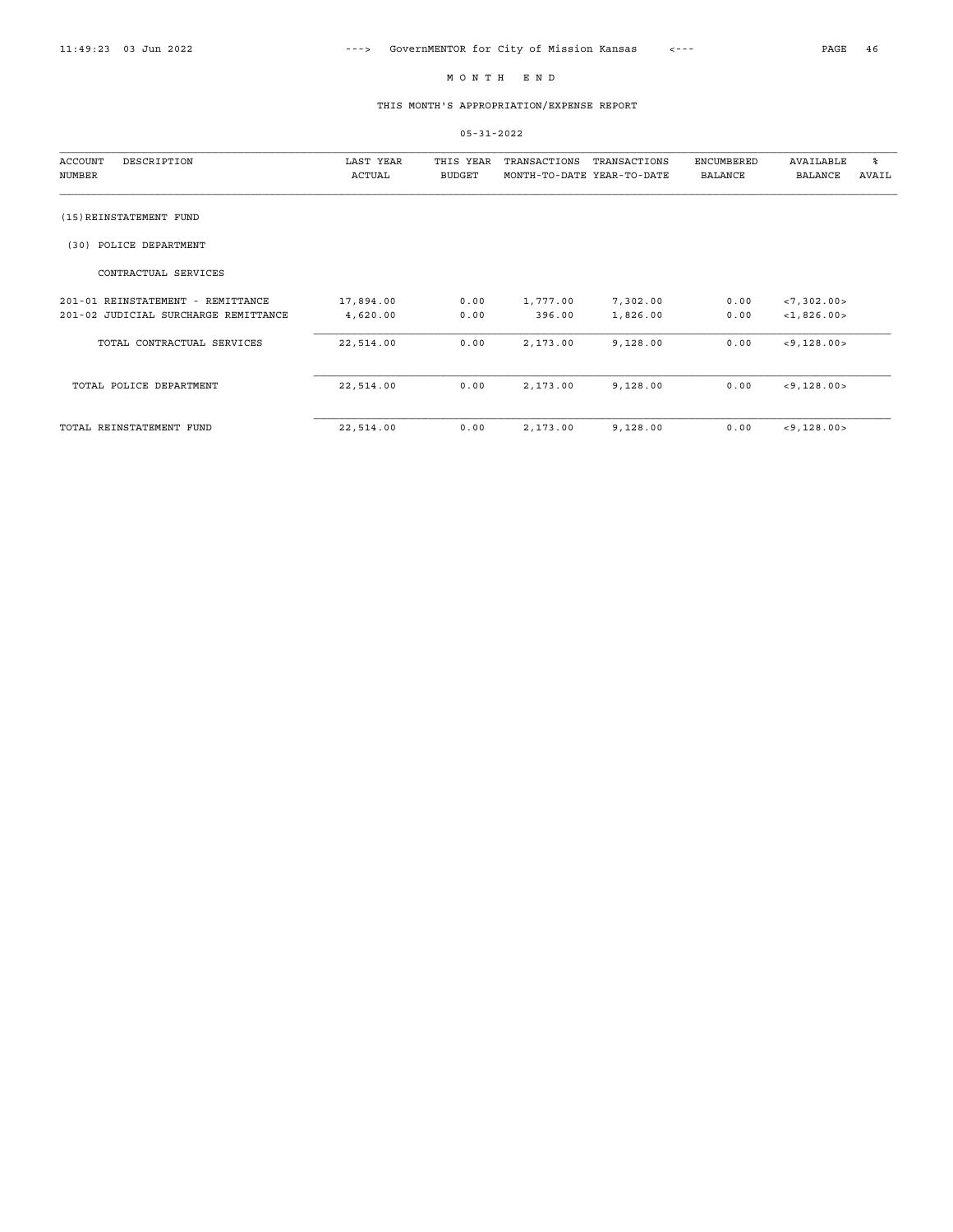## THIS MONTH'S APPROPRIATION/EXPENSE REPORT

05-31-2022 ACCOUNT DESCRIPTION LAST YEAR THIS YEAR TRANSACTIONS TRANSACTIONS ENCUMBERED AVAILABLE % NUMBER ACTUAL BUDGET MONTH-TO-DATE YEAR-TO-DATE BALANCE BALANCE AVAIL (16)SPEC LAW ENFORCEMENT TRST (30) POLICE DEPARTMENT CONTRACTUAL SERVICES 201-01 LAW ENFORCEMENT EXPENDITURES 10,060.00 0.00 0.00 0.00 0.00 0.00 TOTAL CONTRACTUAL SERVICES 10,060.00 0.00 0.00 0.00 0.00 0.00 TOTAL POLICE DEPARTMENT 10,060.00 0.00 0.00 0.00 0.00 0.00 TOTAL SPEC LAW ENFORCEMENT TRST 10,060.00 0.00 0.00 0.00 0.00 0.00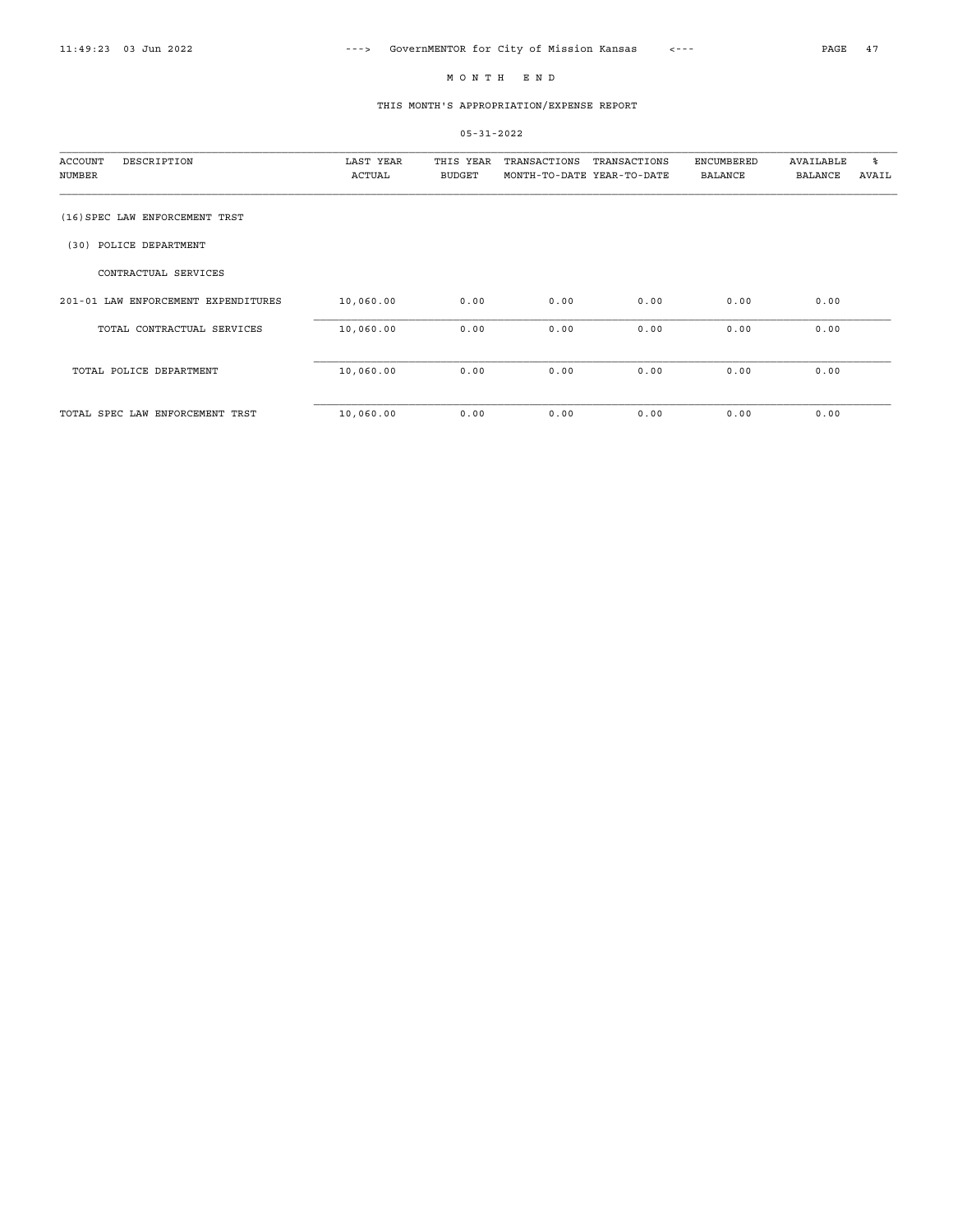#### THIS MONTH'S APPROPRIATION/EXPENSE REPORT

05-31-2022 ACCOUNT DESCRIPTION LAST YEAR THIS YEAR TRANSACTIONS TRANSACTIONS ENCUMBERED AVAILABLE %  ${\tt ACTUAL} \hspace{1.3cm} {\tt BUDGET} \hspace{1.3cm} {\tt MONTH-TO-DATE} \hspace{1.3cm} {\tt YEAR-TO-DATE}$ (17)RESTRICTED FUNDS (30) POLICE DEPARTMENT CONTRACTUAL SERVICES 201-01 PROGRAM EXPENSE 6,475.00 0.00 0.00 64,295.60 0.00 <64,295.60 0.00 <64,295.60 201-03 INSURANCE PROCEEDS RELEASED 0.00 0.00 0.00 0.00 0.00 0.00 TOTAL CONTRACTUAL SERVICES 6,475.00 0.00 0.00 64,295.60 0.00 <64,295.60> TOTAL POLICE DEPARTMENT 6,475.00 0.00 0.00 64,295.60 0.00 <64,295.60> TOTAL RESTRICTED FUNDS 6,475.00 0.00 0.00 64,295.60 0.00 <64,295.60>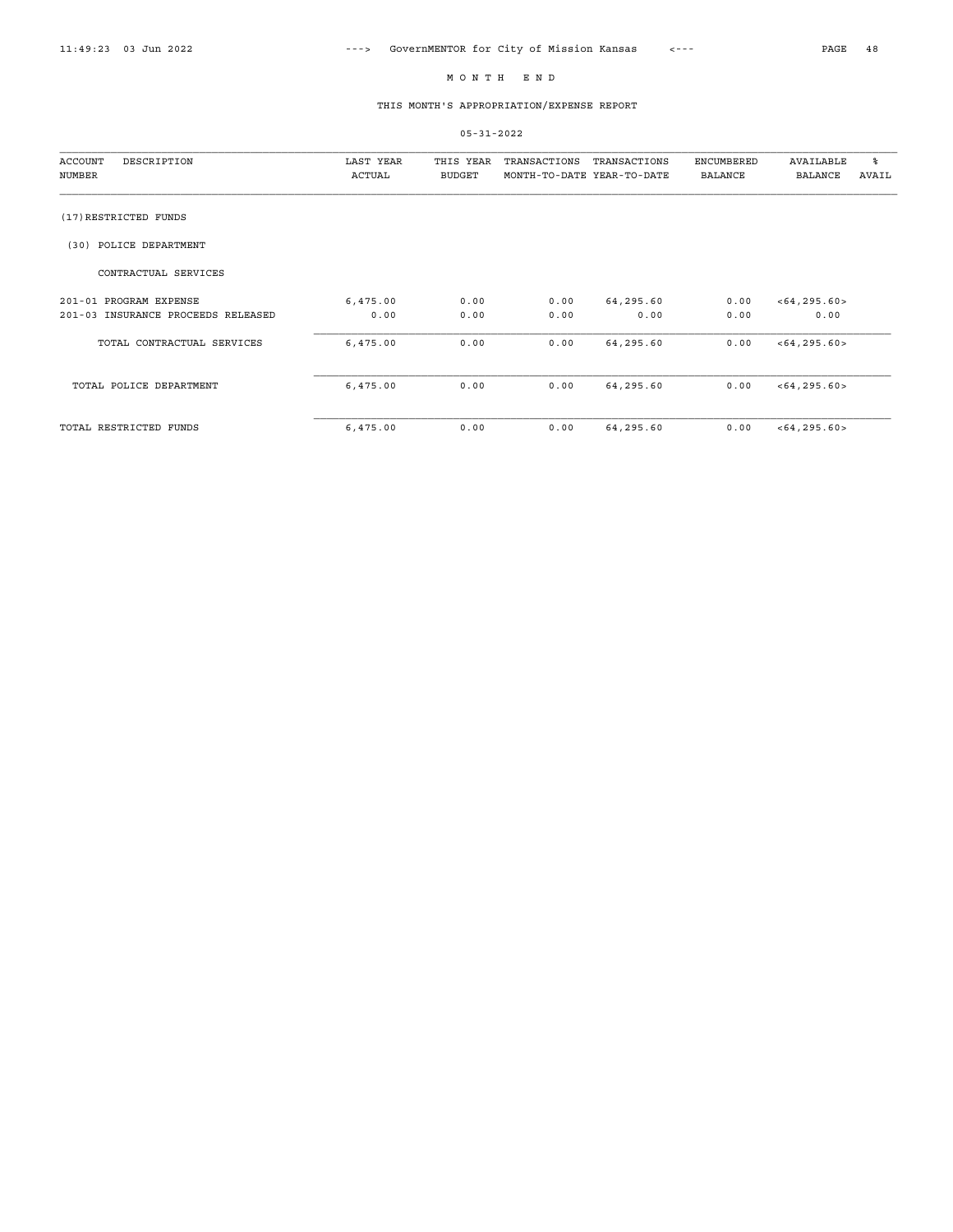# THIS MONTH'S APPROPRIATION/EXPENSE REPORT

| DESCRIPTION<br>ACCOUNT<br>NUMBER   | LAST YEAR<br>ACTUAL | THIS YEAR<br><b>BUDGET</b> | TRANSACTIONS<br>MONTH-TO-DATE YEAR-TO-DATE | TRANSACTIONS | ENCUMBERED<br><b>BALANCE</b> | AVAILABLE<br><b>BALANCE</b> | °<br>AVAIL |
|------------------------------------|---------------------|----------------------------|--------------------------------------------|--------------|------------------------------|-----------------------------|------------|
| (18) SCHOOL DISTR SALES TAX        |                     |                            |                                            |              |                              |                             |            |
| TRANSFERS AND RESERVES<br>(00)     |                     |                            |                                            |              |                              |                             |            |
| 011-00 TRANSFER TO BOND & INTEREST | 0.00                | 0.00                       | 0.00                                       | 0.00         | 0.00                         | 0.00                        |            |
| TOTAL                              | 0.00                | 0.00                       | 0.00                                       | 0.00         | 0.00                         | 0.00                        |            |
| TOTAL TRANSFERS AND RESERVES       | 0.00                | 0.00                       | 0.00                                       | 0.00         | 0.00                         | 0.00                        |            |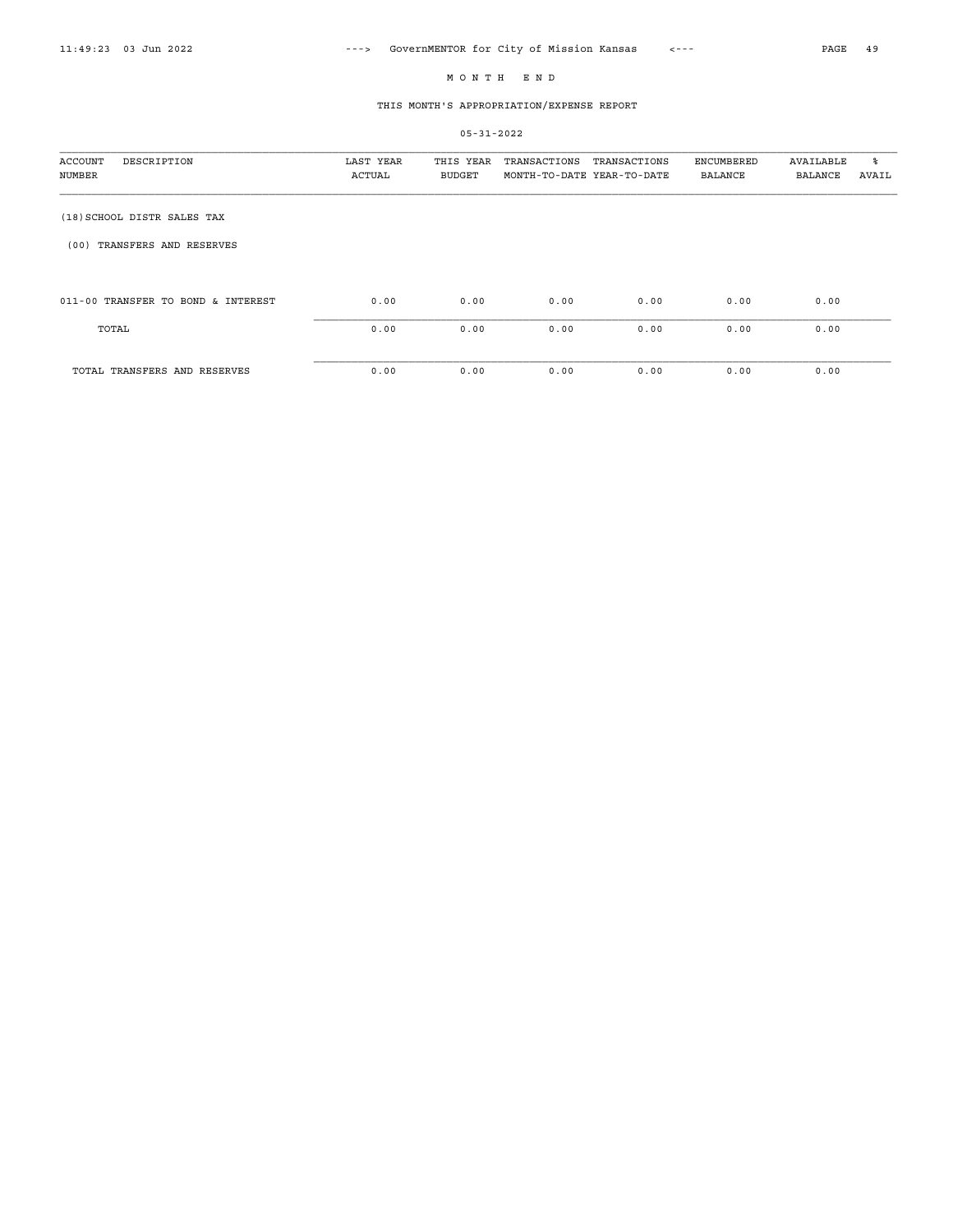## THIS MONTH'S APPROPRIATION/EXPENSE REPORT

05-31-2022 ACCOUNT DESCRIPTION LAST YEAR THIS YEAR TRANSACTIONS TRANSACTIONS ENCUMBERED AVAILABLE % NUMBER ACTUAL BUDGET MONTH-TO-DATE YEAR-TO-DATE BALANCE BALANCE AVAIL (18)SCHOOL DISTR SALES TAX (30) POLICE DEPARTMENT CONTRACTUAL SERVICES 201-01 PROGRAM EXPENSE 0.00 0.00 0.00 0.00 0.00 0.00 TOTAL CONTRACTUAL SERVICES 0.00 0.00 0.00 0.00 0.00 0.00 TOTAL POLICE DEPARTMENT 0.00 0.00 0.00 0.00 0.00 0.00 TOTAL SCHOOL DISTR SALES TAX 0.00 0.00 0.00 0.00 0.00 0.00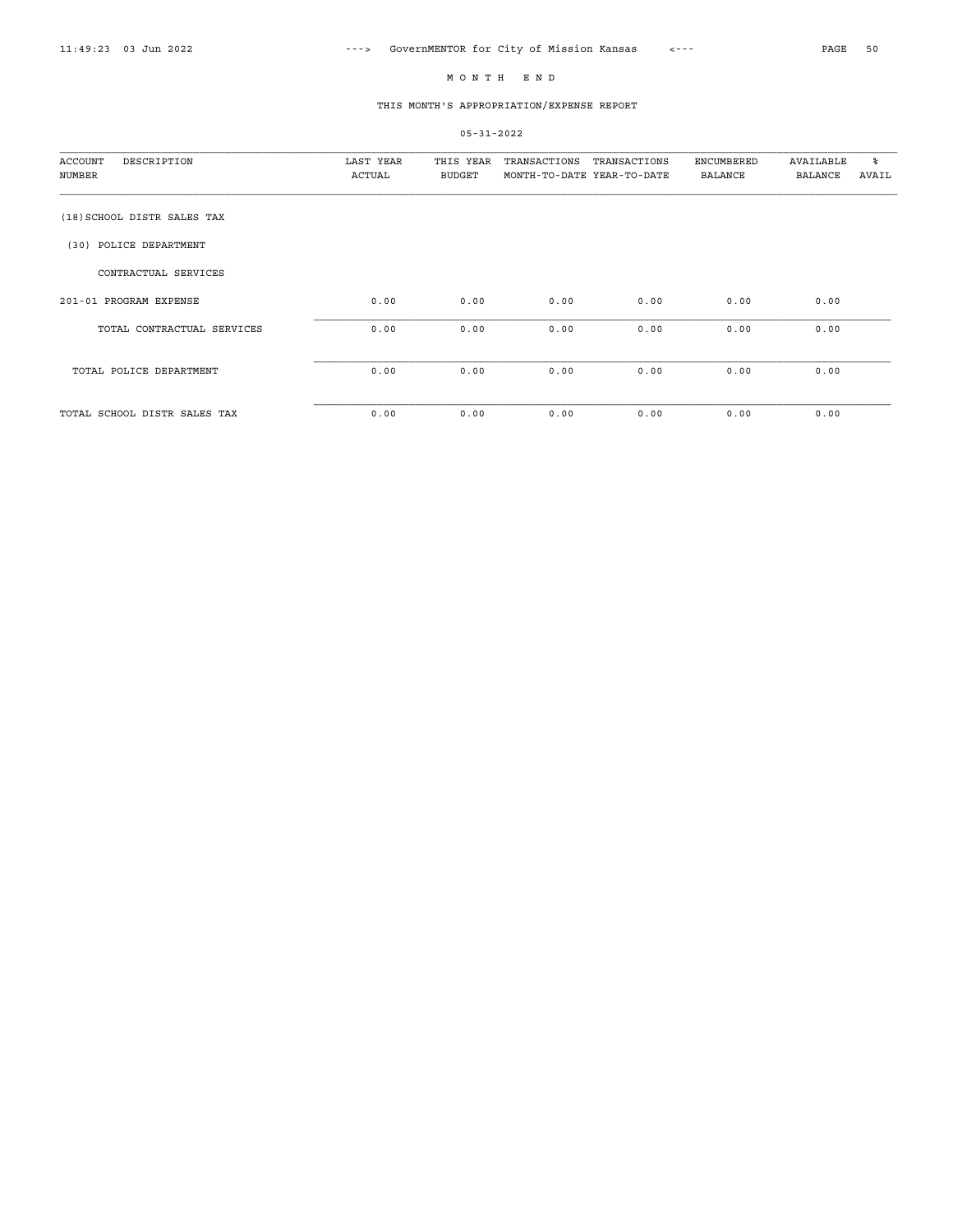# THIS MONTH'S APPROPRIATION/EXPENSE REPORT

| <b>ACCOUNT</b><br>DESCRIPTION<br>NUMBER | LAST YEAR<br><b>ACTUAL</b> | THIS YEAR<br><b>BUDGET</b> | TRANSACTIONS<br>MONTH-TO-DATE YEAR-TO-DATE | TRANSACTIONS | ENCUMBERED<br><b>BALANCE</b> | AVAILABLE<br><b>BALANCE</b> | ి<br><b>AVAIL</b> |
|-----------------------------------------|----------------------------|----------------------------|--------------------------------------------|--------------|------------------------------|-----------------------------|-------------------|
|                                         |                            |                            |                                            |              |                              |                             |                   |
| (19) MISSION BUSINESS DEVELOPMENT       |                            |                            |                                            |              |                              |                             |                   |
| (30) POLICE DEPARTMENT                  |                            |                            |                                            |              |                              |                             |                   |
| CONTRACTUAL SERVICES                    |                            |                            |                                            |              |                              |                             |                   |
| 201-01 MCVB GENERAL EXPENSES            | 0.00                       | 0.00                       | 0.00                                       | 0.00         | 0.00                         | 0.00                        |                   |
| 201-02 "BREAKFAST F/BUSINESS" SERIES    | 0.00                       | 0.00                       | 0.00                                       | 0.00         | 0.00                         | 0.00                        |                   |
| 201-03 PROMOTIONS/ADVERTISING           | 7,375.00                   | 1,000.00                   | 6,694.00                                   | 18,089.00    | 0.00                         | $<$ 17,089.00><1708.9>      |                   |
| 201-04 MISSION FAMILY FESTIVAL          | 0.00                       | 0.00                       | 0.00                                       | 0.00         | 0.00                         | 0.00                        |                   |
| 201-05 BARBECUE CONTEST                 | 0.00                       | 0.00                       | 0.00                                       | 0.00         | 0.00                         | 0.00                        |                   |
| 201-06 HOLIDAY EVENT                    | 0.00                       | 0.00                       | 0.00                                       | 0.00         | 0.00                         | 0.00                        |                   |
| 201-07 GRANT PROGRAM                    | 0.00                       | 0.00                       | 0.00                                       | 0.00         | 0.00                         | 0.00                        |                   |
| 201-08 CONFERENCES                      | 0.00                       | 0.00                       | 0.00                                       | 0.00         | 0.00                         | 0.00                        |                   |
| 201-09 NEWSLETTER                       | 0.00                       | 0.00                       | 0.00                                       | 0.00         | 0.00                         | 0.00                        |                   |
| 201-10 ARTS COUNCIL                     | 0.00                       | 0.00                       | 0.00                                       | 0.00         | 0.00                         | 0.00                        |                   |
| 201-11 HOLIDAY ADOPTIONS                | 16,826.32                  | 0.00                       | 0.00                                       | 9,878.21     | 0.00                         | < 9, 878.21                 |                   |
| 201-12 MISSION MERCHANTS                | 7,616.95                   | 0.00                       | 0.00                                       | 0.00         | 0.00                         | 0.00                        |                   |
| 201-13 MCVB MAGAZINE                    | 44,962.14                  | 55,000.00                  | 210.86                                     | 17,537.73    | 0.00                         | 37,462.27                   | 68.1              |
| 201-14 POLE SIGN INENTIVE PROGRAM       | 0.00                       | 0.00                       | 0.00                                       | 0.00         | 0.00                         | 0.00                        |                   |
| 201-15 60TH ANNIVERSARY CELEBRATION     | 0.00                       | 0.00                       | 0.00                                       | 0.00         | 0.00                         | 0.00                        |                   |
| 201-16 BUSINESS SUPPORT PROGRAMS        | 0.00                       | 0.00                       | 0.00                                       | 0.00         | 0.00                         | 0.00                        |                   |
| 201-17 DOG PARK                         | 0.00                       | 0.00                       | 0.00                                       | 0.00         | 0.00                         | 0.00                        |                   |
| TOTAL CONTRACTUAL SERVICES              | 76,780.41                  | 56,000.00                  | 6,904.86                                   | 45,504.94    | 0.00                         | 10,495.06                   | 18.7              |
| CAPITAL OUTLAY                          |                            |                            |                                            |              |                              |                             |                   |
| 403-06 OTHER EQUIPMENT                  | 9,698.83                   | 42,000.00                  | 0.00                                       | 0.00         | 0.00                         | 42,000.00 100.0             |                   |
| TOTAL CAPITAL OUTLAY                    | 9,698.83                   | 42,000.00                  | 0.00                                       | 0.00         | 0.00                         | 42,000.00 100.0             |                   |
| TOTAL POLICE DEPARTMENT                 | 86, 479.24                 | 98,000.00                  | 6,904.86                                   | 45,504.94    | 0.00                         | 52,495.06                   | 53.5              |
| TOTAL MISSION BUSINESS DEVELOPMENT      | 86, 479.24                 | 98,000.00                  | 6,904.86                                   | 45,504.94    | 0.00                         | 52,495.06                   | 53.5              |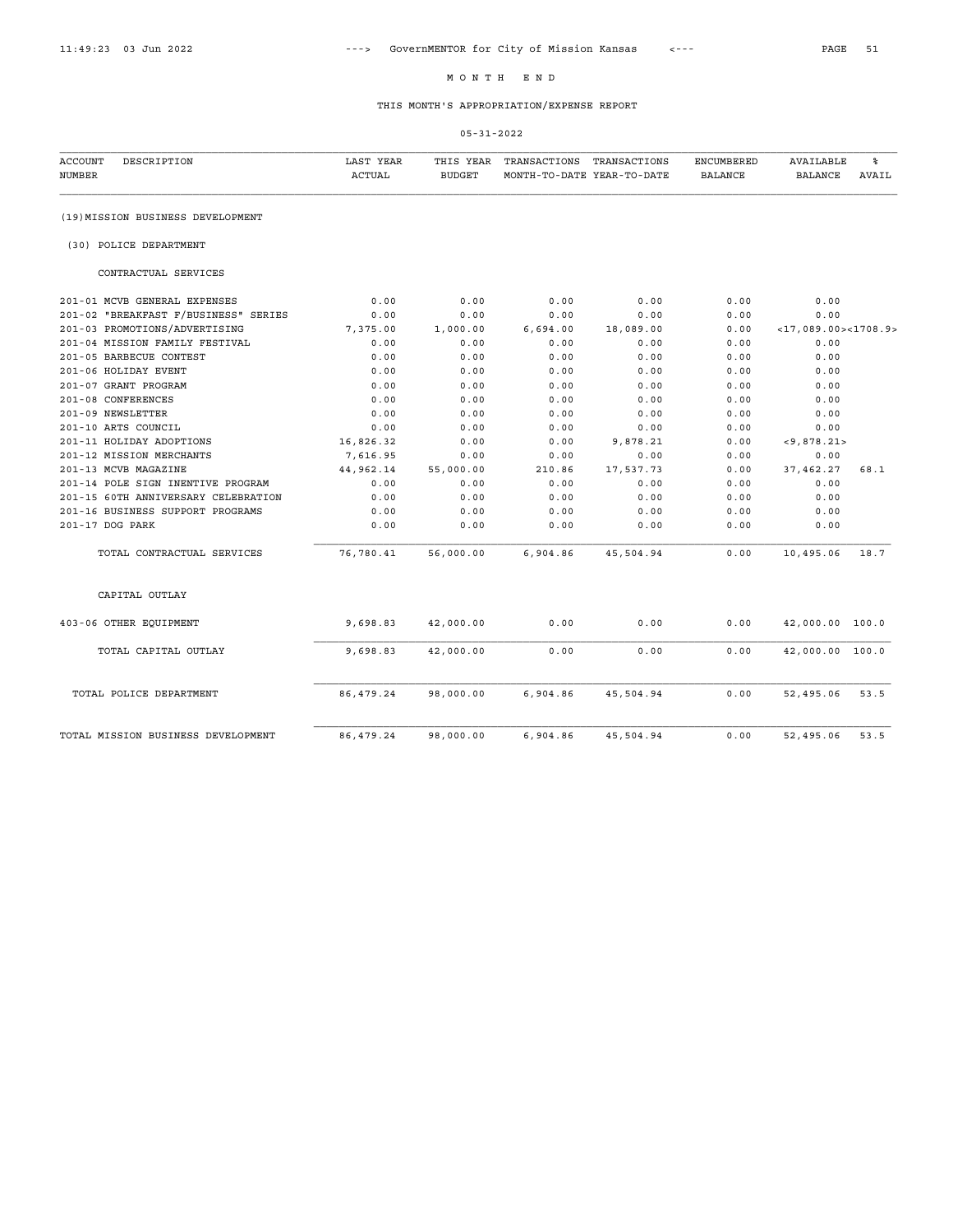# THIS MONTH'S APPROPRIATION/EXPENSE REPORT

| DESCRIPTION<br>ACCOUNT<br>NUMBER | LAST YEAR<br><b>ACTUAL</b> | THIS YEAR<br><b>BUDGET</b> | TRANSACTIONS<br>MONTH-TO-DATE YEAR-TO-DATE | TRANSACTIONS | ENCUMBERED<br><b>BALANCE</b> | AVAILABLE<br><b>BALANCE</b> | ಿ<br>AVAIL |
|----------------------------------|----------------------------|----------------------------|--------------------------------------------|--------------|------------------------------|-----------------------------|------------|
| (22) STORM DRAIN UTILITY         |                            |                            |                                            |              |                              |                             |            |
| TRANSFERS AND RESERVES<br>(00)   |                            |                            |                                            |              |                              |                             |            |
| 022-00 OPERATING RESERVE         | 0.00                       | 0.00                       | 0.00                                       | 0.00         | 0.00                         | 0.00                        |            |
| 025-01 TRANSFER TO CIP           | 267,993.00                 | 283,075.00                 | 0.00                                       | 0.00         | 0.00                         | 283,075.00                  | 100.0      |
| TOTAL                            | 267,993.00                 | 283,075.00                 | 0.00                                       | 0.00         | 0.00                         | 283,075.00 100.0            |            |
| TOTAL TRANSFERS AND RESERVES     | 267,993.00                 | 283,075.00                 | 0.00                                       | 0.00         | 0.00                         | 283,075.00                  | 100.0      |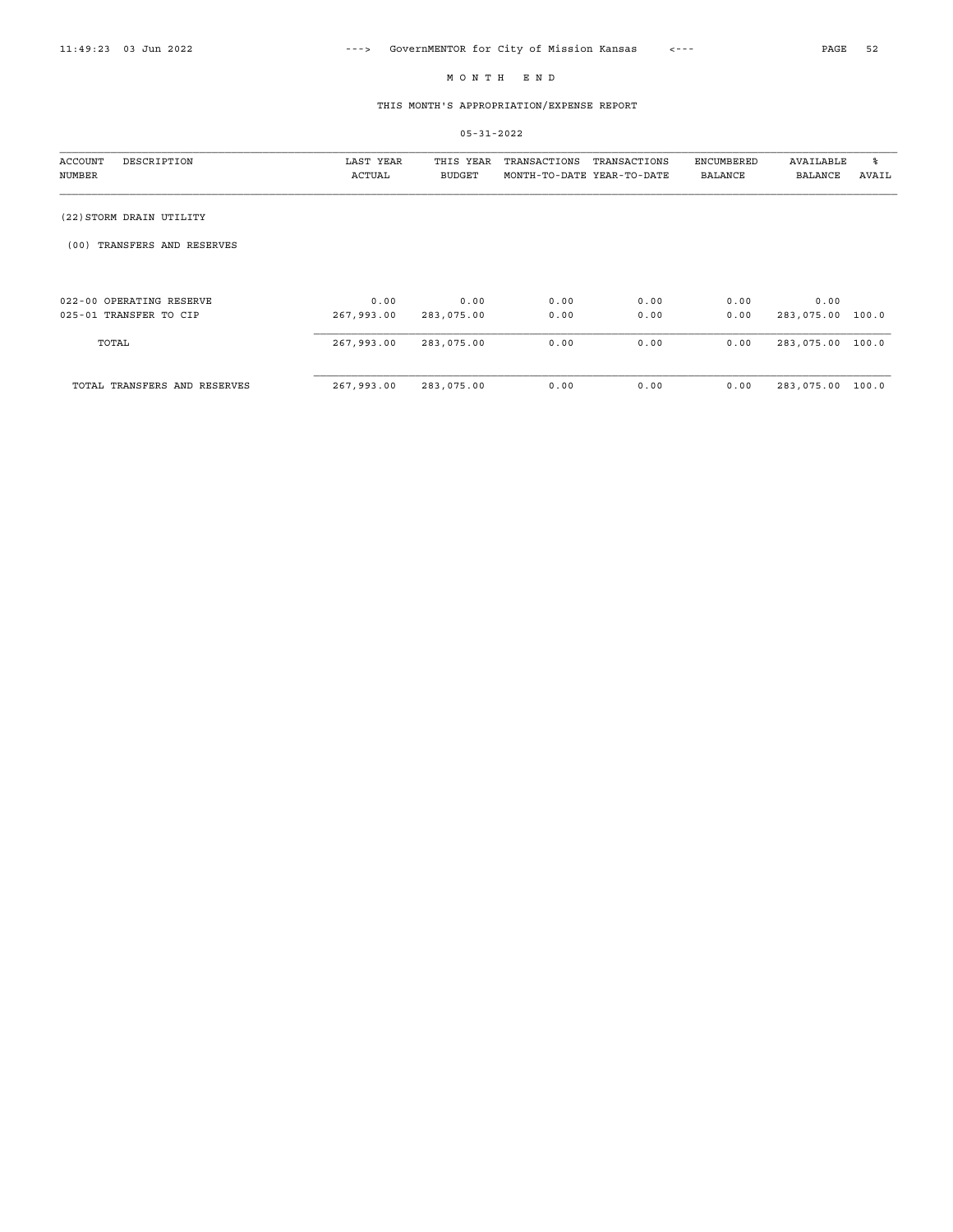# THIS MONTH'S APPROPRIATION/EXPENSE REPORT

| DESCRIPTION<br><b>ACCOUNT</b><br>NUMBER | LAST YEAR<br>ACTUAL | THIS YEAR<br><b>BUDGET</b> | TRANSACTIONS<br>MONTH-TO-DATE YEAR-TO-DATE | TRANSACTIONS | ENCUMBERED<br><b>BALANCE</b> | AVAILABLE<br><b>BALANCE</b> | ႜ<br>AVAIL |
|-----------------------------------------|---------------------|----------------------------|--------------------------------------------|--------------|------------------------------|-----------------------------|------------|
| (22) STORM DRAIN UTILITY                |                     |                            |                                            |              |                              |                             |            |
| REVENUES<br>(40)                        |                     |                            |                                            |              |                              |                             |            |
| COMMODITIES                             |                     |                            |                                            |              |                              |                             |            |
| 303-03 PERS PROP - DELO                 | 0.00                | 0.00                       | 0.00                                       | 0.00         | 0.00                         | 0.00                        |            |
| TOTAL COMMODITIES                       | 0.00                | 0.00                       | 0.00                                       | 0.00         | 0.00                         | 0.00                        |            |
| <b>TOTAL REVENUES</b>                   | 0.00                | 0.00                       | 0.00                                       | 0.00         | 0.00                         | 0.00                        |            |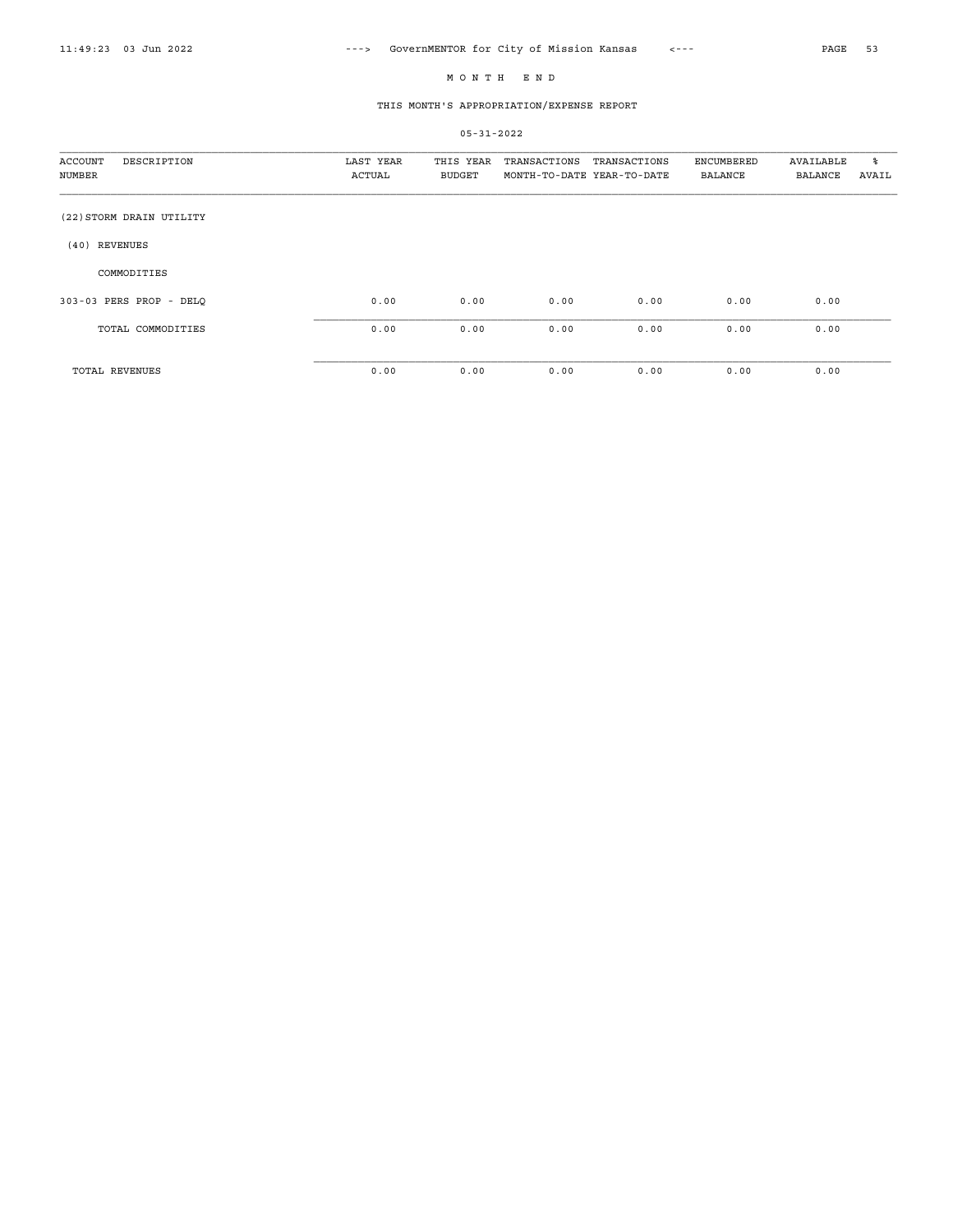# THIS MONTH'S APPROPRIATION/EXPENSE REPORT

| <b>ACCOUNT</b><br>DESCRIPTION<br>NUMBER                          | LAST YEAR<br><b>ACTUAL</b> | THIS YEAR<br><b>BUDGET</b> | TRANSACTIONS<br>MONTH-TO-DATE YEAR-TO-DATE | TRANSACTIONS       | ENCUMBERED<br>BALANCE | AVAILABLE<br>BALANCE | ి<br>AVAIL |
|------------------------------------------------------------------|----------------------------|----------------------------|--------------------------------------------|--------------------|-----------------------|----------------------|------------|
| (22) STORM DRAIN UTILITY                                         |                            |                            |                                            |                    |                       |                      |            |
| (61) STORM DRAIN SYSTEM                                          |                            |                            |                                            |                    |                       |                      |            |
| PERSONNEL SERVICES                                               |                            |                            |                                            |                    |                       |                      |            |
| 101-01 FULL TIME SALARIES                                        | 0.00                       | 0.00                       | 0.00                                       | 0.00               | 0.00                  | 0.00                 |            |
| 101-02 PART TIME SALARIES                                        | 0.00                       | 0.00                       | 0.00                                       | 0.00               | 0.00                  | 0.00                 |            |
| 101-04 OVERTIME SALARIES                                         | 0.00                       | 0.00                       | 0.00                                       | 0.00               | 0.00                  | 0.00                 |            |
| 102-01 HEALTH / LIFE                                             | 0.00                       | 0.00                       | 0.00                                       | 0.00               | 0.00                  | 0.00                 |            |
| 102-02 SOCIAL SECURITY<br>102-03 KPERS                           | 0.00<br>0.00               | 0.00<br>0.00               | 0.00<br>0.00                               | 0.00<br>0.00       | 0.00<br>0.00          | 0.00<br>0.00         |            |
| 102-04 EMPLOYMENT SECURITY                                       | 0.00                       | 0.00                       | 0.00                                       | 0.00               | 0.00                  | 0.00                 |            |
| 102-05 WORKERS COMPENSATION                                      | 0.00                       | 0.00                       | 0.00                                       | 0.00               | 0.00                  | 0.00                 |            |
| 102-06 CITY PENSION                                              | 0.00                       | 0.00                       | 0.00                                       | 0.00               | 0.00                  | 0.00                 |            |
| 102-07 ADMINISTRATION FEE                                        | 0.00                       | 0.00                       | 0.00                                       | 0.00               | 0.00                  | 0.00                 |            |
| TOTAL PERSONNEL SERVICES                                         | 0.00                       | 0.00                       | 0.00                                       | 0.00               | 0.00                  | 0.00                 |            |
| CONTRACTUAL SERVICES                                             |                            |                            |                                            |                    |                       |                      |            |
| 201-08 TELEPHONE                                                 | 0.00                       | 0.00                       | 0.00                                       | 0.00               | 0.00                  | 0.00                 |            |
| 202-02 COMMERCIAL TRAVEL EXPENSE                                 | 0.00                       | 0.00                       | 0.00                                       | 0.00               | 0.00                  | 0.00                 |            |
| 202-03 LODGING/MEALS                                             | 0.00                       | 0.00                       | 0.00                                       | 0.00               | 0.00                  | 0.00                 |            |
| 202-04 PARKING/TOLLS                                             | 0.00                       | 0.00                       | 0.00                                       | 0.00               | 0.00                  | 0.00                 |            |
| 202-05 MILEAGE<br>203-01 REGISTRATION/TUITION                    | 0.00<br>0.00               | 0.00<br>0.00               | 0.00<br>0.00                               | 0.00<br>0.00       | 0.00<br>0.00          | 0.00<br>0.00         |            |
| 204-01 ADVERTISING                                               | 0.00                       | 0.00                       | 0.00                                       | 0.00               | 0.00                  | 0.00                 |            |
| 205-01 INSURANCE                                                 | 0.00                       | 0.00                       | 0.00                                       | 0.00               | 0.00                  | 0.00                 |            |
| 206-01 PROFESSIONAL ORGANIZATIONS                                | 0.00                       | 0.00                       | 0.00                                       | 0.00               | 0.00                  | 0.00                 |            |
| 206-02 MUNICIPAL ORGANIZATIONS                                   | 0.00                       | 0.00                       | 0.00                                       | 0.00               | 0.00                  | 0.00                 |            |
| 206-03 PERIODICALS/BOOKS/PUBLICATIONS                            | 0.00                       | 0.00                       | 0.00                                       | 0.00               | 0.00                  | 0.00                 |            |
| 206-04 LEGAL PUBLICATIONS                                        | 0.00                       | 0.00                       | 0.00                                       | 0.00               | 0.00                  | 0.00                 |            |
| 206-05 PROFESSIONAL SERVICES                                     | 0.00                       | 0.00                       | 0.00                                       | 0.00               | 0.00                  | 0.00                 |            |
| 207-02 ACCOUNTING SERVICES                                       | 0.00<br>22,897.75          | 0.00<br>100,000.00         | 0.00<br>6,030.29                           | 0.00               | 0.00                  | 0.00                 | 68.7       |
| 207-03 ENGINEERING/ARCHITECT SERVICES<br>207-06 INSPECTIONS      | 0.00                       | 0.00                       | 0.00                                       | 31, 214.14<br>0.00 | 0.00<br>0.00          | 68,785.86<br>0.00    |            |
| 207-07 PRE-EMPLOYMENT EXP/DRUG TEST                              | 0.00                       | 0.00                       | 0.00                                       | 0.00               | 0.00                  | 0.00                 |            |
| 208-04 PUBLIC RELATIONS                                          | 0.00                       | 0.00                       | 0.00                                       | 0.00               | 0.00                  | 0.00                 |            |
| 208-05 MEETING EXPENSE                                           | 0.00                       | 0.00                       | 0.00                                       | 0.00               | 0.00                  | 0.00                 |            |
| 211-04 STORM DRAIN REPAIR PARTS                                  | 70,477.81                  | 100,000.00                 | 0.00                                       | 0.00               | 0.00                  | 100,000.00           | 100.0      |
| 212-06 SERVICE CONTRACTS                                         | 0.00                       | 0.00                       | 0.00                                       | 0.00               | 0.00                  | 0.00                 |            |
| 212-07 VEHICLE MAINTENANCE                                       | 0.00                       | 0.00                       | 0.00                                       | 0.00               | 0.00                  | 0.00                 |            |
| 213-02 RENTAL EQUIPMENT                                          | 0.00                       | 0.00                       | 0.00                                       | 0.00               | 0.00                  | 0.00                 |            |
| 213-03 UNIFORMS<br>214-02 VEHICLE REGISTRATION                   | 0.00<br>0.00               | 0.00<br>0.00               | 0.00<br>0.00                               | 0.00<br>0.00       | 0.00<br>0.00          | 0.00<br>0.00         |            |
| 214-03 PRINTING                                                  | 0.00                       | 0.00                       | 0.00                                       | 0.00               | 0.00                  | $0.00$               |            |
| 214-05 COMPUTER SERVICES                                         | 0.00                       | 0.00                       | 0.00                                       | 0.00               | 0.00                  | $0.00$               |            |
| 215-03 CONTINGENCY                                               | 0.00                       | 0.00                       | 0.00                                       | 0.00               | 0.00                  | 0.00                 |            |
| 215-04 OTHER CONTRACTUAL SERVICES                                | 0.00                       | 0.00                       | 0.00                                       | 0.00               | 0.00                  | 0.00                 |            |
| 216-09 REFUND-REBATE UTILITY FEES                                | 0.00                       | 0.00                       | 0.00                                       | 0.00               | 0.00                  | 0.00                 |            |
| TOTAL CONTRACTUAL SERVICES                                       | 93,375.56                  | 200,000.00                 | 6,030.29                                   | 31, 214.14         | 0.00                  | 168,785.86           | 84.3       |
| COMMODITIES                                                      |                            |                            |                                            |                    |                       |                      |            |
| 301-01 OFFICE SUPPLIES                                           | 0.00                       | 0.00                       | 0.00                                       | 0.00               | 0.00                  | 0.00                 |            |
| 301-04 POSTAGE                                                   | 0.00                       | 0.00                       | 0.00                                       | 0.00               | 0.00                  | 0.00                 |            |
| 304-04 OTHER SUPPLIES                                            | 0.00                       | 0.00                       | 0.00                                       | 0.00               | 0.00                  | 0.00                 |            |
| 306-01 GAS AND OIL                                               | 0.00                       | 0.00                       | 0.00                                       | 0.00               | 0.00                  | 0.00                 |            |
| 306-02 EQUIPMENT MAINT & SUPPLIES                                | 0.00                       | 0.00                       | 0.00                                       | 0.00               | 0.00                  | 0.00                 |            |
| 306-03 SMALL TOOLS AND EQPT<br>307-08 OTHER COMMODITIES/SUPPLIES | 0.00<br>0.00               | 0.00<br>0.00               | 0.00                                       | 0.00<br>0.00       | 0.00<br>0.00          | 0.00<br>0.00         |            |
|                                                                  |                            |                            | 0.00                                       |                    |                       |                      |            |
| TOTAL COMMODITIES                                                | 0.00                       | 0.00                       | 0.00                                       | 0.00               | 0.00                  | 0.00                 |            |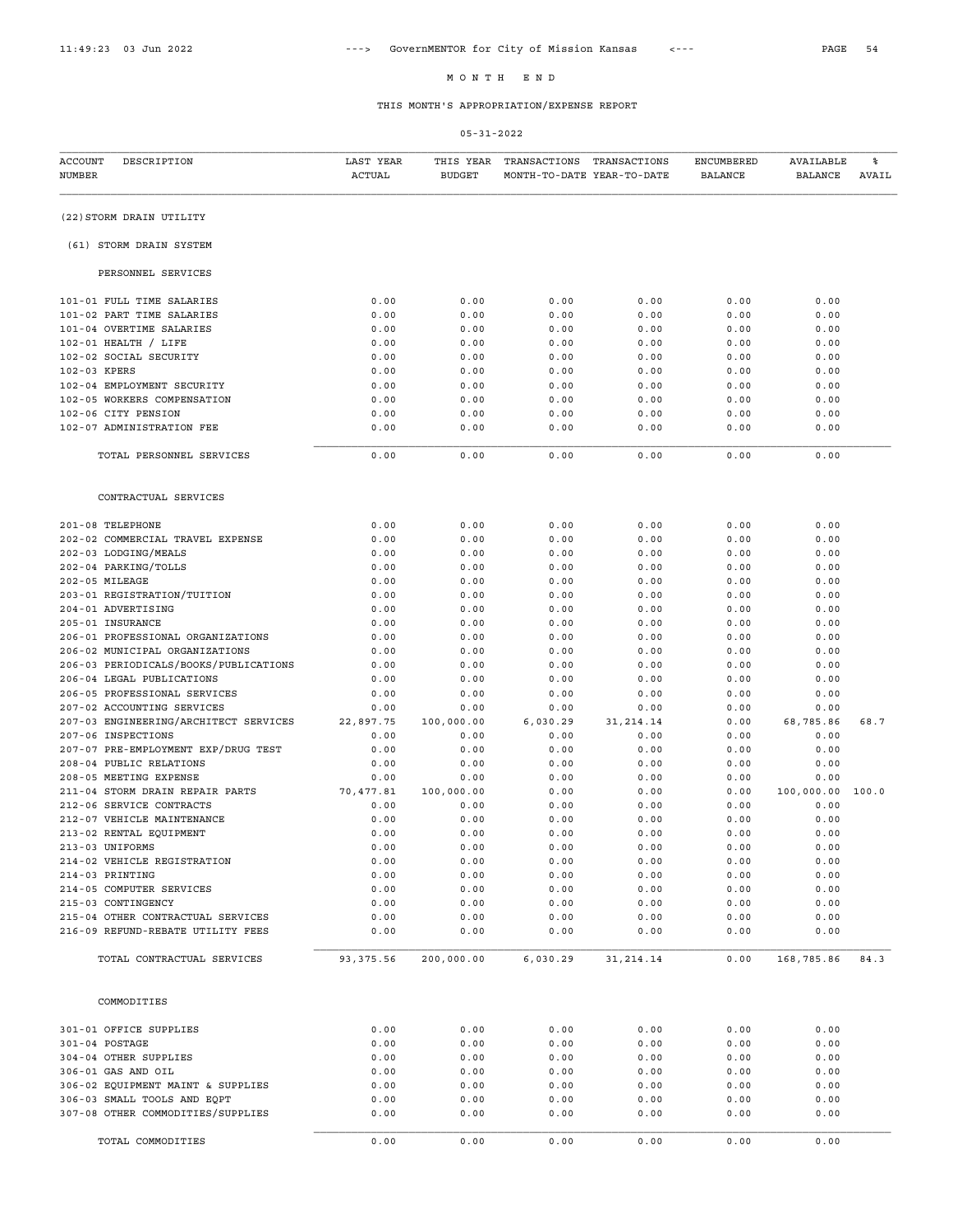# THIS MONTH'S APPROPRIATION/EXPENSE REPORT

| <b>ACCOUNT</b><br>DESCRIPTION<br><b>NUMBER</b> | LAST YEAR<br>ACTUAL | THIS YEAR<br><b>BUDGET</b> | TRANSACTIONS<br>MONTH-TO-DATE YEAR-TO-DATE | TRANSACTIONS | <b>ENCUMBERED</b><br><b>BALANCE</b> | AVAILABLE<br><b>BALANCE</b> | ៖<br><b>AVAIL</b> |
|------------------------------------------------|---------------------|----------------------------|--------------------------------------------|--------------|-------------------------------------|-----------------------------|-------------------|
| (22) STORM DRAIN UTILITY                       |                     |                            |                                            |              |                                     |                             |                   |
| (61) STORM DRAIN SYSTEM                        |                     |                            |                                            |              |                                     |                             |                   |
| CAPITAL OUTLAY                                 |                     |                            |                                            |              |                                     |                             |                   |
| 401-01 LAND                                    | 0.00                | 0.00                       | 0.00                                       | 0.00         | 0.00                                | 0.00                        |                   |
| 401-02 BUILDINGS                               | 0.00                | 0.00                       | 0.00                                       | 0.00         | 0.00                                | 0.00                        |                   |
| 402-03 COMPUTER SYSTEMS                        | 0.00                | 0.00                       | 0.00                                       | 0.00         | 0.00                                | 0.00                        |                   |
| 403-06 MACHINERY AND EQPT                      | 0.00                | 0.00                       | 0.00                                       | 0.00         | 0.00                                | 0.00                        |                   |
| 407-05 STORM DRAIN COLLECTION SYSTEM           | 1,016,721.53        | 0.00                       | 0.00                                       | 0.00         | 0.00                                | 0.00                        |                   |
| TOTAL CAPITAL OUTLAY                           | 1,016,721.53        | 0.00                       | 0.00                                       | 0.00         | 0.00                                | 0.00                        |                   |
| 808-01 PRINCIPAL ON BONDS                      |                     | 2,065,035.71 2,129,907.00  | 0.00                                       | 2,567.06     |                                     | $0.00 \quad 2,127,339.94$   | 99.8              |
| 808-02 INTEREST ON BONDS                       | 449,882.44          | 390,268.00                 | 0.00                                       | 195,051.61   | 0.00                                | 195,216.39                  | 50.0              |
| 808-03 FISCAL AGENT FEES                       | 146.77              | 200.00                     | 0.00                                       | 68.65        | 0.00                                | 131.35                      | 65.6              |
| TOTAL                                          |                     | 2,515,064.92 2,520,375.00  | 0.00                                       | 197,687.32   |                                     | $0.00 \quad 2,322,687.68$   | 92.1              |
| TOTAL STORM DRAIN SYSTEM                       |                     | 3,625,162.01 2,720,375.00  | 6,030.29                                   | 228,901.46   |                                     | $0.00 \quad 2,491,473.54$   | 91.5              |
| TOTAL STORM DRAIN UTILITY                      |                     | 3,893,155.01 3,003,450.00  | 6,030.29                                   | 228,901.46   |                                     | $0.00 \quad 2,774,548.54$   | 92.3              |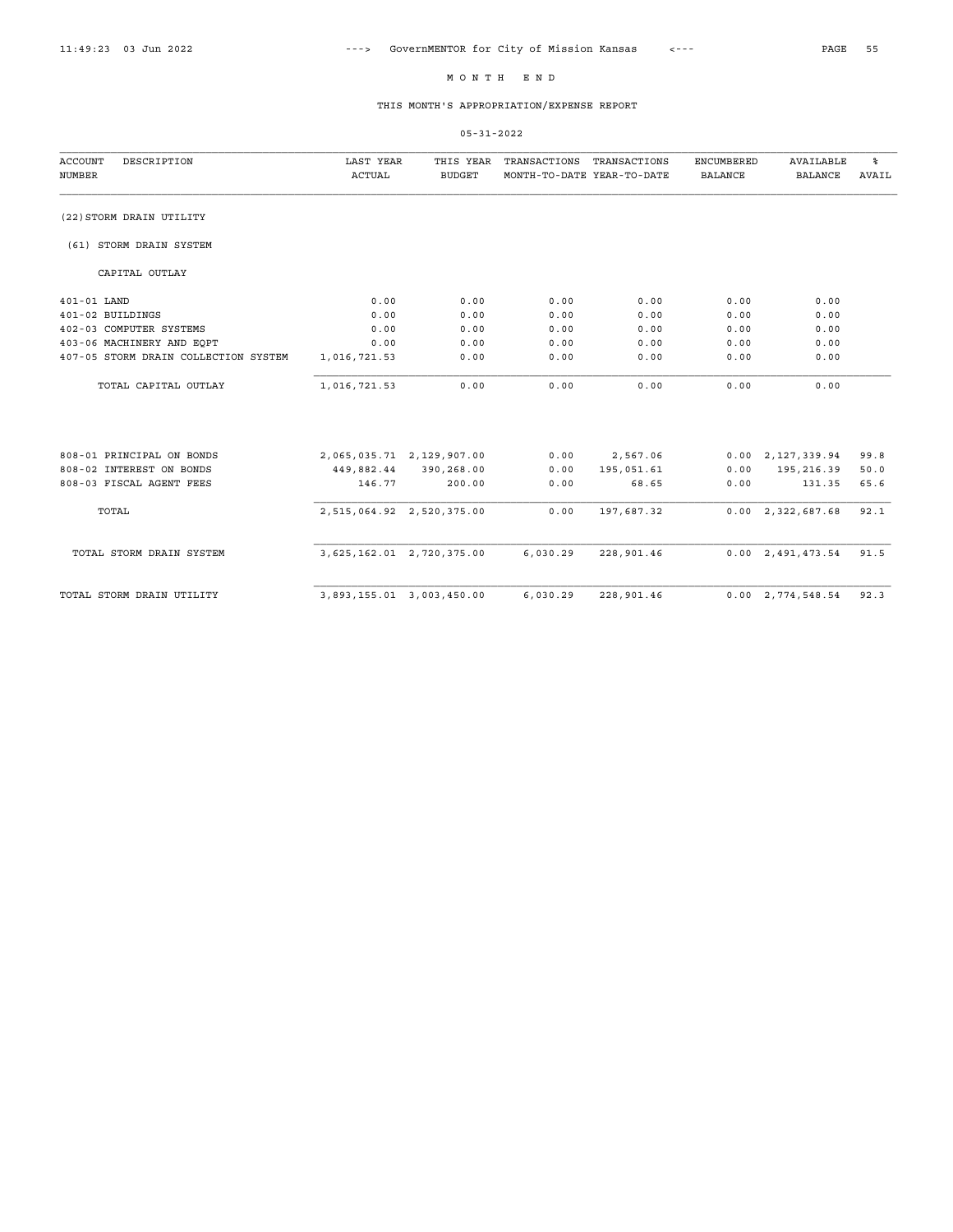# THIS MONTH'S APPROPRIATION/EXPENSE REPORT

| ACCOUNT<br>DESCRIPTION<br>NUMBER       | LAST YEAR<br>ACTUAL | THIS YEAR<br><b>BUDGET</b> | TRANSACTIONS<br>MONTH-TO-DATE YEAR-TO-DATE | TRANSACTIONS | ENCUMBERED<br><b>BALANCE</b> | AVAILABLE<br><b>BALANCE</b> | ៖<br>AVAIL |
|----------------------------------------|---------------------|----------------------------|--------------------------------------------|--------------|------------------------------|-----------------------------|------------|
| (24) EQUIPMENT RESERVE AND REPLACEMENT |                     |                            |                                            |              |                              |                             |            |
| TRANSFERS AND RESERVES<br>(00)         |                     |                            |                                            |              |                              |                             |            |
| 024-00 EQUIPMENT RESERVE               | 0.00                | 0.00                       | 0.00                                       | 0.00         | 0.00                         | 0.00                        |            |
| TOTAL                                  | 0.00                | 0.00                       | 0.00                                       | 0.00         | 0.00                         | 0.00                        |            |
| TOTAL TRANSFERS AND RESERVES           | 0.00                | 0.00                       | 0.00                                       | 0.00         | 0.00                         | 0.00                        |            |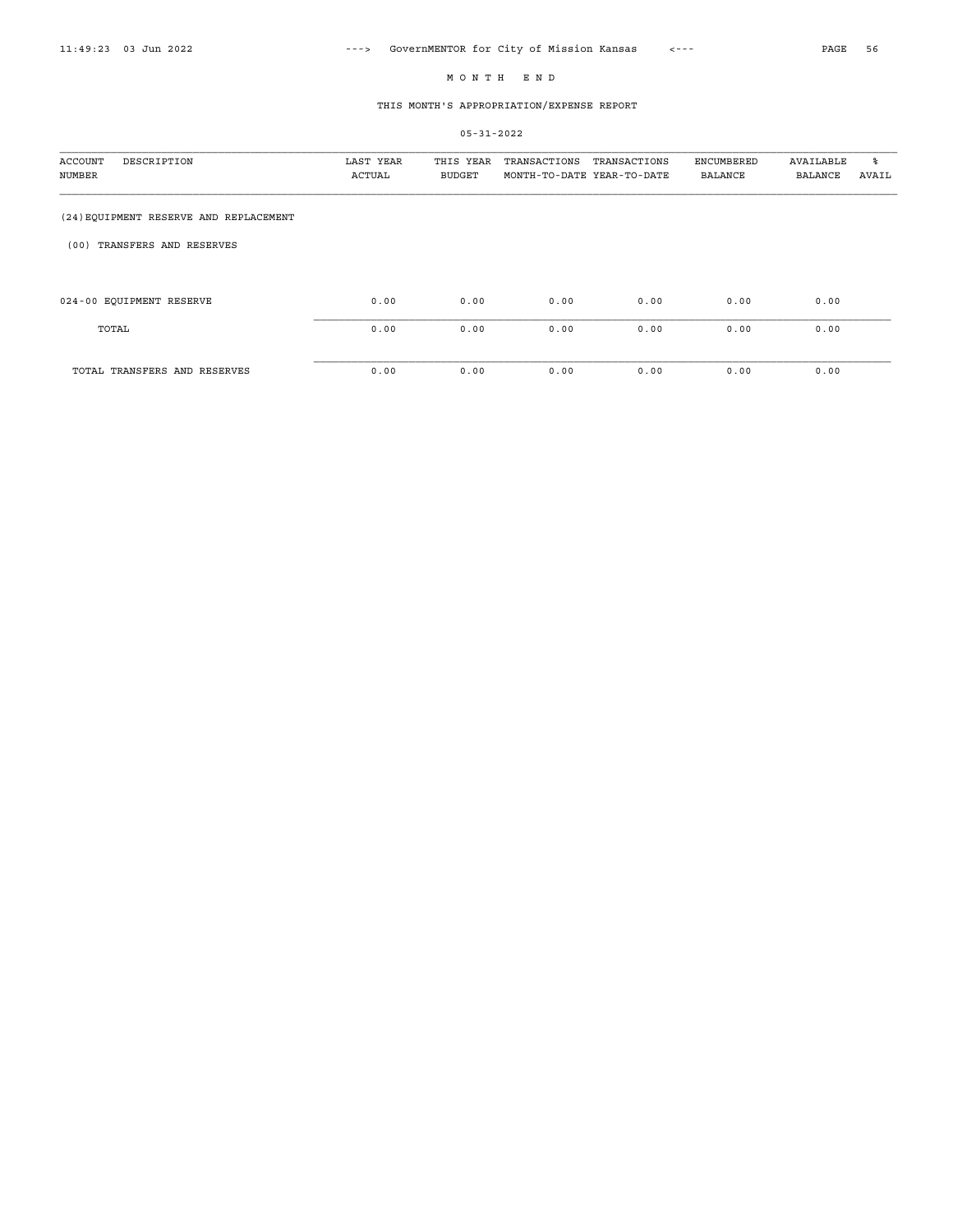# THIS MONTH'S APPROPRIATION/EXPENSE REPORT

| DESCRIPTION<br><b>ACCOUNT</b><br>NUMBER | LAST YEAR<br>ACTUAL | THIS YEAR<br><b>BUDGET</b> | TRANSACTIONS<br>MONTH-TO-DATE YEAR-TO-DATE | TRANSACTIONS | <b>ENCUMBERED</b><br><b>BALANCE</b> | AVAILABLE<br><b>BALANCE</b> | ៖<br>AVAIL |
|-----------------------------------------|---------------------|----------------------------|--------------------------------------------|--------------|-------------------------------------|-----------------------------|------------|
| (24) EQUIPMENT RESERVE AND REPLACEMENT  |                     |                            |                                            |              |                                     |                             |            |
| PUBLIC WORKS<br>(20)                    |                     |                            |                                            |              |                                     |                             |            |
| CAPITAL OUTLAY                          |                     |                            |                                            |              |                                     |                             |            |
| 403-01 PUBLIC WORKS VEHICLES            | 199,280.00          | 302,000.00                 | 35,470.00                                  | 71,865.00    | 0.00                                | 230,135.00                  | 76.2       |
| 403-06 OTHER EQUIPMENT PUBLIC WORKS     | 119,033.27          | 0.00                       | 0.00                                       | 39,473.10    | 0.00                                | $<$ 39, 473.10>             |            |
| TOTAL CAPITAL OUTLAY                    | 318, 313. 27        | 302,000.00                 | 35,470.00                                  | 111,338.10   | 0.00                                | 190,661.90                  | 63.1       |
| TOTAL PUBLIC WORKS                      | 318, 313. 27        | 302,000.00                 | 35,470.00                                  | 111,338.10   | 0.00                                | 190,661.90                  | 63.1       |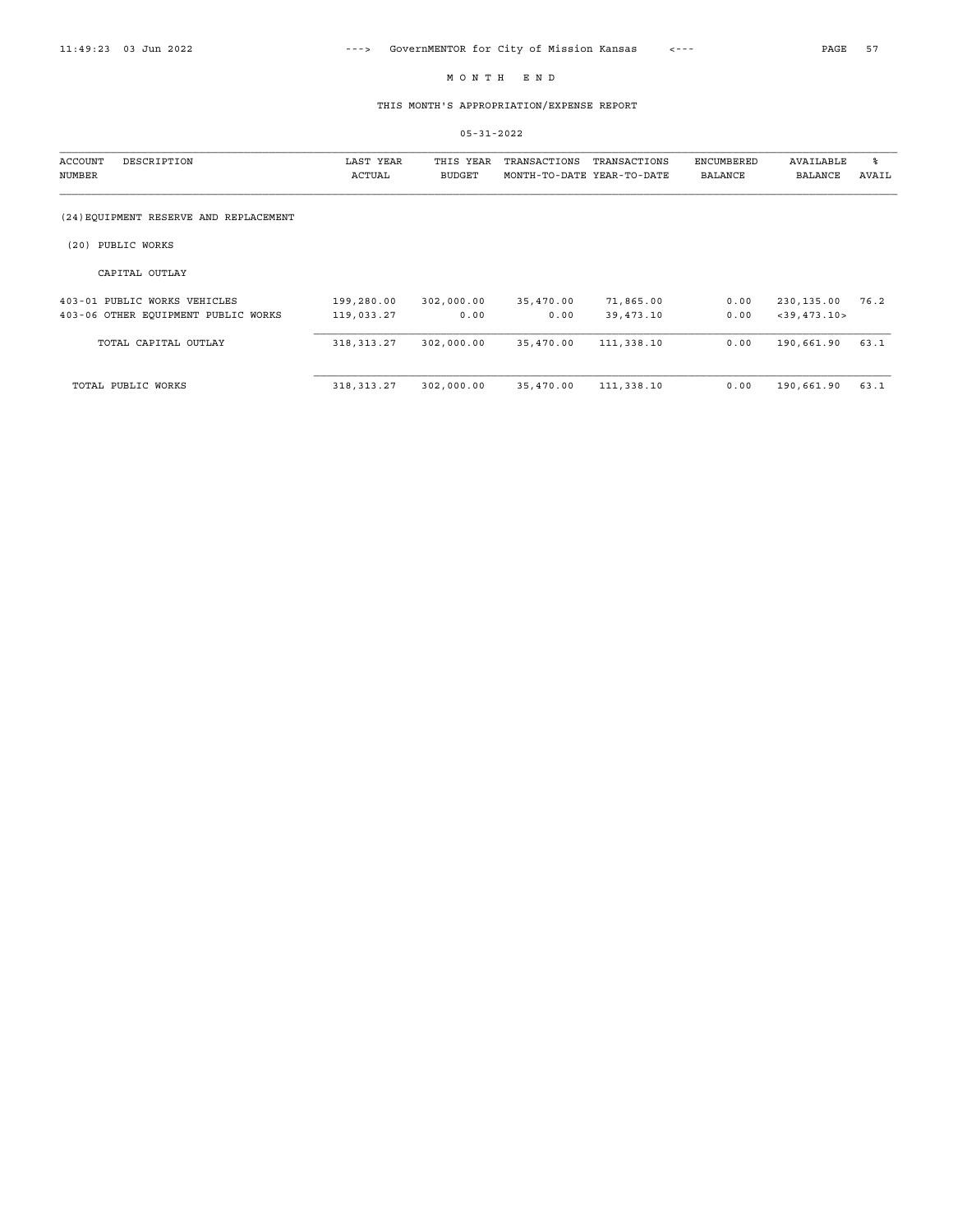# THIS MONTH'S APPROPRIATION/EXPENSE REPORT

|                                                |                            | $05 - 31 - 2022$           |                                            |              |                              |                             |            |
|------------------------------------------------|----------------------------|----------------------------|--------------------------------------------|--------------|------------------------------|-----------------------------|------------|
| <b>ACCOUNT</b><br>DESCRIPTION<br><b>NUMBER</b> | LAST YEAR<br><b>ACTUAL</b> | THIS YEAR<br><b>BUDGET</b> | TRANSACTIONS<br>MONTH-TO-DATE YEAR-TO-DATE | TRANSACTIONS | ENCUMBERED<br><b>BALANCE</b> | AVAILABLE<br><b>BALANCE</b> | ៖<br>AVAIL |
| (24) EQUIPMENT RESERVE AND REPLACEMENT         |                            |                            |                                            |              |                              |                             |            |
| (30) POLICE DEPARTMENT                         |                            |                            |                                            |              |                              |                             |            |
| CONTRACTUAL SERVICES                           |                            |                            |                                            |              |                              |                             |            |
| 212-02 EQUIPMENT INSTALLATION/REMOVAL          | 0.00                       | 0.00                       | 0.00                                       | 0.00         | 0.00                         | 0.00                        |            |
| TOTAL CONTRACTUAL SERVICES                     | 0.00                       | 0.00                       | 0.00                                       | 0.00         | 0.00                         | 0.00                        |            |
| CAPITAL OUTLAY                                 |                            |                            |                                            |              |                              |                             |            |
| 403-01 POLICE VEHICLES                         | 0.00                       | 0.00                       | 0.00                                       | 0.00         | 0.00                         | 0.00                        |            |
| 403-06 OTHER EQUIPMENT POLICE DEPT             | 0.00                       | 0.00                       | 0.00                                       | 0.00         | 0.00                         | 0.00                        |            |
| TOTAL CAPITAL OUTLAY                           | 0.00                       | 0.00                       | 0.00                                       | 0.00         | 0.00                         | 0.00                        |            |
| TOTAL POLICE DEPARTMENT                        | 0.00                       | 0.00                       | 0.00                                       | 0.00         | 0.00                         | 0.00                        |            |
| TOTAL EQUIPMENT RESERVE AND REPLACEMENT        | 318, 313. 27               | 302,000.00                 | 35,470.00                                  | 111,338.10   | 0.00                         | 190,661.90                  | 63.1       |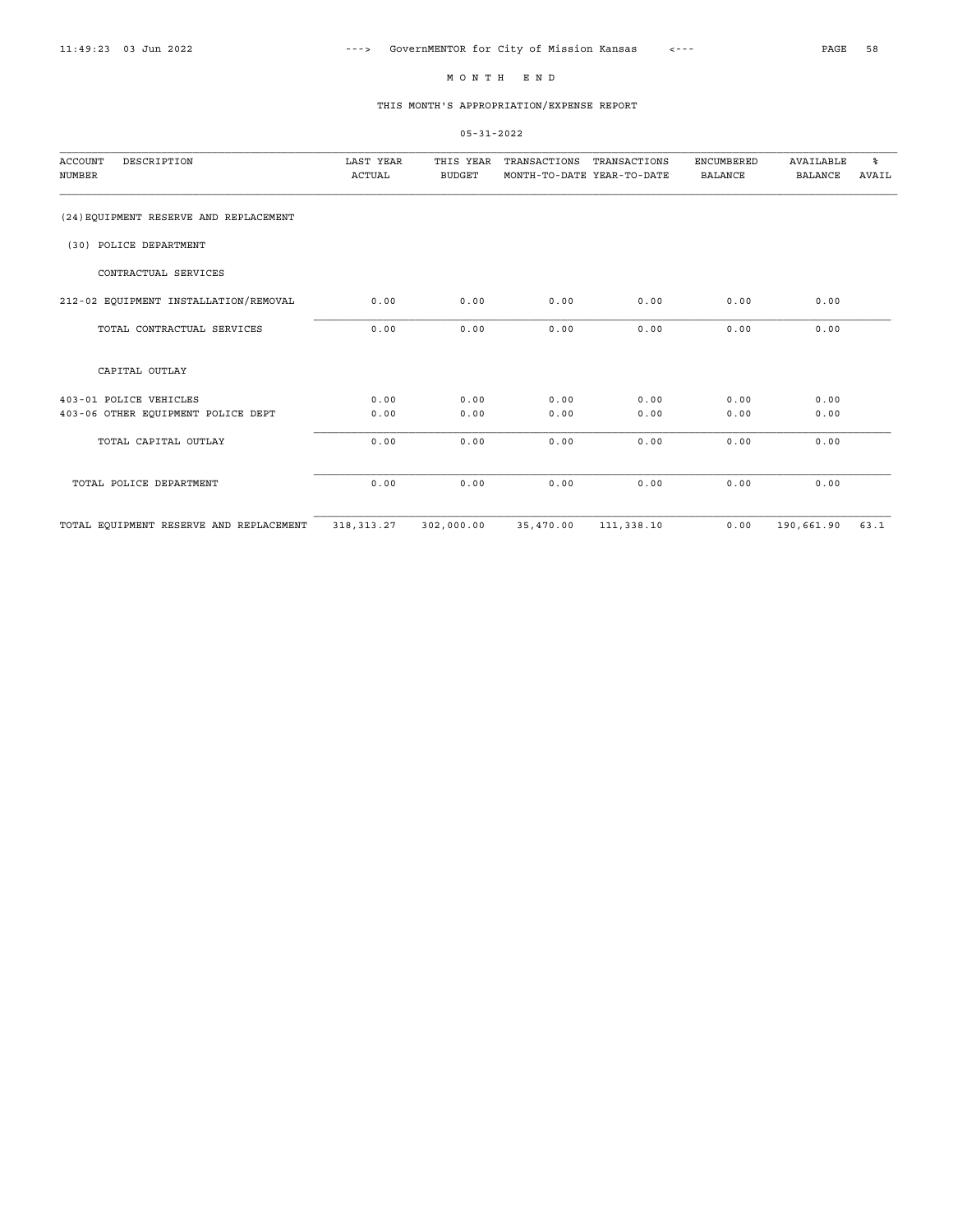# THIS MONTH'S APPROPRIATION/EXPENSE REPORT

| DESCRIPTION<br><b>ACCOUNT</b><br>NUMBER | LAST YEAR<br>ACTUAL | THIS YEAR<br><b>BUDGET</b> | TRANSACTIONS<br>MONTH-TO-DATE YEAR-TO-DATE | TRANSACTIONS | <b>ENCUMBERED</b><br>BALANCE | AVAILABLE<br><b>BALANCE</b> | ፟፟፟፟<br>AVAIL |
|-----------------------------------------|---------------------|----------------------------|--------------------------------------------|--------------|------------------------------|-----------------------------|---------------|
| (25) CAPITAL IMPROVEMENT FUND           |                     |                            |                                            |              |                              |                             |               |
| TRANSFERS AND RESERVES<br>(00)          |                     |                            |                                            |              |                              |                             |               |
| 011-00 TRANSFER TO DEBT SERVICE         | 0.00                | 0.00                       | 0.00                                       | 0.00         | 0.00                         | 0.00                        |               |
| 013-00 TRANSFER TO LAMAR BRIDGE FUND    | 0.00                | 0.00                       | 0.00                                       | 0.00         | 0.00                         | 0.00                        |               |
| 022-00 TRANSFER TO STORMWATER FUND      |                     |                            |                                            |              |                              |                             |               |
|                                         | 0.00                | 0.00                       | 0.00                                       | 0.00         | 0.00                         | 0.00                        |               |
| 025-00 OPERATING RESERVE                | 0.00                | 0.00                       | 0.00                                       | 0.00         | 0.00                         | 0.00                        |               |
| 035-00 TRANSF TO TRANSPORTATION FUND    | 0.00                | 0.00                       | 0.00                                       | 0.00         | 0.00                         | 0.00                        |               |
| TOTAL                                   | 0.00                | 0.00                       | 0.00                                       | 0.00         | 0.00                         | 0.00                        |               |
| TOTAL TRANSFERS AND RESERVES            | 0.00                | 0.00                       | 0.00                                       | 0.00         | 0.00                         | 0.00                        |               |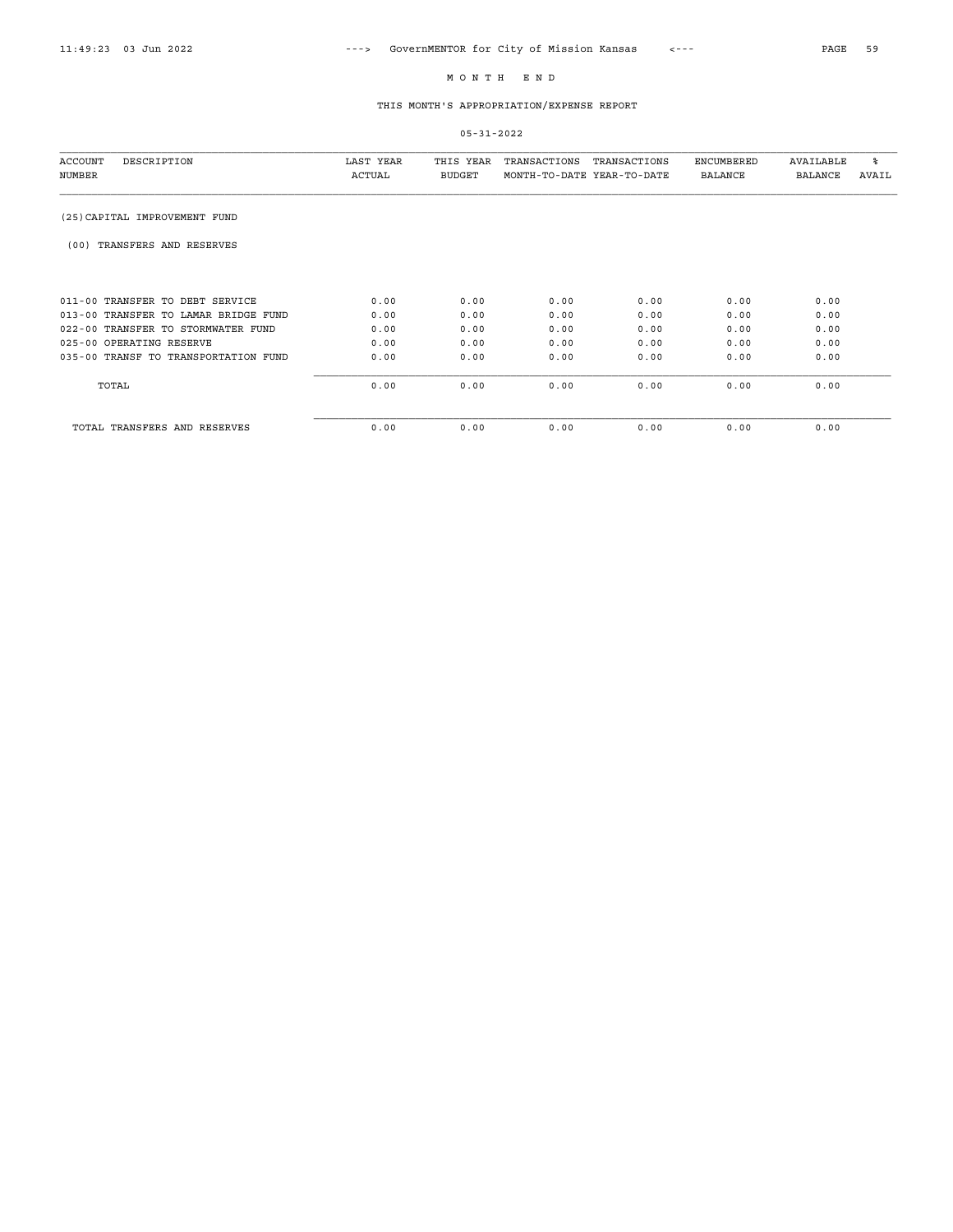# THIS MONTH'S APPROPRIATION/EXPENSE REPORT

| DESCRIPTION<br>ACCOUNT<br>NUMBER | LAST YEAR<br><b>ACTUAL</b> | THIS YEAR<br><b>BUDGET</b> | TRANSACTIONS<br>MONTH-TO-DATE YEAR-TO-DATE | TRANSACTIONS | <b>ENCUMBERED</b><br><b>BALANCE</b> | AVAILABLE<br><b>BALANCE</b> | ៖<br><b>AVAIL</b> |
|----------------------------------|----------------------------|----------------------------|--------------------------------------------|--------------|-------------------------------------|-----------------------------|-------------------|
| (25) CAPITAL IMPROVEMENT FUND    |                            |                            |                                            |              |                                     |                             |                   |
| (20) PUBLIC WORKS                |                            |                            |                                            |              |                                     |                             |                   |
| PERSONNEL SERVICES               |                            |                            |                                            |              |                                     |                             |                   |
| 101-01 FULL TIME SALARIES        | 0.00                       | 0.00                       | 0.00                                       | 0.00         | 0.00                                | 0.00                        |                   |
| 101-02 PART TIME SALARIES        | 0.00                       | 0.00                       | 0.00                                       | 0.00         | 0.00                                | 0.00                        |                   |
| 101-04 OVERTIME SALARIES         | 0.00                       | 0.00                       | 0.00                                       | 0.00         | 0.00                                | 0.00                        |                   |
| 102-01 HEALTH / LIFE             | 0.00                       | 0.00                       | 0.00                                       | 0.00         | 0.00                                | 0.00                        |                   |
| 102-02 SOCIAL SECURITY           | 0.00                       | 0.00                       | 0.00                                       | 0.00         | 0.00                                | 0.00                        |                   |
| 102-03 KPERS                     | 0.00                       | 0.00                       | 0.00                                       | 0.00         | 0.00                                | 0.00                        |                   |
| 102-04 EMPLOYMENT SECURITY       | 0.00                       | 0.00                       | 0.00                                       | 0.00         | 0.00                                | 0.00                        |                   |
| 102-05 WORKERS COMPENSATION      | 0.00                       | 0.00                       | 0.00                                       | 0.00         | 0.00                                | 0.00                        |                   |
| 102-06 CITY PENSION              | 0.00                       | 0.00                       | 0.00                                       | 0.00         | 0.00                                | 0.00                        |                   |
| 102-07 ADMINISTRATION FEE        | 0.00                       | 0.00                       | 0.00                                       | 0.00         | 0.00                                | 0.00                        |                   |
| TOTAL PERSONNEL SERVICES         | 0.00                       | 0.00                       | 0.00                                       | 0.00         | 0.00                                | 0.00                        |                   |
| TOTAL PUBLIC WORKS               | 0.00                       | 0.00                       | 0.00                                       | 0.00         | 0.00                                | 0.00                        |                   |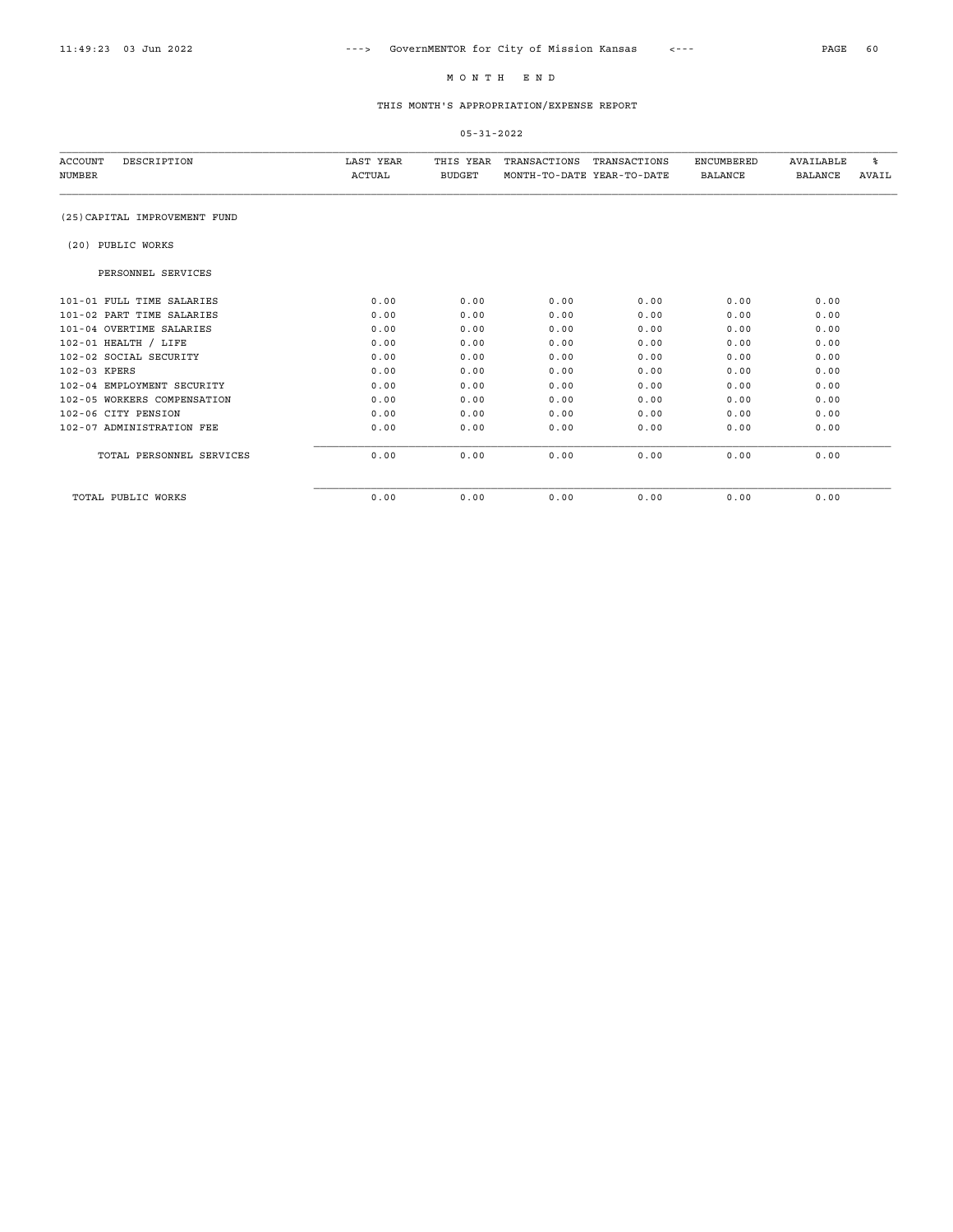# THIS MONTH'S APPROPRIATION/EXPENSE REPORT

| <b>ACCOUNT</b><br>DESCRIPTION<br>NUMBER                                 | LAST YEAR<br><b>ACTUAL</b> | THIS YEAR<br><b>BUDGET</b> | TRANSACTIONS<br>MONTH-TO-DATE YEAR-TO-DATE | TRANSACTIONS      | ENCUMBERED<br><b>BALANCE</b> | AVAILABLE<br><b>BALANCE</b> | ి<br>AVAIL    |
|-------------------------------------------------------------------------|----------------------------|----------------------------|--------------------------------------------|-------------------|------------------------------|-----------------------------|---------------|
| (25) CAPITAL IMPROVEMENT FUND                                           |                            |                            |                                            |                   |                              |                             |               |
| (90) EXPENDITURES                                                       |                            |                            |                                            |                   |                              |                             |               |
| 001-00 TRANSFER TO GEN FUND                                             | 0.00                       | 0.00                       | 0.00                                       | 0.00              | 0.00                         | 0.00                        |               |
| TOTAL                                                                   | 0.00                       | 0.00                       | 0.00                                       | 0.00              | 0.00                         | 0.00                        |               |
| 805-02 ROCK CREEK - CONSTRUCTION                                        | 0.00                       | 0.00                       | 0.00                                       | 0.00              | 0.00                         | 0.00                        |               |
| 805-03 ROCK CREEK - OTHER CONTRACTUAL                                   | 0.00                       | 0.00                       | 0.00                                       | 0.00              | 0.00                         | 0.00                        |               |
| 805-04 ROCK CREEK - LEGAL                                               | 0.00                       | 0.00                       | 0.00                                       | 0.00              | 0.00                         | 0.00                        |               |
| 805-05 ROCK CREEK - ENGINEERING<br>805-06 ROCK CREEK - LAND ACQUISITION | 0.00<br>0.00               | 0.00<br>0.00               | 0.00<br>0.00                               | 0.00<br>0.00      | 0.00<br>0.00                 | 0.00<br>0.00                |               |
| 805-07 TARGET CORP PUBLIC IMPROVEMENT                                   | 0.00                       | 0.00                       | 0.00                                       | 0.00              | 0.00                         | 0.00                        |               |
| 805-08 TARGET IMPROVMENT DEMOLITION                                     | 0.00                       | 0.00                       | 0.00                                       | 0.00              | 0.00                         | 0.00                        |               |
| 805-09 CAPITAL PROJECTS                                                 | 0.00                       | 1,641,000.00               | 3,572.50                                   | 57,072.96         | 0.00                         | 1,583,927.04                | 96.5          |
| 805-10 MISCELLANEOUS EXPENSE                                            | 1,100,450.54               | 485,000.00                 | 402,846.75                                 | 547, 928.46       | 0.00                         | < 62, 928.46 > < 12.9 >     |               |
| 805-11 BOND ISSUE COSTS                                                 | 0.00                       | 0.00                       | 0.00                                       | 0.00              | 0.00                         | 0.00                        |               |
| 805-12 ENTERCOM                                                         | 0.00                       | 0.00                       | 0.00                                       | 0.00              | 0.00                         | 0.00                        |               |
| 805-13 EAST GATEWAY PROJECT<br>805-14 WEST GATEWAY PROJECT              | 0.00<br>0.00               | 0.00<br>0.00               | 0.00<br>0.00                               | 0.00<br>0.00      | 0.00<br>0.00                 | 0.00<br>0.00                |               |
| 805-15 2005-1 TEMP NOTES                                                | 0.00                       | 0.00                       | 0.00                                       | 0.00              | 0.00                         | 0.00                        |               |
| 805-16 2005-A PRINICIPAL                                                | 0.00                       | 0.00                       | 0.00                                       | 0.00              | 0.00                         | 0.00                        |               |
| 805-17 2005-A INTEREST                                                  | 0.00                       | 0.00                       | 0.00                                       | 0.00              | 0.00                         | 0.00                        |               |
| 805-18 MISSION MALL GATEWAY PROJECT                                     | 0.00                       | 0.00                       | 0.00                                       | 0.00              | 0.00                         | 0.00                        |               |
| 805-19 ROCK CREEK PROMOTIONAL                                           | 0.00                       | 0.00                       | 0.00                                       | 0.00              | 0.00                         | 0.00                        |               |
| 805-20 2006-1 PRINCIPAL                                                 | 0.00                       | 0.00                       | 0.00                                       | 0.00              | 0.00                         | 0.00                        |               |
| 805-21 2006-1 INTEREST                                                  | 0.00                       | 0.00                       | 0.00                                       | 0.00              | 0.00                         | 0.00                        |               |
| 805-22 2006-3 PRINCIPAL<br>805-23 2006-3 INTEREST                       | 0.00<br>0.00               | 0.00<br>0.00               | 0.00<br>0.00                               | 0.00<br>0.00      | 0.00<br>0.00                 | 0.00<br>0.00                |               |
| 805-24 2004-B PRINCIPAL                                                 | 0.00                       | 0.00                       | 0.00                                       | 0.00              | 0.00                         | 0.00                        |               |
| 805-25 2004-B INTEREST                                                  | 0.00                       | 0.00                       | 0.00                                       | 0.00              | 0.00                         | 0.00                        |               |
| 805-26 CONTINGENCY                                                      | 0.00                       | 0.00                       | 0.00                                       | 0.00              | 0.00                         | 0.00                        |               |
| 805-27 MBDC GRANT - DO NOT USE                                          | 0.00                       | 0.00                       | 0.00                                       | 0.00              | 0.00                         | 0.00                        |               |
| 805-28 GATEWAY STORMWATER IMPROVMENTS                                   | 0.00                       | 0.00                       | 0.00                                       | 0.00              | 0.00                         | 0.00                        |               |
| 805-29 GATEWAY STREET IMPROVEMENTS                                      | 0.00                       | 0.00                       | 0.00                                       | 0.00              | 0.00                         | 0.00                        |               |
| 805-30 ROCK CREEK TRAIL PROJECT<br>805-34 WEST GATEWAY MASTER DEVELOPER | 0.00<br>0.00               | 0.00<br>0.00               | 0.00                                       | 0.00              | 0.00                         | 0.00                        |               |
| 805-35 PUBLIC WORKS BUILDING                                            | 0.00                       | 0.00                       | 0.00<br>0.00                               | 0.00<br>0.00      | 0.00<br>0.00                 | 0.00<br>0.00                |               |
| 805-40 MBDC GRANT PROGRAM                                               | 0.00                       | 0.00                       | 0.00                                       | 0.00              | 0.00                         | 0.00                        |               |
| 805-50 DEBT SERVICE                                                     | 0.00                       | 0.00                       | 0.00                                       | 0.00              | 0.00                         | 0.00                        |               |
| 805-55 ROCK CREEK MASTER DEVELOPER                                      | 0.00                       | 0.00                       | 0.00                                       | 0.00              | 0.00                         | 0.00                        |               |
| 805-60 CARS PROJECT EXPENDITURES                                        | 0.00                       | 0.00                       | 0.00                                       | 0.00              | 0.00                         | 0.00                        |               |
| 805-65 PROFESSIONAL SERVICES                                            | 8,900.00                   | 0.00                       | 0.00                                       | 0.00              | 0.00                         | 0.00                        |               |
| 805-70 STREET PRESERVATION                                              | 0.00                       | 0.00                       | 0.00                                       | 0.00              | 0.00                         | 0.00                        |               |
| 808-01 DEBT SERVICE - PRINCIPAL<br>808-02 DEBT SERVICE - INTEREST       | 515,000.00<br>35,737.50    | 515,000.00<br>35,500.00    | 0.00<br>0.00                               | 0.00<br>12,718.75 | 0.00<br>0.00                 | 515,000.00<br>22,781.25     | 100.0<br>64.1 |
| 808-03 BOND ISSUE COSTS                                                 | 0.00                       | 0.00                       | 0.00                                       | 0.00              | 0.00                         | 0.00                        |               |
| 808-04 BANK FEES                                                        | 0.00                       | 0.00                       | 0.00                                       | 0.00              | 0.00                         | 0.00                        |               |
| TOTAL                                                                   |                            | 1,660,088.04 2,676,500.00  | 406, 419.25                                | 617,720.17        |                              | 0.00 2,058,779.83           | 76.9          |
| TOTAL EXPENDITURES                                                      |                            | 1,660,088.04 2,676,500.00  | 406, 419.25                                | 617,720.17        |                              | $0.00 \quad 2,058,779.83$   | 76.9          |
| TOTAL CAPITAL IMPROVEMENT FUND                                          |                            | 1,660,088.04 2,676,500.00  | 406, 419.25                                | 617,720.17        |                              | 0.00 2,058,779.83           | 76.9          |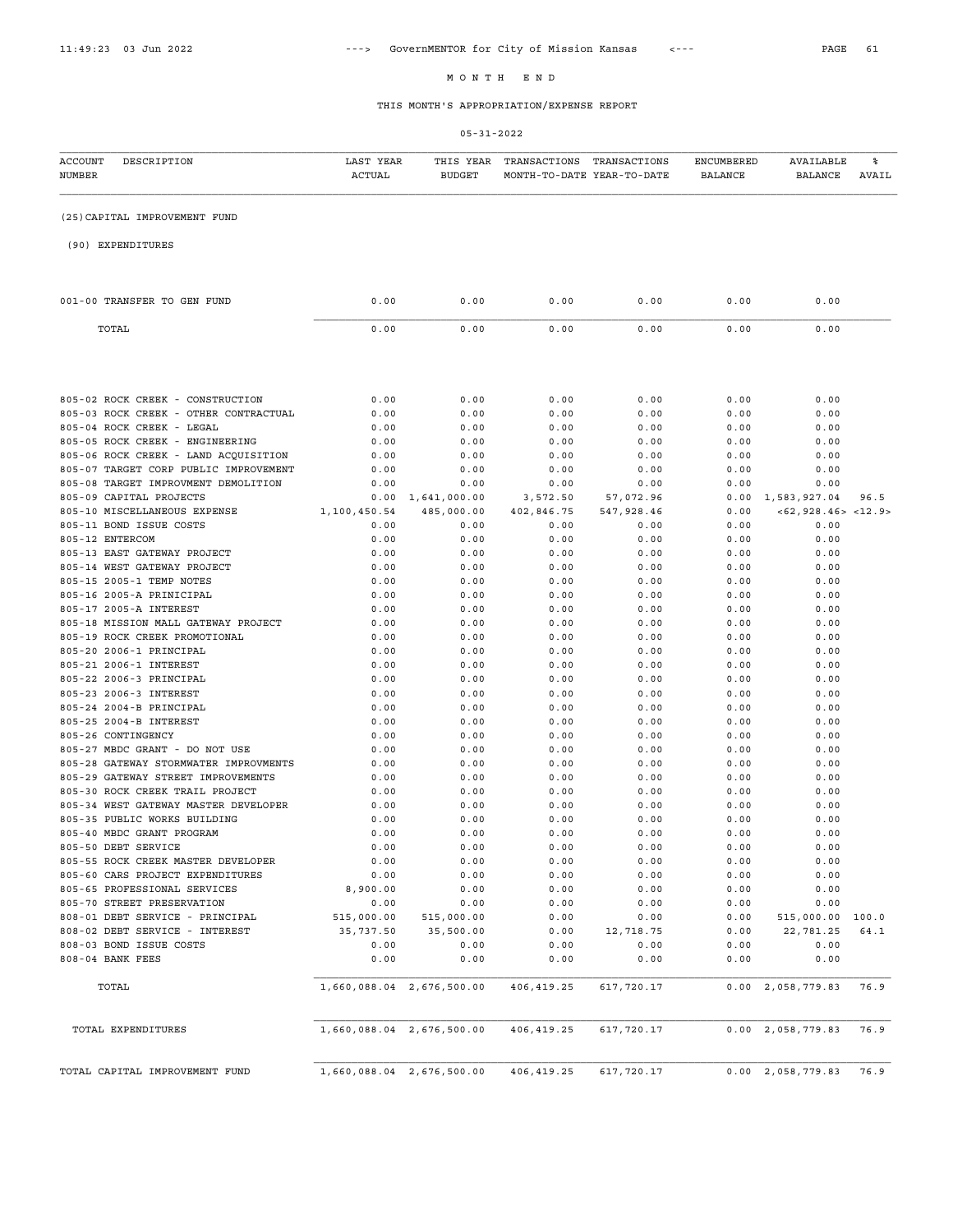## THIS MONTH'S APPROPRIATION/EXPENSE REPORT

| DESCRIPTION<br><b>ACCOUNT</b><br>NUMBER | LAST YEAR<br>ACTUAL | THIS YEAR<br><b>BUDGET</b> | TRANSACTIONS<br>MONTH-TO-DATE YEAR-TO-DATE | TRANSACTIONS | ENCUMBERED<br><b>BALANCE</b> | AVAILABLE<br><b>BALANCE</b> | ႜ<br>AVAIL |
|-----------------------------------------|---------------------|----------------------------|--------------------------------------------|--------------|------------------------------|-----------------------------|------------|
| (26) ROCK CREEK DRAINAGE DIST #1        |                     |                            |                                            |              |                              |                             |            |
| TRANSFERS AND RESERVES<br>(00)          |                     |                            |                                            |              |                              |                             |            |
| 022-00 TRANSFER TO STORMWATER FUND      | 15,000.00           | 3,000.00                   | 0.00                                       | 0.00         | 0.00                         | 3,000.00 100.0              |            |
| 025-00 TRANSFER TO CIP FUND             | 0.00                | 0.00                       | 0.00                                       | 0.00         | 0.00                         | 0.00                        |            |
| TOTAL                                   | 15,000.00           | 3,000.00                   | 0.00                                       | 0.00         | 0.00                         | 3,000.00 100.0              |            |
| TOTAL TRANSFERS AND RESERVES            | 15,000.00           | 3,000.00                   | 0.00                                       | 0.00         | 0.00                         | 3,000.00                    | 100.0      |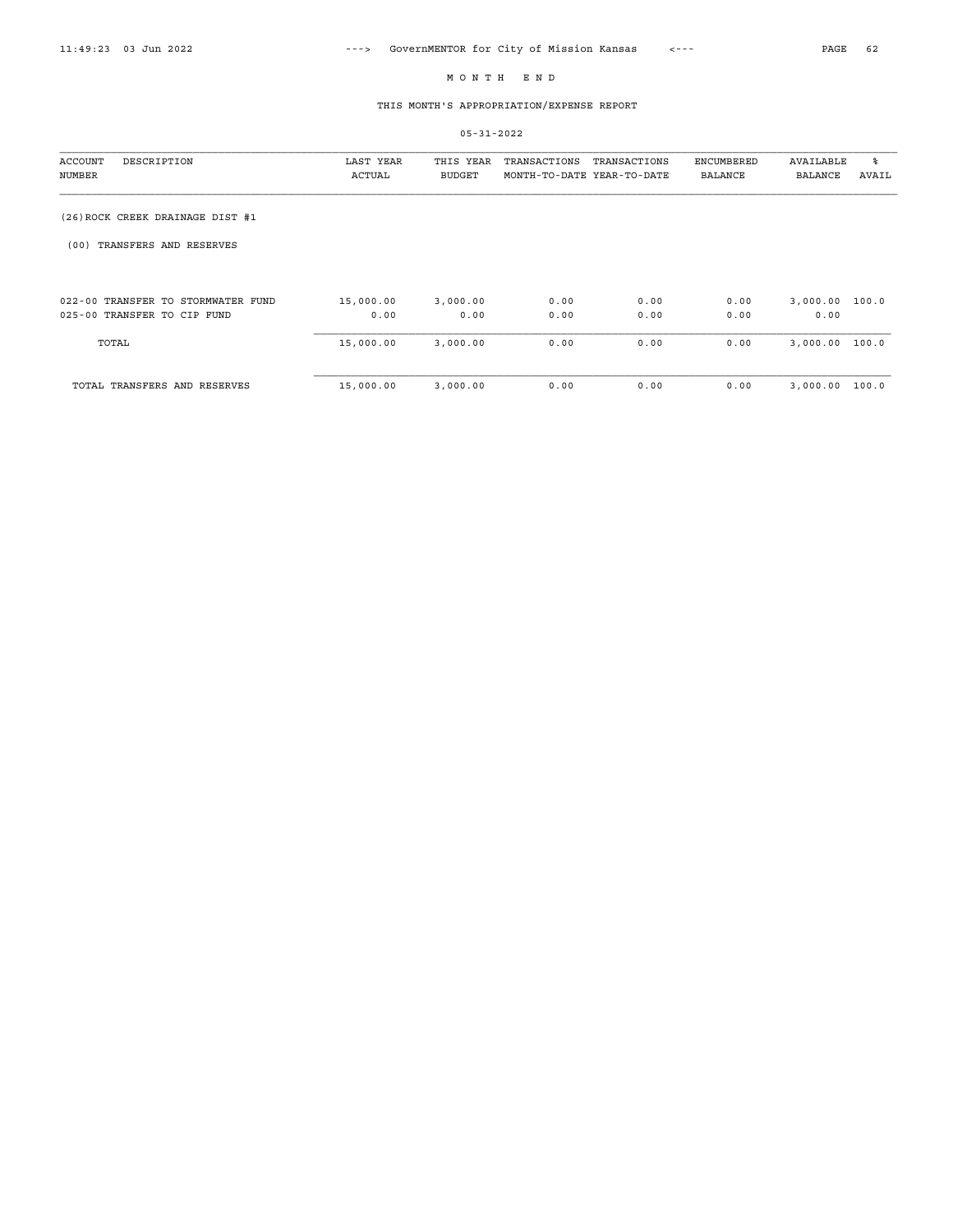## THIS MONTH'S APPROPRIATION/EXPENSE REPORT

| <b>ACCOUNT</b><br>DESCRIPTION<br>NUMBER | LAST YEAR<br>ACTUAL | THIS YEAR<br><b>BUDGET</b> | TRANSACTIONS<br>MONTH-TO-DATE YEAR-TO-DATE | TRANSACTIONS | <b>ENCUMBERED</b><br><b>BALANCE</b> | <b>AVAILABLE</b><br><b>BALANCE</b> | ៖<br><b>AVAIL</b> |
|-----------------------------------------|---------------------|----------------------------|--------------------------------------------|--------------|-------------------------------------|------------------------------------|-------------------|
| (26) ROCK CREEK DRAINAGE DIST #1        |                     |                            |                                            |              |                                     |                                    |                   |
| EXPENDITURES<br>(90)                    |                     |                            |                                            |              |                                     |                                    |                   |
| 805-09 CAPITAL PROJECTS                 | 0.00                | 0.00                       | 0.00                                       | 0.00         | 0.00                                | 0.00                               |                   |
| 808-01 DEBT SERVICE - PRINCIPAL         | 0.00                | 0.00                       | 0.00                                       | 0.00         | 0.00                                | 0.00                               |                   |
| 808-02 DEBT SERVICE - INTEREST          | 0.00                | 0.00                       | 0.00                                       | 0.00         | 0.00                                | 0.00                               |                   |
| 808-03 BOND ISSUE COSTS                 | 0.00                | 0.00                       | 0.00                                       | 0.00         | 0.00                                | 0.00                               |                   |
| 808-10 MISCELLANEOUS EXPENSE            | 0.00                | 0.00                       | 0.00                                       | 0.00         | 0.00                                | 0.00                               |                   |
| TOTAL                                   | 0.00                | 0.00                       | 0.00                                       | 0.00         | 0.00                                | 0.00                               |                   |
| TOTAL EXPENDITURES                      | 0.00                | 0.00                       | 0.00                                       | 0.00         | 0.00                                | 0.00                               |                   |
| TOTAL ROCK CREEK DRAINAGE DIST #1       | 15,000.00           | 3,000.00                   | 0.00                                       | 0.00         | 0.00                                | 3,000.00                           | 100.0             |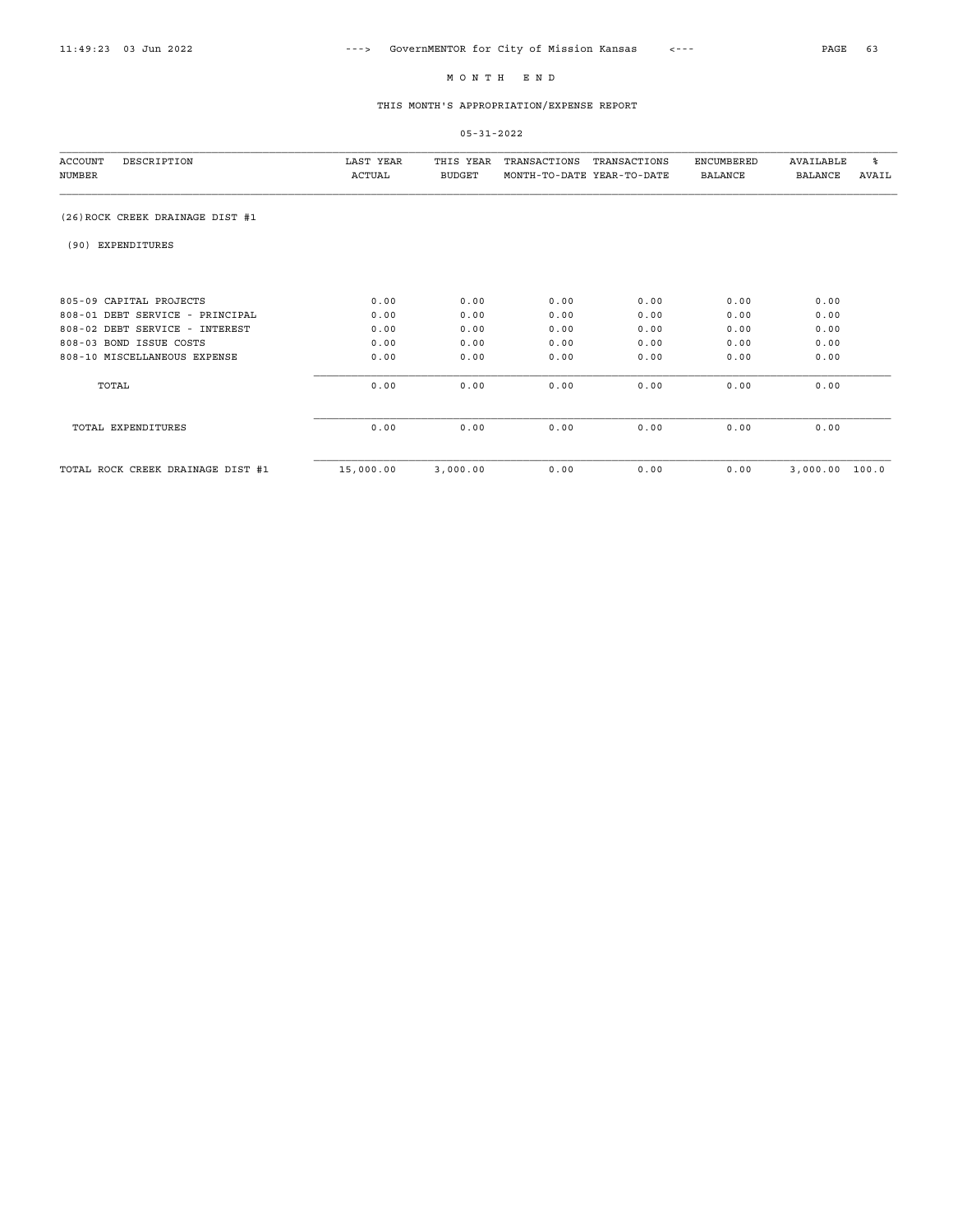## THIS MONTH'S APPROPRIATION/EXPENSE REPORT

| DESCRIPTION<br><b>ACCOUNT</b><br>NUMBER | LAST YEAR<br>ACTUAL | THIS YEAR<br><b>BUDGET</b> | TRANSACTIONS<br>MONTH-TO-DATE YEAR-TO-DATE | TRANSACTIONS | <b>ENCUMBERED</b><br><b>BALANCE</b> | AVAILABLE<br><b>BALANCE</b> | ፝፝፝<br>AVAIL |
|-----------------------------------------|---------------------|----------------------------|--------------------------------------------|--------------|-------------------------------------|-----------------------------|--------------|
| (27) ROCK CREEK DRAINAGE DIST #2        |                     |                            |                                            |              |                                     |                             |              |
| TRANSFERS AND RESERVES<br>(00)          |                     |                            |                                            |              |                                     |                             |              |
| 022-00 TRANSFER TO STORMWATER FUND      | 70,000.00           | 85,000.00                  | 0.00                                       | 0.00         | 0.00                                | 85,000.00                   | 100.0        |
| 025-00 TRANSFER TO CIP FUND             | 0.00                | 0.00                       | 0.00                                       | 0.00         | 0.00                                | 0.00                        |              |
| TOTAL                                   | 70,000.00           | 85,000.00                  | 0.00                                       | 0.00         | 0.00                                | 85,000.00                   | 100.0        |
| TOTAL TRANSFERS AND RESERVES            | 70,000.00           | 85,000.00                  | 0.00                                       | 0.00         | 0.00                                | 85,000.00                   | 100.0        |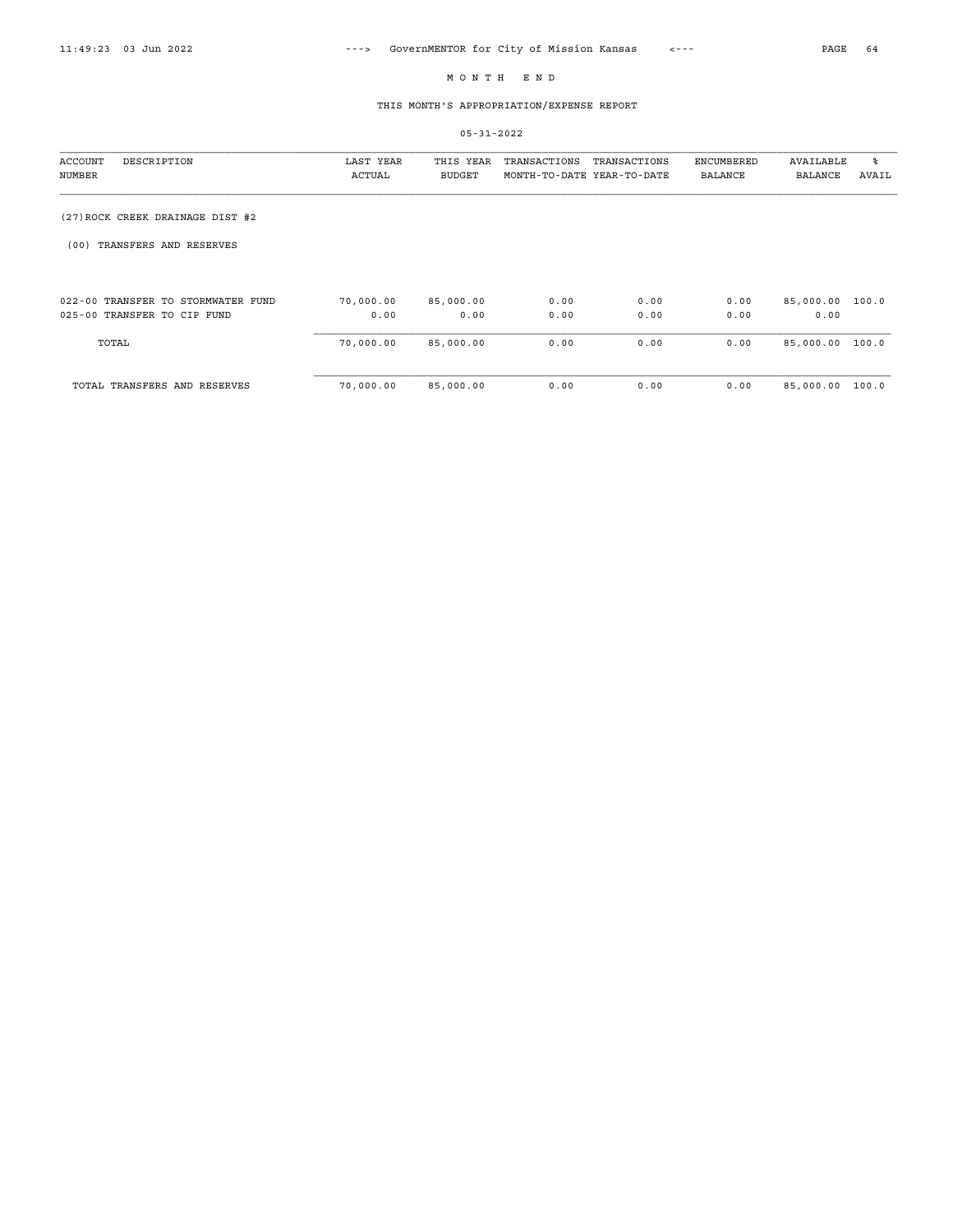## THIS MONTH'S APPROPRIATION/EXPENSE REPORT

| <b>ACCOUNT</b><br>DESCRIPTION<br>NUMBER | LAST YEAR<br>ACTUAL | THIS YEAR<br><b>BUDGET</b> | TRANSACTIONS<br>MONTH-TO-DATE YEAR-TO-DATE | TRANSACTIONS | <b>ENCUMBERED</b><br><b>BALANCE</b> | <b>AVAILABLE</b><br><b>BALANCE</b> | ៖<br><b>AVAIL</b> |
|-----------------------------------------|---------------------|----------------------------|--------------------------------------------|--------------|-------------------------------------|------------------------------------|-------------------|
| (27) ROCK CREEK DRAINAGE DIST #2        |                     |                            |                                            |              |                                     |                                    |                   |
| (90) EXPENDITURES                       |                     |                            |                                            |              |                                     |                                    |                   |
| 805-09 CAPITAL PROJECTS                 | 0.00                | 0.00                       | 0.00                                       | 0.00         | 0.00                                | 0.00                               |                   |
| 808-01 DEBT SERVICE - PRINCIPAL         | 0.00                | 0.00                       | 0.00                                       | 0.00         | 0.00                                | 0.00                               |                   |
| 808-02 DEBT SERVICE - INTEREST          | 0.00                | 0.00                       | 0.00                                       | 0.00         | 0.00                                | 0.00                               |                   |
| 808-03 BOND ISSUE COSTS                 | 0.00                | 0.00                       | 0.00                                       | 0.00         | 0.00                                | 0.00                               |                   |
| 808-10 MISCELLANEOUS EXPENSE            | 0.00                | 0.00                       | 0.00                                       | 0.00         | 0.00                                | 0.00                               |                   |
| TOTAL                                   | 0.00                | 0.00                       | 0.00                                       | 0.00         | 0.00                                | 0.00                               |                   |
| TOTAL EXPENDITURES                      | 0.00                | 0.00                       | 0.00                                       | 0.00         | 0.00                                | 0.00                               |                   |
| TOTAL ROCK CREEK DRAINAGE DIST #2       | 70,000.00           | 85,000.00                  | 0.00                                       | 0.00         | 0.00                                | 85,000.00                          | 100.0             |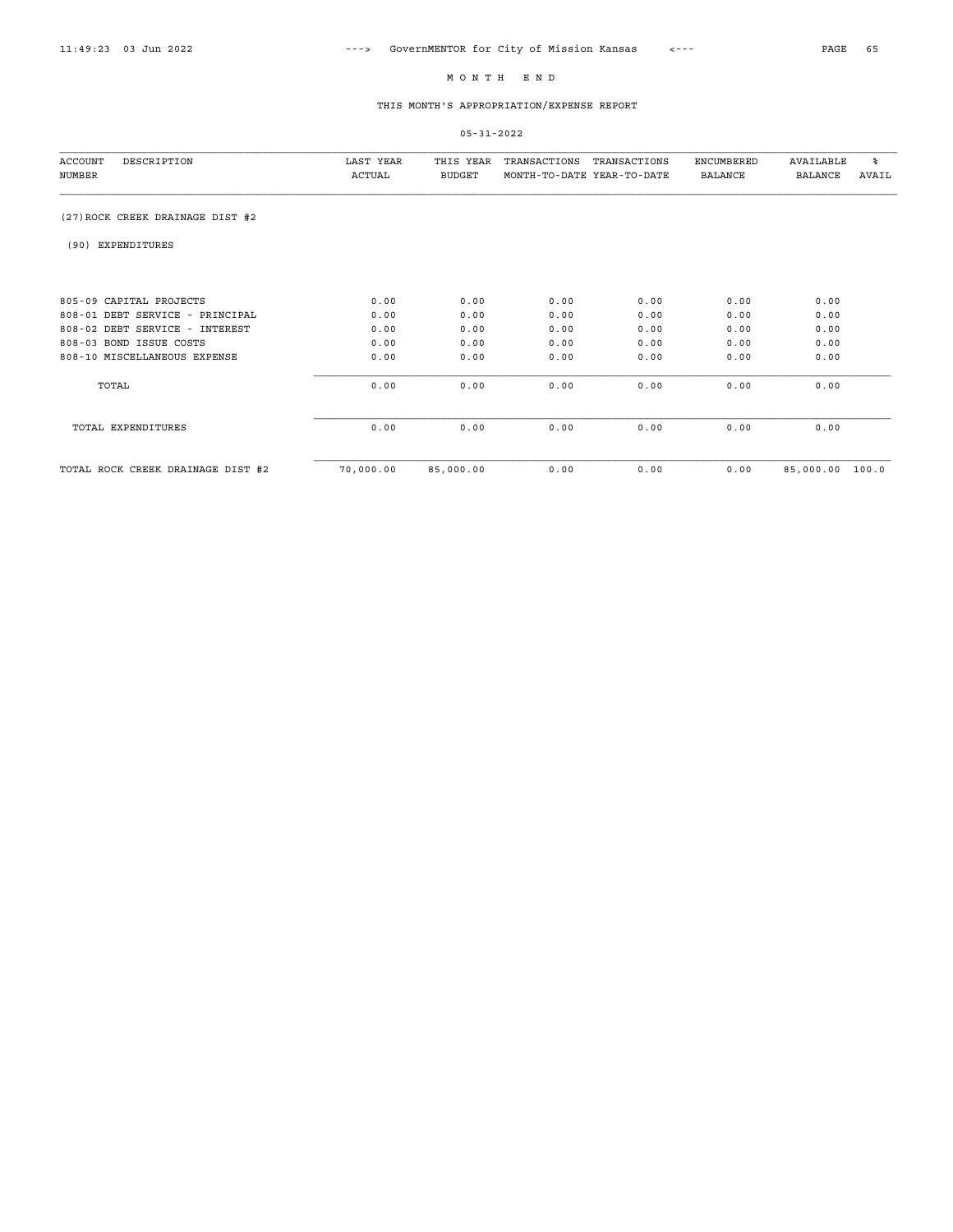05-31-2022

#### THIS MONTH'S APPROPRIATION/EXPENSE REPORT

ACCOUNT DESCRIPTION LAST YEAR THIS YEAR TRANSACTIONS TRANSACTIONS ENCUMBERED AVAILABLE % NUMBER ACTUAL BUDGET MONTH-TO-DATE YEAR-TO-DATE BALANCE BALANCE AVAIL (30)SOLID WASTE UTILITY FUND (00) TRANSFERS AND RESERVES 001-00 TRANSFER TO GENERAL FUND 0.00 0.00 0.00 0.00 0.00 0.00 TOTAL 0.00 0.00 0.00 0.00 0.00 0.00

| JI-00 IRANSFER TO GENERAL FUND | v.vv | v.vv | v.vv | v.vv | v.vv | v.vv |
|--------------------------------|------|------|------|------|------|------|
| TOTAL                          | 0.00 | 0.00 | 0.00 | 0.00 | 0.00 | 0.00 |
| TOTAL TRANSFERS AND RESERVES   | 0.00 | 0.00 | 0.00 | 0.00 | 0.00 | 0.00 |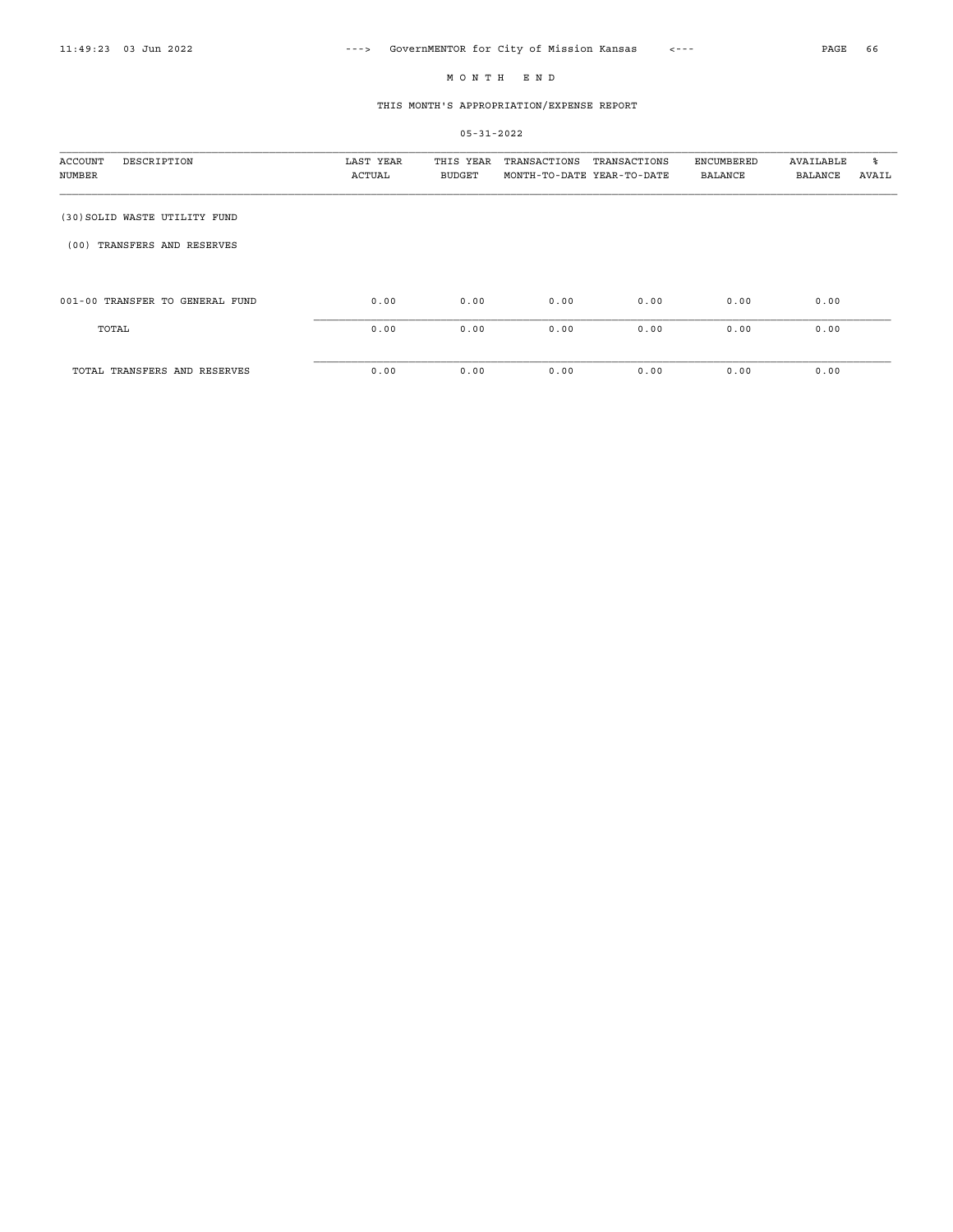## THIS MONTH'S APPROPRIATION/EXPENSE REPORT

| <b>ACCOUNT</b><br>DESCRIPTION<br>NUMBER | LAST YEAR<br><b>ACTUAL</b> | THIS YEAR<br><b>BUDGET</b> | TRANSACTIONS<br>MONTH-TO-DATE YEAR-TO-DATE | TRANSACTIONS | ENCUMBERED<br><b>BALANCE</b> | AVAILABLE<br><b>BALANCE</b> | ٩,<br><b>AVAIL</b> |
|-----------------------------------------|----------------------------|----------------------------|--------------------------------------------|--------------|------------------------------|-----------------------------|--------------------|
| (30) SOLID WASTE UTILITY FUND           |                            |                            |                                            |              |                              |                             |                    |
| (90) EXPENDITURES                       |                            |                            |                                            |              |                              |                             |                    |
| 030-00 OPERATING RESERVE                | 0.00                       | 0.00                       | 0.00                                       | 0.00         | 0.00                         | 0.00                        |                    |
| TOTAL                                   | 0.00                       | 0.00                       | 0.00                                       | 0.00         | 0.00                         | 0.00                        |                    |
| CONTRACTUAL SERVICES                    |                            |                            |                                            |              |                              |                             |                    |
| 206-05 PROFESSIONAL SERVICES            | 0.00                       | 0.00                       | 0.00                                       | 0.00         | 0.00                         | 0.00                        |                    |
| 208-04 PUBLIC RELATIONS                 | 0.00                       | 0.00                       | 0.00                                       | 0.00         | 0.00                         | 0.00                        |                    |
| 208-06 UTILITY REBATE/REFUND            | 2,208.58                   | 3,000.00                   | 96.90                                      | 2,028.18     | 0.00                         | 971.82                      | 32.3               |
| 214-03 PRINTING                         | 0.00                       | 0.00                       | 0.00                                       | 0.00         | 0.00                         | 0.00                        |                    |
| 214-05 SOLID WASTE CONTRACT             | 591,464.75                 | 638,000.00                 | 49, 379.49                                 | 246,897.45   | 0.00                         | 391,102.55                  | 61.3               |
| 215-03 MISCELLANEOUS                    | 0.00                       | 0.00                       | 0.00                                       | 0.00         | 0.00                         | 0.00                        |                    |
| TOTAL CONTRACTUAL SERVICES              | 593,673.33                 | 641,000.00                 | 49,476.39                                  | 248, 925.63  | 0.00                         | 392,074.37                  | 61.1               |
| COMMODITIES                             |                            |                            |                                            |              |                              |                             |                    |
| 301-01 OFFICE SUPPLIES                  | 0.00                       | 0.00                       | 0.00                                       | 0.00         | 0.00                         | 0.00                        |                    |
| 301-04 POSTAGE                          | 0.00                       | 0.00                       | 0.00                                       | 0.00         | 0.00                         | 0.00                        |                    |
| 304-04 MISCELLANEOUS SUPPLIES           | 500.00                     | 2,000.00                   | 0.00                                       | 752.50       | 0.00                         | 1,247.50                    | 62.3               |
| TOTAL COMMODITIES                       | 500.00                     | 2,000.00                   | 0.00                                       | 752.50       | 0.00                         | 1,247.50                    | 62.3               |
| CAPITAL OUTLAY                          |                            |                            |                                            |              |                              |                             |                    |
| 407-05 CONTINGENCY                      | 0.00                       | 0.00                       | 0.00                                       | 0.00         | 0.00                         | 0.00                        |                    |
| TOTAL CAPITAL OUTLAY                    | 0.00                       | 0.00                       | 0.00                                       | 0.00         | 0.00                         | 0.00                        |                    |
| TOTAL EXPENDITURES                      | 594, 173.33                | 643,000.00                 | 49,476.39                                  | 249,678.13   | 0.00                         | 393, 321.87                 | 61.1               |
| TOTAL SOLID WASTE UTILITY FUND          | 594, 173.33                | 643,000.00                 | 49, 476.39                                 | 249,678.13   | 0.00                         | 393, 321.87                 | 61.1               |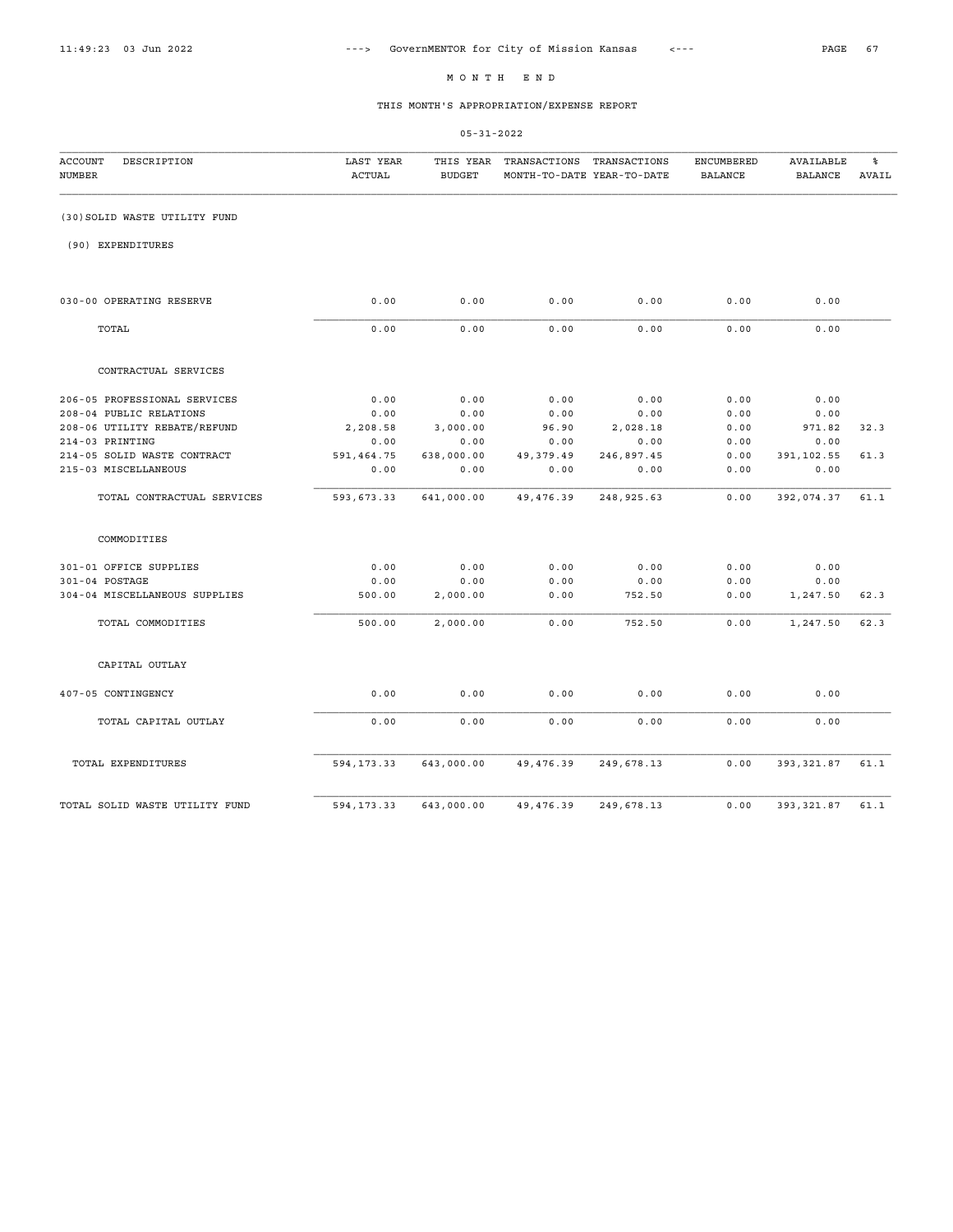## THIS MONTH'S APPROPRIATION/EXPENSE REPORT

| DESCRIPTION<br><b>ACCOUNT</b>   | LAST YEAR | THIS YEAR     | TRANSACTIONS               | TRANSACTIONS | ENCUMBERED     | AVAILABLE      | ៖     |
|---------------------------------|-----------|---------------|----------------------------|--------------|----------------|----------------|-------|
| NUMBER                          | ACTUAL    | <b>BUDGET</b> | MONTH-TO-DATE YEAR-TO-DATE |              | <b>BALANCE</b> | <b>BALANCE</b> | AVAIL |
| (31) ARPA FUND                  |           |               |                            |              |                |                |       |
| TRANSFERS AND RESERVES<br>(00)  |           |               |                            |              |                |                |       |
| 001-00 TRANSFER TO GENERAL FUND | 0.00      | 751,782.00    | 0.00                       | 0.00         | 0.00           | 751,782.00     | 100.0 |
| TOTAL                           | 0.00      | 751,782.00    | 0.00                       | 0.00         | 0.00           | 751,782.00     | 100.0 |
| TOTAL TRANSFERS AND RESERVES    | 0.00      | 751,782.00    | 0.00                       | 0.00         | 0.00           | 751,782.00     | 100.0 |
| TOTAL ARPA FUND                 | 0.00      | 751,782.00    | 0.00                       | 0.00         | 0.00           | 751,782.00     | 100.0 |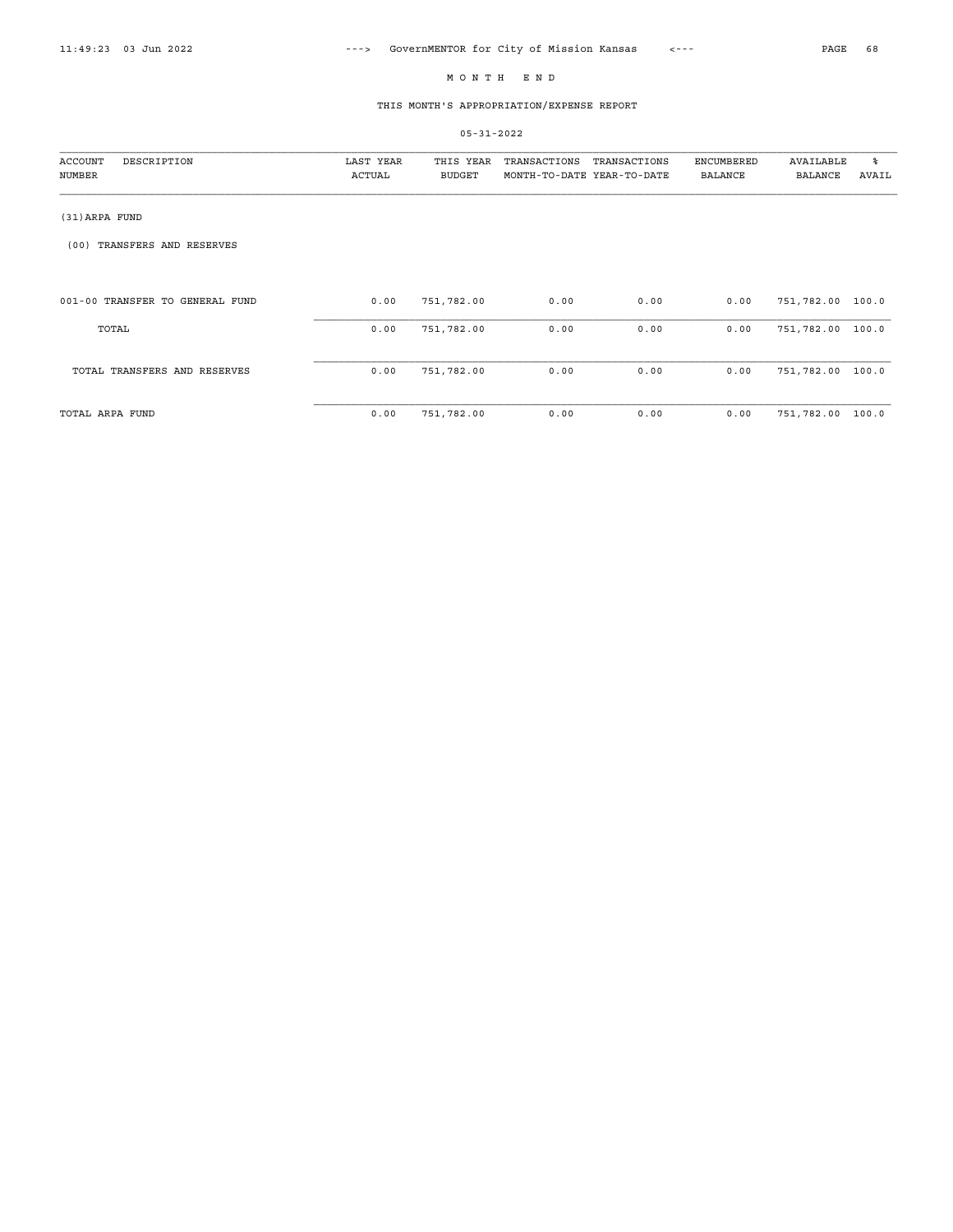## THIS MONTH'S APPROPRIATION/EXPENSE REPORT

| DESCRIPTION<br><b>ACCOUNT</b><br>NUMBER | LAST YEAR<br>ACTUAL | THIS YEAR<br><b>BUDGET</b> | TRANSACTIONS<br>MONTH-TO-DATE YEAR-TO-DATE | TRANSACTIONS | ENCUMBERED<br><b>BALANCE</b> | AVAILABLE<br><b>BALANCE</b> | ి<br>AVAIL |
|-----------------------------------------|---------------------|----------------------------|--------------------------------------------|--------------|------------------------------|-----------------------------|------------|
| (35) TRANSPORTATION FUND                |                     |                            |                                            |              |                              |                             |            |
| TRANSFERS AND RESERVES<br>(00)          |                     |                            |                                            |              |                              |                             |            |
| 001-00 TRANSFER TO GENERAL FUND         | 0.00                | 0.00                       | 0.00                                       | 0.00         | 0.00                         | 0.00                        |            |
| 003-00 TRANSFER TO SPEC HWY FUND        | 0.00                | 0.00                       | 0.00                                       | 0.00         | 0.00                         | 0.00                        |            |
| 025-00 TRANSFER TO CAP IMPROVE FUND     | 0.00                | 0.00                       | 0.00                                       | 0.00         | 0.00                         | 0.00                        |            |
| 035-00 OPERATING RESERVE                | 0.00                | 0.00                       | 0.00                                       | 0.00         | 0.00                         | 0.00                        |            |
| TOTAL                                   | 0.00                | 0.00                       | 0.00                                       | 0.00         | 0.00                         | 0.00                        |            |
| TOTAL TRANSFERS AND RESERVES            | 0.00                | 0.00                       | 0.00                                       | 0.00         | 0.00                         | 0.00                        |            |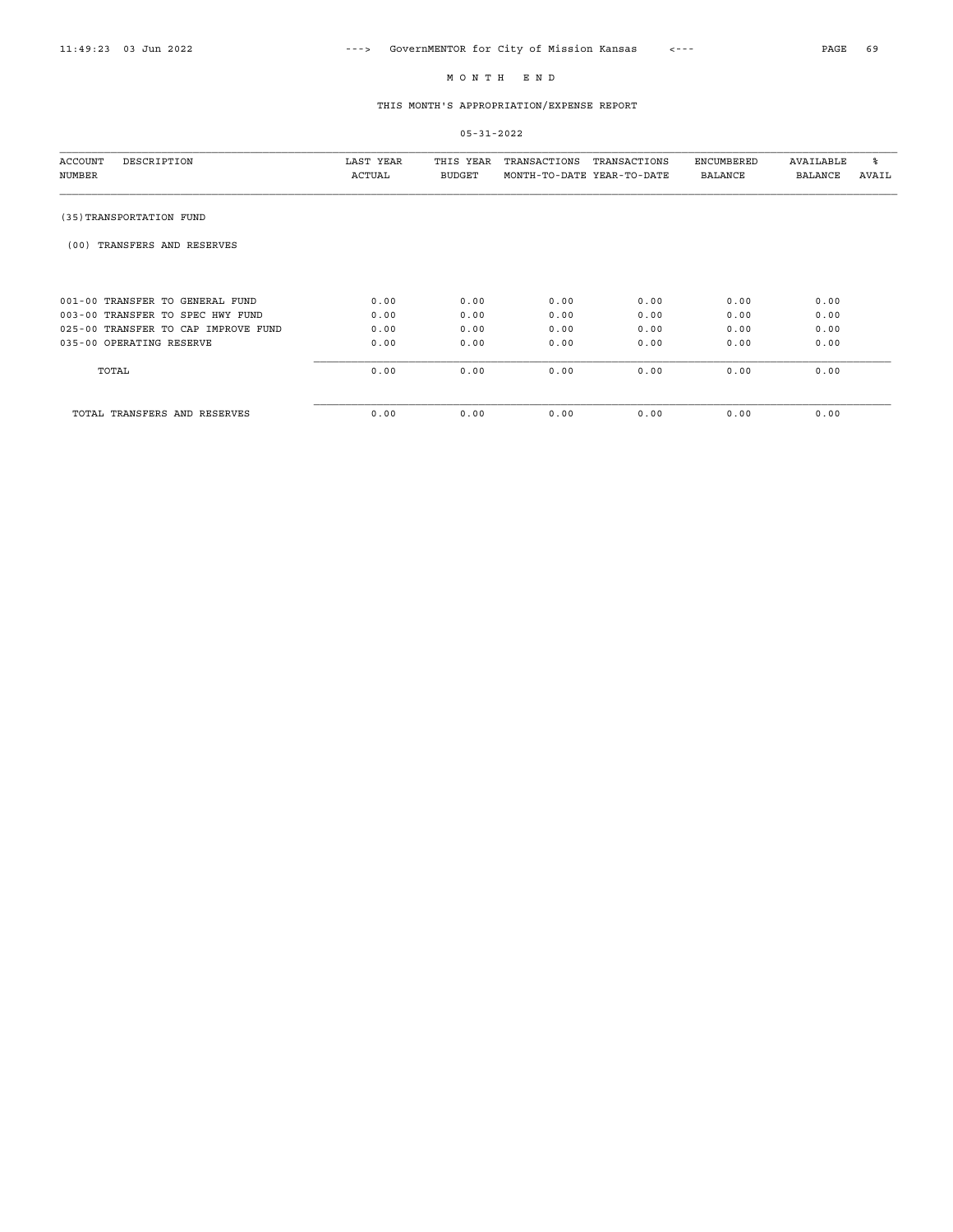## THIS MONTH'S APPROPRIATION/EXPENSE REPORT

| DESCRIPTION<br>ACCOUNT<br>NUMBER | LAST YEAR<br>ACTUAL | THIS YEAR<br><b>BUDGET</b> | TRANSACTIONS<br>MONTH-TO-DATE YEAR-TO-DATE | TRANSACTIONS | <b>ENCUMBERED</b><br><b>BALANCE</b> | <b>AVAILABLE</b><br><b>BALANCE</b> | ిక<br><b>AVAIL</b> |
|----------------------------------|---------------------|----------------------------|--------------------------------------------|--------------|-------------------------------------|------------------------------------|--------------------|
| (35) TRANSPORTATION FUND         |                     |                            |                                            |              |                                     |                                    |                    |
| PUBLIC WORKS<br>(20)             |                     |                            |                                            |              |                                     |                                    |                    |
| PERSONNEL SERVICES               |                     |                            |                                            |              |                                     |                                    |                    |
| 101-01 FULL TIME SALARIES        | 0.00                | 0.00                       | 0.00                                       | 0.00         | 0.00                                | 0.00                               |                    |
| 101-04 OVERTIME SALARIES         | 0.00                | 0.00                       | 0.00                                       | 0.00         | 0.00                                | 0.00                               |                    |
| 102-01 HEALTH/LIFE               | 0.00                | 0.00                       | 0.00                                       | 0.00         | 0.00                                | 0.00                               |                    |
| 102-02 SOCIAL SECURITY           | 0.00                | 0.00                       | 0.00                                       | 0.00         | 0.00                                | 0.00                               |                    |
| 102-03 KPERS                     | 0.00                | 0.00                       | 0.00                                       | 0.00         | 0.00                                | 0.00                               |                    |
| 102-04 EMPLOYMENT SECURITY       | 0.00                | 0.00                       | 0.00                                       | 0.00         | 0.00                                | 0.00                               |                    |
| 102-05 WORKER'S COMPENSATION     | 0.00                | 0.00                       | 0.00                                       | 0.00         | 0.00                                | 0.00                               |                    |
| 102-06 CITY PENSION              | 0.00                | 0.00                       | 0.00                                       | 0.00         | 0.00                                | 0.00                               |                    |
| TOTAL PERSONNEL SERVICES         | 0.00                | 0.00                       | 0.00                                       | 0.00         | 0.00                                | 0.00                               |                    |
| TOTAL PUBLIC WORKS               | 0.00                | 0.00                       | 0.00                                       | 0.00         | 0.00                                | 0.00                               |                    |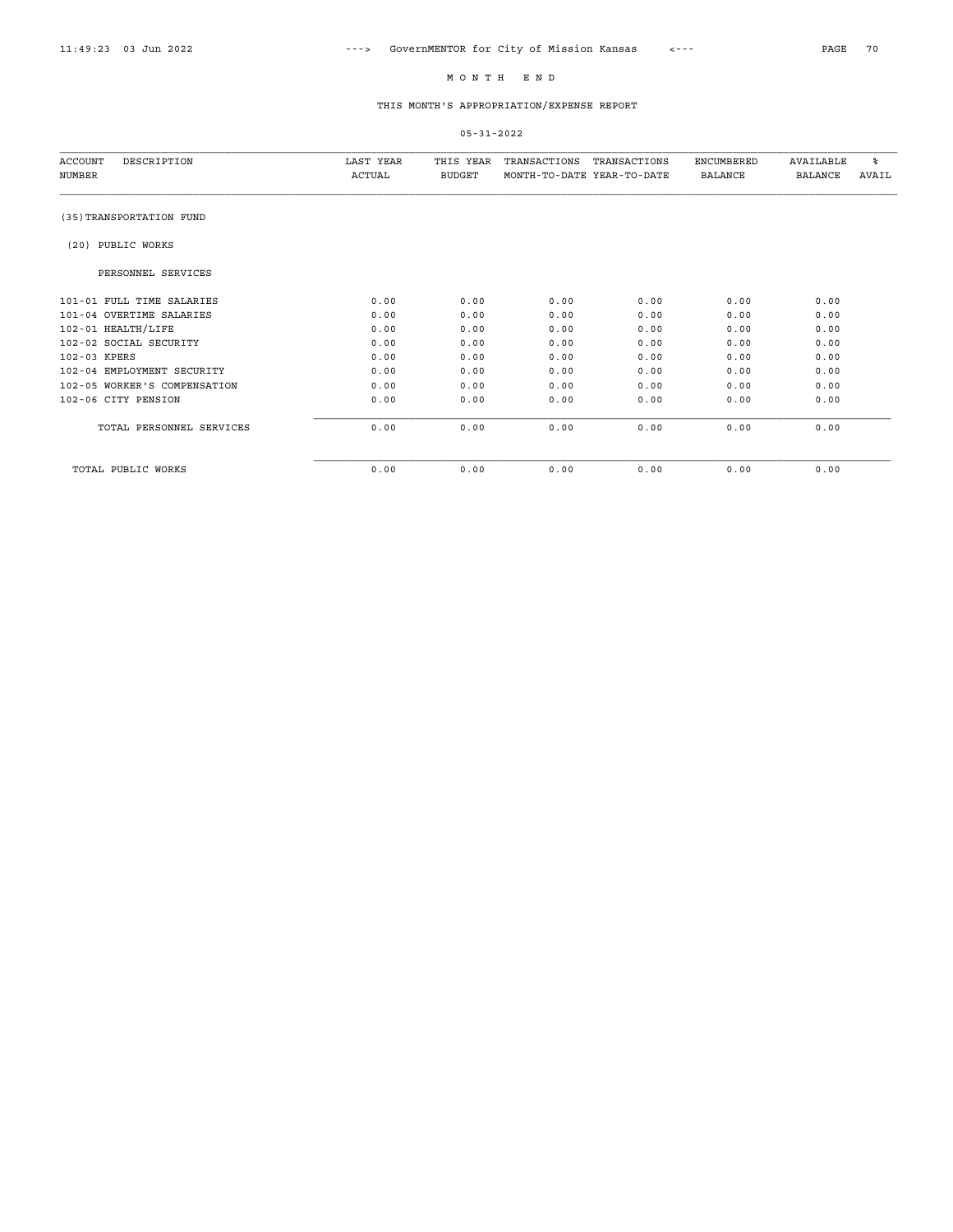## THIS MONTH'S APPROPRIATION/EXPENSE REPORT

| DESCRIPTION<br><b>ACCOUNT</b><br><b>NUMBER</b> | LAST YEAR<br><b>ACTUAL</b> | THIS YEAR<br><b>BUDGET</b> | TRANSACTIONS<br>MONTH-TO-DATE YEAR-TO-DATE | TRANSACTIONS | ENCUMBERED<br><b>BALANCE</b> | AVAILABLE<br><b>BALANCE</b> | ఄ<br>AVAIL |
|------------------------------------------------|----------------------------|----------------------------|--------------------------------------------|--------------|------------------------------|-----------------------------|------------|
| (35) TRANSPORTATION FUND                       |                            |                            |                                            |              |                              |                             |            |
| (90) EXPENDITURES                              |                            |                            |                                            |              |                              |                             |            |
| 805-09 CAPITAL PROJECTS                        | 0.00                       | 0.00                       | 0.00                                       | 0.00         | 0.00                         | 0.00                        |            |
| 805-10 MISCELLANEOUS EXPENSE                   |                            |                            |                                            |              |                              |                             |            |
| 805-11 BOND ISSUE COSTS                        | 0.00                       | 0.00                       | 0.00                                       | 0.00         | 0.00                         | 0.00                        |            |
|                                                | 0.00                       | 0.00                       | 0.00                                       | 0.00         | 0.00                         | 0.00                        |            |
| 805-26 CONTINGENCY                             | 0.00                       | 0.00                       | 0.00                                       | 0.00         | 0.00                         | 0.00                        |            |
| 805-65 PROFESSIONAL SERVICES                   | 0.00                       | 0.00                       | 0.00                                       | 0.00         | 0.00                         | 0.00                        |            |
| 805-75 COMMODITIES                             | 0.00                       | 0.00                       | 0.00                                       | 0.00         | 0.00                         | 0.00                        |            |
| 808-01 DEBT SERVICE - PRINCIPAL                | 0.00                       | 0.00                       | 0.00                                       | 0.00         | 0.00                         | 0.00                        |            |
| 808-02 DEBT SERVICE - INTEREST                 | 0.00                       | 0.00                       | 0.00                                       | 0.00         | 0.00                         | 0.00                        |            |
| 808-13 TUF REBATE/ADJUSTMENT                   | 0.00                       | 0.00                       | 0.00                                       | 0.00         | 0.00                         | 0.00                        |            |
| TOTAL                                          | 0.00                       | 0.00                       | 0.00                                       | 0.00         | 0.00                         | 0.00                        |            |
| TOTAL EXPENDITURES                             | 0.00                       | 0.00                       | 0.00                                       | 0.00         | 0.00                         | 0.00                        |            |
| TOTAL TRANSPORTATION FUND                      | 0.00                       | 0.00                       | 0.00                                       | 0.00         | 0.00                         | 0.00                        |            |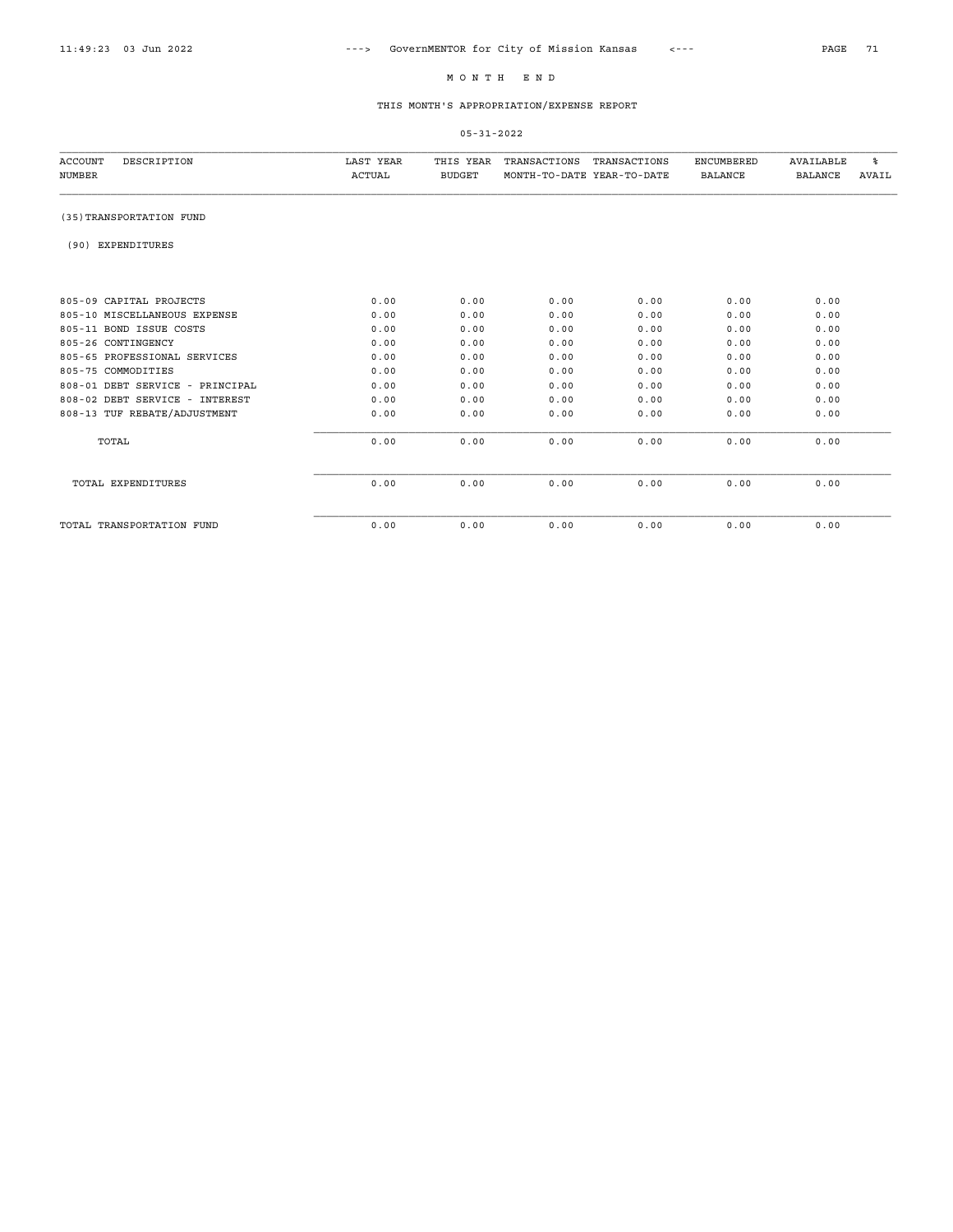## THIS MONTH'S APPROPRIATION/EXPENSE REPORT

| DESCRIPTION<br>ACCOUNT<br>NUMBER      | LAST YEAR<br>ACTUAL | THIS YEAR<br><b>BUDGET</b> | TRANSACTIONS<br>MONTH-TO-DATE YEAR-TO-DATE | TRANSACTIONS | <b>ENCUMBERED</b><br><b>BALANCE</b> | AVAILABLE<br><b>BALANCE</b> | ፝፝፝<br>AVAIL |
|---------------------------------------|---------------------|----------------------------|--------------------------------------------|--------------|-------------------------------------|-----------------------------|--------------|
|                                       |                     |                            |                                            |              |                                     |                             |              |
| (40) STREET SALES TAX BOND FUND       |                     |                            |                                            |              |                                     |                             |              |
| TRANSFERS AND RESERVES<br>(00)        |                     |                            |                                            |              |                                     |                             |              |
|                                       |                     |                            |                                            |              |                                     |                             |              |
| 005-00 OPERATING RESERVE              | 0.00                | 0.00                       | 0.00                                       | 0.00         | 0.00                                | 0.00                        |              |
| 025-00 TRANSFER TO CIP FUND           | 0.00                | 0.00                       | 0.00                                       | 0.00         | 0.00                                | 0.00                        |              |
| TRANPORTATION FUND<br>035-00 TRANS TO | 0.00                | 0.00                       | 0.00                                       | 0.00         | 0.00                                | 0.00                        |              |
| TOTAL                                 | 0.00                | 0.00                       | 0.00                                       | 0.00         | 0.00                                | 0.00                        |              |
| TOTAL TRANSFERS AND RESERVES          | 0.00                | 0.00                       | 0.00                                       | 0.00         | 0.00                                | 0.00                        |              |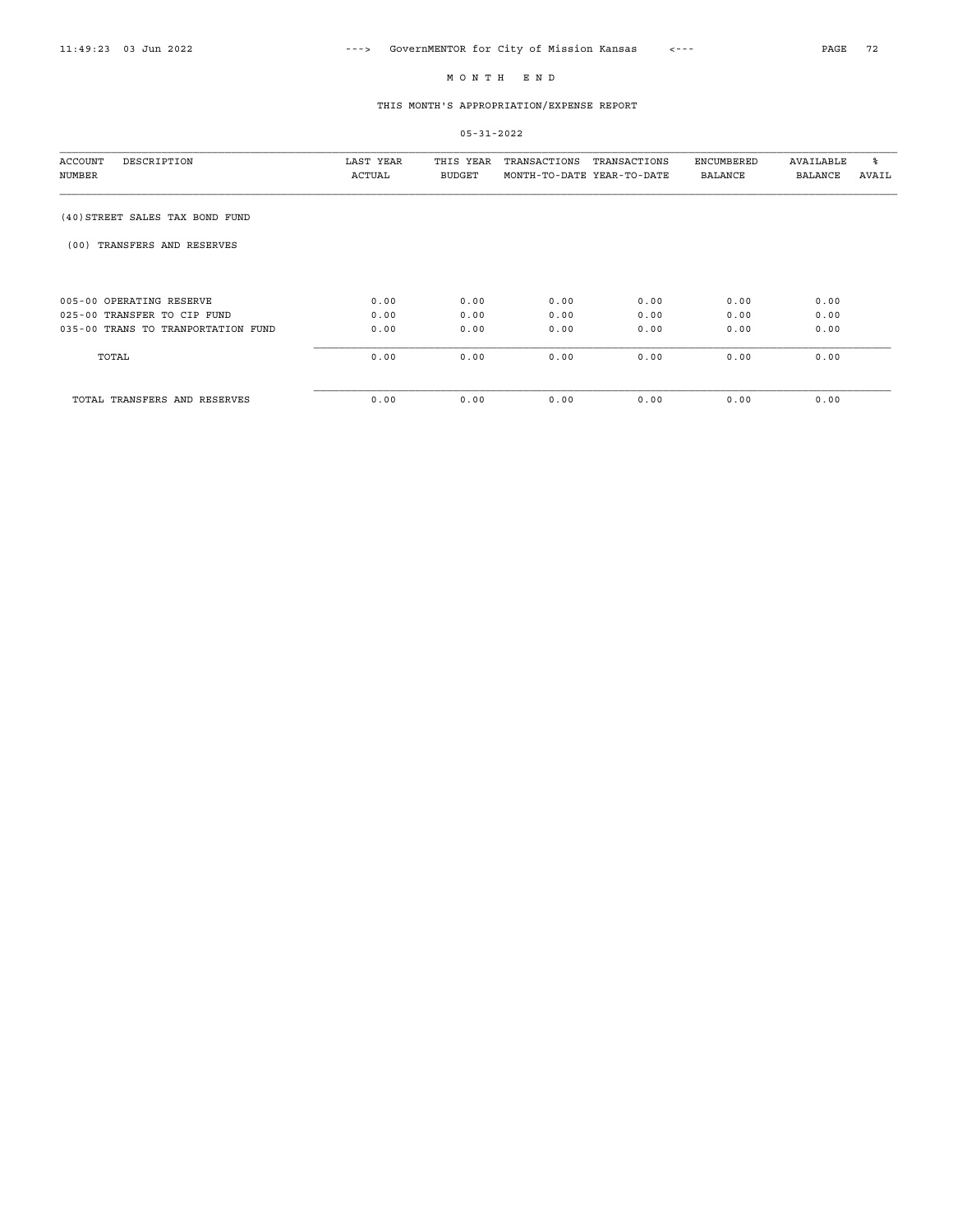#### THIS MONTH'S APPROPRIATION/EXPENSE REPORT

05-31-2022 ACCOUNT DESCRIPTION LAST YEAR THIS YEAR TRANSACTIONS TRANSACTIONS ENCUMBERED AVAILABLE % NUMBER ACTUAL BUDGET MONTH-TO-DATE YEAR-TO-DATE (40)STREET SALES TAX BOND FUND (90) EXPENDITURES 005-00 OPERATING RESERVE 0.00 0.00 0.00 0.00 0.00 0.00 TOTAL 0.00 0.00 0.00 0.00 0.00 0.00 801-01 CURBS/SIDEWALKS 0.00 0.00 0.00 0.00 0.00 0.00 0.00 0.0<br>805-09 CAPITAL PROJECTS 0.00 1,050,000.00 0.00 0.00 0.00 1,050,000.00 805-09 CAPITAL PROJECTS 0.00 1,050,000.00 0.00 0.00 0.00 1,050,000.00 100.0  $0.00$   $465,000.00$   $100.0$ 808-02 INTEREST ON BONDS 17,717.50 9,300.00 0.00 4,650.00 0.00 4,650.00 50.0 808-03 COSTS OF ISSUANCE 0.00 0.00 0.00 0.00 0.00 0.00 TOTAL 472,717.50 1,524,300.00 0.00 4,650.00 0.00 1,519,650.00 99.6 TOTAL EXPENDITURES 472,717.50 1,524,300.00 0.00 4,650.00 0.00 1,519,650.00 99.6 TOTAL STREET SALES TAX BOND FUND 472,717.50 1,524,300.00 0.00 4,650.00 0.00 1,519,650.00 99.6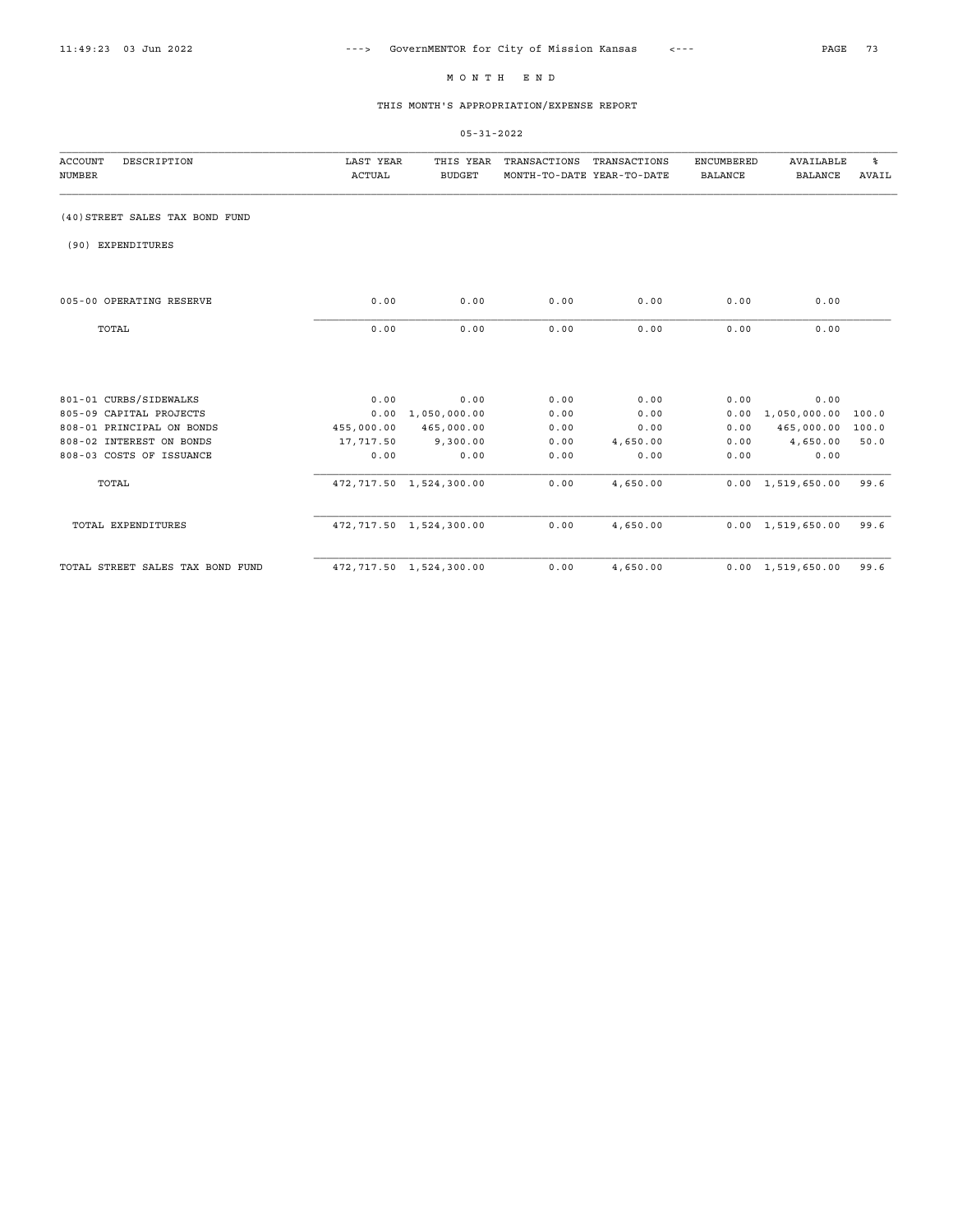## THIS MONTH'S APPROPRIATION/EXPENSE REPORT

| <b>ACCOUNT</b><br>DESCRIPTION<br>NUMBER | LAST YEAR<br><b>ACTUAL</b> | THIS YEAR<br><b>BUDGET</b> | TRANSACTIONS<br>MONTH-TO-DATE YEAR-TO-DATE | TRANSACTIONS | ENCUMBERED<br><b>BALANCE</b> | AVAILABLE<br>BALANCE | ፟፠<br><b>AVAIL</b> |
|-----------------------------------------|----------------------------|----------------------------|--------------------------------------------|--------------|------------------------------|----------------------|--------------------|
| (45) PARKS & REC SALES TAX BOND FUND    |                            |                            |                                            |              |                              |                      |                    |
| TRANSFERS AND RESERVES<br>(00)          |                            |                            |                                            |              |                              |                      |                    |
| 001-00 TRANSFER TO GEN FUND             | 0.00                       | 0.00                       | 0.00                                       | 0.00         | 0.00                         | 0.00                 |                    |
| 005-00 OPERATING RESERVE                | 0.00                       | 0.00                       | 0.00                                       | 0.00         | 0.00                         | 0.00                 |                    |
| 025-00 AQUATIC FACILITY OPERATING RES   | 0.00                       | 0.00                       | 0.00                                       | 0.00         | 0.00                         | 0.00                 |                    |
| 027-01 PARK MASTER PLAN OPERATING RES   | 0.00                       | 0.00                       | 0.00                                       | 0.00         | 0.00                         | 0.00                 |                    |
| 027-02 COMMUNITY CENTER OPERATING RES   | 0.00                       | 0.00                       | 0.00                                       | 0.00         | 0.00                         | 0.00                 |                    |
| TOTAL                                   | 0.00                       | 0.00                       | 0.00                                       | 0.00         | 0.00                         | 0.00                 |                    |
| TOTAL TRANSFERS AND RESERVES            | 0.00                       | 0.00                       | 0.00                                       | 0.00         | 0.00                         | 0.00                 |                    |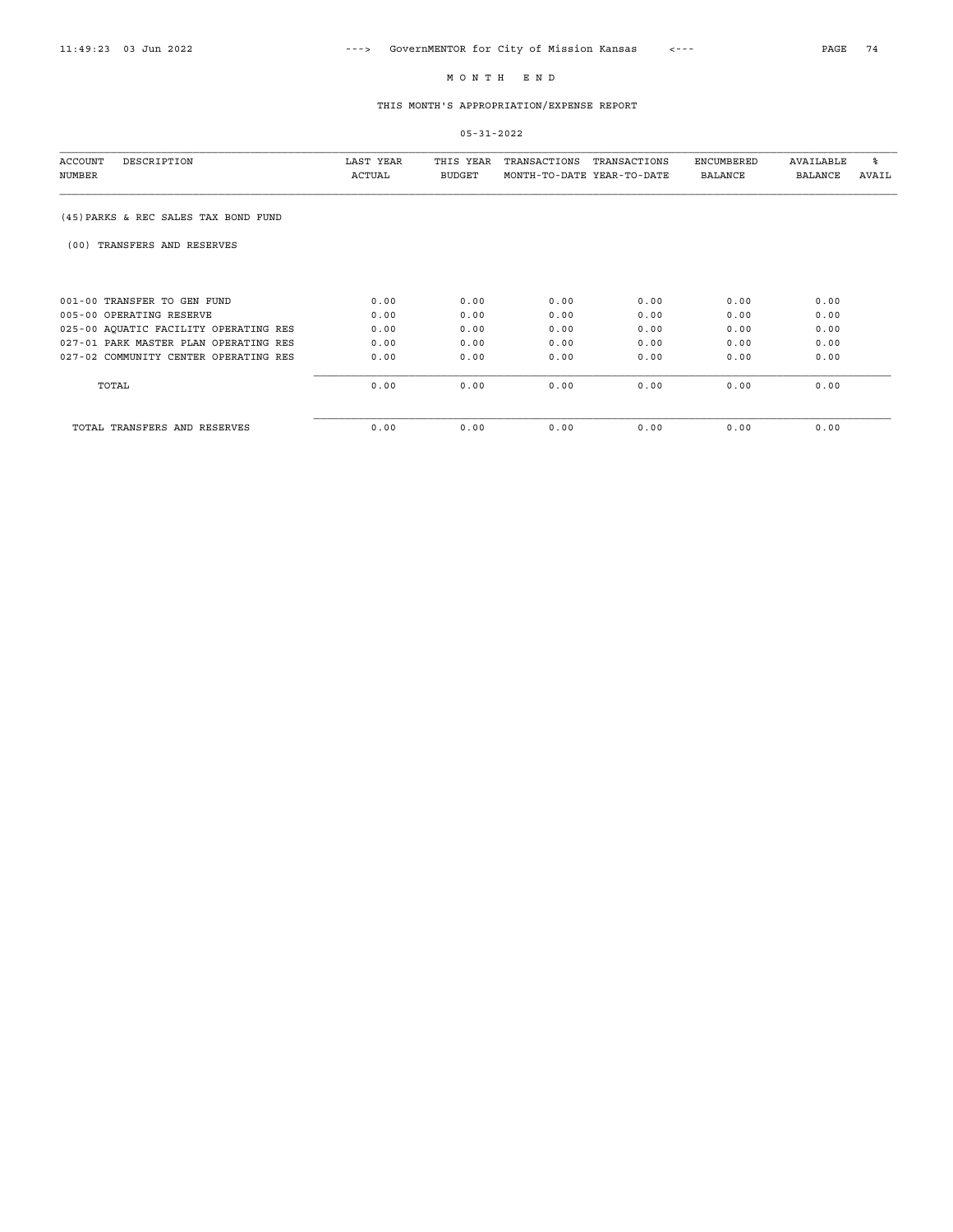## THIS MONTH'S APPROPRIATION/EXPENSE REPORT

| <b>ACCOUNT</b><br>DESCRIPTION<br><b>NUMBER</b> | LAST YEAR<br><b>ACTUAL</b> | THIS YEAR<br><b>BUDGET</b> | TRANSACTIONS<br>MONTH-TO-DATE YEAR-TO-DATE | TRANSACTIONS | <b>ENCUMBERED</b><br><b>BALANCE</b> | <b>AVAILABLE</b><br><b>BALANCE</b> | ి<br><b>AVAIL</b> |
|------------------------------------------------|----------------------------|----------------------------|--------------------------------------------|--------------|-------------------------------------|------------------------------------|-------------------|
| (45) PARKS & REC SALES TAX BOND FUND           |                            |                            |                                            |              |                                     |                                    |                   |
| (20) PUBLIC WORKS                              |                            |                            |                                            |              |                                     |                                    |                   |
| PERSONNEL SERVICES                             |                            |                            |                                            |              |                                     |                                    |                   |
| 101-01 FULL TIME SALARIES                      | 0.00                       | 0.00                       | 0.00                                       | 0.00         | 0.00                                | 0.00                               |                   |
| 101-02 PART TIME SALARIES                      | 0.00                       | 0.00                       | 0.00                                       | 0.00         | 0.00                                | 0.00                               |                   |
| 101-04 OVERTIME SALARIES                       | 0.00                       | 0.00                       | 0.00                                       | 0.00         | 0.00                                | 0.00                               |                   |
| 102-01 HEALTH/LIFE                             | 0.00                       | 0.00                       | 0.00                                       | 0.00         | 0.00                                | 0.00                               |                   |
| 102-02 SOCIAL SECURITY                         | 0.00                       | 0.00                       | 0.00                                       | 0.00         | 0.00                                | 0.00                               |                   |
| 102-03 KPERS                                   | 0.00                       | 0.00                       | 0.00                                       | 0.00         | 0.00                                | 0.00                               |                   |
| 102-04 EMPLOYMENT SECURITY                     | 0.00                       | 0.00                       | 0.00                                       | 0.00         | 0.00                                | 0.00                               |                   |
| 102-05 WORKERS COMPENSATION                    | 0.00                       | 0.00                       | 0.00                                       | 0.00         | 0.00                                | 0.00                               |                   |
| 102-06 CITY PENSION                            | 0.00                       | 0.00                       | 0.00                                       | 0.00         | 0.00                                | 0.00                               |                   |
| TOTAL PERSONNEL SERVICES                       | 0.00                       | 0.00                       | 0.00                                       | 0.00         | 0.00                                | 0.00                               |                   |
| TOTAL PUBLIC WORKS                             | 0.00                       | 0.00                       | 0.00                                       | 0.00         | 0.00                                | 0.00                               |                   |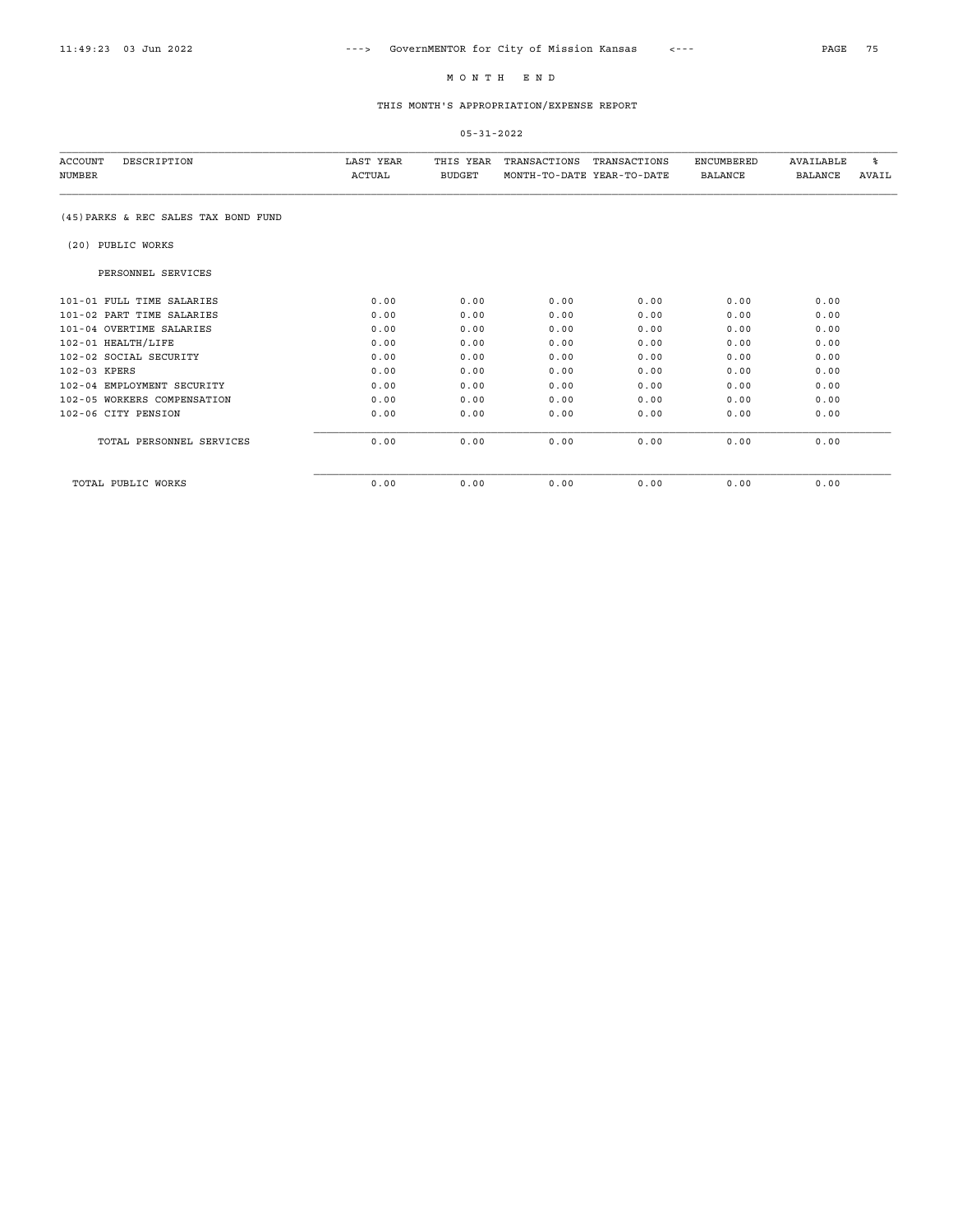#### THIS MONTH'S APPROPRIATION/EXPENSE REPORT

05-31-2022 ACCOUNT DESCRIPTION LAST YEAR THIS YEAR TRANSACTIONS TRANSACTIONS ENCUMBERED AVAILABLE % NUMBER ACTUAL BUDGET MONTH-TO-DATE YEAR-TO-DATE BALANCE BALANCE AVAIL (45)PARKS & REC SALES TAX BOND FUND (90) EXPENDITURES CAPITAL OUTLAY 402-03 COMPUTER EQUIPMENT 0.00 0.00 0.00 0.00 0.00 0.00 TOTAL CAPITAL OUTLAY 0.00 0.00 0.00 0.00 0.00 0.00 805-09 CAPITAL PROJECTS 271,948.42 1,274,600.00 142,741.87 516,159.65 99,489.05 658,951.30 51.6<br>808-01 DEBT SERVICE - PRINCIPAL 485,000.00 485,000.00 105,000 0.00 0.00 0.00 485,000.00 100.0<br>15,225.00 0.00 29,775.00 66.1 16 808-01 DEBT SERVICE - PRINCIPAL 485,000.00 485,000.00 0.00 0.00 0.00 0.00 485,000.00<br>808-02 DEBT SERVICE - INTEREST 45,000.00 45,000.00 0.00 15,225.00 0.00 29,775.00<br>808-03 BOND ISSUE COFFIC 808-02 DEBT SERVICE - INTEREST 45,000.00 45,000.00 0.00 15,225.00 0.00 29,775.00 66.1 808-03 BOND ISSUE COSTS 0.00 0.00 0.00 0.00 0.00 0.00 808-04 BANK FEES 0.00 0.00 0.00 0.00 0.00 0.00 808-10 MISCELLANEOUS EXPENSE 0.00 0.00 0.00 0.00 0.00 0.00 TOTAL 801,948.42 1,804,600.00 142,741.87 531,384.65 99,489.05 1,173,726.30 65.0 TOTAL EXPENDITURES 801,948.42 1,804,600.00 142,741.87 531,384.65 99,489.05 1,173,726.30 65.0 TOTAL PARKS & REC SALES TAX BOND FUND 801,948.42 1,804,600.00 142,741.87 531,384.65 99,489.05 1,173,726.30 65.0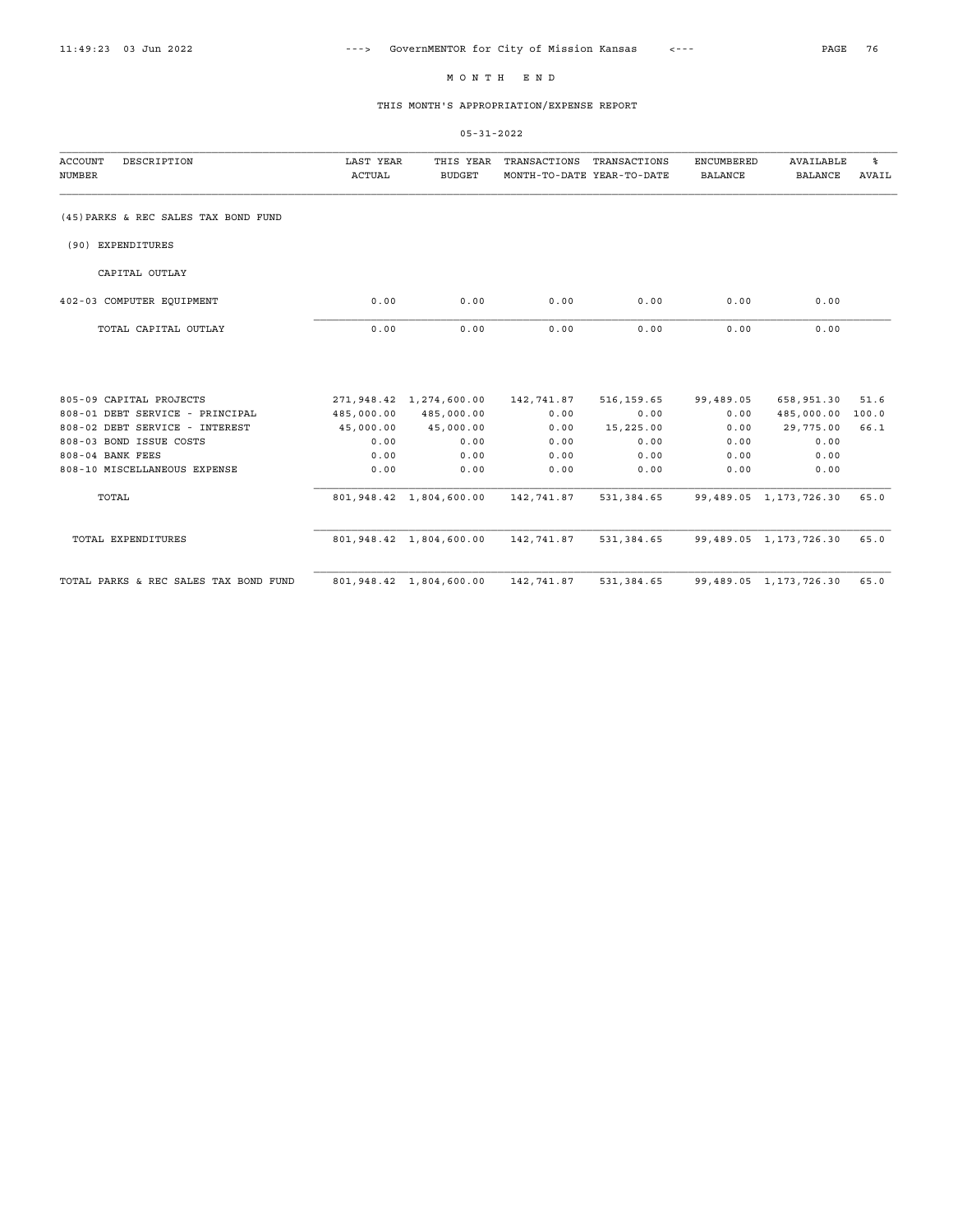## THIS MONTH'S APPROPRIATION/EXPENSE REPORT

| <b>ACCOUNT</b><br>DESCRIPTION<br>NUMBER | LAST YEAR<br>ACTUAL | THIS YEAR<br><b>BUDGET</b> | TRANSACTIONS<br>MONTH-TO-DATE YEAR-TO-DATE | TRANSACTIONS | ENCUMBERED<br><b>BALANCE</b> | AVAILABLE<br><b>BALANCE</b> | ిక<br>AVAIL |
|-----------------------------------------|---------------------|----------------------------|--------------------------------------------|--------------|------------------------------|-----------------------------|-------------|
| (50) MISSION TRAILS TIF/CID             |                     |                            |                                            |              |                              |                             |             |
| <b>EXPENDITURES</b><br>(90)             |                     |                            |                                            |              |                              |                             |             |
| CONTRACTUAL SERVICES                    |                     |                            |                                            |              |                              |                             |             |
| 200-01 CID DISTRIBUTION                 | 0.00                | 0.00                       | 0.00                                       | 0.00         | 0.00                         | 0.00                        |             |
| 200-02 TIF SALES TAX DISTRIBUTION       | 0.00                | 0.00                       | 0.00                                       | 0.00         | 0.00                         | 0.00                        |             |
| 200-03 TIF PROPERTY TAX DISTRIBUTION    | 286,038.85          | 286,000.00                 | 0.00                                       | 175, 142.99  | 0.00                         | 110,857.01                  | 38.7        |
| TOTAL CONTRACTUAL SERVICES              | 286,038.85          | 286,000.00                 | 0.00                                       | 175, 142.99  | 0.00                         | 110,857.01                  | 38.7        |
| TOTAL EXPENDITURES                      | 286,038.85          | 286,000.00                 | 0.00                                       | 175, 142.99  | 0.00                         | 110,857.01                  | 38.7        |
| TOTAL MISSION TRAILS TIF/CID            | 286,038.85          | 286,000.00                 | 0.00                                       | 175, 142.99  | 0.00                         | 110,857.01                  | 38.7        |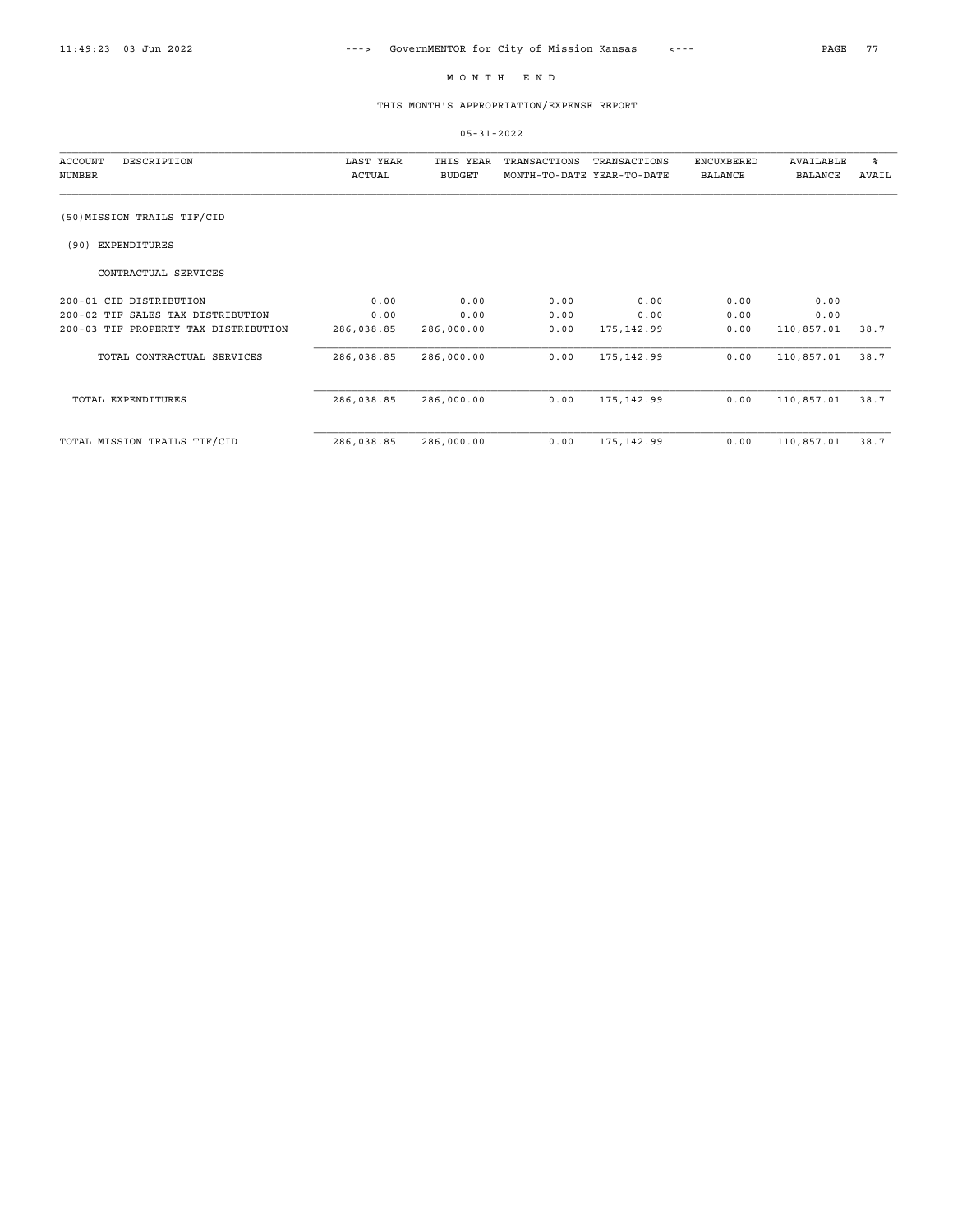## THIS MONTH'S APPROPRIATION/EXPENSE REPORT

| <b>ACCOUNT</b><br>DESCRIPTION<br>NUMBER  | LAST YEAR<br>ACTUAL | THIS YEAR<br><b>BUDGET</b> | TRANSACTIONS<br>MONTH-TO-DATE YEAR-TO-DATE | TRANSACTIONS | <b>ENCUMBERED</b><br><b>BALANCE</b> | AVAILABLE<br><b>BALANCE</b> | ఄ<br>AVAIL |
|------------------------------------------|---------------------|----------------------------|--------------------------------------------|--------------|-------------------------------------|-----------------------------|------------|
| (55) SILVERCREST AT BROADMOOR FUND       |                     |                            |                                            |              |                                     |                             |            |
| EXPENDITURES<br>(90)                     |                     |                            |                                            |              |                                     |                             |            |
| CONTRACTUAL SERVICES                     |                     |                            |                                            |              |                                     |                             |            |
| 200-01 CID DISTRIBUTION                  | 0.00                | 0.00                       | 0.00                                       | 0.00         | 0.00                                | 0.00                        |            |
| TIF SALES TAX DISTRIBUTION<br>$200 - 02$ | 0.00                | 0.00                       | 0.00                                       | 0.00         | 0.00                                | 0.00                        |            |
| 200-03 TIF PROPERTY TAX DISTRIBUTION     | 0.00                | 0.00                       | 0.00                                       | 0.00         | 0.00                                | 0.00                        |            |
| TOTAL CONTRACTUAL SERVICES               | 0.00                | 0.00                       | 0.00                                       | 0.00         | 0.00                                | 0.00                        |            |
| TOTAL EXPENDITURES                       | 0.00                | 0.00                       | 0.00                                       | 0.00         | 0.00                                | 0.00                        |            |
| TOTAL SILVERCREST AT BROADMOOR FUND      | 0.00                | 0.00                       | 0.00                                       | 0.00         | 0.00                                | 0.00                        |            |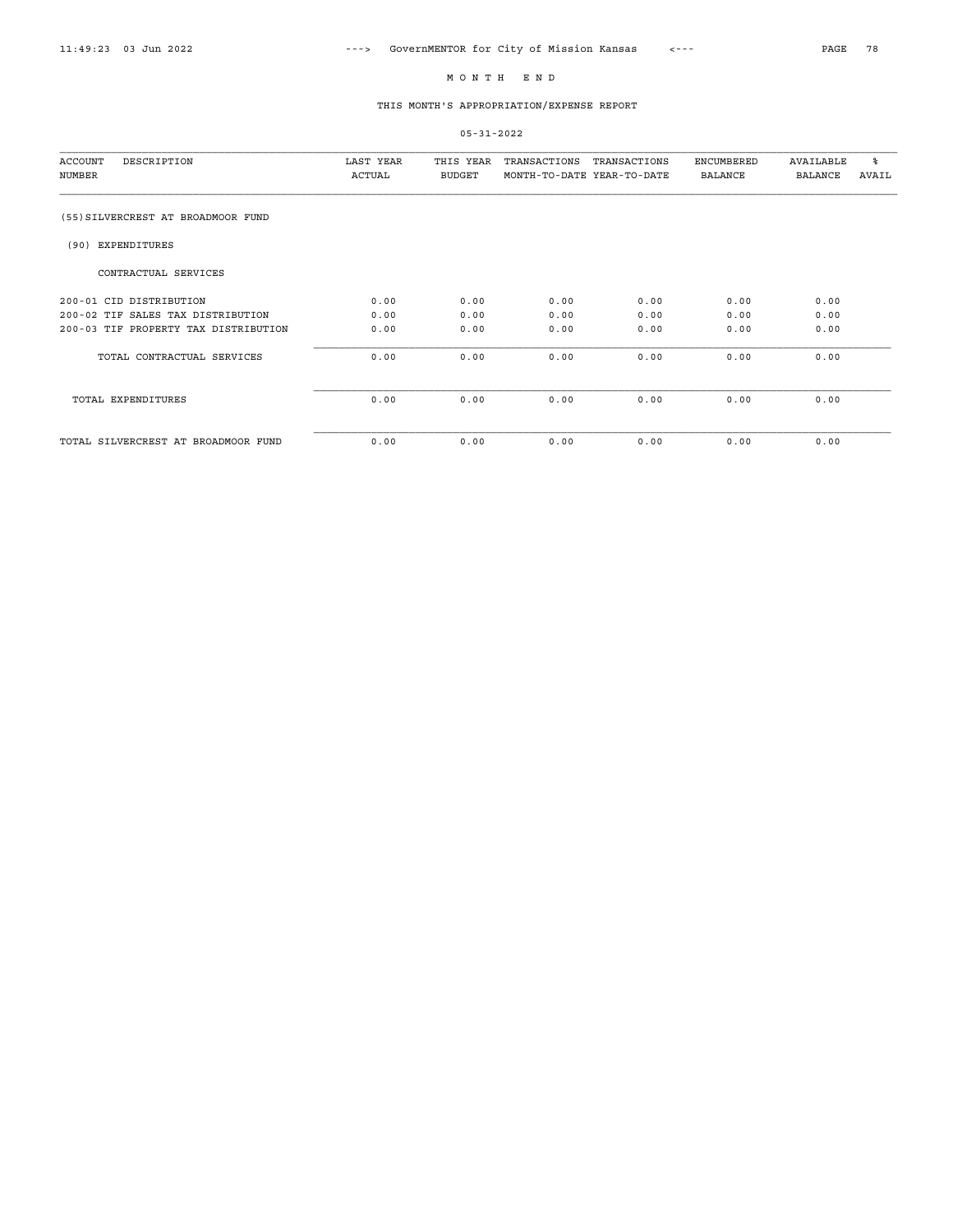## THIS MONTH'S APPROPRIATION/EXPENSE REPORT

| DESCRIPTION<br>ACCOUNT<br>NUMBER | LAST YEAR<br>ACTUAL | THIS YEAR<br><b>BUDGET</b> | TRANSACTIONS<br>MONTH-TO-DATE YEAR-TO-DATE | TRANSACTIONS | ENCUMBERED<br><b>BALANCE</b> | AVAILABLE<br><b>BALANCE</b> | °<br>AVAIL |
|----------------------------------|---------------------|----------------------------|--------------------------------------------|--------------|------------------------------|-----------------------------|------------|
| (60) MISSION CROSSING TIF FUND   |                     |                            |                                            |              |                              |                             |            |
| TRANSFERS AND RESERVES<br>(00)   |                     |                            |                                            |              |                              |                             |            |
| 060-00 OPERATING RESERVE         | 0.00                | 0.00                       | 0.00                                       | 0.00         | 0.00                         | 0.00                        |            |
| TOTAL                            | 0.00                | 0.00                       | 0.00                                       | 0.00         | 0.00                         | 0.00                        |            |
| TOTAL TRANSFERS AND RESERVES     | 0.00                | 0.00                       | 0.00                                       | 0.00         | 0.00                         | 0.00                        |            |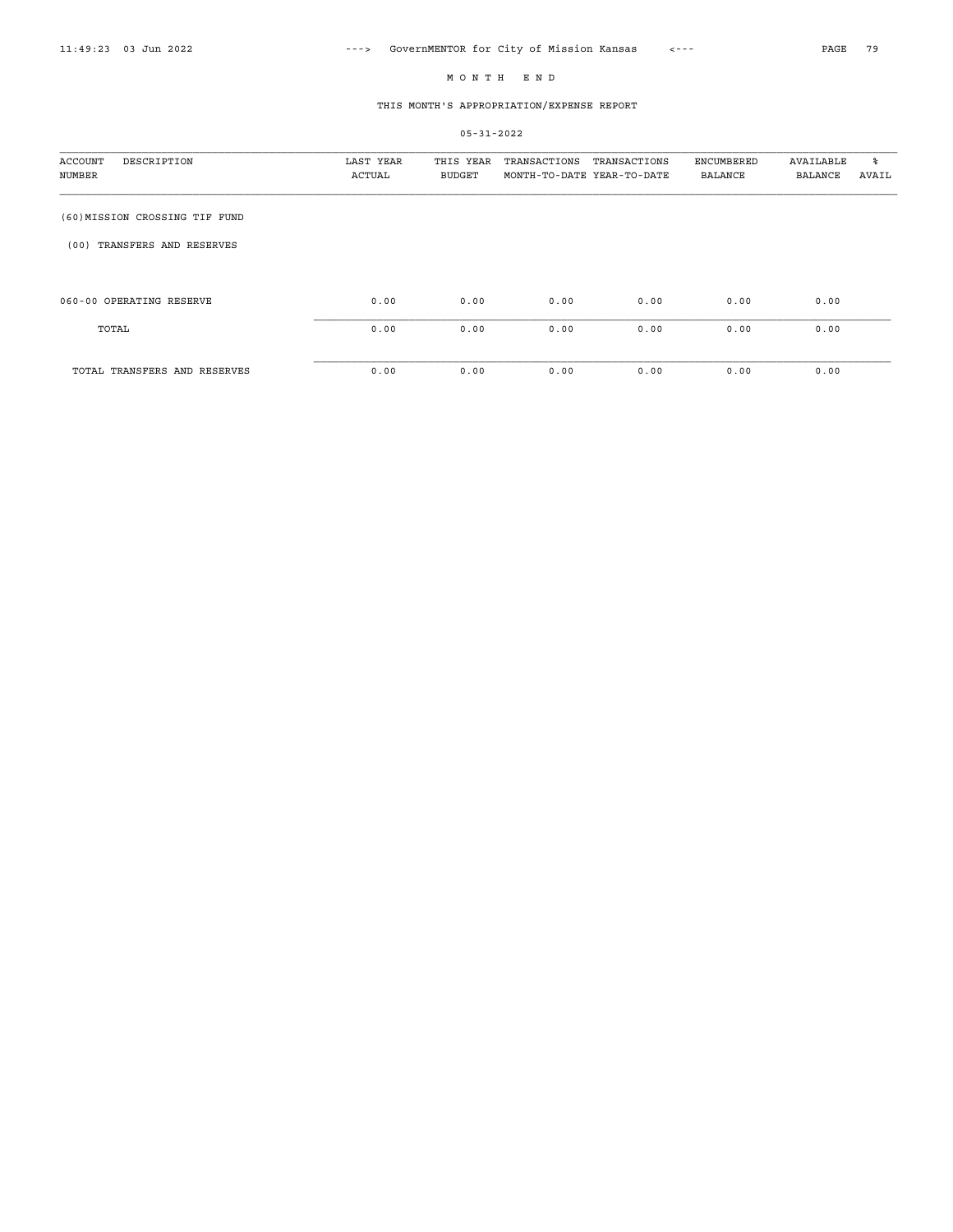## THIS MONTH'S APPROPRIATION/EXPENSE REPORT

| DESCRIPTION<br><b>ACCOUNT</b><br><b>NUMBER</b> | <b>LAST YEAR</b><br>ACTUAL | THIS YEAR<br><b>BUDGET</b> | TRANSACTIONS<br>MONTH-TO-DATE YEAR-TO-DATE | TRANSACTIONS | <b>ENCUMBERED</b><br><b>BALANCE</b> | <b>AVAILABLE</b><br><b>BALANCE</b> | ៖<br><b>AVAIL</b> |
|------------------------------------------------|----------------------------|----------------------------|--------------------------------------------|--------------|-------------------------------------|------------------------------------|-------------------|
| (60) MISSION CROSSING TIF FUND                 |                            |                            |                                            |              |                                     |                                    |                   |
| EXPENDITURES<br>(90)                           |                            |                            |                                            |              |                                     |                                    |                   |
| CONTRACTUAL SERVICES                           |                            |                            |                                            |              |                                     |                                    |                   |
| 200-01 CID DISTRIBUTION                        | 123,016.79                 | 90,000.00                  | 0.00                                       | 26,689.61    | 0.00                                | 63, 310.39                         | 70.3              |
| 200-02 TIF SALES TAX DISTRIBUTION              | 126,099.15                 | 95,000.00                  | 0.00                                       | 27, 278.63   | 0.00                                | 67,721.37                          | 71.2              |
| 200-03 TIF PROPERTY TAX DISTRIBUTION           | 330, 961.51                | 225,000.00                 | 0.00                                       | 162,566.19   | 0.00                                | 62, 433.81                         | 27.7              |
| 200-04 ADMINISTRATIVE FEES                     | 0.00                       | 0.00                       | 0.00                                       | 0.00         | 0.00                                | 0.00                               |                   |
| 200-05 TIF/CID DISTRIBUTION                    | 0.00                       | 0.00                       | 0.00                                       | 0.00         | 0.00                                | 0.00                               |                   |
| TOTAL CONTRACTUAL SERVICES                     | 580,077.45                 | 410,000.00                 | 0.00                                       | 216,534.43   | 0.00                                | 193, 465.57                        | 47.1              |
| TOTAL EXPENDITURES                             | 580,077.45                 | 410,000.00                 | 0.00                                       | 216,534.43   | 0.00                                | 193,465.57                         | 47.1              |
| TOTAL MISSION CROSSING TIF FUND                | 580,077.45                 | 410,000.00                 | 0.00                                       | 216,534.43   | 0.00                                | 193, 465.57                        | 47.1              |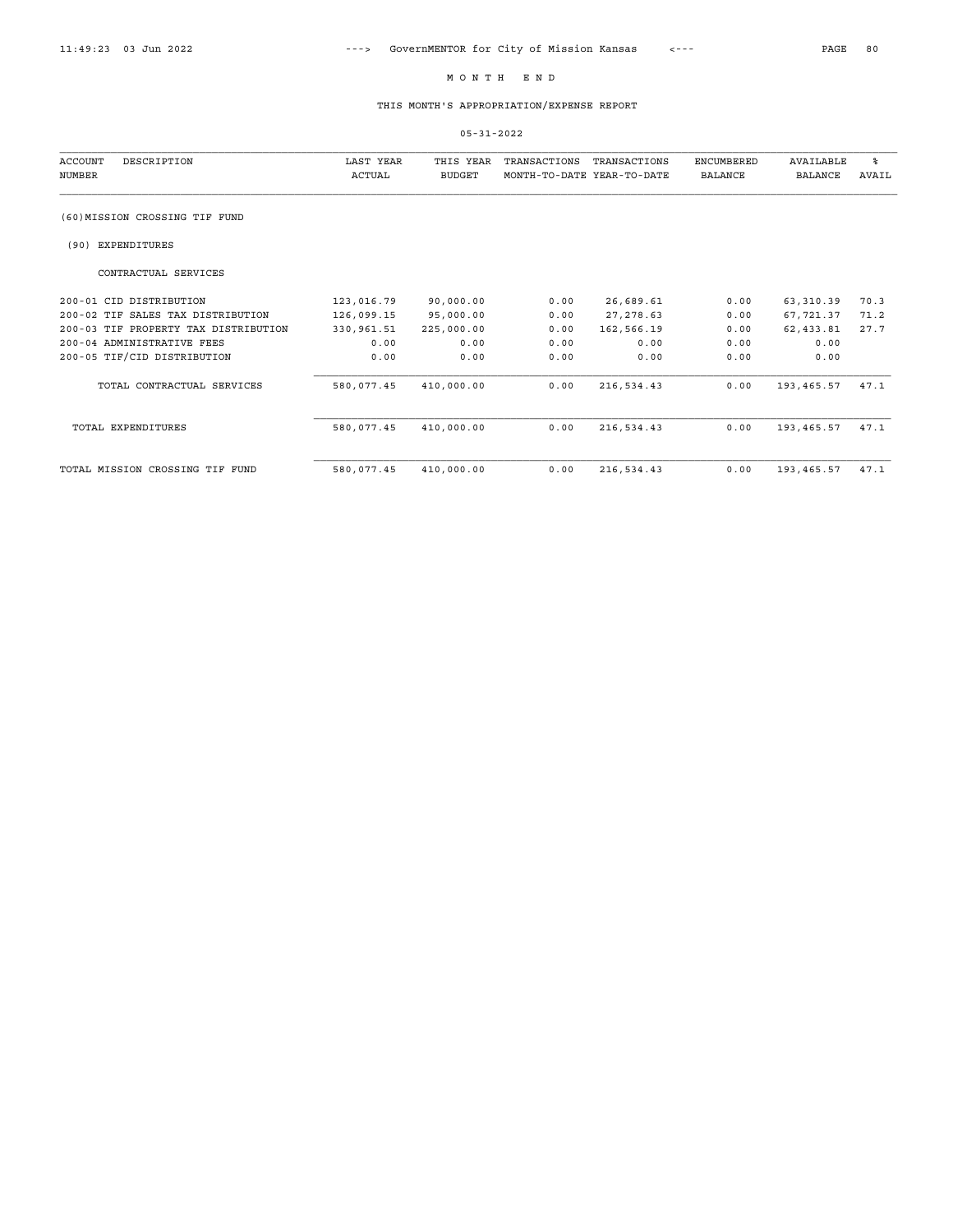## THIS MONTH'S APPROPRIATION/EXPENSE REPORT

| DESCRIPTION<br><b>ACCOUNT</b><br><b>NUMBER</b> | LAST YEAR<br>ACTUAL | THIS YEAR<br><b>BUDGET</b> | TRANSACTIONS<br>MONTH-TO-DATE YEAR-TO-DATE | TRANSACTIONS | <b>ENCUMBERED</b><br><b>BALANCE</b> | AVAILABLE<br><b>BALANCE</b> | ి<br>AVAIL |
|------------------------------------------------|---------------------|----------------------------|--------------------------------------------|--------------|-------------------------------------|-----------------------------|------------|
|                                                |                     |                            |                                            |              |                                     |                             |            |
| (63) GATEWAY TIF DISTRICT (ROCK CREEK 1)       |                     |                            |                                            |              |                                     |                             |            |
| EXPENDITURES<br>(90)                           |                     |                            |                                            |              |                                     |                             |            |
| CONTRACTUAL SERVICES                           |                     |                            |                                            |              |                                     |                             |            |
| 200-01 CID DISTRIBUTION                        | 0.00                | 0.00                       | 0.00                                       | 0.00         | 0.00                                | 0.00                        |            |
| SALES TAX DISTRIBUTION<br>$200 - 02$<br>TIF    | 0.00                | 0.00                       | 0.00                                       | 0.00         | 0.00                                | 0.00                        |            |
| 200-03 TIF PROPERTY TAX DISTRIBUTION           | 0.00                | 0.00                       | 0.00                                       | 0.00         | 0.00                                | 0.00                        |            |
| TOTAL CONTRACTUAL SERVICES                     | 0.00                | 0.00                       | 0.00                                       | 0.00         | 0.00                                | 0.00                        |            |
| TOTAL EXPENDITURES                             | 0.00                | 0.00                       | 0.00                                       | 0.00         | 0.00                                | 0.00                        |            |
| (ROCK CREEK 1)<br>TOTAL GATEWAY TIF DISTRICT   | 0.00                | 0.00                       | 0.00                                       | 0.00         | 0.00                                | 0.00                        |            |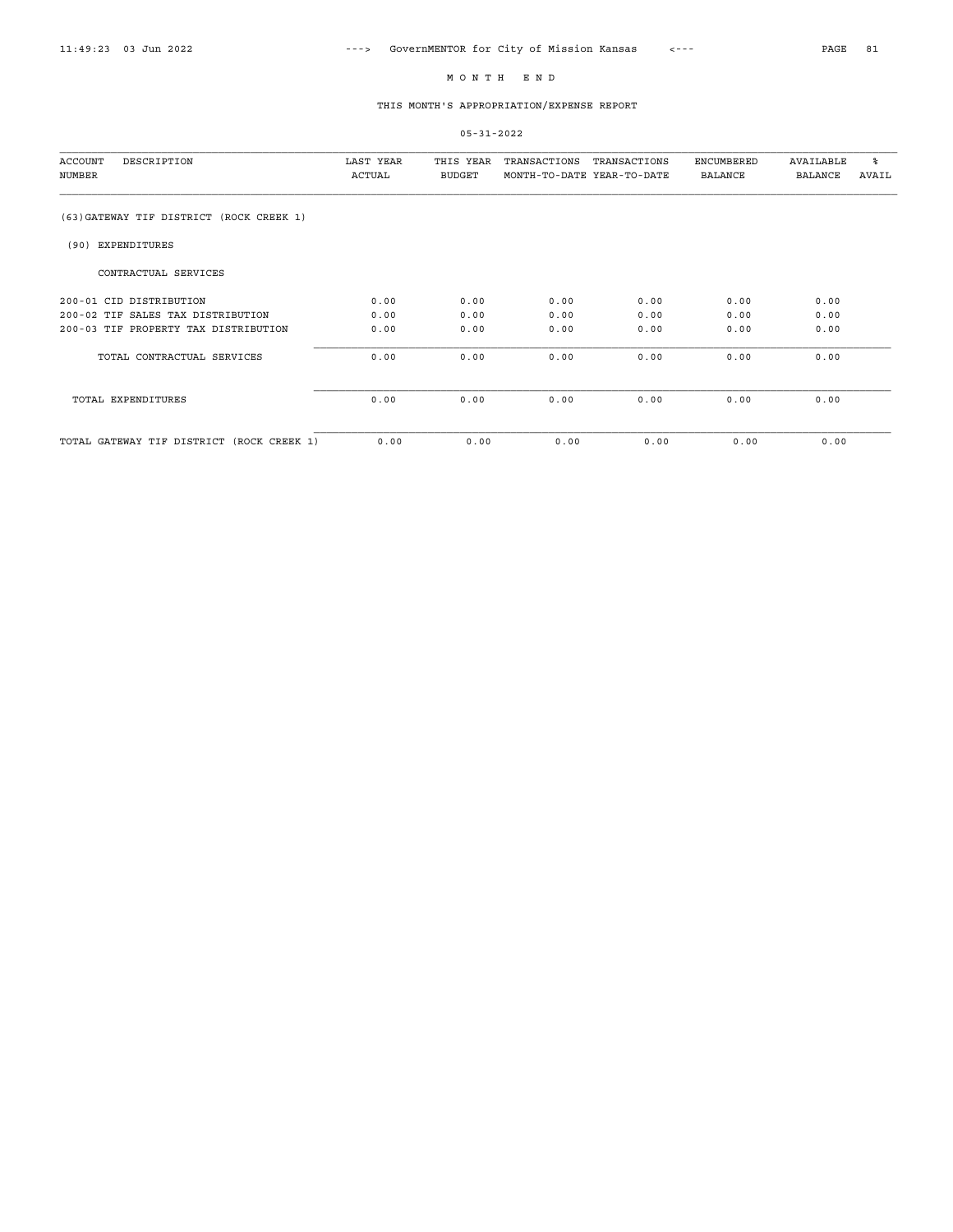## THIS MONTH'S APPROPRIATION/EXPENSE REPORT

| <b>ACCOUNT</b><br>DESCRIPTION<br>NUMBER | LAST YEAR<br>ACTUAL | THIS YEAR<br><b>BUDGET</b> | TRANSACTIONS<br>MONTH-TO-DATE YEAR-TO-DATE | TRANSACTIONS | ENCUMBERED<br><b>BALANCE</b> | AVAILABLE<br><b>BALANCE</b> | ఄ<br><b>AVAIL</b> |
|-----------------------------------------|---------------------|----------------------------|--------------------------------------------|--------------|------------------------------|-----------------------------|-------------------|
| (64) ROCK CREEK TIF DIST #2             |                     |                            |                                            |              |                              |                             |                   |
| EXPENDITURES<br>(90)                    |                     |                            |                                            |              |                              |                             |                   |
| CONTRACTUAL SERVICES                    |                     |                            |                                            |              |                              |                             |                   |
| 200-01 RC#2 CID DISTRIBUTION            | 0.00                | 0.00                       | 0.00                                       | 0.00         | 0.00                         | 0.00                        |                   |
| 200-02 RC#2 TIF SALES TAX DIRSTIBUTIO   | 0.00                | 0.00                       | 0.00                                       | 0.00         | 0.00                         | 0.00                        |                   |
| 200-03 RC#2 TIF PROPERTT TAX DISTRIBU   | 0.00                | 0.00                       | 0.00                                       | 0.00         | 0.00                         | 0.00                        |                   |
| TOTAL CONTRACTUAL SERVICES              | 0.00                | 0.00                       | 0.00                                       | 0.00         | 0.00                         | 0.00                        |                   |
| TOTAL EXPENDITURES                      | 0.00                | 0.00                       | 0.00                                       | 0.00         | 0.00                         | 0.00                        |                   |
| TOTAL ROCK CREEK TIF DIST #2            | 0.00                | 0.00                       | 0.00                                       | 0.00         | 0.00                         | 0.00                        |                   |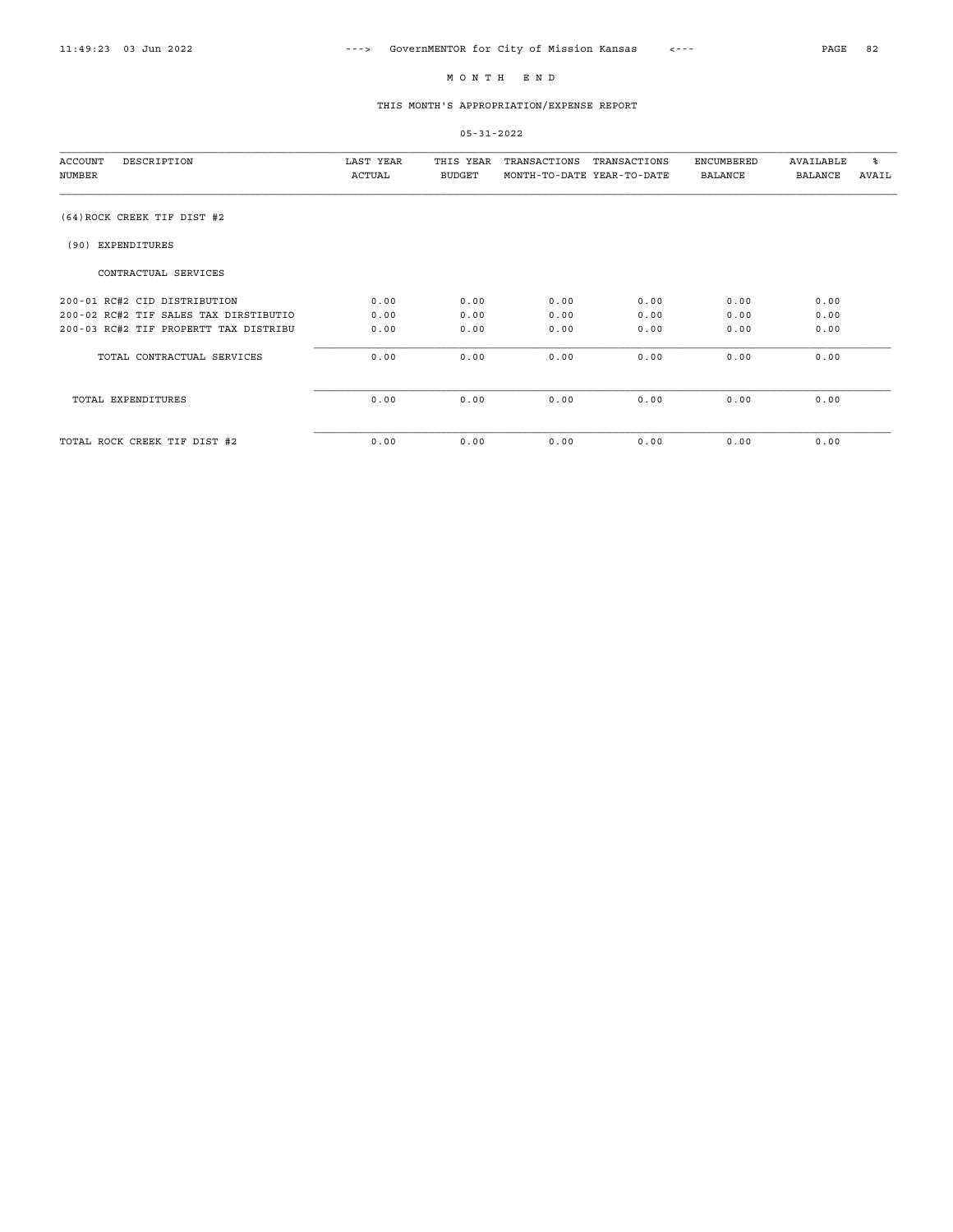## THIS MONTH'S APPROPRIATION/EXPENSE REPORT

| DESCRIPTION<br><b>ACCOUNT</b><br>NUMBER | LAST YEAR<br>ACTUAL | THIS YEAR<br><b>BUDGET</b> | TRANSACTIONS<br>MONTH-TO-DATE YEAR-TO-DATE | TRANSACTIONS | ENCUMBERED<br><b>BALANCE</b> | AVAILABLE<br><b>BALANCE</b> | ి<br>AVAIL |
|-----------------------------------------|---------------------|----------------------------|--------------------------------------------|--------------|------------------------------|-----------------------------|------------|
| (65) CORNERSTONE COMMONS FUND           |                     |                            |                                            |              |                              |                             |            |
| TRANSFERS AND RESERVES<br>(00)          |                     |                            |                                            |              |                              |                             |            |
| 001-00 TRANSFER TO GENERAL FUND         | 0.00                | 0.00                       | 0.00                                       | 0.00         | 0.00                         | 0.00                        |            |
| 065-00 OPERATING RESERVE                | 0.00                | 0.00                       | 0.00                                       | 0.00         | 0.00                         | 0.00                        |            |
| TOTAL                                   | 0.00                | 0.00                       | 0.00                                       | 0.00         | 0.00                         | 0.00                        |            |
| TOTAL TRANSFERS AND RESERVES            | 0.00                | 0.00                       | 0.00                                       | 0.00         | 0.00                         | 0.00                        |            |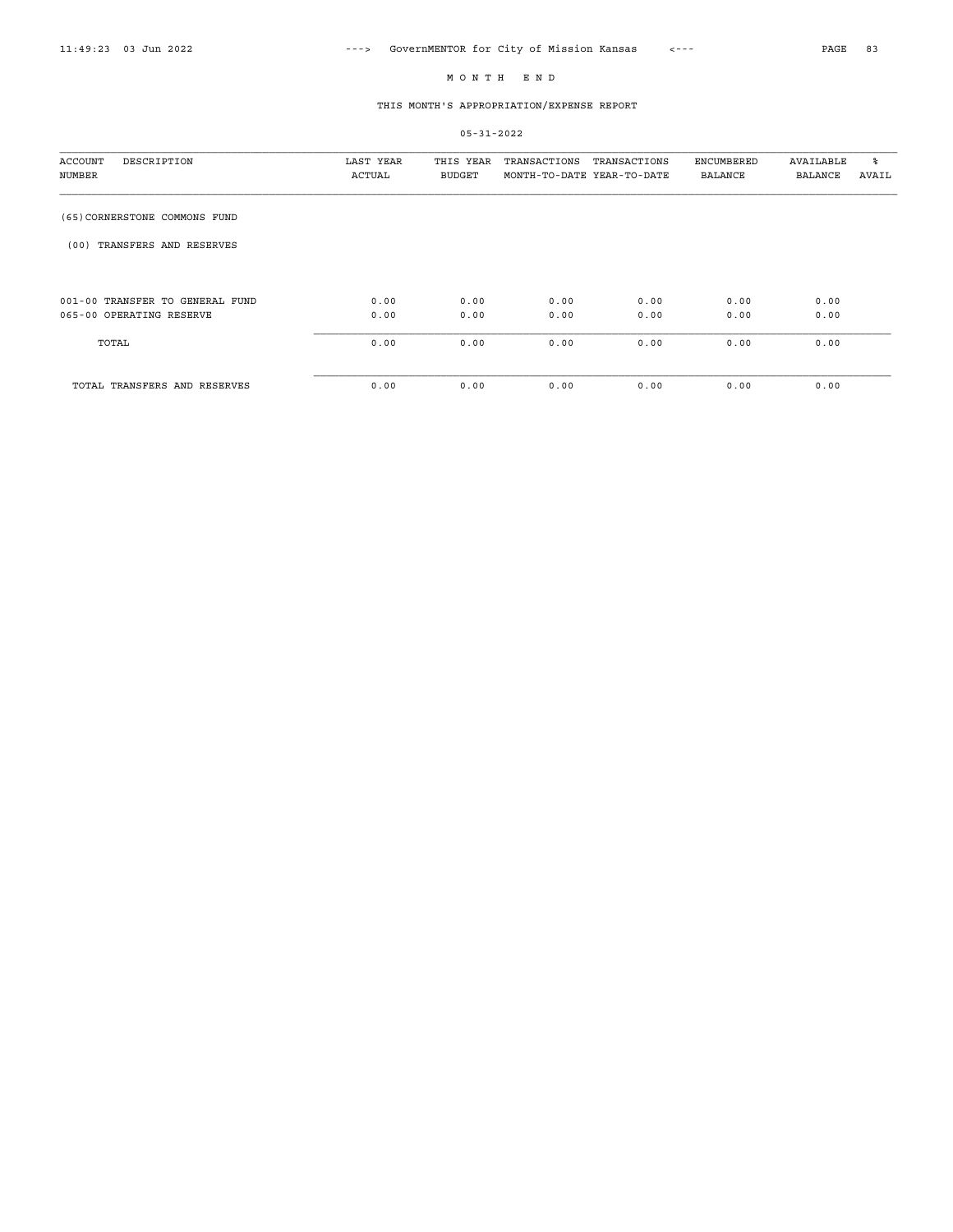## THIS MONTH'S APPROPRIATION/EXPENSE REPORT

| <b>ACCOUNT</b><br>DESCRIPTION<br>NUMBER | LAST YEAR<br>ACTUAL | THIS YEAR<br><b>BUDGET</b> | TRANSACTIONS<br>MONTH-TO-DATE YEAR-TO-DATE | TRANSACTIONS | ENCUMBERED<br><b>BALANCE</b> | AVAILABLE<br>BALANCE | ႜႜ<br>AVAIL |
|-----------------------------------------|---------------------|----------------------------|--------------------------------------------|--------------|------------------------------|----------------------|-------------|
| (65) CORNERSTONE COMMONS FUND           |                     |                            |                                            |              |                              |                      |             |
| <b>EXPENDITURES</b><br>(90)             |                     |                            |                                            |              |                              |                      |             |
| CONTRACTUAL SERVICES                    |                     |                            |                                            |              |                              |                      |             |
| 200-01 CID SALES TAX DISTRIBUTION       | 68, 322.68          | 65,000.00                  | 0.00                                       | 17,271.09    | 0.00                         | 47,728.91            | 73.4        |
| 200-04 ADMINISTRATIVE FEES              | 0.00                | 2,500.00                   | 0.00                                       | 0.00         | 0.00                         | 2,500.00             | 100.0       |
| 200-05 MISCELLANEOUS                    | 0.00                | 0.00                       | 0.00                                       | 0.00         | 0.00                         | 0.00                 |             |
| TOTAL CONTRACTUAL SERVICES              | 68, 322.68          | 67,500.00                  | 0.00                                       | 17,271.09    | 0.00                         | 50,228.91            | 74.4        |
| TOTAL EXPENDITURES                      | 68, 322.68          | 67,500.00                  | 0.00                                       | 17,271.09    | 0.00                         | 50,228.91            | 74.4        |
| TOTAL CORNERSTONE COMMONS FUND          | 68, 322.68          | 67,500.00                  | 0.00                                       | 17,271.09    | 0.00                         | 50,228.91            | 74.4        |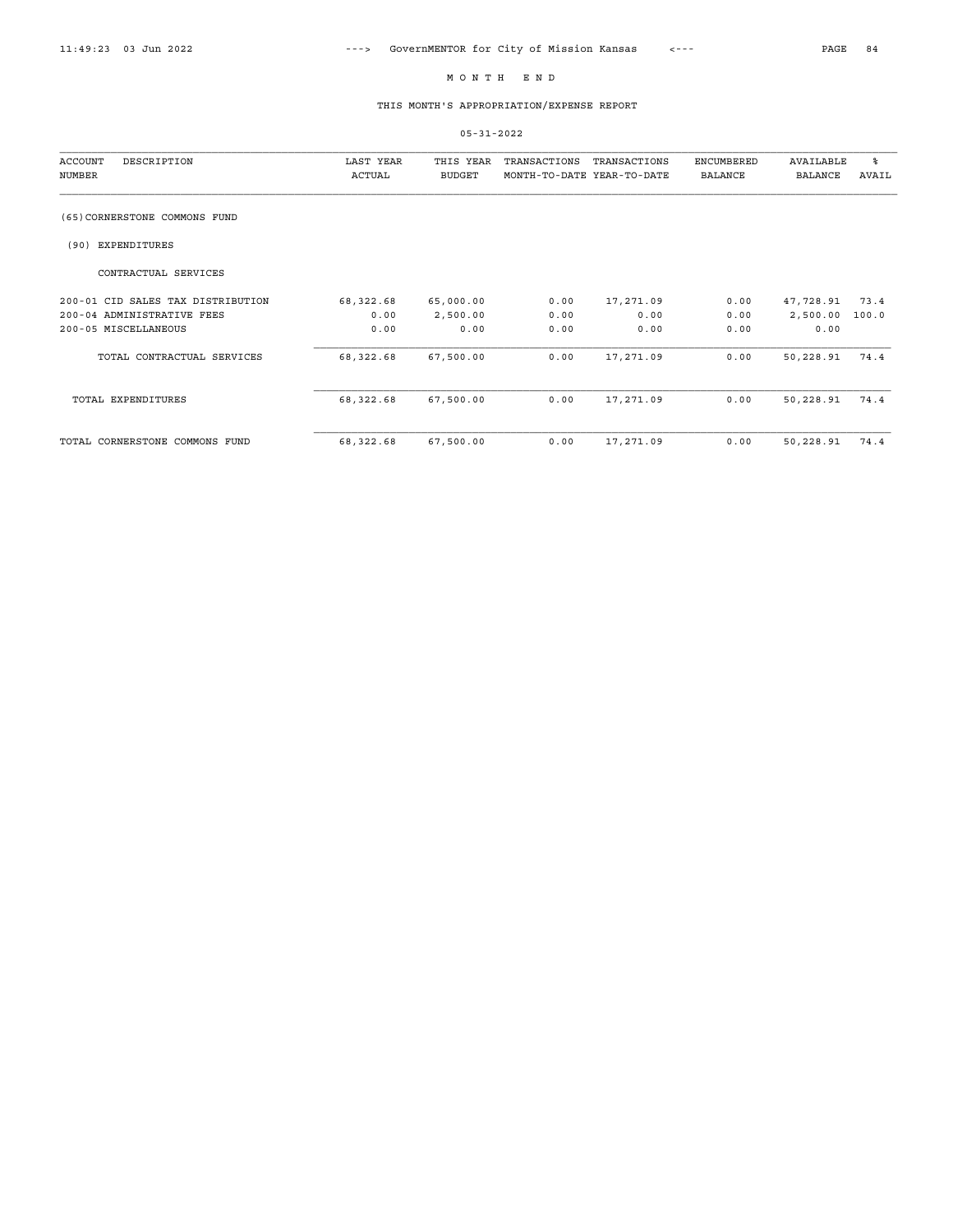## THIS MONTH'S APPROPRIATION/EXPENSE REPORT

| <b>ACCOUNT</b><br>DESCRIPTION<br>NUMBER | LAST YEAR<br>ACTUAL | THIS YEAR<br><b>BUDGET</b> | TRANSACTIONS<br>MONTH-TO-DATE YEAR-TO-DATE | TRANSACTIONS | ENCUMBERED<br><b>BALANCE</b> | AVAILABLE<br><b>BALANCE</b> | ఄ<br>AVAIL |
|-----------------------------------------|---------------------|----------------------------|--------------------------------------------|--------------|------------------------------|-----------------------------|------------|
|                                         |                     |                            |                                            |              |                              |                             |            |
| (66) CAPITOL FEDERAL TIF FUND           |                     |                            |                                            |              |                              |                             |            |
| EXPENDITURES<br>(90)                    |                     |                            |                                            |              |                              |                             |            |
| CONTRACTUAL SERVICES                    |                     |                            |                                            |              |                              |                             |            |
| 200-01 CID DISTRIBUTION                 | 0.00                | 0.00                       | 0.00                                       | 0.00         | 0.00                         | 0.00                        |            |
| 200-02 TIF SALES TAX DISTRIBUTION       | 0.00                | 0.00                       | 0.00                                       | 0.00         | 0.00                         | 0.00                        |            |
| 200-03 TIF PROPERTY TAX DISTRIBUTION    | 0.00                | 20,000.00                  | 0.00                                       | 0.00         | 0.00                         | 20,000.00                   | 100.0      |
| TOTAL CONTRACTUAL SERVICES              | 0.00                | 20,000.00                  | 0.00                                       | 0.00         | 0.00                         | 20,000.00                   | 100.0      |
| TOTAL EXPENDITURES                      | 0.00                | 20,000.00                  | 0.00                                       | 0.00         | 0.00                         | 20,000.00                   | 100.0      |
| TOTAL CAPITOL FEDERAL TIF FUND          | 0.00                | 20,000.00                  | 0.00                                       | 0.00         | 0.00                         | 20,000.00                   | 100.0      |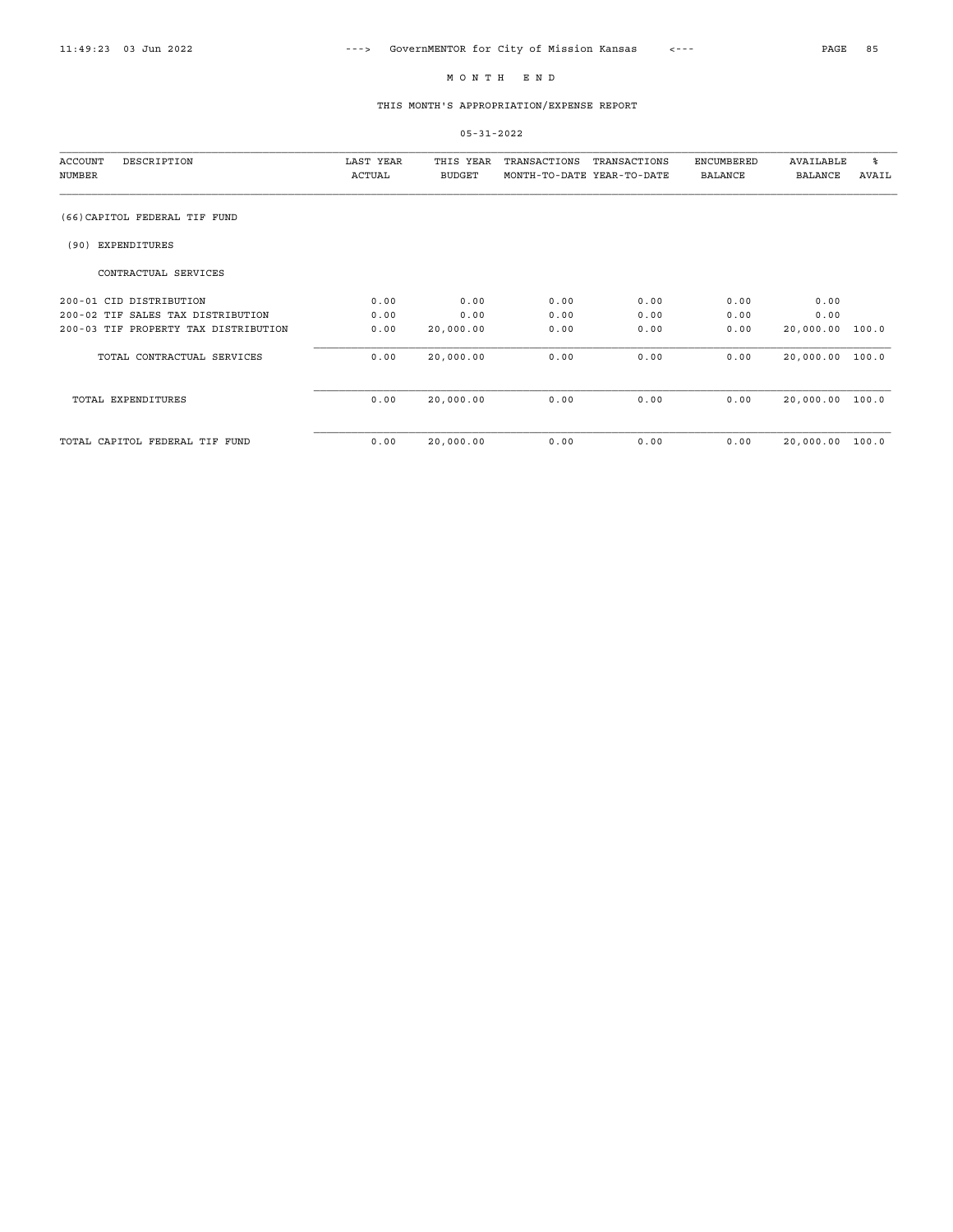## THIS MONTH'S APPROPRIATION/EXPENSE REPORT

| <b>ACCOUNT</b><br>DESCRIPTION<br>NUMBER | LAST YEAR<br>ACTUAL | THIS YEAR<br><b>BUDGET</b> | TRANSACTIONS<br>MONTH-TO-DATE YEAR-TO-DATE | TRANSACTIONS | <b>ENCUMBERED</b><br><b>BALANCE</b> | AVAILABLE<br><b>BALANCE</b> | ៖<br>AVAIL |
|-----------------------------------------|---------------------|----------------------------|--------------------------------------------|--------------|-------------------------------------|-----------------------------|------------|
| (67) MISSION BOWL TIF FUND              |                     |                            |                                            |              |                                     |                             |            |
| EXPENDITURES<br>(90)                    |                     |                            |                                            |              |                                     |                             |            |
| CONTRACTUAL SERVICES                    |                     |                            |                                            |              |                                     |                             |            |
| 200-01 CID DISTRIBUTION                 | 0.00                | 0.00                       | 0.00                                       | 0.00         | 0.00                                | 0.00                        |            |
| 200-02 TIF SALES TAX DISTRIBUTION       | 0.00                | 0.00                       | 0.00                                       | 0.00         | 0.00                                | 0.00                        |            |
| 200-03 TIF PROPERTY TAX DISTRIBUTION    | 0.00                | 0.00                       | 0.00                                       | 0.00         | 0.00                                | 0.00                        |            |
| TOTAL CONTRACTUAL SERVICES              | 0.00                | 0.00                       | 0.00                                       | 0.00         | 0.00                                | 0.00                        |            |
| TOTAL EXPENDITURES                      | 0.00                | 0.00                       | 0.00                                       | 0.00         | 0.00                                | 0.00                        |            |
| TOTAL MISSION BOWL TIF FUND             | 0.00                | 0.00                       | 0.00                                       | 0.00         | 0.00                                | 0.00                        |            |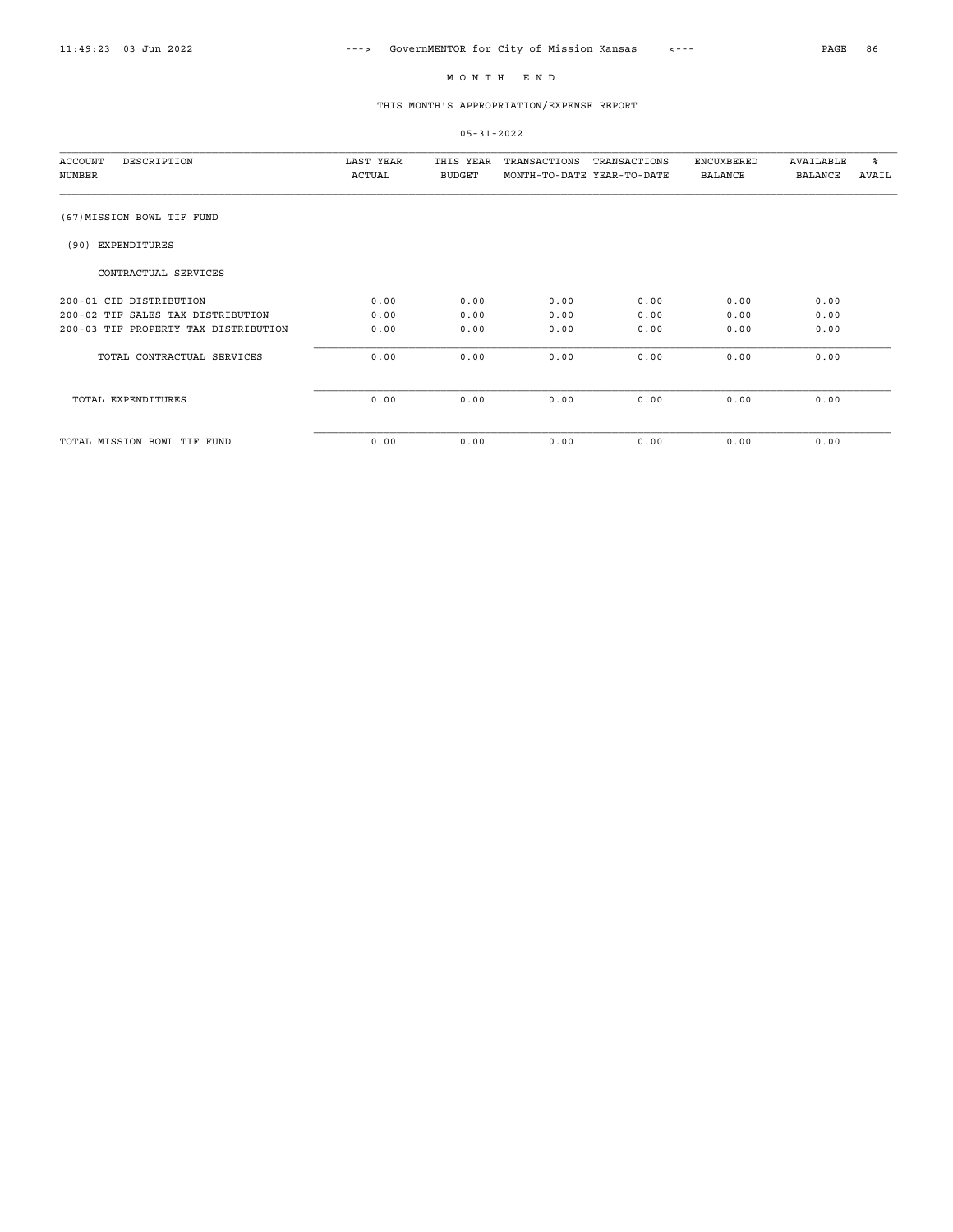## THIS MONTH'S APPROPRIATION/EXPENSE REPORT

| DESCRIPTION<br>ACCOUNT<br>NUMBER      | LAST YEAR<br>ACTUAL | THIS YEAR<br><b>BUDGET</b> | TRANSACTIONS<br>MONTH-TO-DATE YEAR-TO-DATE | TRANSACTIONS | <b>ENCUMBERED</b><br><b>BALANCE</b> | AVAILABLE<br><b>BALANCE</b> | ఄ<br><b>AVAIL</b> |
|---------------------------------------|---------------------|----------------------------|--------------------------------------------|--------------|-------------------------------------|-----------------------------|-------------------|
| (68) ROCK CREEK TIF DIST #3           |                     |                            |                                            |              |                                     |                             |                   |
| EXPENDITURES<br>(90)                  |                     |                            |                                            |              |                                     |                             |                   |
| CONTRACTUAL SERVICES                  |                     |                            |                                            |              |                                     |                             |                   |
| 200-01 RC#3 CID DISTRIBUTION          | 0.00                | 0.00                       | 0.00                                       | 0.00         | 0.00                                | 0.00                        |                   |
| 200-02 RC#3 TIF SALES TAX DISTRIBUTIO | 0.00                | 0.00                       | 0.00                                       | 0.00         | 0.00                                | 0.00                        |                   |
| 200-03 RC#3 TIF PROPERTY TAX DISTRIBU | 0.00                | 0.00                       | 0.00                                       | 0.00         | 0.00                                | 0.00                        |                   |
| TOTAL CONTRACTUAL SERVICES            | 0.00                | 0.00                       | 0.00                                       | 0.00         | 0.00                                | 0.00                        |                   |
| TOTAL EXPENDITURES                    | 0.00                | 0.00                       | 0.00                                       | 0.00         | 0.00                                | 0.00                        |                   |
| TOTAL ROCK CREEK TIF DIST #3          | 0.00                | 0.00                       | 0.00                                       | 0.00         | 0.00                                | 0.00                        |                   |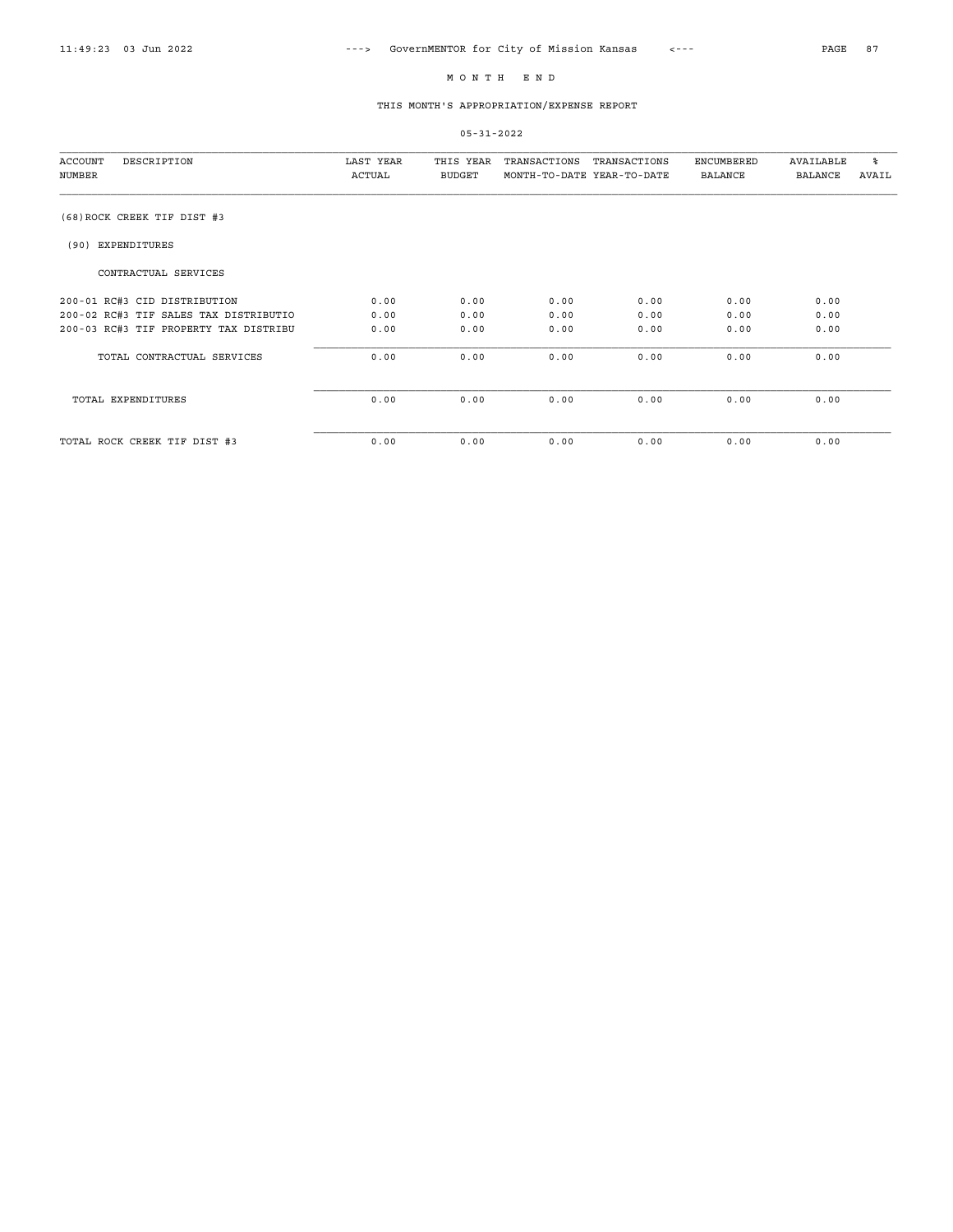## THIS MONTH'S APPROPRIATION/EXPENSE REPORT

| <b>ACCOUNT</b><br>DESCRIPTION<br>NUMBER | LAST YEAR<br>ACTUAL | THIS YEAR<br><b>BUDGET</b> | TRANSACTIONS<br>MONTH-TO-DATE YEAR-TO-DATE | TRANSACTIONS | ENCUMBERED<br><b>BALANCE</b> | AVAILABLE<br><b>BALANCE</b> | ఄ<br>AVAIL |
|-----------------------------------------|---------------------|----------------------------|--------------------------------------------|--------------|------------------------------|-----------------------------|------------|
| (69) ROCK CREEK TIF DIST #4             |                     |                            |                                            |              |                              |                             |            |
| EXPENDITURES<br>(90)                    |                     |                            |                                            |              |                              |                             |            |
| CONTRACTUAL SERVICES                    |                     |                            |                                            |              |                              |                             |            |
| 200-01 RC#4 CID DISTRIBUTION            | 0.00                | 0.00                       | 0.00                                       | 0.00         | 0.00                         | 0.00                        |            |
| 200-02 RC#4 TIF SALES TAX DISTRIBUTIO   | 0.00                | 0.00                       | 0.00                                       | 0.00         | 0.00                         | 0.00                        |            |
| 200-03 RC#4 TIF PROPERTY TAX DISTRIBU   | 0.00                | 0.00                       | 0.00                                       | 0.00         | 0.00                         | 0.00                        |            |
| TOTAL CONTRACTUAL SERVICES              | 0.00                | 0.00                       | 0.00                                       | 0.00         | 0.00                         | 0.00                        |            |
| TOTAL EXPENDITURES                      | 0.00                | 0.00                       | 0.00                                       | 0.00         | 0.00                         | 0.00                        |            |
| TOTAL ROCK CREEK TIF DIST #4            | 0.00                | 0.00                       | 0.00                                       | 0.00         | 0.00                         | 0.00                        |            |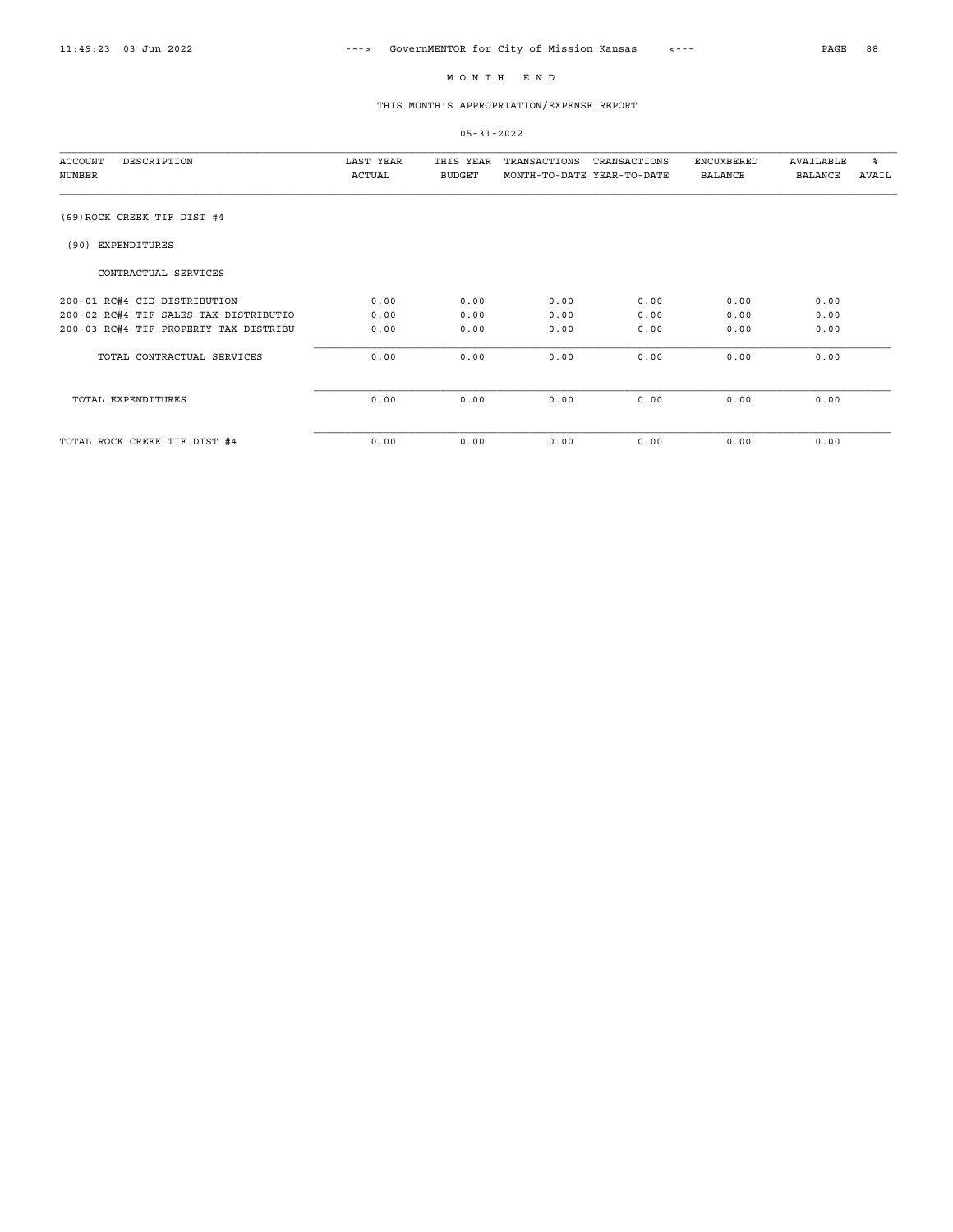## THIS MONTH'S APPROPRIATION/EXPENSE REPORT

| <b>ACCOUNT</b><br>DESCRIPTION        | LAST YEAR     |               | THIS YEAR TRANSACTIONS                                                                            | TRANSACTIONS | ENCUMBERED     | AVAILABLE      | %ิ           |
|--------------------------------------|---------------|---------------|---------------------------------------------------------------------------------------------------|--------------|----------------|----------------|--------------|
| NUMBER                               | <b>ACTUAL</b> | <b>BUDGET</b> | MONTH-TO-DATE YEAR-TO-DATE                                                                        |              | <b>BALANCE</b> | <b>BALANCE</b> | <b>AVAIL</b> |
| (70) MISSION FARM AND FLOWER MARKET  |               |               |                                                                                                   |              |                |                |              |
| (90) EXPENDITURES                    |               |               |                                                                                                   |              |                |                |              |
| CONTRACTUAL SERVICES                 |               |               |                                                                                                   |              |                |                |              |
| 201-02 MARKET COUPON PAYMENTS        | 0.00          | 0.00          | 0.00                                                                                              | 0.00         | 0.00           | 0.00           |              |
| 212-05 MARKET MUSIC/ENTERTAINMENT    | 1,110.00      | 0.00          | 0.00                                                                                              | 0.00         | 0.00           | 0.00           |              |
| 212-06 SERVICE CONTRACTS             | 2,227.35      | 0.00          | 0.00                                                                                              | 0.00         | 0.00           | 0.00           |              |
| 213-02 RENTAL EQUIPMENT              | 320.00        | 0.00          | 0.00                                                                                              | 0.00         | 0.00           | 0.00           |              |
| TOTAL CONTRACTUAL SERVICES           | 3,657.35      | 0.00          | 0.00                                                                                              | 0.00         | 0.00           | 0.00           |              |
| COMMODITIES                          |               |               |                                                                                                   |              |                |                |              |
| 301-02 DOUBLE FOOD BUCK PAYMENTS     | 0.00          | 0.00          | 0.00                                                                                              | 0.00         | 0.00           | 0.00           |              |
| 301-08 SUPPLIES                      | 2,749.63      | 0.00          | 375.99                                                                                            | 1,579.89     | 0.00           | <1,579.89>     |              |
| TOTAL COMMODITIES                    | 2,749.63      | 0.00          | 375.99                                                                                            | 1,579.89     | 0.00           | <1,579.89>     |              |
| CAPITAL OUTLAY                       |               |               |                                                                                                   |              |                |                |              |
| 400-01 MISCELLANEOUS                 | 2,663.49      | 0.00          | 1,410.65                                                                                          | 7,283.28     | 0.00           | < 7, 283.28 >  |              |
| 407-01 EQUIPMENT PURCHASES           | 2,282.38      | 0.00          | 160.97                                                                                            | 160.97       | 0.00           | <160.97>       |              |
| TOTAL CAPITAL OUTLAY                 | 4,945.87      | 0.00          | 1,571.62                                                                                          | 7,444.25     | 0.00           | < 7,444.25     |              |
| TOTAL EXPENDITURES                   | 11,352.85     | 0.00          | 1,947.61                                                                                          | 9,024.14     | 0.00           | < 9,024.14     |              |
| TOTAL MISSION FARM AND FLOWER MARKET | 11,352.85     | 0.00          | 1,947.61                                                                                          | 9,024.14     | 0.00           | < 9,024.14 >   |              |
| GRAND TOTAL                          |               |               | 22, 217, 578.18 26, 373, 455.00 1, 697, 661.62 8, 477, 795.23 1, 463, 139.33 16, 432, 520.44 62.3 |              |                |                |              |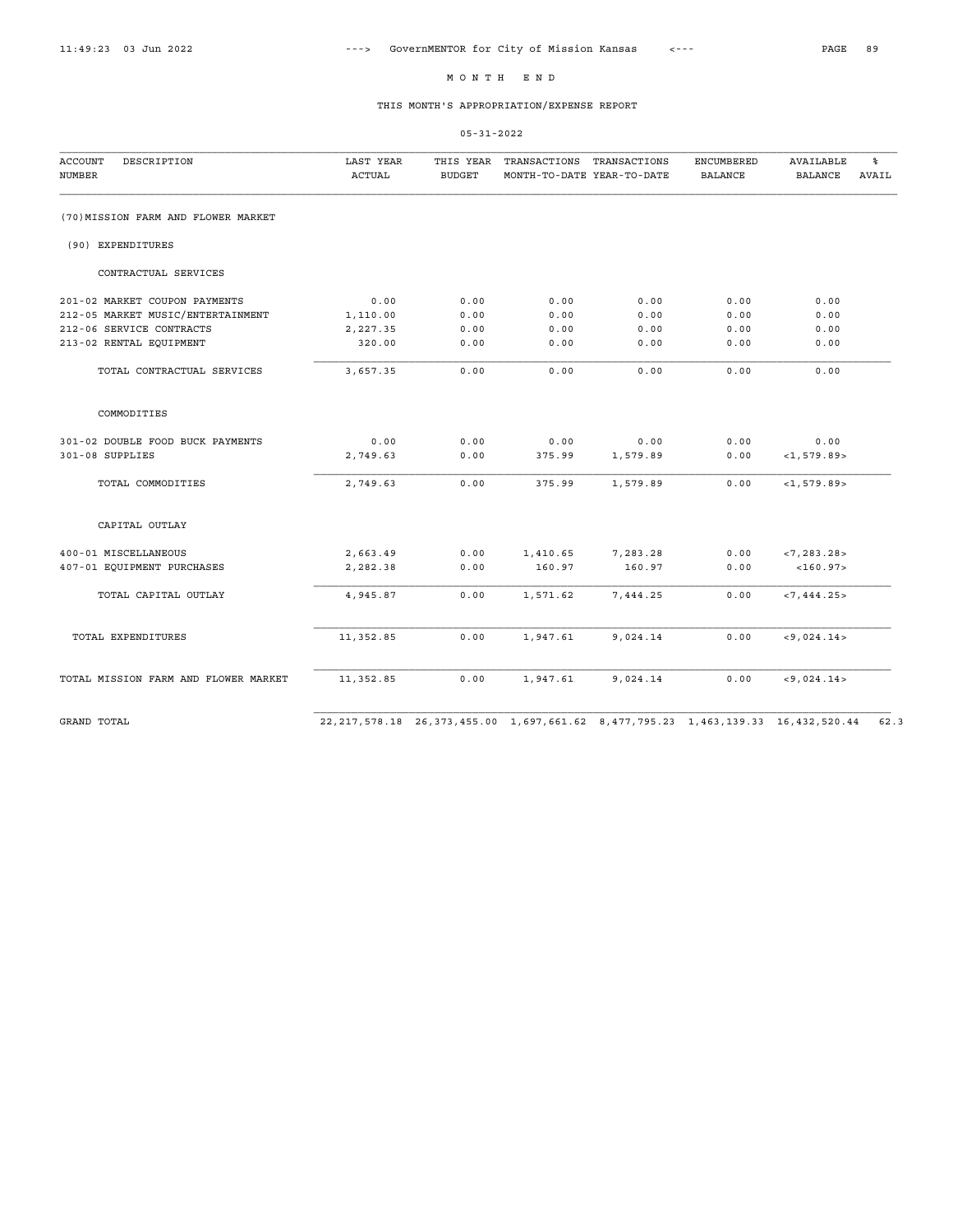# **City of Mission Claims Dated May-2022**

Approval of the claims against the City of Mission, Kansas and for the payment of the current and accrued expenses of said City to be paid out of the various funds as is hereinafter specified.

That the sums hereinafter mentioned are hereby approved to be paid out of the funds not otherwise appropriated, respectively as follows:

| <b>GENERAL FUND</b><br>01<br><b>SPECIAL HIGHWAY</b><br>03<br><b>MUNICIPAL COURT</b><br>08<br>SPECIAL ALCOHOL/DRUG PROGRAMS<br>09<br><b>SPECIAL PARKS &amp; REC</b><br>10<br>ALCOHOL/DRUG SAFETY ACTION PROGRAM<br>14<br><b>COURT REINSTATEMENT FEES</b><br>15<br>SPECIAL LAW ENFORCEMENT<br>16<br><b>RESTRICTED FUNDS</b><br>17<br><b>SCHOOL DISTRICT</b><br>18<br>MISSION BUSINESS DEVELOPMENT COMMITTEE<br>19<br><b>STORM WATER</b><br>22<br>EQUIPMENT RESERVE AND REPLACEMENT FUND<br>24<br><b>CAPITAL IMPROVEMENT</b><br>25<br>ROCK CREEK DRAINAGE DISTRICT #1<br>26<br>ROCK CREEK DRAINAGE DISTRICT #2<br>27<br>SOLID WASTE UTILITY FUND<br>30<br><b>TRANSPORTATION FUND</b><br>35<br>STREET SALES TAX FUND<br>40<br>PARKS & REC SALES TAX BOND<br>45<br><b>MISSION TRAILS TIF</b><br>50<br><b>MISSION CROSSING TIF/CID</b><br>60 |              |
|----------------------------------------------------------------------------------------------------------------------------------------------------------------------------------------------------------------------------------------------------------------------------------------------------------------------------------------------------------------------------------------------------------------------------------------------------------------------------------------------------------------------------------------------------------------------------------------------------------------------------------------------------------------------------------------------------------------------------------------------------------------------------------------------------------------------------------------|--------------|
|                                                                                                                                                                                                                                                                                                                                                                                                                                                                                                                                                                                                                                                                                                                                                                                                                                        | \$534,076.41 |
|                                                                                                                                                                                                                                                                                                                                                                                                                                                                                                                                                                                                                                                                                                                                                                                                                                        | \$4,577.56   |
|                                                                                                                                                                                                                                                                                                                                                                                                                                                                                                                                                                                                                                                                                                                                                                                                                                        | \$0.00       |
|                                                                                                                                                                                                                                                                                                                                                                                                                                                                                                                                                                                                                                                                                                                                                                                                                                        | \$0.00       |
|                                                                                                                                                                                                                                                                                                                                                                                                                                                                                                                                                                                                                                                                                                                                                                                                                                        | \$4,096.78   |
|                                                                                                                                                                                                                                                                                                                                                                                                                                                                                                                                                                                                                                                                                                                                                                                                                                        | \$0.00       |
|                                                                                                                                                                                                                                                                                                                                                                                                                                                                                                                                                                                                                                                                                                                                                                                                                                        | \$2,173.00   |
|                                                                                                                                                                                                                                                                                                                                                                                                                                                                                                                                                                                                                                                                                                                                                                                                                                        | \$0.00       |
|                                                                                                                                                                                                                                                                                                                                                                                                                                                                                                                                                                                                                                                                                                                                                                                                                                        | \$0.00       |
|                                                                                                                                                                                                                                                                                                                                                                                                                                                                                                                                                                                                                                                                                                                                                                                                                                        | \$0.00       |
|                                                                                                                                                                                                                                                                                                                                                                                                                                                                                                                                                                                                                                                                                                                                                                                                                                        | \$6,904.86   |
|                                                                                                                                                                                                                                                                                                                                                                                                                                                                                                                                                                                                                                                                                                                                                                                                                                        | \$6,030.29   |
|                                                                                                                                                                                                                                                                                                                                                                                                                                                                                                                                                                                                                                                                                                                                                                                                                                        | \$35,470.00  |
|                                                                                                                                                                                                                                                                                                                                                                                                                                                                                                                                                                                                                                                                                                                                                                                                                                        | \$406,419.25 |
|                                                                                                                                                                                                                                                                                                                                                                                                                                                                                                                                                                                                                                                                                                                                                                                                                                        | \$0.00       |
|                                                                                                                                                                                                                                                                                                                                                                                                                                                                                                                                                                                                                                                                                                                                                                                                                                        | \$0.00       |
|                                                                                                                                                                                                                                                                                                                                                                                                                                                                                                                                                                                                                                                                                                                                                                                                                                        | \$49,476.39  |
|                                                                                                                                                                                                                                                                                                                                                                                                                                                                                                                                                                                                                                                                                                                                                                                                                                        | \$0.00       |
|                                                                                                                                                                                                                                                                                                                                                                                                                                                                                                                                                                                                                                                                                                                                                                                                                                        | \$0.00       |
|                                                                                                                                                                                                                                                                                                                                                                                                                                                                                                                                                                                                                                                                                                                                                                                                                                        | \$142,741.87 |
|                                                                                                                                                                                                                                                                                                                                                                                                                                                                                                                                                                                                                                                                                                                                                                                                                                        | \$0.00       |
|                                                                                                                                                                                                                                                                                                                                                                                                                                                                                                                                                                                                                                                                                                                                                                                                                                        | \$0.00       |
| <b>CORNERSTONE COMMONS CID</b><br>65                                                                                                                                                                                                                                                                                                                                                                                                                                                                                                                                                                                                                                                                                                                                                                                                   | \$0.00       |
| MISSION FARM & FLOWER MARKET<br>70                                                                                                                                                                                                                                                                                                                                                                                                                                                                                                                                                                                                                                                                                                                                                                                                     | \$1,743.63   |
| \$1,193,710.04<br><b>TOTAL</b>                                                                                                                                                                                                                                                                                                                                                                                                                                                                                                                                                                                                                                                                                                                                                                                                         |              |

The Mayor and Deputy City Administrator have drawn the warrants of the City in favor of the persons named in said list of claims for the amounts set opposite their respective names, the same having been duly audited and allowed.

Respectfully submitted,

/s/ Brian Scott

Brian Scott, Deputy City Administrator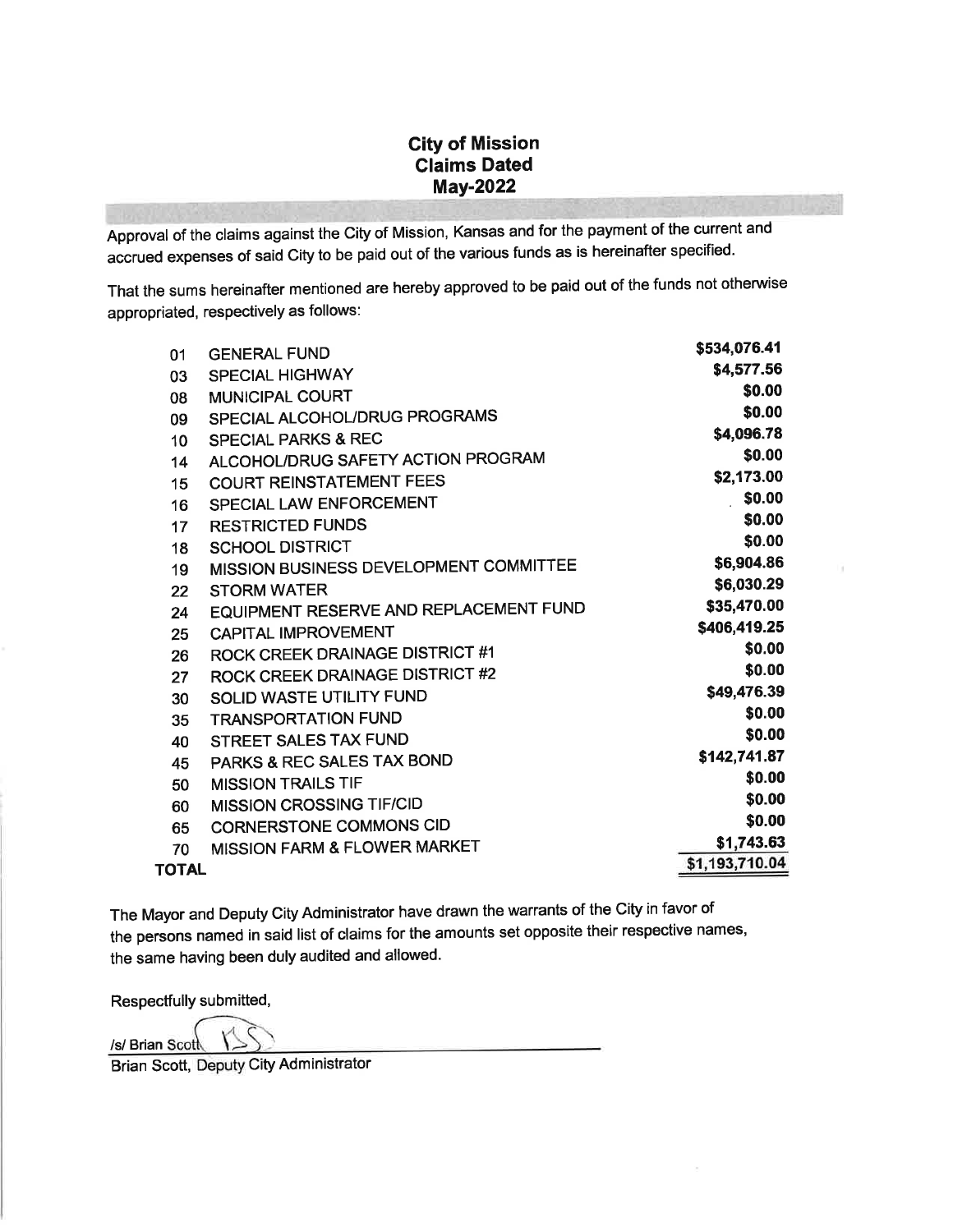| 118<br><b>JOANNA</b>                                         |  |                                                                                    | ---> GovernMENTOR for City of Mission Kansas <---<br>PAID PAYMENT SCHEDULE BY VENDOR |                                                |                                  | $06 - 03 - 2022$<br>12:32:29PM |
|--------------------------------------------------------------|--|------------------------------------------------------------------------------------|--------------------------------------------------------------------------------------|------------------------------------------------|----------------------------------|--------------------------------|
|                                                              |  |                                                                                    | CHECK DATE DATE PO # T INVOICE NUMBER VEND VENDOR NAME INVOICE DESCRIPTION           |                                                | INVOICE AMT                      | CHECK                          |
|                                                              |  |                                                                                    |                                                                                      |                                                |                                  | $- - - - - - -$                |
|                                                              |  |                                                                                    | 05-18-2022 05-14-2022 081349 220566 6871 AC PRINTING COMPANY INC                     | P & R SAVE THE DATE CARDS 519.00 193411        |                                  |                                |
|                                                              |  | 05-12-2022 04-29-2022 081272 220533                                                | 6871 AC PRINTING COMPANY INC                                                         | AQUATICS CARDS-500                             | 259.00 193350<br>--------------- |                                |
|                                                              |  | TOTAL FOR VENDOR                                                                   |                                                                                      |                                                | 778.00                           |                                |
| 05-18-2022 05-13-2022 081345 1843                            |  |                                                                                    | 0830 ADVANCE AUTO PARTS                                                              | VEHICLE MAINTENANCE SUPPL 138.18 193412<br>IES |                                  |                                |
| 05-12-2022 05-10-2022 081312                                 |  | 1644                                                                               | 0830 ADVANCE AUTO PARTS                                                              | CAR CLEANING SUPPLIES                          | 33.10 193351<br>---------------  |                                |
|                                                              |  | TOTAL FOR VENDOR                                                                   |                                                                                      |                                                | 171.28                           |                                |
|                                                              |  | 05-19-2022 05-12-2022 081361 2380859653                                            | 0429 ADVANCE AUTO PARTS/CARQUEST                                                     | SHOP STOCK                                     | 96.54 193430                     |                                |
|                                                              |  | 05-19-2022 05-16-2022 081361 2380860213<br>05-19-2022 05-16-2022 081361 2380860216 | 0429 ADVANCE AUTO PARTS/CARQUEST<br>0429 ADVANCE AUTO PARTS/CARQUEST                 | SHOP STOCK<br>SHOP STOCK                       | 12.87<br>27.54 193430            | 193430                         |
|                                                              |  | TOTAL FOR VENDOR                                                                   |                                                                                      |                                                | ---------------<br>136.95        |                                |
| 05-23-2022 05-26-2022 081448                                 |  | 591383                                                                             | 0003 AFLAC REMITTANCE PROC SERVICES JUNE, 2022 PREMIUM                               |                                                | 1,445.61 ACH823                  |                                |
|                                                              |  |                                                                                    |                                                                                      |                                                |                                  |                                |
| 05-31-2022 05-23-2022 081451 838709                          |  |                                                                                    | 5471 AGUIRRE, AUGUSTINE                                                              | RENTAL REFUND-PERMIT #144<br>-5                | 166.00 193484                    |                                |
| 05-31-2022 05-31-2022 081525                                 |  | 9988942299                                                                         | 3746 AIRGAS USA LLC                                                                  | RENTAL HELIUM                                  | 20.85                            | 193485                         |
| 05-26-2022 05-11-2022 081410                                 |  | 77556                                                                              | 7260 ALL CITY MANAGEMENT                                                             | SCHOOL CROSSING GUARD SVC 545.60<br>S          |                                  | 193449                         |
| 05-12-2022 04-27-2022 081300                                 |  | 77199                                                                              | 7260 ALL CITY MANAGEMENT                                                             | SCHOOL CROSSING GUARD SVC 570.40<br>S          |                                  | 193352                         |
|                                                              |  | TOTAL FOR VENDOR                                                                   |                                                                                      |                                                | ---------------<br>1,116.00      |                                |
| 05-26-2022 05-10-2022 081417 APR-2022                        |  |                                                                                    | 7154 AMAZON.COM                                                                      | APRIL, 2022 PURCHASES                          | 3,311.95 193450                  |                                |
| 05-12-2022 05-03-2022 081313                                 |  | 149089                                                                             | 0028 ASPHALT SALES CO INC                                                            | 60th TERRACE                                   | 265.85                           | 193353                         |
| 05-31-2022 05-19-2022 081452                                 |  | MAY-22                                                                             | 7413 AT&T - CIRCUIT                                                                  | MAY, 2022 CIRCUIT                              | 470.12 193486                    |                                |
| 05-31-2022 05-19-2022 081453                                 |  | MAY-22                                                                             | 7506 AT&T - VOIP                                                                     | MAY, 2022 VOIP                                 | 489.98                           | 193487                         |
| 05-23-2022 05-11-2022 081397                                 |  | IN2385189                                                                          | 6931 BASIC                                                                           | MAY, '22 FSA ADMIN. FEES                       | 173.50                           | ACH821                         |
| 05-19-2022 05-12-2022 081362                                 |  | 147792-1                                                                           | 8479 BERGMAN INCENTIVES INC                                                          | WORK SHIRTS - PUB WKS                          | 770.72                           | 193431                         |
|                                                              |  | 05-19-2022 04-30-2022 081363 76-1301241                                            | 6411 BLACK & MCDONALD                                                                | STREETLIGHT MAINTENANCE                        | 3,720.00                         | 193432                         |
| 05-12-2022 05-02-2022 081279                                 |  | 840548                                                                             | 7919 BLOCK REAL ESTATE SERVICES LLC RENTAL REFUND-PERMIT #151                        |                                                | 50.00                            | 193354                         |
|                                                              |  |                                                                                    |                                                                                      | 3                                              |                                  |                                |
| 05-23-2022 04-14-2022 081385                                 |  | $2022 - 05$                                                                        | 7627 BLUE CROSS AND BLUE SHIELD                                                      | MAY, 2022 PREMIUM                              | 84,399.99                        | <b>ACH809</b>                  |
| 05-31-2022 05-31-2022 081493<br>05-31-2022 05-25-2022 081454 |  | FOCS428660<br>FOCS429372                                                           | 7904 BOB ALLEN FORD INC<br>7904 BOB ALLEN FORD INC                                   | #17 - OIL LEAK<br>VIN#LGC93109-OIL CHG, ROTA   | 398.43<br>577.39                 | 193488<br>193488               |
|                                                              |  | 05-12-2022 05-03-2022 081262 FOCS427098                                            | 7904 BOB ALLEN FORD INC                                                              | TION<br>VIN#GGB54142-OIL CHG, DEFR             | 589.94                           | 193355                         |
|                                                              |  |                                                                                    |                                                                                      | OST MOTOR, ETC                                 |                                  |                                |
|                                                              |  | 05-12-2022 05-03-2022 081262 FOCS427241                                            | 7904 BOB ALLEN FORD INC                                                              | VIN#JGB67913-OIL CHG, AIR<br>FILTER            | 95.68                            | 193355                         |
|                                                              |  | TOTAL FOR VENDOR                                                                   |                                                                                      |                                                | ---------------<br>1,661.44      |                                |
| 05-31-2022 05-31-2022 081510                                 |  | BOLLY.0522                                                                         | 6712 BOLLYWOOD GROOVE KC                                                             | BOLLYWOOD FITNESS: 5/22                        | 243.00                           | 193489                         |
|                                                              |  | 05-31-2022 05-19-2022 081526 917181015                                             | 6725 BSN SPORTS LLC                                                                  | PADDING, MESH, HAND PUMP, ET                   | 773.92                           | 193490                         |
|                                                              |  |                                                                                    |                                                                                      | $\mathbf{C}$ .                                 |                                  |                                |
| 05-12-2022 05-06-2022 081337                                 |  | 27801                                                                              | 7650 BT&Co PA                                                                        | '21 FINANCIAL AUDIT                            | 9,000.00                         | 193356                         |
| 05-12-2022 05-05-2022 081301                                 |  | 158039                                                                             | 0046 BULLET HOLE                                                                     | AMMO FOR RANGE                                 | 141.95                           | 193357                         |
| 05-31-2022 05-23-2022 081455                                 |  | 47810                                                                              | 8439 CALLENDER PRINTING CO                                                           | BUSINESS CARDS-D.CARTER                        | 93.80                            | 193491                         |
| 05-12-2022 05-04-2022 081263 MAY-2022                        |  |                                                                                    | 6711 CARLSON, JESSICA                                                                | BMP'22-NATIVE TREES                            | 218.19                           | 193358                         |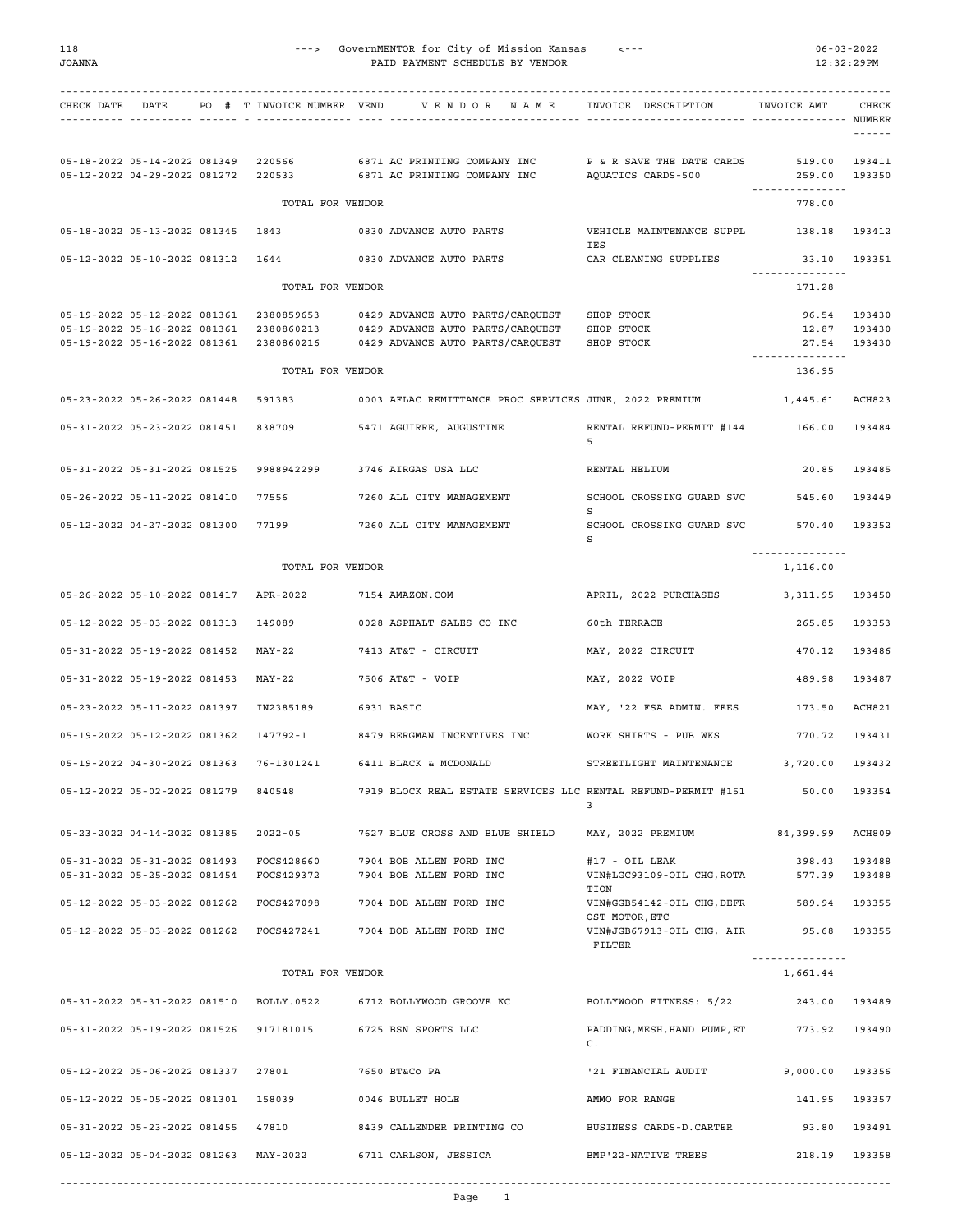#### 118 ---> GovernMENTOR for City of Mission Kansas <--- 06-03-2022 PAID PAYMENT SCHEDULE BY VENDOR

| CHECK DATE | DATE |  | PO # T INVOICE NUMBER VEND |  |  | VENDOR NAME | INVOICE | DESCRIPTION | INVOICE AMT | CHECK  |
|------------|------|--|----------------------------|--|--|-------------|---------|-------------|-------------|--------|
|            |      |  |                            |  |  |             |         |             |             | NUMBER |
|            |      |  |                            |  |  |             |         |             |             | ------ |
|            |      |  |                            |  |  |             |         |             |             |        |
|            |      |  |                            |  |  |             |         |             |             |        |

| 05-12-2022 04-04-2022 081302 56796<br>05-12-2022 04-07-2022 081302           |  | 56830                                | 3707 CASEY'S AUTO REPAIR<br>3707 CASEY'S AUTO REPAIR                                                                | VIN# FGB51588 TIRE REPAIR<br>#70 TIRE MOUNT & BALANCE     | 36.75 193359<br>36.75 193359<br>--------------- |                  |
|------------------------------------------------------------------------------|--|--------------------------------------|---------------------------------------------------------------------------------------------------------------------|-----------------------------------------------------------|-------------------------------------------------|------------------|
|                                                                              |  | TOTAL FOR VENDOR                     |                                                                                                                     |                                                           | 73.50                                           |                  |
| 05-12-2022 05-04-2022 081264                                                 |  |                                      | MAY-2022 8657 CAUFIELD, RONDA                                                                                       | BMP'22-RAIN BARREL                                        | 75.00                                           | 193360           |
| 05-12-2022 04-21-2022 081265                                                 |  | 540566                               | 3542 CBIZ INSURANCE SERVICES INC                                                                                    | INS. ON FITNESS EQUIPMENT 45.00                           |                                                 | 193361           |
| 05-12-2022 04-28-2022 081315                                                 |  | 1500360940                           | 6622 CENTURY CONCRETE                                                                                               | STREET MAINTENANCE                                        | 529.75                                          | 193362           |
| 05-26-2022 05-16-2022 081411                                                 |  | 0151310051                           | 0787 CHARTER COMMUNICATIONS                                                                                         | P.D. SERVICE: 5/16-6/15/22                                | 121.58                                          | 193451           |
| 05-23-2022 05-07-2022 081394                                                 |  | 9086050722                           | 0787 CHARTER COMMUNICATIONS                                                                                         | SPJCC WIFI                                                | 169.99 ACH818<br>---------------                |                  |
|                                                                              |  | TOTAL FOR VENDOR                     |                                                                                                                     |                                                           | 291.57                                          |                  |
| 05-31-2022 05-23-2022 081498                                                 |  | 4120188658                           | 3255 CINTAS                                                                                                         | RENTAL: TOWELS, MOPS, MATS, E<br>TC.                      | 364.25 193492                                   |                  |
| 05-31-2022 05-31-2022 081498                                                 |  | 4120942730                           | 3255 CINTAS                                                                                                         | RENTAL: TOWELS, MOPS, MATS, E<br>TC.                      | 282.43                                          | 193492           |
| 05-31-2022 05-31-2022 081456                                                 |  | 4120942735                           | 3255 CINTAS                                                                                                         | PUB WKS WEEKLY SERVICE                                    | 116.88                                          | 193492           |
| 05-31-2022 05-31-2022 081459                                                 |  | 4120942784                           | 3255 CINTAS                                                                                                         | CITY HALL WEEKLY SERVICE                                  | 215.95                                          | 193492           |
| 05-31-2022 05-27-2022 081494                                                 |  | 5110063348                           | 3255 CINTAS                                                                                                         | REFILL FIRST AID CABINET                                  | 54.64                                           | 193492           |
| 05-26-2022 05-16-2022 081399<br>05-26-2022 05-23-2022 081418                 |  | 4119511229<br>4120188636             | 3255 CINTAS<br>3255 CINTAS                                                                                          | CITY HALL MAT SERVICE<br>PUB WKS WEEKLY SERVICE           | 115.95<br>98.88                                 | 193452<br>193452 |
| 05-26-2022 05-23-2022 081399                                                 |  | 4120188704                           | 3255 CINTAS                                                                                                         | CITY HALL MAT SERVICE                                     | 115.95                                          | 193452           |
| 05-19-2022 05-16-2022 081364                                                 |  | 4119511215                           | 3255 CINTAS                                                                                                         | MFAC-SUPPLIES                                             | 201.60                                          | 193433           |
| 05-19-2022 05-16-2022 081365                                                 |  | 4119511225                           | 3255 CINTAS                                                                                                         | PUB WKS WEEKLY SERVICE                                    | 142.88                                          | 193433           |
| 05-19-2022 05-16-2022 081364                                                 |  | 4119511292                           | 3255 CINTAS                                                                                                         | RENTAL: TOWELS, MOPS, MATS, E<br>TC.                      | 271.25                                          | 193433           |
| 05-18-2022 05-09-2022 081320                                                 |  | 4118823237                           | 3255 CINTAS                                                                                                         | RENTAL: TOWELS, MOPS, MATS, E<br>TC.                      | 349.25                                          | 193413           |
| 05-18-2022 05-09-2022 081320                                                 |  | 4118823245                           | 3255 CINTAS                                                                                                         | RENTAL: TOWELS, MOPS, MATS, E<br>ТC                       | 201.60                                          | 193413           |
| 05-12-2022 05-02-2022 081267                                                 |  | 4118160291                           | 3255 CINTAS                                                                                                         | PUB WKS - WEEKLY SERVICE                                  | 116.88                                          | 193363           |
| 05-12-2022 05-02-2022 081288                                                 |  | 4118160297                           | 3255 CINTAS                                                                                                         | RENTAL: TOWELS, MOPS, MATS, E<br>TC.                      | 591.25                                          | 193363           |
| 05-12-2022 05-02-2022 081268                                                 |  | 4118160383                           | 3255 CINTAS                                                                                                         | CITY HALL MAT SERVICE                                     | 241.95                                          | 193363           |
| 05-12-2022 05-09-2022 081314                                                 |  | 4118823159                           | 3255 CINTAS                                                                                                         | PUB WKS WEEKLY SERVICE                                    | 98.88                                           | 193363           |
| 05-12-2022 05-09-2022 081289                                                 |  | 4118823263                           | 3255 CINTAS                                                                                                         | CITY HALL WEEKLY SERVICE                                  | 115.95                                          | 193363           |
| 05-12-2022 05-03-2022 081266                                                 |  | 5106552262                           | 3255 CINTAS                                                                                                         | REFILL-FIRST AID CABINET                                  | 78.15 193363<br>---------------                 |                  |
|                                                                              |  | TOTAL FOR VENDOR                     |                                                                                                                     |                                                           | 3,774.57                                        |                  |
|                                                                              |  |                                      | 05-12-2022 05-01-2022 081269 STI001-111 8612 CITY WIDE FACILITY SOLUTIONS MAY, 2022 JANITORIAL SERV 2,835.00 193365 | ICES                                                      |                                                 |                  |
|                                                                              |  |                                      | 05-12-2022 05-05-2022 081316 232410 1545 CLARK'S TOOL & EQUIPMENT                                                   | SHOP STOCK                                                | 150.00 193366                                   |                  |
| 05-26-2022 05-18-2022 081420 1016012A                                        |  |                                      | 0062 CLARKSON POWER FLOW INC                                                                                        | #189 VEHICLE REPAIR/MAINT 39.15 193453                    |                                                 |                  |
|                                                                              |  | 05-31-2022 05-19-2022 081460 41517-1 | 4561 COMMERCIAL AQUATIC SERVICES                                                                                    | HORIZONTAL FILTER SYSTEM/ 31,552.00 193493<br>GLASS MEDIA |                                                 |                  |
| 05-31-2022 05-25-2022 081460 43023-1<br>05-18-2022 05-10-2022 081339 43002-1 |  |                                      | 4561 COMMERCIAL AQUATIC SERVICES<br>4561 COMMERCIAL AQUATIC SERVICES                                                | POOL CHEMICALS<br>PARTS-MFAC FLOWMASTER                   | 635.50 193493<br>899.64 193414                  |                  |
|                                                                              |  | TOTAL FOR VENDOR                     |                                                                                                                     |                                                           | <u>---------------</u><br>33,087.14             |                  |
| 05-31-2022 05-20-2022 081461                                                 |  | 90435656                             | 0035 CONCRETE MATERIALS INC                                                                                         | CURBS @ 51st & 53rd/MAPLE 1,141.00                        |                                                 | 193494           |
| 05-18-2022 05-17-2022 081360                                                 |  | 23479                                | 6754 CONFLUENCE                                                                                                     | MP TASK 1-ANDERSON PARK                                   | 501.30                                          | 193415           |
| 05-18-2022 05-17-2022 081360                                                 |  | 23481                                | 6754 CONFLUENCE                                                                                                     | MP TASK 4-STREAMWAY PARK                                  | 687.50 193415<br>---------------                |                  |
|                                                                              |  | TOTAL FOR VENDOR                     |                                                                                                                     |                                                           | 1,188.80                                        |                  |
|                                                                              |  | 05-19-2022 05-17-2022 081366 3477011 | 5811 CONSTELLATION NEWENERGY-GAS                                                                                    | APRIL, '22 NATURAL GAS 421<br>Dth                         | 2,934.33 193434                                 |                  |
| 05-06-2022 04-30-2022 081287 PAYAPP#9                                        |  |                                      | 8590 CONTROL TECHNOLOGY & SOLUTIONS PAY APP #9-FCIP                                                                 |                                                           | 168,037.25 WT0506                               |                  |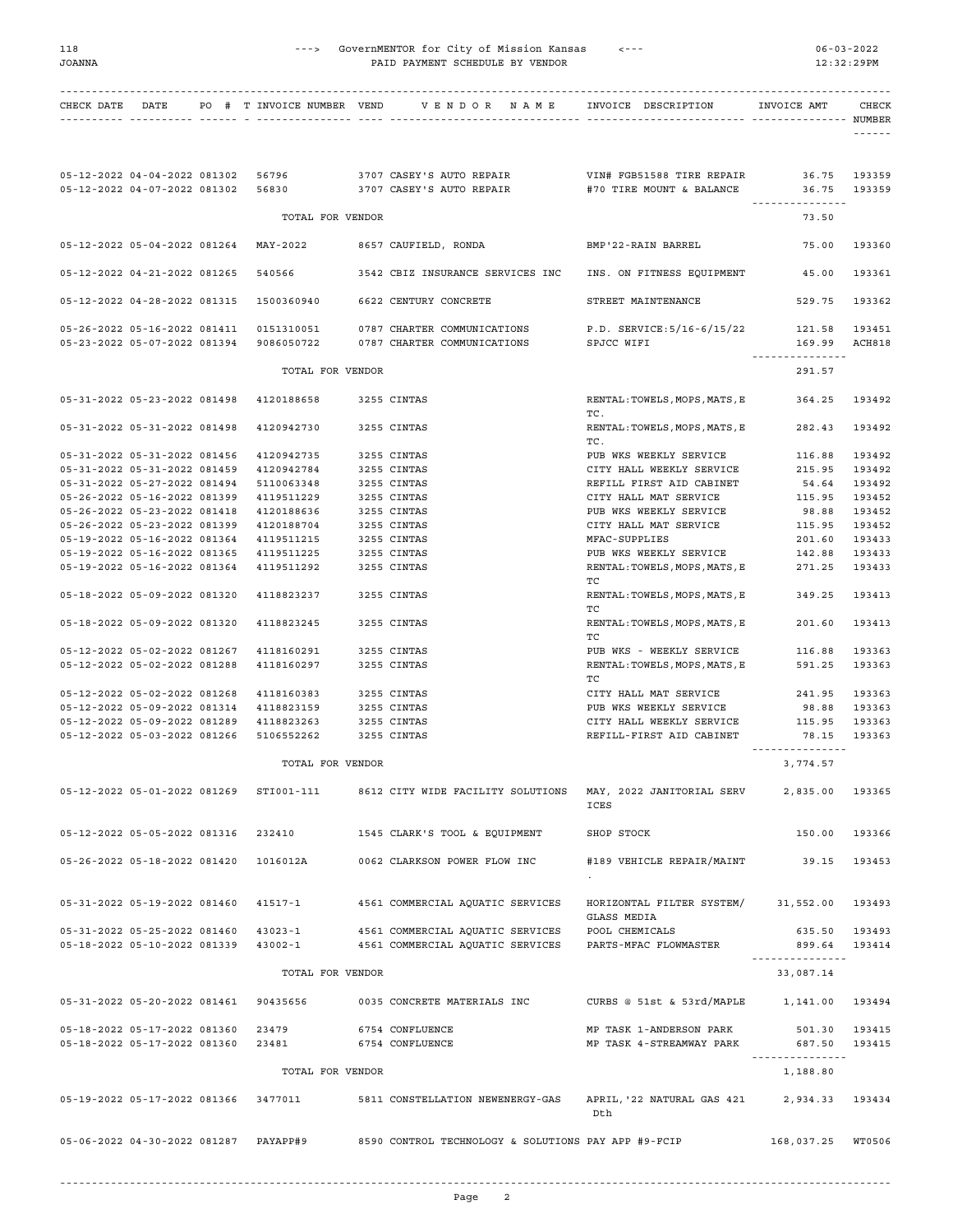#### 118 ---> GovernMENTOR for City of Mission Kansas <--- 06-03-2022 PAID PAYMENT SCHEDULE BY VENDOR

| CHECK DATE DATE                                                      |                              | PO # T INVOICE NUMBER VEND                                                        | VENDOR NAME                                                    | INVOICE DESCRIPTION                               | INVOICE AMT                      | CHECK            |
|----------------------------------------------------------------------|------------------------------|-----------------------------------------------------------------------------------|----------------------------------------------------------------|---------------------------------------------------|----------------------------------|------------------|
|                                                                      |                              |                                                                                   |                                                                |                                                   |                                  | $- - - - - -$    |
| 05-19-2022 05-10-2022 081368                                         |                              | 9402689599                                                                        | 6772 CRAFCO INC                                                | PARKING LOT SEALANT                               | 3,105.00                         | 193435           |
|                                                                      | 05-12-2022 05-01-2022 081270 | $1347 - 2$                                                                        | 8268 CRUX KC LLC                                               | MARKETING SVC/WEBSITE SUP<br>PORT                 | 5,800.00                         | 193367           |
| 05-12-2022 05-01-2022 081271                                         |                              | 645                                                                               | 4968 CUSTOM GRAPHICS                                           | SCREEN PRINT-STAFF SHIRTS                         | 425.00                           | 193368           |
| 05-18-2022 04-12-2022 081346                                         |                              | 244836                                                                            | 3948 DALE'S TOW SERVICE                                        | VEHICLE TOWED-CRIME SCENE                         | 255.00                           | 193416           |
| 05-12-2022 05-12-2022 081473                                         |                              | 051222                                                                            | 7861 DEACON, KATE                                              | SUPPLY REIMBURSEMENT                              | 79.99                            | 001347           |
| 05-23-2022 05-28-2022 081449                                         |                              | $2022 - 06$                                                                       | 0310 DELTA DENTAL                                              | JUNE, 2022 PREMIUM                                | 4,461.20                         | <b>ACH824</b>    |
| 05-26-2022 05-18-2022 081400 5-18-22<br>05-26-2022 05-23-2022 081401 |                              | $5 - 23 - 22$                                                                     | 8621 DIERKS, DAPHNE<br>8621 DIERKS, DAPHNE                     | MFAC START-UP CASH<br>ADDT'L MFAC START-UP CASH   | 200.00<br>100.00                 | 193454<br>193454 |
|                                                                      |                              | TOTAL FOR VENDOR                                                                  |                                                                |                                                   | 300.00                           |                  |
| 05-18-2022 05-09-2022 081340                                         |                              | R0522                                                                             | 7707 DOLAN CONSULTING GROUP                                    | TRAINING REGISTRATION (5)                         | 780.00                           | 193417           |
|                                                                      | 05-12-2022 04-01-2022 081321 | 15180                                                                             | 8659 DRY BASEMENT INC                                          | SIDEWALK                                          | 1,250.00                         | 193369           |
|                                                                      | 05-19-2022 02-01-2022 081369 | 2012213313                                                                        | 2870 E EDWARDS INC                                             | WORK CLOTHES-PUB WKS STAF<br>F                    | 1,120.34                         | 193436           |
| 05-31-2022 05-26-2022 081462                                         |                              | 00655733                                                                          | 0319 EASY ICE LLC                                              | MFAC SEASONAL SUBSCRIPTIO<br>N                    | 775.00                           | 193495           |
| 05-19-2022 05-16-2022 081370<br>05-12-2022 05-09-2022 081303         |                              | IN83433<br>IN83136                                                                | 3580 EDWARDS CHEMICALS INC<br>3580 EDWARDS CHEMICALS INC       | MFAC-POOL CHEMICALS<br>POOL CHEMICALS             | 3,108.50 193437<br>727.75 193370 |                  |
|                                                                      |                              | TOTAL FOR VENDOR                                                                  |                                                                |                                                   | ---------------<br>3,836.25      |                  |
| 05-12-2022 05-02-2022 081319                                         |                              | 127852                                                                            | 8630 EMBASSY LANDSCAPE GROUP INC                               | SOD REPAIR                                        | 4,565.00                         | 193371           |
| 05-12-2022 05-07-2022 081308                                         |                              | 2302                                                                              | 7880 EMPLOYER'S RESOURCE LLC                                   | STAFF TRAINING                                    | 1,000.00                         | 193372           |
| 05-31-2022 02-07-2022 081463<br>05-31-2022 05-02-2022 081463         |                              | 8283<br>8337                                                                      | 4469 ENVIRONMENTAL MECHANICAL<br>4469 ENVIRONMENTAL MECHANICAL | MAINTENANCE CONTRACT<br>MAINTENANCE CONTRACT      | 959.50<br>959.50                 | 193496<br>193496 |
|                                                                      |                              | TOTAL FOR VENDOR                                                                  |                                                                |                                                   | ---------------<br>1,919.00      |                  |
| 05-12-2022 05-03-2022 081317 251010                                  |                              |                                                                                   | 7564 EVER-READY PEST CONTROL                                   | QUARTERLY PEST CONTROL                            | 150.00 193373                    |                  |
|                                                                      |                              | 05-23-2022 04-21-2022 081389 APR2022                                              | 0150 EVERGY                                                    | APRIL, 2022 AUTO WITHDRAW 19,883.37 ACH813        |                                  |                  |
|                                                                      |                              | 05-23-2022 05-02-2022 081388 APR22TS                                              | 0150 EVERGY                                                    | AL<br>APRIL '22 TRAFFIC SIGNALS                   | 27,577.50 ACH812                 |                  |
|                                                                      |                              | TOTAL FOR VENDOR                                                                  |                                                                |                                                   | ---------------<br>47,460.87     |                  |
|                                                                      |                              | 05-26-2022 05-20-2022 081421 1463601                                              | 0616 EXCEL LINEN SUPPLY CO                                     | WHITE & BLACK TABLE CLOTH                         | 115.61 193455                    |                  |
|                                                                      |                              | 05-12-2022 05-06-2022 081304 1459596                                              | 0616 EXCEL LINEN SUPPLY CO                                     | S<br>TABLE CLOTHS/NAPKINS                         | 344.69 193374                    |                  |
|                                                                      |                              | TOTAL FOR VENDOR                                                                  |                                                                |                                                   | ---------------<br>460.30        |                  |
|                                                                      |                              | 05-19-2022 04-29-2022 081381 2718536                                              | 5111 FACILITY SOLUTIONS GROUP                                  | POOL RETRO                                        | 1,286.35 193438                  |                  |
|                                                                      |                              | 05-19-2022 05-12-2022 081372 113-234188                                           | 5540 FACTORY MOTOR PARTS CO                                    | VEHICLE PARTS                                     | 65.72 193439                     |                  |
|                                                                      |                              | 05-19-2022 05-12-2022 081372 113-234197<br>05-19-2022 05-12-2022 081372 2-5837295 | 5540 FACTORY MOTOR PARTS CO<br>5540 FACTORY MOTOR PARTS CO     | VEHICLE PARTS<br>VEHICLE PARTS                    | 31.48 193439<br>11.54 193439     |                  |
|                                                                      |                              | TOTAL FOR VENDOR                                                                  |                                                                |                                                   | ---------------<br>108.74        |                  |
|                                                                      |                              | 05-12-2022 05-02-2022 081322 123680                                               | 0207 FAMILY TREE NURSERY                                       | PLANTS-PARK MAINTENANCE                           | 1,589.06 193375                  |                  |
|                                                                      |                              | 05-31-2022 05-26-2022 081464 165298367                                            | 7392 FIDELITY SECURITY LIFE                                    | JUNE, 2022 PREMIUM                                | 668.28 193497                    |                  |
|                                                                      |                              | 05-18-2022 04-08-2022 081054 4-08-22<br>05-18-2022 03-13-2022 081347 NLC-2022     | 7637 FLORA, SOLLIE<br>7637 FLORA, SOLLIE                       | NLC CONF. TRAVEL REIMB.<br>NLC CONFERENCE LODGING | 66.25 193418<br>1,175.76 193418  |                  |
|                                                                      |                              | TOTAL FOR VENDOR                                                                  |                                                                |                                                   | ---------------<br>1,242.01      |                  |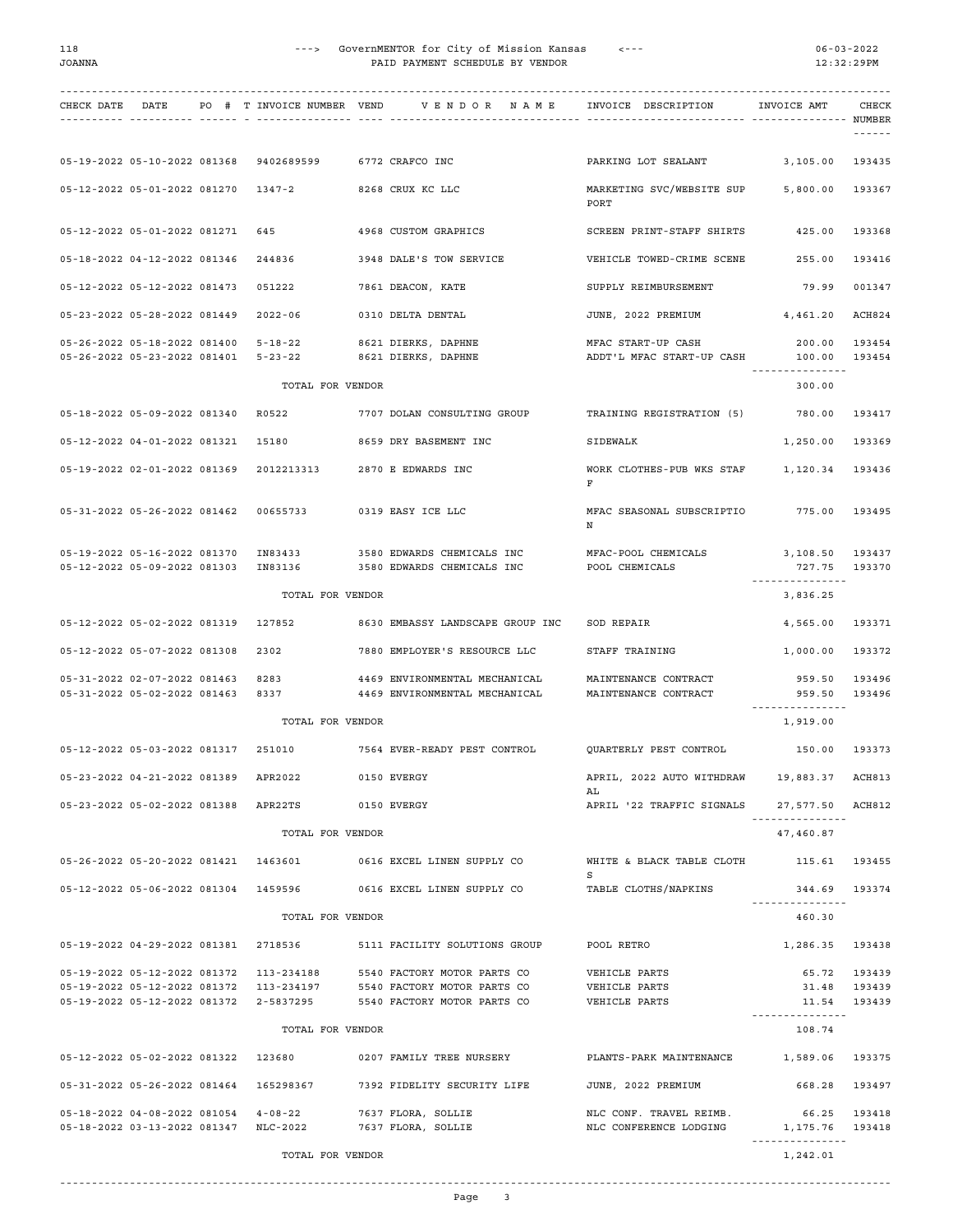#### 118 ---> GovernMENTOR for City of Mission Kansas <--- 06-03-2022 PAID PAYMENT SCHEDULE BY VENDOR 12:32:29PM

| CHECK DATE DATE                                              |                              | PO # T INVOICE NUMBER VEND              |           | VENDOR NAME                                                        | INVOICE DESCRIPTION                                   | INVOICE AMT                     | CHECK            |
|--------------------------------------------------------------|------------------------------|-----------------------------------------|-----------|--------------------------------------------------------------------|-------------------------------------------------------|---------------------------------|------------------|
|                                                              |                              |                                         |           |                                                                    |                                                       |                                 | ------           |
| 05-12-2022 05-03-2022 081323<br>05-12-2022 05-03-2022 081323 |                              | CR-PS 6182<br>PS46007728                |           | 6204 FOLEY EQUIPMENT COMPANY<br>6204 FOLEY EQUIPMENT COMPANY       | CREDIT-CAT CARD<br>VEHICLE PARTS                      | 50.00CR 193376<br>366.00 193376 |                  |
|                                                              |                              | TOTAL FOR VENDOR                        |           |                                                                    |                                                       | ---------------<br>316.00       |                  |
| 05-26-2022 05-13-2022 081412                                 |                              | 021161724                               |           | 0573 GALLS INC                                                     | <b>VEST</b>                                           | 850.00                          | 193456           |
| 05-18-2022 05-16-2022 081353                                 |                              | $5 - 16 - 22$                           |           | 2372 GAMESON, JACOUE                                               | REIMB-ARBOR DAY PURCHASES                             | 69.50                           | 193419           |
| 05-12-2022 04-25-2022 081273                                 |                              | 68452                                   |           | 0438 GBA GEORGE BUTLER ASSOC INC                                   | MISSION PRESERVE PLAN REV                             | 3,681.46                        | 193377           |
| 05-12-2022 05-03-2022 081273                                 |                              | 68588                                   |           | 0438 GBA GEORGE BUTLER ASSOC INC                                   | IEW<br>GATEWAY PLAN REVIEW                            | 742.00                          | 193377           |
|                                                              |                              | TOTAL FOR VENDOR                        |           |                                                                    |                                                       | ---------------<br>4,423.46     |                  |
| 05-31-2022 05-31-2022 081511                                 |                              | BELDAN0522                              |           | 7027 GEANA, ANCA                                                   | BELLY DANCE: 5/22                                     | 72.00                           | 193498           |
| 05-17-2022 05-17-2022 081471                                 |                              | 220500                                  | 7430 GF+1 |                                                                    | CATERING/MARKET EVENT                                 | 75.00                           | 001346           |
| 05-26-2022 05-19-2022 081422                                 |                              | 2240776                                 |           | 5667 GFI DIGITAL INC                                               | COPIES                                                | 20.82                           | 193457           |
| 05-23-2022 05-15-2022 081393                                 |                              | MAY-2022                                |           | 8216 GFL ENVIRONMENTAL                                             | JUNE, 2022 TRASH SERVICE                              | 52,894.87                       | <b>ACH817</b>    |
| 05-26-2022 05-20-2022 081423                                 |                              | 150446                                  |           | 5564 GIBBS TECH LEASING                                            | COPIER LEASE CONTRACT                                 | 278.00                          | 193458           |
| 05-12-2022 05-02-2022 081274                                 |                              | 14136                                   |           | 8386 GO-DOG DIRECT                                                 | MAGAZINE MAILING LIST                                 | 210.86                          | 193378           |
| 05-12-2022 05-04-2022 081290                                 |                              | 5065                                    |           | 0318 GOVERNMENTOR SYSTEMS INC                                      | MAY 2022 SOFTWARE MAINTEN<br>ANCE                     | 133.00                          | 193379           |
| 05-12-2022 05-01-2022 081276<br>05-12-2022 05-01-2022 081275 |                              | 561106791<br>561248480                  |           | 7873 GRANITE TELECOMMUNICATIONS<br>7873 GRANITE TELECOMMUNICATIONS | PHONE AND FAX LINES<br>(4) EQPT LINES - MAY, 202<br>2 | 622.44<br>276.25                | 193380<br>193380 |
|                                                              |                              | TOTAL FOR VENDOR                        |           |                                                                    |                                                       | ---------------<br>898.69       |                  |
| 05-31-2022 05-27-2022 081499                                 |                              | 540847                                  |           | 0108 GRASS PAD INC                                                 | 6 GRASS PLANTS-WATERWORKS<br>PК                       | 119.70                          | 193499           |
| 05-12-2022 05-11-2022 081324                                 |                              | 224501011                               |           | 8413 GSP MARKETING TECHNOLOGIES INC BANNER PRINTING                |                                                       | 4,510.00                        | 193381           |
| 05-26-2022 05-13-2022 081402                                 |                              | INV0903687                              |           | 5541 GT DISTRIBUTORS INC                                           | SHIRTS-RUHULESSIN                                     | 97.99                           | 193459           |
| 05-26-2022 05-13-2022 081402                                 |                              | INV0903689                              |           |                                                                    |                                                       |                                 | 193459           |
|                                                              |                              |                                         |           | 5541 GT DISTRIBUTORS INC                                           | PANTS-RUHULESSIN                                      | 90.00                           |                  |
|                                                              |                              | 05-26-2022 05-17-2022 081413 INV0904064 |           | 5541 GT DISTRIBUTORS INC                                           | GUIDICI - TIE                                         | 4.46                            | 193459           |
|                                                              | 05-18-2022 05-10-2022 081348 | INV0903181                              |           | 5541 GT DISTRIBUTORS INC                                           | CULBERTSON-NAME TAG                                   | 21.00                           | 193420           |
| 05-18-2022 05-10-2022 081348                                 | 05-18-2022 05-10-2022 081348 | INV0903184                              |           | 5541 GT DISTRIBUTORS INC                                           | RUBINO-SHIRTS                                         | 135.00<br>81.00 193420          | 193420           |
|                                                              |                              |                                         |           | UNIV-422 5541 GT DISTRIBUTORS INC                                  | MORRIS-PANTS                                          | ---------------                 |                  |
| 05-26-2022 05-18-2022 081403                                 |                              | TOTAL FOR VENDOR<br>200043380           |           |                                                                    |                                                       | 429.45                          |                  |
|                                                              |                              |                                         |           | 8661 HUTCHENS, MARC                                                | REIMB.-FLOWERS SOUTH ENTR<br>ANCE                     | 51.92 193460                    |                  |
|                                                              |                              | 4842018822                              |           |                                                                    |                                                       |                                 |                  |
| 05-18-2022 04-12-2022 081341                                 |                              | 05-18-2022 04-14-2022 081341 4842136547 |           | 0865 HY-VEE FOOD STORES INC<br>0865 HY-VEE FOOD STORES INC         | LUNCH-METRO SQUAD<br>SNACKS-METRO SQUAD               | 340.00<br>45.44                 | 193421<br>193421 |
| 05-18-2022 04-14-2022 081341                                 |                              | 4842175772                              |           | 0865 HY-VEE FOOD STORES INC                                        |                                                       | 38.89                           | 193421           |
| 05-18-2022 04-20-2022 081341                                 |                              | 4842517547                              |           | 0865 HY-VEE FOOD STORES INC                                        | SNACKS-METRO SQUAD<br>PRIZES-MAYOR'S CONTEST          | 326.80                          | 193421           |
| 05-18-2022 04-20-2022 081341                                 |                              | 4842517641                              |           | 0865 HY-VEE FOOD STORES INC                                        | PRIZES-MAYOR'S CONTEST                                | 317.85                          | 193421           |
| 05-18-2022 04-21-2022 081341                                 |                              | 4842568860                              |           | 0865 HY-VEE FOOD STORES INC                                        | FOOD-SUZIE GIBBS CELEBRAT<br>ION                      | 90.82                           | 193421           |
|                                                              |                              | 05-18-2022 04-27-2022 081341 4842894054 |           | 0865 HY-VEE FOOD STORES INC                                        | EMPLOYEE RECOGNITION                                  | 10.51 193421<br>--------------- |                  |
|                                                              |                              | TOTAL FOR VENDOR                        |           |                                                                    |                                                       | 1,170.31                        |                  |
| 05-12-2022 04-10-2022 081277                                 |                              | BSCOTT2022                              |           | 5032 ICMA MEMBERSHIP RENEWALS                                      | '22 ICMA DUES-B SCOTT                                 | 1,099.69                        | 193382           |
| 05-31-2022 05-25-2022 081468                                 |                              |                                         |           | KCSer-1158 7702 INNOVATIVE CONCESSIONS                             | SNACKS FOR MFAC                                       | 980.40                          | 193500           |
| 05-31-2022 05-25-2022 081470                                 |                              | 6224                                    |           | 5715 INTEGRITY LOCATING                                            | MAY, 2022 LOCATES                                     | 2,985.00                        | 193501           |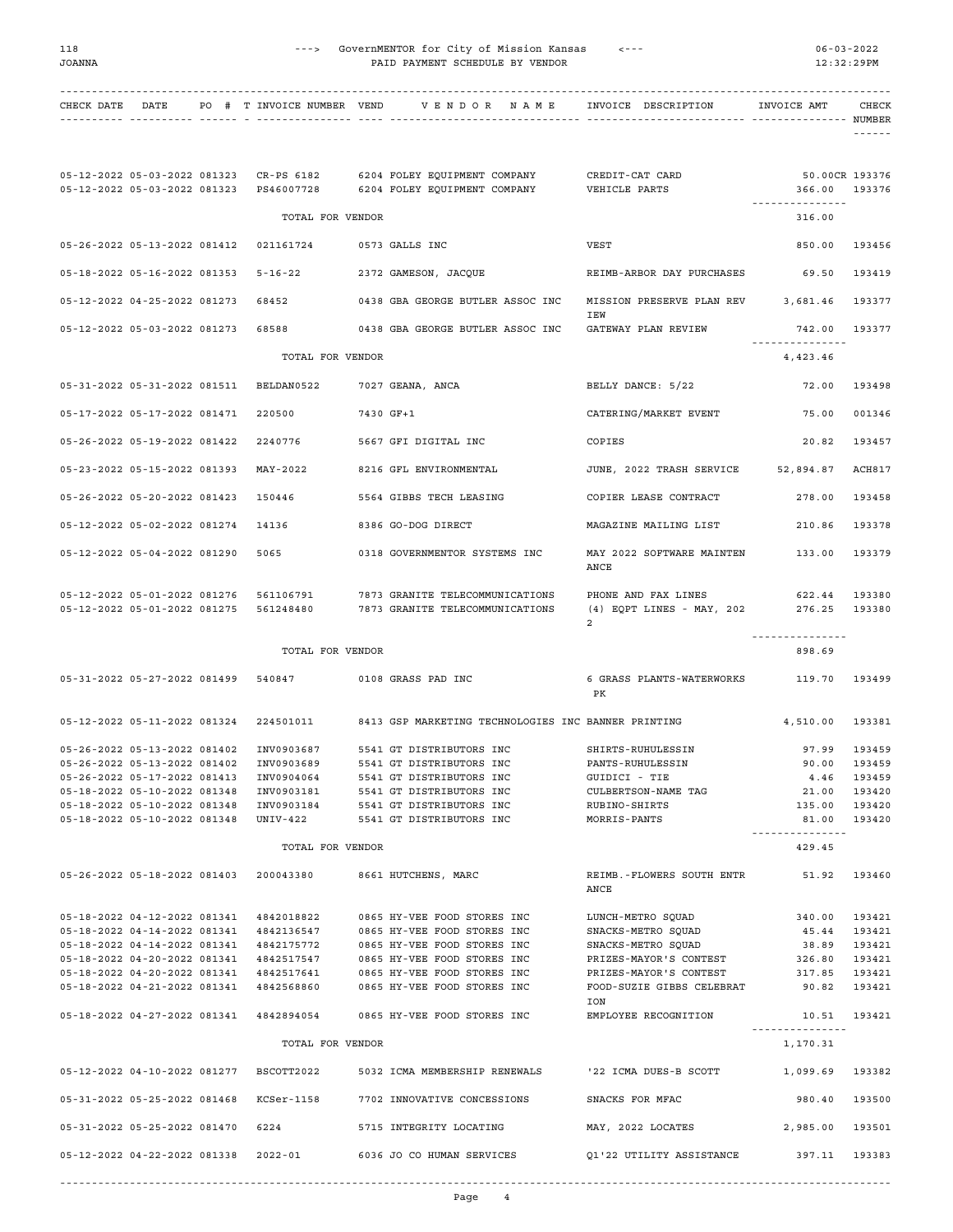#### 118 ---> GovernMENTOR for City of Mission Kansas <--- 06-03-2022 PAID PAYMENT SCHEDULE BY VENDOR

| CHECK DATE DATE                         |  | PO # T INVOICE NUMBER VEND              | VENDOR NAME                                                            | INVOICE DESCRIPTION<br>----------------- --------------- NUMBER | INVOICE AMT                      | CHECK<br>$- - - - - -$ |
|-----------------------------------------|--|-----------------------------------------|------------------------------------------------------------------------|-----------------------------------------------------------------|----------------------------------|------------------------|
|                                         |  |                                         |                                                                        |                                                                 |                                  |                        |
|                                         |  |                                         |                                                                        | PROG                                                            |                                  |                        |
|                                         |  |                                         | 05-19-2022 05-05-2022 081382 MAY2022 0081 JO CO WASTEWATER             | MAY, 2022 JOCO WASTEWATER 2,366.38 193440                       |                                  |                        |
|                                         |  |                                         | 05-12-2022 04-26-2022 081280 GIR6200-21 7382 JOHNSON COUNTY WASTEWATER | 2021 RENEWAL GREASE INTER 290.00 193384<br>CEPT                 |                                  |                        |
| 05-31-2022 05-31-2022 081512 ASFLND0522 |  |                                         | 8484 JOHNSON JR, MILES E                                               | AMERICAN STROKE FTDN FITN<br>ESS:5/22                           | 276.00 193502                    |                        |
| 05-31-2022 05-31-2022 081512 PTA.0522   |  |                                         | 8484 JOHNSON JR, MILES E                                               | 80% PERSONAL TRNR: 5/22                                         | 160.00 193502                    |                        |
|                                         |  | TOTAL FOR VENDOR                        |                                                                        |                                                                 | 436.00                           |                        |
|                                         |  | 05-31-2022 05-31-2022 081508 BBall.0605 | 8654 JONES, BRANDON R                                                  | MEN'S BASKETBALL: 6/5/22                                        | 90.00                            | 193503                 |
| 05-31-2022 05-18-2022 081495            |  | 183964                                  | 3097 KA-COMM INC                                                       | #50 CAMERA REPAIR                                               | 84.10                            | 193504                 |
| 05-26-2022 05-11-2022 081404            |  | 183871                                  | 3097 KA-COMM INC                                                       | #CS19 - INSTALL RADIO                                           | 274.09                           | 193461                 |
| 05-26-2022 05-11-2022 081404            |  | 183874                                  | 3097 KA-COMM INC                                                       | INSTALL RADIO CHARGERS                                          | 321.20                           | 193461                 |
| 05-26-2022 05-13-2022 081404            |  | 183904                                  | 3097 KA-COMM INC                                                       | #30 - DVR REPAIR                                                |                                  | 27.50 193461           |
|                                         |  | TOTAL FOR VENDOR                        |                                                                        |                                                                 | ---------------<br>706.89        |                        |
|                                         |  | 05-26-2022 05-19-2022 081405 2022-2218  | 7339 KANSAS CITY TENT & AWNING CO                                      | SHADE REPAIRS                                                   | 625.00                           | 193462                 |
| 05-12-2022 04-29-2022 081325            |  | 699009 01                               | 0543 KANSAS CITY WINNELSON                                             | SUPPLIES-MFAC REPAIR                                            | 223.26                           | 193385                 |
| 05-23-2022 05-11-2022 081391            |  | 4775-APR22                              | 0167 KANSAS GAS SERVICE                                                | 4/22 - 4775 LAMAR                                               | 499.46                           | <b>ACH815</b>          |
| 05-23-2022 05-05-2022 081390            |  | 6090-APR22                              | 0167 KANSAS GAS SERVICE                                                | 4/22 - 6090 WOODSON                                             | 929.60                           | <b>ACH814</b>          |
| 05-23-2022 05-09-2022 081392            |  | 6200-APR22                              | 0167 KANSAS GAS SERVICE                                                | $4/22 - 6200$ MARTWAY                                           | 842.67 ACH816                    |                        |
|                                         |  | TOTAL FOR VENDOR                        |                                                                        |                                                                 | ---------------<br>2,271.73      |                        |
|                                         |  |                                         |                                                                        |                                                                 |                                  |                        |
|                                         |  | 05-26-2022 05-25-2022 081445 DDT-0622   | 0508 KANSAS HIGHWAY PATROL-KHP                                         | DEFENSIVE DRIVING TRNG-PU 260.00<br>B WK                        |                                  | 193463                 |
| 05-19-2022 05-08-2022 081373            |  | 17460                                   | 5144 KANSAS LAND MANAGEMENT                                            | APRIL, '22 MOWING                                               | 6,405.00                         | 193441                 |
| 05-23-2022 05-01-2022 081386            |  | JUDBRA0522                              | 0254 KANSAS STATE TREASURER OFFICE EDUCATION                           |                                                                 | 111.00                           | <b>ACH810</b>          |
| 05-23-2022 05-01-2022 081386            |  | JUDBRS0522                              | 0254 KANSAS STATE TREASURER OFFICE SURCHARGE                           |                                                                 | 396.00                           | <b>ACH810</b>          |
| 05-23-2022 05-01-2022 081386            |  | LAWENF0522                              | 0254 KANSAS STATE TREASURER OFFICE TRAINING                            |                                                                 | 1,462.50                         | <b>ACH810</b>          |
| 05-23-2022 05-01-2022 081386            |  | REINST0522                              | 0254 KANSAS STATE TREASURER OFFICE REINSTATEMENT                       |                                                                 | 1,777.00                         | <b>ACH810</b>          |
| 05-23-2022 05-01-2022 081386            |  | SEBELT0522                              | 0254 KANSAS STATE TREASURER OFFICE SEAT BELT                           |                                                                 | 200.00 ACH810<br>--------------- |                        |
|                                         |  | TOTAL FOR VENDOR                        |                                                                        |                                                                 | 3,946.50                         |                        |
| 05-26-2022 05-23-2022 081425 145171     |  |                                         | 0163 KAW VALLEY SAND & GRAVEL                                          | REFUSE                                                          | 217.78 193464                    |                        |
| 05-26-2022 05-23-2022 081425 145172     |  |                                         | 0163 KAW VALLEY SAND & GRAVEL                                          | REFUSE                                                          | 130.00 193464                    |                        |
|                                         |  | TOTAL FOR VENDOR                        |                                                                        |                                                                 | ---------------<br>347.78        |                        |
|                                         |  |                                         |                                                                        |                                                                 |                                  |                        |
| 05-12-2022 05-05-2022 081291            |  | 3189                                    | 8490 KC BANNER INC                                                     | DOWNTOWN SPRING BANNERS                                         | 2,184.00 193386                  |                        |
| 05-19-2022 05-11-2022 081374 9889310    |  |                                         | 5819 KIMBALL MIDWEST                                                   | LUBRICANT                                                       | 101.52                           | 193442                 |
| 05-19-2022 05-16-2022 081374 9897754    |  |                                         | 5819 KIMBALL MIDWEST                                                   | SHOP STOCK                                                      | 116.00 193442<br>--------------- |                        |
|                                         |  | TOTAL FOR VENDOR                        |                                                                        |                                                                 | 217.52                           |                        |
|                                         |  | 05-23-2022 05-01-2022 081396 3359026-07 | 5571 KS STATE BANK                                                     | FITNESS EQUIPMENT LEASE                                         | 3,551.39 ACH820                  |                        |
| 05-18-2022 05-10-2022 081354 L96730     |  |                                         | 0482 LEGAL RECORD, THE                                                 | BIDS-MOHAWK PK IMPROVEMEN<br>TS                                 |                                  | 7.37 193422            |
| 05-12-2022 05-03-2022 081292 L96589     |  |                                         | 0482 LEGAL RECORD, THE                                                 | HEARING-5/3/22-MOFFIT DEV<br>EL.                                |                                  | 24.27 193387           |
|                                         |  | TOTAL FOR VENDOR                        |                                                                        |                                                                 | ---------------<br>31.64         |                        |
|                                         |  |                                         |                                                                        |                                                                 |                                  |                        |
| 05-31-2022 05-31-2022 081509 SSBB.0522  |  |                                         | 8665 LUCAS, LIAM PAUL                                                  | START SMART BASEBALL:5/21<br>/22                                |                                  | 25.00 193505           |
| 05-31-2022 05-31-2022 081513 FUNYG.0522 |  |                                         | 6620 LUCASEY, CATHERINE                                                | FUNCTIONAL YOGA: 5/22                                           | 100.00 193506                    |                        |
| 05-31-2022 05-31-2022 081513 TRNG.0522  |  |                                         | 6620 LUCASEY, CATHERINE                                                | ALL STAFF MTG: 5/11/22                                          | 25.00                            | 193506                 |
| 05-12-2022 03-31-2022 080922            |  | FUNYG.0322                              | 6620 LUCASEY, CATHERINE                                                | FUNCTIONAL YOGA: 3/22                                           | 100.00                           | 193388                 |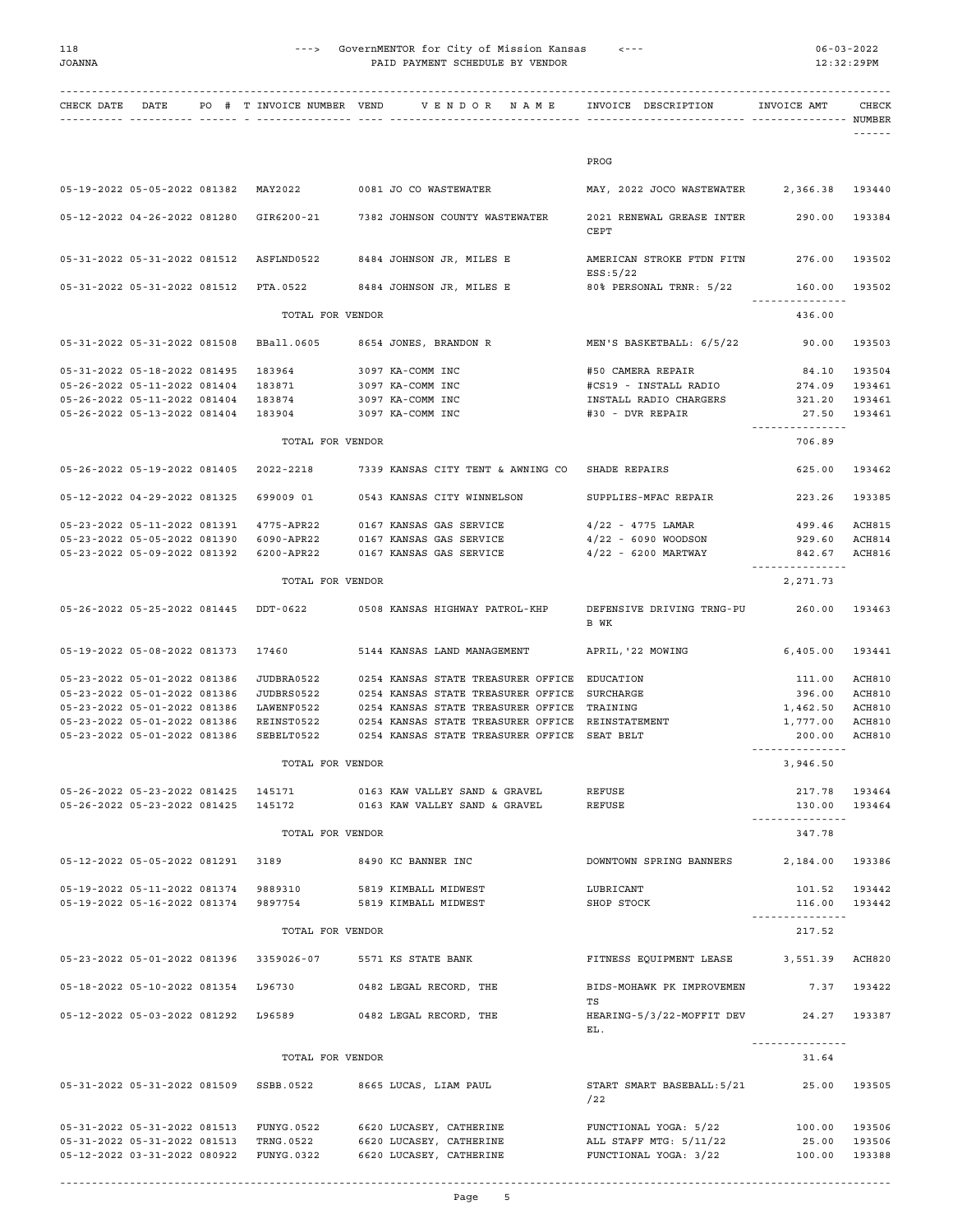#### 118 ---> GovernMENTOR for City of Mission Kansas <--- 06-03-2022 JOANNA PAID PAYMENT SCHEDULE BY VENDOR 12:32:29PM

---------------

|  |  |  |  |  |  |  |  | CHECK DATE DATE PO # T INVOICE NUMBER VEND VENDOR NAME INVOICE DESCRIPTION | INVOICE AMT | CHECK  |
|--|--|--|--|--|--|--|--|----------------------------------------------------------------------------|-------------|--------|
|  |  |  |  |  |  |  |  |                                                                            |             |        |
|  |  |  |  |  |  |  |  |                                                                            |             | ------ |
|  |  |  |  |  |  |  |  |                                                                            |             |        |

|                                                                          | TOTAL FOR VENDOR |                                                                        |                                                                      | 225.00                             |                  |
|--------------------------------------------------------------------------|------------------|------------------------------------------------------------------------|----------------------------------------------------------------------|------------------------------------|------------------|
| 05-12-2022 04-30-2022 081293                                             | 1708671          | 8658 LifeWorks (US) Ltd                                                | EAP SERVICES - 2022                                                  | 2,003.04                           | 193389           |
| 05-31-2022 05-27-2022 081474                                             | 1532284          | 3070 MAD SCIENCE OF GREATER KC                                         | PARTY ENTERTAINMENT-6/25/<br>22                                      | 100.00                             | 193507           |
| 05-12-2022 05-04-2022 081305                                             | 11137            | 8449 MC ELECTRIC INC                                                   | ELECTRICAL WORK-SERVER RO<br>OM                                      | 1,842.50                           | 193390           |
| 05-31-2022 05-25-2022 0021-1                                             | 121917           | 7759 MCCONNELL & ASSOCIATES CORP                                       | TENNIS COURTS                                                        | 57,495.60                          | 193508           |
| 05-26-2022 05-18-2022 081426                                             | 100843           | 0182 MERRIAM HARDWARE                                                  | QUICKIE SAW                                                          | 49.99                              | 193465           |
| 05-26-2022 05-20-2022 081406                                             | 33742            | 3896 MID-AMERICA LOCKSMITH                                             | PCC LOCK REPAIR & NEW KEY<br>S                                       | 164.50                             | 193466           |
| 05-26-2022 05-25-2022 081427                                             | PAY EST-2        | 5595 MILES EXCAVATING INC                                              | 2022 STREET RECON. PROGRA<br>М                                       | 388,468.00                         | 193467           |
| 05-18-2022 04-20-2022 081355                                             | 1159             | 4372 MISSOURI MUNICIPAL LEAGUE                                         | JOB POSTING                                                          | 90.00                              | 193423           |
| 05-31-2022 04-29-2022 081476<br>05-26-2022 05-25-2022 081443             | 69962<br>70951   | 2117 MMC CONTRACTORS NATIONAL INC<br>2117 MMC CONTRACTORS NATIONAL INC | GROUND HYDRANT REPAIRS<br>REPAIR-UNCLOG DRAIN MECH                   | 1,553.22<br>263.00                 | 193509<br>193468 |
| 05-19-2022 05-17-2022 081375                                             | 70598            | 2117 MMC CONTRACTORS NATIONAL INC                                      | RM<br>REPAIRS-TANKLESS WTR HEAT<br>ERS                               | 180.50                             | 193443           |
|                                                                          | TOTAL FOR VENDOR |                                                                        |                                                                      | ---------------<br>1,996.72        |                  |
| 05-18-2022 05-13-2022 081342                                             | 98               | 8404 MORRIS, JUDITH K                                                  | 4/28/22 PC MTG MINUTES                                               | 168.20                             | 193424           |
| 05-26-2022 05-20-2022 081415                                             | 1411000218       | 0998 MOTOROLA SOLUTIONS INC                                            | CLOUD VIDEO STORAGE 3/22                                             | 147.73                             | 193469           |
| 05-18-2022 05-05-2022 081343                                             | 31585013         | 7379 MSEC FINANCIAL SERVICES                                           | POSTAGE METER RENTAL                                                 | 397.00                             | 193425           |
| 05-19-2022 05-10-2022 081376                                             | 1817405          | 8469 MURPHY TRACTOR & EQUIP CO INC                                     | #907 VEHICLE REPAIR/MAINT                                            | 788.14                             | 193444           |
| 05-19-2022 05-11-2022 081376                                             | 1818396          | 8469 MURPHY TRACTOR & EQUIP CO INC #907 VEHICLE REAPIR/MAINT           |                                                                      | 44.38                              | 193444           |
|                                                                          | TOTAL FOR VENDOR |                                                                        |                                                                      | ---------------<br>832.52          |                  |
| 05-31-2022 05-31-2022 081514                                             | Kbeg. 0522       | 5397 MURPHY, TYLER LOUIS MULLANE                                       | KARATE: BEGINNERS 5/22                                               | 120.00                             | 193510           |
| 05-31-2022 05-31-2022 081514                                             | Kint.0522        | 5397 MURPHY, TYLER LOUIS MULLANE                                       | KARATE: INTERMEDIATE 5/22                                            | 120.00                             | 193510           |
| 05-31-2022 05-31-2022 081514                                             | Ninj.0522        | 5397 MURPHY, TYLER LOUIS MULLANE                                       | LITTLE NINJAS: 5/22                                                  | 120.00                             | 193510           |
| 05-31-2022 05-31-2022 081514                                             | Speck.0522       | 5397 MURPHY, TYLER LOUIS MULLANE                                       | MP KARATE: 5/22                                                      | 120.00<br>---------------          | 193510           |
|                                                                          | TOTAL FOR VENDOR |                                                                        |                                                                      | 480.00                             |                  |
| 05-26-2022 05-23-2022 081429 485542                                      |                  | 3591 MUTT MITT                                                         | WASTE BAGS                                                           | 1,739.83 193470                    |                  |
| 05-12-2022 05-09-2022 081326                                             | 2138094870       | 0200 NAPA                                                              | WEED SPRAYER                                                         | 26.99                              | 193391           |
| 05-31-2022 05-31-2022 081477 41604<br>05-12-2022 05-03-2022 081281 41559 |                  | 0190 NORTHEAST JOHNSON COUNTY<br>0190 NORTHEAST JOHNSON COUNTY         | LEGISLATIVE LUNCHEON-HPT<br>LEADERSHIP LUNCHEON                      | 40.00<br>250.00 193392             | 193511           |
|                                                                          | TOTAL FOR VENDOR |                                                                        |                                                                      | ---------------<br>290.00          |                  |
| 05-31-2022 05-24-2022 081527 INV-265546 2844 NUVIDIA LLC                 |                  |                                                                        | PROJECTOR LAMP REPLACEMEN 1,050.00 193512<br>T.                      |                                    |                  |
| 05-18-2022 05-06-2022 081356 INV-265508 2844 NUVIDIA LLC                 |                  |                                                                        | OMNIDIRECTIONAL CONDENSER 180.00 193426<br>(2)                       |                                    |                  |
|                                                                          | TOTAL FOR VENDOR |                                                                        |                                                                      | <u>---------------</u><br>1,230.00 |                  |
| 05-26-2022 05-18-2022 081442 420532                                      |                  | 2794 OLSSON ASSOCIATES                                                 | ENGINEERING SERVICES                                                 | 3,779.73 193471                    |                  |
| 05-26-2022 05-18-2022 081442                                             | 420534           | 2794 OLSSON ASSOCIATES                                                 | 2022 STREET RECONSTRUCTIO                                            | 749.00                             | 193471           |
| 05-26-2022 05-18-2022 081442 420536                                      |                  | 2794 OLSSON ASSOCIATES                                                 | N PROJECT<br>'22 CARS PROJECT (JO.DR LA 497.00 193471<br>MAR TO ROE) |                                    |                  |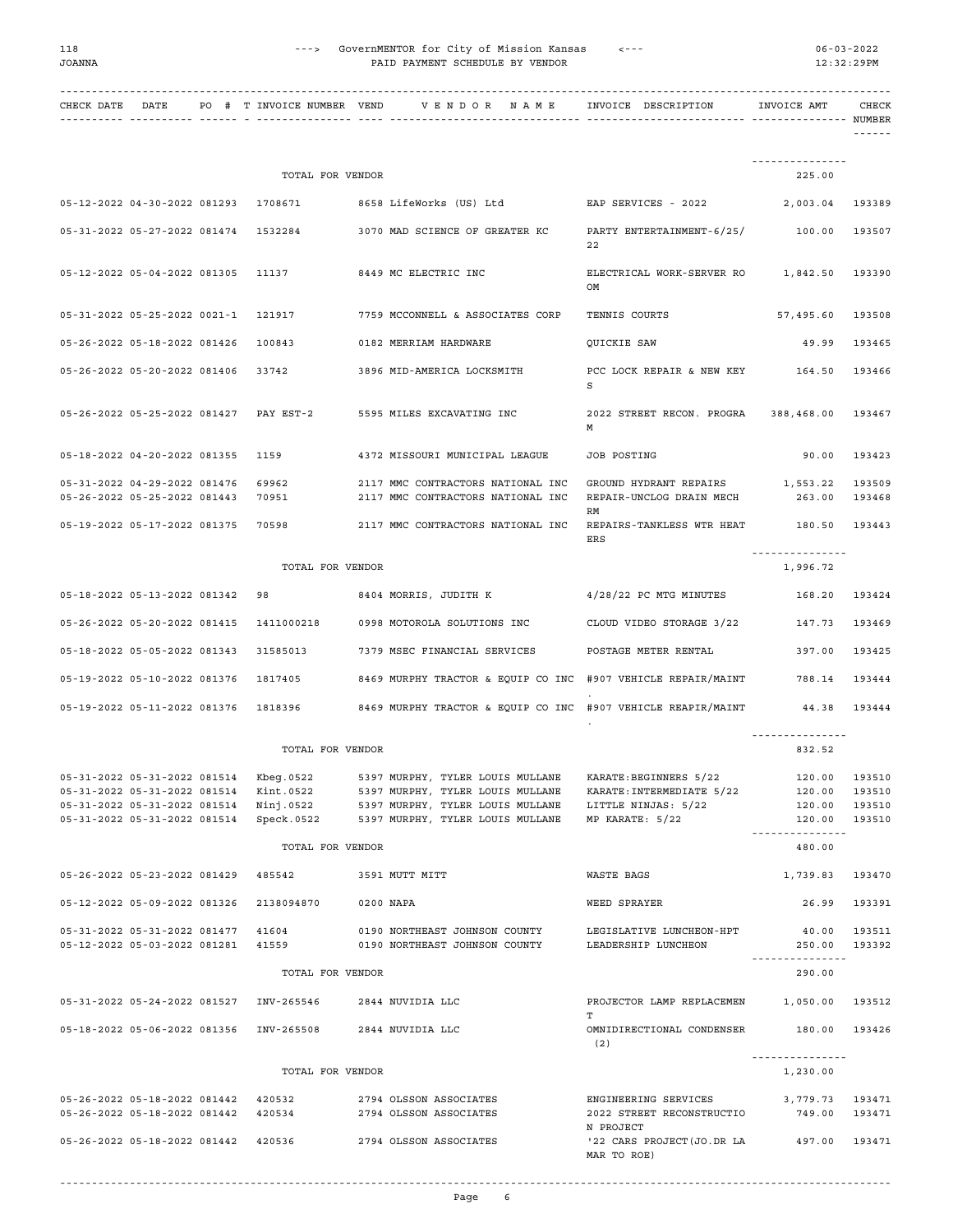#### 118 ---> GovernMENTOR for City of Mission Kansas <--- 06-03-2022 PAID PAYMENT SCHEDULE BY VENDOR

|                                     |                              |                                         | CHECK DATE DATE PO # T INVOICE NUMBER VEND    V E N D O R N A M E    INVOICE DESCRIPTION    INVOICE AMT |                                                            |                                    | CHECK  |
|-------------------------------------|------------------------------|-----------------------------------------|---------------------------------------------------------------------------------------------------------|------------------------------------------------------------|------------------------------------|--------|
|                                     |                              |                                         |                                                                                                         |                                                            |                                    |        |
|                                     |                              |                                         |                                                                                                         |                                                            |                                    |        |
|                                     |                              | 05-26-2022 05-18-2022 081442 420537     | 2794 OLSSON ASSOCIATES                                                                                  | ON-CALL GENERAL ENG.                                       | 798.00                             | 193471 |
| 05-19-2022 02-17-2022 081383 411908 |                              | 05-19-2022 02-17-2022 081383 411906     | 2794 OLSSON ASSOCIATES<br>2794 OLSSON ASSOCIATES                                                        | ENGINEERING SERVICES 5,627.04<br>2022 STREET RECONSTRUCTIO | 6,169.75 193445                    | 193445 |
| 05-19-2022 02-17-2022 081383 411909 |                              |                                         | 2794 OLSSON ASSOCIATES                                                                                  | N                                                          |                                    |        |
|                                     |                              |                                         |                                                                                                         | '22 CARS (JO DR. LAMAR TO 3,075.50 193445<br>ROE)          |                                    |        |
|                                     |                              |                                         | 05-19-2022 02-17-2022 081383 411910 2794 OLSSON ASSOCIATES                                              | ON-CALL GENERAL ENG.                                       | 2,581.00 193445<br>--------------- |        |
|                                     |                              | TOTAL FOR VENDOR                        |                                                                                                         |                                                            | 23,277.02                          |        |
|                                     |                              |                                         | 05-18-2022 05-16-2022 081357 838295 8660 OROPEZA, RENE                                                  | RENTAL REFUND-PERMIT #142 200.00 193427<br>9               |                                    |        |
|                                     | 05-31-2022 05-25-2022 081478 | SVC/892156                              | 0348 OVERHEAD DOOR COMPANY OF KC                                                                        | INSPECTION/REPAIR-FIRE DO 865.50 193513<br>ORS             |                                    |        |
| 05-26-2022 05-18-2022 081407        |                              |                                         | BAR/287436 0348 OVERHEAD DOOR COMPANY OF KC                                                             | NEW KEYS MADE                                              | 154.01 193472<br>---------------   |        |
|                                     |                              | TOTAL FOR VENDOR                        |                                                                                                         |                                                            | 1,019.51                           |        |
| 05-12-2022 05-10-2022 081327        |                              |                                         | 33459 1261 OVERLAND PARK AWARDS                                                                         | NAME BADGES                                                | 492.00                             | 193393 |
|                                     | 05-31-2022 05-31-2022 081515 | BENEF05221                              | 0686 PETERSON, PHYLLIS                                                                                  | HEALTH BENEFITS: 10:15 AM<br>5/22                          | 225.00                             | 193514 |
|                                     | 05-31-2022 05-31-2022 081515 | BENEF05223                              | 0686 PETERSON, PHYLLIS                                                                                  | HEALTH BENEFITS: 11:45 AM<br>5/22                          | 225.00                             | 193514 |
| 05-31-2022 05-31-2022 081515        |                              | EX4LF.0522                              | 0686 PETERSON, PHYLLIS                                                                                  | EXERCISE FOR LIFE: 5/22 225.00                             |                                    | 193514 |
| 05-31-2022 05-31-2022 081515        |                              | HBTPY.0522                              | 0686 PETERSON, PHYLLIS                                                                                  | HB AQUA THERAPY: SUB 5/22                                  | 20.00                              | 193514 |
| 05-31-2022 05-31-2022 081515        |                              | HPEXR.0522                              | 0686 PETERSON, PHYLLIS                                                                                  | HB AQUA EXERCISE: SUB 5/2<br>$\overline{a}$                | 20.00                              | 193514 |
| 05-31-2022 05-31-2022 081515        |                              | PMWA.0522                               | 0686 PETERSON, PHYLLIS                                                                                  | PM WATER AEROBICS: 5/22                                    | 100.00                             | 193514 |
| 05-31-2022 05-31-2022 081515        |                              | PTA.0522                                | 0686 PETERSON, PHYLLIS                                                                                  | 80% PERSONAL TRNR: 5/22                                    | 160.00                             | 193514 |
| 05-31-2022 05-31-2022 081515        |                              | REPRD.0522                              | 0686 PETERSON, PHYLLIS                                                                                  | REP & RIDE: SUB 5/22                                       | 20.00                              | 193514 |
|                                     | 05-31-2022 05-31-2022 081515 | STRNT.0522                              | 0686 PETERSON, PHYLLIS                                                                                  | ART OF RELAXATION: SUB 5/<br>22                            | 20.00                              | 193514 |
|                                     |                              | 05-31-2022 05-31-2022 081515 VENEF05222 | 0686 PETERSON, PHYLLIS                                                                                  | HEALTH BENEFITS: 11:00 AM 225.00 193514<br>5/22            |                                    |        |
|                                     |                              | TOTAL FOR VENDOR                        |                                                                                                         |                                                            | ---------------<br>1,240.00        |        |
|                                     |                              |                                         |                                                                                                         |                                                            |                                    |        |
|                                     |                              |                                         | 05-12-2022 05-10-2022 081328 3177 8367 PFEFFERKORN ENGINEERING                                          | 2022 STREET PRESERVATION/ 7,460.00 193394<br>INSP          |                                    |        |
|                                     |                              |                                         | 05-31-2022 05-13-2022 081502 109084 8493 PINNACLE LAWN CARE INC                                         | SPRINKLER SYSTEM-PCC & MF 290.00<br>AC                     |                                    | 193515 |
|                                     | 05-03-2022 05-03-2022 081467 | 050322                                  | 8663 PITCH, THE                                                                                         | JUNE CALENDAR AD                                           | 350.00                             | 001343 |
| 05-31-2022 05-31-2022 081479        |                              | REBATE2022                              | 8423 PORTER, DOLORES M                                                                                  | 2022 COMMUNITY REBATE                                      | 686.02                             | 193516 |
| 05-31-2022 05-31-2022 081516        |                              | HBEXR.0522                              | 7839 POTTS, MARY ELLEN THE AQUA EXERCISE: SUB 5/2 60.00                                                 | 2                                                          |                                    | 193517 |
|                                     |                              | 05-31-2022 05-31-2022 081516 HBTPY.0522 | 7839 POTTS, MARY ELLEN                                                                                  | HB AQUA THERAPY: SUB 5/22 40.00                            |                                    | 193517 |
|                                     |                              | 05-31-2022 05-31-2022 081516 PTA.0522   | 7839 POTTS, MARY ELLEN                                                                                  | 80% PERSONAL TRNR: 5/22                                    | 304.00                             | 193517 |
| 05-31-2022 05-31-2022 081516        |                              | REPRD.0522                              | 7839 POTTS, MARY ELLEN                                                                                  | REP & RIDE: 5/22                                           | 210.00 193517<br>---------------   |        |
|                                     |                              | TOTAL FOR VENDOR                        |                                                                                                         |                                                            | 614.00                             |        |
| 05-31-2022 04-30-2022 081480        |                              |                                         | 31081-0422 5033 PRIDE CLEANERS                                                                          | UNIFORM DRY CLEANING                                       | 55.11                              | 193518 |
|                                     | 05-18-2022 05-13-2022 081359 |                                         | PROS 5407 8656 PROS CONSULTING INC                                                                      | FEASIBILITY STUDY 3,340.00                                 |                                    | 193428 |
| 05-31-2022 05-19-2022 081481        |                              |                                         | 853423 2179 PUR-O-ZONE INC                                                                              | TESTED/REPAIRED STABILIZE 112.50<br>R                      |                                    | 193519 |
| 05-26-2022 05-17-2022 081409 853220 |                              |                                         | 2179 PUR-O-ZONE INC                                                                                     | TOILET TISSUE, LINER, STA 436.52<br>BILIZER                |                                    | 193473 |
|                                     |                              |                                         | 05-26-2022 05-18-2022 081409 853270 2179 PUR-O-ZONE INC                                                 | TOILET TISSUE, BLEACH, ETC 361.02 193473                   |                                    |        |
|                                     |                              |                                         |                                                                                                         |                                                            | ---------------                    |        |
|                                     |                              | TOTAL FOR VENDOR                        |                                                                                                         |                                                            | 910.04                             |        |
|                                     |                              | 05-18-2022 05-04-2022 081344 11750      | 0808 QUALITY LITHO                                                                                      | SHIFT ACTIVITY REPORTS                                     | 288.00 193429                      |        |
|                                     |                              |                                         |                                                                                                         |                                                            |                                    |        |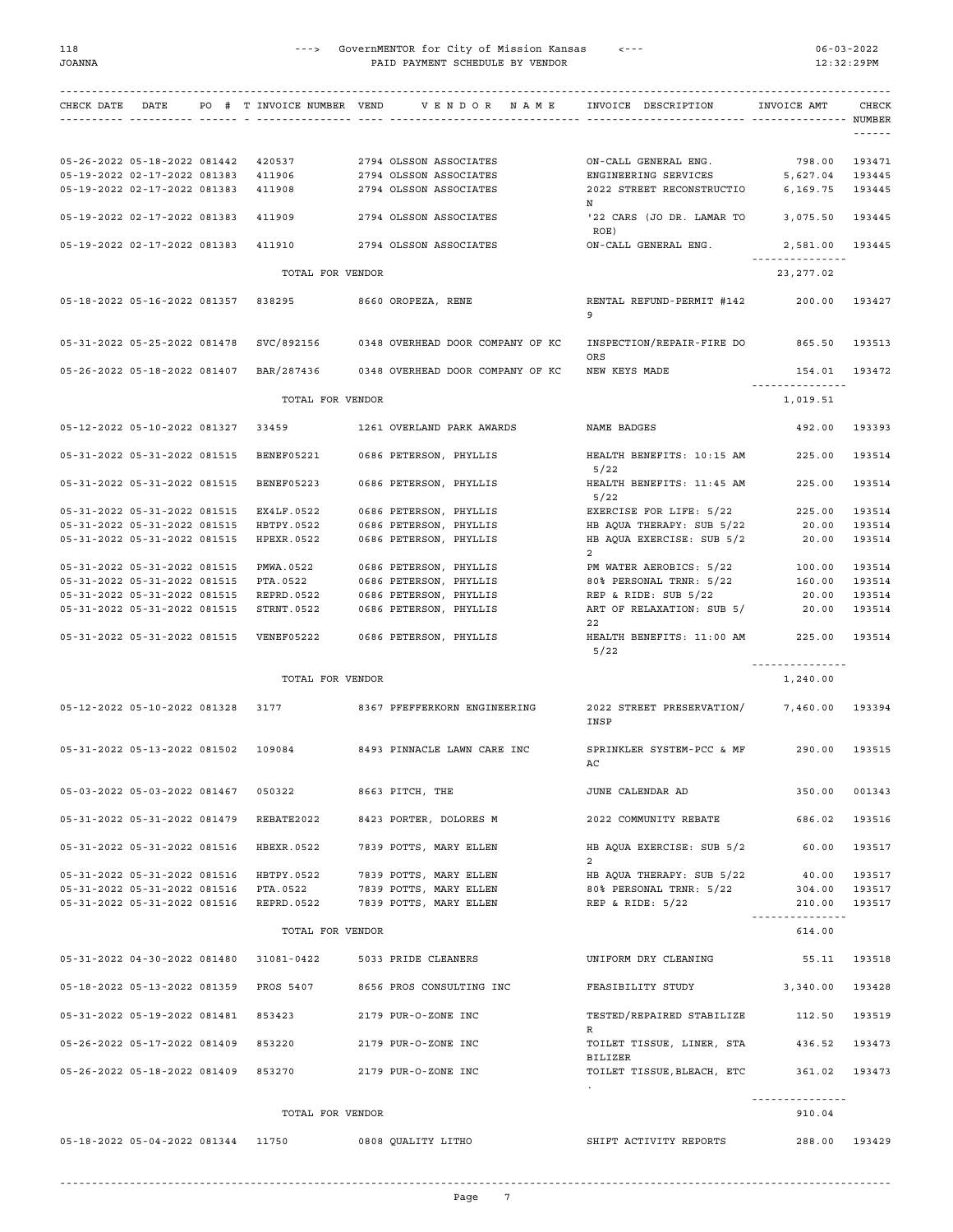| 118<br><b>JOANNA</b> |                                                              |  |                                         | $06 - 03 - 2022$<br>12:32:29PM                                                           |                                                 |                                 |                  |
|----------------------|--------------------------------------------------------------|--|-----------------------------------------|------------------------------------------------------------------------------------------|-------------------------------------------------|---------------------------------|------------------|
|                      |                                                              |  |                                         | CHECK DATE DATE PO # T INVOICE NUMBER VEND    V E N D O R N A M E    INVOICE DESCRIPTION |                                                 | ----------------<br>INVOICE AMT | CHECK            |
|                      |                                                              |  |                                         |                                                                                          |                                                 |                                 | $- - - - - -$    |
|                      |                                                              |  | 05-23-2022 05-06-2022 081395 80746903   | 3863 QUIKTRIP                                                                            | APRIL, 2022 FUEL PURCHASE<br>S                  | 6,074.80 ACH819                 |                  |
|                      | 05-31-2022 05-31-2022 081505<br>05-26-2022 05-13-2022 081430 |  | 2250<br>2219                            | 6977 RED EQUIPMENT LLC<br>6977 RED EQUIPMENT LLC                                         | EXHAUST #211<br>#211 VEHICLE REPAIR/MAINT       | 4,682.22<br>419.48              | 193520<br>193474 |
|                      |                                                              |  | TOTAL FOR VENDOR                        |                                                                                          |                                                 | ---------------<br>5,101.70     |                  |
|                      | 05-26-2022 05-20-2022 081416                                 |  | 484647                                  | 5654 REJIS COMMISSION                                                                    | LEWeb SUBSCRIPTION FEE/AC                       | 736.49                          | 193475           |
|                      |                                                              |  |                                         |                                                                                          | CESS                                            |                                 |                  |
|                      | 05-31-2022 05-31-2022 081517                                 |  | PTA.0522                                | 8486 RENO, WILLIAM CHRISTOPHER                                                           | 80% PERSONAL TRNR: 5/22                         | 400.00                          | 193521           |
|                      | 05-31-2022 05-20-2022 081503                                 |  | 6687381                                 | 4400 REW MATERIALS                                                                       | PCC-CEILING TILES                               | 867.41                          | 193522           |
|                      | 05-12-2022 05-02-2022 081329                                 |  | R44353                                  | 1360 ROAD BUILDERS                                                                       | RENTAL EQUIPMENT                                | 4,200.00                        | 193395           |
|                      | 05-31-2022 05-10-2022 081482                                 |  | $5 - 10 - 22$                           | 8123 SALINAS, IRMA                                                                       | COURT INTERPRETER 5/10/22                       | 125.00                          | 193523           |
|                      | 05-12-2022 05-12-2022 081469                                 |  | 41553                                   | 8649 SEEN MERCHANDISING LLC                                                              | MARKET TSHIRTS                                  | 898.50                          | 001344           |
|                      | 05-12-2022 05-04-2022 0021-2                                 |  | 14630                                   | 4019 SFS ARCHITECTURE                                                                    | MOHAWK PARK DESIGN                              | 45,953.78                       | 193396           |
|                      | 05-26-2022 05-25-2022 081431                                 |  | 29080                                   | 0236 SHAWNEE MISSION FORD                                                                | NEW TRUCK-VIN NEE42288                          | 35,470.00                       | 193476           |
|                      | 05-31-2022 05-31-2022 081518                                 |  | BASFL.0522                              | 6785 SHELLHORN, JACQUELINE R                                                             | BASIC FLOW YOGA: 5/22                           | 176.00                          | 193524           |
|                      | 05-31-2022 05-27-2022 081484                                 |  | 30648                                   | 1612 SIGN PROFESSIONALS INC                                                              | TREE PLAQUE                                     | 360.00                          | 193525           |
|                      | 05-31-2022 05-27-2022 081484                                 |  | 30649                                   | 1612 SIGN PROFESSIONALS INC                                                              | SIGNS, PLAQUES, MAPS, ETC                       | 870.00                          | 193525           |
|                      | 05-31-2022 05-27-2022 081504                                 |  | 30650                                   | 1612 SIGN PROFESSIONALS INC                                                              | SIGNS-YOU'VE BEEN EGG'D                         | 330.00                          | 193525           |
|                      | 05-31-2022 05-27-2022 081484                                 |  | 30651                                   | 1612 SIGN PROFESSIONALS INC                                                              | WELCOME BACK/TRACK CLOSED<br>SIGNS              | 224.00                          | 193525           |
|                      | 05-31-2022 05-27-2022 081484                                 |  | 30652                                   | 1612 SIGN PROFESSIONALS INC                                                              | TREE IDENTIFIER SIGNS                           | 352.00                          | 193525           |
|                      | 05-31-2022 05-27-2022 081483                                 |  | 30654                                   | 1612 SIGN PROFESSIONALS INC                                                              | (8) ALUMINUM POSTS-ST PRO<br>G.                 | 840.00                          | 193525           |
|                      | 05-27-2022 05-27-2022 081475<br>05-12-2022 02-28-2022 081331 |  | 30653<br>30465                          | 1612 SIGN PROFESSIONALS INC<br>1612 SIGN PROFESSIONALS INC                               | MARKET SIGNAGE<br>SIGNS-YOU'VE BEEN EGG'D       | 296.00<br>175.00                | 001348<br>193397 |
|                      |                                                              |  |                                         |                                                                                          |                                                 | ---------------                 |                  |
|                      |                                                              |  | TOTAL FOR VENDOR<br>ZUMGL.0522          |                                                                                          | ZUMBA GOLD: 5/22                                | 3,447.00                        | 88.00 193526     |
|                      | 05-31-2022 05-31-2022 081519                                 |  |                                         | 7646 SIMMONS, VICI A.                                                                    |                                                 |                                 |                  |
|                      | 05-12-2022 05-05-2022 081296                                 |  | 03071D                                  | 6943 SMITH, JENNIFER                                                                     | REIMB-SOMERSET RIDGE TRIP                       | 756.00                          | 193398           |
|                      | 05-12-2022 05-06-2022 081306                                 |  | MAYRETREAT                              | 2716 SMITH, LAURA                                                                        | COUNCIL RETREAT SUPPLIES                        | 121.74                          | 193399           |
|                      | 05-12-2022 05-09-2022 081311                                 |  | 1107739                                 | 7579 SPENCER FANE LLP                                                                    | GENERAL LEGAL SERVICES                          | 980.00                          | 193400           |
|                      | 05-12-2022 05-09-2022 081311                                 |  | 1107740                                 | 7579 SPENCER FANE LLP                                                                    | MISSION BOWL LEGAL                              | 560.00<br>---------------       | 193400           |
|                      |                                                              |  | TOTAL FOR VENDOR                        |                                                                                          |                                                 | 1,540.00                        |                  |
|                      | 05-26-2022 05-18-2022 081432                                 |  | 1156325-IN                              | 7698 SPRAYER SPECIALTIES INC                                                             | #189 PARTS-REPAIR/MAINT.                        | 133.89                          | 193477           |
|                      | 05-26-2022 05-17-2022 081446                                 |  | 1351820622                              | 1528 STANDARD INSURANCE COMPANY                                                          | JUNE, 2022 PREMIUM                              | 805.72                          | 193483           |
|                      | 05-12-2022 04-30-2022 081298                                 |  | 3506419409                              | 3433 STAPLES ADVANTAGE                                                                   | GENERAL-MANILA FOLDERS, PE<br>NS, TAPE          | 58.65                           | 193401           |
|                      | 05-12-2022 04-30-2022 081298                                 |  | 3506419416                              | 3433 STAPLES ADVANTAGE                                                                   | ADMIN-TONER, P-TAPE, ETC W 325.92               |                                 | 193401           |
|                      | 05-12-2022 04-30-2022 081298                                 |  | 3506419419                              | 3433 STAPLES ADVANTAGE                                                                   | ESTSIDE<br>OFFIE SUPPLIES-GENERAL/CO            | 190.22                          | 193401           |
|                      | 05-12-2022 04-30-2022 081298                                 |  | 3506419422                              | 3433 STAPLES ADVANTAGE                                                                   | MM DEV<br>OFFICE SUPPLIES-CREDIT                | 20.09CR 193401                  |                  |
|                      | 05-12-2022 04-30-2022 081298                                 |  | 3506419424                              | 3433 STAPLES ADVANTAGE                                                                   | ADMIN-BINDERS-K STRATMAN                        | 54.90                           | 193401           |
|                      | 05-12-2022 04-30-2022 081307                                 |  | 3506419507                              | 3433 STAPLES ADVANTAGE                                                                   | COPY PAPER                                      | 241.21                          | 193401           |
|                      |                                                              |  | TOTAL FOR VENDOR                        |                                                                                          |                                                 | ---------------<br>850.81       |                  |
|                      |                                                              |  | 05-31-2022 05-25-2022 081485 8001610381 | 2568 STERICYLE INC/SHRED-IT                                                              | SHREDDING $(4/25 \approx 5/23/22)$<br>$\lambda$ | 190.88 193527                   |                  |
|                      | 05-31-2022 05-26-2022 081496                                 |  | 0024849-IN                              | 7332 STOP STICK LTD                                                                      | STOP STICKS                                     | 1,247.00 193528                 |                  |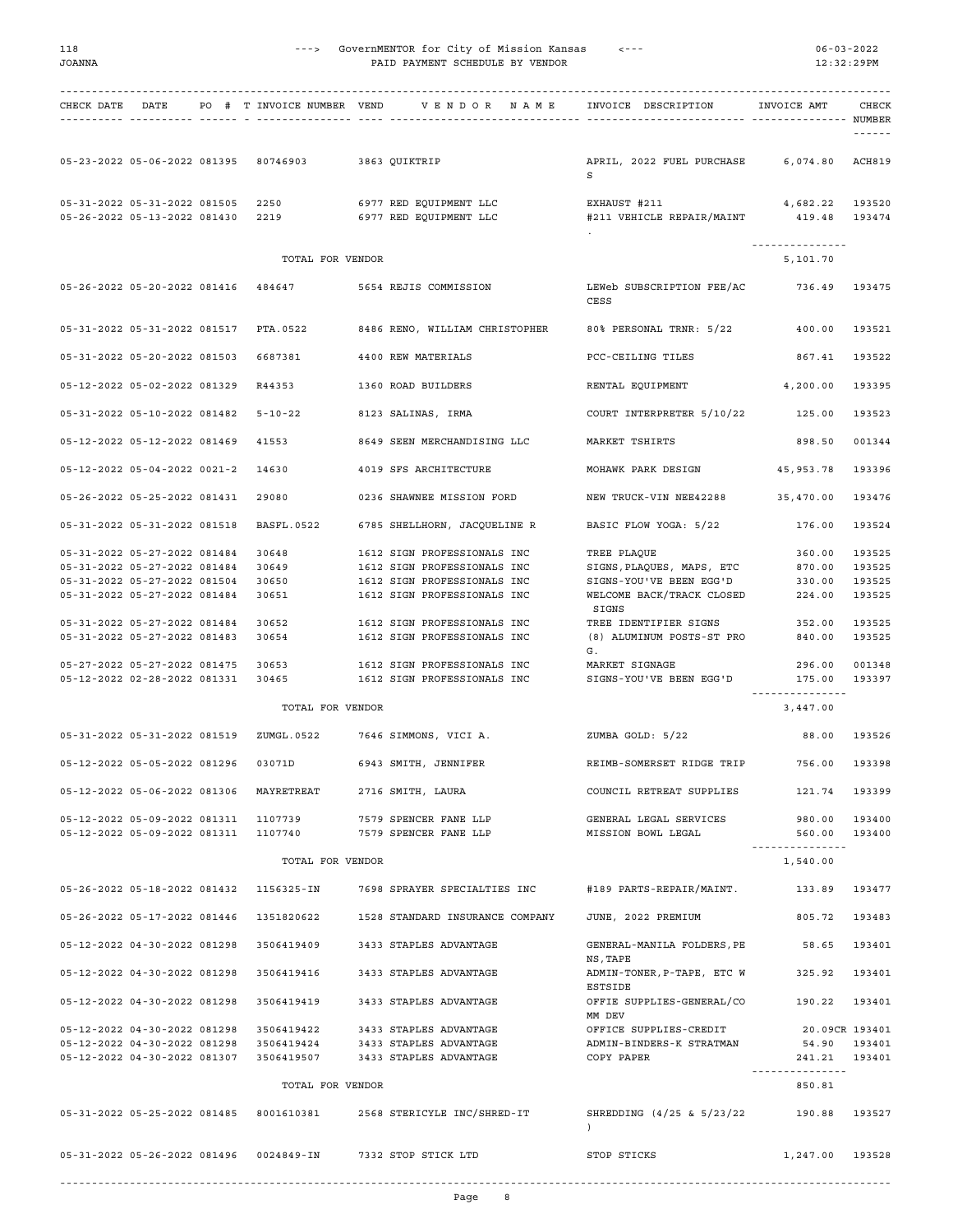## 118 ---> GovernMENTOR for City of Mission Kansas <--- 06-03-2022 PAID PAYMENT SCHEDULE BY VENDOR

|                                                              |  |                                                        | CHECK DATE DATE PO # T INVOICE NUMBER VEND V E N D O R N A M E INVOICE DESCRIPTION |                                                   | INVOICE AMT                            | CHECK           |
|--------------------------------------------------------------|--|--------------------------------------------------------|------------------------------------------------------------------------------------|---------------------------------------------------|----------------------------------------|-----------------|
|                                                              |  |                                                        |                                                                                    |                                                   |                                        | $- - - - - - -$ |
|                                                              |  |                                                        |                                                                                    |                                                   |                                        |                 |
| 05-31-2022 05-23-2022 081486                                 |  | 3232273                                                | 7427 SUMNERONE DBA:DATAMAX COPIER LEASE/OVERAGE 2,417.81                           |                                                   |                                        | 193529          |
| 05-26-2022 05-19-2022 081433                                 |  | 18793303                                               | 0665 SUPERIOR SIGNALS INC                                                          | SHOP STOCK-REPAIR/MAINT. 263.16                   |                                        | 193478          |
|                                                              |  | 457730221                                              | 1403 SYSCO OF KC                                                                   | SNACKS FOR MFAC                                   |                                        |                 |
| 05-31-2022 05-24-2022 081487<br>05-19-2022 05-11-2022 081378 |  | 457707496                                              | 1403 SYSCO OF KC                                                                   | MFAC-CONCESSION SNACKS                            | 2,871.56 193530<br>862.34 193446       |                 |
|                                                              |  |                                                        |                                                                                    |                                                   | ---------------                        |                 |
|                                                              |  | TOTAL FOR VENDOR                                       |                                                                                    |                                                   | 3,733.90                               |                 |
| 05-23-2022 04-22-2022 081398                                 |  | APR-2022                                               | 8646 T-MOBILE                                                                      | APRIL, 2022 CHARGES                               | 658.25                                 | ACH822          |
| 05-12-2022 05-03-2022 081282                                 |  | $5 - 03 - 22$                                          | 5755 TARGET - AP RECOVERY                                                          | RESTITUTION #239465                               | 75.00                                  | 193402          |
| 05-12-2022 05-04-2022 081283                                 |  | 48990                                                  | 8158 TECHNOLOGY GROUP SOLUTIONS LLC CISCO FIREPOWER & SYSTEMS                      |                                                   | 7,947.70                               | 193403          |
| 05-31-2022 05-25-2022 081491                                 |  | 62344                                                  | 2901 THE WORK ZONE INC                                                             | SIGN POSTS                                        | 4,155.00                               | 193531          |
| 05-17-2022 05-17-2022 081465                                 |  | 051722                                                 | 8540 THERES NO PLACE LIKE HOME MARKET EVENT-THE LOCALE                             |                                                   | 44.14                                  | 001435          |
| 05-31-2022 05-25-2022 081488                                 |  | 12096                                                  | 0270 TOTAL ELECTRIC CONTRACTORS INC TRAFFIC LIGHT MAINTENANCE                      |                                                   | 223.00                                 | 193532          |
| 05-26-2022 05-19-2022 081440                                 |  | 12082-2022                                             | 0270 TOTAL ELECTRIC CONTRACTORS INC TRAFFIC LIGHT MAINTENANCE                      |                                                   | 1,181.90                               | 193479          |
| 05-19-2022 04-06-2022 081379                                 |  | 11972                                                  | 0270 TOTAL ELECTRIC CONTRACTORS INC TRAFFIC LIGHT MAINTENANCE                      |                                                   | 472.50 193447                          |                 |
| 05-19-2022 05-13-2022 081379                                 |  | 12067                                                  | 0270 TOTAL ELECTRIC CONTRACTORS INC TRAFFIC LIGHT MAINTENANCE                      |                                                   | 146.25 193447                          |                 |
|                                                              |  | TOTAL FOR VENDOR                                       |                                                                                    |                                                   | 2,023.65                               |                 |
| 05-26-2022 05-23-2022 081435                                 |  | 10547521                                               | 8092 TOTAL TOOL SUPPLY INC                                                         | SHOP TOOL                                         | 10.47 193480                           |                 |
| 05-19-2022 05-17-2022 081380                                 |  | 10547082                                               | 8092 TOTAL TOOL SUPPLY INC                                                         | SAW                                               | 1,613.33 193448                        |                 |
|                                                              |  | TOTAL FOR VENDOR                                       |                                                                                    |                                                   | ---------------<br>1,623.80            |                 |
|                                                              |  | 05-12-2022 05-01-2022 081332 156721721 7808 TRUGREEN   |                                                                                    | SERVICE CONTRACT                                  | 3,499.34 193404                        |                 |
| 05-12-2022 05-02-2022 081285                                 |  | 34866                                                  | 4251 TURN-KEY MOBILE INC                                                           | KEYBOARD FOR VEHICLE                              | 361.47                                 | 193405          |
| 05-31-2022 05-17-2022 081506                                 |  | 149024023                                              | 6922 ULINE                                                                         | 55 GALLON DRUMS                                   | 897.10 193533                          |                 |
| 05-31-2022 05-18-2022 081506                                 |  | 149140093                                              | 6922 ULINE                                                                         | CREDIT FOR FREIGHT                                | 100.00CR 193533                        |                 |
|                                                              |  | TOTAL FOR VENDOR                                       |                                                                                    |                                                   | ---------------<br>797.10              |                 |
| 05-23-2022 04-30-2022 081387                                 |  | APR2022                                                | 7217 UMB CREDIT CARD                                                               | APRIL, 2022 PURCHASES 44,938.34 ACH811            |                                        |                 |
|                                                              |  |                                                        |                                                                                    |                                                   |                                        |                 |
| 05-31-2022 05-31-2022 081521                                 |  | HBEXR.0522<br>05-31-2022 05-31-2022 081521 HBTPY.0522  | 0734 UTZ, SHAUNA<br>0734 UTZ, SHAUNA                                               | HB AQUA EXERCISE: 5/22<br>HB AQUA THERAPY: 5/22   | 663.00 193534<br>351.00 193534         |                 |
|                                                              |  | 05-31-2022 05-31-2022 081521 PTA.0522 0734 UTZ, SHAUNA |                                                                                    | 90% PERSONAL TRNR: 5/22                           | 1,602.00 193534                        |                 |
|                                                              |  |                                                        |                                                                                    |                                                   | ----------------                       |                 |
|                                                              |  | TOTAL FOR VENDOR                                       |                                                                                    |                                                   | 2,616.00                               |                 |
|                                                              |  | 05-26-2022 05-24-2022 081438 229175                    | 8662 VAN DIEST SUPPLY COMPANY                                                      | WEED SPRAY                                        | 1,180.00 193481                        |                 |
| 05-26-2022 05-24-2022 081438 229176                          |  |                                                        | 8662 VAN DIEST SUPPLY COMPANY                                                      | WEED SPRAY                                        | 99.88 193481                           |                 |
|                                                              |  | TOTAL FOR VENDOR                                       |                                                                                    |                                                   | ---------------<br>1,279.88            |                 |
|                                                              |  | 05-31-2022 05-23-2022 081489 IG00014548                | 0282 VANCE BROTHERS INC                                                            | VIRGIN SURFACE MIX                                | 266.00 193535                          |                 |
| 05-26-2022 05-19-2022 081437                                 |  |                                                        | IG00014491 0282 VANCE BROTHERS INC                                                 | PREMIUM PATCH                                     | 96.00 193482                           |                 |
|                                                              |  | 05-12-2022 05-04-2022 081333 IG00014202                | 0282 VANCE BROTHERS INC                                                            | VIRGIN SURFACE                                    | 266.00 193406                          |                 |
| 05-12-2022 05-05-2022 081333                                 |  | IG00014219                                             | 0282 VANCE BROTHERS INC                                                            | PREMIUM PATCH                                     | 48.96 193406<br><u>---------------</u> |                 |
|                                                              |  | TOTAL FOR VENDOR                                       |                                                                                    |                                                   | 676.96                                 |                 |
| 05-31-2022 05-23-2022 081490 681416                          |  |                                                        | 2538 VERHULST & SONS                                                               | ABATEMENT MOWING: 6701 W.5<br>6th ST              | 50.00 193536                           |                 |
| 05-31-2022 05-23-2022 081490 681417                          |  |                                                        | 2538 VERHULST & SONS                                                               | ABATEMENT MOWING:5901 W.5<br>1st ST               | 50.00                                  | 193536          |
| 05-31-2022 05-23-2022 081490 681418                          |  |                                                        | 2538 VERHULST & SONS                                                               | ABATEMENT MOWING:5101 OUT 75.00 193536<br>LOOK ST |                                        |                 |
|                                                              |  | TOTAL FOR VENDOR                                       |                                                                                    |                                                   | ---------------<br>175.00              |                 |
|                                                              |  | 05-31-2022 05-31-2022 081507 INV-362945                | 7419 VERIFIED FIRST LLC                                                            | BACKGROUND SCREENING                              | 672.00 193537                          |                 |